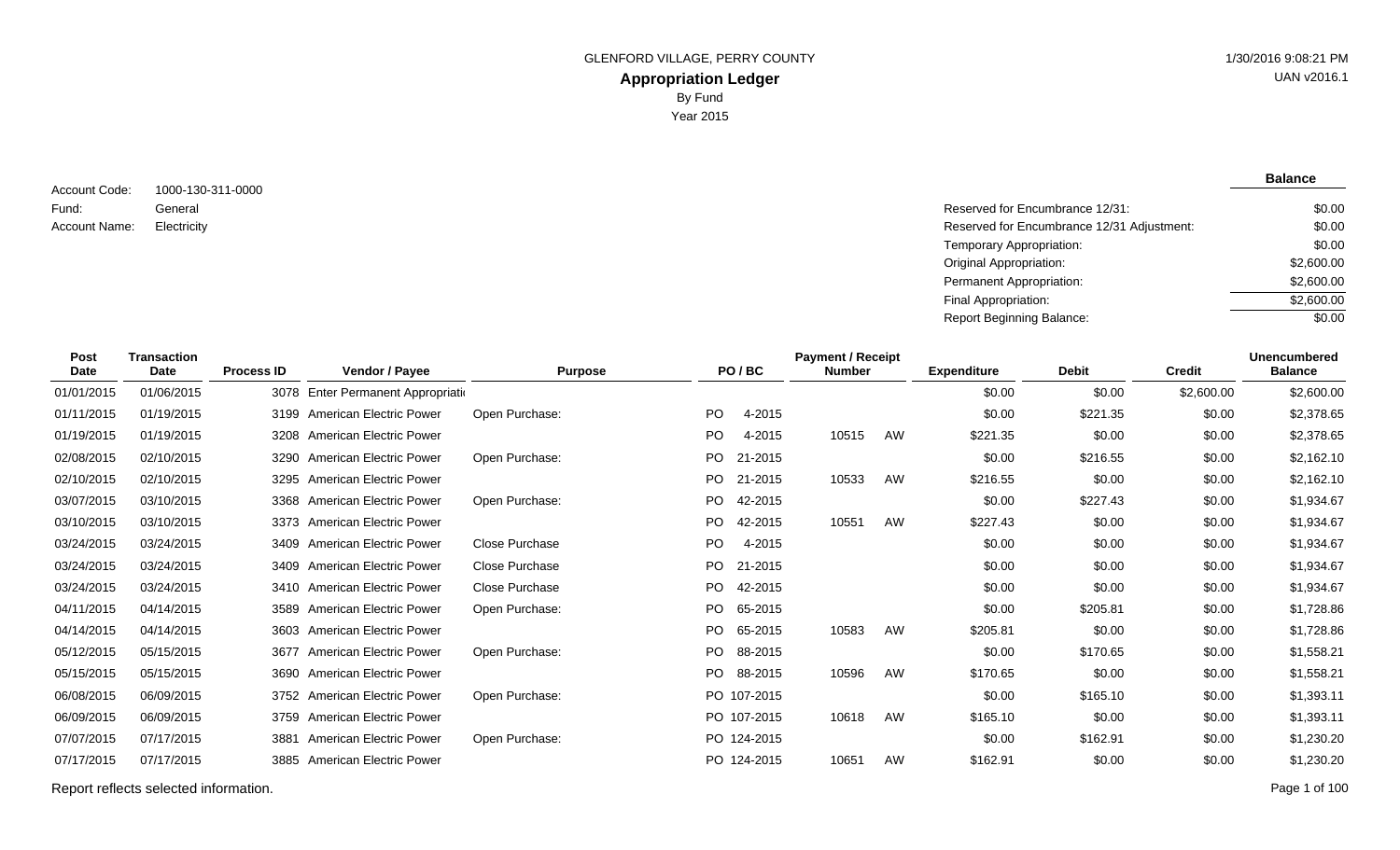Year 2015

| <b>Post</b><br>Date | <b>Transaction</b><br>Date | <b>Process ID</b> | <b>Vendor / Payee</b>          | <b>Purpose</b>        | PO/BC       | <b>Payment / Receipt</b><br><b>Number</b> |    | <b>Expenditure</b> | <b>Debit</b> | <b>Credit</b> | <b>Unencumbered</b><br><b>Balance</b> |
|---------------------|----------------------------|-------------------|--------------------------------|-----------------------|-------------|-------------------------------------------|----|--------------------|--------------|---------------|---------------------------------------|
|                     |                            |                   |                                |                       |             |                                           |    |                    |              |               |                                       |
| 08/07/2015          | 08/07/2015                 |                   | 3982 American Electric Power   | Open Purchase:        | PO 150-2015 |                                           |    | \$0.00             | \$167.58     | \$0.00        | \$1,062.62                            |
| 09/01/2015          | 09/01/2015                 |                   | 4038 American Electric Power   | Close Purchase        | PO 65-2015  |                                           |    | \$0.00             | \$0.00       | \$0.00        | \$1,062.62                            |
| 09/01/2015          | 09/01/2015                 |                   | 4039 American Electric Power   | Close Purchase        | PO 88-2015  |                                           |    | \$0.00             | \$0.00       | \$0.00        | \$1,062.62                            |
| 09/01/2015          | 09/01/2015                 |                   | 4040 American Electric Power   | Close Purchase        | PO 107-2015 |                                           |    | \$0.00             | \$0.00       | \$0.00        | \$1,062.62                            |
| 09/01/2015          | 09/01/2015                 | 4041              | <b>American Electric Power</b> | Close Purchase        | PO 124-2015 |                                           |    | \$0.00             | \$0.00       | \$0.00        | \$1,062.62                            |
| 09/01/2015          | 09/01/2015                 |                   | 4064 American Electric Power   |                       | PO 150-2015 | 10673                                     | AW | \$167.58           | \$0.00       | \$0.00        | \$1,062.62                            |
| 09/08/2015          | 09/11/2015                 | 4094              | <b>American Electric Power</b> | Open Purchase:        | PO 174-2015 |                                           |    | \$0.00             | \$175.37     | \$0.00        | \$887.25                              |
| 09/11/2015          | 09/11/2015                 | 4100              | American Electric Power        |                       | PO 174-2015 | 10690                                     | AW | \$175.37           | \$0.00       | \$0.00        | \$887.25                              |
| 09/22/2015          | 09/22/2015                 |                   | 4123 American Electric Power   | Close Purchase        | PO 150-2015 |                                           |    | \$0.00             | \$0.00       | \$0.00        | \$887.25                              |
| 09/22/2015          | 09/22/2015                 | 4125              | <b>American Electric Power</b> | <b>Close Purchase</b> | PO 174-2015 |                                           |    | \$0.00             | \$0.00       | \$0.00        | \$887.25                              |
| 10/08/2015          | 10/16/2015                 | 4247              | <b>American Electric Power</b> | Open Purchase:        | PO 199-2015 |                                           |    | \$0.00             | \$179.36     | \$0.00        | \$707.89                              |
| 10/16/2015          | 10/16/2015                 |                   | 4255 American Electric Power   |                       | PO 199-2015 | 10720                                     | AW | \$179.36           | \$0.00       | \$0.00        | \$707.89                              |
| 11/12/2015          | 11/17/2015                 |                   | 4343 American Electric Power   | Open Purchase:        | PO 220-2015 |                                           |    | \$0.00             | \$189.90     | \$0.00        | \$517.99                              |
| 11/17/2015          | 11/17/2015                 | 4337              | <b>American Electric Power</b> | Close Purchase        | PO 199-2015 |                                           |    | \$0.00             | \$0.00       | \$0.00        | \$517.99                              |
| 11/17/2015          | 11/17/2015                 |                   | 4350 American Electric Power   |                       | PO 220-2015 | 10742                                     | AW | \$189.90           | \$0.00       | \$0.00        | \$517.99                              |
| 11/28/2015          | 11/28/2015                 |                   | 4408 American Electric Power   | Close Purchase        | PO 220-2015 |                                           |    | \$0.00             | \$0.00       | \$0.00        | \$517.99                              |
| 12/07/2015          | 12/08/2015                 |                   | 4473 American Electric Power   | Open Purchase:        | PO 241-2015 |                                           |    | \$0.00             | \$191.38     | \$0.00        | \$326.61                              |
| 12/08/2015          | 12/08/2015                 |                   | 4479 American Electric Power   |                       | PO 241-2015 | 10759                                     | AW | \$191.38           | \$0.00       | \$0.00        | \$326.61                              |
| 12/31/2015          | 01/08/2016                 |                   | 4665 American Electric Power   | Open Purchase:        | PO 268-2015 |                                           |    | \$0.00             | \$191.76     | \$0.00        | \$134.85                              |
| 12/31/2015          | 01/30/2016                 |                   | 4747 American Electric Power   | Close Purchase        | PO 241-2015 |                                           |    | \$0.00             | \$0.00       | \$0.00        | \$134.85                              |
|                     |                            |                   |                                |                       |             | <b>Account Total:</b>                     |    | \$2,273.39         | \$2,465.15   | \$2,600.00    |                                       |

1000-710-161-0000 General Account Code: Fund:

Reserved for Encumbrance 12/31:

\$2,273.39

Account YTD Total:

**Balance**

\$2,600.00

\$2,465.15

\$19.80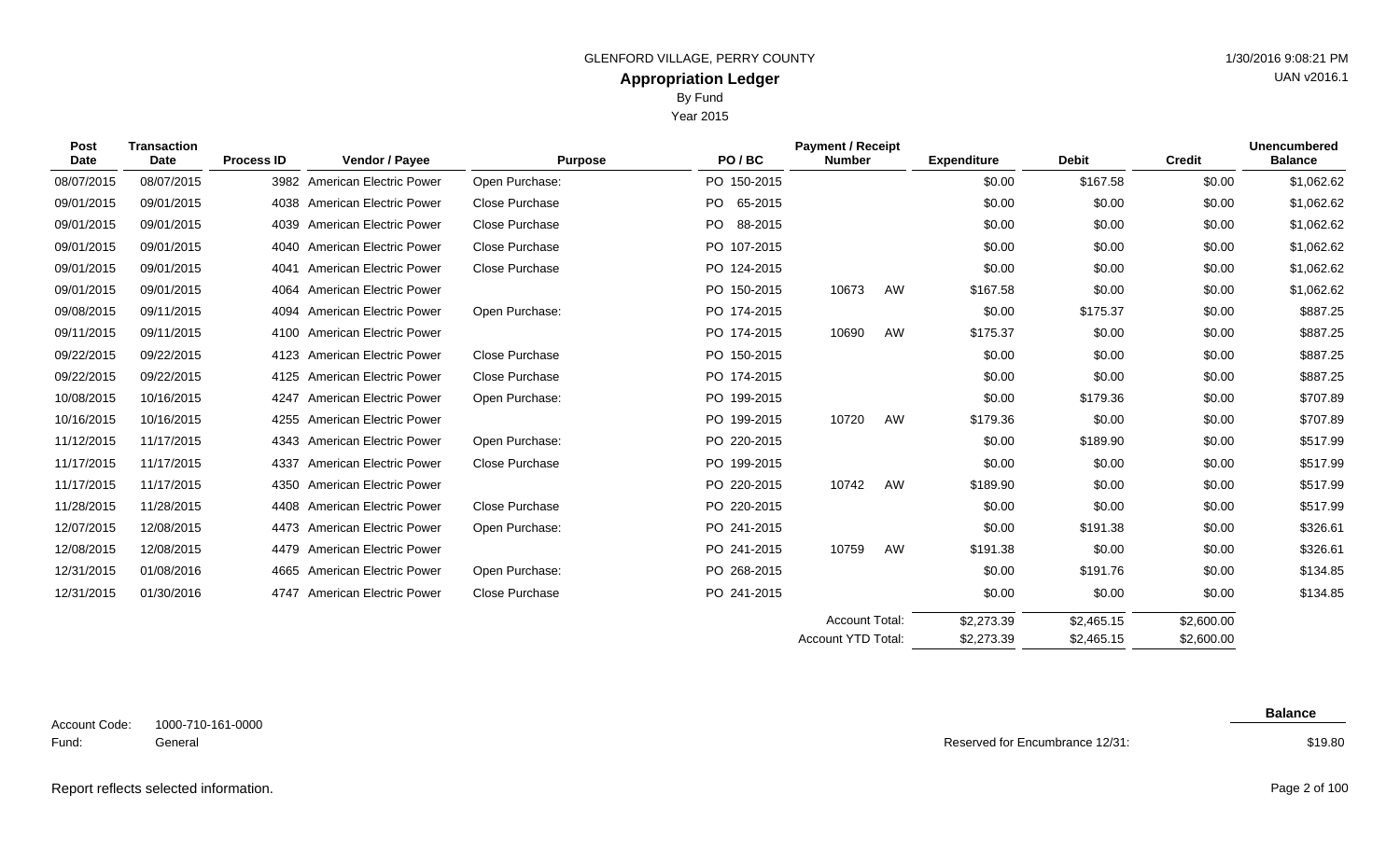GLENFORD VILLAGE, PERRY COUNTY 61 AU 1/30/2016 9:08:21 PM

# **Appropriation Ledger**

By Fund

Year 2015

Salary - Mayor Reserved for Encumbrance 12/31 Adjustment: Account Name: \$14.00 Temporary Appropriation: Original Appropriation: Permanent Appropriation: Final Appropriation: Report Beginning Balance: \$0.00 \$500.00 \$500.00 \$500.00 \$0.00

| Post<br><b>Date</b> | <b>Transaction</b><br><b>Date</b> | <b>Process ID</b> | Vendor / Payee                     | <b>Purpose</b>                      |     | PO/BC   | <b>Payment / Receipt</b><br><b>Number</b> |            | <b>Expenditure</b> | <b>Debit</b> | <b>Credit</b> | <b>Unencumbered</b><br><b>Balance</b> |
|---------------------|-----------------------------------|-------------------|------------------------------------|-------------------------------------|-----|---------|-------------------------------------------|------------|--------------------|--------------|---------------|---------------------------------------|
| 01/01/2015          | 01/06/2015                        |                   | 3052 Medicare                      | Carry Over UnpaidWithholdings       |     |         |                                           |            | \$0.00             | \$5.80       | \$5.80        | \$0.00                                |
| 01/01/2015          | 01/06/2015                        |                   | 3052 OPERS-Govt Regular            | Carry Over UnpaidWithholdings       |     |         |                                           |            | \$0.00             | \$14.00      | \$14.00       | \$0.00                                |
| 01/01/2015          | 01/06/2015                        |                   | 3078 Enter Permanent Appropriation |                                     |     |         |                                           |            | \$0.00             | \$0.00       | \$500.00      | \$500.00                              |
| 01/06/2015          | 01/06/2015                        |                   | 3113 Employee Payroll              | Payroll Posting                     |     | Direct  |                                           | 1-2015 PP  | \$78.84            | \$80.00      | \$0.00        | \$420.00                              |
| 01/06/2015          | 01/06/2015                        |                   | 3119 Federal Tax Payee             |                                     |     | Direct  | 10509                                     | WH         | \$5.80             | \$0.00       | \$0.00        | \$420.00                              |
| 01/06/2015          | 01/06/2015                        | 3121              | Federal Tax Payee                  | Reissue 10509                       |     | Direct  | 10513                                     | <b>WH</b>  | \$0.00             | \$0.00       | \$0.00        | \$420.00                              |
| 02/24/2015          | 02/24/2015                        | 3311              | Internal Revenue Service           | Open Purchase:                      | PO. | 28-2015 |                                           |            | \$0.00             | \$11.60      | \$0.00        | \$408.40                              |
| 02/24/2015          | 02/24/2015                        |                   | 3313 Internal Revenue Service      |                                     | PO  | 28-2015 | 10537                                     | AW         | \$11.60            | \$0.00       | \$0.00        | \$408.40                              |
| 03/24/2015          | 03/24/2015                        | 3409              | Internal Revenue Service           | <b>Close Purchase</b>               | PO  | 28-2015 |                                           |            | \$0.00             | \$0.00       | \$0.00        | \$408.40                              |
| 04/07/2015          | 04/07/2015                        | 3571              | <b>Employee Payroll</b>            | Payroll Posting                     |     | Direct  |                                           | 7-2015 PP  | \$118.26           | \$120.00     | \$0.00        | \$288.40                              |
| 06/27/2015          | 06/27/2015                        |                   | 3793 OPERS-Govt                    | Clear Prior Year Unpaid Withholding |     |         |                                           |            | \$0.00             | \$14.00      | \$14.00       | \$288.40                              |
| 07/07/2015          | 07/07/2015                        |                   | 3839 Employee Payroll              | Payroll Posting                     |     | Direct  |                                           | 12-2015 PP | \$106.26           | \$120.00     | \$0.00        | \$168.40                              |
| 07/07/2015          | 07/07/2015                        |                   | 3845 Leonard L Sheppard            | Void Wage 10643                     |     | Direct  | 10643                                     | PR         | -\$106.26          | \$0.00       | \$106.26      | \$274.66                              |
| 07/07/2015          | 07/07/2015                        |                   | 3845 Leonard L Sheppard            | Void Wage 10643 - Clear/Unencumber  |     | Direct  | 10643                                     | PR         | \$0.00             | \$0.00       | \$13.74       | \$288.40                              |
| 07/07/2015          | 07/07/2015                        |                   | 3856 Employee Payroll              | Payroll Posting                     |     | Direct  |                                           | 13-2015 PP | \$118.26           | \$120.00     | \$0.00        | \$168.40                              |
| 10/06/2015          | 10/06/2015                        |                   | 4216 Employee Payroll              | Payroll Posting                     |     | Direct  |                                           | 21-2015 PP | \$137.97           | \$140.00     | \$0.00        | \$28.40                               |
|                     |                                   |                   |                                    |                                     |     |         | <b>Account Total:</b>                     |            | \$470.73           | \$625.40     | \$653.80      |                                       |
|                     |                                   |                   |                                    |                                     |     |         | Account YTD Total:                        |            | \$470.73           | \$625.40     | \$653.80      |                                       |

#### **Balance**

#### Report reflects selected information. Page 3 of 100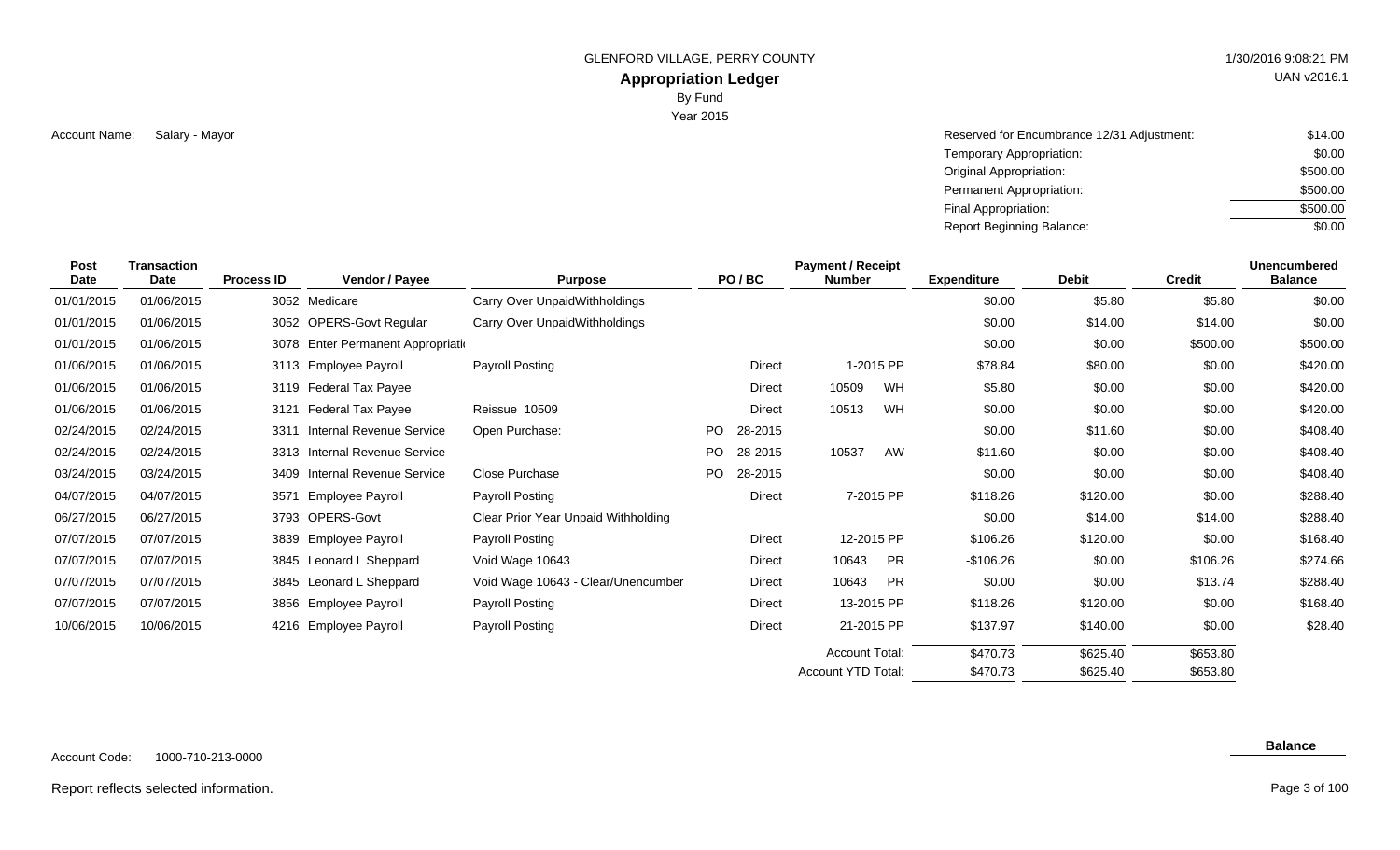GLENFORD VILLAGE, PERRY COUNTY 61 AU 1/30/2016 9:08:21 PM

# **Appropriation Ledger**

By Fund

Year 2015

Fund: Account Name:

| 1 <del>0</del> 11 2 2 1 2 1 |                                            |         |
|-----------------------------|--------------------------------------------|---------|
| General                     | Reserved for Encumbrance 12/31:            | \$0.00  |
| Medicare                    | Reserved for Encumbrance 12/31 Adjustment: | \$0.00  |
|                             | Temporary Appropriation:                   | \$0.00  |
|                             | Original Appropriation:                    | \$10.00 |
|                             | Permanent Appropriation:                   | \$10.00 |

Final Appropriation: Report Beginning Balance:

| <b>Post</b> | Transaction |                   |                                    |                |               |                           | <b>Unencumbered</b> |                    |              |               |                |
|-------------|-------------|-------------------|------------------------------------|----------------|---------------|---------------------------|---------------------|--------------------|--------------|---------------|----------------|
| <b>Date</b> | <b>Date</b> | <b>Process ID</b> | <b>Vendor / Pavee</b>              | <b>Purpose</b> | PO/BC         | <b>Number</b>             |                     | <b>Expenditure</b> | <b>Debit</b> | <b>Credit</b> | <b>Balance</b> |
| 01/01/2015  | 01/06/2015  |                   | 3078 Enter Permanent Appropriation |                |               |                           |                     | \$0.00             | \$0.00       | \$10.00       | \$10.00        |
| 01/06/2015  | 01/06/2015  |                   | 3119 Federal Tax Payee             |                | <b>Direct</b> | 10509                     | WH                  | \$5.80             | \$5.80       | \$0.00        | \$4.20         |
| 01/06/2015  | 01/06/2015  |                   | 3121 Federal Tax Payee             | Reissue 10509  | Direct        | 10513                     | WH                  | \$0.00             | \$0.00       | \$0.00        | \$4.20         |
|             |             |                   |                                    |                |               | Account Total:            |                     | \$5.80             | \$5.80       | \$10.00       |                |
|             |             |                   |                                    |                |               | <b>Account YTD Total:</b> |                     | \$5.80             | \$5.80       | \$10.00       |                |

|                        |                              |                                            | <b>Balance</b> |
|------------------------|------------------------------|--------------------------------------------|----------------|
| Account Code:<br>Fund: | 1000-715-111-0000<br>General | Reserved for Encumbrance 12/31:            | \$97.09        |
| <b>Account Name:</b>   | Salaries - Council           | Reserved for Encumbrance 12/31 Adjustment: | \$48.00        |
|                        |                              | Temporary Appropriation:                   | \$0.00         |
|                        |                              | Original Appropriation:                    | \$2,500.00     |
|                        |                              | Permanent Appropriation:                   | \$2,480.00     |
|                        |                              | Final Appropriation:                       | \$2,480.00     |
|                        |                              | <b>Report Beginning Balance:</b>           | \$0.00         |

| Post        | Transaction |                   |                         |                               |       | <b>Payment / Receipt</b> |                    |              |         | <b>Unencumbered</b> |
|-------------|-------------|-------------------|-------------------------|-------------------------------|-------|--------------------------|--------------------|--------------|---------|---------------------|
| <b>Date</b> | Date        | <b>Process ID</b> | <b>Vendor / Pavee</b>   | <b>Purpose</b>                | PO/BC | <b>Number</b>            | <b>Expenditure</b> | <b>Debit</b> | Credit  | <b>Balance</b>      |
| 01/01/2015  | 01/06/2015  |                   | 3052 Ohio Income Tax    | Carry Over UnpaidWithholdings |       |                          | \$0.00             | \$4.92       | \$4.92  | \$0.00              |
| 01/01/2015  | 01/06/2015  |                   | 3052 Medicare           | Carry Over UnpaidWithholdings |       |                          | \$0.00             | \$24.33      | \$24.33 | \$0.00              |
| 01/01/2015  | 01/06/2015  |                   | 3052 Social Security    | Carry Over UnpaidWithholdings |       |                          | \$0.00             | \$19.84      | \$19.84 | \$0.00              |
| 01/01/2015  | 01/06/2015  |                   | 3052 OPERS-Govt Regular | Carry Over UnpaidWithholdings |       |                          | \$0.00             | \$48.00      | \$48.00 | \$0.00              |

Report reflects selected information. Page 4 of 100

UAN v2016.1

\$10.00 \$0.00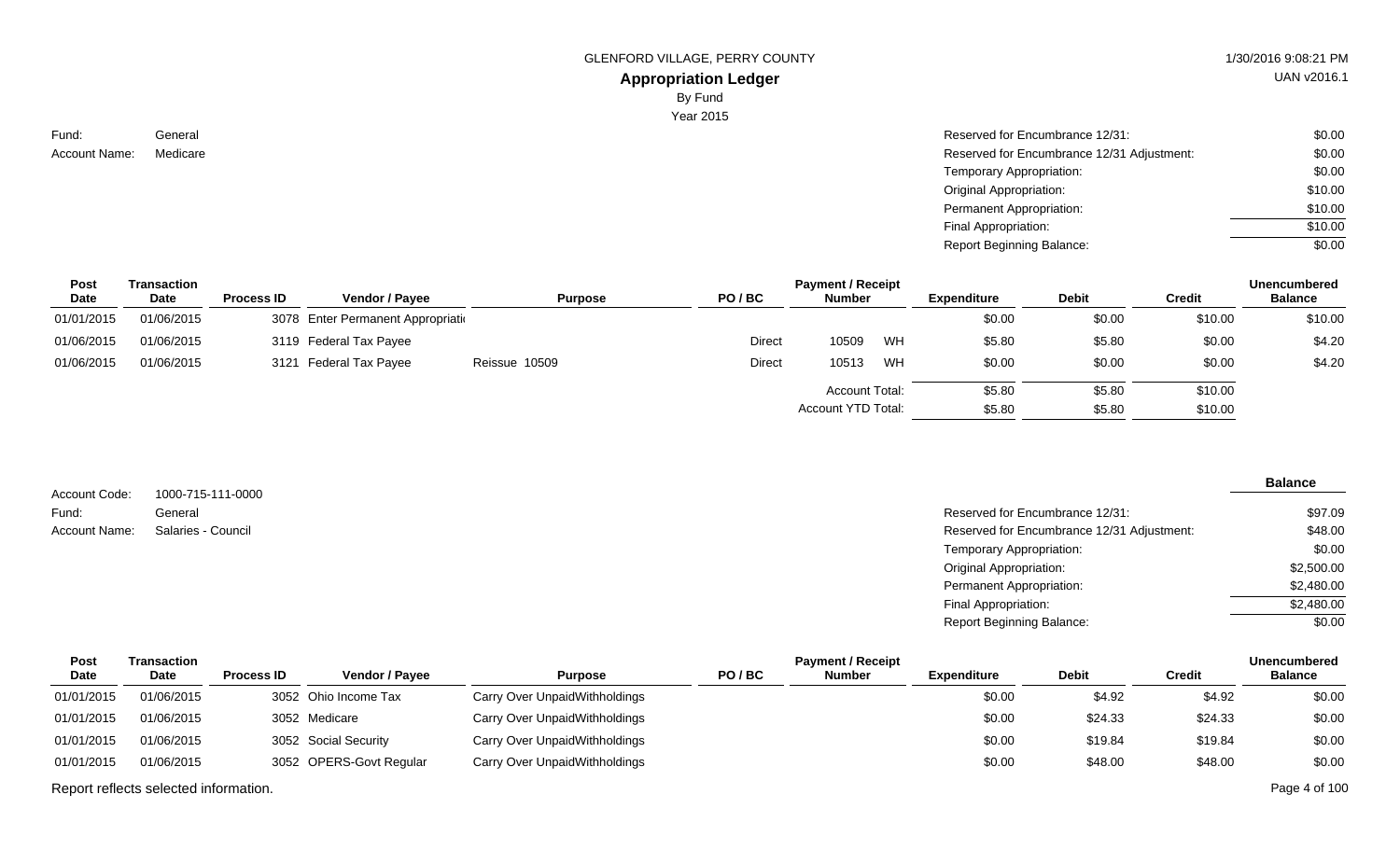| <b>Post</b><br><b>Date</b> | <b>Transaction</b><br>Date | <b>Process ID</b> | Vendor / Payee                     | <b>Purpose</b>                                                       |     | PO/BC         | <b>Payment / Receipt</b><br><b>Number</b>   |           | <b>Expenditure</b>       | <b>Debit</b>             | <b>Credit</b>            | <b>Unencumbered</b><br><b>Balance</b> |
|----------------------------|----------------------------|-------------------|------------------------------------|----------------------------------------------------------------------|-----|---------------|---------------------------------------------|-----------|--------------------------|--------------------------|--------------------------|---------------------------------------|
| 01/01/2015                 | 01/06/2015                 |                   | 3078 Enter Permanent Appropriation |                                                                      |     |               |                                             |           | \$0.00                   | \$0.00                   | \$2,500.00               | \$2,500.00                            |
| 01/06/2015                 | 01/06/2015                 |                   | 3113 Employee Payroll              | <b>Payroll Posting</b>                                               |     | <b>Direct</b> |                                             | 1-2015 PP | \$305.95                 | \$320.00                 | \$0.00                   | \$2,180.00                            |
| 01/06/2015                 | 01/06/2015                 |                   |                                    | 3118 Permanent Reallocation Dec Motion to pay bills and 12-2-14 Appr |     |               |                                             |           | \$0.00                   | \$20.00                  | \$0.00                   | \$2,160.00                            |
| 01/06/2015                 | 01/06/2015                 |                   | 3119 Federal Tax Payee             |                                                                      |     | <b>Direct</b> | 10509                                       | WH        | \$44.17                  | \$0.00                   | \$0.00                   | \$2,160.00                            |
| 01/06/2015                 | 01/06/2015                 |                   | 3119 State Tax Payee               |                                                                      |     | Direct        | 10510                                       | WH        | \$4.92                   | \$0.00                   | \$0.00                   | \$2,160.00                            |
| 01/06/2015                 | 01/06/2015                 | 3121              | Federal Tax Payee                  | Reissue 10509                                                        |     | Direct        | 10513                                       | WH        | \$0.00                   | \$0.00                   | \$0.00                   | \$2,160.00                            |
| 01/06/2015                 | 01/06/2015                 | 3121              | State Tax Payee                    | Reissue 10510                                                        |     | Direct        | 10514                                       | WH        | \$0.00                   | \$0.00                   | \$0.00                   | \$2,160.00                            |
| 02/24/2015                 | 02/24/2015                 | 3311              | <b>Internal Revenue Service</b>    | Open Purchase:                                                       | PO. | 28-2015       |                                             |           | \$0.00                   | \$88.34                  | \$0.00                   | \$2,071.66                            |
| 02/24/2015                 | 02/24/2015                 |                   | 3313 Internal Revenue Service      |                                                                      |     | PO 28-2015    | 10537                                       | AW        | \$88.34                  | \$0.00                   | \$0.00                   | \$2,071.66                            |
| 03/24/2015                 | 03/24/2015                 | 3409              | <b>Internal Revenue Service</b>    | Close Purchase                                                       | PO  | 28-2015       |                                             |           | \$0.00                   | \$0.00                   | \$0.00                   | \$2,071.66                            |
| 04/07/2015                 | 04/07/2015                 | 3571              | <b>Employee Payroll</b>            | Payroll Posting                                                      |     | Direct        |                                             | 7-2015 PP | \$502.37                 | \$528.00                 | \$0.00                   | \$1,543.66                            |
| 06/27/2015                 | 06/27/2015                 |                   | 3793 OPERS-Govt                    | Clear Prior Year Unpaid Withholding                                  |     |               |                                             |           | \$0.00                   | \$48.00                  | \$48.00                  | \$1,543.66                            |
| 07/07/2015                 | 07/07/2015                 |                   | 3839 Employee Payroll              | Payroll Posting                                                      |     | Direct        | 12-2015 PP                                  |           | \$447.93                 | \$496.00                 | \$0.00                   | \$1,047.66                            |
| 07/07/2015                 | 07/07/2015                 |                   | 3845 Paul G Currence Jr            | Void Wage 10638                                                      |     | Direct        | 10638                                       | <b>PR</b> | $-$42.25$                | \$0.00                   | \$42.25                  | \$1,089.91                            |
| 07/07/2015                 | 07/07/2015                 |                   | 3845 Paul G Currence Jr            | Void Wage 10638 - Clear/Unencumber                                   |     | Direct        | 10638                                       | <b>PR</b> | \$0.00                   | \$0.00                   | \$5.75                   | \$1,095.66                            |
| 07/07/2015                 | 07/07/2015                 |                   | 3845 Jeffery E Ours                | Void Wage 10641                                                      |     | Direct        | 10641                                       | <b>PR</b> | $-$70.43$                | \$0.00                   | \$70.43                  | \$1,166.09                            |
| 07/07/2015                 | 07/07/2015                 |                   | 3845 Jeffery E Ours                | Void Wage 10641 - Clear/Unencumber                                   |     | Direct        | 10641                                       | <b>PR</b> | \$0.00                   | \$0.00                   | \$9.57                   | \$1,175.66                            |
| 07/07/2015                 | 07/07/2015                 |                   | 3845 Sharon M Phillips             | Void Wage 10642                                                      |     | Direct        | 10642                                       | <b>PR</b> | $-$ \$84.51              | \$0.00                   | \$84.51                  | \$1,260.17                            |
| 07/07/2015                 | 07/07/2015                 |                   | 3845 Sharon M Phillips             | Void Wage 10642 - Clear/Unencumber                                   |     | Direct        | 10642                                       | <b>PR</b> | \$0.00                   | \$0.00                   | \$11.49                  | \$1,271.66                            |
| 07/07/2015                 | 07/07/2015                 |                   | 3856 Employee Payroll              | <b>Payroll Posting</b>                                               |     | Direct        | 13-2015 PP                                  |           | \$282.18                 | \$288.00                 | \$0.00                   | \$983.66                              |
| 07/07/2015                 | 07/07/2015                 | 3857              | Paul G Currence Jr                 | Void Wage 10645                                                      |     | Direct        | 10645                                       | PR        | $-$94.06$                | \$0.00                   | \$94.06                  | \$1,077.72                            |
| 07/07/2015                 | 07/07/2015                 | 3857              | Paul G Currence Jr                 | Void Wage 10645 - Clear/Unencumber                                   |     | Direct        | 10645                                       | <b>PR</b> | \$0.00                   | \$0.00                   | \$1.94                   | \$1,079.66                            |
| 07/07/2015                 | 07/07/2015                 | 3857              | Jeffery E Ours                     | Void Wage 10646                                                      |     | Direct        | 10646                                       | <b>PR</b> | $-$94.06$                | \$0.00                   | \$94.06                  | \$1,173.72                            |
| 07/07/2015                 | 07/07/2015                 | 3857              | Jeffery E Ours                     | Void Wage 10646 - Clear/Unencumber                                   |     | Direct        | 10646                                       | <b>PR</b> | \$0.00                   | \$0.00                   | \$1.94                   | \$1,175.66                            |
| 07/07/2015                 | 07/07/2015                 | 3862              | <b>Employee Payroll</b>            | Payroll Posting                                                      |     | Direct        | 14-2015 PP                                  |           | \$125.40                 | \$128.00                 | \$0.00                   | \$1,047.66                            |
| 10/06/2015                 | 10/06/2015                 |                   | 4216 Employee Payroll              | Payroll Posting                                                      |     | Direct        | 21-2015 PP                                  |           | \$567.70                 | \$608.00                 | \$0.00                   | \$439.66                              |
|                            |                            |                   |                                    |                                                                      |     |               | <b>Account Total:</b><br>Account YTD Total: |           | \$1,983.65<br>\$1,983.65 | \$2,621.43<br>\$2.621.43 | \$3,061.09<br>\$3.061.09 |                                       |

Report reflects selected information. Page 5 of 100

UAN v2016.1

Year 2015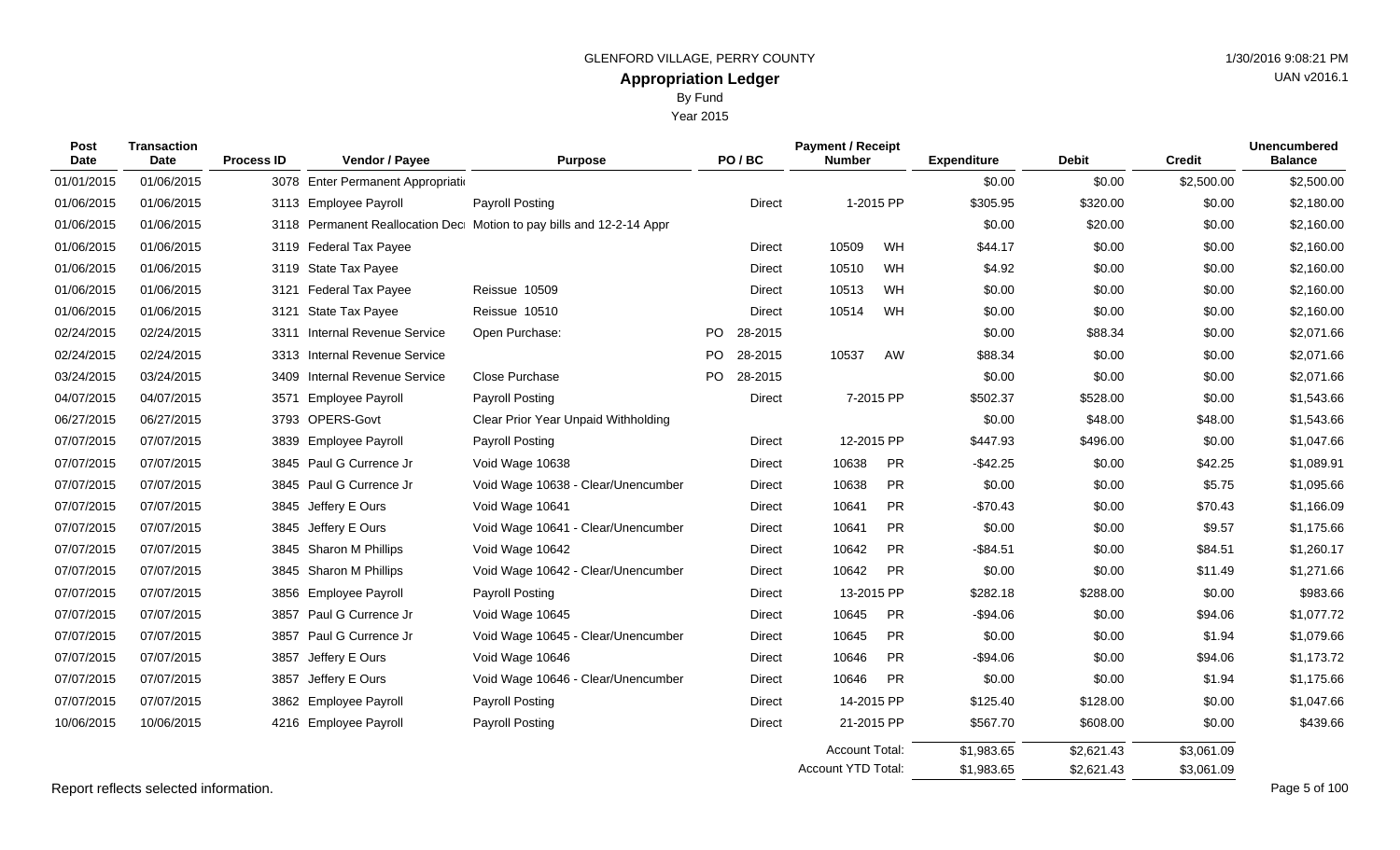#### GLENFORD VILLAGE, PERRY COUNTY 1/30/2016 9:08:21 PM

UAN v2016.1

# **Appropriation Ledger**

By Fund

Year 2015

| <b>Post</b>   | <b>Transaction</b>                |                   |                          |                                                                        |               | <b>Payment / Receipt</b>                  |    |                           |                                            |               | <b>Unencumbered</b>                   |
|---------------|-----------------------------------|-------------------|--------------------------|------------------------------------------------------------------------|---------------|-------------------------------------------|----|---------------------------|--------------------------------------------|---------------|---------------------------------------|
| Date          | Date                              | <b>Process ID</b> | Vendor / Payee           | <b>Purpose</b>                                                         | PO/BC         | <b>Number</b>                             |    | <b>Expenditure</b>        | <b>Debit</b>                               | <b>Credit</b> | <b>Balance</b>                        |
|               |                                   |                   |                          |                                                                        |               |                                           |    |                           |                                            |               |                                       |
| Account Code: | 1000-715-212-0000                 |                   |                          |                                                                        |               |                                           |    |                           |                                            |               | <b>Balance</b>                        |
| Fund:         | General                           |                   |                          |                                                                        |               |                                           |    |                           | Reserved for Encumbrance 12/31:            |               | \$0.00                                |
| Account Name: | <b>Social Security</b>            |                   |                          |                                                                        |               |                                           |    |                           | Reserved for Encumbrance 12/31 Adjustment: |               | \$0.00                                |
|               |                                   |                   |                          |                                                                        |               |                                           |    | Temporary Appropriation:  |                                            |               | \$0.00                                |
|               |                                   |                   |                          |                                                                        |               |                                           |    | Original Appropriation:   |                                            |               | \$0.00                                |
|               |                                   |                   |                          |                                                                        |               |                                           |    | Permanent Appropriation:  |                                            |               | \$220.00                              |
|               |                                   |                   |                          |                                                                        |               |                                           |    | Final Appropriation:      |                                            |               | \$220.00                              |
|               |                                   |                   |                          |                                                                        |               |                                           |    | Report Beginning Balance: |                                            |               | \$0.00                                |
| Post<br>Date  | <b>Transaction</b><br><b>Date</b> | <b>Process ID</b> | Vendor / Payee           | <b>Purpose</b>                                                         | PO/BC         | <b>Payment / Receipt</b><br><b>Number</b> |    | <b>Expenditure</b>        | <b>Debit</b>                               | <b>Credit</b> | <b>Unencumbered</b><br><b>Balance</b> |
| 01/06/2015    | 01/06/2015                        |                   |                          | 3118 Permanent Reallocation Incre Motion to pay bills and 12-2-14 Appr |               |                                           |    | \$0.00                    | \$0.00                                     | \$20.00       | \$20.00                               |
| 01/06/2015    | 01/06/2015                        |                   | 3119 Federal Tax Payee   |                                                                        | Direct        | 10509                                     | WH | \$19.84                   | \$19.84                                    | \$0.00        | \$0.16                                |
| 01/06/2015    | 01/06/2015                        | 3121              | <b>Federal Tax Payee</b> | Reissue 10509                                                          | <b>Direct</b> | 10513                                     | WH | \$0.00                    | \$0.00                                     | \$0.00        | \$0.16                                |

|            |            | . . <del>.</del>                                                | - - - - - -<br>.<br>. | .       | .       | .        | .        |
|------------|------------|-----------------------------------------------------------------|-----------------------|---------|---------|----------|----------|
| 04/07/2015 | 04/07/2015 | 3456 Permanent Suplemental Incre Council Amended appropriations |                       | \$0.00  | \$0.00  | \$200.00 | \$200.16 |
|            |            |                                                                 | Account Total:        | \$19.84 | \$19.84 | \$220.00 |          |
|            |            |                                                                 | Account YTD Total:    | \$19.84 | \$19.84 | \$220.00 |          |

|                      |                   |                                            | <b>Balance</b> |
|----------------------|-------------------|--------------------------------------------|----------------|
| Account Code:        | 1000-715-213-0000 |                                            |                |
| Fund:                | General           | Reserved for Encumbrance 12/31:            | \$0.00         |
| <b>Account Name:</b> | Medicare          | Reserved for Encumbrance 12/31 Adjustment: | \$0.00         |
|                      |                   | Temporary Appropriation:                   | \$0.00         |
|                      |                   | <b>Original Appropriation:</b>             | \$50.00        |
|                      |                   | Permanent Appropriation:                   | \$50.00        |
|                      |                   | Final Appropriation:                       | \$50.00        |
|                      |                   |                                            |                |

Page 6 of 100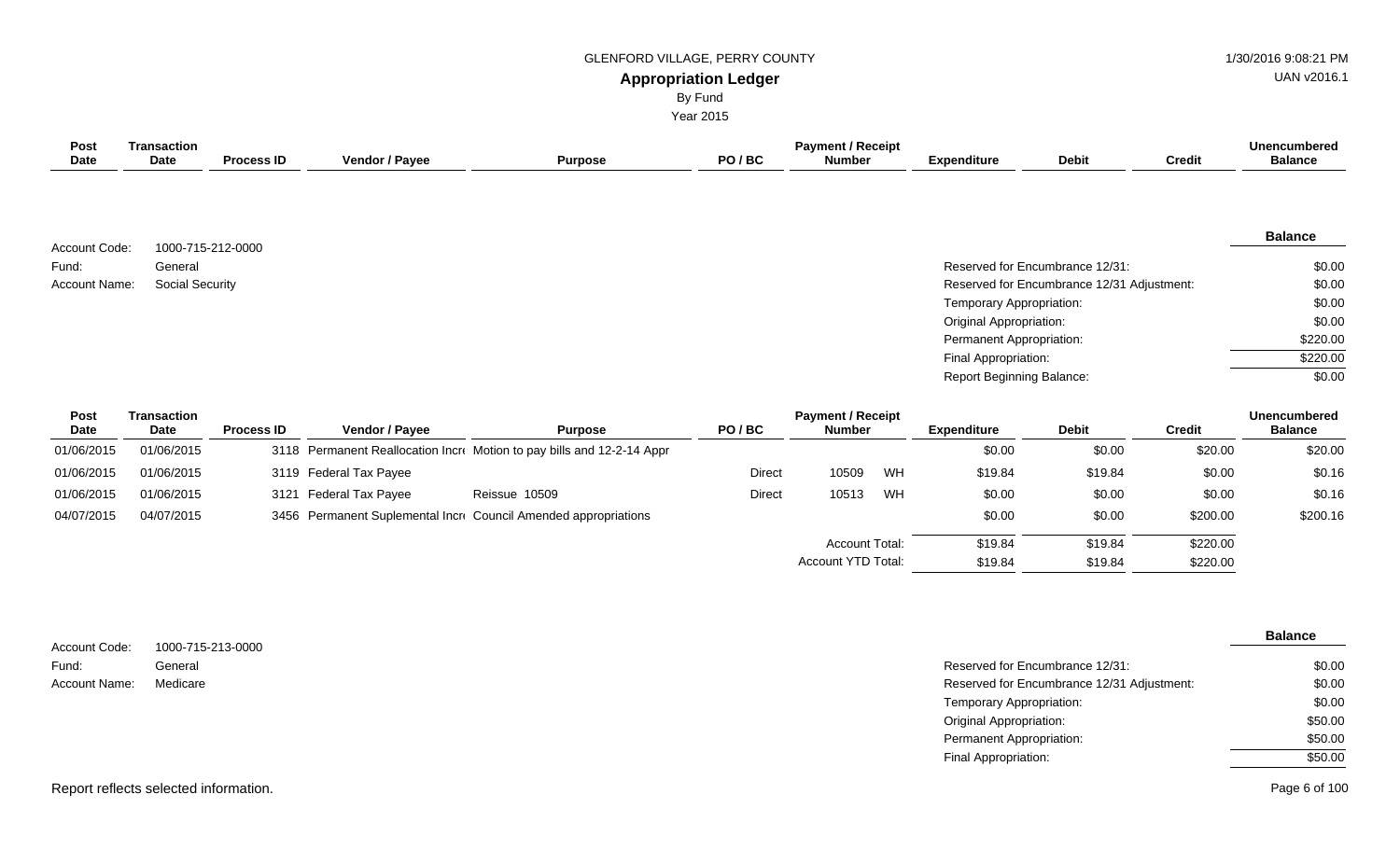By Fund

Year 2015

#### Report Beginning Balance:  $\overline{\hspace{1.5cm}80.00}$

| <b>Post</b> | Transaction |                   |                                    |                |        |                           |    |                    | <b>Unencumbered</b> |         |                |
|-------------|-------------|-------------------|------------------------------------|----------------|--------|---------------------------|----|--------------------|---------------------|---------|----------------|
| <b>Date</b> | <b>Date</b> | <b>Process ID</b> | <b>Vendor / Pavee</b>              | <b>Purpose</b> | PO/BC  | <b>Number</b>             |    | <b>Expenditure</b> | Debit               | Credit  | <b>Balance</b> |
| 01/01/2015  | 01/06/2015  |                   | 3078 Enter Permanent Appropriation |                |        |                           |    | \$0.00             | \$0.00              | \$50.00 | \$50.00        |
| 01/06/2015  | 01/06/2015  |                   | 3119 Federal Tax Payee             |                | Direct | 10509                     | WH | \$24.33            | \$24.33             | \$0.00  | \$25.67        |
| 01/06/2015  | 01/06/2015  |                   | 3121 Federal Tax Payee             | Reissue 10509  | Direct | 10513                     | WH | \$0.00             | \$0.00              | \$0.00  | \$25.67        |
|             |             |                   |                                    |                |        | <b>Account Total:</b>     |    | \$24.33            | \$24.33             | \$50.00 |                |
|             |             |                   |                                    |                |        | <b>Account YTD Total:</b> |    | \$24.33            | \$24.33             | \$50.00 |                |

1000-715-391-0000 General Account Code: Fund: Account Name:

| General       | Reserved for Encumbrance 12/31:            | \$0.00   |
|---------------|--------------------------------------------|----------|
| Dues and Fees | Reserved for Encumbrance 12/31 Adjustment: | \$0.00   |
|               | Temporary Appropriation:                   | \$0.00   |
|               | Original Appropriation:                    | \$300.00 |
|               | Permanent Appropriation:                   | \$300.00 |
|               | Final Appropriation:                       | \$300.00 |
|               | <b>Report Beginning Balance:</b>           | \$0.00   |

| Post       | Transaction |                   |                                    |                |      |            | <b>Payment / Receipt</b> |    |                    |              |               | <b>Unencumbered</b> |
|------------|-------------|-------------------|------------------------------------|----------------|------|------------|--------------------------|----|--------------------|--------------|---------------|---------------------|
| Date       | <b>Date</b> | <b>Process ID</b> | Vendor / Payee                     | <b>Purpose</b> |      | PO/BC      | <b>Number</b>            |    | <b>Expenditure</b> | <b>Debit</b> | <b>Credit</b> | <b>Balance</b>      |
| 01/01/2015 | 01/06/2015  |                   | 3078 Enter Permanent Appropriation |                |      |            |                          |    | \$0.00             | \$0.00       | \$300.00      | \$300.00            |
| 01/27/2015 | 01/31/2015  |                   | 3246 Ohio Municipal League         | Open Purchase: | PO.  | 11-2015    |                          |    | \$0.00             | \$225.00     | \$0.00        | \$75.00             |
| 02/03/2015 | 02/03/2015  | 3269              | <b>Ohio Municipal League</b>       |                | PO.  | 11-2015    | 10527                    | AW | \$225.00           | \$0.00       | \$0.00        | \$75.00             |
| 03/21/2015 | 03/24/2015  | 3398              | Treasurer Of State                 | Open Purchase: | PO.  | 46-2015    |                          |    | \$0.00             | \$16.50      | \$0.00        | \$58.50             |
| 03/24/2015 | 03/24/2015  |                   | 3402 Treasurer Of State            |                | PO.  | 46-2015    | 5-2015 CH                |    | \$16.50            | \$0.00       | \$0.00        | \$58.50             |
| 03/24/2015 | 03/24/2015  | 3409              | <b>Ohio Municipal League</b>       | Close Purchase | PO.  | 11-2015    |                          |    | \$0.00             | \$0.00       | \$0.00        | \$58.50             |
| 03/24/2015 | 03/24/2015  | 3410              | Treasurer Of State                 | Close Purchase | PO - | 46-2015    |                          |    | \$0.00             | \$0.00       | \$0.00        | \$58.50             |
| 05/12/2015 | 05/15/2015  | 3677              | <b>Treasurer Of State</b>          | Open Purchase: |      | PO 91-2015 |                          |    | \$0.00             | \$16.50      | \$0.00        | \$42.00             |
| 05/15/2015 | 05/15/2015  | 3679              | Treasurer Of State                 |                | PO.  | 91-2015    | 10-2015 CH               |    | \$16.50            | \$0.00       | \$0.00        | \$42.00             |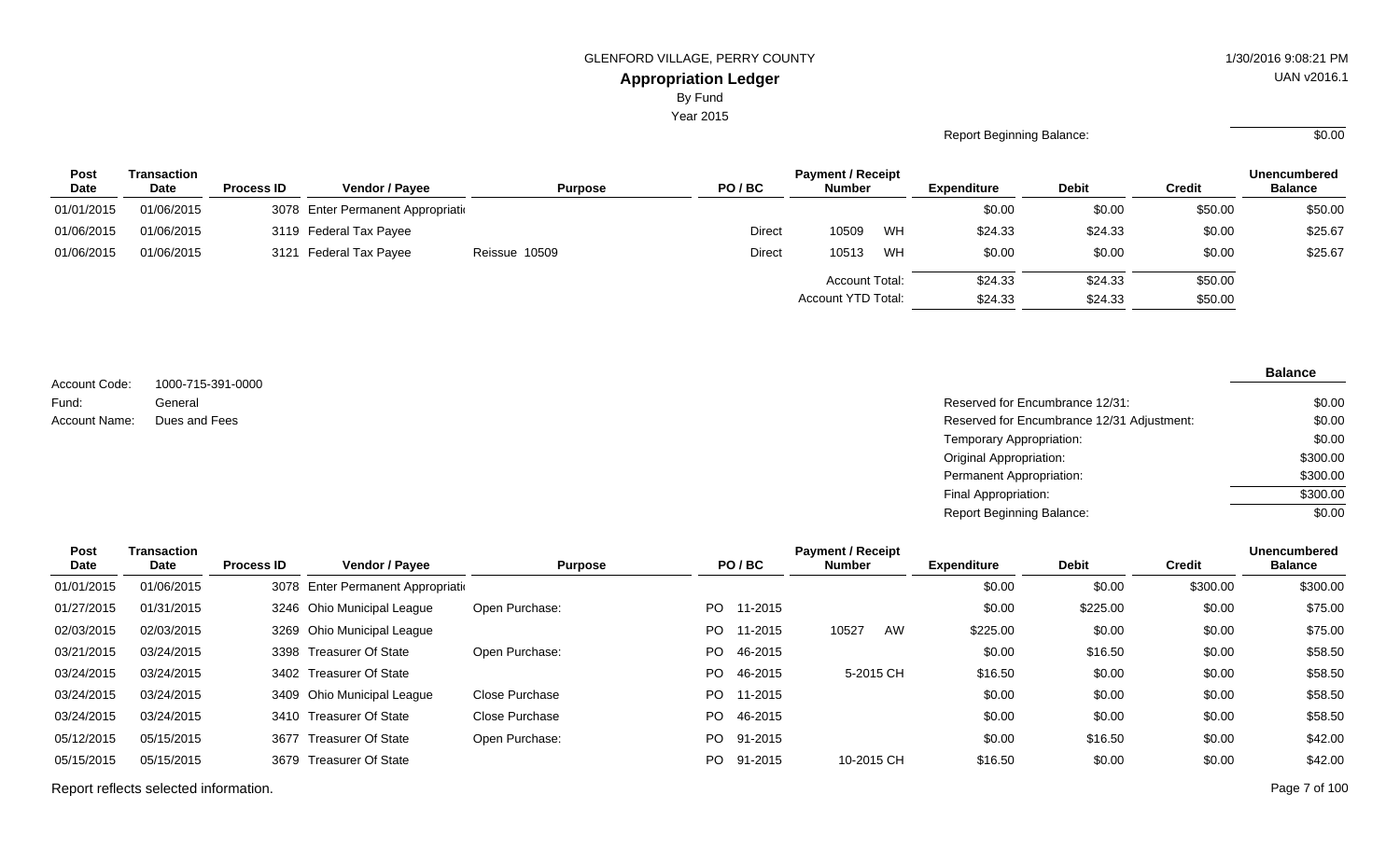Year 2015

| Transaction |                   |                |                                                                         |             | <b>Payment / Receipt</b> |                    |              |               | <b>Unencumbered</b> |
|-------------|-------------------|----------------|-------------------------------------------------------------------------|-------------|--------------------------|--------------------|--------------|---------------|---------------------|
| <b>Date</b> | <b>Process ID</b> | Vendor / Payee | <b>Purpose</b>                                                          | PO/BC       | <b>Number</b>            | <b>Expenditure</b> | <b>Debit</b> | <b>Credit</b> | <b>Balance</b>      |
| 09/01/2015  |                   |                | Close Purchase                                                          | PO 91-2015  |                          | \$0.00             | \$0.00       | \$0.00        | \$42.00             |
| 01/02/2016  |                   |                | Open Purchase:                                                          | PO 265-2015 |                          | \$0.00             | \$19.00      | \$0.00        | \$23.00             |
| 01/02/2016  |                   |                |                                                                         | PO 265-2015 | 28-2015 CH               | \$19.00            | \$0.00       | \$0.00        | \$23.00             |
| 01/30/2016  |                   |                | Close Purchase                                                          | PO 265-2015 |                          | \$0.00             | \$0.00       | \$0.00        | \$23.00             |
|             |                   |                |                                                                         |             | <b>Account Total:</b>    | \$277.00           | \$277.00     | \$300.00      |                     |
|             |                   |                |                                                                         |             | Account YTD Total:       | \$277.00           | \$277.00     | \$300.00      |                     |
|             |                   |                | 4039 Treasurer Of State<br>4610 US Bank<br>4612 US Bank<br>4747 US Bank |             |                          |                    |              |               |                     |

1000-725-121-0000 General Salary - Clerk/Treasurer Account Code: Fund: Account Name:

| Reserved for Encumbrance 12/31:            | \$304.61   |
|--------------------------------------------|------------|
| Reserved for Encumbrance 12/31 Adjustment: | \$0.00     |
| Temporary Appropriation:                   | \$0.00     |
| Original Appropriation:                    | \$3,600.00 |
| Permanent Appropriation:                   | \$3,994.75 |
| Final Appropriation:                       | \$3.994.75 |
| Report Beginning Balance:                  | \$0.00     |

| Post       | Transaction |                   |                                    |                               |        | <b>Payment / Receipt</b> |           |                    |              |            | Unencumbered   |
|------------|-------------|-------------------|------------------------------------|-------------------------------|--------|--------------------------|-----------|--------------------|--------------|------------|----------------|
| Date       | <b>Date</b> | <b>Process ID</b> | <b>Vendor / Payee</b>              | <b>Purpose</b>                | PO/BC  | Number                   |           | <b>Expenditure</b> | <b>Debit</b> | Credit     | <b>Balance</b> |
| 01/01/2015 | 01/06/2015  |                   | 3052 Ohio Income Tax               | Carry Over UnpaidWithholdings |        |                          |           | \$0.00             | \$13.32      | \$13.32    | \$0.00         |
| 01/01/2015 | 01/06/2015  |                   | 3052 Federal Income Tax            | Carry Over UnpaidWithholdings |        |                          |           | \$0.00             | \$239.21     | \$239.21   | \$0.00         |
| 01/01/2015 | 01/06/2015  |                   | 3052 Medicare                      | Carry Over UnpaidWithholdings |        |                          |           | \$0.00             | \$52.08      | \$52.08    | \$0.00         |
| 01/01/2015 | 01/06/2015  |                   | 3078 Enter Permanent Appropriation |                               |        |                          |           | \$0.00             | \$0.00       | \$3,600.00 | \$3,600.00     |
| 01/06/2015 | 01/06/2015  |                   | 3113 Employee Payroll              | Payroll Posting               | Direct |                          | 1-2015 PP | \$243.87           | \$300.00     | \$0.00     | \$3,300.00     |
| 01/06/2015 | 01/06/2015  |                   | 3115 Ohio Public Employees Retir   |                               | Direct | 10508                    | WH        | \$30.00            | \$0.00       | \$0.00     | \$3,300.00     |
| 01/06/2015 | 01/06/2015  |                   | 3119 Federal Tax Payee             |                               | Direct | 10509                    | WH        | \$291.29           | \$0.00       | \$0.00     | \$3,300.00     |
| 01/06/2015 | 01/06/2015  |                   | 3119 State Tax Payee               |                               | Direct | 10510                    | WH        | \$13.32            | \$0.00       | \$0.00     | \$3,300.00     |
| 01/06/2015 | 01/06/2015  | 3121              | Federal Tax Payee                  | Reissue 10509                 | Direct | 10513                    | WH        | \$0.00             | \$0.00       | \$0.00     | \$3,300.00     |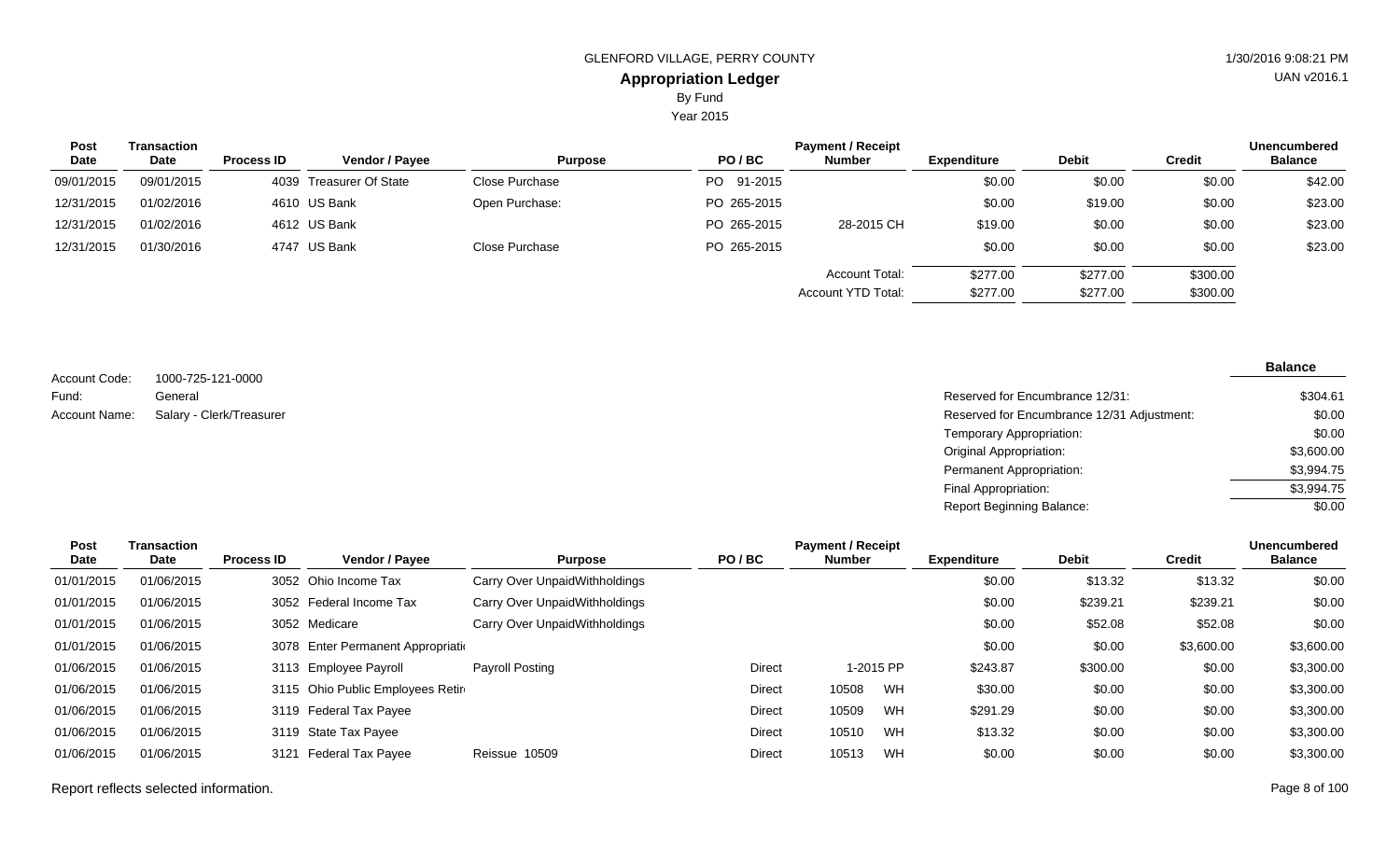|                     | <b>Dy</b> Luiu<br>Year 2015 |                   |                                  |                        |     |               |                                           |           |                    |              |               |                                       |
|---------------------|-----------------------------|-------------------|----------------------------------|------------------------|-----|---------------|-------------------------------------------|-----------|--------------------|--------------|---------------|---------------------------------------|
| <b>Post</b><br>Date | Transaction<br>Date         | <b>Process ID</b> | Vendor / Payee                   | <b>Purpose</b>         |     | PO/BC         | <b>Payment / Receipt</b><br><b>Number</b> |           | <b>Expenditure</b> | <b>Debit</b> | <b>Credit</b> | <b>Unencumbered</b><br><b>Balance</b> |
| 01/06/2015          | 01/06/2015                  |                   | 3121 State Tax Payee             | Reissue 10510          |     | <b>Direct</b> | 10514                                     | WH        | \$0.00             | \$0.00       | \$0.00        | \$3,300.00                            |
| 02/03/2015          | 02/03/2015                  |                   | 3272 Employee Payroll            | <b>Payroll Posting</b> |     | <b>Direct</b> |                                           | 3-2015 PP | \$243.87           | \$300.00     | \$0.00        | \$3,000.00                            |
| 02/03/2015          | 02/03/2015                  |                   | 3274 Ohio Public Employees Retir |                        |     | Direct        | 10531                                     | WH        | \$30.00            | \$0.00       | \$0.00        | \$3,000.00                            |
| 02/24/2015          | 02/24/2015                  |                   | 3311 Internal Revenue Service    | Open Purchase:         |     | PO 28-2015    |                                           |           | \$0.00             | \$94.75      | \$0.00        | \$2,905.25                            |
| 02/24/2015          | 02/24/2015                  |                   | 3313 Internal Revenue Service    |                        | PO. | 28-2015       | 10537                                     | AW        | \$94.75            | \$0.00       | \$0.00        | \$2,905.25                            |

| 02/03/2015 | 02/03/2015                            | 3272 Employee Payroll                                 | Payroll Posting |           | <b>Direct</b> |            | 3-2015 PP | \$243.87 | \$300.00 | \$0.00   | \$3,000.00    |
|------------|---------------------------------------|-------------------------------------------------------|-----------------|-----------|---------------|------------|-----------|----------|----------|----------|---------------|
| 02/03/2015 | 02/03/2015                            | 3274 Ohio Public Employees Retir                      |                 |           | <b>Direct</b> | 10531      | WH        | \$30.00  | \$0.00   | \$0.00   | \$3,000.00    |
| 02/24/2015 | 02/24/2015                            | 3311 Internal Revenue Service                         | Open Purchase:  | PO.       | 28-2015       |            |           | \$0.00   | \$94.75  | \$0.00   | \$2,905.25    |
| 02/24/2015 | 02/24/2015                            | 3313 Internal Revenue Service                         |                 | PO.       | 28-2015       | 10537      | AW        | \$94.75  | \$0.00   | \$0.00   | \$2,905.25    |
| 03/03/2015 | 03/03/2015                            | 3359 Employee Payroll                                 | Payroll Posting |           | <b>Direct</b> |            | 4-2015 PP | \$243.87 | \$300.00 | \$0.00   | \$2,605.25    |
| 03/03/2015 | 03/03/2015                            | 3361 Ohio Public Employees Retir                      |                 |           | <b>Direct</b> | 10550      | WH        | \$30.00  | \$0.00   | \$0.00   | \$2,605.25    |
| 03/24/2015 | 03/24/2015                            | <b>Internal Revenue Service</b><br>3409               | Close Purchase  | <b>PO</b> | 28-2015       |            |           | \$0.00   | \$0.00   | \$0.00   | \$2,605.25    |
| 04/07/2015 | 04/07/2015                            | <b>Employee Payroll</b><br>3571                       | Payroll Posting |           | Direct        |            | 7-2015 PP | \$241.97 | \$300.00 | \$0.00   | \$2,305.25    |
| 04/07/2015 | 04/07/2015                            | 3573 Ohio Public Employees Retir                      |                 |           | Direct        | 10581 WH   |           | \$30.00  | \$0.00   | \$0.00   | \$2,305.25    |
| 05/05/2015 | 05/04/2015                            | 3645 Employee Payroll                                 | Payroll Posting |           | <b>Direct</b> |            | 9-2015 PP | \$241.97 | \$300.00 | \$0.00   | \$2,005.25    |
| 05/05/2015 | 05/04/2015                            | 3647 Ohio Public Employees Retire                     |                 |           | <b>Direct</b> | 10595      | WH        | \$30.00  | \$0.00   | \$0.00   | \$2,005.25    |
| 06/02/2015 | 06/02/2015                            | 3735 Employee Payroll                                 | Payroll Posting |           | <b>Direct</b> | 11-2015 PP |           | \$241.97 | \$300.00 | \$0.00   | \$1,705.25    |
| 06/02/2015 | 06/02/2015                            | Ohio Public Employees Retir<br>3737                   |                 |           | <b>Direct</b> | 10617 WH   |           | \$30.00  | \$0.00   | \$0.00   | \$1,705.25    |
| 07/07/2015 | 07/07/2015                            | 3839 Employee Payroll                                 | Payroll Posting |           | <b>Direct</b> | 12-2015 PP |           | \$241.97 | \$300.00 | \$0.00   | \$1,405.25    |
| 07/07/2015 | 07/07/2015                            | 3841 Ohio Public Employees Retire                     |                 |           | Direct        | 10644 WH   |           | \$30.00  | \$0.00   | \$0.00   | \$1,405.25    |
| 08/04/2015 | 08/04/2015                            | 3954 Employee Payroll                                 | Payroll Posting |           | <b>Direct</b> | 15-2015 PP |           | \$241.97 | \$300.00 | \$0.00   | \$1,105.25    |
| 08/04/2015 | 08/04/2015                            | 3956 Ohio Public Employees Retir                      |                 |           | <b>Direct</b> | 10670      | WH        | \$30.00  | \$0.00   | \$0.00   | \$1,105.25    |
| 09/01/2015 | 09/01/2015                            | 4067 Employee Payroll                                 | Payroll Posting |           | Direct        | 18-2015 PP |           | \$242.05 | \$300.00 | \$0.00   | \$805.25      |
| 09/01/2015 | 09/01/2015                            | Ohio Public Employees Retir<br>4069                   |                 |           | Direct        | 10689      | WH        | \$30.00  | \$0.00   | \$0.00   | \$805.25      |
| 10/06/2015 | 10/06/2015                            | 4216 Employee Payroll                                 | Payroll Posting |           | <b>Direct</b> | 21-2015 PP |           | \$242.05 | \$300.00 | \$0.00   | \$505.25      |
| 10/06/2015 | 10/06/2015                            | 4222 Ohio Public Employees Retire                     |                 |           | <b>Direct</b> | 10719 WH   |           | \$30.00  | \$0.00   | \$0.00   | \$505.25      |
| 11/03/2015 | 11/03/2015                            | 4315 Employee Payroll                                 | Payroll Posting |           | <b>Direct</b> | 23-2015 PP |           | \$242.05 | \$300.00 | \$0.00   | \$205.25      |
| 11/03/2015 | 11/03/2015                            | 4317 Ohio Public Employees Retire                     |                 |           | Direct        | 10740      | WH        | \$30.00  | \$0.00   | \$0.00   | \$205.25      |
| 12/01/2015 | 12/01/2015                            | 4437 Permanent Reallocation Incre Motion to pay bills |                 |           |               |            |           | \$0.00   | \$0.00   | \$94.75  | \$300.00      |
| 12/01/2015 | 12/01/2015                            | 4438 Employee Payroll                                 | Payroll Posting |           | <b>Direct</b> | 27-2015 PP |           | \$242.05 | \$300.00 | \$0.00   | \$0.00        |
| 12/01/2015 | 12/01/2015                            | 4441 Permanent Reallocation Incre Motion by Council   |                 |           |               |            |           | \$0.00   | \$0.00   | \$300.00 | \$300.00      |
| 12/01/2015 | 12/01/2015                            | 4442 Ohio Public Employees Retir                      |                 |           | <b>Direct</b> | 10758      | WH        | \$30.00  | \$0.00   | \$0.00   | \$300.00      |
|            | Report reflects selected information. |                                                       |                 |           |               |            |           |          |          |          | Page 9 of 100 |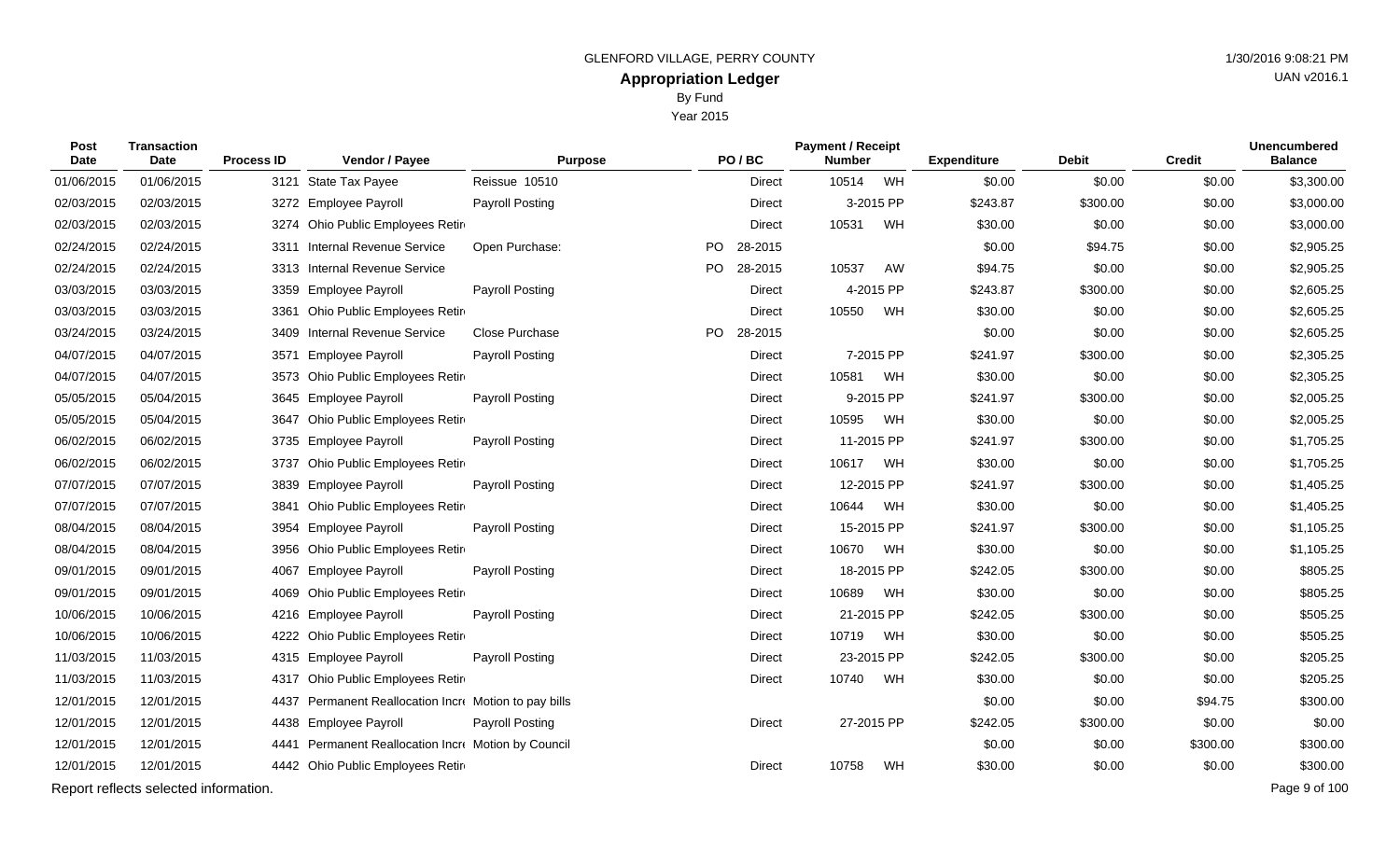By Fund

Year 2015

| <b>Post</b><br>Date | Transaction<br><b>Date</b> | <b>Process ID</b> | <b>Vendor / Payee</b> | <b>Purpose</b> | PO/BC | <b>Payment / Receipt</b><br><b>Number</b>          | <b>Expenditure</b>       | <b>Debit</b>             | <b>Credit</b>            | <b>Unencumbered</b><br><b>Balance</b> |
|---------------------|----------------------------|-------------------|-----------------------|----------------|-------|----------------------------------------------------|--------------------------|--------------------------|--------------------------|---------------------------------------|
|                     |                            |                   |                       |                |       | <b>Account Total:</b><br><b>Account YTD Total:</b> | \$3,669.02<br>\$3,669.02 | \$3,999.36<br>\$3,999.36 | \$4,299.36<br>\$4,299.36 |                                       |

1000-725-211-0000 General Account Name: Ohio Public Employees Retirement System **Reserved for Encumbrance 12/31 Adjustment:** Account Name: Compared for Encumbrance 12/31 Adjustment: Account Code: Fund:

#### **Balance**

| Reserved for Encumbrance 12/31:            | \$0.00   |
|--------------------------------------------|----------|
| Reserved for Encumbrance 12/31 Adjustment: | \$0.00   |
| Temporary Appropriation:                   | \$0.00   |
| Original Appropriation:                    | \$504.00 |
| Permanent Appropriation:                   | \$589.73 |
| Final Appropriation:                       | \$589.73 |
| <b>Report Beginning Balance:</b>           | \$0.00   |

| Post        | <b>Transaction</b> |                   |                                                     |                |               | <b>Payment / Receipt</b> |    |                    |              |               | <b>Unencumbered</b> |
|-------------|--------------------|-------------------|-----------------------------------------------------|----------------|---------------|--------------------------|----|--------------------|--------------|---------------|---------------------|
| <b>Date</b> | Date               | <b>Process ID</b> | Vendor / Payee                                      | <b>Purpose</b> | PO/BC         | <b>Number</b>            |    | <b>Expenditure</b> | <b>Debit</b> | <b>Credit</b> | <b>Balance</b>      |
| 01/01/2015  | 01/06/2015         |                   | 3078 Enter Permanent Appropriation                  |                |               |                          |    | \$0.00             | \$0.00       | \$504.00      | \$504.00            |
| 01/06/2015  | 01/06/2015         |                   | 3115 Ohio Public Employees Retire                   |                | <b>Direct</b> | 10508                    | WH | \$37.34            | \$37.34      | \$0.00        | \$466.66            |
| 02/03/2015  | 02/03/2015         |                   | 3274 Ohio Public Employees Retire                   |                | Direct        | 10531                    | WH | \$37.34            | \$37.34      | \$0.00        | \$429.32            |
| 03/03/2015  | 03/03/2015         | 3361              | Ohio Public Employees Retir                         |                | Direct        | 10550                    | WH | \$37.34            | \$37.34      | \$0.00        | \$391.98            |
| 04/07/2015  | 04/07/2015         |                   | 3573 Ohio Public Employees Retire                   |                | Direct        | 10581                    | WH | \$46.66            | \$46.66      | \$0.00        | \$345.32            |
| 05/05/2015  | 05/04/2015         |                   | 3647 Ohio Public Employees Retir                    |                | Direct        | 10595                    | WH | \$46.66            | \$46.66      | \$0.00        | \$298.66            |
| 06/02/2015  | 06/02/2015         |                   | 3737 Ohio Public Employees Retire                   |                | Direct        | 10617                    | WH | \$46.66            | \$46.66      | \$0.00        | \$252.00            |
| 07/07/2015  | 07/07/2015         |                   | 3841 Ohio Public Employees Retire                   |                | Direct        | 10644                    | WH | \$46.66            | \$46.66      | \$0.00        | \$205.34            |
| 08/04/2015  | 08/04/2015         |                   | 3956 Ohio Public Employees Retir                    |                | Direct        | 10670                    | WH | \$46.66            | \$46.66      | \$0.00        | \$158.68            |
| 09/01/2015  | 09/01/2015         |                   | 4069 Ohio Public Employees Retir                    |                | Direct        | 10689                    | WH | \$46.66            | \$46.66      | \$0.00        | \$112.02            |
| 10/06/2015  | 10/06/2015         |                   | 4222 Ohio Public Employees Retire                   |                | <b>Direct</b> | 10719                    | WH | \$46.66            | \$46.66      | \$0.00        | \$65.36             |
| 11/03/2015  | 11/03/2015         |                   | 4317 Ohio Public Employees Retire                   |                | Direct        | 10740                    | WH | \$46.66            | \$46.66      | \$0.00        | \$18.70             |
| 12/01/2015  | 12/01/2015         |                   | 4440 Permanent Reallocation Incre Motion by Council |                |               |                          |    | \$0.00             | \$0.00       | \$94.71       | \$113.41            |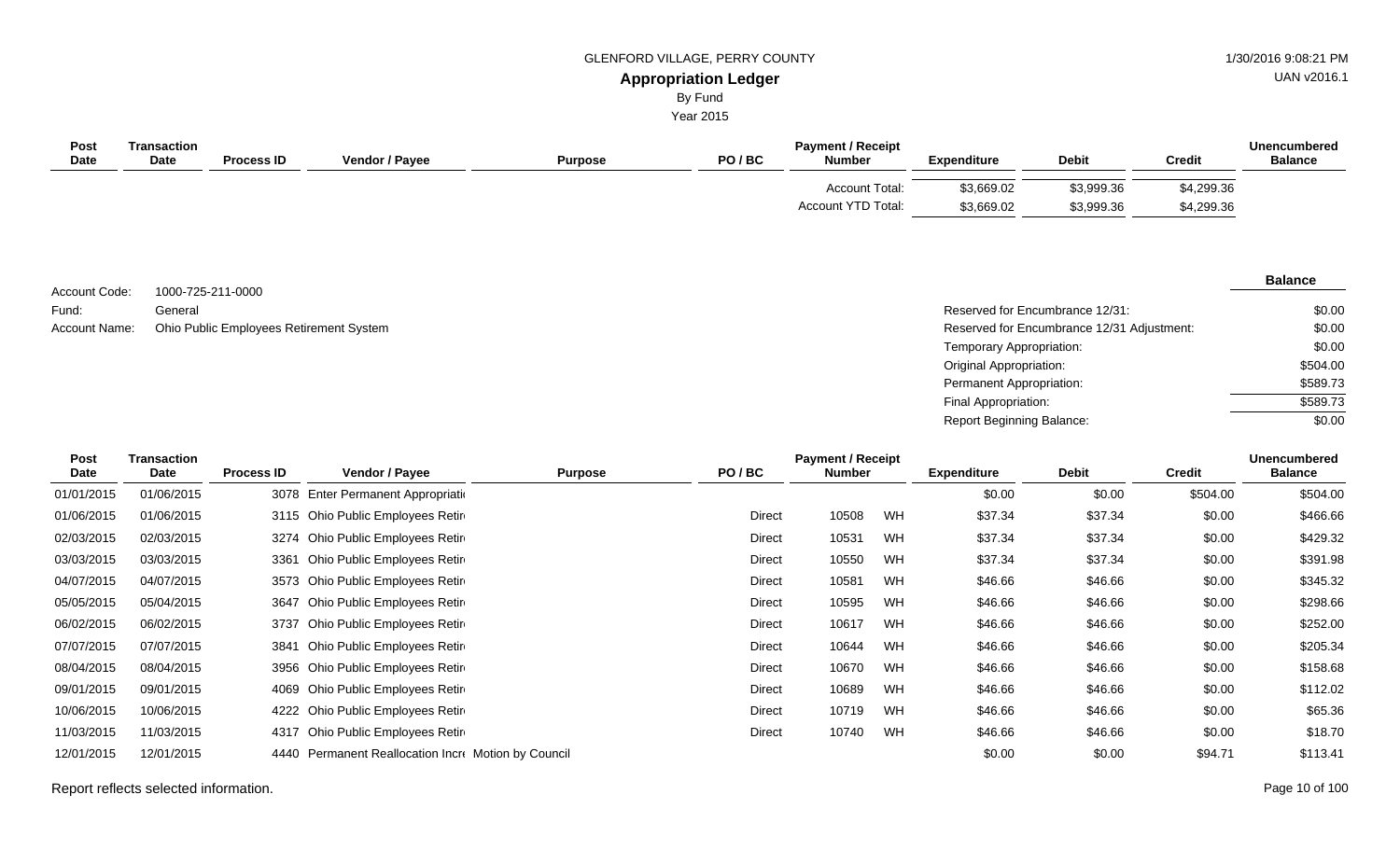Year 2015

| Transaction |                   |                       |                                                                     |               |       |    |                                                                                          |              |          | <b>Unencumbered</b> |
|-------------|-------------------|-----------------------|---------------------------------------------------------------------|---------------|-------|----|------------------------------------------------------------------------------------------|--------------|----------|---------------------|
| <b>Date</b> | <b>Process ID</b> | <b>Vendor / Pavee</b> | <b>Purpose</b>                                                      | PO/BC         |       |    | Expenditure                                                                              | <b>Debit</b> | Credit   | <b>Balance</b>      |
| 12/01/2015  |                   |                       |                                                                     | <b>Direct</b> | 10758 | WH | \$46.66                                                                                  | \$46.66      | \$0.00   | \$66.75             |
| 01/02/2016  |                   |                       |                                                                     |               |       |    | \$0.00                                                                                   | \$8.98       | \$0.00   | \$57.77             |
|             |                   |                       |                                                                     |               |       |    | \$531.96                                                                                 | \$540.94     | \$598.71 |                     |
|             |                   |                       |                                                                     |               |       |    | \$531.96                                                                                 | \$540.94     | \$598.71 |                     |
|             |                   |                       | 4442 Ohio Public Employees Retir<br>4608 Permanent Reallocation Dec |               |       |    | <b>Payment / Receipt</b><br><b>Number</b><br><b>Account Total:</b><br>Account YTD Total: |              |          |                     |

| Account Code: | 1000-725-213-0000 |                                            | <b>Balance</b> |
|---------------|-------------------|--------------------------------------------|----------------|
| Fund:         | General           | Reserved for Encumbrance 12/31:            | \$0.00         |
| Account Name: | Medicare          | Reserved for Encumbrance 12/31 Adjustment: | \$0.00         |
|               |                   | Temporary Appropriation:                   | \$0.00         |
|               |                   | <b>Original Appropriation:</b>             | \$53.00        |

| <b>Post</b> | Transaction |                   |                                    |                |        | <b>Payment / Receipt</b> |    |                    |              |         | <b>Unencumbered</b> |
|-------------|-------------|-------------------|------------------------------------|----------------|--------|--------------------------|----|--------------------|--------------|---------|---------------------|
| Date        | Date        | <b>Process ID</b> | <b>Vendor / Payee</b>              | <b>Purpose</b> | PO/BC  | <b>Number</b>            |    | <b>Expenditure</b> | <b>Debit</b> | Credit  | <b>Balance</b>      |
| 01/01/2015  | 01/06/2015  |                   | 3078 Enter Permanent Appropriation |                |        |                          |    | \$0.00             | \$0.00       | \$53.00 | \$53.00             |
| 01/06/2015  | 01/06/2015  |                   | 3119 Federal Tax Payee             |                | Direct | 10509                    | WH | \$52.08            | \$52.08      | \$0.00  | \$0.92              |
| 01/06/2015  | 01/06/2015  |                   | 3121 Federal Tax Payee             | Reissue 10509  | Direct | 10513                    | WH | \$0.00             | \$0.00       | \$0.00  | \$0.92              |
| 12/01/2015  | 01/02/2016  |                   | 4608 Permanent Reallocation Incre  |                |        |                          |    | \$0.00             | \$0.00       | \$8.98  | \$9.90              |
|             |             |                   |                                    |                |        | Account Total:           |    | \$52.08            | \$52.08      | \$61.98 |                     |
|             |             |                   |                                    |                |        | Account YTD Total:       |    | \$52.08            | \$52.08      | \$61.98 |                     |

| Account Code: | 1000-725-225-0000 |
|---------------|-------------------|
|               |                   |

General Fund:

Reserved for Encumbrance 12/31:

Permanent Appropriation: Final Appropriation: Report Beginning Balance:

# **Balance**

\$0.00

\$61.98 \$61.98 \$0.00

# UAN v2016.1

Report reflects selected information. Page 11 of 100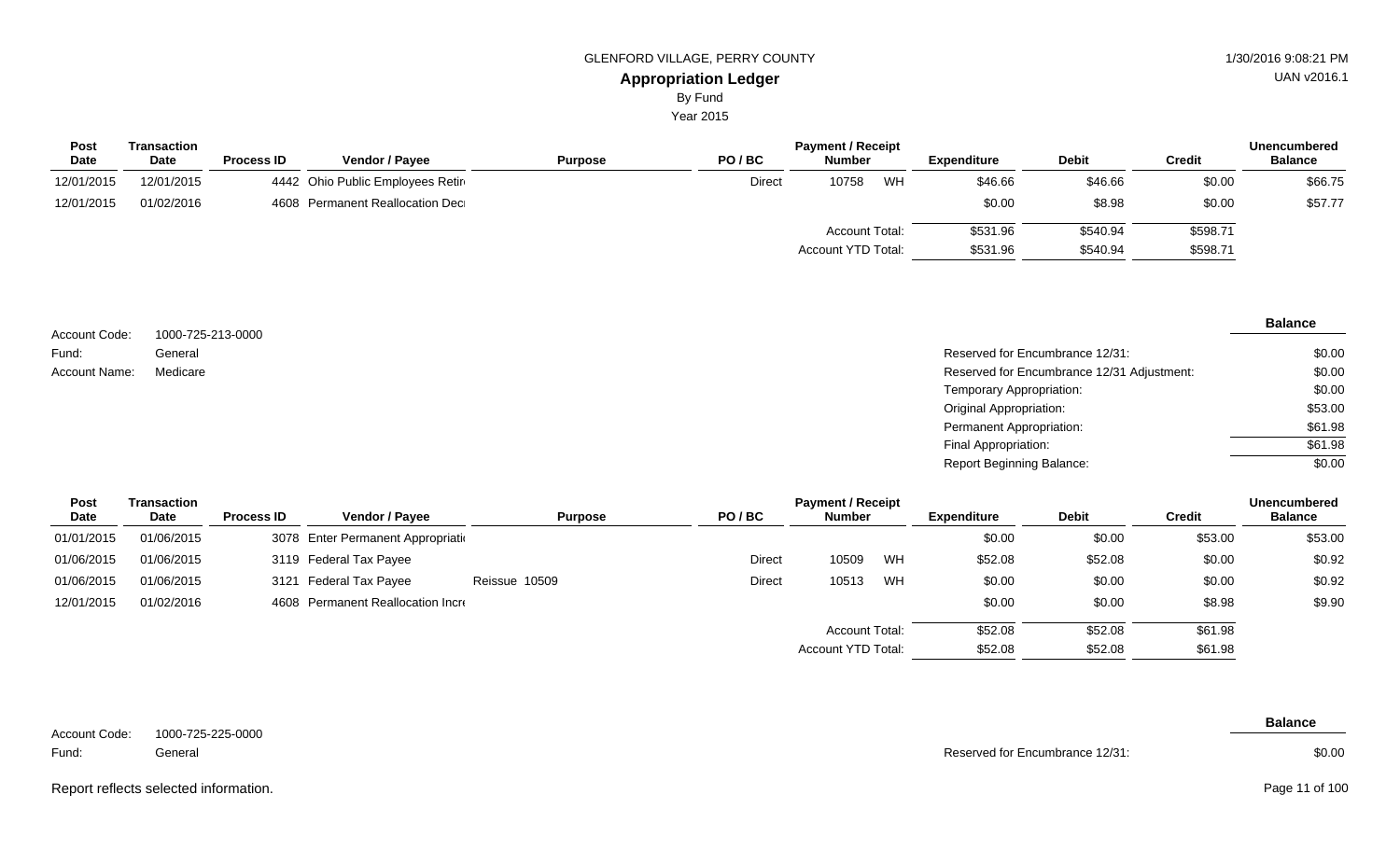GLENFORD VILLAGE, PERRY COUNTY 1/30/2016 9:08:21 PM

# **Appropriation Ledger**

By Fund

Year 2015

Account Name: Workers' Compensation **Account Name:** Workers' Compensation \$0.00 Temporary Appropriation: Original Appropriation: Permanent Appropriation: Final Appropriation: Report Beginning Balance: \$0.00 \$45.00 \$247.00 \$247.00 \$0.00

| Post<br>Date | <b>Transaction</b><br>Date | <b>Process ID</b> | Vendor / Payee                                 | <b>Purpose</b>                                                  | PO/BC          | <b>Payment / Receipt</b><br>Number | <b>Expenditure</b> | Debit    | <b>Credit</b> | <b>Unencumbered</b><br><b>Balance</b> |
|--------------|----------------------------|-------------------|------------------------------------------------|-----------------------------------------------------------------|----------------|------------------------------------|--------------------|----------|---------------|---------------------------------------|
| 01/01/2015   | 01/06/2015                 |                   | 3078 Enter Permanent Appropriation             |                                                                 |                |                                    | \$0.00             | \$0.00   | \$45.00       | \$45.00                               |
| 04/07/2015   | 04/25/2015                 |                   |                                                | 3612 Permanent Reallocation Incre Workers compensation increasd |                |                                    | \$0.00             | \$0.00   | \$73.00       | \$118.00                              |
|              |                            |                   |                                                |                                                                 |                |                                    |                    |          |               |                                       |
| 04/25/2015   | 04/25/2015                 |                   | 3614 Ohio Bureau of Workers Con Open Purchase: |                                                                 | 75-2015<br>PO. |                                    | \$0.00             | \$118.00 | \$0.00        | \$0.00                                |
| 05/05/2015   | 05/04/2015                 |                   | 3642 Ohio Bureau of Workers Com                |                                                                 | PO.<br>75-2015 | AW<br>10592                        | \$118.00           | \$0.00   | \$0.00        | \$0.00                                |
| 09/01/2015   | 09/01/2015                 |                   | 4039 Ohio Bureau of Workers Con Close Purchase |                                                                 | 75-2015<br>PO. |                                    | \$0.00             | \$0.00   | \$0.00        | \$0.00                                |
| 12/01/2015   | 01/02/2016                 |                   | 4558 Permanent Reallocation Incre              |                                                                 |                |                                    | \$0.00             | \$0.00   | \$129.00      | \$129.00                              |
| 12/31/2015   | 01/02/2016                 |                   | 4560 Ohio Bureau of Workers Con Open Purchase: |                                                                 | PO 264-2015    |                                    | \$0.00             | \$129.00 | \$0.00        | \$0.00                                |
|              |                            |                   |                                                |                                                                 |                | <b>Account Total:</b>              | \$118.00           | \$247.00 | \$247.00      |                                       |
|              |                            |                   |                                                |                                                                 |                | Account YTD Total:                 | \$118.00           | \$247.00 | \$247.00      |                                       |

|               |                                  |                                            | <b>Balance</b> |
|---------------|----------------------------------|--------------------------------------------|----------------|
| Account Code: | 1000-725-252-0000                |                                            |                |
| Fund:         | General                          | Reserved for Encumbrance 12/31:            | \$0.00         |
| Account Name: | <b>Travel and Transportation</b> | Reserved for Encumbrance 12/31 Adjustment: | \$0.00         |
|               |                                  | Temporary Appropriation:                   | \$0.00         |
|               |                                  | <b>Original Appropriation:</b>             | \$255.00       |
|               |                                  | Permanent Appropriation:                   | \$179.67       |
|               |                                  | Final Appropriation:                       | \$179.67       |
|               |                                  | <b>Report Beginning Balance:</b>           | \$0.00         |

| Post        | <b>Fransaction</b>                    |                   |                                    |                |       | <b>Payment / Receipt</b> |                    |              |               | <b>Unencumbered</b> |
|-------------|---------------------------------------|-------------------|------------------------------------|----------------|-------|--------------------------|--------------------|--------------|---------------|---------------------|
| <b>Date</b> | <b>Date</b>                           | <b>Process ID</b> | Vendor / Payee                     | <b>Purpose</b> | PO/BC | Number                   | <b>Expenditure</b> | <b>Debit</b> | <b>Credit</b> | <b>Balance</b>      |
| 01/01/2015  | 01/06/2015                            |                   | 3078 Enter Permanent Appropriation |                |       |                          | \$0.00             | \$0.00       | \$255.00      | \$255.00            |
|             | Report reflects selected information. |                   |                                    |                |       |                          |                    |              |               | Page 12 of 100      |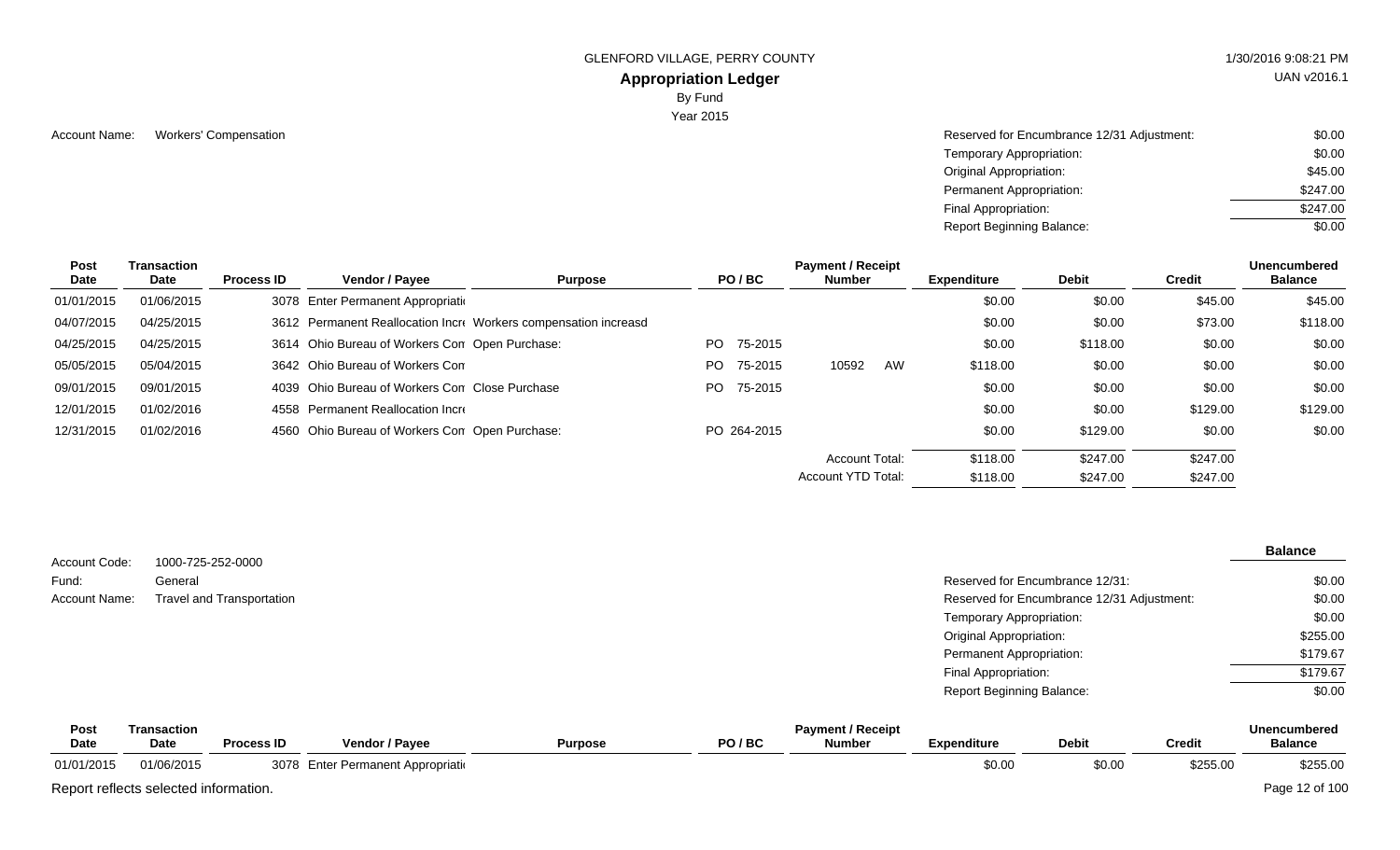Year 2015

| <b>Post</b><br><b>Date</b> | <b>Transaction</b><br><b>Date</b> | <b>Process ID</b> | Vendor / Payee                                        | <b>Purpose</b>                                                       | PO/BC       | <b>Payment / Receipt</b><br><b>Number</b> |    | <b>Expenditure</b> | <b>Debit</b> | <b>Credit</b> | <b>Unencumbered</b><br><b>Balance</b> |
|----------------------------|-----------------------------------|-------------------|-------------------------------------------------------|----------------------------------------------------------------------|-------------|-------------------------------------------|----|--------------------|--------------|---------------|---------------------------------------|
| 04/07/2015                 | 04/07/2015                        |                   | 3447 Linda Nicodemus                                  | Open Purchase:                                                       | PO 59-2015  |                                           |    | \$0.00             | \$90.17      | \$0.00        | \$164.83                              |
| 04/07/2015                 | 04/07/2015                        |                   | 3484 Linda Nicodemus                                  |                                                                      | PO 59-2015  | 10563                                     | AW | \$90.17            | \$0.00       | \$0.00        | \$164.83                              |
| 04/07/2015                 | 04/25/2015                        |                   |                                                       | 3612 Permanent Reallocation Dec Workers compensation increasd        |             |                                           |    | \$0.00             | \$73.00      | \$0.00        | \$91.83                               |
| 05/15/2015                 | 05/15/2015                        |                   |                                                       | 3672 Permanent Reallocation Dec Required House bill Fiscal Officer c |             |                                           |    | \$0.00             | \$91.83      | \$0.00        | \$0.00                                |
| 09/01/2015                 | 09/01/2015                        |                   | 4038 Linda Nicodemus                                  | Close Purchase                                                       | PO 59-2015  |                                           |    | \$0.00             | \$0.00       | \$0.00        | \$0.00                                |
| 10/06/2015                 | 10/06/2015                        |                   | 4157 Permanent Reallocation Incre Motion              |                                                                      |             |                                           |    | \$0.00             | \$0.00       | \$52.21       | \$52.21                               |
| 10/06/2015                 | 10/06/2015                        |                   | 4182 Linda Nicodemus                                  | Open Purchase:                                                       | PO 194-2015 |                                           |    | \$0.00             | \$52.21      | \$0.00        | \$0.00                                |
| 10/06/2015                 | 10/06/2015                        |                   | 4196 Linda Nicodemus                                  |                                                                      | PO 194-2015 | 10706                                     | AW | \$52.21            | \$0.00       | \$0.00        | \$0.00                                |
| 11/17/2015                 | 11/17/2015                        |                   | 4337 Linda Nicodemus                                  | Close Purchase                                                       | PO 194-2015 |                                           |    | \$0.00             | \$0.00       | \$0.00        | \$0.00                                |
| 12/01/2015                 | 12/18/2015                        |                   | 4511 Permanent Reallocation Incre Motion to pay bills |                                                                      |             |                                           |    | \$0.00             | \$0.00       | \$37.29       | \$37.29                               |
| 12/18/2015                 | 12/18/2015                        |                   | 4513 Linda Nicodemus                                  | Open Purchase:                                                       | PO 256-2015 |                                           |    | \$0.00             | \$37.29      | \$0.00        | \$0.00                                |
| 12/18/2015                 | 12/18/2015                        |                   | 4518 Linda Nicodemus                                  |                                                                      | PO 256-2015 | 10777                                     | AW | \$37.29            | \$0.00       | \$0.00        | \$0.00                                |
| 12/31/2015                 | 01/30/2016                        |                   | 4747 Linda Nicodemus                                  | Close Purchase                                                       | PO 256-2015 |                                           |    | \$0.00             | \$0.00       | \$0.00        | \$0.00                                |
|                            |                                   |                   |                                                       |                                                                      |             | <b>Account Total:</b>                     |    | \$179.67           | \$344.50     | \$344.50      |                                       |
|                            |                                   |                   |                                                       |                                                                      |             | Account YTD Total:                        |    | \$179.67           | \$344.50     | \$344.50      |                                       |

| Account Code: | 1000-725-344-0000          |                                            | <b>Balance</b>      |
|---------------|----------------------------|--------------------------------------------|---------------------|
| Fund:         | General                    | Reserved for Encumbrance 12/31:            | \$0.00              |
| Account Name: | <b>Tax Collection Fees</b> | Reserved for Encumbrance 12/31 Adjustment: | \$0.00              |
|               |                            | Temporary Appropriation:                   | \$0.00              |
|               |                            | <b>Original Appropriation:</b>             | \$0.00              |
|               |                            | Permanent Appropriation:                   | \$191.66            |
|               |                            | Final Appropriation:                       | \$191.66            |
|               |                            | <b>Report Beginning Balance:</b>           | \$0.00              |
| Post          | Transaction                | <b>Payment / Receipt</b>                   | <b>Unencumbered</b> |

#### **Vendor / Payee Expenditure Debit Payment / Receipt PO/BC Post** Date **Date Process ID Transaction Date Unencumbered Credit Balance**

Report reflects selected information. Page 13 of 100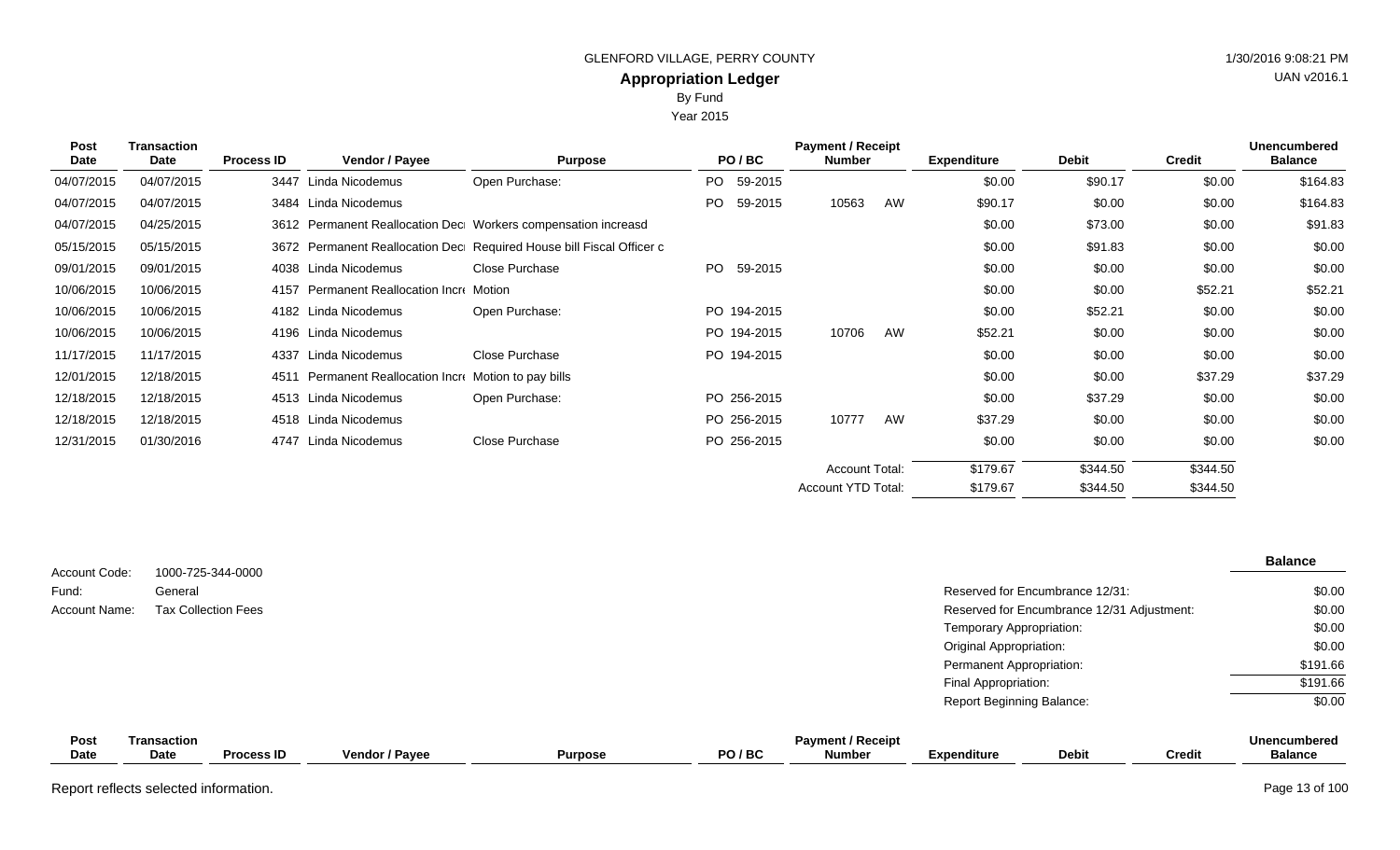Year 2015

| Post<br>Date | Transaction<br>Date | <b>Process ID</b> | <b>Vendor / Payee</b>                                 | <b>Purpose</b> | PO/BC       | <b>Payment / Receipt</b><br><b>Number</b> | <b>Expenditure</b> | <b>Debit</b> | Credit   | <b>Unencumbered</b><br><b>Balance</b> |
|--------------|---------------------|-------------------|-------------------------------------------------------|----------------|-------------|-------------------------------------------|--------------------|--------------|----------|---------------------------------------|
|              |                     |                   |                                                       |                |             |                                           |                    |              |          |                                       |
| 01/02/2015   | 08/28/2015          | 4023              | Permanent Reallocation Incre Appropriation adjustment |                |             |                                           | \$0.00             | \$0.00       | \$141.66 | \$141.66                              |
| 08/28/2015   | 08/28/2015          | 4031              | Perry County Auditor                                  | Open Purchase: | PO 160-2015 |                                           | \$0.00             | \$141.66     | \$0.00   | \$0.00                                |
| 08/28/2015   | 08/28/2015          |                   | 4034 Perry County Auditor                             |                | PO 160-2015 | 16-2015 CH                                | \$141.66           | \$0.00       | \$0.00   | \$0.00                                |
| 09/22/2015   | 09/22/2015          |                   | 4124 Perry County Auditor                             | Close Purchase | PO 160-2015 |                                           | \$0.00             | \$0.00       | \$0.00   | \$0.00                                |
| 12/01/2015   | 12/08/2015          | 4461              | Permanent Reallocation Incre Motion to pay the bills  |                |             |                                           | \$0.00             | \$0.00       | \$50.00  | \$50.00                               |
| 12/08/2015   | 12/08/2015          |                   | 4473 Treasurer Of State                               | Open Purchase: | PO 245-2015 |                                           | \$0.00             | \$50.00      | \$0.00   | \$0.00                                |
| 12/08/2015   | 12/08/2015          | 4479              | <b>Treasurer Of State</b>                             |                | PO 245-2015 | AW<br>10763                               | \$50.00            | \$0.00       | \$0.00   | \$0.00                                |
| 12/31/2015   | 01/30/2016          | 4747              | <b>Treasurer Of State</b>                             | Close Purchase | PO 245-2015 |                                           | \$0.00             | \$0.00       | \$0.00   | \$0.00                                |
|              |                     |                   |                                                       |                |             | <b>Account Total:</b>                     | \$191.66           | \$191.66     | \$191.66 |                                       |
|              |                     |                   |                                                       |                |             | <b>Account YTD Total:</b>                 | \$191.66           | \$191.66     | \$191.66 |                                       |

1000-725-348-0000 General Account Code: Fund: Account Name: Training Services

| General                  | Reserved for Encumbrance 12/31:            | \$0.00   |
|--------------------------|--------------------------------------------|----------|
| <b>Training Services</b> | Reserved for Encumbrance 12/31 Adjustment: | \$0.00   |
|                          | Temporary Appropriation:                   | \$0.00   |
|                          | Original Appropriation:                    | \$175.00 |
|                          | Permanent Appropriation:                   | \$240.00 |
|                          | Final Appropriation:                       | \$240.00 |
|                          | <b>Report Beginning Balance:</b>           | \$0.00   |
|                          |                                            |          |

| Post       | Transaction |                   |                                                             |                |     |            | <b>Payment / Receipt</b> |    |                    |              |          | <b>Unencumbered</b> |
|------------|-------------|-------------------|-------------------------------------------------------------|----------------|-----|------------|--------------------------|----|--------------------|--------------|----------|---------------------|
| Date       | <b>Date</b> | <b>Process ID</b> | Vendor / Pavee                                              | <b>Purpose</b> |     | PO/BC      | <b>Number</b>            |    | <b>Expenditure</b> | <b>Debit</b> | Credit   | <b>Balance</b>      |
| 01/01/2015 | 01/06/2015  |                   | 3078 Enter Permanent Appropriation                          |                |     |            |                          |    | \$0.00             | \$0.00       | \$175.00 | \$175.00            |
| 02/10/2015 | 02/10/2015  |                   | 3290 Treasurer Of State                                     | Open Purchase: |     | PO 22-2015 |                          |    | \$0.00             | \$175.00     | \$0.00   | \$0.00              |
| 03/03/2015 | 03/03/2015  |                   | 3356 Treasurer Of State                                     |                | PO. | 22-2015    | 10546                    | AW | \$175.00           | \$0.00       | \$0.00   | \$0.00              |
| 03/24/2015 | 03/24/2015  |                   | 3409 Treasurer Of State                                     | Close Purchase |     | PO 22-2015 |                          |    | \$0.00             | \$0.00       | \$0.00   | \$0.00              |
| 09/11/2015 | 09/11/2015  |                   | 4089 Permanent Reallocation Incre Required Auditor Training |                |     |            |                          |    | \$0.00             | \$0.00       | \$65.00  | \$65.00             |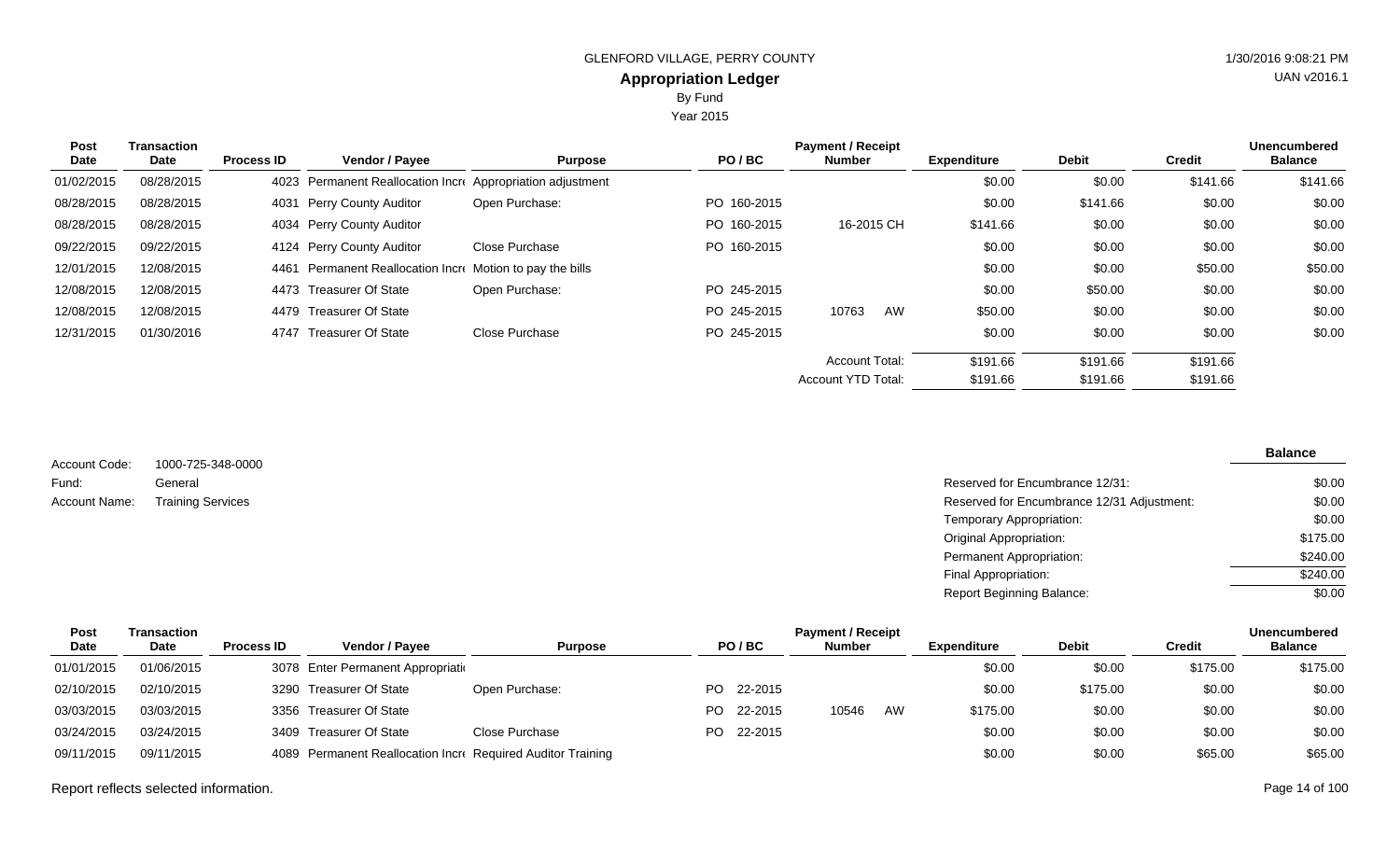Year 2015

| Post        | <b>Transaction</b> |                   |                         |                |             | <b>Payment / Receipt</b>             |                      |                      |                      | <b>Unencumbered</b> |
|-------------|--------------------|-------------------|-------------------------|----------------|-------------|--------------------------------------|----------------------|----------------------|----------------------|---------------------|
| <b>Date</b> | <b>Date</b>        | <b>Process ID</b> | <b>Vendor / Payee</b>   | <b>Purpose</b> | PO/BC       | <b>Number</b>                        | Expenditure          | <b>Debit</b>         | <b>Credit</b>        | <b>Balance</b>      |
| 09/11/2015  | 09/11/2015         |                   | 4094 Treasurer Of State | Open Purchase: | PO 178-2015 |                                      | \$0.00               | \$65.00              | \$0.00               | \$0.00              |
| 09/11/2015  | 09/11/2015         |                   | 4100 Treasurer Of State |                | PO 178-2015 | 10693<br>AW                          | \$65.00              | \$0.00               | \$0.00               | \$0.00              |
| 09/22/2015  | 09/22/2015         |                   | 4125 Treasurer Of State | Close Purchase | PO 178-2015 |                                      | \$0.00               | \$0.00               | \$0.00               | \$0.00              |
|             |                    |                   |                         |                |             | Account Total:<br>Account YTD Total: | \$240.00<br>\$240.00 | \$240.00<br>\$240.00 | \$240.00<br>\$240.00 |                     |

|               |                       |                                            | <b>Balance</b> |
|---------------|-----------------------|--------------------------------------------|----------------|
| Account Code: | 1000-725-351-0000     |                                            |                |
| Fund:         | General               | Reserved for Encumbrance 12/31:            | \$0.00         |
| Account Name: | Insurance and Bonding | Reserved for Encumbrance 12/31 Adjustment: | \$0.00         |
|               |                       | Temporary Appropriation:                   | \$0.00         |
|               |                       | Original Appropriation:                    | \$1,500.00     |
|               |                       | Permanent Appropriation:                   | \$1,043.50     |

Final Appropriation: Report Beginning Balance:

| Post<br>Date | Transaction<br>Date | <b>Process ID</b> | Vendor / Payee                                            | <b>Purpose</b>                                                       | PO/BC       | <b>Payment / Receipt</b><br><b>Number</b> |    | <b>Expenditure</b> | <b>Debit</b> | <b>Credit</b> | <b>Unencumbered</b><br><b>Balance</b> |
|--------------|---------------------|-------------------|-----------------------------------------------------------|----------------------------------------------------------------------|-------------|-------------------------------------------|----|--------------------|--------------|---------------|---------------------------------------|
| 01/01/2015   | 01/06/2015          |                   | 3078 Enter Permanent Appropriation                        |                                                                      |             |                                           |    | \$0.00             | \$0.00       | \$1,500.00    | \$1,500.00                            |
| 05/15/2015   | 05/15/2015          |                   |                                                           | 3672 Permanent Reallocation Dec Required House bill Fiscal Officer c |             |                                           |    | \$0.00             | \$8.17       | \$0.00        | \$1,491.83                            |
| 07/30/2015   | 08/04/2015          |                   | 3935 Ohio Municipal Joint Self-Insi Open Purchase:        |                                                                      | PO 135-2015 |                                           |    | \$0.00             | \$728.50     | \$0.00        | \$763.33                              |
| 08/04/2015   | 08/04/2015          | 3951              | Ohio Municipal Joint Self-Insi                            |                                                                      | PO 135-2015 | 10663                                     | AW | \$728.50           | \$0.00       | \$0.00        | \$763.33                              |
| 08/28/2015   | 08/28/2015          |                   |                                                           | 4020 Permanent Reallocation Dec Approved by Council-appropriation    |             |                                           |    | \$0.00             | \$141.66     | \$0.00        | \$621.67                              |
| 09/01/2015   | 09/01/2015          |                   | 4041 Ohio Municipal Joint Self-Insi Close Purchase        |                                                                      | PO 135-2015 |                                           |    | \$0.00             | \$0.00       | \$0.00        | \$621.67                              |
| 09/11/2015   | 09/11/2015          |                   | 4089 Permanent Reallocation Dec Required Auditor Training |                                                                      |             |                                           |    | \$0.00             | \$65.00      | \$0.00        | \$556.67                              |
| 09/15/2015   | 09/22/2015          |                   | 4106 Wichert Insurance                                    | Open Purchase:                                                       | PO 179-2015 |                                           |    | \$0.00             | \$315.00     | \$0.00        | \$241.67                              |
| 09/22/2015   | 09/22/2015          |                   | 4110 Wichert Insurance                                    |                                                                      | PO 179-2015 | 10697                                     | AW | \$315.00           | \$0.00       | \$0.00        | \$241.67                              |
| 09/22/2015   | 09/22/2015          |                   | 4125 Wichert Insurance                                    | Close Purchase                                                       | PO 179-2015 |                                           |    | \$0.00             | \$0.00       | \$0.00        | \$241.67                              |

 $\overline{$1,043.50}$  $\frac{1}{0.00}$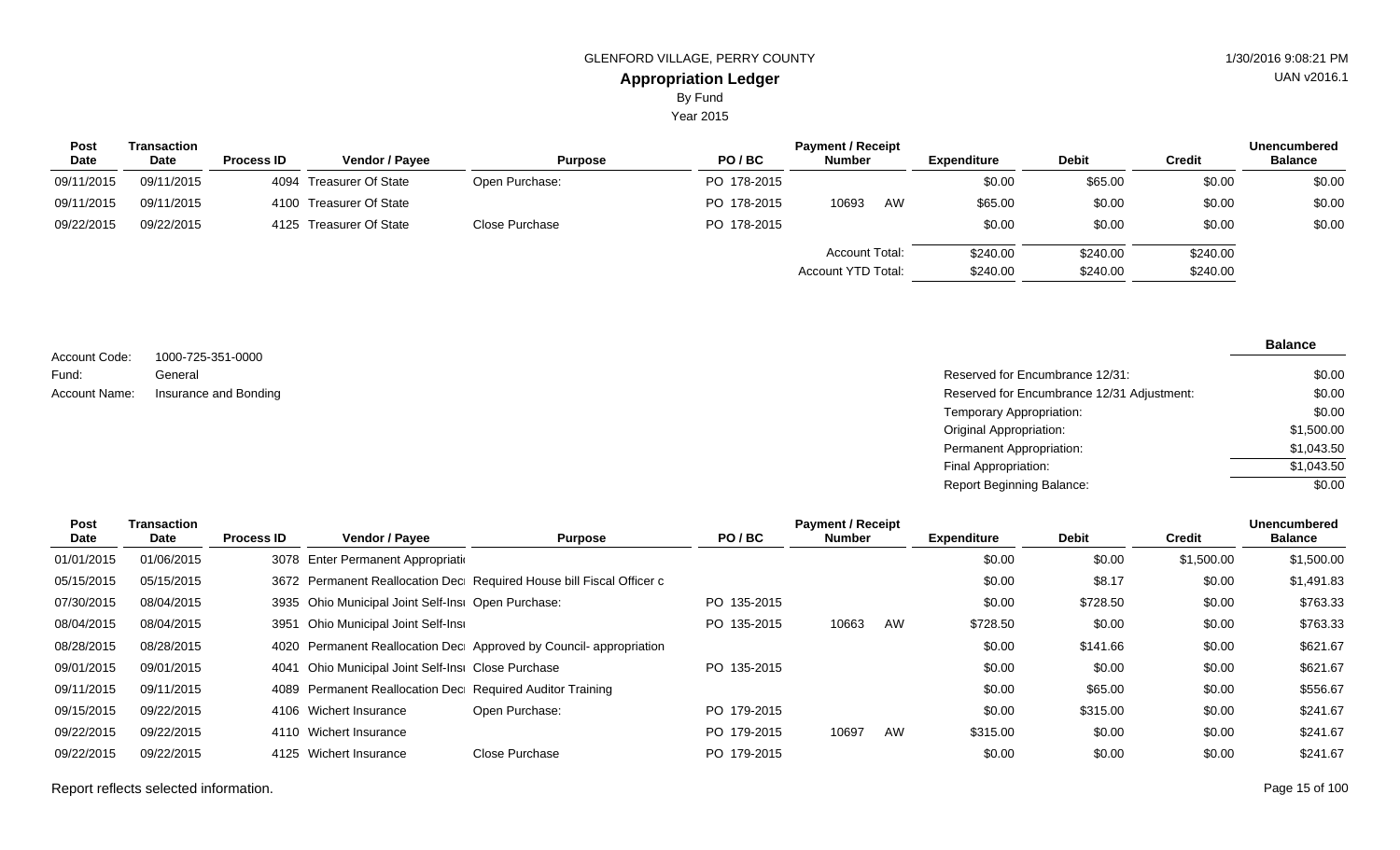# **Appropriation Ledger** GLENFORD VILLAGE, PERRY COUNTY 61 ACCESS 1998 121 PM By Fund

Year 2015

| <b>Post</b> | Transaction |                   |                                                     |                |       | <b>Payment / Receipt</b> |             |              |               | <b>Unencumbered</b> |
|-------------|-------------|-------------------|-----------------------------------------------------|----------------|-------|--------------------------|-------------|--------------|---------------|---------------------|
| Date        | Date        | <b>Process ID</b> | <b>Vendor / Payee</b>                               | <b>Purpose</b> | PO/BC | <b>Number</b>            | Expenditure | <b>Debit</b> | <b>Credit</b> | <b>Balance</b>      |
| 10/06/2015  | 10/06/2015  |                   | 4157 Permanent Reallocation Dec Motion              |                |       |                          | \$0.00      | \$52.21      | \$0.00        | \$189.46            |
| 12/01/2015  | 12/01/2015  |                   | 4437 Permanent Reallocation Dec Motion to pay bills |                |       |                          | \$0.00      | \$94.75      | \$0.00        | \$94.71             |
| 12/01/2015  | 12/01/2015  |                   | 4440 Permanent Reallocation Dec Motion by Council   |                |       |                          | \$0.00      | \$94.71      | \$0.00        | \$0.00              |
|             |             |                   |                                                     |                |       | Account Total:           | \$1,043.50  | \$1,500.00   | \$1,500.00    |                     |
|             |             |                   |                                                     |                |       | Account YTD Total:       | \$1,043.50  | \$1,500.00   | \$1,500.00    |                     |

|                        |                              |                                            | <b>Balance</b> |
|------------------------|------------------------------|--------------------------------------------|----------------|
| Account Code:<br>Fund: | 1000-725-391-0000<br>General | Reserved for Encumbrance 12/31:            | \$0.00         |
| <b>Account Name:</b>   | Dues and Fees                | Reserved for Encumbrance 12/31 Adjustment: | \$0.00         |
|                        |                              | Temporary Appropriation:                   | \$0.00         |
|                        |                              | <b>Original Appropriation:</b>             | \$0.00         |
|                        |                              | Permanent Appropriation:                   | \$100.00       |
|                        |                              | Final Appropriation:                       | \$100.00       |
|                        |                              | <b>Report Beginning Balance:</b>           | \$0.00         |

| <b>Post</b> | Transaction |                   |                                                          |                                                                        |            | <b>Payment / Receipt</b>  |    |             |              |               | <b>Unencumbered</b> |
|-------------|-------------|-------------------|----------------------------------------------------------|------------------------------------------------------------------------|------------|---------------------------|----|-------------|--------------|---------------|---------------------|
| Date        | Date        | <b>Process ID</b> | Vendor / Payee                                           | <b>Purpose</b>                                                         | PO/BC      | Number                    |    | Expenditure | <b>Debit</b> | <b>Credit</b> | <b>Balance</b>      |
| 01/02/2015  | 08/28/2015  |                   | 4023 Permanent Reallocation Dec Appropriation adjustment |                                                                        |            |                           |    | \$0.00      | \$141.66     | \$0.00        | $-$141.66$          |
| 05/12/2015  | 05/15/2015  |                   | 3677 Treasurer Of State                                  | Open Purchase:                                                         | PO 90-2015 |                           |    | \$0.00      | \$100.00     | \$0.00        | $-$ \$241.66        |
| 05/15/2015  | 05/15/2015  |                   |                                                          | 3672 Permanent Reallocation Incre Required House bill Fiscal Officer c |            |                           |    | \$0.00      | \$0.00       | \$100.00      | $-$ \$141.66        |
| 05/15/2015  | 05/15/2015  |                   | 3690 Treasurer Of State                                  |                                                                        | PO 90-2015 | 10602                     | AW | \$100.00    | \$0.00       | \$0.00        | $-$ \$141.66        |
| 08/28/2015  | 08/28/2015  |                   |                                                          | 4020 Permanent Reallocation Incre Approved by Council-appropriation    |            |                           |    | \$0.00      | \$0.00       | \$141.66      | \$0.00              |
| 09/01/2015  | 09/01/2015  |                   | 4039 Treasurer Of State                                  | Close Purchase                                                         | PO 90-2015 |                           |    | \$0.00      | \$0.00       | \$0.00        | \$0.00              |
|             |             |                   |                                                          |                                                                        |            | Account Total:            |    | \$100.00    | \$241.66     | \$241.66      |                     |
|             |             |                   |                                                          |                                                                        |            | <b>Account YTD Total:</b> |    | \$100.00    | \$241.66     | \$241.66      |                     |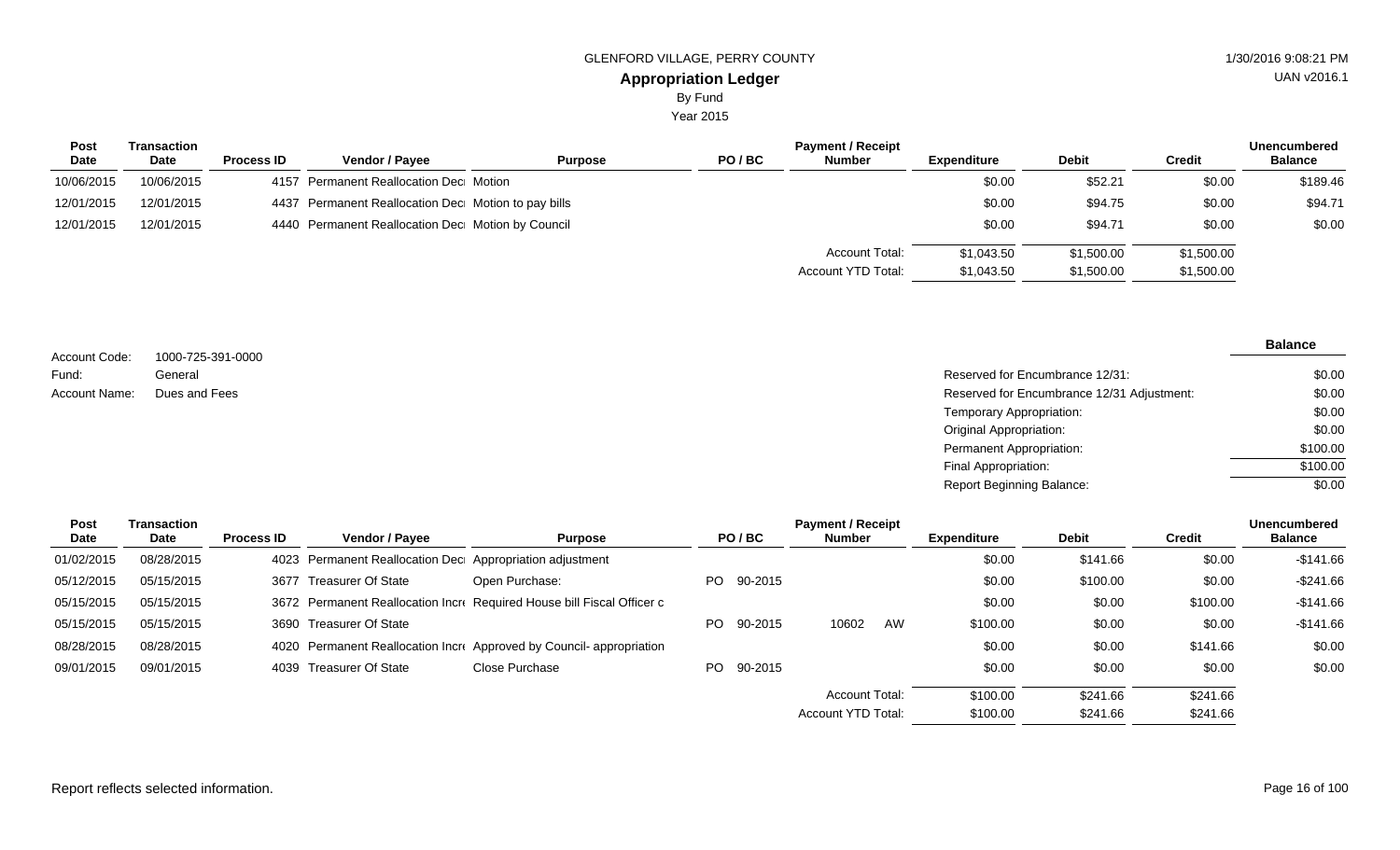**Balance**

1000-730-313-0000 General Account Code: Fund: Account Name:

Reserved for Encumbrance 12/31: Natural Gas **Reserved for Encumbrance 12/31 Adjustment:** Temporary Appropriation: Original Appropriation: Permanent Appropriation: Final Appropriation: Report Beginning Balance: \$200.00 \$0.00 \$0.00 \$2,000.00 \$1,733.71 \$1,733.71  $\sqrt{$0.00}$ 

| Post<br><b>Date</b> | <b>Transaction</b><br><b>Date</b> | <b>Process ID</b> | Vendor / Payee                     | <b>Purpose</b>            | PO/BC          | <b>Payment / Receipt</b><br><b>Number</b> |    | <b>Expenditure</b> | <b>Debit</b> | <b>Credit</b> | <b>Unencumbered</b><br><b>Balance</b> |
|---------------------|-----------------------------------|-------------------|------------------------------------|---------------------------|----------------|-------------------------------------------|----|--------------------|--------------|---------------|---------------------------------------|
| 01/01/2015          | 01/06/2015                        |                   | 3052 Energy Cooperative            | Carry Over Purchase Order | PO 254-2014    |                                           |    | \$0.00             | \$200.00     | \$200.00      | \$0.00                                |
| 01/01/2015          | 01/06/2015                        |                   | 3078 Enter Permanent Appropriation |                           |                |                                           |    | \$0.00             | \$0.00       | \$2,000.00    | \$2,000.00                            |
| 01/06/2015          | 01/06/2015                        | 3101              | <b>Energy Cooperative</b>          |                           | PO 254-2014    | 10492                                     | AW | \$200.00           | \$0.00       | \$0.00        | \$2,000.00                            |
| 02/08/2015          | 02/10/2015                        | 3290              | <b>Energy Cooperative</b>          | Open Purchase:            | 20-2015<br>PO. |                                           |    | \$0.00             | \$266.00     | \$0.00        | \$1,734.00                            |
| 02/10/2015          | 02/10/2015                        | 3295              | <b>Energy Cooperative</b>          |                           | PO.<br>20-2015 | 10535                                     | AW | \$266.00           | \$0.00       | \$0.00        | \$1,734.00                            |
| 03/07/2015          | 03/10/2015                        | 3368              | <b>Energy Cooperative</b>          | Open Purchase:            | PO.<br>41-2015 |                                           |    | \$0.00             | \$258.00     | \$0.00        | \$1,476.00                            |
| 03/10/2015          | 03/10/2015                        |                   | 3373 Energy Cooperative            |                           | PO 41-2015     | 10552                                     | AW | \$258.00           | \$0.00       | \$0.00        | \$1,476.00                            |
| 03/24/2015          | 03/24/2015                        | 3409              | <b>Energy Cooperative</b>          | Close Prior Year Purchase | PO 254-2014    |                                           |    | \$0.00             | \$0.00       | \$0.00        | \$1,476.00                            |
| 03/24/2015          | 03/24/2015                        | 3409              | <b>Energy Cooperative</b>          | Close Purchase            | PO 20-2015     |                                           |    | \$0.00             | \$0.00       | \$0.00        | \$1,476.00                            |
| 03/24/2015          | 03/24/2015                        |                   | 3410 Energy Cooperative            | Close Purchase            | PO.<br>41-2015 |                                           |    | \$0.00             | \$0.00       | \$0.00        | \$1,476.00                            |
| 04/04/2015          | 04/04/2015                        |                   | 3435 Energy Cooperative            | Open Purchase:            | PO.<br>52-2015 |                                           |    | \$0.00             | \$205.00     | \$0.00        | \$1,271.00                            |
| 04/07/2015          | 04/07/2015                        |                   | 3484 Energy Cooperative            |                           | PO 52-2015     | 10560                                     | AW | \$205.00           | \$0.00       | \$0.00        | \$1,271.00                            |
| 05/05/2015          | 05/15/2015                        |                   | 3677 Energy Cooperative            | Open Purchase:            | PO.<br>83-2015 |                                           |    | \$0.00             | \$101.00     | \$0.00        | \$1,170.00                            |
| 05/15/2015          | 05/15/2015                        |                   | 3690 Energy Cooperative            |                           | PO.<br>83-2015 | 10597                                     | AW | \$101.00           | \$0.00       | \$0.00        | \$1,170.00                            |
| 06/05/2015          | 06/09/2015                        |                   | 3752 Energy Cooperative            | Open Purchase:            | PO 105-2015    |                                           |    | \$0.00             | \$61.00      | \$0.00        | \$1,109.00                            |
| 06/09/2015          | 06/09/2015                        | 3759              | <b>Energy Cooperative</b>          |                           | PO 105-2015    | 10619                                     | AW | \$61.00            | \$0.00       | \$0.00        | \$1,109.00                            |
| 07/03/2015          | 07/07/2015                        | 3811              | <b>Energy Cooperative</b>          | Open Purchase:            | PO 118-2015    |                                           |    | \$0.00             | \$35.00      | \$0.00        | \$1,074.00                            |
| 07/07/2015          | 07/07/2015                        | 3827              | <b>Energy Cooperative</b>          |                           | PO 118-2015    | 10626                                     | AW | \$35.00            | \$0.00       | \$0.00        | \$1,074.00                            |
|                     |                                   |                   |                                    |                           |                |                                           |    |                    |              |               |                                       |

Report reflects selected information. Page 17 of 100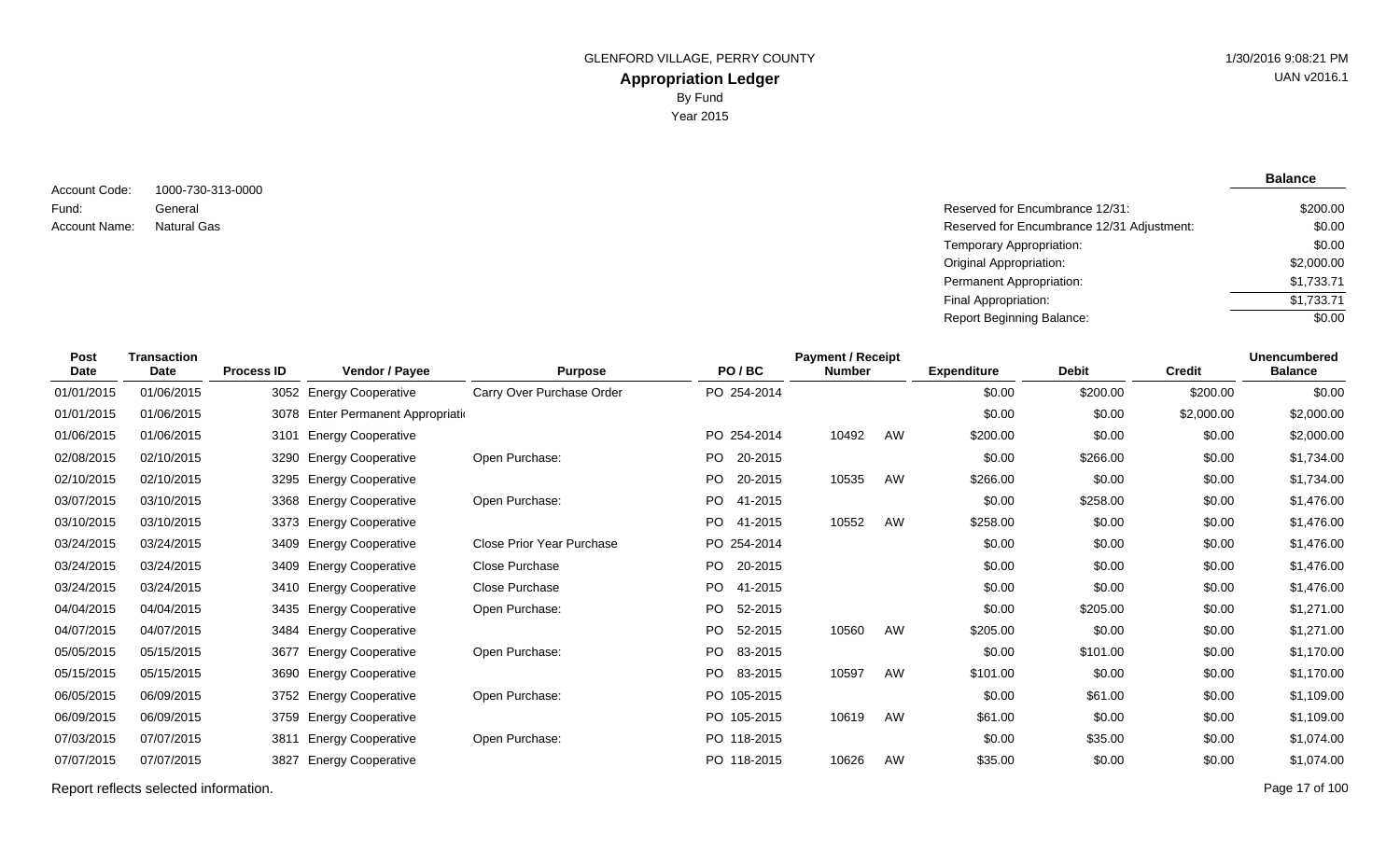Year 2015

| <b>Post</b><br><b>Date</b> | <b>Transaction</b><br><b>Date</b> | <b>Process ID</b> | Vendor / Payee                                     | <b>Purpose</b>                       | PO/BC           | <b>Payment / Receipt</b><br><b>Number</b>   |    | <b>Expenditure</b>       | <b>Debit</b>             | <b>Credit</b>            | <b>Unencumbered</b><br><b>Balance</b> |
|----------------------------|-----------------------------------|-------------------|----------------------------------------------------|--------------------------------------|-----------------|---------------------------------------------|----|--------------------------|--------------------------|--------------------------|---------------------------------------|
| 08/03/2015                 | 08/04/2015                        | 3935              | <b>Energy Cooperative</b>                          | Open Purchase:                       | PO 140-2015     |                                             |    | \$0.00                   | \$33.00                  | \$0.00                   | \$1,041.00                            |
| 08/04/2015                 | 08/04/2015                        | 3951              | <b>Energy Cooperative</b>                          |                                      | PO 140-2015     | 10657                                       | AW | \$33.00                  | \$0.00                   | \$0.00                   | \$1,041.00                            |
| 09/01/2015                 | 09/01/2015                        | 4038              | <b>Energy Cooperative</b>                          | <b>Close Purchase</b>                | PO 52-2015      |                                             |    | \$0.00                   | \$0.00                   | \$0.00                   | \$1,041.00                            |
| 09/01/2015                 | 09/01/2015                        | 4039              | <b>Energy Cooperative</b>                          | <b>Close Purchase</b>                | PO -<br>83-2015 |                                             |    | \$0.00                   | \$0.00                   | \$0.00                   | \$1,041.00                            |
| 09/01/2015                 | 09/01/2015                        | 4040              | <b>Energy Cooperative</b>                          | Close Purchase                       | PO 105-2015     |                                             |    | \$0.00                   | \$0.00                   | \$0.00                   | \$1,041.00                            |
| 09/01/2015                 | 09/01/2015                        | 4041              | <b>Energy Cooperative</b>                          | Close Purchase                       | PO 118-2015     |                                             |    | \$0.00                   | \$0.00                   | \$0.00                   | \$1,041.00                            |
| 09/01/2015                 | 09/01/2015                        | 4041              | <b>Energy Cooperative</b>                          | Close Purchase                       | PO 140-2015     |                                             |    | \$0.00                   | \$0.00                   | \$0.00                   | \$1,041.00                            |
| 09/06/2015                 | 09/11/2015                        | 4094              | <b>Energy Cooperative</b>                          | Open Purchase:                       | PO 173-2015     |                                             |    | \$0.00                   | \$33.00                  | \$0.00                   | \$1,008.00                            |
| 09/11/2015                 | 09/11/2015                        | 4100              | <b>Energy Cooperative</b>                          |                                      | PO 173-2015     | 10691                                       | AW | \$33.00                  | \$0.00                   | \$0.00                   | \$1,008.00                            |
| 09/22/2015                 | 09/22/2015                        | 4125              | <b>Energy Cooperative</b>                          | Close Purchase                       | PO 173-2015     |                                             |    | \$0.00                   | \$0.00                   | \$0.00                   | \$1,008.00                            |
| 10/04/2015                 | 10/06/2015                        | 4182              | <b>Energy Cooperative</b>                          | Open Purchase:                       | PO 190-2015     |                                             |    | \$0.00                   | \$33.00                  | \$0.00                   | \$975.00                              |
| 10/06/2015                 | 10/06/2015                        | 4196              | <b>Energy Cooperative</b>                          |                                      | PO 190-2015     | 10702                                       | AW | \$33.00                  | \$0.00                   | \$0.00                   | \$975.00                              |
| 11/03/2015                 | 11/28/2015                        | 4385              | Permanent Reallocation Dec Audit Review fee        |                                      |                 |                                             |    | \$0.00                   | \$50.00                  | \$0.00                   | \$925.00                              |
| 11/06/2015                 | 11/17/2015                        | 4343              | <b>Energy Cooperative</b>                          | Open Purchase:                       | PO 219-2015     |                                             |    | \$0.00                   | \$51.43                  | \$0.00                   | \$873.57                              |
| 11/17/2015                 | 11/17/2015                        | 4337              | <b>Energy Cooperative</b>                          | Close Purchase                       | PO 190-2015     |                                             |    | \$0.00                   | \$0.00                   | \$0.00                   | \$873.57                              |
| 11/17/2015                 | 11/17/2015                        | 4350              | <b>Energy Cooperative</b>                          |                                      | PO 219-2015     | 10744                                       | AW | \$51.43                  | \$0.00                   | \$0.00                   | \$873.57                              |
| 11/28/2015                 | 11/28/2015                        | 4408              | <b>Energy Cooperative</b>                          | Close Purchase                       | PO 219-2015     |                                             |    | \$0.00                   | \$0.00                   | \$0.00                   | \$873.57                              |
| 12/01/2015                 | 12/08/2015                        | 4461              | Permanent Reallocation Dec Motion to pay the bills |                                      |                 |                                             |    | \$0.00                   | \$50.00                  | \$0.00                   | \$823.57                              |
| 12/01/2015                 | 12/18/2015                        | 4511              | Permanent Reallocation Dec Motion to pay bills     |                                      |                 |                                             |    | \$0.00                   | \$37.29                  | \$0.00                   | \$786.28                              |
| 12/01/2015                 | 01/02/2016                        | 4558              | <b>Permanent Reallocation Dec</b>                  |                                      |                 |                                             |    | \$0.00                   | \$129.00                 | \$0.00                   | \$657.28                              |
| 12/08/2015                 | 12/08/2015                        | 4473              | <b>Energy Cooperative</b>                          | Open Purchase:                       | PO 244-2015     |                                             |    | \$0.00                   | \$87.00                  | \$0.00                   | \$570.28                              |
| 12/08/2015                 | 12/08/2015                        | 4479              | <b>Energy Cooperative</b>                          |                                      | PO 244-2015     | 10760                                       | AW | \$87.00                  | \$0.00                   | \$0.00                   | \$570.28                              |
| 12/31/2015                 | 01/08/2016                        | 4665              | <b>Energy Cooperative</b>                          | Open Purchase:                       | PO 269-2015     |                                             |    | \$0.00                   | \$132.29                 | \$0.00                   | \$437.99                              |
| 12/31/2015                 | 01/30/2016                        | 4747              | <b>Energy Cooperative</b>                          | Close Purchase                       | PO 244-2015     |                                             |    | \$0.00                   | \$0.00                   | \$0.00                   | \$437.99                              |
| 12/31/2015                 | 01/30/2016                        | 4749              | <b>Energy Cooperative</b>                          | Adjust Purchase: credit wrong amount | PO 269-2015     |                                             |    | \$0.00                   | \$0.00                   | \$6.29                   | \$444.28                              |
|                            |                                   |                   |                                                    |                                      |                 | <b>Account Total:</b><br>Account YTD Total: |    | \$1,363.43<br>\$1,363.43 | \$1,762.01<br>\$1,762.01 | \$2,206.29<br>\$2,206.29 |                                       |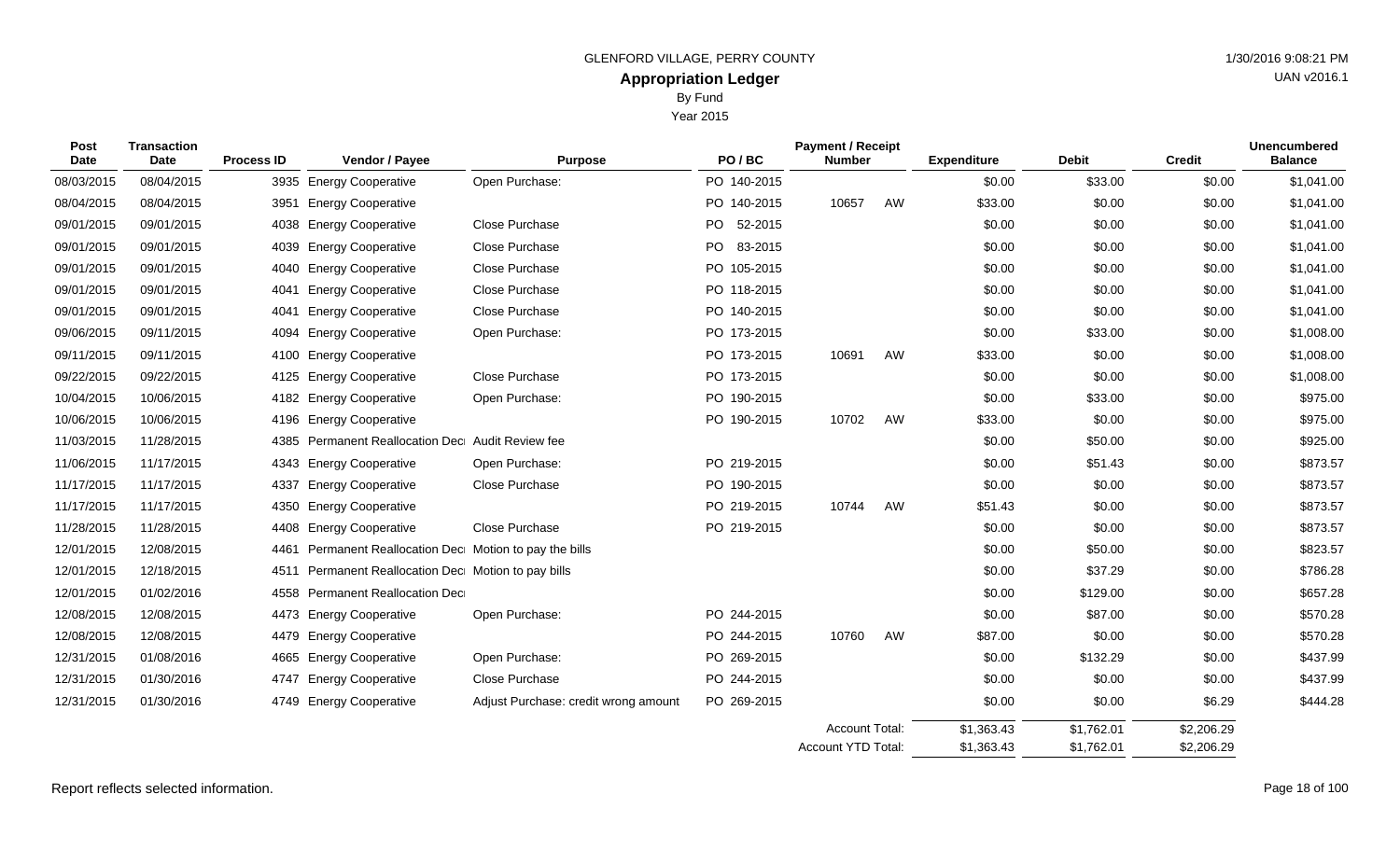**Balance**

1000-745-341-0000 General Account Code: Fund: Account Name:

Reserved for Encumbrance 12/31: Accounting and Legal Fees **Reserved for Encumbrance 12/31 Adjustment:** Temporary Appropriation: Original Appropriation: Permanent Appropriation: Final Appropriation: Report Beginning Balance: \$0.00 \$0.00 \$0.00 \$600.00 \$258.24 \$258.24 \$0.00

| Post<br><b>Date</b> | <b>Transaction</b><br><b>Date</b> | <b>Process ID</b> | Vendor / Payee                     | <b>Purpose</b>                      | PO/BC          | <b>Payment / Receipt</b><br><b>Number</b> | <b>Expenditure</b> | <b>Debit</b> | <b>Credit</b> | <b>Unencumbered</b><br><b>Balance</b> |
|---------------------|-----------------------------------|-------------------|------------------------------------|-------------------------------------|----------------|-------------------------------------------|--------------------|--------------|---------------|---------------------------------------|
| 01/01/2015          | 01/06/2015                        |                   | 3078 Enter Permanent Appropriation |                                     |                |                                           | \$0.00             | \$0.00       | \$600.00      | \$600.00                              |
|                     |                                   |                   |                                    |                                     |                |                                           |                    |              |               |                                       |
| 04/04/2015          | 04/04/2015                        |                   | 3435 Treasurer Of State            | Open Purchase:                      | PO 51-2015     |                                           | \$0.00             | \$12.00      | \$0.00        | \$588.00                              |
| 04/07/2015          | 04/07/2015                        | 3466              | <b>Treasurer Of State</b>          | Adjust Purchase: Reissued correctly | PO 51-2015     |                                           | \$0.00             | \$0.00       | \$12.00       | \$600.00                              |
| 04/07/2015          | 04/07/2015                        | 3467              | <b>Treasurer Of State</b>          | Close Purchase                      | PO.<br>51-2015 |                                           | \$0.00             | \$0.00       | \$0.00        | \$600.00                              |
| 04/14/2015          | 04/14/2015                        |                   | 3598 Perry County Auditor          | Open Purchase:                      | PO.<br>69-2015 |                                           | \$0.00             | \$94.01      | \$0.00        | \$505.99                              |
| 04/14/2015          | 04/14/2015                        |                   | 3605 Perry County Auditor          |                                     | PO.<br>69-2015 | 8-2015 CH                                 | \$94.01            | \$0.00       | \$0.00        | \$505.99                              |
| 08/28/2015          | 08/28/2015                        | 4031              | <b>Treasurer Of State</b>          | Open Purchase:                      | PO 161-2015    |                                           | \$0.00             | \$49.50      | \$0.00        | \$456.49                              |
| 08/28/2015          | 08/28/2015                        | 4034              | <b>Treasurer Of State</b>          |                                     | PO 161-2015    | 17-2015 CH                                | \$49.50            | \$0.00       | \$0.00        | \$456.49                              |
| 08/31/2015          | 09/22/2015                        |                   | 4126 US Bank                       | Open Purchase:                      | PO 181-2015    |                                           | \$0.00             | \$7.00       | \$0.00        | \$449.49                              |
| 09/01/2015          | 09/01/2015                        |                   | 4039 Perry County Auditor          | Close Purchase                      | PO 69-2015     |                                           | \$0.00             | \$0.00       | \$0.00        | \$449.49                              |
| 09/11/2015          | 09/11/2015                        | 4087              | <b>Permanent Reallocation Dec</b>  | Increase in the UAN fees            |                |                                           | \$0.00             | \$300.00     | \$0.00        | \$149.49                              |
| 09/22/2015          | 09/22/2015                        |                   | 4124 Treasurer Of State            | Close Purchase                      | PO 161-2015    |                                           | \$0.00             | \$0.00       | \$0.00        | \$149.49                              |
| 09/22/2015          | 09/22/2015                        |                   | 4128 US Bank                       |                                     | PO 181-2015    | 19-2015 CH                                | \$7.00             | \$0.00       | \$0.00        | \$149.49                              |
| 09/25/2015          | 09/25/2015                        |                   | 4139 Treasurer Of State            | Open Purchase:                      | PO 182-2015    |                                           | \$0.00             | \$16.00      | \$0.00        | \$133.49                              |
| 09/25/2015          | 09/25/2015                        | 4141              | <b>Treasurer Of State</b>          | Adjust Purchase: void               | PO 182-2015    |                                           | \$0.00             | \$0.00       | \$16.00       | \$149.49                              |
| 09/25/2015          | 09/25/2015                        | 4143              | <b>Treasurer Of State</b>          | Open Purchase:                      | PO 183-2015    |                                           | \$0.00             | \$16.50      | \$0.00        | \$132.99                              |
| 09/25/2015          | 09/25/2015                        | 4145              | <b>Treasurer Of State</b>          |                                     | PO 183-2015    | 20-2015 CH                                | \$16.50            | \$0.00       | \$0.00        | \$132.99                              |
| 10/23/2015          | 10/23/2015                        | 4264              | <b>Treasurer Of State</b>          | Open Purchase:                      | PO 209-2015    |                                           | \$0.00             | \$16.50      | \$0.00        | \$116.49                              |
|                     |                                   |                   |                                    |                                     |                |                                           |                    |              |               |                                       |

Report reflects selected information. Page 19 of 100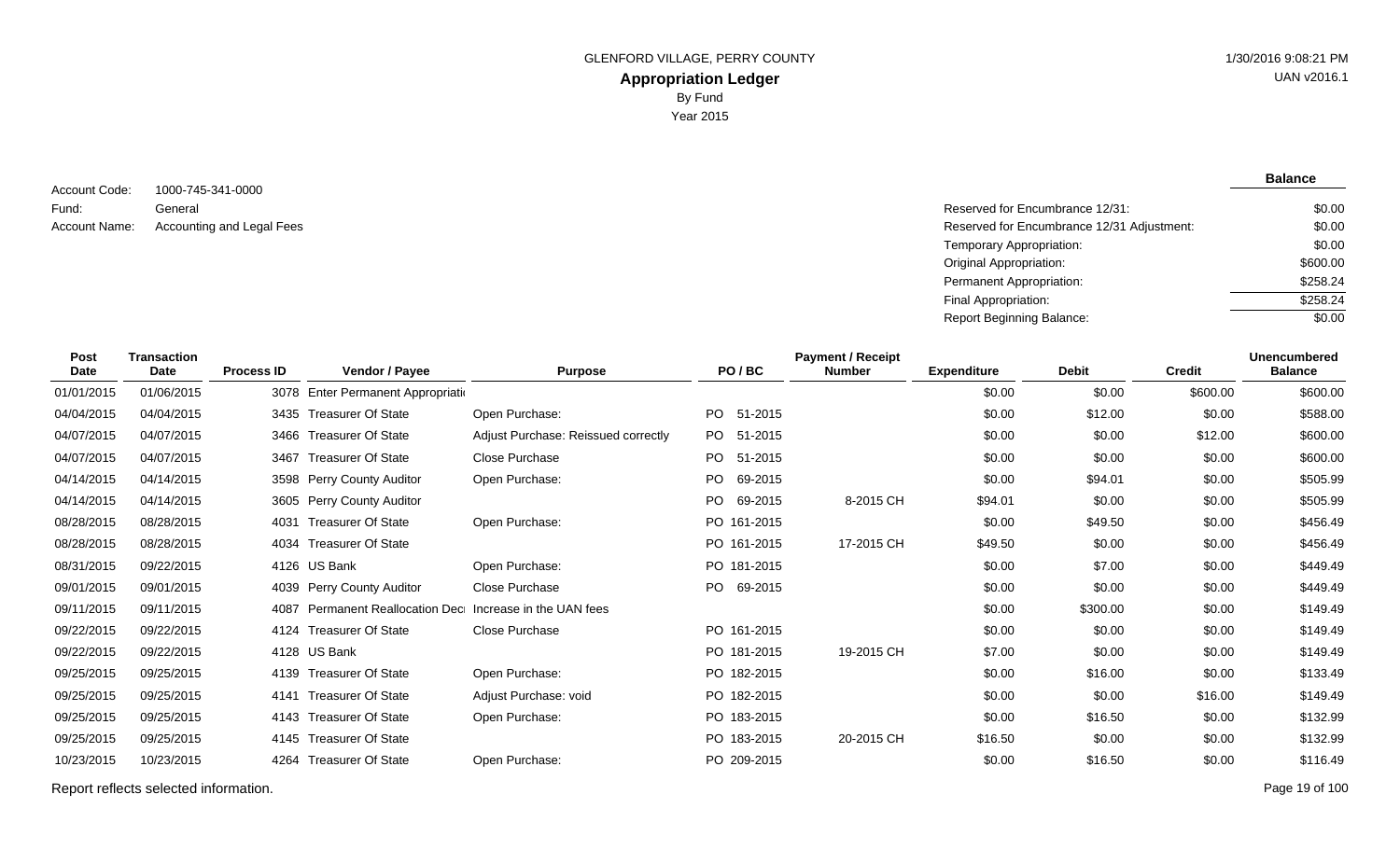By Fund

Year 2015

| <b>Post</b> | Transaction |                   |                                                  |                |             | <b>Payment / Receipt</b> |                    |              |               | <b>Unencumbered</b> |
|-------------|-------------|-------------------|--------------------------------------------------|----------------|-------------|--------------------------|--------------------|--------------|---------------|---------------------|
| Date        | Date        | <b>Process ID</b> | <b>Vendor / Payee</b>                            | <b>Purpose</b> | PO/BC       | <b>Number</b>            | <b>Expenditure</b> | <b>Debit</b> | <b>Credit</b> | <b>Balance</b>      |
| 10/23/2015  | 10/23/2015  |                   | 4266 Treasurer Of State                          |                | PO 209-2015 | 22-2015 CH               | \$16.50            | \$0.00       | \$0.00        | \$116.49            |
| 11/03/2015  | 11/28/2015  |                   | 4385 Permanent Reallocation Dec Audit Review fee |                |             |                          | \$0.00             | \$41.76      | \$0.00        | \$74.73             |
| 11/13/2015  | 11/17/2015  |                   | 4343 US Bank                                     | Open Purchase: | PO 221-2015 |                          | \$0.00             | \$52.73      | \$0.00        | \$22.00             |
| 11/17/2015  | 11/17/2015  |                   | 4337 US Bank                                     | Close Purchase | PO 181-2015 |                          | \$0.00             | \$0.00       | \$0.00        | \$22.00             |
| 11/17/2015  | 11/17/2015  | 4337              | <b>Treasurer Of State</b>                        | Close Purchase | PO 182-2015 |                          | \$0.00             | \$0.00       | \$0.00        | \$22.00             |
| 11/17/2015  | 11/17/2015  |                   | 4337 Treasurer Of State                          | Close Purchase | PO 183-2015 |                          | \$0.00             | \$0.00       | \$0.00        | \$22.00             |
| 11/17/2015  | 11/17/2015  | 4337              | <b>Treasurer Of State</b>                        | Close Purchase | PO 209-2015 |                          | \$0.00             | \$0.00       | \$0.00        | \$22.00             |
| 11/17/2015  | 11/17/2015  |                   | 4343 Treasurer Of State                          | Open Purchase: | PO 223-2015 |                          | \$0.00             | \$22.00      | \$0.00        | \$0.00              |
| 11/17/2015  | 11/17/2015  |                   | 4346 US Bank                                     |                | PO 221-2015 | 24-2015 CH               | \$52.73            | \$0.00       | \$0.00        | \$0.00              |
| 11/17/2015  | 11/17/2015  |                   | 4346 Treasurer Of State                          |                | PO 223-2015 | 25-2015 CH               | \$22.00            | \$0.00       | \$0.00        | \$0.00              |
| 11/28/2015  | 11/28/2015  |                   | 4408 US Bank                                     | Close Purchase | PO 221-2015 |                          | \$0.00             | \$0.00       | \$0.00        | \$0.00              |
| 11/28/2015  | 11/28/2015  |                   | 4408 Treasurer Of State                          | Close Purchase | PO 223-2015 |                          | \$0.00             | \$0.00       | \$0.00        | \$0.00              |
|             |             |                   |                                                  |                |             | <b>Account Total:</b>    | \$258.24           | \$628.00     | \$628.00      |                     |
|             |             |                   |                                                  |                |             | Account YTD Total:       | \$258.24           | \$628.00     | \$628.00      |                     |

|               |                          |                                            | <b>Balance</b> |
|---------------|--------------------------|--------------------------------------------|----------------|
| Account Code: | 1000-745-342-0000        |                                            |                |
| Fund:         | General                  | Reserved for Encumbrance 12/31:            | \$0.00         |
| Account Name: | <b>Auditing Services</b> | Reserved for Encumbrance 12/31 Adjustment: | \$0.00         |
|               |                          | Temporary Appropriation:                   | \$0.00         |
|               |                          | <b>Original Appropriation:</b>             | \$0.00         |
|               |                          | Permanent Appropriation:                   | \$379.84       |
|               |                          | Final Appropriation:                       | \$379.84       |
|               |                          | <b>Report Beginning Balance:</b>           | \$0.00         |

| Post        | ransaction  |                   |                              |                    |         | <b>Payment / Receipt</b> |                    |              |                                | <b>Unencumbered</b> |
|-------------|-------------|-------------------|------------------------------|--------------------|---------|--------------------------|--------------------|--------------|--------------------------------|---------------------|
| <b>Date</b> | <b>Date</b> | <b>Process ID</b> | <b>Vendor / Pavee</b>        | Purpose            | PO / BC | <b>Number</b>            | <b>Expenditure</b> | <b>Debit</b> | Credit                         | <b>Balance</b>      |
| 11/02/2015  | 11/28/2015  | 4381              | Permanent Reallocation Incr∈ | Final audit charge |         |                          | \$0.00             | \$0.00       | 2077.3 <sub>0</sub><br>3211.34 | \$277.34            |

Report reflects selected information. Page 20 of 100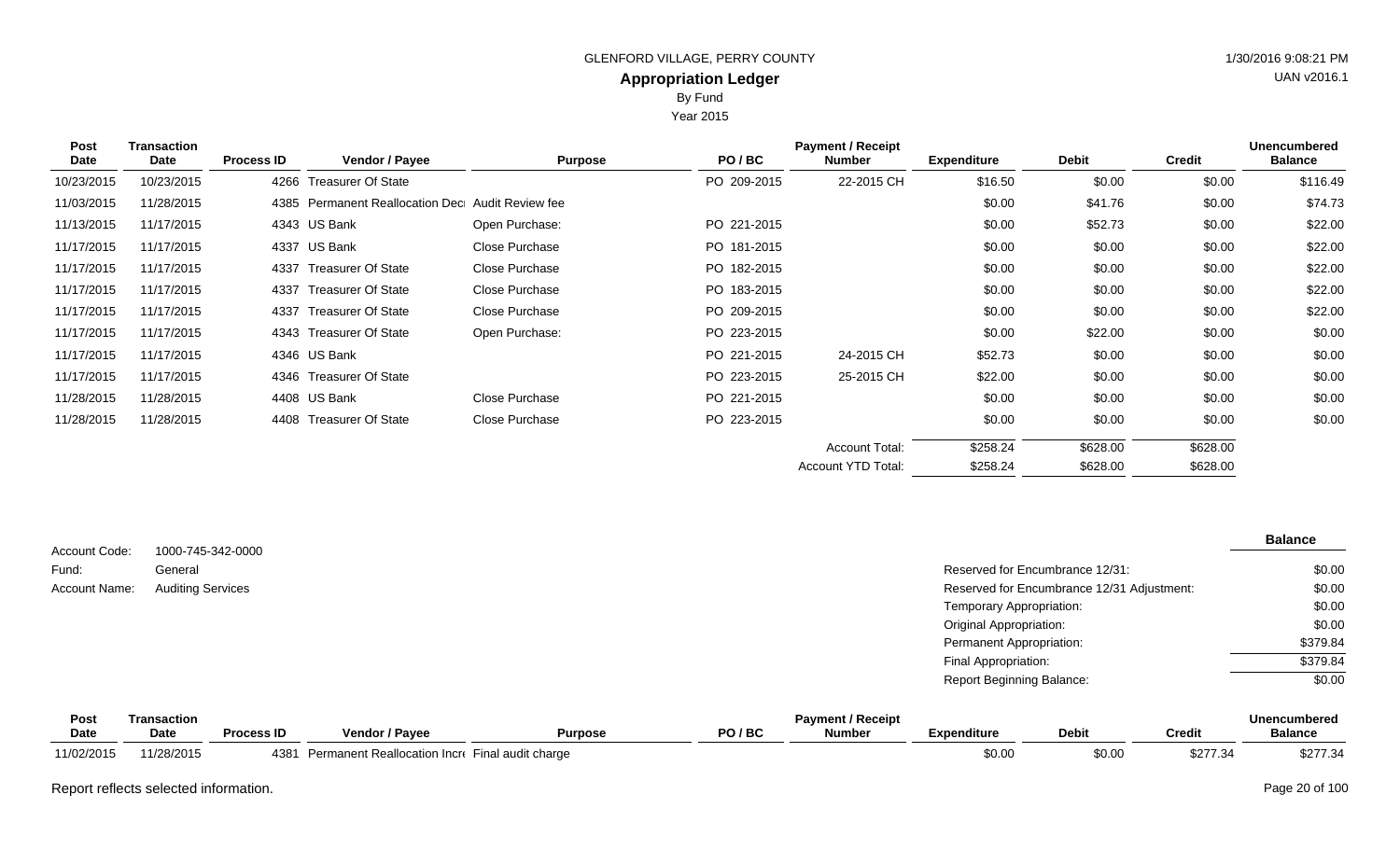# **Appropriation Ledger** GLENFORD VILLAGE, PERRY COUNTY 61 ACCESS 1998 121 PM By Fund

Year 2015

| Post       | <b>Transaction</b> |                   |                                                       |                |             | <b>Payment / Receipt</b> |    |                    |              |               | <b>Unencumbered</b> |
|------------|--------------------|-------------------|-------------------------------------------------------|----------------|-------------|--------------------------|----|--------------------|--------------|---------------|---------------------|
| Date       | Date               | <b>Process ID</b> | Vendor / Payee                                        | <b>Purpose</b> | PO/BC       | <b>Number</b>            |    | <b>Expenditure</b> | <b>Debit</b> | <b>Credit</b> | <b>Balance</b>      |
| 11/03/2015 | 11/28/2015         | 4385              | Permanent Reallocation Incre Audit Review fee         |                |             |                          |    | \$0.00             | \$0.00       | \$91.76       | \$369.10            |
| 11/20/2015 | 11/28/2015         | 4401              | Charles Harris & Associates   Open Purchase:          |                | PO 225-2015 |                          |    | \$0.00             | \$277.34     | \$0.00        | \$91.76             |
| 11/20/2015 | 11/28/2015         | 4401              | <b>Treasurer Of State</b>                             | Open Purchase: | PO 226-2015 |                          |    | \$0.00             | \$41.00      | \$0.00        | \$50.76             |
| 11/28/2015 | 11/28/2015         |                   | 4413 Treasurer Of State                               |                | PO 226-2015 | 10745                    | AW | \$41.00            | \$0.00       | \$0.00        | \$50.76             |
| 12/01/2015 | 12/01/2015         |                   | 4432 Charles Harris & Associates                      |                | PO 225-2015 | 10753                    | AW | \$277.34           | \$0.00       | \$0.00        | \$50.76             |
| 12/01/2015 | 12/08/2015         |                   | 4466 Permanent Reallocation Incre Motion to pay bills |                |             |                          |    | \$0.00             | \$0.00       | \$10.74       | \$61.50             |
| 12/08/2015 | 12/08/2015         |                   | 4473 Treasurer Of State                               | Open Purchase: | PO 247-2015 |                          |    | \$0.00             | \$61.50      | \$0.00        | \$0.00              |
| 12/18/2015 | 12/18/2015         | 4517              | Treasurer Of State                                    |                | PO 247-2015 | 10773                    | AW | \$61.50            | \$0.00       | \$0.00        | \$0.00              |
| 12/31/2015 | 01/30/2016         | 4747              | Charles Harris & Associates                           | Close Purchase | PO 225-2015 |                          |    | \$0.00             | \$0.00       | \$0.00        | \$0.00              |
| 12/31/2015 | 01/30/2016         | 4747              | <b>Treasurer Of State</b>                             | Close Purchase | PO 226-2015 |                          |    | \$0.00             | \$0.00       | \$0.00        | \$0.00              |
| 12/31/2015 | 01/30/2016         | 4747              | <b>Treasurer Of State</b>                             | Close Purchase | PO 247-2015 |                          |    | \$0.00             | \$0.00       | \$0.00        | \$0.00              |
|            |                    |                   |                                                       |                |             | <b>Account Total:</b>    |    | \$379.84           | \$379.84     | \$379.84      |                     |
|            |                    |                   |                                                       |                |             | Account YTD Total:       |    | \$379.84           | \$379.84     | \$379.84      |                     |

| Account Code: | 1000-745-343-0000               |
|---------------|---------------------------------|
| Fund:         | General                         |
| Account Name: | Uniform Accounting Network Fees |

| Reserved for Encumbrance 12/31:            | \$0.00     |
|--------------------------------------------|------------|
| Reserved for Encumbrance 12/31 Adjustment: | \$0.00     |
| Temporary Appropriation:                   | \$0.00     |
| Original Appropriation:                    | \$600.00   |
| Permanent Appropriation:                   | \$2,898.00 |
| Final Appropriation:                       | \$2,898.00 |
| Report Beginning Balance:                  | \$0.00     |

| Post        | Transaction |                   |                                    |                |                | <b>Payment / Receipt</b> |             |              |               | <b>Unencumbered</b> |
|-------------|-------------|-------------------|------------------------------------|----------------|----------------|--------------------------|-------------|--------------|---------------|---------------------|
| <b>Date</b> | Date        | <b>Process ID</b> | Vendor / Pavee                     | <b>Purpose</b> | PO/BC          | Number                   | Expenditure | <b>Debit</b> | <b>Credit</b> | <b>Balance</b>      |
| 01/01/2015  | 01/06/2015  |                   | 3078 Enter Permanent Appropriation |                |                |                          | \$0.00      | \$0.00       | \$600.00      | \$600.00            |
| 04/04/2015  | 04/04/2015  | 3435              | Treasurer Of State                 | Open Purchase: | PO.<br>51-2015 |                          | \$0.00      | \$600.00     | \$0.00        | \$0.00              |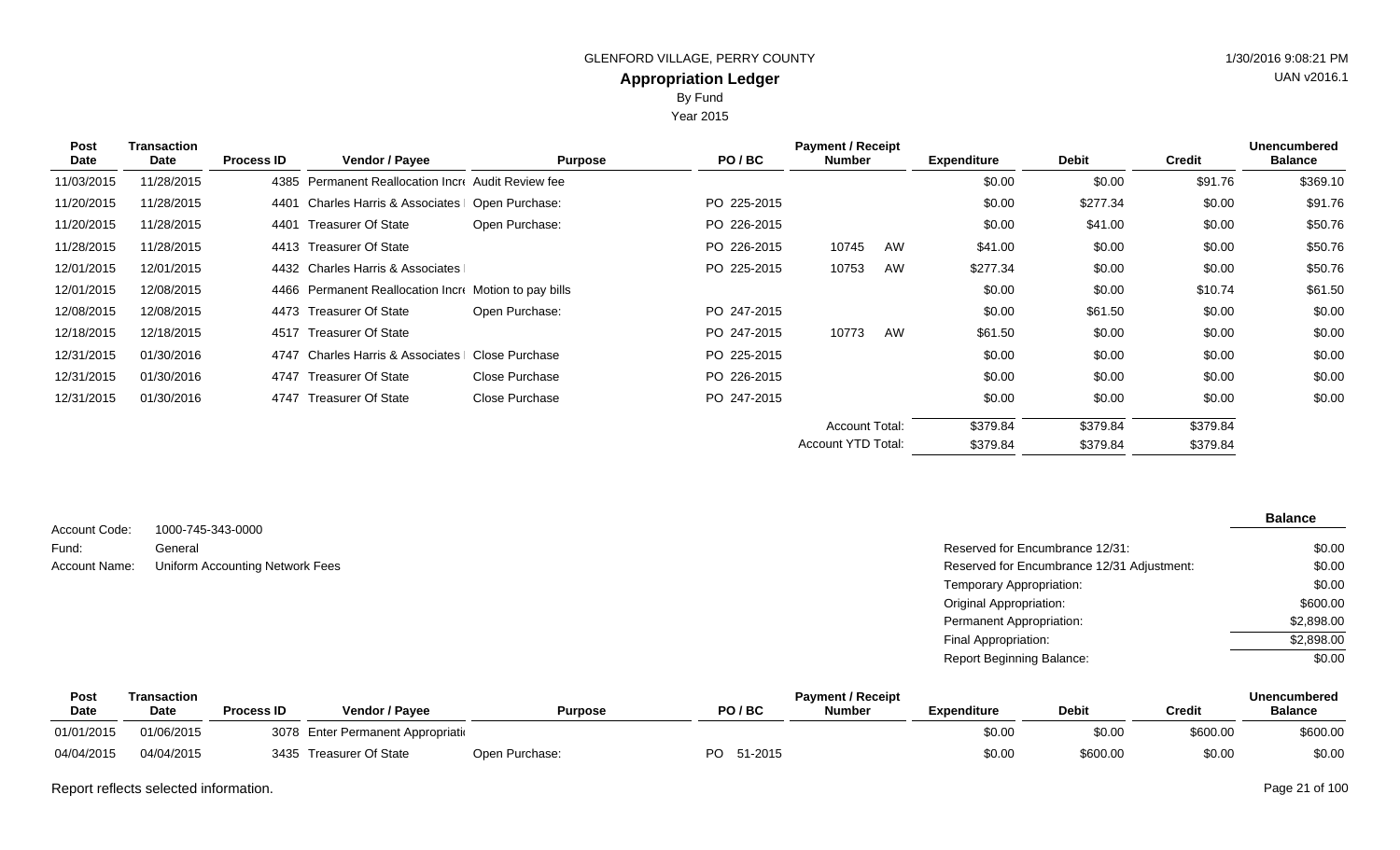Year 2015

|  |  | UAN v2016.1 |
|--|--|-------------|
|  |  |             |

| Post<br><b>Date</b> | <b>Transaction</b><br>Date | <b>Process ID</b> | Vendor / Payee                    | <b>Purpose</b>                                                  | PO/BC          | <b>Payment / Receipt</b><br><b>Number</b> |    | <b>Expenditure</b> | <b>Debit</b> | <b>Credit</b> | <b>Unencumbered</b><br><b>Balance</b> |
|---------------------|----------------------------|-------------------|-----------------------------------|-----------------------------------------------------------------|----------------|-------------------------------------------|----|--------------------|--------------|---------------|---------------------------------------|
|                     |                            |                   |                                   |                                                                 |                |                                           |    |                    |              |               |                                       |
| 04/07/2015          | 04/07/2015                 |                   |                                   | 3456 Permanent Suplemental Incre Council Amended appropriations |                |                                           |    | \$0.00             | \$0.00       | \$1,236.00    | \$1,236.00                            |
| 04/07/2015          | 04/07/2015                 |                   | 3463 Treasurer Of State           | Open Purchase:                                                  | PO.<br>60-2015 |                                           |    | \$0.00             | \$612.00     | \$0.00        | \$624.00                              |
| 04/07/2015          | 04/07/2015                 | 3466              | <b>Treasurer Of State</b>         | Adjust Purchase: Reissued correctly                             | PO 51-2015     |                                           |    | \$0.00             | \$0.00       | \$600.00      | \$1,224.00                            |
| 04/07/2015          | 04/07/2015                 | 3467              | <b>Treasurer Of State</b>         | Close Purchase                                                  | PO 51-2015     |                                           |    | \$0.00             | \$0.00       | \$0.00        | \$1,224.00                            |
| 04/07/2015          | 04/07/2015                 | 3484              | <b>Treasurer Of State</b>         |                                                                 | PO.<br>60-2015 | 10568                                     | AW | \$612.00           | \$0.00       | \$0.00        | \$1,224.00                            |
| 06/05/2015          | 06/09/2015                 |                   | 3752 Treasurer Of State           | Open Purchase:                                                  | PO 106-2015    |                                           |    | \$0.00             | \$762.00     | \$0.00        | \$462.00                              |
| 06/09/2015          | 06/09/2015                 | 3759              | <b>Treasurer Of State</b>         |                                                                 | PO 106-2015    | 10621                                     | AW | \$762.00           | \$0.00       | \$0.00        | \$462.00                              |
| 09/01/2015          | 09/01/2015                 | 4038              | <b>Treasurer Of State</b>         | Close Purchase                                                  | PO 60-2015     |                                           |    | \$0.00             | \$0.00       | \$0.00        | \$462.00                              |
| 09/01/2015          | 09/01/2015                 | 4040              | <b>Treasurer Of State</b>         | Close Purchase                                                  | PO 106-2015    |                                           |    | \$0.00             | \$0.00       | \$0.00        | \$462.00                              |
| 09/11/2015          | 09/11/2015                 | 4087              | Permanent Reallocation Incre      | Increase in the UAN fees                                        |                |                                           |    | \$0.00             | \$0.00       | \$300.00      | \$762.00                              |
| 09/11/2015          | 09/11/2015                 | 4094              | <b>Treasurer Of State</b>         | Open Purchase:                                                  | PO 177-2015    |                                           |    | \$0.00             | \$762.00     | \$0.00        | \$0.00                                |
| 09/22/2015          | 09/22/2015                 | 4110              | <b>Treasurer Of State</b>         |                                                                 | PO 177-2015    | 10696                                     | AW | \$762.00           | \$0.00       | \$0.00        | \$0.00                                |
| 09/22/2015          | 09/22/2015                 | 4125              | <b>Treasurer Of State</b>         | Close Purchase                                                  | PO 177-2015    |                                           |    | \$0.00             | \$0.00       | \$0.00        | \$0.00                                |
| 12/01/2015          | 12/08/2015                 |                   | 4466 Permanent Reallocation Incre | Motion to pay bills                                             |                |                                           |    | \$0.00             | \$0.00       | \$762.00      | \$762.00                              |
| 12/08/2015          | 12/08/2015                 | 4473              | <b>Treasurer Of State</b>         | Open Purchase:                                                  | PO 247-2015    |                                           |    | \$0.00             | \$762.00     | \$0.00        | \$0.00                                |
| 12/18/2015          | 12/18/2015                 | 4517              | <b>Treasurer Of State</b>         |                                                                 | PO 247-2015    | 10773                                     | AW | \$762.00           | \$0.00       | \$0.00        | \$0.00                                |
| 12/31/2015          | 01/30/2016                 | 4747              | <b>Treasurer Of State</b>         | Close Purchase                                                  | PO 247-2015    |                                           |    | \$0.00             | \$0.00       | \$0.00        | \$0.00                                |
|                     |                            |                   |                                   |                                                                 |                | <b>Account Total:</b>                     |    | \$2,898,00         | \$3.498.00   | \$3,498.00    |                                       |
|                     |                            |                   |                                   |                                                                 |                | <b>Account YTD Total:</b>                 |    | \$2,898,00         | \$3,498.00   | \$3,498.00    |                                       |

1000-750-300-0000 General **Contractual Services** Account Code: Fund: Account Name:

**Balance**

| Reserved for Encumbrance 12/31:            | \$189.00   |
|--------------------------------------------|------------|
| Reserved for Encumbrance 12/31 Adjustment: | \$0.00     |
| Temporary Appropriation:                   | \$0.00     |
| Original Appropriation:                    | \$4,500.00 |
| Permanent Appropriation:                   | \$3,727.26 |
| Final Appropriation:                       | \$3,727.26 |
|                                            |            |

Report reflects selected information.

Page 22 of 100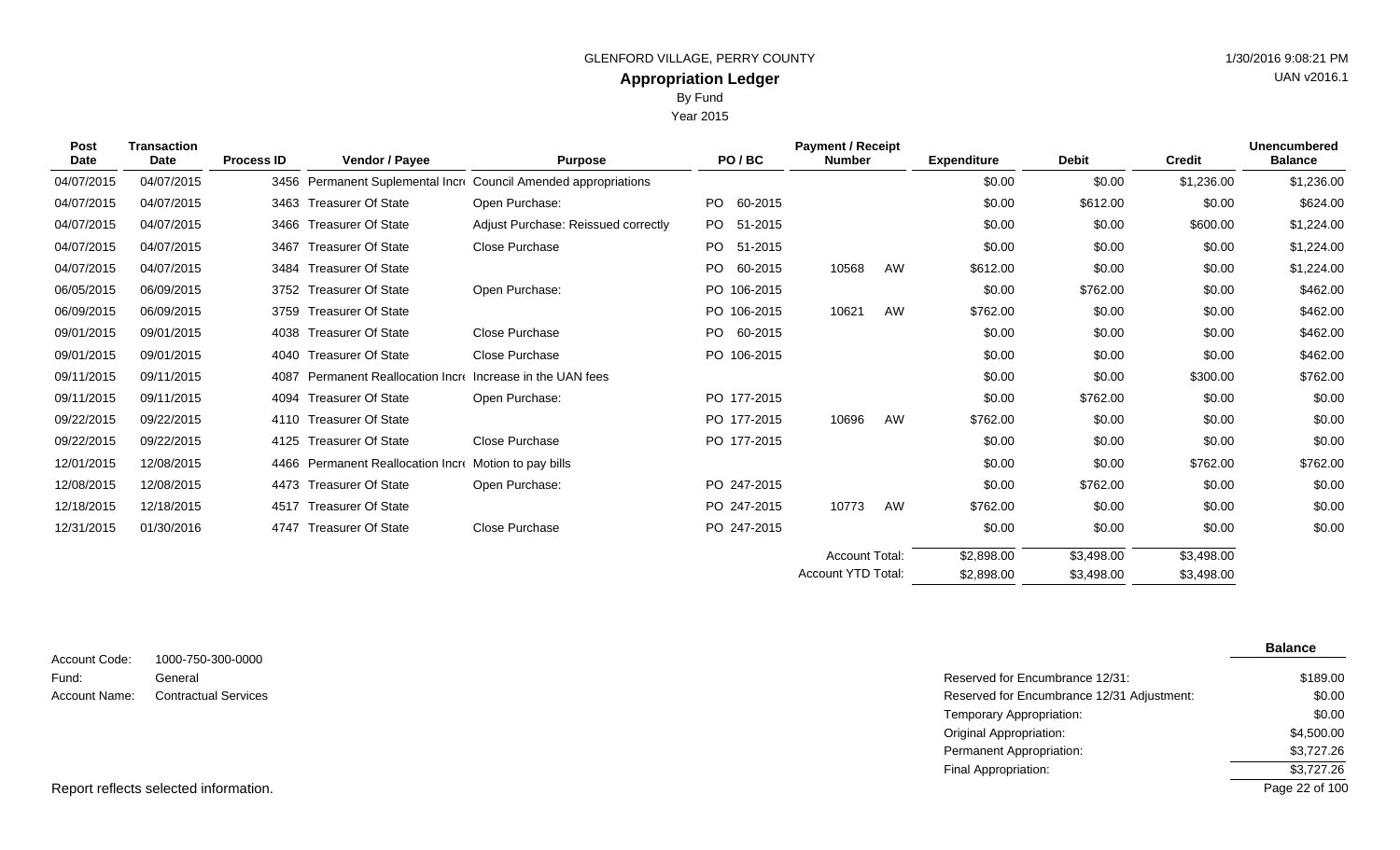Year 2015

Report Beginning Balance: \$0.00

| Post<br><b>Date</b> | <b>Transaction</b><br><b>Date</b> | <b>Process ID</b> | Vendor / Payee                                              | <b>Purpose</b> | PO/BC          | <b>Payment / Receipt</b><br><b>Number</b> |    | <b>Expenditure</b> | <b>Debit</b> | <b>Credit</b> | <b>Unencumbered</b><br><b>Balance</b> |
|---------------------|-----------------------------------|-------------------|-------------------------------------------------------------|----------------|----------------|-------------------------------------------|----|--------------------|--------------|---------------|---------------------------------------|
| 01/01/2015          | 01/06/2015                        |                   | 3052 Isacc Wiles Burkholder & Tet Carry Over Purchase Order |                | PO 258-2014    |                                           |    | \$0.00             | \$189.00     | \$189.00      | \$0.00                                |
| 01/01/2015          | 01/06/2015                        |                   | 3078 Enter Permanent Appropriation                          |                |                |                                           |    | \$0.00             | \$0.00       | \$4,500.00    | \$4,500.00                            |
| 01/06/2015          | 01/06/2015                        |                   | 3101 Isacc Wiles Burkholder & Tee                           |                | PO 258-2014    | 10493                                     | AW | \$189.00           | \$0.00       | \$0.00        | \$4,500.00                            |
| 01/31/2015          | 02/03/2015                        |                   | 3256 Isacc Wiles Burkholder & Ter Open Purchase:            |                | PO 18-2015     |                                           |    | \$0.00             | \$67.50      | \$0.00        | \$4,432.50                            |
| 02/03/2015          | 02/03/2015                        |                   | 3269 Isacc Wiles Burkholder & Tee                           |                | PO.<br>18-2015 | 10522                                     | AW | \$67.50            | \$0.00       | \$0.00        | \$4,432.50                            |
| 03/03/2015          | 03/03/2015                        |                   | 3342 Isacc Wiles Burkholder & Ter Open Purchase:            |                | PO.<br>34-2015 |                                           |    | \$0.00             | \$472.50     | \$0.00        | \$3,960.00                            |
| 03/03/2015          | 03/03/2015                        |                   | 3356 Isacc Wiles Burkholder & Tee                           |                | PO.<br>34-2015 | 10542                                     | AW | \$472.50           | \$0.00       | \$0.00        | \$3,960.00                            |
| 03/24/2015          | 03/24/2015                        |                   | 3409 Isacc Wiles Burkholder & Tee Close Prior Year Purchase |                | PO 258-2014    |                                           |    | \$0.00             | \$0.00       | \$0.00        | \$3,960.00                            |
| 03/24/2015          | 03/24/2015                        |                   | 3409 Isacc Wiles Burkholder & Ter Close Purchase            |                | PO 18-2015     |                                           |    | \$0.00             | \$0.00       | \$0.00        | \$3,960.00                            |
| 03/24/2015          | 03/24/2015                        |                   | 3410 Isacc Wiles Burkholder & Ter Close Purchase            |                | PO.<br>34-2015 |                                           |    | \$0.00             | \$0.00       | \$0.00        | \$3,960.00                            |
| 04/04/2015          | 04/04/2015                        |                   | 3435 Isacc Wiles Burkholder & Ter Open Purchase:            |                | PO.<br>55-2015 |                                           |    | \$0.00             | \$108.00     | \$0.00        | \$3,852.00                            |
| 04/07/2015          | 04/07/2015                        |                   | 3484 Isacc Wiles Burkholder & Tee                           |                | PO.<br>55-2015 | 10561                                     | AW | \$108.00           | \$0.00       | \$0.00        | \$3,852.00                            |
| 05/12/2015          | 05/15/2015                        |                   | 3677 Isacc Wiles Burkholder & Ter Open Purchase:            |                | PO.<br>89-2015 |                                           |    | \$0.00             | \$850.50     | \$0.00        | \$3,001.50                            |
| 05/15/2015          | 05/15/2015                        |                   | 3690 Isacc Wiles Burkholder & Tee                           |                | PO 89-2015     | 10598                                     | AW | \$850.50           | \$0.00       | \$0.00        | \$3,001.50                            |
| 07/07/2015          | 07/07/2015                        |                   | 3811 Isacc Wiles Burkholder & Ter Open Purchase:            |                | PO 120-2015    |                                           |    | \$0.00             | \$202.50     | \$0.00        | \$2,799.00                            |
| 07/07/2015          | 07/07/2015                        | 3827              | Isacc Wiles Burkholder & Tee                                |                | PO 120-2015    | 10629                                     | AW | \$202.50           | \$0.00       | \$0.00        | \$2,799.00                            |
| 08/04/2015          | 08/04/2015                        |                   | 3935 Isacc Wiles Burkholder & Ter Open Purchase:            |                | PO 144-2015    |                                           |    | \$0.00             | \$432.00     | \$0.00        | \$2,367.00                            |
| 08/04/2015          | 08/04/2015                        | 3951              | Isacc Wiles Burkholder & Tee                                |                | PO 144-2015    | 10660                                     | AW | \$432.00           | \$0.00       | \$0.00        | \$2,367.00                            |
| 09/01/2015          | 09/01/2015                        |                   | 4038 Isacc Wiles Burkholder & Ter Close Purchase            |                | PO 55-2015     |                                           |    | \$0.00             | \$0.00       | \$0.00        | \$2,367.00                            |
| 09/01/2015          | 09/01/2015                        |                   | 4039 Isacc Wiles Burkholder & Tet Close Purchase            |                | PO 89-2015     |                                           |    | \$0.00             | \$0.00       | \$0.00        | \$2,367.00                            |
| 09/01/2015          | 09/01/2015                        |                   | 4041 Isacc Wiles Burkholder & Ter Close Purchase            |                | PO 120-2015    |                                           |    | \$0.00             | \$0.00       | \$0.00        | \$2,367.00                            |
| 09/01/2015          | 09/01/2015                        |                   | 4041 Isacc Wiles Burkholder & Ter Close Purchase            |                | PO 144-2015    |                                           |    | \$0.00             | \$0.00       | \$0.00        | \$2,367.00                            |
| 10/06/2015          | 10/06/2015                        |                   | 4182 Isacc Wiles Burkholder & Ter Open Purchase:            |                | PO 195-2015    |                                           |    | \$0.00             | \$121.50     | \$0.00        | \$2,245.50                            |
| 10/06/2015          | 10/06/2015                        |                   | 4196 Isacc Wiles Burkholder & Tee                           |                | PO 195-2015    | 10704                                     | AW | \$121.50           | \$0.00       | \$0.00        | \$2,245.50                            |
| 11/03/2015          | 11/03/2015                        |                   | 4319 Isacc Wiles Burkholder & Ter Open Purchase:            |                | PO 218-2015    |                                           |    | \$0.00             | \$567.00     | \$0.00        | \$1,678.50                            |
| 11/03/2015          | 11/03/2015                        |                   | 4321 Isacc Wiles Burkholder & Tee                           |                | PO 218-2015    | 10741                                     | AW | \$567.00           | \$0.00       | \$0.00        | \$1,678.50                            |

Report reflects selected information. Page 23 of 100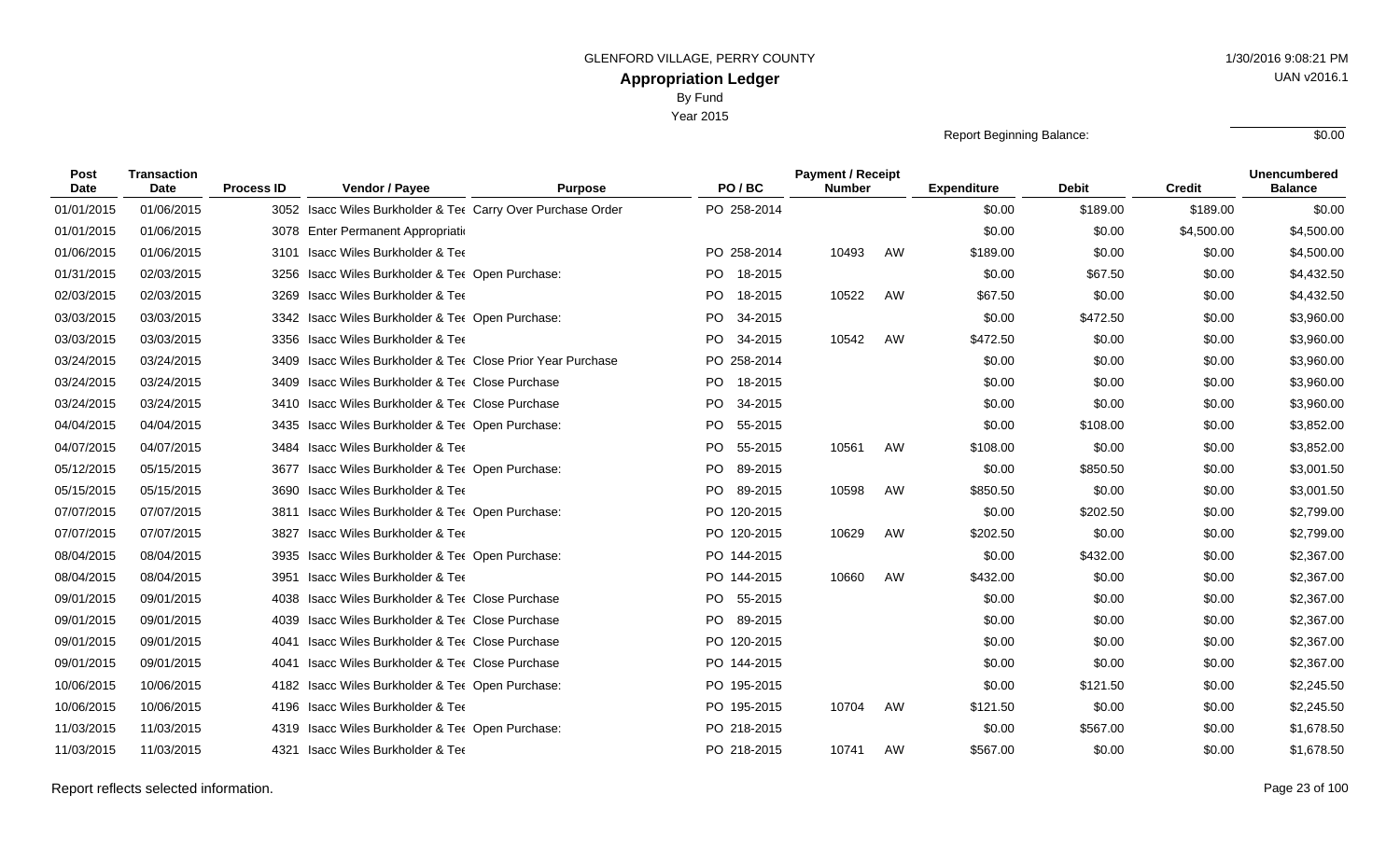Year 2015

| Post<br>Date | <b>Transaction</b><br>Date | <b>Process ID</b> | <b>Vendor / Payee</b>                               | <b>Purpose</b> | PO/BC       | <b>Payment / Receipt</b><br>Number |    | <b>Expenditure</b> | <b>Debit</b> | <b>Credit</b> | <b>Unencumbered</b><br><b>Balance</b> |
|--------------|----------------------------|-------------------|-----------------------------------------------------|----------------|-------------|------------------------------------|----|--------------------|--------------|---------------|---------------------------------------|
| 11/17/2015   | 11/17/2015                 |                   | 4337 Isacc Wiles Burkholder & Ter Close Purchase    |                | PO 195-2015 |                                    |    | \$0.00             | \$0.00       | \$0.00        | \$1,678.50                            |
| 11/17/2015   | 11/17/2015                 |                   | 4337 Isacc Wiles Burkholder & Ter Close Purchase    |                | PO 218-2015 |                                    |    | \$0.00             | \$0.00       | \$0.00        | \$1,678.50                            |
| 12/01/2015   | 12/01/2015                 |                   | 4421 Isacc Wiles Burkholder & Ter Open Purchase:    |                | PO 237-2015 |                                    |    | \$0.00             | \$553.50     | \$0.00        | \$1,125.00                            |
| 12/01/2015   | 12/01/2015                 |                   | 4432 Isacc Wiles Burkholder & Tee                   |                | PO 237-2015 | 10751                              | AW | \$553.50           | \$0.00       | \$0.00        | \$1,125.00                            |
| 12/01/2015   | 12/08/2015                 |                   | 4466 Permanent Reallocation Dec Motion to pay bills |                |             |                                    |    | \$0.00             | \$772.74     | \$0.00        | \$352.26                              |
| 12/31/2015   | 01/05/2016                 |                   | 4645 Isacc Wiles Burkholder & Ter Open Purchase:    |                | PO 267-2015 |                                    |    | \$0.00             | \$94.50      | \$0.00        | \$257.76                              |
| 12/31/2015   | 01/30/2016                 |                   | 4747 Isacc Wiles Burkholder & Ter Close Purchase    |                | PO 237-2015 |                                    |    | \$0.00             | \$0.00       | \$0.00        | \$257.76                              |
|              |                            |                   |                                                     |                |             | Account Total:                     |    | \$3,564.00         | \$4.431.24   | \$4,689.00    |                                       |
|              |                            |                   |                                                     |                |             | Account YTD Total:                 |    | \$3,564.00         | \$4,431.24   | \$4,689.00    |                                       |

1000-790-300-0000 General Contractual Services Account Code: Fund: Account Name:

 $\overline{\phantom{a}}$ 

| Reserved for Encumbrance 12/31:            | \$48.26    |
|--------------------------------------------|------------|
| Reserved for Encumbrance 12/31 Adjustment: | \$0.00     |
| Temporary Appropriation:                   | \$0.00     |
| Original Appropriation:                    | \$1,000.00 |
| Permanent Appropriation:                   | \$1,420.00 |
| Final Appropriation:                       | \$1,420.00 |
| Report Beginning Balance:                  | \$0.00     |

| Post        | Transaction |                   |                                    |                           |                | <b>Payment / Receipt</b> |    |             |              |            | <b>Unencumbered</b> |
|-------------|-------------|-------------------|------------------------------------|---------------------------|----------------|--------------------------|----|-------------|--------------|------------|---------------------|
| <b>Date</b> | <b>Date</b> | <b>Process ID</b> | <b>Vendor / Pavee</b>              | <b>Purpose</b>            | PO/BC          | <b>Number</b>            |    | Expenditure | <b>Debit</b> | Credit     | <b>Balance</b>      |
| 01/01/2015  | 01/06/2015  |                   | 3052 AT & T                        | Carry Over Purchase Order | PO 244-2014    |                          |    | \$0.00      | \$48.26      | \$48.26    | \$0.00              |
| 01/01/2015  | 01/06/2015  |                   | 3078 Enter Permanent Appropriation |                           |                |                          |    | \$0.00      | \$0.00       | \$1,000.00 | \$1,000.00          |
| 01/06/2015  | 01/06/2015  |                   | 3101 AT & T                        |                           | PO 244-2014    | 10489                    | AW | \$48.26     | \$0.00       | \$0.00     | \$1,000.00          |
| 01/27/2015  | 01/31/2015  |                   | 3246 AT & T                        | Open Purchase:            | 10-2015<br>PO. |                          |    | \$0.00      | \$48.26      | \$0.00     | \$951.74            |
| 02/03/2015  | 02/03/2015  |                   | 3269 AT & T                        |                           | 10-2015<br>PO. | 10519                    | AW | \$48.26     | \$0.00       | \$0.00     | \$951.74            |
| 03/10/2015  | 03/24/2015  |                   | 3398 CompManagement, Inc.          | Open Purchase:            | 44-2015<br>PO. |                          |    | \$0.00      | \$115.00     | \$0.00     | \$836.74            |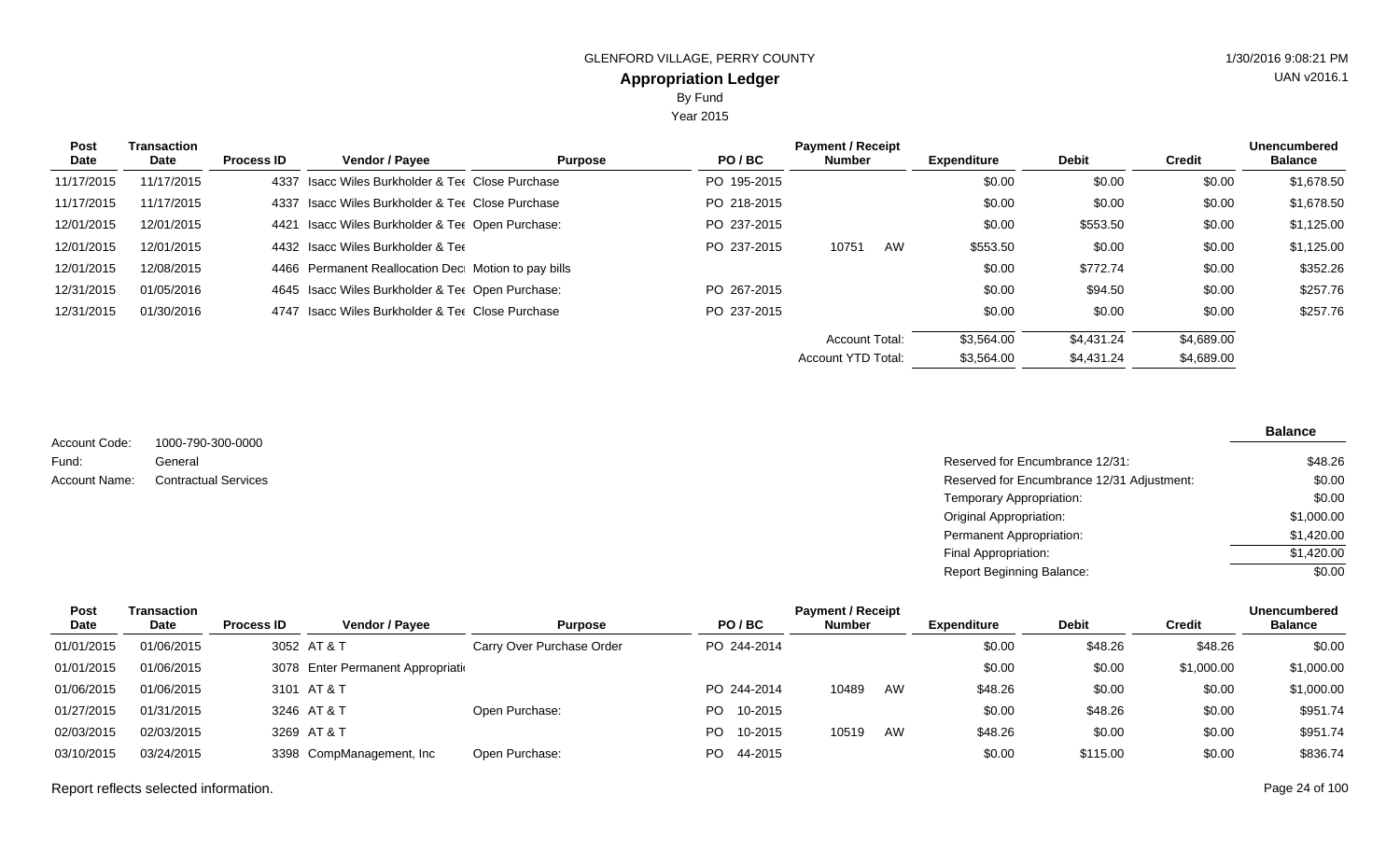Year 2015

| <b>Post</b><br>Date | <b>Transaction</b><br>Date | <b>Process ID</b> | Vendor / Payee                                           | <b>Purpose</b>                   | PO/BC       | <b>Payment / Receipt</b><br><b>Number</b> |    | <b>Expenditure</b> | <b>Debit</b> | <b>Credit</b> | <b>Unencumbered</b><br><b>Balance</b> |
|---------------------|----------------------------|-------------------|----------------------------------------------------------|----------------------------------|-------------|-------------------------------------------|----|--------------------|--------------|---------------|---------------------------------------|
| 03/24/2015          | 03/24/2015                 |                   | 3409 AT & T                                              | <b>Close Prior Year Purchase</b> | PO 244-2014 |                                           |    | \$0.00             | \$0.00       | \$0.00        | \$836.74                              |
| 03/24/2015          | 03/24/2015                 |                   | 3409 AT & T                                              | Close Purchase                   | PO 10-2015  |                                           |    | \$0.00             | \$0.00       | \$0.00        | \$836.74                              |
| 04/07/2015          | 04/07/2015                 |                   | 3484 CompManagement, Inc                                 |                                  | PO 44-2015  | 10559                                     | AW | \$115.00           | \$0.00       | \$0.00        | \$836.74                              |
| 05/04/2015          | 05/04/2015                 |                   | 3633 AT & T                                              | Open Purchase:                   | PO 77-2015  |                                           |    | \$0.00             | \$59.00      | \$0.00        | \$777.74                              |
| 05/05/2015          | 05/04/2015                 |                   | 3642 AT & T                                              |                                  | PO 77-2015  | 10588                                     | AW | \$59.00            | \$0.00       | \$0.00        | \$777.74                              |
| 05/27/2015          | 06/02/2015                 |                   | 3721 AT & T                                              | Open Purchase:                   | PO 96-2015  |                                           |    | \$0.00             | \$53.63      | \$0.00        | \$724.11                              |
| 06/02/2015          | 06/02/2015                 |                   | 3732 AT & T                                              |                                  | PO 96-2015  | 10608                                     | AW | \$53.63            | \$0.00       | \$0.00        | \$724.11                              |
| 06/28/2015          | 07/07/2015                 |                   | 3811 AT & T                                              | Open Purchase:                   | PO 114-2015 |                                           |    | \$0.00             | \$53.63      | \$0.00        | \$670.48                              |
| 07/03/2015          | 07/07/2015                 |                   | 3811 Charles Harris & Associates   Open Purchase:        |                                  | PO 119-2015 |                                           |    | \$0.00             | \$832.00     | \$0.00        | $-$161.52$                            |
| 07/07/2015          | 07/07/2015                 |                   | 3804 Permanent Reallocation Incre Audit contract payment |                                  |             |                                           |    | \$0.00             | \$0.00       | \$300.00      | \$138.48                              |
| 07/07/2015          | 07/07/2015                 |                   | 3827 AT & T                                              |                                  | PO 114-2015 | 10624                                     | AW | \$53.63            | \$0.00       | \$0.00        | \$138.48                              |
| 07/07/2015          | 07/07/2015                 |                   | 3827 Charles Harris & Associates                         |                                  | PO 119-2015 | 10628                                     | AW | \$832.00           | \$0.00       | \$0.00        | \$138.48                              |
| 09/01/2015          | 09/01/2015                 |                   | 4038 CompManagement, Inc.                                | Close Purchase                   | PO 44-2015  |                                           |    | \$0.00             | \$0.00       | \$0.00        | \$138.48                              |
| 09/01/2015          | 09/01/2015                 |                   | 4039 AT & T                                              | Close Purchase                   | PO 77-2015  |                                           |    | \$0.00             | \$0.00       | \$0.00        | \$138.48                              |
| 09/01/2015          | 09/01/2015                 |                   | 4040 AT & T                                              | Close Purchase                   | PO 96-2015  |                                           |    | \$0.00             | \$0.00       | \$0.00        | \$138.48                              |
| 09/01/2015          | 09/01/2015                 |                   | 4040 AT & T                                              | Close Purchase                   | PO 114-2015 |                                           |    | \$0.00             | \$0.00       | \$0.00        | \$138.48                              |
| 09/01/2015          | 09/01/2015                 |                   | 4041 Charles Harris & Associates                         | Close Purchase                   | PO 119-2015 |                                           |    | \$0.00             | \$0.00       | \$0.00        | \$138.48                              |
| 09/29/2015          | 10/06/2015                 |                   | 4182 AT & T                                              | Open Purchase:                   | PO 186-2015 |                                           |    | \$0.00             | \$53.63      | \$0.00        | \$84.85                               |
| 09/30/2015          | 10/06/2015                 |                   | 4182 Brian Butler                                        | Open Purchase:                   | PO 188-2015 |                                           |    | \$0.00             | \$99.00      | \$0.00        | $-$14.15$                             |
| 10/06/2015          | 10/06/2015                 |                   | 4157 Permanent Reallocation Incre Motion                 |                                  |             |                                           |    | \$0.00             | \$0.00       | \$150.00      | \$135.85                              |
| 10/06/2015          | 10/06/2015                 |                   | 4196 AT & T                                              |                                  | PO 186-2015 | 10699                                     | AW | \$53.63            | \$0.00       | \$0.00        | \$135.85                              |
| 10/06/2015          | 10/06/2015                 |                   | 4196 Brian Butler                                        |                                  | PO 188-2015 | 10700                                     | AW | \$99.00            | \$0.00       | \$0.00        | \$135.85                              |
| 10/08/2015          | 10/16/2015                 |                   | 4247 Brian Butler                                        | Open Purchase:                   | PO 198-2015 |                                           |    | \$0.00             | \$14.95      | \$0.00        | \$120.90                              |
| 11/03/2015          | 11/03/2015                 |                   | 4312 Brian Butler                                        |                                  | PO 198-2015 | 10728                                     | AW | \$14.95            | \$0.00       | \$0.00        | \$120.90                              |
| 11/17/2015          | 11/17/2015                 |                   | 4337 AT & T                                              | Close Purchase                   | PO 186-2015 |                                           |    | \$0.00             | \$0.00       | \$0.00        | \$120.90                              |
| 11/17/2015          | 11/17/2015                 |                   | 4337 Brian Butler                                        | Close Purchase                   | PO 188-2015 |                                           |    | \$0.00             | \$0.00       | \$0.00        | \$120.90                              |
| 11/17/2015          | 11/17/2015                 |                   | 4337 Brian Butler                                        | Close Purchase                   | PO 198-2015 |                                           |    | \$0.00             | \$0.00       | \$0.00        | \$120.90                              |
| 12/01/2015          | 12/31/2015                 |                   | 4546 Permanent Reallocation Dec                          |                                  |             |                                           |    | \$0.00             | \$30.00      | \$0.00        | \$90.90                               |
|                     |                            |                   |                                                          |                                  |             |                                           |    |                    |              |               |                                       |

Report reflects selected information. Page 25 of 100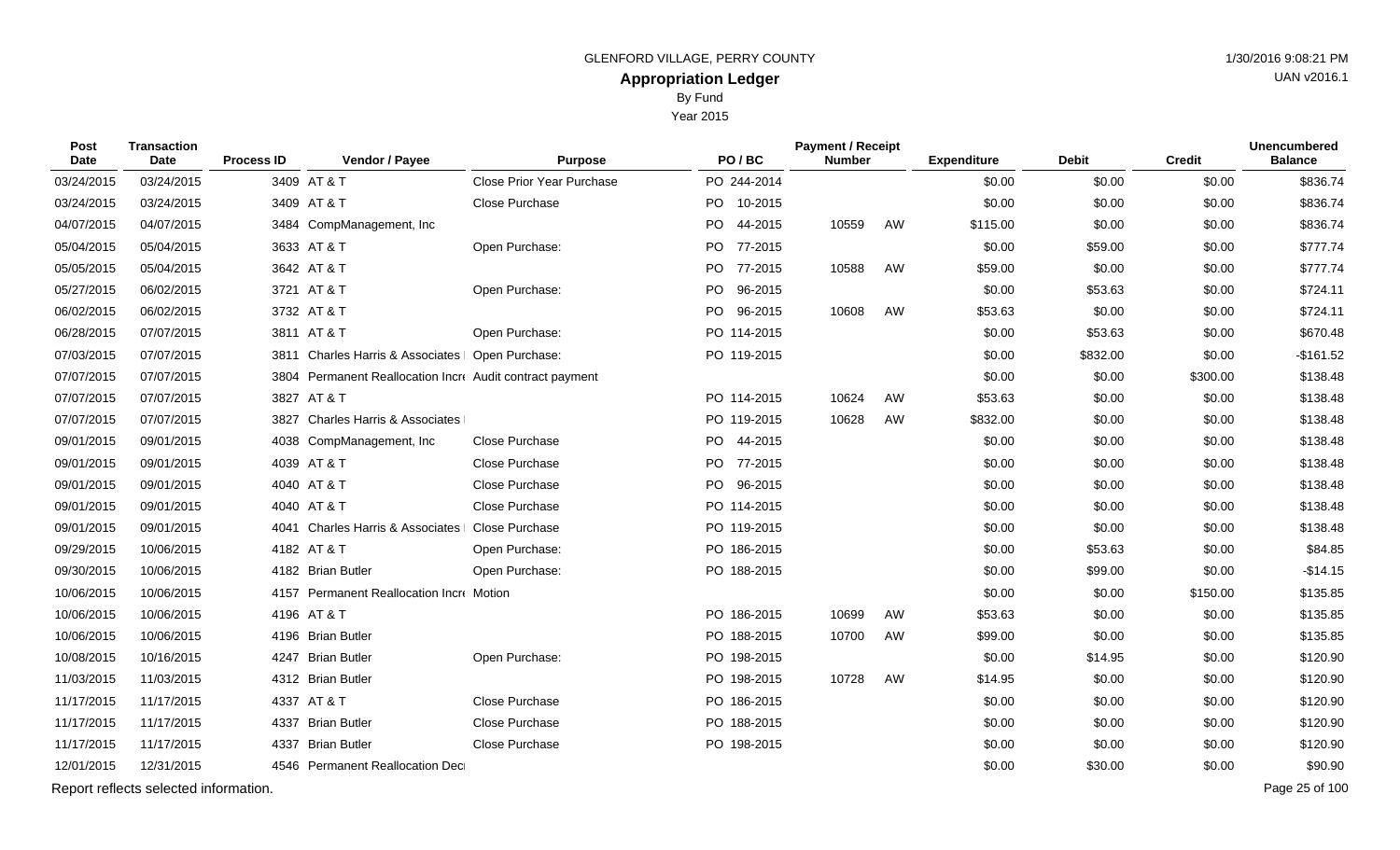# GLENFORD VILLAGE, PERRY COUNTY 61 AU 1/30/2016 9:08:21 PM

UAN v2016.1

#### **Appropriation Ledger** By Fund

Year 2015

| Post<br><b>Date</b> | Transaction<br><b>Date</b> | <b>Process ID</b> | <b>Vendor / Payee</b> | <b>Purpose</b> | PO/BC | <b>Payment / Receipt</b><br><b>Number</b> | <b>Expenditure</b>       | <b>Debit</b>             | <b>Credit</b>            | <b>Unencumbered</b><br><b>Balance</b> |
|---------------------|----------------------------|-------------------|-----------------------|----------------|-------|-------------------------------------------|--------------------------|--------------------------|--------------------------|---------------------------------------|
|                     |                            |                   |                       |                |       | Account Total:<br>Account YTD Total:      | \$1,377.36<br>\$1,377.36 | \$1,407.36<br>\$1,407.36 | \$1,498.26<br>\$1,498.26 |                                       |

1000-790-400-0000 General Account Code: Fund:

| Fund:         | General                | Reserved for Encumbrance 12/31:            | \$199.41   |
|---------------|------------------------|--------------------------------------------|------------|
| Account Name: | Supplies and Materials | Reserved for Encumbrance 12/31 Adjustment: | \$0.00     |
|               |                        | Temporary Appropriation:                   | \$0.00     |
|               |                        | Original Appropriation:                    | \$1,000.00 |
|               |                        | Permanent Appropriation:                   | \$580.00   |
|               |                        | Final Appropriation:                       | \$580.00   |
|               |                        | <b>Report Beginning Balance:</b>           | \$0.00     |

| <b>Post</b><br><b>Date</b> | <b>Transaction</b><br>Date | <b>Process ID</b> | Vendor / Payee                     | <b>Purpose</b>                   |     | PO/BC       | <b>Payment / Receipt</b><br><b>Number</b> |    | <b>Expenditure</b> | <b>Debit</b> | <b>Credit</b> | <b>Unencumbered</b><br><b>Balance</b> |
|----------------------------|----------------------------|-------------------|------------------------------------|----------------------------------|-----|-------------|-------------------------------------------|----|--------------------|--------------|---------------|---------------------------------------|
| 01/01/2015                 | 01/06/2015                 |                   | 3052 Staples Credit Plan           | Carry Over Purchase Order        |     | PO 231-2014 |                                           |    | \$0.00             | \$199.41     | \$199.41      | \$0.00                                |
| 01/01/2015                 | 01/06/2015                 |                   | 3078 Enter Permanent Appropriation |                                  |     |             |                                           |    | \$0.00             | \$0.00       | \$1,000.00    | \$1,000.00                            |
| 01/06/2015                 | 01/06/2015                 |                   | 3101 Staples Credit Plan           |                                  |     | PO 231-2014 | 10499                                     | AW | \$199.41           | \$0.00       | \$0.00        | \$1,000.00                            |
| 01/11/2015                 | 01/19/2015                 |                   | 3199 Leonard Sheppard              | Open Purchase:                   | PO. | 5-2015      |                                           |    | \$0.00             | \$9.80       | \$0.00        | \$990.20                              |
| 01/11/2015                 | 01/19/2015                 |                   | 3199 US Postmaster                 | Open Purchase:                   | PO. | 6-2015      |                                           |    | \$0.00             | \$73.50      | \$0.00        | \$916.70                              |
| 01/19/2015                 | 01/19/2015                 |                   | 3208 US Postmaster                 |                                  | PO. | 6-2015      | 10516                                     | AW | \$73.50            | \$0.00       | \$0.00        | \$916.70                              |
| 01/27/2015                 | 01/31/2015                 |                   | 3246 Linda Nicodemus               | Open Purchase:                   | PO. | 12-2015     |                                           |    | \$0.00             | \$35.39      | \$0.00        | \$881.31                              |
| 02/03/2015                 | 02/03/2015                 |                   | 3269 Leonard Sheppard              |                                  | PO. | 5-2015      | 10523                                     | AW | \$9.80             | \$0.00       | \$0.00        | \$881.31                              |
| 02/03/2015                 | 02/03/2015                 |                   | 3269 Linda Nicodemus               |                                  | PO. | 12-2015     | 10524                                     | AW | \$35.39            | \$0.00       | \$0.00        | \$881.31                              |
| 03/24/2015                 | 03/24/2015                 |                   | 3409 Staples Credit Plan           | <b>Close Prior Year Purchase</b> |     | PO 231-2014 |                                           |    | \$0.00             | \$0.00       | \$0.00        | \$881.31                              |
| 03/24/2015                 | 03/24/2015                 |                   | 3409 Leonard Sheppard              | Close Purchase                   | PO. | 5-2015      |                                           |    | \$0.00             | \$0.00       | \$0.00        | \$881.31                              |
| 03/24/2015                 | 03/24/2015                 |                   | 3409 US Postmaster                 | Close Purchase                   | PO. | 6-2015      |                                           |    | \$0.00             | \$0.00       | \$0.00        | \$881.31                              |
| 03/24/2015                 | 03/24/2015                 |                   | 3409 Linda Nicodemus               | Close Purchase                   | PO. | 12-2015     |                                           |    | \$0.00             | \$0.00       | \$0.00        | \$881.31                              |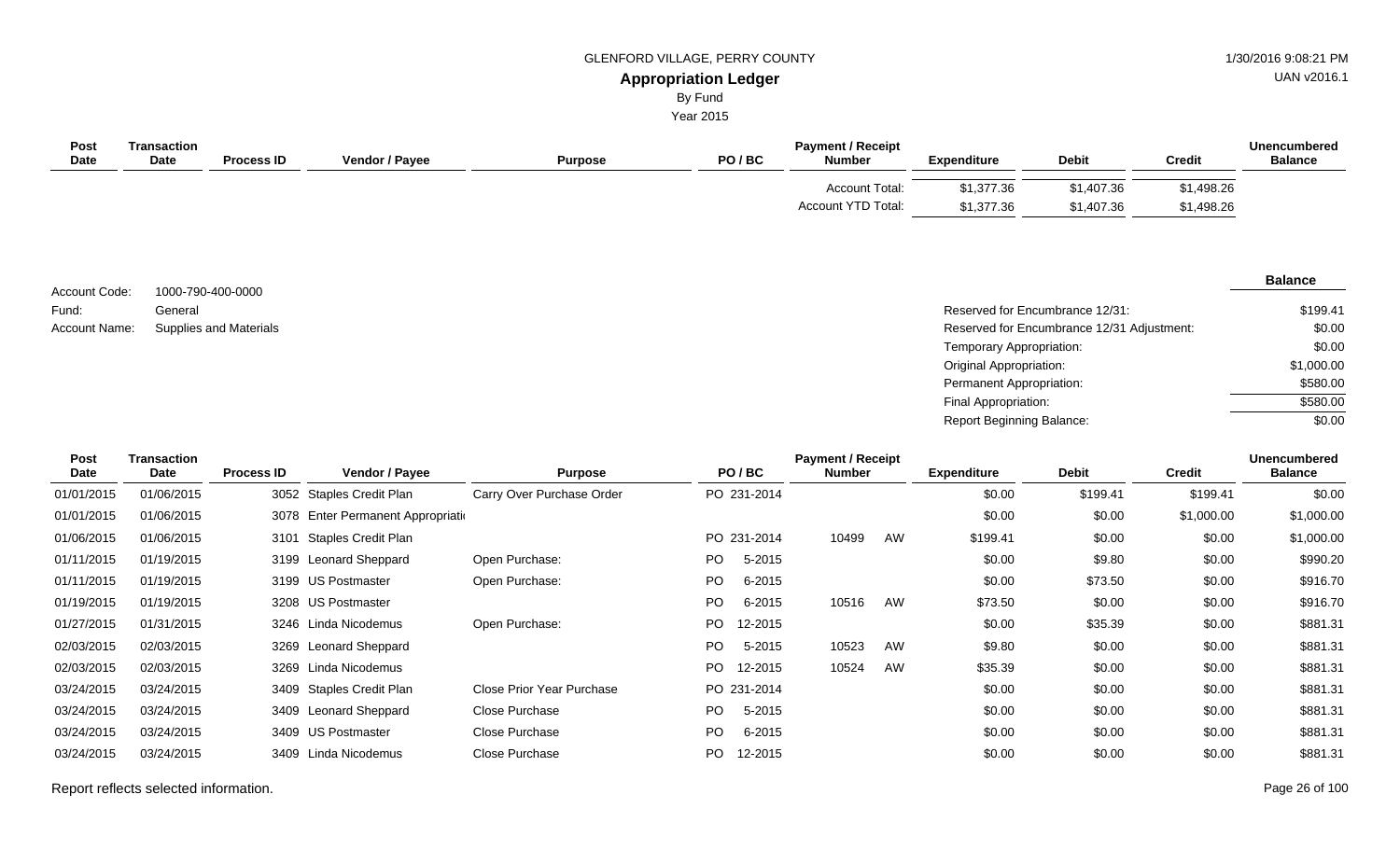Year 2015

| Post<br>Date | <b>Transaction</b><br><b>Date</b> | <b>Process ID</b> | Vendor / Payee                                    | <b>Purpose</b>        |     | PO/BC       | <b>Payment / Receipt</b><br><b>Number</b> |    | <b>Expenditure</b> | <b>Debit</b> | <b>Credit</b> | <b>Unencumbered</b><br><b>Balance</b> |
|--------------|-----------------------------------|-------------------|---------------------------------------------------|-----------------------|-----|-------------|-------------------------------------------|----|--------------------|--------------|---------------|---------------------------------------|
| 04/04/2015   | 04/04/2015                        |                   | 3435 Underwood's Inc.                             | Open Purchase:        |     | PO 53-2015  |                                           |    | \$0.00             | \$16.28      | \$0.00        | \$865.03                              |
| 04/04/2015   | 04/04/2015                        |                   | 3435 Tri-County Plumbing & Hardy Open Purchase:   |                       |     | PO 54-2015  |                                           |    | \$0.00             | \$12.78      | \$0.00        | \$852.25                              |
| 04/07/2015   | 04/07/2015                        | 3484              | Tri-County Plumbing & Hardv                       |                       |     | PO 54-2015  | 10569                                     | AW | \$12.78            | \$0.00       | \$0.00        | \$852.25                              |
| 04/07/2015   | 04/07/2015                        |                   | 3484 Underwood's Inc.                             |                       | PO. | 53-2015     | 10571                                     | AW | \$16.28            | \$0.00       | \$0.00        | \$852.25                              |
| 04/25/2015   | 04/25/2015                        |                   | 3614 Staples Credit Plan                          | Open Purchase:        | PO. | 74-2015     |                                           |    | \$0.00             | \$97.06      | \$0.00        | \$755.19                              |
| 06/02/2015   | 06/02/2015                        |                   | 3732 Staples Credit Plan                          |                       |     | PO 74-2015  | 10613                                     | AW | \$97.06            | \$0.00       | \$0.00        | \$755.19                              |
| 07/07/2015   | 07/07/2015                        | 3804              | Permanent Reallocation Dec Audit contract payment |                       |     |             |                                           |    | \$0.00             | \$300.00     | \$0.00        | \$455.19                              |
| 08/07/2015   | 08/07/2015                        |                   | 3982 Hanley Business Forms                        | Open Purchase:        |     | PO 149-2015 |                                           |    | \$0.00             | \$150.00     | \$0.00        | \$305.19                              |
| 09/01/2015   | 09/01/2015                        |                   | 4038 Underwood's Inc.                             | Close Purchase        |     | PO 53-2015  |                                           |    | \$0.00             | \$0.00       | \$0.00        | \$305.19                              |
| 09/01/2015   | 09/01/2015                        |                   | 4038 Tri-County Plumbing & Hardy Close Purchase   |                       |     | PO 54-2015  |                                           |    | \$0.00             | \$0.00       | \$0.00        | \$305.19                              |
| 09/01/2015   | 09/01/2015                        | 4039              | <b>Staples Credit Plan</b>                        | Close Purchase        |     | PO 74-2015  |                                           |    | \$0.00             | \$0.00       | \$0.00        | \$305.19                              |
| 09/01/2015   | 09/01/2015                        |                   | 4064 Hanley Business Forms                        |                       |     | PO 149-2015 | 10677                                     | AW | \$150.00           | \$0.00       | \$0.00        | \$305.19                              |
| 09/22/2015   | 09/22/2015                        |                   | 4123 Hanley Business Forms                        | <b>Close Purchase</b> |     | PO 149-2015 |                                           |    | \$0.00             | \$0.00       | \$0.00        | \$305.19                              |
| 10/06/2015   | 10/06/2015                        | 4157              | Permanent Reallocation Dec Motion                 |                       |     |             |                                           |    | \$0.00             | \$150.00     | \$0.00        | \$155.19                              |
| 10/31/2015   | 11/03/2015                        | 4298              | <b>Sharon Phillips</b>                            | Open Purchase:        |     | PO 217-2015 |                                           |    | \$0.00             | \$5.33       | \$0.00        | \$149.86                              |
| 11/03/2015   | 11/03/2015                        |                   | 4312 Sharon Phillips                              |                       |     | PO 217-2015 | 10736                                     | AW | \$5.33             | \$0.00       | \$0.00        | \$149.86                              |
| 11/17/2015   | 11/17/2015                        | 4337              | <b>Sharon Phillips</b>                            | Close Purchase        |     | PO 217-2015 |                                           |    | \$0.00             | \$0.00       | \$0.00        | \$149.86                              |
| 11/24/2015   | 11/28/2015                        | 4401              | <b>US Postmaster</b>                              | Open Purchase:        |     | PO 228-2015 |                                           |    | \$0.00             | \$49.00      | \$0.00        | \$100.86                              |
| 11/28/2015   | 11/28/2015                        |                   | 4413 US Postmaster                                |                       |     | PO 228-2015 | 10746                                     | AW | \$49.00            | \$0.00       | \$0.00        | \$100.86                              |
| 12/01/2015   | 12/31/2015                        | 4546              | Permanent Reallocation Incre                      |                       |     |             |                                           |    | \$0.00             | \$0.00       | \$30.00       | \$130.86                              |
| 12/30/2015   | 12/31/2015                        |                   | 4549 Staples Credit Plan                          | Open Purchase:        |     | PO 260-2015 |                                           |    | \$0.00             | \$127.55     | \$0.00        | \$3.31                                |
| 12/31/2015   | 01/30/2016                        |                   | 4747 US Postmaster                                | Close Purchase        |     | PO 228-2015 |                                           |    | \$0.00             | \$0.00       | \$0.00        | \$3.31                                |
|              |                                   |                   |                                                   |                       |     |             | <b>Account Total:</b>                     |    | \$648.55           | \$1,226.10   | \$1,229.41    |                                       |

#### **Balance**

\$1,229.41

\$1,226.10

\$648.55

Account YTD Total: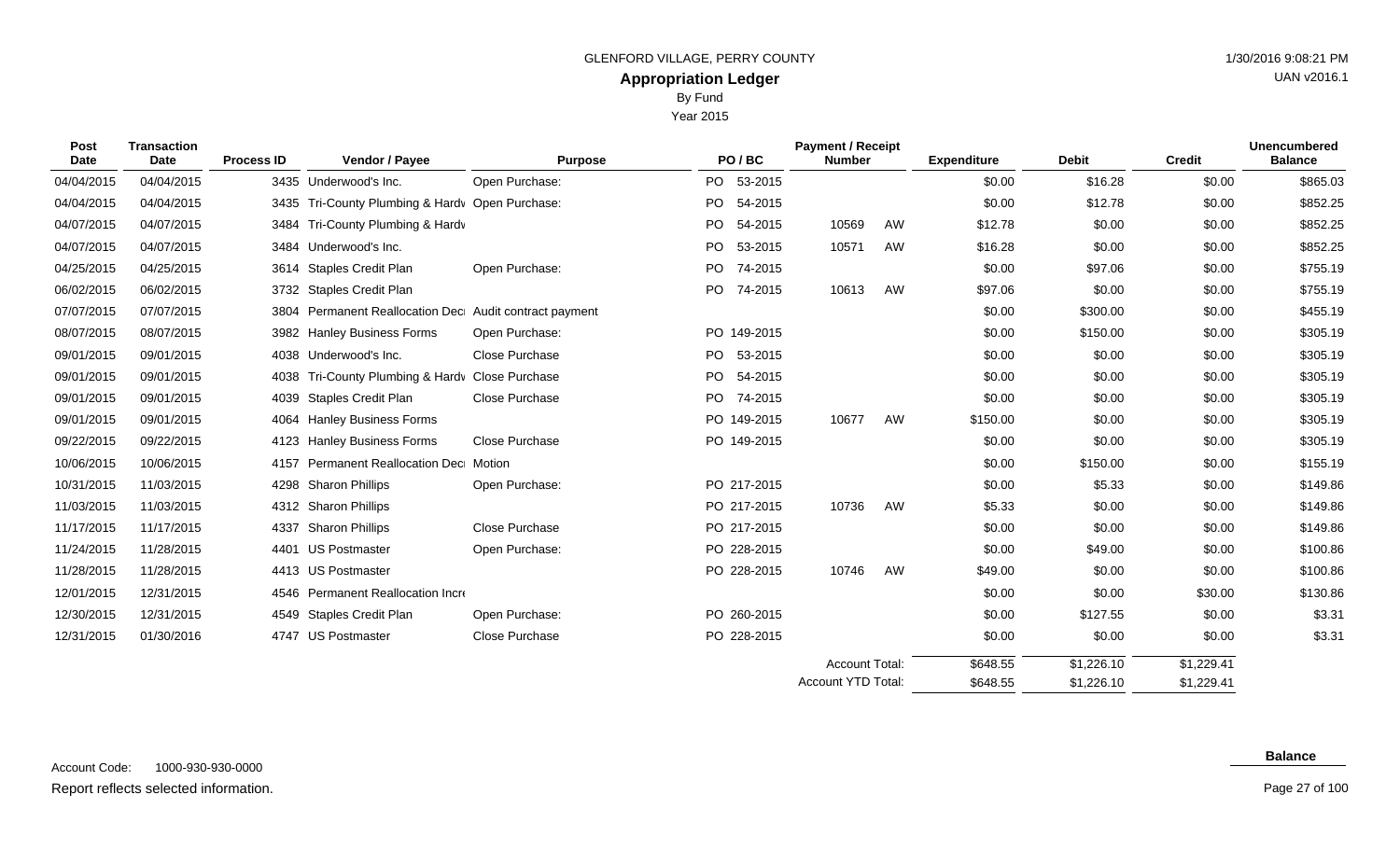GLENFORD VILLAGE, PERRY COUNTY 61 AU 1/30/2016 9:08:21 PM

# **Appropriation Ledger**

By Fund

|               | $-9$ , and       |                                            |        |
|---------------|------------------|--------------------------------------------|--------|
|               | <b>Year 2015</b> |                                            |        |
| General       |                  | Reserved for Encumbrance 12/31:            | \$0.00 |
| Contingencies |                  | Reserved for Encumbrance 12/31 Adjustment: | \$0.00 |
|               |                  | Temporary Appropriation:                   | \$0.00 |

| Temporary Appropriation:         | \$0.00     |
|----------------------------------|------------|
| Original Appropriation:          | \$1,000.00 |
| Permanent Appropriation:         | \$422.66   |
| Final Appropriation:             | \$422.66   |
| <b>Report Beginning Balance:</b> | \$0.00     |

| Post       | Transaction |                   |                                                    |                |                                                  | <b>Payment / Receipt</b> |                    |              |               | <b>Unencumbered</b> |
|------------|-------------|-------------------|----------------------------------------------------|----------------|--------------------------------------------------|--------------------------|--------------------|--------------|---------------|---------------------|
| Date       | Date        | <b>Process ID</b> | <b>Vendor / Payee</b>                              | <b>Purpose</b> | PO/BC                                            | <b>Number</b>            | <b>Expenditure</b> | <b>Debit</b> | <b>Credit</b> | <b>Balance</b>      |
| 01/01/2015 | 01/06/2015  |                   | 3078 Enter Permanent Appropriation                 |                |                                                  |                          | \$0.00             | \$0.00       | \$1,000.00    | \$1,000.00          |
| 11/02/2015 | 11/28/2015  |                   | 4381 Permanent Reallocation Dec Final audit charge |                |                                                  |                          | \$0.00             | \$277.34     | \$0.00        | \$722.66            |
| 12/01/2015 | 12/01/2015  |                   | 4441 Permanent Reallocation Dec Motion by Council  |                |                                                  |                          | \$0.00             | \$300.00     | \$0.00        | \$422.66            |
|            |             |                   |                                                    |                |                                                  | <b>Account Total:</b>    | \$0.00             | \$577.34     | \$1,000.00    |                     |
|            |             |                   |                                                    |                |                                                  | Account YTD Total:       | \$0.00             | \$577.34     | \$1,000.00    |                     |
|            |             |                   |                                                    |                | <b>General Fund Total for Selected Accounts:</b> |                          | \$21,670.05        | \$27.306.04  | \$29,748.56   |                     |
|            |             |                   |                                                    |                | General Fund YTD Total for Selected Accounts:    |                          | \$21,670.05        | \$27,306.04  | \$29,748.56   |                     |
|            |             |                   |                                                    |                |                                                  |                          |                    |              |               |                     |

|               |                                        |                                            | <b>Balance</b> |
|---------------|----------------------------------------|--------------------------------------------|----------------|
| Account Code: | 2011-620-300-0000                      |                                            |                |
| Fund:         | Street Construction, Maint. and Repair | Reserved for Encumbrance 12/31:            | \$0.00         |
| Account Name: | <b>Contractual Services</b>            | Reserved for Encumbrance 12/31 Adjustment: | \$0.00         |
|               |                                        | Temporary Appropriation:                   | \$0.00         |
|               |                                        | <b>Original Appropriation:</b>             | \$1,000.00     |
|               |                                        | Permanent Appropriation:                   | \$1,000.00     |
|               |                                        | Final Appropriation:                       | \$1,000.00     |
|               |                                        | <b>Report Beginning Balance:</b>           | \$0.00         |

| Post        | Transaction                           |                   |                                               |                | <b>Payment / Receipt</b> |               |                    |              |            |                |  |
|-------------|---------------------------------------|-------------------|-----------------------------------------------|----------------|--------------------------|---------------|--------------------|--------------|------------|----------------|--|
| <b>Date</b> | <b>Date</b>                           | <b>Process ID</b> | <b>Vendor / Pavee</b>                         | <b>Purpose</b> | PO/BC                    | <b>Number</b> | <b>Expenditure</b> | <b>Debit</b> | Credit     | <b>Balance</b> |  |
| 01/01/2015  | 01/06/2015                            |                   | 3079 Enter Permanent Appropriation            |                |                          |               | \$0.00             | \$0.00       | \$1,000.00 | \$1,000.00     |  |
| 04/15/2015  | 04/25/2015                            |                   | 3614 ACM Ohio, LLC Messender F Open Purchase: |                | PO -<br>71-2015          |               | \$0.00             | \$53.25      | \$0.00     | \$946.75       |  |
|             | Report reflects selected information. |                   |                                               |                |                          |               |                    |              |            | Page 28 of 100 |  |

Fund:

Account Name: Contingencies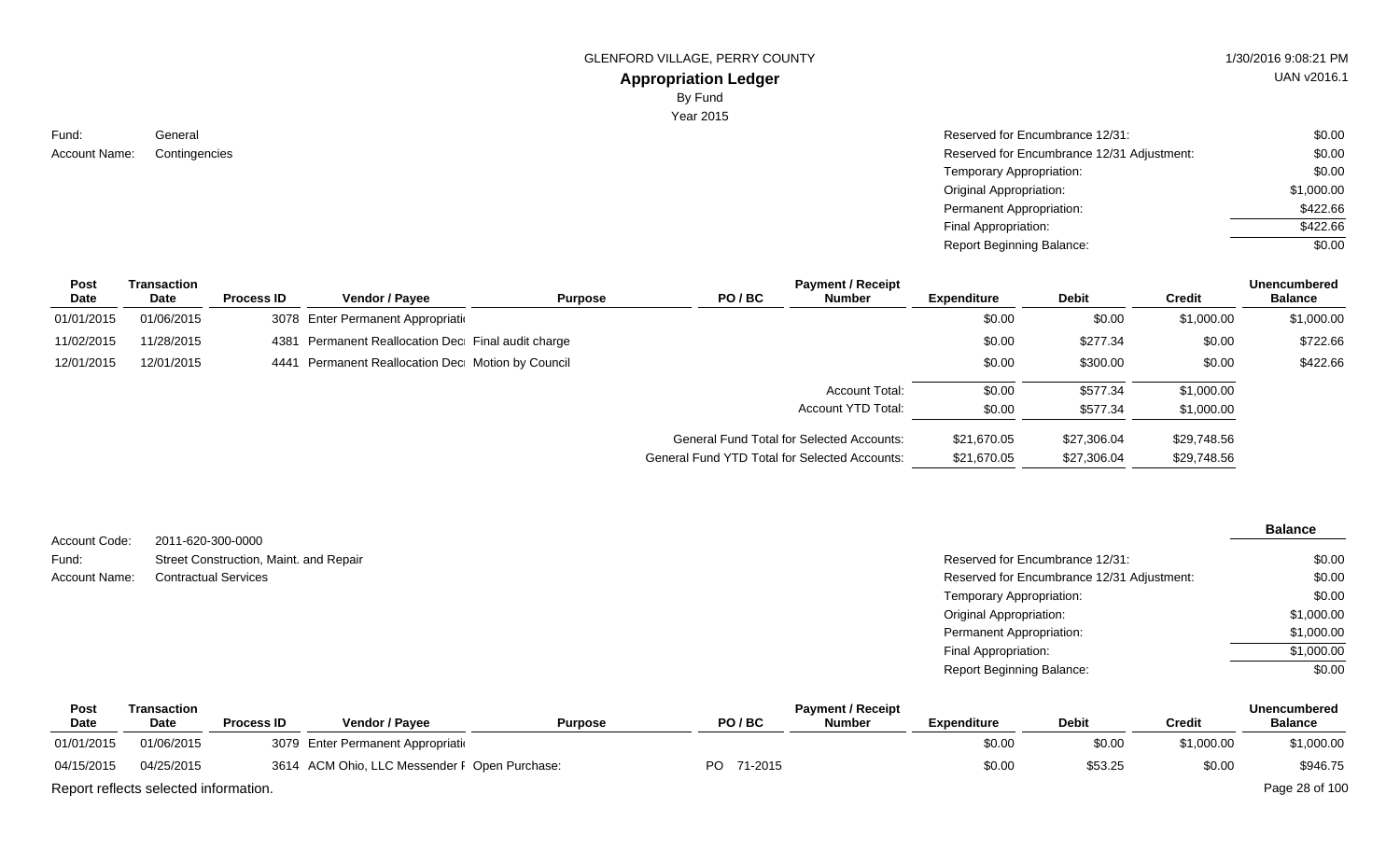Year 2015

| <b>Post</b><br>Date | <b>Transaction</b><br>Date | <b>Process ID</b> | <b>Vendor / Payee</b>                         | <b>Purpose</b> | PO/BC           | <b>Payment / Receipt</b><br><b>Number</b> |    | <b>Expenditure</b> | <b>Debit</b> | <b>Credit</b> | <b>Unencumbered</b><br><b>Balance</b> |
|---------------------|----------------------------|-------------------|-----------------------------------------------|----------------|-----------------|-------------------------------------------|----|--------------------|--------------|---------------|---------------------------------------|
| 06/02/2015          | 06/02/2015                 |                   | 3732 ACM Ohio, LLC Messender F                |                | PO -<br>71-2015 | 10606                                     | AW | \$53.25            | \$0.00       | \$0.00        | \$946.75                              |
| 07/03/2015          | 07/07/2015                 | 3811              | Charles Harris & Associates   Open Purchase:  |                | PO 119-2015     |                                           |    | \$0.00             | \$832.00     | \$0.00        | \$114.75                              |
| 07/07/2015          | 07/07/2015                 |                   | 3827 Charles Harris & Associates              |                | PO 119-2015     | 10628                                     | AW | \$832.00           | \$0.00       | \$0.00        | \$114.75                              |
| 07/29/2015          | 08/04/2015                 |                   | 3935 Speedway LLC                             | Open Purchase: | PO 132-2015     |                                           |    | \$0.00             | \$55.50      | \$0.00        | \$59.25                               |
| 09/01/2015          | 09/01/2015                 |                   | 4039 ACM Ohio, LLC Messender F Close Purchase |                | PO 71-2015      |                                           |    | \$0.00             | \$0.00       | \$0.00        | \$59.25                               |
| 09/01/2015          | 09/01/2015                 | 4041              | Charles Harris & Associates   Close Purchase  |                | PO 119-2015     |                                           |    | \$0.00             | \$0.00       | \$0.00        | \$59.25                               |
| 09/01/2015          | 09/01/2015                 |                   | 4064 Speedway LLC                             |                | PO 132-2015     | 10687                                     | AW | \$55.50            | \$0.00       | \$0.00        | \$59.25                               |
| 09/22/2015          | 09/22/2015                 |                   | 4123 Speedway LLC                             | Close Purchase | PO 132-2015     |                                           |    | \$0.00             | \$0.00       | \$0.00        | \$59.25                               |
|                     |                            |                   |                                               |                |                 | <b>Account Total:</b>                     |    | \$940.75           | \$940.75     | \$1,000.00    |                                       |
|                     |                            |                   |                                               |                |                 | Account YTD Total:                        |    | \$940.75           | \$940.75     | \$1,000.00    |                                       |

| Account Code: | 2011-620-344-0000                      |
|---------------|----------------------------------------|
| Fund:         | Street Construction, Maint. and Repair |
| Account Name: | <b>Tax Collection Fees</b>             |

| Street Construction, Maint. and Repair | Reserved for Encumbrance 12/31:            | \$0.00  |
|----------------------------------------|--------------------------------------------|---------|
| Tax Collection Fees                    | Reserved for Encumbrance 12/31 Adjustment: | \$0.00  |
|                                        | Temporary Appropriation:                   | \$0.00  |
|                                        | Original Appropriation:                    | \$0.00  |
|                                        | Permanent Appropriation:                   | \$19.66 |
|                                        | Final Appropriation:                       | \$19.66 |
|                                        | <b>Report Beginning Balance:</b>           | \$0.00  |

| Post        | Transaction |                   |                                                              |                |             | <b>Payment / Receipt</b> |             |              |         | <b>Unencumbered</b> |
|-------------|-------------|-------------------|--------------------------------------------------------------|----------------|-------------|--------------------------|-------------|--------------|---------|---------------------|
| <b>Date</b> | Date        | <b>Process ID</b> | <b>Vendor / Pavee</b>                                        | <b>Purpose</b> | PO/BC       | <b>Number</b>            | Expenditure | <b>Debit</b> | Credit  | <b>Balance</b>      |
| 01/02/2015  | 08/28/2015  |                   | 4024 Permanent Reallocation Incre Aoppropriations adjustment |                |             |                          | \$0.00      | \$0.00       | \$19.66 | \$19.66             |
| 08/28/2015  | 08/28/2015  |                   | 4031 Perry County Auditor                                    | Open Purchase: | PO 160-2015 |                          | \$0.00      | \$19.66      | \$0.00  | \$0.00              |
| 08/28/2015  | 08/28/2015  |                   | 4034 Perry County Auditor                                    |                | PO 160-2015 | 16-2015 CH               | \$19.66     | \$0.00       | \$0.00  | \$0.00              |
| 09/22/2015  | 09/22/2015  |                   | 4124 Perry County Auditor                                    | Close Purchase | PO 160-2015 |                          | \$0.00      | \$0.00       | \$0.00  | \$0.00              |
|             |             |                   |                                                              |                |             | <b>Account Total:</b>    | \$19.66     | \$19.66      | \$19.66 |                     |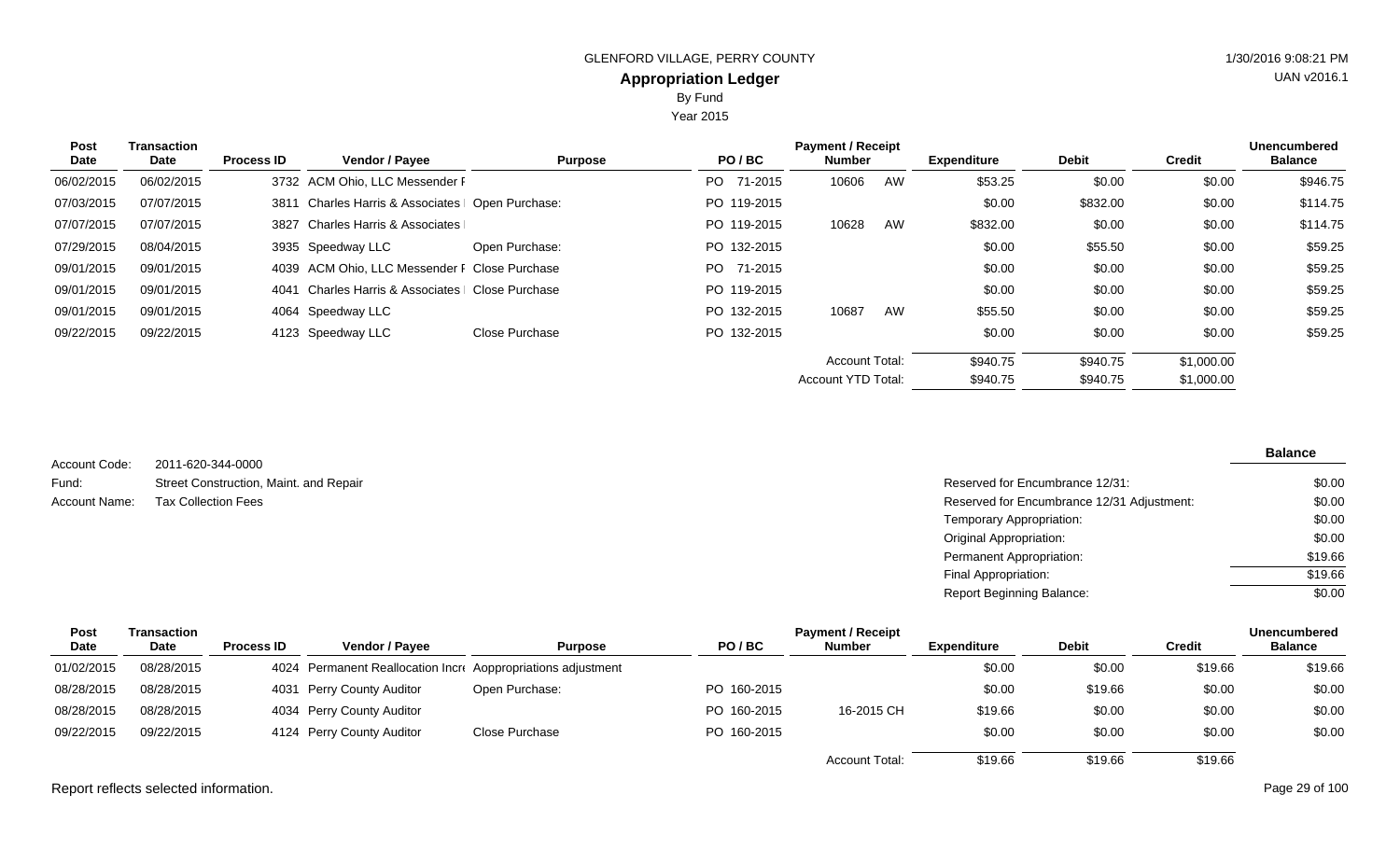#### GLENFORD VILLAGE, PERRY COUNTY 61 AU 1/30/2016 9:08:21 PM

# UAN v2016.1

# **Appropriation Ledger**

By Fund

Year 2015

| <b>Post</b><br>Date        | <b>Transaction</b><br><b>Date</b> | <b>Process ID</b>                      | Vendor / Payee                                        | <b>Purpose</b>            | PO/BC          | <b>Payment / Receipt</b><br><b>Number</b> | <b>Expenditure</b>        | <b>Debit</b>                               | <b>Credit</b> | <b>Unencumbered</b><br><b>Balance</b> |
|----------------------------|-----------------------------------|----------------------------------------|-------------------------------------------------------|---------------------------|----------------|-------------------------------------------|---------------------------|--------------------------------------------|---------------|---------------------------------------|
|                            |                                   |                                        |                                                       |                           |                | Account YTD Total:                        | \$19.66                   | \$19.66                                    | \$19.66       |                                       |
| Account Code:              |                                   | 2011-620-400-0000                      |                                                       |                           |                |                                           |                           |                                            |               | <b>Balance</b>                        |
| Fund:                      |                                   | Street Construction, Maint. and Repair |                                                       |                           |                |                                           |                           | Reserved for Encumbrance 12/31:            |               | \$29.99                               |
| Account Name:              |                                   | <b>Supplies and Materials</b>          |                                                       |                           |                |                                           |                           | Reserved for Encumbrance 12/31 Adjustment: |               | \$0.00                                |
|                            |                                   |                                        |                                                       |                           |                |                                           | Temporary Appropriation:  |                                            |               | \$0.00                                |
|                            |                                   |                                        |                                                       |                           |                |                                           | Original Appropriation:   |                                            |               | \$2,000.00                            |
|                            |                                   |                                        |                                                       |                           |                |                                           | Permanent Appropriation:  |                                            |               | \$1,980.34                            |
|                            |                                   |                                        |                                                       |                           |                |                                           | Final Appropriation:      |                                            |               | \$1,980.34                            |
|                            |                                   |                                        |                                                       |                           |                |                                           | Report Beginning Balance: |                                            |               | \$0.00                                |
| <b>Post</b><br><b>Date</b> | <b>Transaction</b><br>Date        | <b>Process ID</b>                      | Vendor / Payee                                        | <b>Purpose</b>            | PO/BC          | <b>Payment / Receipt</b><br><b>Number</b> | <b>Expenditure</b>        | <b>Debit</b>                               | <b>Credit</b> | <b>Unencumbered</b><br><b>Balance</b> |
| 01/01/2015                 | 01/06/2015                        |                                        | 3052 Speedway LLC                                     | Carry Over Purchase Order | PO 250-2014    |                                           | \$0.00                    | \$29.99                                    | \$29.99       | \$0.00                                |
| 01/01/2015                 | 01/06/2015                        | 3079                                   | Enter Permanent Appropriatio                          |                           |                |                                           | \$0.00                    | \$0.00                                     | \$2,000.00    | \$2,000.00                            |
| 01/02/2015                 | 08/28/2015                        | 4024                                   | Permanent Reallocation Dec Aoppropriations adjustment |                           |                |                                           | \$0.00                    | \$19.66                                    | \$0.00        | \$1,980.34                            |
| 01/31/2015                 | 02/03/2015                        | 3256                                   | Speedway LLC                                          | Open Purchase:            | PO.<br>17-2015 |                                           | \$0.00                    | \$40.00                                    | \$0.00        | \$1,940.34                            |
| 02/03/2015                 | 02/03/2015                        | 3269                                   | Speedway LLC                                          |                           | PO 250-2014    | AW<br>10528                               | \$29.99                   | \$0.00                                     | \$0.00        | \$1,940.34                            |
| 02/16/2015                 | 02/17/2015                        | 3304                                   | Speedway LLC                                          | Open Purchase:            | PO<br>25-2015  |                                           | \$0.00                    | \$14.50                                    | \$0.00        | \$1,925.84                            |
| 02/16/2015                 | 02/17/2015                        | 3304                                   | Speedway LLC                                          | Open Purchase:            | PO<br>26-2015  |                                           | \$0.00                    | \$50.11                                    | \$0.00        | \$1,875.73                            |
| 02/24/2015                 | 02/24/2015                        | 3309                                   | Speedway LLC                                          | Open Purchase:            | PO<br>27-2015  |                                           | \$0.00                    | \$50.00                                    | \$0.00        | \$1,825.73                            |
| 03/03/2015                 | 03/03/2015                        | 3356                                   | Speedway LLC                                          |                           | PO<br>17-2015  | AW<br>10545                               | \$37.54                   | \$0.00                                     | \$0.00        | \$1,825.73                            |
| 03/10/2015                 | 03/24/2015                        | 3398                                   | Speedway LLC                                          | Open Purchase:            | PO<br>43-2015  |                                           | \$0.00                    | \$45.00                                    | \$0.00        | \$1,780.73                            |
| 03/24/2015                 | 03/24/2015                        |                                        | 3408 Leonard Sheppard                                 | Open Purchase:            | PO.<br>48-2015 |                                           | \$0.00                    | \$50.00                                    | \$0.00        | \$1,730.73                            |
| 03/24/2015                 | 03/24/2015                        | 3409                                   | Speedway LLC                                          | Close Prior Year Purchase | PO 250-2014    |                                           | \$0.00                    | \$0.00                                     | \$0.00        | \$1,730.73                            |

03/24/2015 03/24/2015 3412 Speedway LLC Adjust Purchase: Tax Exempt PO 17-2015 \$0.00 \$0.00 \$0.00 \$2.46 \$1,733.19 03/24/2015 03/24/2015 3413 Speedway LLC Adjust Purchase: Void Purchase was m PO 27-2015 \$0.00 \$0.00 \$0.00 \$50.00 \$1,783.19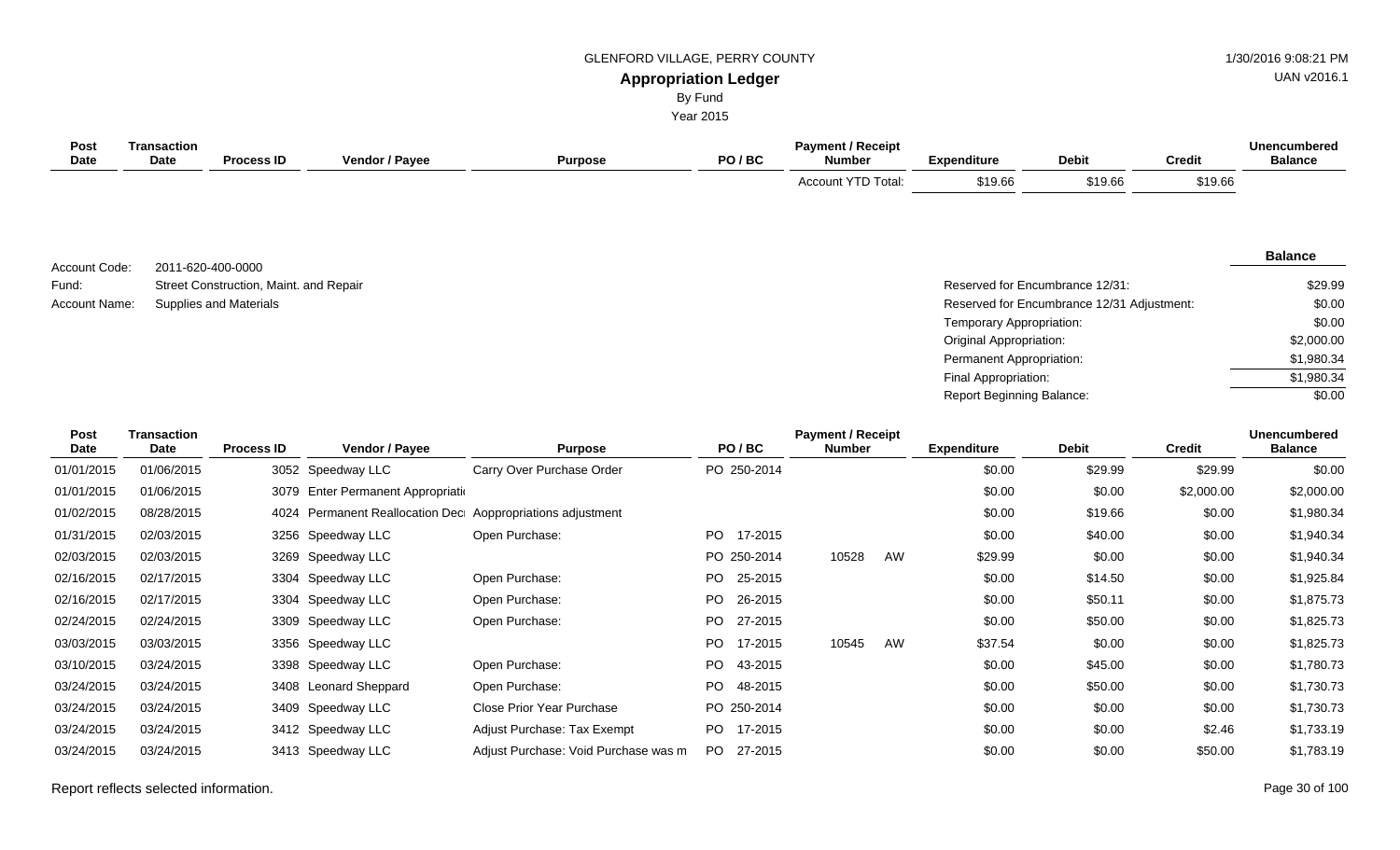By Fund

Year 2015

| Post<br>Date | <b>Transaction</b><br>Date            | <b>Process ID</b> | Vendor / Payee                                    | <b>Purpose</b> |    | PO/BC       | <b>Payment / Receipt</b><br><b>Number</b> |    | <b>Expenditure</b> | <b>Debit</b> | <b>Credit</b> | <b>Unencumbered</b><br><b>Balance</b> |
|--------------|---------------------------------------|-------------------|---------------------------------------------------|----------------|----|-------------|-------------------------------------------|----|--------------------|--------------|---------------|---------------------------------------|
| 03/24/2015   | 03/24/2015                            |                   | 3414 Speedway LLC                                 | Close Purchase |    | PO 17-2015  |                                           |    | \$0.00             | \$0.00       | \$0.00        | \$1,783.19                            |
| 03/24/2015   | 03/24/2015                            |                   | 3414 Speedway LLC                                 | Close Purchase | PO | 27-2015     |                                           |    | \$0.00             | \$0.00       | \$0.00        | \$1,783.19                            |
| 04/07/2015   | 04/07/2015                            |                   | 3484 Leonard Sheppard                             |                | PO | 48-2015     | 10562                                     | AW | \$50.00            | \$0.00       | \$0.00        | \$1,783.19                            |
| 04/07/2015   | 04/07/2015                            | 3484              | Speedway LLC                                      |                | PO | 25-2015     | 10565                                     | AW | \$14.50            | \$0.00       | \$0.00        | \$1,783.19                            |
| 04/07/2015   | 04/07/2015                            | 3484              | Speedway LLC                                      |                |    | PO 26-2015  | 10565                                     | AW | \$50.11            | \$0.00       | \$0.00        | \$1,783.19                            |
| 04/07/2015   | 04/07/2015                            | 3484              | Speedway LLC                                      |                | PO | 43-2015     | 10565                                     | AW | \$45.00            | \$0.00       | \$0.00        | \$1,783.19                            |
| 04/15/2015   | 04/25/2015                            | 3614              | Speedway LLC                                      | Open Purchase: |    | PO 70-2015  |                                           |    | \$0.00             | \$65.09      | \$0.00        | \$1,718.10                            |
| 04/22/2015   | 04/25/2015                            | 3614              | Speedway LLC                                      | Open Purchase: | PO | 72-2015     |                                           |    | \$0.00             | \$50.00      | \$0.00        | \$1,668.10                            |
| 04/22/2015   | 04/25/2015                            |                   | 3614 Jeff's Auto Repair                           | Open Purchase: |    | PO 73-2015  |                                           |    | \$0.00             | \$137.00     | \$0.00        | \$1,531.10                            |
| 05/04/2015   | 05/04/2015                            |                   | 3633 Speedway LLC                                 | Open Purchase: | PO | 81-2015     |                                           |    | \$0.00             | \$48.40      | \$0.00        | \$1,482.70                            |
| 05/05/2015   | 05/04/2015                            |                   | 3642 Jeff's Auto Repair                           |                |    | PO 73-2015  | 10590                                     | AW | \$137.00           | \$0.00       | \$0.00        | \$1,482.70                            |
| 05/15/2015   | 05/15/2015                            | 3677              | Speedway LLC                                      | Open Purchase: | PO | 93-2015     |                                           |    | \$0.00             | \$50.00      | \$0.00        | \$1,432.70                            |
| 05/15/2015   | 05/15/2015                            |                   | 3690 Speedway LLC                                 |                |    | PO 70-2015  | 10601                                     | AW | \$65.09            | \$0.00       | \$0.00        | \$1,432.70                            |
| 05/15/2015   | 05/15/2015                            |                   | 3690 Speedway LLC                                 |                | PO | 72-2015     | 10601                                     | AW | \$50.00            | \$0.00       | \$0.00        | \$1,432.70                            |
| 05/15/2015   | 05/15/2015                            |                   | 3690 Speedway LLC                                 |                |    | PO 81-2015  | 10601                                     | AW | \$30.13            | \$0.00       | \$0.00        | \$1,432.70                            |
| 05/22/2015   | 05/26/2015                            |                   | 3708 Speedway LLC                                 | Open Purchase: | PO | 95-2015     |                                           |    | \$0.00             | \$50.00      | \$0.00        | \$1,382.70                            |
| 06/05/2015   | 06/09/2015                            |                   | 3752 Perry County Engineer's Offic Open Purchase: |                |    | PO 103-2015 |                                           |    | \$0.00             | \$210.00     | \$0.00        | \$1,172.70                            |
| 06/05/2015   | 06/09/2015                            |                   | 3752 Speedway LLC                                 | Open Purchase: |    | PO 104-2015 |                                           |    | \$0.00             | \$60.50      | \$0.00        | \$1,112.20                            |
| 06/09/2015   | 06/09/2015                            |                   | 3759 Perry County Engineer's Offic                |                |    | PO 103-2015 | 10620                                     | AW | \$210.00           | \$0.00       | \$0.00        | \$1,112.20                            |
| 06/13/2015   | 06/15/2015                            |                   | 3775 Speedway LLC                                 | Open Purchase: |    | PO 110-2015 |                                           |    | \$0.00             | \$41.00      | \$0.00        | \$1,071.20                            |
| 06/25/2015   | 06/27/2015                            |                   | 3790 Speedway LLC                                 | Open Purchase: |    | PO 112-2015 |                                           |    | \$0.00             | \$55.00      | \$0.00        | \$1,016.20                            |
| 07/06/2015   | 07/07/2015                            |                   | 3813 Underwood's Inc.                             | Open Purchase: |    | PO 123-2015 |                                           |    | \$0.00             | \$39.89      | \$0.00        | \$976.31                              |
| 07/07/2015   | 07/07/2015                            | 3827              | Speedway LLC                                      |                |    | PO 93-2015  | 10632                                     | AW | \$50.00            | \$0.00       | \$0.00        | \$976.31                              |
| 07/07/2015   | 07/07/2015                            | 3827              | Speedway LLC                                      |                |    | PO 95-2015  | 10632                                     | AW | \$50.00            | \$0.00       | \$0.00        | \$976.31                              |
| 07/07/2015   | 07/07/2015                            | 3827              | Speedway LLC                                      |                |    | PO 104-2015 | 10632                                     | AW | \$49.42            | \$0.00       | \$0.00        | \$976.31                              |
| 07/07/2015   | 07/07/2015                            |                   | 3827 Underwood's Inc.                             |                |    | PO 123-2015 | 10635                                     | AW | \$39.89            | \$0.00       | \$0.00        | \$976.31                              |
| 07/16/2015   | 07/17/2015                            |                   | 3881 Jeff Ours                                    | Open Purchase: |    | PO 127-2015 |                                           |    | \$0.00             | \$10.44      | \$0.00        | \$965.87                              |
| 07/17/2015   | 07/17/2015                            |                   | 3881 Speedway LLC                                 | Open Purchase: |    | PO 128-2015 |                                           |    | \$0.00             | \$60.00      | \$0.00        | \$905.87                              |
|              | Report reflects selected information. |                   |                                                   |                |    |             |                                           |    |                    |              |               | Page 31 of 100                        |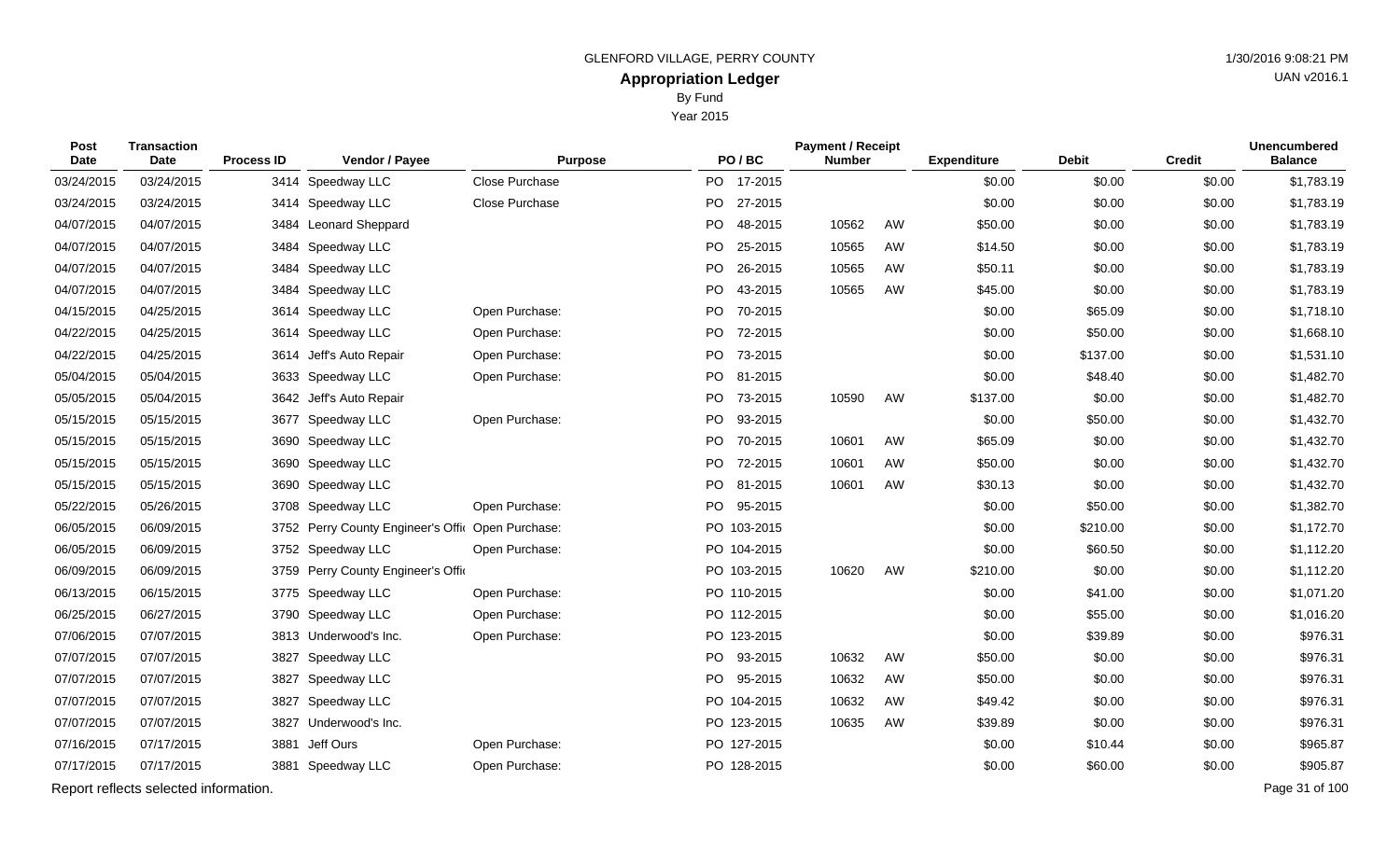Year 2015

| <b>Post</b><br>Date | <b>Transaction</b><br>Date            | <b>Process ID</b> | Vendor / Payee                               | <b>Purpose</b> | PO/BC         | <b>Payment / Receipt</b><br><b>Number</b> |    | <b>Expenditure</b> | <b>Debit</b> | <b>Credit</b> | <b>Unencumbered</b><br><b>Balance</b> |
|---------------------|---------------------------------------|-------------------|----------------------------------------------|----------------|---------------|-------------------------------------------|----|--------------------|--------------|---------------|---------------------------------------|
| 07/24/2015          | 08/04/2015                            |                   | 3935 Speedway LLC                            | Open Purchase: | PO 130-2015   |                                           |    | \$0.00             | \$70.50      | \$0.00        | \$835.37                              |
| 07/29/2015          | 08/04/2015                            |                   | 3935 Leonard Sheppard                        | Open Purchase: | PO 131-2015   |                                           |    | \$0.00             | \$75.98      | \$0.00        | \$759.39                              |
| 08/03/2015          | 08/04/2015                            |                   | 3935 Jeff Ours                               | Open Purchase: | PO 141-2015   |                                           |    | \$0.00             | \$31.72      | \$0.00        | \$727.67                              |
| 08/04/2015          | 08/04/2015                            | 3951              | Jeff Ours                                    |                | PO 127-2015   | 10665                                     | AW | \$10.44            | \$0.00       | \$0.00        | \$727.67                              |
| 08/04/2015          | 08/04/2015                            |                   | 3951 Jeff Ours                               |                | PO 141-2015   | 10665                                     | AW | \$31.72            | \$0.00       | \$0.00        | \$727.67                              |
| 08/04/2015          | 08/04/2015                            | 3951              | <b>Leonard Sheppard</b>                      |                | PO 131-2015   | 10666                                     | AW | \$75.98            | \$0.00       | \$0.00        | \$727.67                              |
| 08/04/2015          | 08/04/2015                            | 3951              | Speedway LLC                                 |                | PO 110-2015   | 10668                                     | AW | \$41.00            | \$0.00       | \$0.00        | \$727.67                              |
| 08/04/2015          | 08/04/2015                            | 3951              | Speedway LLC                                 |                | PO 112-2015   | 10668                                     | AW | \$55.00            | \$0.00       | \$0.00        | \$727.67                              |
| 08/04/2015          | 08/04/2015                            | 3951              | Speedway LLC                                 |                | PO 128-2015   | 10668                                     | AW | \$60.00            | \$0.00       | \$0.00        | \$727.67                              |
| 08/07/2015          | 08/07/2015                            | 3982              | Perry County Engineer's Offic Open Purchase: |                | PO 148-2015   |                                           |    | \$0.00             | \$225.00     | \$0.00        | \$502.67                              |
| 08/19/2015          | 08/28/2015                            | 4031              | Speedway LLC                                 | Open Purchase: | PO 156-2015   |                                           |    | \$0.00             | \$55.00      | \$0.00        | \$447.67                              |
| 09/01/2015          | 09/01/2015                            |                   | 4038 Speedway LLC                            | Close Purchase | PO 25-2015    |                                           |    | \$0.00             | \$0.00       | \$0.00        | \$447.67                              |
| 09/01/2015          | 09/01/2015                            |                   | 4038 Speedway LLC                            | Close Purchase | PO<br>26-2015 |                                           |    | \$0.00             | \$0.00       | \$0.00        | \$447.67                              |
| 09/01/2015          | 09/01/2015                            |                   | 4038 Speedway LLC                            | Close Purchase | PO 43-2015    |                                           |    | \$0.00             | \$0.00       | \$0.00        | \$447.67                              |
| 09/01/2015          | 09/01/2015                            | 4038              | <b>Leonard Sheppard</b>                      | Close Purchase | 48-2015<br>PO |                                           |    | \$0.00             | \$0.00       | \$0.00        | \$447.67                              |
| 09/01/2015          | 09/01/2015                            |                   | 4039 Speedway LLC                            | Close Purchase | PO<br>70-2015 |                                           |    | \$0.00             | \$0.00       | \$0.00        | \$447.67                              |
| 09/01/2015          | 09/01/2015                            |                   | 4039 Speedway LLC                            | Close Purchase | PO 72-2015    |                                           |    | \$0.00             | \$0.00       | \$0.00        | \$447.67                              |
| 09/01/2015          | 09/01/2015                            | 4039              | Jeff's Auto Repair                           | Close Purchase | PO<br>73-2015 |                                           |    | \$0.00             | \$0.00       | \$0.00        | \$447.67                              |
| 09/01/2015          | 09/01/2015                            |                   | 4040 Speedway LLC                            | Close Purchase | PO 93-2015    |                                           |    | \$0.00             | \$0.00       | \$0.00        | \$447.67                              |
| 09/01/2015          | 09/01/2015                            | 4040              | Speedway LLC                                 | Close Purchase | PO<br>95-2015 |                                           |    | \$0.00             | \$0.00       | \$0.00        | \$447.67                              |
| 09/01/2015          | 09/01/2015                            | 4040              | Perry County Engineer's Offic Close Purchase |                | PO 103-2015   |                                           |    | \$0.00             | \$0.00       | \$0.00        | \$447.67                              |
| 09/01/2015          | 09/01/2015                            |                   | 4040 Speedway LLC                            | Close Purchase | PO 110-2015   |                                           |    | \$0.00             | \$0.00       | \$0.00        | \$447.67                              |
| 09/01/2015          | 09/01/2015                            |                   | 4040 Speedway LLC                            | Close Purchase | PO 112-2015   |                                           |    | \$0.00             | \$0.00       | \$0.00        | \$447.67                              |
| 09/01/2015          | 09/01/2015                            | 4041              | Underwood's Inc.                             | Close Purchase | PO 123-2015   |                                           |    | \$0.00             | \$0.00       | \$0.00        | \$447.67                              |
| 09/01/2015          | 09/01/2015                            | 4041              | Jeff Ours                                    | Close Purchase | PO 127-2015   |                                           |    | \$0.00             | \$0.00       | \$0.00        | \$447.67                              |
| 09/01/2015          | 09/01/2015                            | 4041              | Speedway LLC                                 | Close Purchase | PO 128-2015   |                                           |    | \$0.00             | \$0.00       | \$0.00        | \$447.67                              |
| 09/01/2015          | 09/01/2015                            | 4041              | <b>Leonard Sheppard</b>                      | Close Purchase | PO 131-2015   |                                           |    | \$0.00             | \$0.00       | \$0.00        | \$447.67                              |
| 09/01/2015          | 09/01/2015                            |                   | 4041 Jeff Ours                               | Close Purchase | PO 141-2015   |                                           |    | \$0.00             | \$0.00       | \$0.00        | \$447.67                              |
|                     | Report reflects selected information. |                   |                                              |                |               |                                           |    |                    |              |               | Page 32 of 100                        |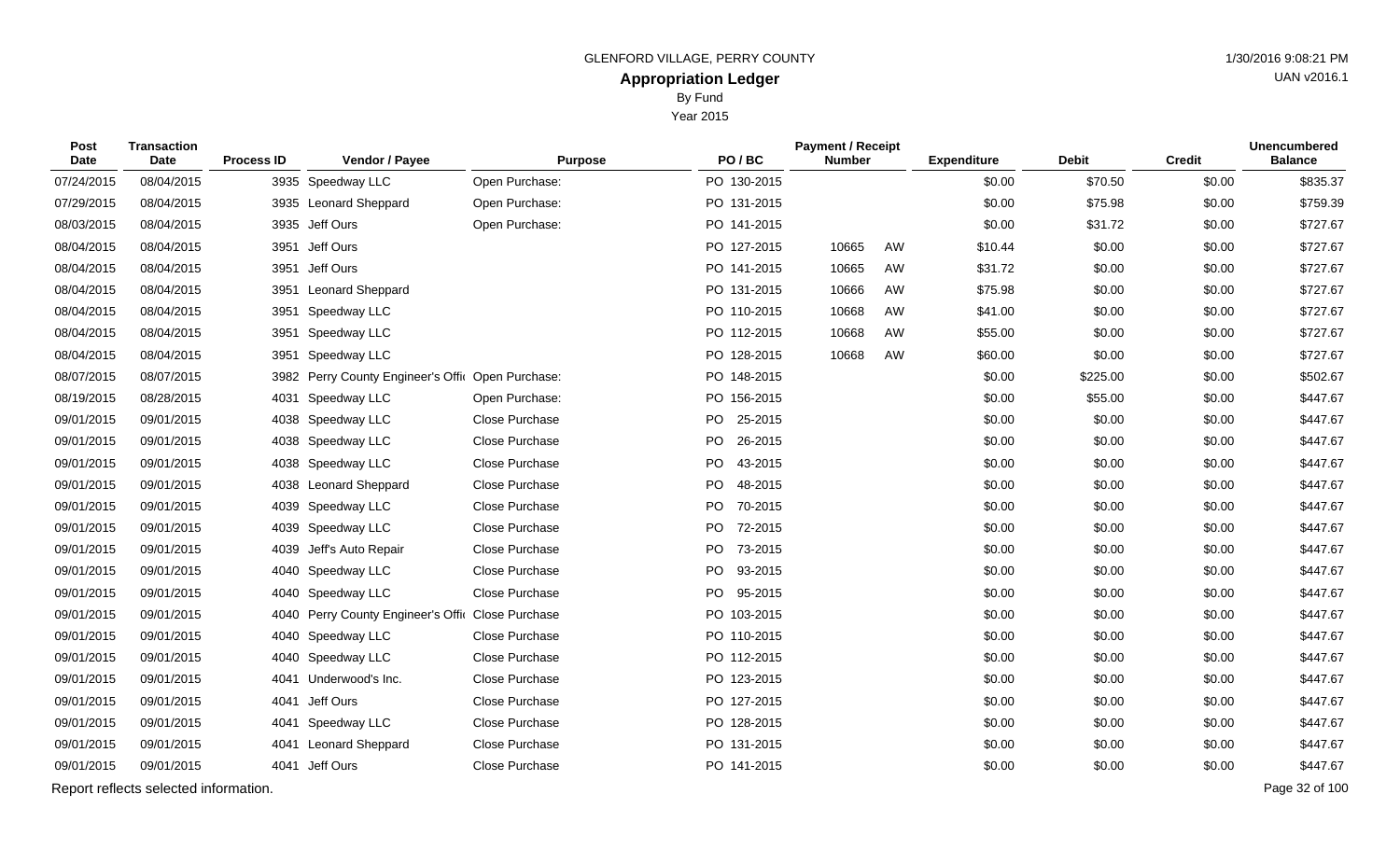Year 2015

| Post<br><b>Date</b> | <b>Transaction</b><br>Date            | <b>Process ID</b> | Vendor / Payee                               | <b>Purpose</b>                       | PO/BC       | <b>Payment / Receipt</b><br><b>Number</b> |    | <b>Expenditure</b> | <b>Debit</b> | <b>Credit</b> | <b>Unencumbered</b><br><b>Balance</b> |
|---------------------|---------------------------------------|-------------------|----------------------------------------------|--------------------------------------|-------------|-------------------------------------------|----|--------------------|--------------|---------------|---------------------------------------|
| 09/01/2015          | 09/01/2015                            | 4064              | Perry County Engineer's Offic                |                                      | PO 148-2015 | 10683                                     | AW | \$225.00           | \$0.00       | \$0.00        | \$447.67                              |
| 09/01/2015          | 09/01/2015                            |                   | 4064 Speedway LLC                            |                                      | PO 130-2015 | 10687                                     | AW | \$70.50            | \$0.00       | \$0.00        | \$447.67                              |
| 09/15/2015          | 09/22/2015                            | 4106              | Speedway LLC                                 | Open Purchase:                       | PO 180-2015 |                                           |    | \$0.00             | \$51.00      | \$0.00        | \$396.67                              |
| 09/22/2015          | 09/22/2015                            | 4110              | Speedway LLC                                 |                                      | PO 156-2015 | 10695                                     | AW | \$44.62            | \$0.00       | \$0.00        | \$396.67                              |
| 09/22/2015          | 09/22/2015                            | 4110              | Speedway LLC                                 |                                      | PO 180-2015 | 10695                                     | AW | \$40.62            | \$0.00       | \$0.00        | \$396.67                              |
| 09/22/2015          | 09/22/2015                            | 4119              | Speedway LLC                                 | Adjust Purchase: Close out due to ta | PO 81-2015  |                                           |    | \$0.00             | \$0.00       | \$18.27       | \$414.94                              |
| 09/22/2015          | 09/22/2015                            | 4120              | Speedway LLC                                 | Adjust Purchase: Close out due to ta | PO 104-2015 |                                           |    | \$0.00             | \$0.00       | \$11.08       | \$426.02                              |
| 09/22/2015          | 09/22/2015                            | 4121              | Speedway LLC                                 | Adjust Purchase: Close out due to ta | PO 156-2015 |                                           |    | \$0.00             | \$0.00       | \$10.38       | \$436.40                              |
| 09/22/2015          | 09/22/2015                            | 4122              | Speedway LLC                                 | Adjust Purchase: Close out due to ta | PO 180-2015 |                                           |    | \$0.00             | \$0.00       | \$10.38       | \$446.78                              |
| 09/22/2015          | 09/22/2015                            | 4123              | Speedway LLC                                 | Close Purchase                       | PO 81-2015  |                                           |    | \$0.00             | \$0.00       | \$0.00        | \$446.78                              |
| 09/22/2015          | 09/22/2015                            | 4123              | Speedway LLC                                 | Close Purchase                       | PO 104-2015 |                                           |    | \$0.00             | \$0.00       | \$0.00        | \$446.78                              |
| 09/22/2015          | 09/22/2015                            | 4123              | Speedway LLC                                 | Close Purchase                       | PO 130-2015 |                                           |    | \$0.00             | \$0.00       | \$0.00        | \$446.78                              |
| 09/22/2015          | 09/22/2015                            | 4123              | Perry County Engineer's Offic Close Purchase |                                      | PO 148-2015 |                                           |    | \$0.00             | \$0.00       | \$0.00        | \$446.78                              |
| 09/22/2015          | 09/22/2015                            | 4124              | Speedway LLC                                 | Close Purchase                       | PO 156-2015 |                                           |    | \$0.00             | \$0.00       | \$0.00        | \$446.78                              |
| 09/22/2015          | 09/22/2015                            | 4125              | Speedway LLC                                 | Close Purchase                       | PO 180-2015 |                                           |    | \$0.00             | \$0.00       | \$0.00        | \$446.78                              |
| 09/29/2015          | 10/06/2015                            | 4182              | Speedway LLC                                 | Open Purchase:                       | PO 184-2015 |                                           |    | \$0.00             | \$50.05      | \$0.00        | \$396.73                              |
| 10/13/2015          | 10/16/2015                            | 4247              | Speedway LLC                                 | Open Purchase:                       | PO 202-2015 |                                           |    | \$0.00             | \$55.00      | \$0.00        | \$341.73                              |
| 10/31/2015          | 11/03/2015                            | 4298              | Jeff's Auto Repair                           | Open Purchase:                       | PO 216-2015 |                                           |    | \$0.00             | \$20.00      | \$0.00        | \$321.73                              |
| 11/03/2015          | 11/03/2015                            |                   | 4312 Jeff's Auto Repair                      |                                      | PO 216-2015 | 10733                                     | AW | \$20.00            | \$0.00       | \$0.00        | \$321.73                              |
| 11/03/2015          | 11/03/2015                            |                   | 4312 Speedway LLC                            |                                      | PO 184-2015 | 10737                                     | AW | \$46.03            | \$0.00       | \$0.00        | \$321.73                              |
| 11/17/2015          | 11/17/2015                            |                   | 4337 Jeff's Auto Repair                      | Close Purchase                       | PO 216-2015 |                                           |    | \$0.00             | \$0.00       | \$0.00        | \$321.73                              |
| 11/26/2015          | 11/28/2015                            | 4401              | Speedway LLC                                 | Open Purchase:                       | PO 229-2015 |                                           |    | \$0.00             | \$38.00      | \$0.00        | \$283.73                              |
| 11/28/2015          | 11/28/2015                            |                   | 4407 Speedway LLC                            | Adjust Purchase: credit tax exemptio | PO 184-2015 |                                           |    | \$0.00             | \$0.00       | \$4.02        | \$287.75                              |
| 11/28/2015          | 11/28/2015                            | 4408              | Speedway LLC                                 | Close Purchase                       | PO 184-2015 |                                           |    | \$0.00             | \$0.00       | \$0.00        | \$287.75                              |
| 12/01/2015          | 12/01/2015                            |                   | 4432 Speedway LLC                            |                                      | PO 202-2015 | 10755                                     | AW | \$50.93            | \$0.00       | \$0.00        | \$287.75                              |
| 12/08/2015          | 12/08/2015                            |                   | 4473 Jeff Ours                               | Open Purchase:                       | PO 242-2015 |                                           |    | \$0.00             | \$25.00      | \$0.00        | \$262.75                              |
| 12/18/2015          | 12/18/2015                            |                   | 4497 Tom Phillips                            | Open Purchase:                       | PO 253-2015 |                                           |    | \$0.00             | \$10.74      | \$0.00        | \$252.01                              |
| 12/18/2015          | 12/18/2015                            |                   | 4516 Jeff Ours                               |                                      | PO 242-2015 | 10768                                     | AW | \$25.00            | \$0.00       | \$0.00        | \$252.01                              |
|                     | Report reflects selected information. |                   |                                              |                                      |             |                                           |    |                    |              |               | Page 33 of 100                        |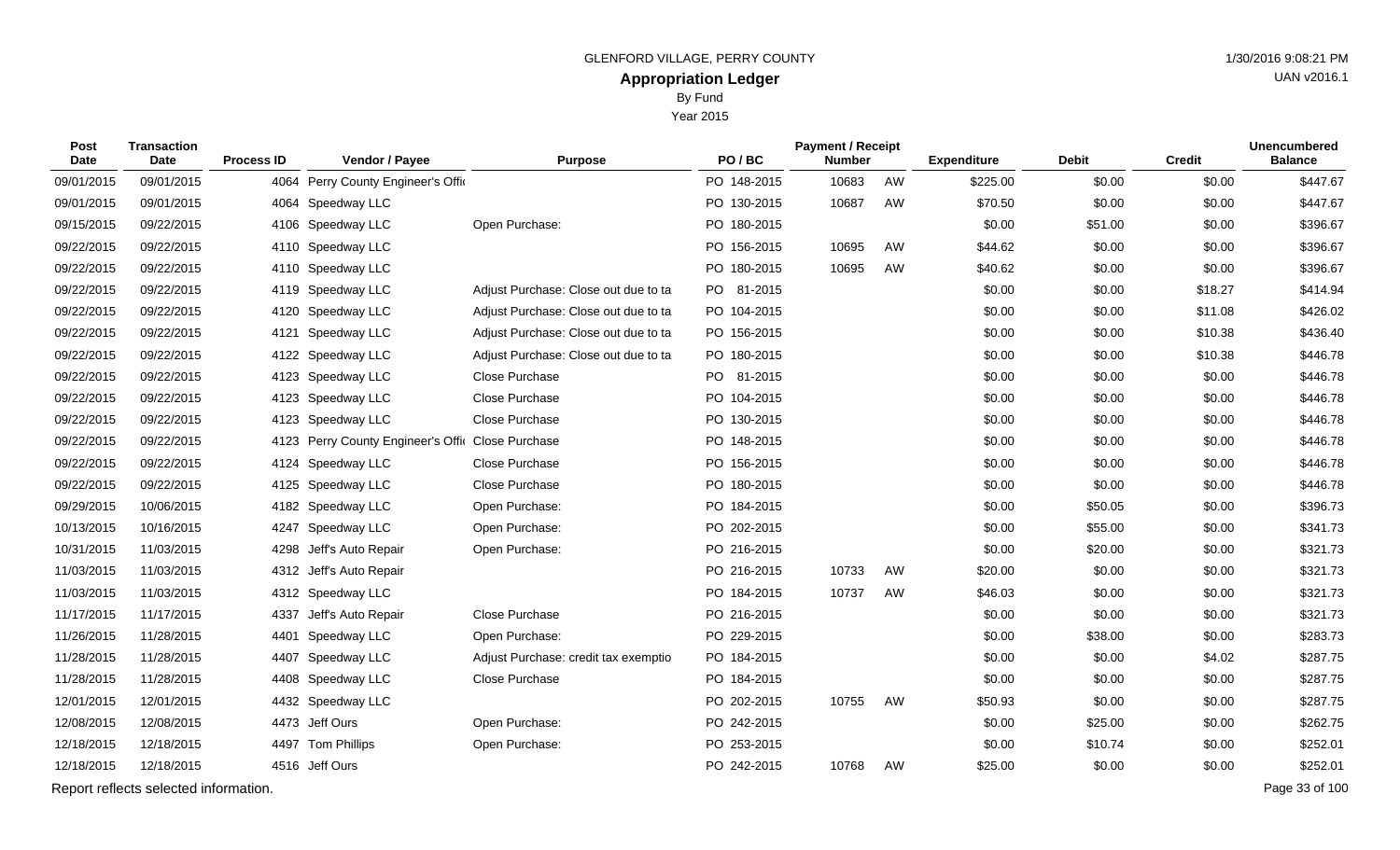Year 2015

| Post<br>Date | <b>Transaction</b><br>Date | <b>Process ID</b> | <b>Vendor / Payee</b> | <b>Purpose</b>                     | PO/BC       | <b>Payment / Receipt</b><br><b>Number</b> |    | <b>Expenditure</b> | <b>Debit</b> | <b>Credit</b> | <b>Unencumbered</b><br><b>Balance</b> |
|--------------|----------------------------|-------------------|-----------------------|------------------------------------|-------------|-------------------------------------------|----|--------------------|--------------|---------------|---------------------------------------|
| 12/18/2015   | 12/18/2015                 |                   | 4516 Tom Phillips     |                                    | PO 253-2015 | 10769                                     | AW | \$10.74            | \$0.00       | \$0.00        | \$252.01                              |
| 12/18/2015   | 12/18/2015                 |                   | 4516 Speedway LLC     |                                    | PO 229-2015 | 10771                                     | AW | \$34.33            | \$0.00       | \$0.00        | \$252.01                              |
| 12/31/2015   | 01/30/2016                 |                   | 4745 Speedway LLC     | Adjust Purchase: Credit tax exempt | PO 202-2015 |                                           |    | \$0.00             | \$0.00       | \$4.07        | \$256.08                              |
| 12/31/2015   | 01/30/2016                 |                   | 4746 Speedway LLC     | Close Purchase                     | PO 202-2015 |                                           |    | \$0.00             | \$0.00       | \$0.00        | \$256.08                              |
| 12/31/2015   | 01/30/2016                 |                   | 4747 Jeff Ours        | Close Purchase                     | PO 242-2015 |                                           |    | \$0.00             | \$0.00       | \$0.00        | \$256.08                              |
| 12/31/2015   | 01/30/2016                 |                   | 4747 Tom Phillips     | Close Purchase                     | PO 253-2015 |                                           |    | \$0.00             | \$0.00       | \$0.00        | \$256.08                              |
| 12/31/2015   | 01/30/2016                 |                   | 4748 Speedway LLC     | Adjust Purchase: Tax exempt credit | PO 229-2015 |                                           |    | \$0.00             | \$0.00       | \$3.67        | \$259.75                              |
|              |                            |                   |                       |                                    |             | <b>Account Total:</b>                     |    | \$1,750.58         | \$1,884.57   | \$2,144.32    |                                       |
|              |                            |                   |                       |                                    |             | Account YTD Total:                        |    | \$1,750.58         | \$1,884.57   | \$2,144.32    |                                       |

|               |                                        |                                            | <b>Balance</b> |
|---------------|----------------------------------------|--------------------------------------------|----------------|
| Account Code: | 2011-620-430-0000                      |                                            |                |
| Fund:         | Street Construction, Maint. and Repair | Reserved for Encumbrance 12/31:            | \$0.00         |
| Account Name: | Repairs and Maintenance                | Reserved for Encumbrance 12/31 Adjustment: | \$0.00         |
|               |                                        | Temporary Appropriation:                   | \$0.00         |
|               |                                        | Original Appropriation:                    | \$500.00       |
|               |                                        | Permanent Appropriation:                   | \$500.00       |
|               |                                        | Final Appropriation:                       | \$500.00       |
|               |                                        | <b>Report Beginning Balance:</b>           | \$0.00         |

| Post        | Transaction |                   |                                    |                |       | <b>Payment / Receipt</b> |                    |              |               | <b>Unencumbered</b> |
|-------------|-------------|-------------------|------------------------------------|----------------|-------|--------------------------|--------------------|--------------|---------------|---------------------|
| <b>Date</b> | <b>Date</b> | <b>Process ID</b> | <b>Vendor / Payee</b>              | <b>Purpose</b> | PO/BC | <b>Number</b>            | <b>Expenditure</b> | <b>Debit</b> | <b>Credit</b> | <b>Balance</b>      |
| 01/01/2015  | 01/06/2015  |                   | 3079 Enter Permanent Appropriation |                |       |                          | \$0.00             | \$0.00       | \$500.00      | \$500.00            |
|             |             |                   |                                    |                |       | Account Total:           | \$0.00             | \$0.00       | \$500.00      |                     |
|             |             |                   |                                    |                |       | Account YTD Total:       | \$0.00             | \$0.00       | \$500.00      |                     |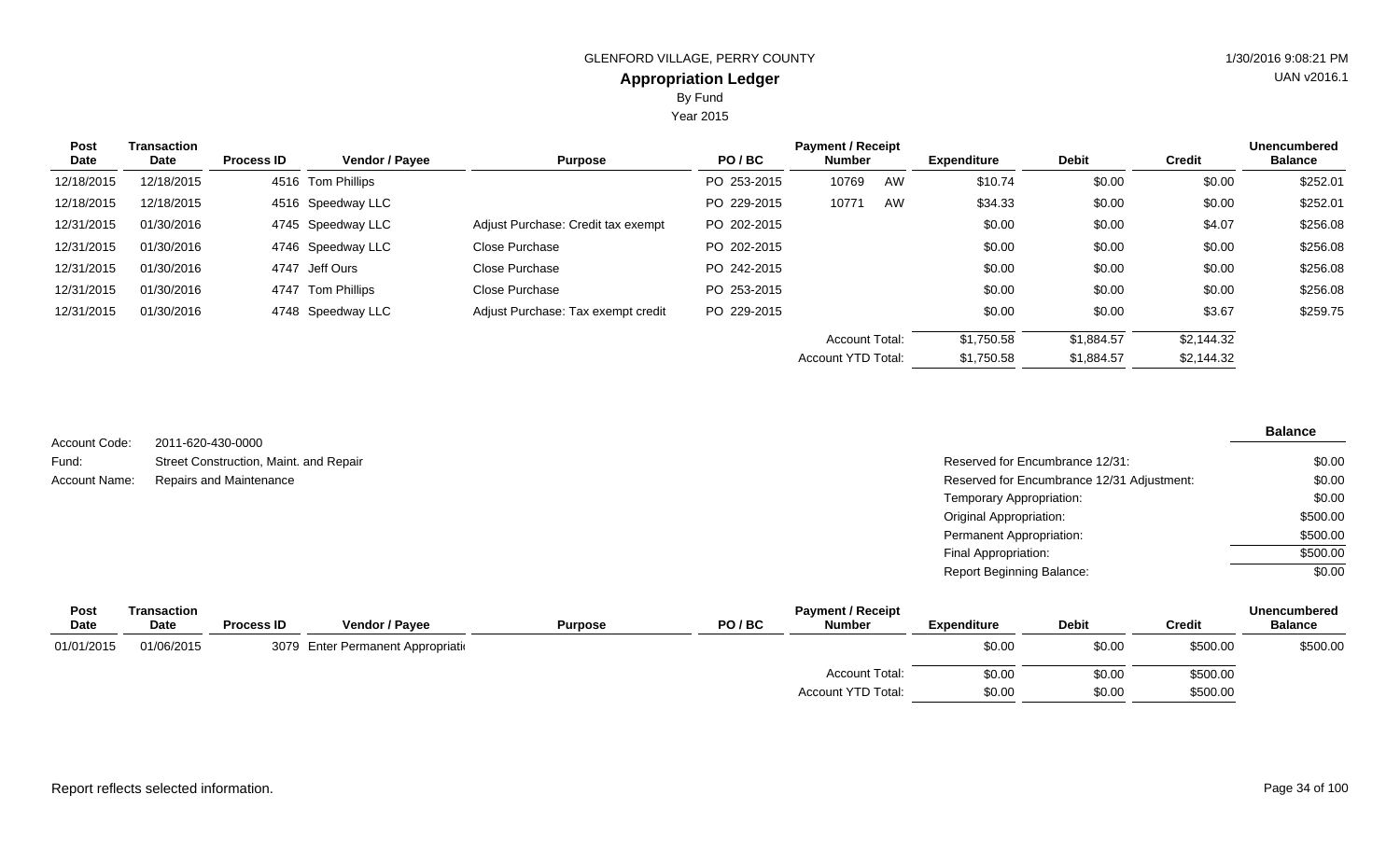**Balance**

| Account Code: | 2011-620-500-0000                      |
|---------------|----------------------------------------|
| Fund:         | Street Construction, Maint. and Repair |
| Account Name: | Capital Outlay                         |

| ZU I I-UZU-JUU-UUUU                    |                                            |            |
|----------------------------------------|--------------------------------------------|------------|
| Street Construction, Maint. and Repair | Reserved for Encumbrance 12/31:            | \$0.00     |
| Capital Outlay                         | Reserved for Encumbrance 12/31 Adjustment: | \$0.00     |
|                                        | Temporary Appropriation:                   | \$0.00     |
|                                        | Original Appropriation:                    | \$2,000.00 |
|                                        | Permanent Appropriation:                   | \$2,000.00 |
|                                        | Final Appropriation:                       | \$2,000.00 |
|                                        | Report Beginning Balance:                  | \$0.00     |
|                                        |                                            |            |

| <b>Post</b> | Transaction |                   |                                    |                |             | <b>Payment / Receipt</b>  |    |                    |              |            | <b>Unencumbered</b> |
|-------------|-------------|-------------------|------------------------------------|----------------|-------------|---------------------------|----|--------------------|--------------|------------|---------------------|
| Date        | Date        | <b>Process ID</b> | <b>Vendor / Payee</b>              | <b>Purpose</b> | PO/BC       | <b>Number</b>             |    | <b>Expenditure</b> | <b>Debit</b> | Credit     | <b>Balance</b>      |
| 01/01/2015  | 01/06/2015  |                   | 3079 Enter Permanent Appropriation |                |             |                           |    | \$0.00             | \$0.00       | \$2,000.00 | \$2,000.00          |
| 12/01/2015  | 12/01/2015  |                   | 4421 The Toy Store                 | Open Purchase: | PO 238-2015 |                           |    | \$0.00             | \$1,000.26   | \$0.00     | \$999.74            |
| 12/01/2015  | 12/01/2015  |                   | 4432 The Toy Store                 |                | PO 238-2015 | 10756                     | AW | \$1,000.26         | \$0.00       | \$0.00     | \$999.74            |
| 12/31/2015  | 01/30/2016  |                   | 4747 The Toy Store                 | Close Purchase | PO 238-2015 |                           |    | \$0.00             | \$0.00       | \$0.00     | \$999.74            |
|             |             |                   |                                    |                |             | <b>Account Total:</b>     |    | \$1,000.26         | \$1,000.26   | \$2,000.00 |                     |
|             |             |                   |                                    |                |             | <b>Account YTD Total:</b> |    | \$1,000.26         | \$1,000.26   | \$2,000.00 |                     |

| Account Code: | 2011-630-400-0000                      |                                            |
|---------------|----------------------------------------|--------------------------------------------|
| Fund:         | Street Construction, Maint. and Repair | Reserved for Encumbrance 12/31:            |
| Account Name: | Supplies and Materials                 | Reserved for Encumbrance 12/31 Adjustment: |
|               |                                        | Temporary Appropriation:                   |
|               |                                        | Original Appropriation:                    |

| Reserved for Encumbrance 12/31:            | \$30.50  |
|--------------------------------------------|----------|
| Reserved for Encumbrance 12/31 Adjustment: | \$2.67   |
| Temporary Appropriation:                   | \$0.00   |
| Original Appropriation:                    | \$500.00 |
| Permanent Appropriation:                   | \$500.00 |
| Final Appropriation:                       | \$500.00 |
| Report Beginning Balance:                  | \$0.00   |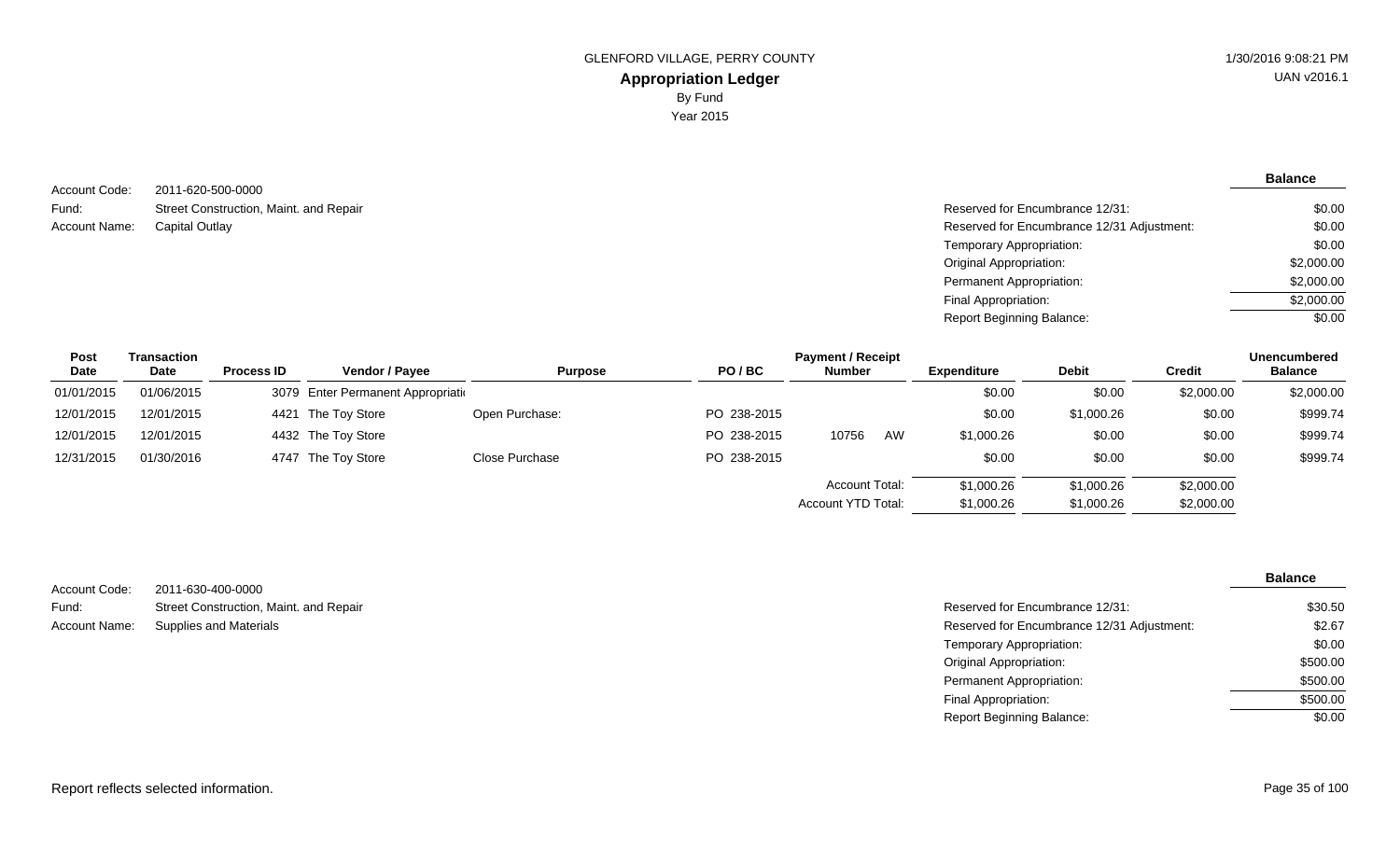Year 2015

| <b>Post</b> | Transaction |                   |                                    |                           |             | <b>Payment / Receipt</b> |                    |              |               | <b>Unencumbered</b> |
|-------------|-------------|-------------------|------------------------------------|---------------------------|-------------|--------------------------|--------------------|--------------|---------------|---------------------|
| <b>Date</b> | Date        | <b>Process ID</b> | Vendor / Payee                     | <b>Purpose</b>            | PO/BC       | <b>Number</b>            | <b>Expenditure</b> | <b>Debit</b> | <b>Credit</b> | <b>Balance</b>      |
| 01/01/2015  | 01/06/2015  |                   | 3052 Speedway LLC                  | Carry Over Purchase Order | PO 242-2014 |                          | \$0.00             | \$30.50      | \$30.50       | \$0.00              |
| 01/01/2015  | 01/06/2015  |                   | 3079 Enter Permanent Appropriation |                           |             |                          | \$0.00             | \$0.00       | \$500.00      | \$500.00            |
| 02/03/2015  | 02/03/2015  |                   | 3269 Speedway LLC                  |                           | PO 242-2014 | 10528<br>AW              | \$27.83            | \$0.00       | \$0.00        | \$500.00            |
| 03/24/2015  | 03/24/2015  | 3411              | Speedway LLC                       | Close Prior Year Purchase | PO 242-2014 |                          | \$0.00             | \$2.67       | \$2.67        | \$500.00            |
|             |             |                   |                                    |                           |             | <b>Account Total:</b>    | \$27.83            | \$33.17      | \$533.17      |                     |
|             |             |                   |                                    |                           |             | Account YTD Total:       | \$27.83            | \$33.17      | \$533.17      |                     |

2011-730-300-0000 Street Construction, Maint. and Repair Account Code: Fund:

| Fund:         | Street Construction, Maint. and Repair | Reserved for Encumbrance 12/31:            | \$0.00     |
|---------------|----------------------------------------|--------------------------------------------|------------|
| Account Name: | <b>Contractual Services</b>            | Reserved for Encumbrance 12/31 Adjustment: | \$0.00     |
|               |                                        | Temporary Appropriation:                   | \$0.00     |
|               |                                        | <b>Original Appropriation:</b>             | \$9,000.00 |
|               |                                        | Permanent Appropriation:                   | \$4,900.00 |
|               |                                        | Final Appropriation:                       | \$4,900.00 |
|               |                                        | Report Beginning Balance:                  | \$0.00     |

| Post       | <b>Transaction</b> | <b>Payment / Receipt</b> |                                    |                                                               |     |             |               |    |                    |              | Unencumbered  |                |
|------------|--------------------|--------------------------|------------------------------------|---------------------------------------------------------------|-----|-------------|---------------|----|--------------------|--------------|---------------|----------------|
| Date       | Date               | <b>Process ID</b>        | <b>Vendor / Payee</b>              | <b>Purpose</b>                                                |     | PO/BC       | <b>Number</b> |    | <b>Expenditure</b> | <b>Debit</b> | <b>Credit</b> | <b>Balance</b> |
| 01/01/2015 | 01/06/2015         |                          | 3079 Enter Permanent Appropriation |                                                               |     |             |               |    | \$0.00             | \$0.00       | \$9,000.00    | \$9,000.00     |
| 04/07/2015 | 04/07/2015         |                          |                                    | 3457 Permanent Reallocation Dec Council Amended Apropriations |     |             |               |    | \$0.00             | \$4,100.00   | \$0.00        | \$4,900.00     |
| 05/12/2015 | 05/15/2015         | 3677                     | Zimba Bros, Inc                    | Open Purchase:                                                | PO. | 86-2015     |               |    | \$0.00             | \$960.00     | \$0.00        | \$3,940.00     |
| 05/12/2015 | 05/15/2015         | 3677                     | Lones Landscaping                  | Open Purchase:                                                | PO. | 87-2015     |               |    | \$0.00             | \$295.00     | \$0.00        | \$3,645.00     |
| 05/15/2015 | 05/15/2015         |                          | 3690 Lones Landscaping             |                                                               | PO. | 87-2015     | 10599         | AW | \$295.00           | \$0.00       | \$0.00        | \$3,645.00     |
| 05/15/2015 | 05/15/2015         | 3690                     | Zimba Bros, Inc                    |                                                               | PO. | 86-2015     | 10605         | AW | \$960.00           | \$0.00       | \$0.00        | \$3,645.00     |
| 06/02/2015 | 06/02/2015         | 3721                     | Lones Landscaping                  | Open Purchase:                                                |     | PO 100-2015 |               |    | \$0.00             | \$1,155.00   | \$0.00        | \$2,490.00     |
| 06/02/2015 | 06/02/2015         |                          | 3732 Lones Landscaping             |                                                               |     | PO 100-2015 | 10610         | AW | \$1,155.00         | \$0.00       | \$0.00        | \$2,490.00     |
| 09/01/2015 | 09/01/2015         | 4039                     | Zimba Bros, Inc                    | Close Purchase                                                | PO. | 86-2015     |               |    | \$0.00             | \$0.00       | \$0.00        | \$2,490.00     |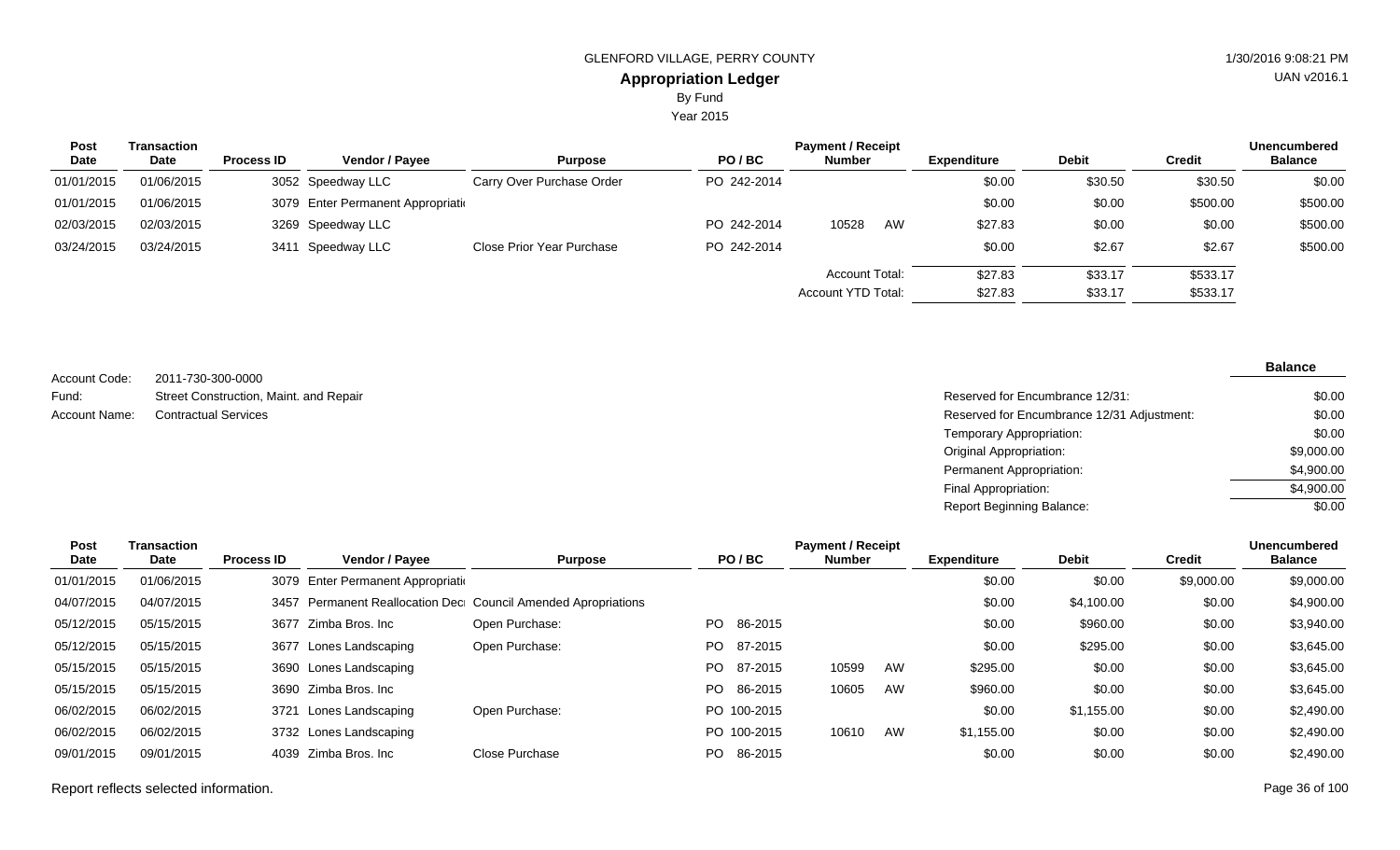Year 2015

| <b>Post</b> | Transaction |                   |                                                  |                |             | <b>Payment / Receipt</b>  |    |                    |              |               | <b>Unencumbered</b> |
|-------------|-------------|-------------------|--------------------------------------------------|----------------|-------------|---------------------------|----|--------------------|--------------|---------------|---------------------|
| Date        | Date        | <b>Process ID</b> | Vendor / Payee                                   | <b>Purpose</b> | PO/BC       | <b>Number</b>             |    | <b>Expenditure</b> | <b>Debit</b> | <b>Credit</b> | <b>Balance</b>      |
| 09/01/2015  | 09/01/2015  |                   | 4039 Lones Landscaping                           | Close Purchase | PO 87-2015  |                           |    | \$0.00             | \$0.00       | \$0.00        | \$2,490.00          |
| 09/01/2015  | 09/01/2015  |                   | 4040 Lones Landscaping                           | Close Purchase | PO 100-2015 |                           |    | \$0.00             | \$0.00       | \$0.00        | \$2,490.00          |
| 09/01/2015  | 09/01/2015  |                   | 4046 Lones Landscaping                           | Open Purchase: | PO 165-2015 |                           |    | \$0.00             | \$295.00     | \$0.00        | \$2,195.00          |
| 09/01/2015  | 09/01/2015  |                   | 4064 Lones Landscaping                           |                | PO 165-2015 | 10679                     | AW | \$295.00           | \$0.00       | \$0.00        | \$2,195.00          |
| 09/22/2015  | 09/22/2015  |                   | 4124 Lones Landscaping                           | Close Purchase | PO 165-2015 |                           |    | \$0.00             | \$0.00       | \$0.00        | \$2,195.00          |
| 12/08/2015  | 12/08/2015  |                   | 4473 Melissa Walters, Perry Count Open Purchase: |                | PO 243-2015 |                           |    | \$0.00             | \$1,794.71   | \$0.00        | \$400.29            |
| 12/08/2015  | 12/08/2015  |                   | 4479 Melissa Walters, Perry Count                |                | PO 243-2015 | 10762                     | AW | \$1,794.71         | \$0.00       | \$0.00        | \$400.29            |
| 12/31/2015  | 01/30/2016  |                   | 4747 Melissa Walters, Perry Count Close Purchase |                | PO 243-2015 |                           |    | \$0.00             | \$0.00       | \$0.00        | \$400.29            |
|             |             |                   |                                                  |                |             | <b>Account Total:</b>     |    | \$4,499.71         | \$8,599.71   | \$9,000.00    |                     |
|             |             |                   |                                                  |                |             | <b>Account YTD Total:</b> |    | \$4,499.71         | \$8,599.71   | \$9,000.00    |                     |

| Account Code: | 2011-730-311-0000                      |
|---------------|----------------------------------------|
| Fund:         | Street Construction, Maint. and Repair |
| Account Name: | Electricity                            |

| Street Construction, Maint. and Repair | Reserved for Encumbrance 12/31:            | \$128.65   |
|----------------------------------------|--------------------------------------------|------------|
| Electricity                            | Reserved for Encumbrance 12/31 Adjustment: | \$0.00     |
|                                        | Temporary Appropriation:                   | \$0.00     |
|                                        | Original Appropriation:                    | \$1,800.00 |
|                                        | Permanent Appropriation:                   | \$1,800.00 |
|                                        | Final Appropriation:                       | \$1,800.00 |
|                                        | <b>Report Beginning Balance:</b>           | \$0.00     |

| Post        | Transaction | <b>Payment / Receipt</b> |                                    |                           |                |               |    |                    |              |            |                |  |
|-------------|-------------|--------------------------|------------------------------------|---------------------------|----------------|---------------|----|--------------------|--------------|------------|----------------|--|
| <b>Date</b> | <b>Date</b> | <b>Process ID</b>        | <b>Vendor / Payee</b>              | <b>Purpose</b>            | PO/BC          | <b>Number</b> |    | <b>Expenditure</b> | <b>Debit</b> | Credit     | <b>Balance</b> |  |
| 01/01/2015  | 01/06/2015  |                          | 3052 American Electric Power       | Carry Over Purchase Order | PO 253-2014    |               |    | \$0.00             | \$128.65     | \$128.65   | \$0.00         |  |
| 01/01/2015  | 01/06/2015  |                          | 3079 Enter Permanent Appropriation |                           |                |               |    | \$0.00             | \$0.00       | \$1,800.00 | \$1,800.00     |  |
| 01/06/2015  | 01/06/2015  |                          | 3101 American Electric Power       |                           | PO 253-2014    | 10490         | AW | \$128.65           | \$0.00       | \$0.00     | \$1,800.00     |  |
| 01/30/2015  | 02/03/2015  |                          | 3256 American Electric Power       | Open Purchase:            | 15-2015<br>PO. |               |    | \$0.00             | \$220.12     | \$0.00     | \$1,579.88     |  |
| 02/03/2015  | 02/03/2015  |                          | 3269 American Electric Power       |                           | 15-2015<br>PO. | 10518         | AW | \$220.12           | \$0.00       | \$0.00     | \$1,579.88     |  |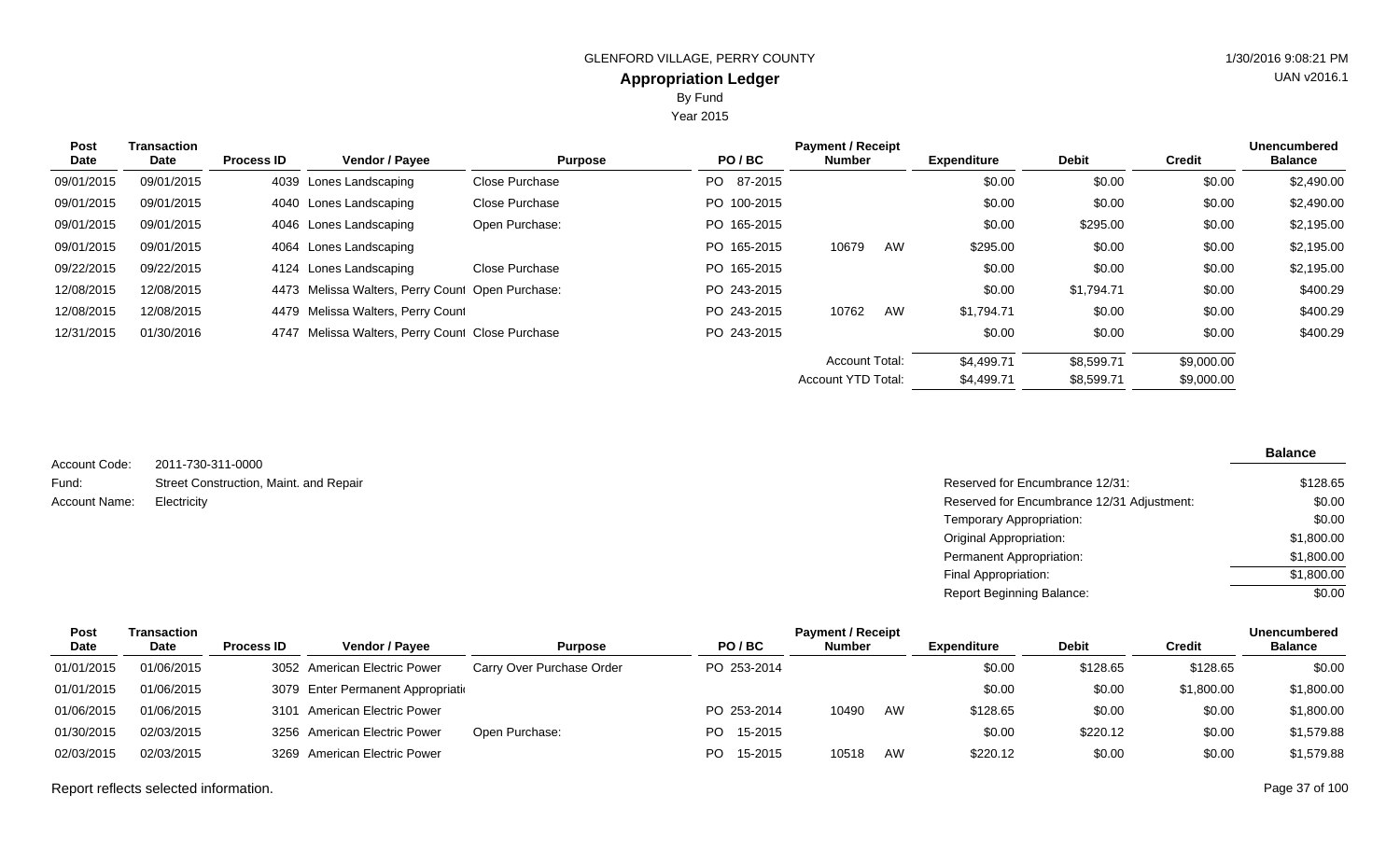Year 2015

| Post<br>Date | <b>Transaction</b><br>Date            | <b>Process ID</b> | Vendor / Payee                 | <b>Purpose</b>                   | PO/BC          | <b>Payment / Receipt</b><br><b>Number</b> |    | <b>Expenditure</b> | <b>Debit</b> | <b>Credit</b> | <b>Unencumbered</b><br><b>Balance</b> |
|--------------|---------------------------------------|-------------------|--------------------------------|----------------------------------|----------------|-------------------------------------------|----|--------------------|--------------|---------------|---------------------------------------|
| 03/07/2015   | 03/10/2015                            |                   | 3368 American Electric Power   | Open Purchase:                   | PO 42-2015     |                                           |    | \$0.00             | \$228.05     | \$0.00        | \$1,351.83                            |
| 03/10/2015   | 03/10/2015                            |                   | 3373 American Electric Power   |                                  | PO 42-2015     | 10551                                     | AW | \$228.05           | \$0.00       | \$0.00        | \$1,351.83                            |
| 03/24/2015   | 03/24/2015                            |                   | 3409 American Electric Power   | <b>Close Prior Year Purchase</b> | PO 253-2014    |                                           |    | \$0.00             | \$0.00       | \$0.00        | \$1,351.83                            |
| 03/24/2015   | 03/24/2015                            |                   | 3409 American Electric Power   | Close Purchase                   | PO 15-2015     |                                           |    | \$0.00             | \$0.00       | \$0.00        | \$1,351.83                            |
| 03/24/2015   | 03/24/2015                            |                   | 3410 American Electric Power   | <b>Close Purchase</b>            | PO 42-2015     |                                           |    | \$0.00             | \$0.00       | \$0.00        | \$1,351.83                            |
| 03/31/2015   | 04/04/2015                            |                   | 3435 American Electric Power   | Open Purchase:                   | PO.<br>50-2015 |                                           |    | \$0.00             | \$170.68     | \$0.00        | \$1,181.15                            |
| 04/07/2015   | 04/07/2015                            |                   | 3484 American Electric Power   |                                  | PO 50-2015     | 10557                                     | AW | \$170.68           | \$0.00       | \$0.00        | \$1,181.15                            |
| 05/04/2015   | 05/04/2015                            |                   | 3633 American Electric Power   | Open Purchase:                   | PO.<br>76-2015 |                                           |    | \$0.00             | \$122.74     | \$0.00        | \$1,058.41                            |
| 05/05/2015   | 05/04/2015                            |                   | 3642 American Electric Power   |                                  | PO 76-2015     | 10587                                     | AW | \$122.74           | \$0.00       | \$0.00        | \$1,058.41                            |
| 06/02/2015   | 06/02/2015                            | 3721              | <b>American Electric Power</b> | Open Purchase:                   | PO<br>99-2015  |                                           |    | \$0.00             | \$104.09     | \$0.00        | \$954.32                              |
| 06/02/2015   | 06/02/2015                            |                   | 3732 American Electric Power   |                                  | PO 99-2015     | 10607                                     | AW | \$104.09           | \$0.00       | \$0.00        | \$954.32                              |
| 07/03/2015   | 07/07/2015                            |                   | 3811 American Electric Power   | Open Purchase:                   | PO 117-2015    |                                           |    | \$0.00             | \$69.58      | \$0.00        | \$884.74                              |
| 07/07/2015   | 07/07/2015                            |                   | 3827 American Electric Power   |                                  | PO 117-2015    | 10623                                     | AW | \$69.58            | \$0.00       | \$0.00        | \$884.74                              |
| 07/29/2015   | 08/04/2015                            |                   | 3935 American Electric Power   | Open Purchase:                   | PO 134-2015    |                                           |    | \$0.00             | \$62.01      | \$0.00        | \$822.73                              |
| 08/04/2015   | 08/04/2015                            |                   | 3951 American Electric Power   |                                  | PO 134-2015    | 10654                                     | AW | \$62.01            | \$0.00       | \$0.00        | \$822.73                              |
| 08/28/2015   | 08/28/2015                            | 4031              | American Electric Power        | Open Purchase:                   | PO 159-2015    |                                           |    | \$0.00             | \$66.61      | \$0.00        | \$756.12                              |
| 09/01/2015   | 09/01/2015                            | 4038              | <b>American Electric Power</b> | Close Purchase                   | PO 50-2015     |                                           |    | \$0.00             | \$0.00       | \$0.00        | \$756.12                              |
| 09/01/2015   | 09/01/2015                            | 4039              | <b>American Electric Power</b> | Close Purchase                   | 76-2015<br>PO. |                                           |    | \$0.00             | \$0.00       | \$0.00        | \$756.12                              |
| 09/01/2015   | 09/01/2015                            |                   | 4040 American Electric Power   | Close Purchase                   | PO 99-2015     |                                           |    | \$0.00             | \$0.00       | \$0.00        | \$756.12                              |
| 09/01/2015   | 09/01/2015                            | 4041              | <b>American Electric Power</b> | Close Purchase                   | PO 117-2015    |                                           |    | \$0.00             | \$0.00       | \$0.00        | \$756.12                              |
| 09/01/2015   | 09/01/2015                            | 4041              | <b>American Electric Power</b> | Close Purchase                   | PO 134-2015    |                                           |    | \$0.00             | \$0.00       | \$0.00        | \$756.12                              |
| 09/01/2015   | 09/01/2015                            | 4064              | <b>American Electric Power</b> |                                  | PO 159-2015    | 10673                                     | AW | \$66.61            | \$0.00       | \$0.00        | \$756.12                              |
| 09/22/2015   | 09/22/2015                            |                   | 4124 American Electric Power   | Close Purchase                   | PO 159-2015    |                                           |    | \$0.00             | \$0.00       | \$0.00        | \$756.12                              |
| 09/29/2015   | 10/06/2015                            |                   | 4182 American Electric Power   | Open Purchase:                   | PO 187-2015    |                                           |    | \$0.00             | \$63.31      | \$0.00        | \$692.81                              |
| 10/06/2015   | 10/06/2015                            | 4196              | American Electric Power        |                                  | PO 187-2015    | 10698                                     | AW | \$63.31            | \$0.00       | \$0.00        | \$692.81                              |
| 10/26/2015   | 11/03/2015                            |                   | 4298 American Electric Power   | Open Purchase:                   | PO 210-2015    |                                           |    | \$0.00             | \$60.30      | \$0.00        | \$632.51                              |
| 11/03/2015   | 11/03/2015                            |                   | 4312 American Electric Power   |                                  | PO 210-2015    | 10726                                     | AW | \$60.30            | \$0.00       | \$0.00        | \$632.51                              |
| 11/17/2015   | 11/17/2015                            |                   | 4337 American Electric Power   | Close Purchase                   | PO 187-2015    |                                           |    | \$0.00             | \$0.00       | \$0.00        | \$632.51                              |
|              | Report reflects selected information. |                   |                                |                                  |                |                                           |    |                    |              |               | Page 38 of 100                        |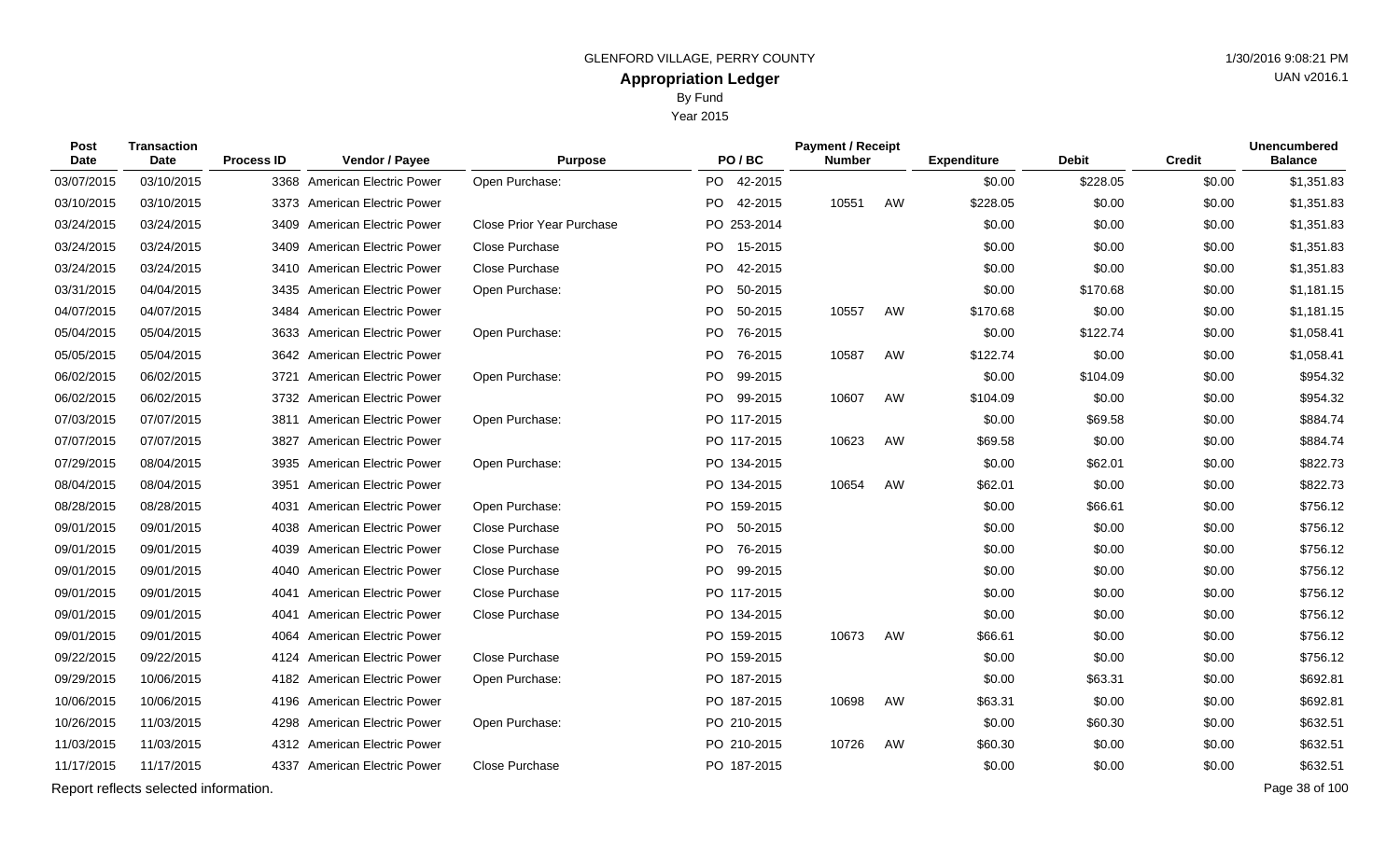Year 2015

| Post       | Transaction | <b>Payment / Receipt</b> |                                |                |             |                           |    |                    |              |               |                |
|------------|-------------|--------------------------|--------------------------------|----------------|-------------|---------------------------|----|--------------------|--------------|---------------|----------------|
| Date       | Date        | <b>Process ID</b>        | Vendor / Payee                 | <b>Purpose</b> | PO/BC       | <b>Number</b>             |    | <b>Expenditure</b> | <b>Debit</b> | <b>Credit</b> | <b>Balance</b> |
| 11/17/2015 | 11/17/2015  | 4337                     | <b>American Electric Power</b> | Close Purchase | PO 210-2015 |                           |    | \$0.00             | \$0.00       | \$0.00        | \$632.51       |
| 11/26/2015 | 11/28/2015  |                          | 4405 American Electric Power   | Open Purchase: | PO 235-2015 |                           |    | \$0.00             | \$23.03      | \$0.00        | \$609.48       |
| 11/30/2015 | 12/01/2015  | 4421                     | <b>American Electric Power</b> | Open Purchase: | PO 236-2015 |                           |    | \$0.00             | \$122.18     | \$0.00        | \$487.30       |
| 12/01/2015 | 12/01/2015  |                          | 4432 American Electric Power   |                | PO 235-2015 | 10747                     | AW | \$23.03            | \$0.00       | \$0.00        | \$487.30       |
| 12/01/2015 | 12/01/2015  |                          | 4432 American Electric Power   |                | PO 236-2015 | 10747                     | AW | \$122.18           | \$0.00       | \$0.00        | \$487.30       |
| 12/31/2015 | 01/02/2016  |                          | 4560 American Electric Power   | Open Purchase: | PO 263-2015 |                           |    | \$0.00             | \$166.22     | \$0.00        | \$321.08       |
| 12/31/2015 | 01/30/2016  | 4747                     | <b>American Electric Power</b> | Close Purchase | PO 235-2015 |                           |    | \$0.00             | \$0.00       | \$0.00        | \$321.08       |
| 12/31/2015 | 01/30/2016  | 4747                     | American Electric Power        | Close Purchase | PO 236-2015 |                           |    | \$0.00             | \$0.00       | \$0.00        | \$321.08       |
|            |             |                          |                                |                |             | <b>Account Total:</b>     |    | \$1,441.35         | \$1,607.57   | \$1,928.65    |                |
|            |             |                          |                                |                |             | <b>Account YTD Total:</b> |    | \$1,441.35         | \$1,607.57   | \$1,928.65    |                |

| Account Code: | 2011-730-352-0000                      |
|---------------|----------------------------------------|
| Fund:         | Street Construction, Maint. and Repair |
| Account Name: | <b>Property Insurance Premiums</b>     |

| Street Construction, Maint. and Repair | Reserved for Encumbrance 12/31:            | \$0.00   |
|----------------------------------------|--------------------------------------------|----------|
| Property Insurance Premiums            | Reserved for Encumbrance 12/31 Adjustment: | \$0.00   |
|                                        | Temporary Appropriation:                   | \$0.00   |
|                                        | Original Appropriation:                    | \$900.00 |
|                                        | Permanent Appropriation:                   | \$808.25 |
|                                        | Final Appropriation:                       | \$808.25 |
|                                        | <b>Report Beginning Balance:</b>           | \$0.00   |

| <b>Post</b> | Transaction |                   |                                                    |                |             | <b>Unencumbered</b> |    |             |              |          |                |
|-------------|-------------|-------------------|----------------------------------------------------|----------------|-------------|---------------------|----|-------------|--------------|----------|----------------|
| Date        | Date        | <b>Process ID</b> | <b>Vendor / Pavee</b>                              | <b>Purpose</b> | PO/BC       | <b>Number</b>       |    | Expenditure | <b>Debit</b> | Credit   | <b>Balance</b> |
| 01/01/2015  | 01/06/2015  |                   | 3079 Enter Permanent Appropriation                 |                |             |                     |    | \$0.00      | \$0.00       | \$900.00 | \$900.00       |
| 07/30/2015  | 08/04/2015  |                   | 3935 Ohio Municipal Joint Self-Insi Open Purchase: |                | PO 135-2015 |                     |    | \$0.00      | \$728.50     | \$0.00   | \$171.50       |
| 08/04/2015  | 08/04/2015  |                   | 3951 Ohio Municipal Joint Self-Insi                |                | PO 135-2015 | 10663               | AW | \$728.50    | \$0.00       | \$0.00   | \$171.50       |
| 09/01/2015  | 09/01/2015  |                   | 4041 Ohio Municipal Joint Self-Insi Close Purchase |                | PO 135-2015 |                     |    | \$0.00      | \$0.00       | \$0.00   | \$171.50       |
| 11/03/2015  | 11/28/2015  |                   | 4386 Permanent Reallocation Dec Audit Review fee   |                |             |                     |    | \$0.00      | \$91.75      | \$0.00   | \$79.75        |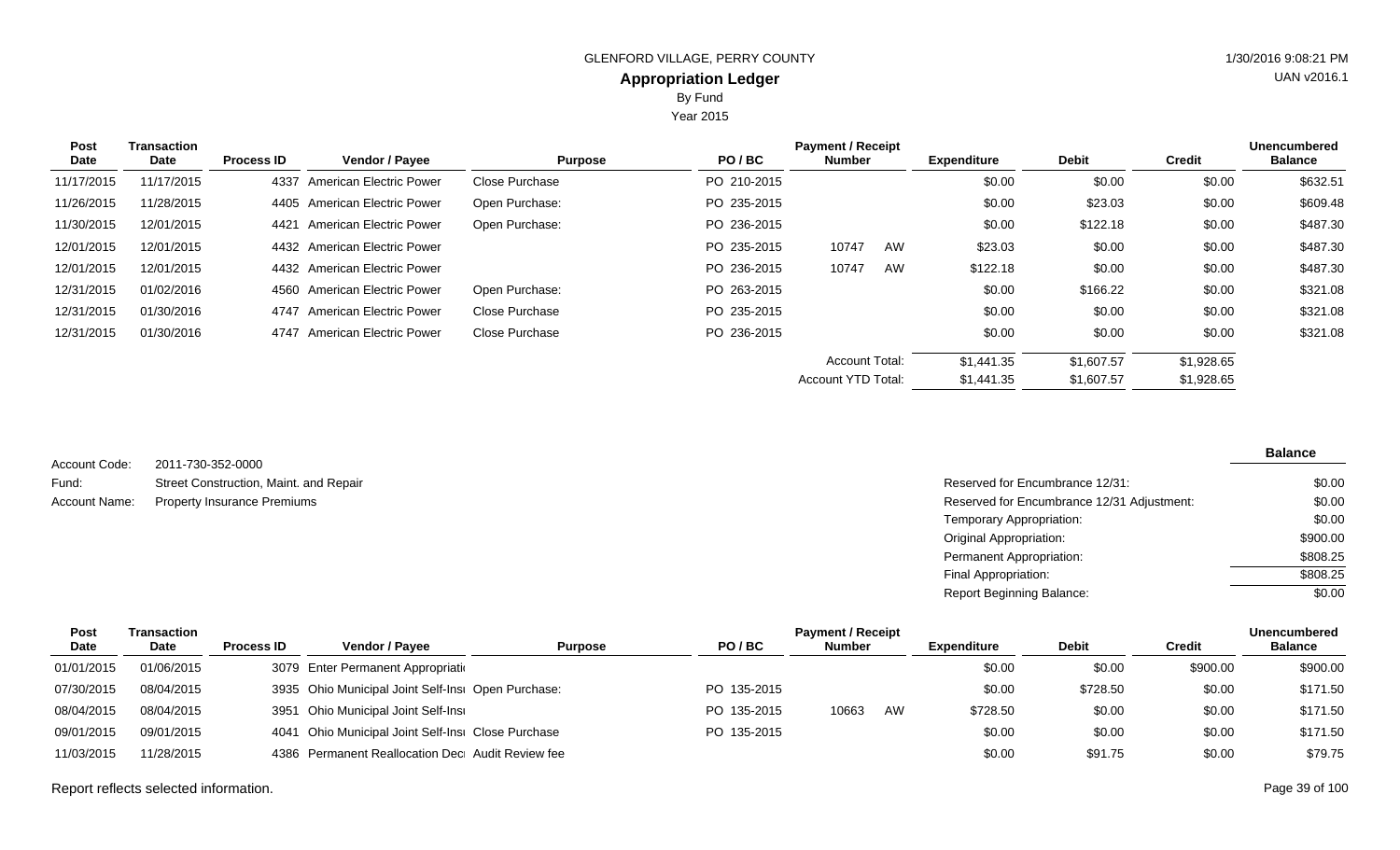By Fund

Year 2015

| <b>Post</b><br><b>Date</b> | Transaction<br><b>Date</b> | <b>Process ID</b> | <b>Vendor / Payee</b> | <b>Purpose</b> | PO/BC | <b>Payment / Receipt</b><br><b>Number</b>   | <b>Expenditure</b>   | <b>Debit</b>         | <b>Credit</b>        | <b>Unencumbered</b><br><b>Balance</b> |
|----------------------------|----------------------------|-------------------|-----------------------|----------------|-------|---------------------------------------------|----------------------|----------------------|----------------------|---------------------------------------|
|                            |                            |                   |                       |                |       | <b>Account Total:</b><br>Account YTD Total: | \$728.50<br>\$728.50 | \$820.25<br>\$820.25 | \$900.00<br>\$900.00 |                                       |

2011-730-420-0000 Street Construction, Maint. and Repair Account Name: Operating Supplies and Materials **Entitled Supplies and Materials** Reserved for Encumbrance 12/31 Adjustment: Account Code: Fund:

#### **Balance**

| Reserved for Encumbrance 12/31:            | \$37.60    |
|--------------------------------------------|------------|
| Reserved for Encumbrance 12/31 Adjustment: | \$0.00     |
| Temporary Appropriation:                   | \$0.00     |
| Original Appropriation:                    | \$1,000.00 |
| Permanent Appropriation:                   | \$1,000.00 |
| Final Appropriation:                       | \$1,000.00 |
| Report Beginning Balance:                  | \$0.00     |

| Post<br><b>Date</b> | <b>Transaction</b><br><b>Date</b> | <b>Process ID</b> | <b>Vendor / Payee</b>                           | <b>Purpose</b>            |     | PO/BC       | <b>Payment / Receipt</b><br>Number |    | <b>Expenditure</b> | <b>Debit</b> | <b>Credit</b> | <b>Unencumbered</b><br><b>Balance</b> |
|---------------------|-----------------------------------|-------------------|-------------------------------------------------|---------------------------|-----|-------------|------------------------------------|----|--------------------|--------------|---------------|---------------------------------------|
| 01/01/2015          | 01/06/2015                        |                   | 3052 Sharon Phillips                            | Carry Over Purchase Order |     | PO 239-2014 |                                    |    | \$0.00             | \$23.60      | \$23.60       | \$0.00                                |
| 01/01/2015          | 01/06/2015                        |                   | 3052 Leonard Sheppard                           | Carry Over Purchase Order |     | PO 241-2014 |                                    |    | \$0.00             | \$14.00      | \$14.00       | \$0.00                                |
| 01/01/2015          | 01/06/2015                        |                   | 3079 Enter Permanent Appropriation              |                           |     |             |                                    |    | \$0.00             | \$0.00       | \$1,000.00    | \$1,000.00                            |
| 01/06/2015          | 01/06/2015                        | 3101              | <b>Sharon Phillips</b>                          |                           |     | PO 239-2014 | 10497                              | AW | \$23.60            | \$0.00       | \$0.00        | \$1,000.00                            |
| 01/06/2015          | 01/06/2015                        | 3101              | Leonard Sheppard                                |                           |     | PO 241-2014 | 10498                              | AW | \$14.00            | \$0.00       | \$0.00        | \$1,000.00                            |
| 01/11/2015          | 01/19/2015                        |                   | 3199 Tri-County Plumbing & Hardy Open Purchase: |                           | PO. | 3-2015      |                                    |    | \$0.00             | \$30.53      | \$0.00        | \$969.47                              |
| 02/03/2015          | 02/03/2015                        |                   | 3269 Tri-County Plumbing & Hardv                |                           | PO. | 3-2015      | 10529                              | AW | \$30.53            | \$0.00       | \$0.00        | \$969.47                              |
| 03/03/2015          | 03/03/2015                        |                   | 3342 Tri-County Plumbing & Hardy Open Purchase: |                           | PO. | 32-2015     |                                    |    | \$0.00             | \$12.45      | \$0.00        | \$957.02                              |
| 03/03/2015          | 03/03/2015                        |                   | 3342 Brian Butler                               | Open Purchase:            | PO. | 37-2015     |                                    |    | \$0.00             | \$46.70      | \$0.00        | \$910.32                              |
| 03/03/2015          | 03/03/2015                        |                   | 3356 Brian Butler                               |                           | PO. | 37-2015     | 10541                              | AW | \$46.70            | \$0.00       | \$0.00        | \$910.32                              |
| 03/03/2015          | 03/03/2015                        |                   | 3356 Tri-County Plumbing & Hardv                |                           | PO. | 32-2015     | 10547                              | AW | \$12.45            | \$0.00       | \$0.00        | \$910.32                              |
| 03/24/2015          | 03/24/2015                        |                   | 3409 Sharon Phillips                            | Close Prior Year Purchase |     | PO 239-2014 |                                    |    | \$0.00             | \$0.00       | \$0.00        | \$910.32                              |
| 03/24/2015          | 03/24/2015                        |                   | 3409 Leonard Sheppard                           | Close Prior Year Purchase |     | PO 241-2014 |                                    |    | \$0.00             | \$0.00       | \$0.00        | \$910.32                              |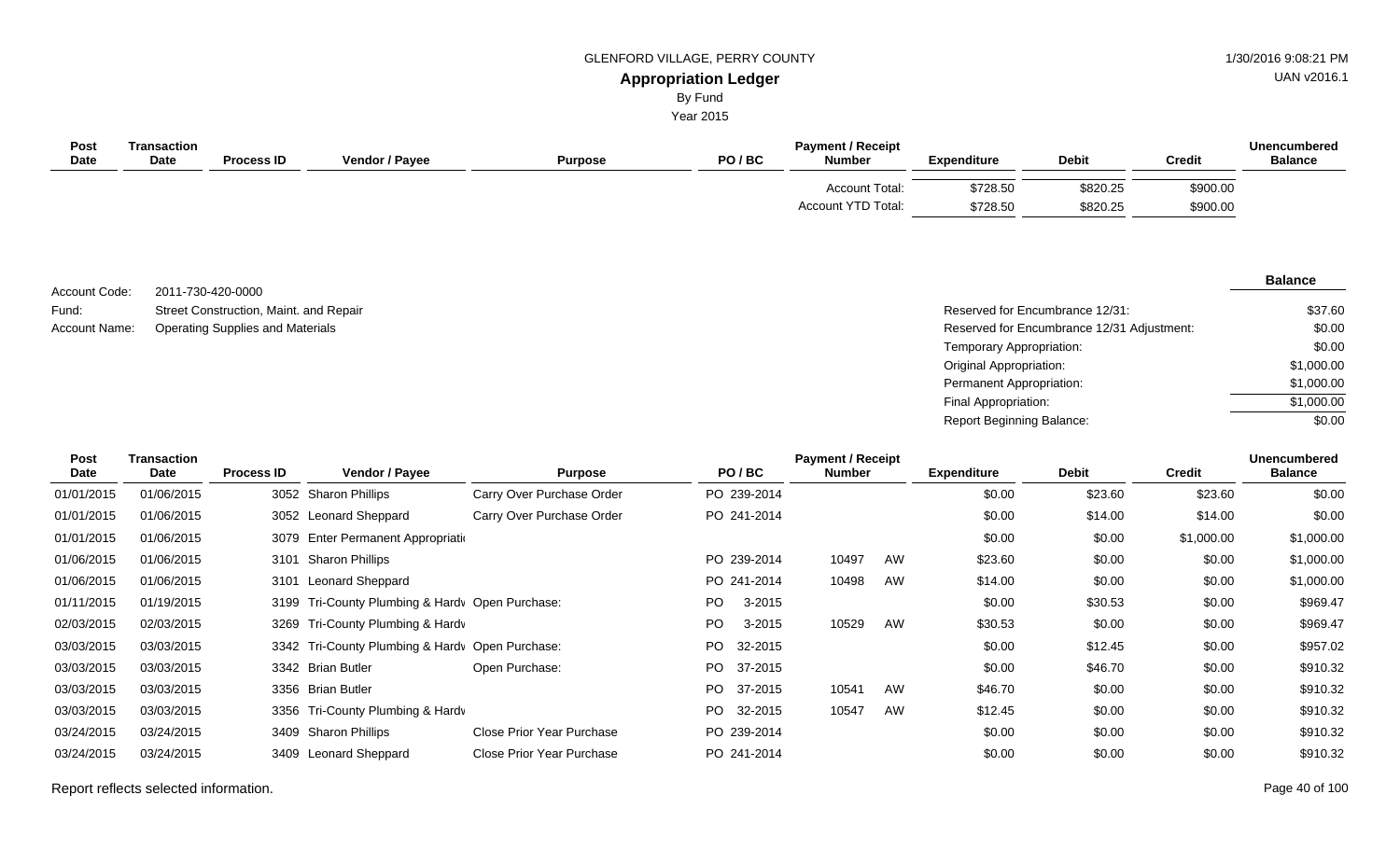Year 2015

| <b>Post</b> | <b>Transaction</b> |                   |                                                 |                |      |             | <b>Unencumbered</b>   |    |                    |              |               |                |
|-------------|--------------------|-------------------|-------------------------------------------------|----------------|------|-------------|-----------------------|----|--------------------|--------------|---------------|----------------|
| Date        | Date               | <b>Process ID</b> | Vendor / Payee                                  | <b>Purpose</b> |      | PO/BC       | Number                |    | <b>Expenditure</b> | <b>Debit</b> | <b>Credit</b> | <b>Balance</b> |
| 03/24/2015  | 03/24/2015         |                   | 3409 Tri-County Plumbing & Hardy Close Purchase |                | PO.  | 3-2015      |                       |    | \$0.00             | \$0.00       | \$0.00        | \$910.32       |
| 03/24/2015  | 03/24/2015         |                   | 3410 Tri-County Plumbing & Hardv Close Purchase |                | PO.  | 32-2015     |                       |    | \$0.00             | \$0.00       | \$0.00        | \$910.32       |
| 03/24/2015  | 03/24/2015         |                   | 3410 Brian Butler                               | Close Purchase | PO - | 37-2015     |                       |    | \$0.00             | \$0.00       | \$0.00        | \$910.32       |
| 04/11/2015  | 04/14/2015         |                   | 3589 Northern Tool & Equipment                  | Open Purchase: |      | PO 66-2015  |                       |    | \$0.00             | \$319.99     | \$0.00        | \$590.33       |
| 05/05/2015  | 05/04/2015         |                   | 3642 Northern Tool & Equipment                  |                | PO.  | 66-2015     | 10591                 | AW | \$319.99           | \$0.00       | \$0.00        | \$590.33       |
| 05/05/2015  | 05/15/2015         |                   | 3677 Tri-County Plumbing & Hardy Open Purchase: |                | PO.  | 82-2015     |                       |    | \$0.00             | \$9.25       | \$0.00        | \$581.08       |
| 05/15/2015  | 05/15/2015         |                   | 3690 Tri-County Plumbing & Hardv                |                |      | PO 82-2015  | 10603                 | AW | \$9.25             | \$0.00       | \$0.00        | \$581.08       |
| 06/30/2015  | 07/07/2015         |                   | 3811 Tri-County Plumbing & Hardy Open Purchase: |                |      | PO 115-2015 |                       |    | \$0.00             | \$59.49      | \$0.00        | \$521.59       |
| 07/07/2015  | 07/07/2015         |                   | 3827 Tri-County Plumbing & Hardv                |                |      | PO 115-2015 | 10634                 | AW | \$59.49            | \$0.00       | \$0.00        | \$521.59       |
| 09/01/2015  | 09/01/2015         |                   | 4038 Northern Tool & Equipment                  | Close Purchase |      | PO 66-2015  |                       |    | \$0.00             | \$0.00       | \$0.00        | \$521.59       |
| 09/01/2015  | 09/01/2015         |                   | 4039 Tri-County Plumbing & Hardy Close Purchase |                |      | PO 82-2015  |                       |    | \$0.00             | \$0.00       | \$0.00        | \$521.59       |
| 09/01/2015  | 09/01/2015         |                   | 4040 Tri-County Plumbing & Hardy Close Purchase |                |      | PO 115-2015 |                       |    | \$0.00             | \$0.00       | \$0.00        | \$521.59       |
| 09/06/2015  | 09/11/2015         |                   | 4094 Underwood's Inc.                           | Open Purchase: |      | PO 172-2015 |                       |    | \$0.00             | \$47.27      | \$0.00        | \$474.32       |
| 09/11/2015  | 09/11/2015         |                   | 4100 Underwood's Inc.                           |                |      | PO 172-2015 | 10694                 | AW | \$47.27            | \$0.00       | \$0.00        | \$474.32       |
| 09/22/2015  | 09/22/2015         |                   | 4125 Underwood's Inc.                           | Close Purchase |      | PO 172-2015 |                       |    | \$0.00             | \$0.00       | \$0.00        | \$474.32       |
|             |                    |                   |                                                 |                |      |             | <b>Account Total:</b> |    | \$563.28           | \$563.28     | \$1,037.60    |                |

| Account Code: | 2011-730-431-0000                             |                                            |
|---------------|-----------------------------------------------|--------------------------------------------|
| Fund:         | Street Construction, Maint. and Repair        | Reserved for Encumbrance 12/31:            |
| Account Name: | Repairs and Maintenance of Buildings and Land | Reserved for Encumbrance 12/31 Adiustment: |

| Reserved for Encumbrance 12/31:            | \$0.00   |
|--------------------------------------------|----------|
| Reserved for Encumbrance 12/31 Adjustment: | \$0.00   |
| Temporary Appropriation:                   | \$0.00   |
| Original Appropriation:                    | \$700.00 |
| Permanent Appropriation:                   | \$422.67 |
| Final Appropriation:                       | \$422.67 |
| Report Beginning Balance:                  | \$0.00   |
|                                            |          |

\$563.28

\$563.28

Account YTD Total:

\$1,037.60

# UAN v2016.1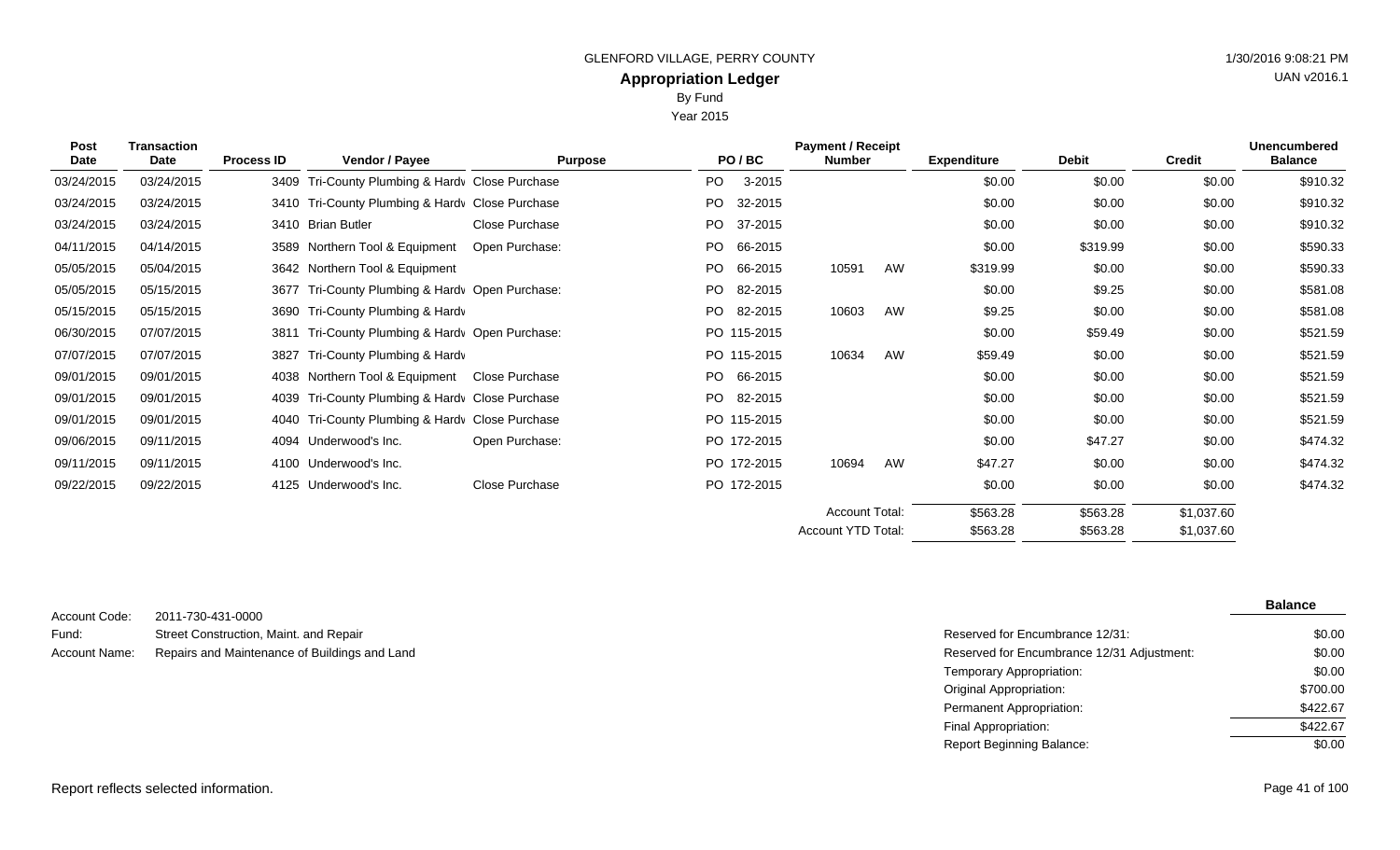Year 2015

| Post       | <b>Transaction</b> |                   |                                                    |                |             | <b>Payment / Receipt</b> |    |                    |              |               | <b>Unencumbered</b> |
|------------|--------------------|-------------------|----------------------------------------------------|----------------|-------------|--------------------------|----|--------------------|--------------|---------------|---------------------|
| Date       | Date               | <b>Process ID</b> | <b>Vendor / Payee</b>                              | <b>Purpose</b> | PO/BC       | <b>Number</b>            |    | <b>Expenditure</b> | <b>Debit</b> | <b>Credit</b> | <b>Balance</b>      |
| 01/01/2015 | 01/06/2015         |                   | 3079 Enter Permanent Appropriation                 |                |             |                          |    | \$0.00             | \$0.00       | \$700.00      | \$700.00            |
| 08/11/2015 | 08/28/2015         |                   | 4031 Gibson Electric                               | Open Purchase: | PO 153-2015 |                          |    | \$0.00             | \$75.00      | \$0.00        | \$625.00            |
| 09/01/2015 | 09/01/2015         |                   | 4064 Gibson Electric                               |                | PO 153-2015 | 10676                    | AW | \$75.00            | \$0.00       | \$0.00        | \$625.00            |
| 09/22/2015 | 09/22/2015         |                   | 4123 Gibson Electric                               | Close Purchase | PO 153-2015 |                          |    | \$0.00             | \$0.00       | \$0.00        | \$625.00            |
| 11/03/2015 | 11/28/2015         |                   | 4383 Permanent Reallocation Dec Final Audit charge |                |             |                          |    | \$0.00             | \$277.33     | \$0.00        | \$347.67            |
|            |                    |                   |                                                    |                |             | <b>Account Total:</b>    |    | \$75.00            | \$352.33     | \$700.00      |                     |
|            |                    |                   |                                                    |                |             | Account YTD Total:       |    | \$75.00            | \$352.33     | \$700.00      |                     |

2011-745-342-0000 Street Construction, Maint. and Repair Account Code: Fund: Account Name:

| Street Construction, Maint. and Repair | Reserved for Encumbrance 12/31:            | \$0.00   |
|----------------------------------------|--------------------------------------------|----------|
| <b>Auditing Services</b>               | Reserved for Encumbrance 12/31 Adjustment: | \$0.00   |
|                                        | Temporary Appropriation:                   | \$0.00   |
|                                        | Original Appropriation:                    | \$0.00   |
|                                        | Permanent Appropriation:                   | \$369.08 |
|                                        | Final Appropriation:                       | \$369.08 |
|                                        | Report Beginning Balance:                  | \$0.00   |
|                                        |                                            |          |

| Post       | Transaction |                   |                                                      |                |             | <b>Payment / Receipt</b> |    |                    |              |               | <b>Unencumbered</b> |
|------------|-------------|-------------------|------------------------------------------------------|----------------|-------------|--------------------------|----|--------------------|--------------|---------------|---------------------|
| Date       | <b>Date</b> | <b>Process ID</b> | Vendor / Payee                                       | <b>Purpose</b> | PO/BC       | <b>Number</b>            |    | <b>Expenditure</b> | <b>Debit</b> | <b>Credit</b> | <b>Balance</b>      |
| 11/03/2015 | 11/28/2015  |                   | 4383 Permanent Reallocation Incre Final Audit charge |                |             |                          |    | \$0.00             | \$0.00       | \$277.33      | \$277.33            |
| 11/03/2015 | 11/28/2015  |                   | 4386 Permanent Reallocation Incre Audit Review fee   |                |             |                          |    | \$0.00             | \$0.00       | \$91.75       | \$369.08            |
| 11/20/2015 | 11/28/2015  | 4401              | Charles Harris & Associates   Open Purchase:         |                | PO 225-2015 |                          |    | \$0.00             | \$277.33     | \$0.00        | \$91.75             |
| 11/20/2015 | 11/28/2015  | 4401              | Treasurer Of State                                   | Open Purchase: | PO 226-2015 |                          |    | \$0.00             | \$41.00      | \$0.00        | \$50.75             |
| 11/28/2015 | 11/28/2015  |                   | 4413 Treasurer Of State                              |                | PO 226-2015 | 10745                    | AW | \$41.00            | \$0.00       | \$0.00        | \$50.75             |
| 12/01/2015 | 12/01/2015  |                   | 4432 Charles Harris & Associates                     |                | PO 225-2015 | 10753                    | AW | \$277.33           | \$0.00       | \$0.00        | \$50.75             |
| 12/31/2015 | 01/30/2016  | 4747              | <b>Charles Harris &amp; Associates</b>               | Close Purchase | PO 225-2015 |                          |    | \$0.00             | \$0.00       | \$0.00        | \$50.75             |
| 12/31/2015 | 01/30/2016  | 4747              | Treasurer Of State                                   | Close Purchase | PO 226-2015 |                          |    | \$0.00             | \$0.00       | \$0.00        | \$50.75             |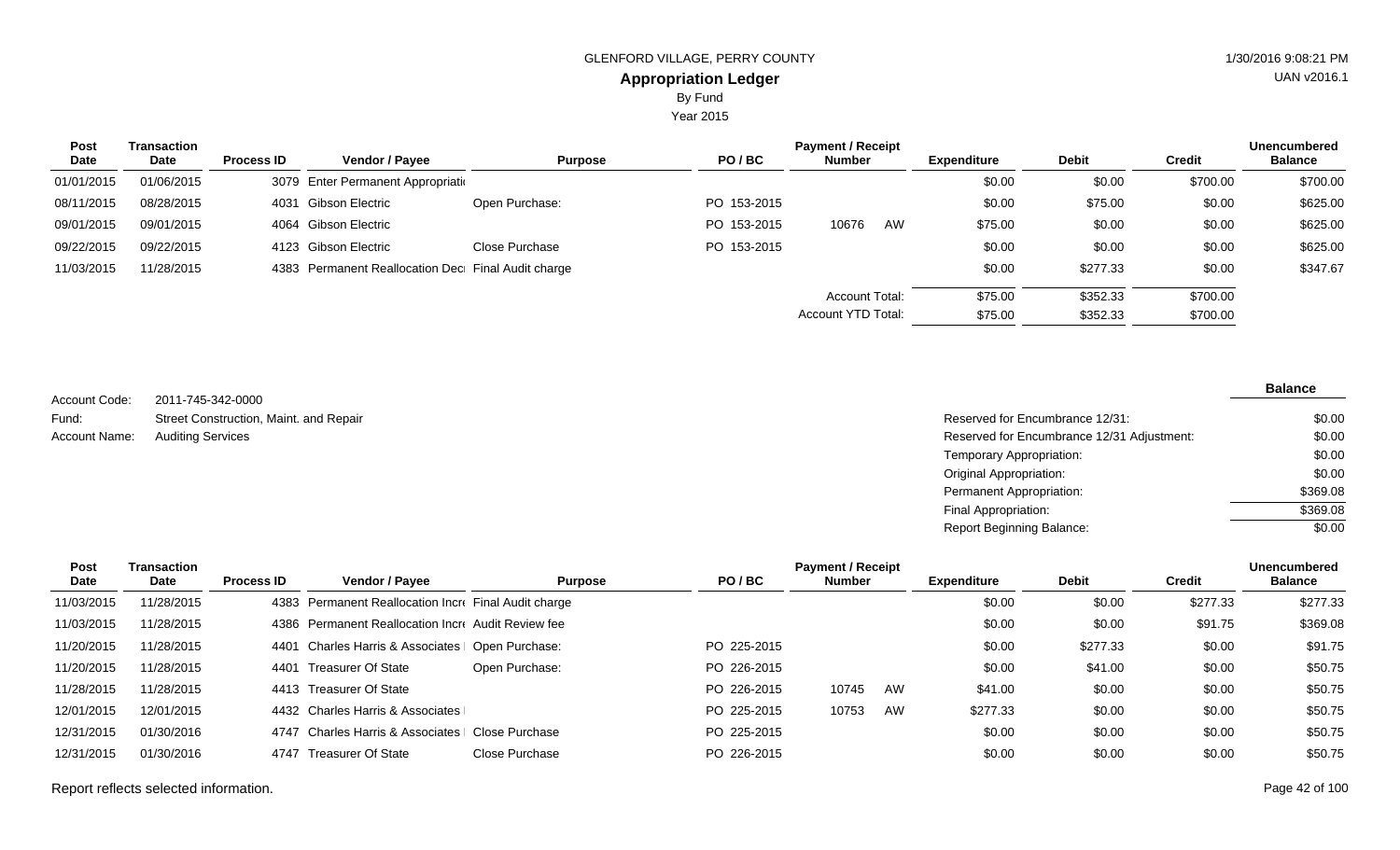By Fund

Year 2015

| <b>Post</b><br><b>Date</b> | Transaction<br>Date | <b>Process ID</b> | <b>Vendor / Payee</b> | <b>Purpose</b> | PO/BC | <b>Payment / Receipt</b><br><b>Number</b> | Expenditure | <b>Debit</b> | <b>Credit</b> | <b>Unencumbered</b><br><b>Balance</b> |
|----------------------------|---------------------|-------------------|-----------------------|----------------|-------|-------------------------------------------|-------------|--------------|---------------|---------------------------------------|
|                            |                     |                   |                       |                |       | Account Total:                            | \$318.33    | \$318.33     | \$369.08      |                                       |
|                            |                     |                   |                       |                |       | Account YTD Total:                        | \$318.33    | \$318.33     | \$369.08      |                                       |
|                            |                     |                   |                       |                |       |                                           |             |              |               |                                       |

|               |                                        |                                            | <b>Balance</b> |
|---------------|----------------------------------------|--------------------------------------------|----------------|
| Account Code: | 2011-800-500-0000                      |                                            |                |
| Fund:         | Street Construction, Maint. and Repair | Reserved for Encumbrance 12/31:            |                |
| Account Name: | <b>Capital Outlay</b>                  | Reserved for Encumbrance 12/31 Adjustment: |                |
|               |                                        | Temporary Appropriation:                   |                |
|               |                                        | <b>Original Appropriation:</b>             |                |
|               |                                        | Permanent Appropriation:                   | \$4,10         |
|               |                                        | Final Appropriation:                       | \$4,10         |
|               |                                        | Report Beginning Balance:                  |                |

| Post<br>Date | <b>Transaction</b><br><b>Date</b> | <b>Process ID</b> | Vendor / Payee     | <b>Purpose</b>                                                           |                                                                              | PO/BC      | <b>Payment / Receipt</b><br><b>Number</b> |    | <b>Expenditure</b> | <b>Debit</b> | Credit      | <b>Unencumbered</b><br><b>Balance</b> |
|--------------|-----------------------------------|-------------------|--------------------|--------------------------------------------------------------------------|------------------------------------------------------------------------------|------------|-------------------------------------------|----|--------------------|--------------|-------------|---------------------------------------|
| 04/07/2015   | 04/07/2015                        |                   |                    | 3457 Permanent Reallocation Incre Council Amended Apropriations          |                                                                              |            |                                           |    | \$0.00             | \$0.00       | \$4,100.00  | \$4,100.00                            |
| 04/07/2015   | 04/07/2015                        |                   | 3465 The Toy Store | Open Purchase:                                                           | PO.                                                                          | 63-2015    |                                           |    | \$0.00             | \$4,100.00   | \$0.00      | \$0.00                                |
| 04/07/2015   | 04/07/2015                        |                   | 3484 The Toy Store |                                                                          | PO.                                                                          | 63-2015    | 10566                                     | AW | \$4,100.00         | \$0.00       | \$0.00      | \$0.00                                |
| 09/01/2015   | 09/01/2015                        |                   | 4038 The Toy Store | Close Purchase                                                           |                                                                              | PO 63-2015 |                                           |    | \$0.00             | \$0.00       | \$0.00      | \$0.00                                |
|              |                                   |                   |                    |                                                                          |                                                                              |            | <b>Account Total:</b>                     |    | \$4,100.00         | \$4,100.00   | \$4,100.00  |                                       |
|              |                                   |                   |                    |                                                                          |                                                                              |            | Account YTD Total:                        |    | \$4,100.00         | \$4,100.00   | \$4,100.00  |                                       |
|              |                                   |                   |                    | Street Construction, Maint. and Repair Fund Total for Selected Accounts: |                                                                              |            |                                           |    | \$15,465.25        | \$20,239.88  | \$24,232.48 |                                       |
|              |                                   |                   |                    |                                                                          | Street Construction, Maint. and Repair Fund YTD Total for Selected Accounts: |            |                                           |    |                    |              | \$24,232.48 |                                       |

2021-620-300-0000 State Highway Account Code: Fund:

**Balance**

Reserved for Encumbrance 12/31:

\$0.00

Report reflects selected information. Page 43 of 100

Page 43 of 100

UAN v2016.1

\$0.00 \$0.00 \$0.00 \$0.00 \$4,100.00 \$4,100.00 \$0.00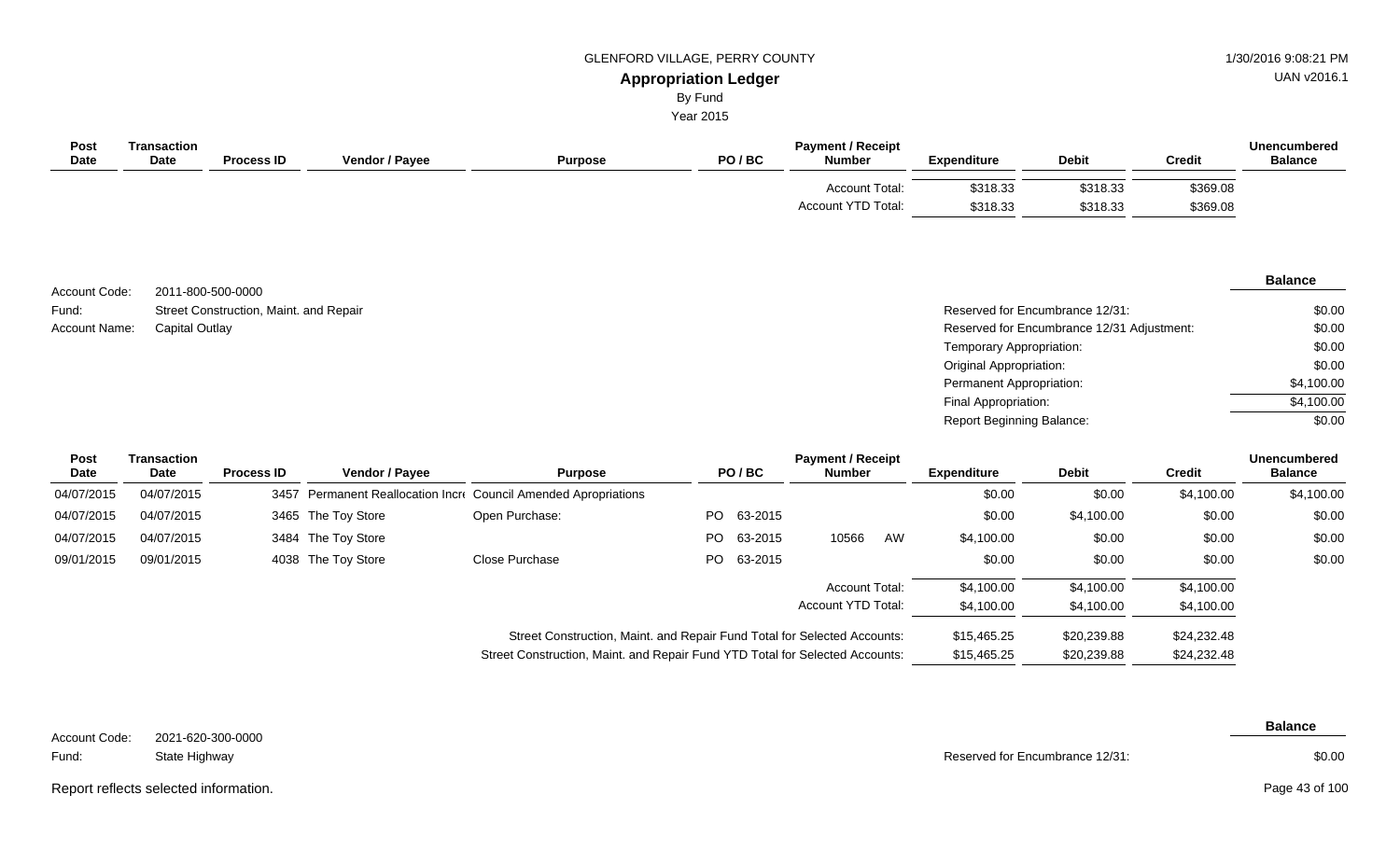GLENFORD VILLAGE, PERRY COUNTY 1/30/2016 9:08:21 PM

# **Appropriation Ledger**

By Fund

Year 2015

| <b>Account Name:</b> | <b>Contractual Service</b> |
|----------------------|----------------------------|
|                      |                            |

| Account Name: | <b>Contractual Services</b> | Reserved for Encumbrance 12/31 Adjustment: | \$0.00     |
|---------------|-----------------------------|--------------------------------------------|------------|
|               |                             | Temporary Appropriation:                   | \$0.00     |
|               |                             | <b>Original Appropriation:</b>             | \$3,000.00 |
|               |                             | Permanent Appropriation:                   | \$3,000.00 |
|               |                             | Final Appropriation:                       | \$3,000.00 |
|               |                             | <b>Report Beginning Balance:</b>           | \$0.00     |

| <b>Post</b> | Transaction |                   |                                    |                |       | <b>Payment / Receipt</b> |                    |              | Unencumbered  |                |  |
|-------------|-------------|-------------------|------------------------------------|----------------|-------|--------------------------|--------------------|--------------|---------------|----------------|--|
| <b>Date</b> | <b>Date</b> | <b>Process ID</b> | Vendor / Payee                     | <b>Purpose</b> | PO/BC | <b>Number</b>            | <b>Expenditure</b> | <b>Debit</b> | <b>Credit</b> | <b>Balance</b> |  |
| 01/01/2015  | 01/06/2015  |                   | 3080 Enter Permanent Appropriation |                |       |                          | \$0.00             | \$0.00       | \$3,000.00    | \$3,000.00     |  |
|             |             |                   |                                    |                |       | Account Total:           | \$0.00             | \$0.00       | \$3,000.00    |                |  |
|             |             |                   |                                    |                |       | Account YTD Total:       | \$0.00             | \$0.00       | \$3,000.00    |                |  |

2021-650-311-0000 State Highway Account Code: Fund: Account Name:

#### **Balance**

| State Highway | Reserved for Encumbrance 12/31:            | \$29.30  |
|---------------|--------------------------------------------|----------|
| Electricity   | Reserved for Encumbrance 12/31 Adjustment: | \$0.00   |
|               | Temporary Appropriation:                   | \$0.00   |
|               | <b>Original Appropriation:</b>             | \$300.00 |
|               | Permanent Appropriation:                   | \$300.00 |
|               | Final Appropriation:                       | \$300.00 |
|               | <b>Report Beginning Balance:</b>           | \$0.00   |

| Post       | Transaction                           |                   |                                    |                           |                 | <b>Payment / Receipt</b> |    |                    |              |          | <b>Unencumbered</b> |
|------------|---------------------------------------|-------------------|------------------------------------|---------------------------|-----------------|--------------------------|----|--------------------|--------------|----------|---------------------|
| Date       | <b>Date</b>                           | <b>Process ID</b> | <b>Vendor / Payee</b>              | <b>Purpose</b>            | PO/BC           | Number                   |    | <b>Expenditure</b> | <b>Debit</b> | Credit   | <b>Balance</b>      |
| 01/01/2015 | 01/06/2015                            |                   | 3052 American Electric Power       | Carry Over Purchase Order | PO 253-2014     |                          |    | \$0.00             | \$29.30      | \$29.30  | \$0.00              |
| 01/01/2015 | 01/06/2015                            |                   | 3080 Enter Permanent Appropriation |                           |                 |                          |    | \$0.00             | \$0.00       | \$300.00 | \$300.00            |
| 01/06/2015 | 01/06/2015                            |                   | 3101 American Electric Power       |                           | PO 253-2014     | 10490                    | AW | \$29.30            | \$0.00       | \$0.00   | \$300.00            |
| 01/30/2015 | 02/03/2015                            |                   | 3256 American Electric Power       | Open Purchase:            | 15-2015<br>PO   |                          |    | \$0.00             | \$30.86      | \$0.00   | \$269.14            |
| 02/03/2015 | 02/03/2015                            |                   | 3269 American Electric Power       |                           | 15-2015<br>PO - | 10518                    | AW | \$30.86            | \$0.00       | \$0.00   | \$269.14            |
| 03/03/2015 | 03/03/2015                            |                   | 3342 American Electric Power       | Open Purchase:            | PO 33-2015      |                          |    | \$0.00             | \$30.83      | \$0.00   | \$238.31            |
| 03/03/2015 | 03/03/2015                            |                   | 3356 American Electric Power       |                           | 33-2015<br>PO   | 10539                    | AW | \$30.83            | \$0.00       | \$0.00   | \$238.31            |
|            | Report reflects selected information. |                   |                                    |                           |                 |                          |    |                    |              |          | Page 44 of 100      |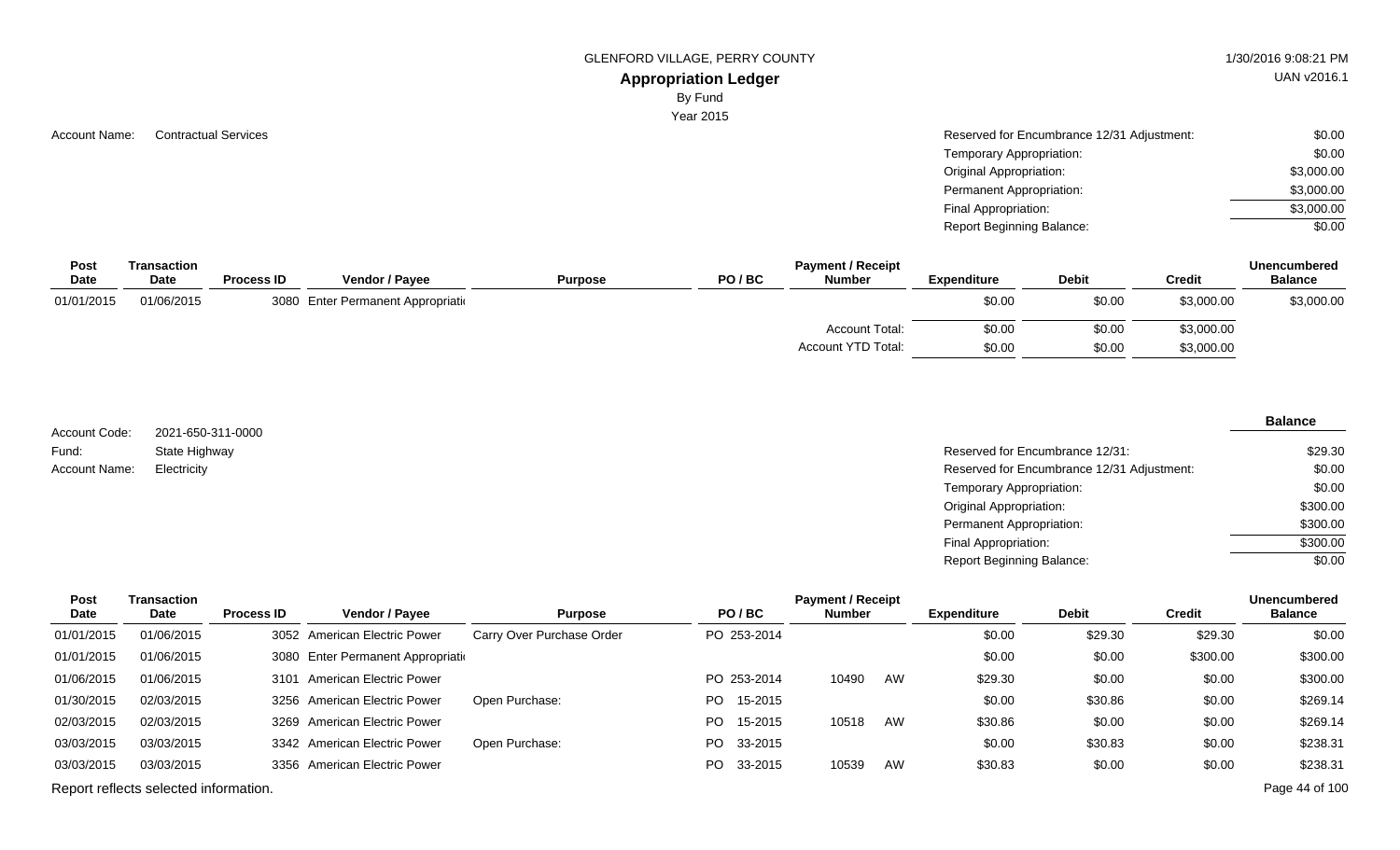Year 2015

| Post<br>Date | Transaction<br>Date                   | <b>Process ID</b> | Vendor / Payee                 | <b>Purpose</b>                   | PO/BC                | <b>Payment / Receipt</b><br><b>Number</b> |    | <b>Expenditure</b> | <b>Debit</b> | <b>Credit</b> | <b>Unencumbered</b><br><b>Balance</b> |
|--------------|---------------------------------------|-------------------|--------------------------------|----------------------------------|----------------------|-------------------------------------------|----|--------------------|--------------|---------------|---------------------------------------|
| 03/24/2015   | 03/24/2015                            |                   | 3409 American Electric Power   | <b>Close Prior Year Purchase</b> | PO 253-2014          |                                           |    | \$0.00             | \$0.00       | \$0.00        | \$238.31                              |
| 03/24/2015   | 03/24/2015                            |                   | 3409 American Electric Power   | Close Purchase                   | PO 15-2015           |                                           |    | \$0.00             | \$0.00       | \$0.00        | \$238.31                              |
| 03/24/2015   | 03/24/2015                            |                   | 3410 American Electric Power   | Close Purchase                   | PO<br>33-2015        |                                           |    | \$0.00             | \$0.00       | \$0.00        | \$238.31                              |
| 03/31/2015   | 04/04/2015                            |                   | 3435 American Electric Power   | Open Purchase:                   | PO.<br>50-2015       |                                           |    | \$0.00             | \$30.73      | \$0.00        | \$207.58                              |
| 04/07/2015   | 04/07/2015                            |                   | 3484 American Electric Power   |                                  | PO.<br>50-2015       | 10557                                     | AW | \$30.73            | \$0.00       | \$0.00        | \$207.58                              |
| 05/04/2015   | 05/04/2015                            |                   | 3633 American Electric Power   | Open Purchase:                   | PO<br>76-2015        |                                           |    | \$0.00             | \$19.76      | \$0.00        | \$187.82                              |
| 05/05/2015   | 05/04/2015                            |                   | 3642 American Electric Power   |                                  | 76-2015<br>PO -      | 10587                                     | AW | \$19.76            | \$0.00       | \$0.00        | \$187.82                              |
| 06/02/2015   | 06/02/2015                            |                   | 3721 American Electric Power   | Open Purchase:                   | <b>PO</b><br>99-2015 |                                           |    | \$0.00             | \$19.67      | \$0.00        | \$168.15                              |
| 06/02/2015   | 06/02/2015                            |                   | 3732 American Electric Power   |                                  | PO -<br>99-2015      | 10607                                     | AW | \$19.67            | \$0.00       | \$0.00        | \$168.15                              |
| 06/26/2015   | 06/27/2015                            |                   | 3790 American Electric Power   | Open Purchase:                   | PO 113-2015          |                                           |    | \$0.00             | \$22.57      | \$0.00        | \$145.58                              |
| 07/07/2015   | 07/07/2015                            |                   | 3827 American Electric Power   |                                  | PO 113-2015          | 10623                                     | AW | \$22.57            | \$0.00       | \$0.00        | \$145.58                              |
| 07/29/2015   | 08/04/2015                            |                   | 3935 American Electric Power   | Open Purchase:                   | PO 134-2015          |                                           |    | \$0.00             | \$22.60      | \$0.00        | \$122.98                              |
| 08/04/2015   | 08/04/2015                            |                   | 3951 American Electric Power   |                                  | PO 134-2015          | 10654                                     | AW | \$22.60            | \$0.00       | \$0.00        | \$122.98                              |
| 08/28/2015   | 08/28/2015                            | 4031              | <b>American Electric Power</b> | Open Purchase:                   | PO 159-2015          |                                           |    | \$0.00             | \$22.86      | \$0.00        | \$100.12                              |
| 09/01/2015   | 09/01/2015                            |                   | 4038 American Electric Power   | Close Purchase                   | PO 50-2015           |                                           |    | \$0.00             | \$0.00       | \$0.00        | \$100.12                              |
| 09/01/2015   | 09/01/2015                            |                   | 4039 American Electric Power   | Close Purchase                   | <b>PO</b><br>76-2015 |                                           |    | \$0.00             | \$0.00       | \$0.00        | \$100.12                              |
| 09/01/2015   | 09/01/2015                            |                   | 4040 American Electric Power   | Close Purchase                   | PO.<br>99-2015       |                                           |    | \$0.00             | \$0.00       | \$0.00        | \$100.12                              |
| 09/01/2015   | 09/01/2015                            |                   | 4040 American Electric Power   | Close Purchase                   | PO 113-2015          |                                           |    | \$0.00             | \$0.00       | \$0.00        | \$100.12                              |
| 09/01/2015   | 09/01/2015                            |                   | 4041 American Electric Power   | Close Purchase                   | PO 134-2015          |                                           |    | \$0.00             | \$0.00       | \$0.00        | \$100.12                              |
| 09/01/2015   | 09/01/2015                            |                   | 4064 American Electric Power   |                                  | PO 159-2015          | 10673                                     | AW | \$22.86            | \$0.00       | \$0.00        | \$100.12                              |
| 09/22/2015   | 09/22/2015                            |                   | 4124 American Electric Power   | Close Purchase                   | PO 159-2015          |                                           |    | \$0.00             | \$0.00       | \$0.00        | \$100.12                              |
| 09/29/2015   | 10/06/2015                            |                   | 4182 American Electric Power   | Open Purchase:                   | PO 187-2015          |                                           |    | \$0.00             | \$23.03      | \$0.00        | \$77.09                               |
| 10/06/2015   | 10/06/2015                            |                   | 4196 American Electric Power   |                                  | PO 187-2015          | 10698                                     | AW | \$23.03            | \$0.00       | \$0.00        | \$77.09                               |
| 10/26/2015   | 11/03/2015                            |                   | 4298 American Electric Power   | Open Purchase:                   | PO 210-2015          |                                           |    | \$0.00             | \$23.12      | \$0.00        | \$53.97                               |
| 11/03/2015   | 11/03/2015                            |                   | 4312 American Electric Power   |                                  | PO 210-2015          | 10726                                     | AW | \$23.12            | \$0.00       | \$0.00        | \$53.97                               |
| 11/17/2015   | 11/17/2015                            |                   | 4337 American Electric Power   | Close Purchase                   | PO 187-2015          |                                           |    | \$0.00             | \$0.00       | \$0.00        | \$53.97                               |
| 11/17/2015   | 11/17/2015                            |                   | 4337 American Electric Power   | Close Purchase                   | PO 210-2015          |                                           |    | \$0.00             | \$0.00       | \$0.00        | \$53.97                               |
| 12/31/2015   | 01/02/2016                            |                   | 4560 American Electric Power   | Open Purchase:                   | PO 263-2015          |                                           |    | \$0.00             | \$22.98      | \$0.00        | \$30.99                               |
|              | Report reflects selected information. |                   |                                |                                  |                      |                                           |    |                    |              |               | Page 45 of 100                        |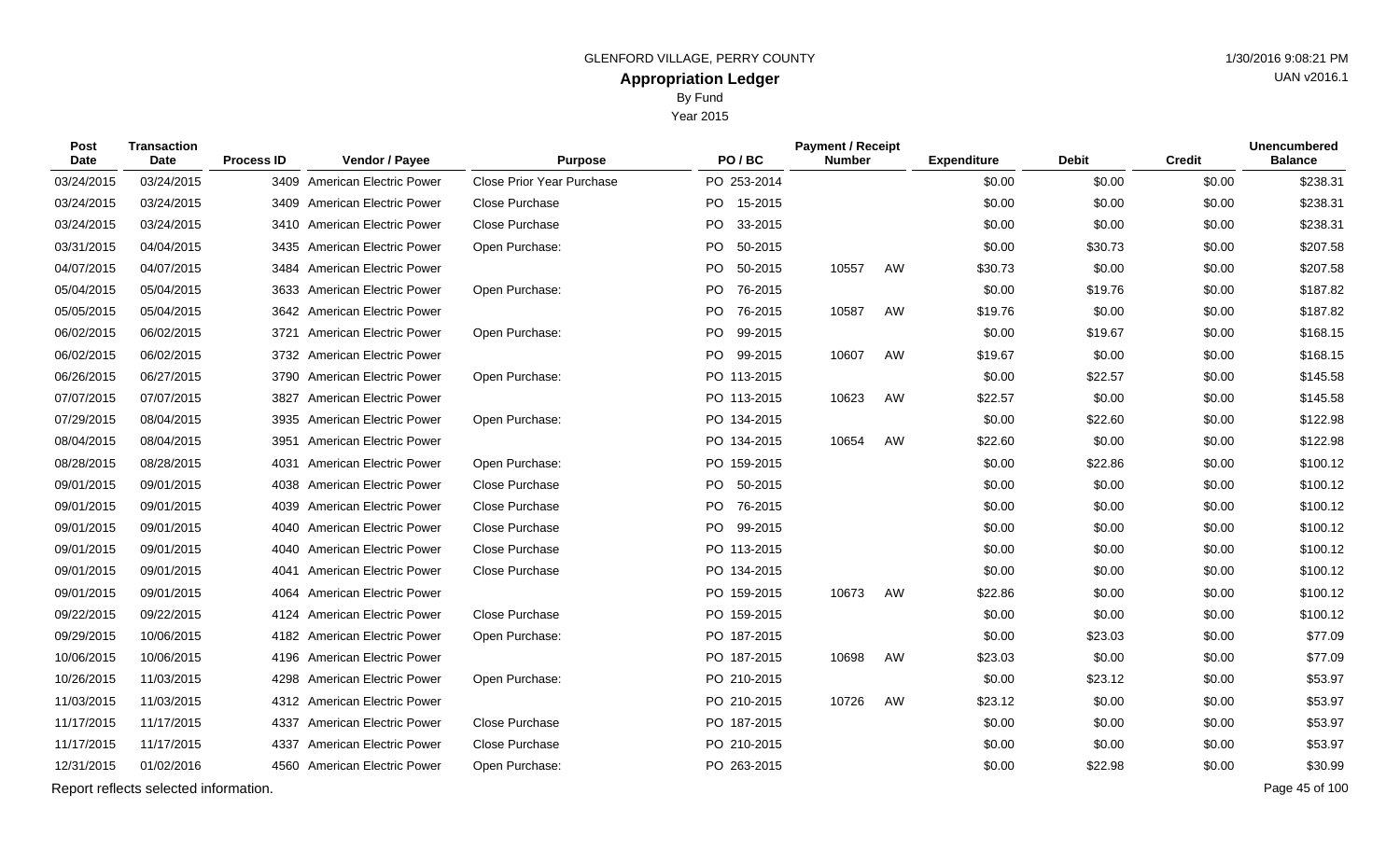UAN v2016.1

# By Fund

Year 2015

| Post<br>Date  | Transaction<br>Date | <b>Process ID</b>       | Vendor / Payee                    | <b>Purpose</b> | PO/BC                                           | <b>Payment / Receipt</b><br><b>Number</b> | <b>Expenditure</b>             | <b>Debit</b>                               | <b>Credit</b> | <b>Unencumbered</b><br><b>Balance</b> |
|---------------|---------------------|-------------------------|-----------------------------------|----------------|-------------------------------------------------|-------------------------------------------|--------------------------------|--------------------------------------------|---------------|---------------------------------------|
|               |                     |                         |                                   |                |                                                 | Account Total:                            | \$275.33                       | \$298.31                                   | \$329.30      |                                       |
|               |                     |                         |                                   |                |                                                 | Account YTD Total:                        | \$275.33                       | \$298.31                                   | \$329.30      |                                       |
| Account Code: |                     | 2021-670-430-0000       |                                   |                |                                                 |                                           |                                |                                            |               | <b>Balance</b>                        |
| Fund:         | State Highway       |                         |                                   |                |                                                 |                                           |                                | Reserved for Encumbrance 12/31:            |               | \$0.00                                |
| Account Name: |                     | Repairs and Maintenance |                                   |                |                                                 |                                           |                                | Reserved for Encumbrance 12/31 Adjustment: |               | \$0.00                                |
|               |                     |                         |                                   |                |                                                 |                                           | Temporary Appropriation:       |                                            |               | \$0.00                                |
|               |                     |                         |                                   |                |                                                 |                                           | <b>Original Appropriation:</b> |                                            |               | \$1,000.00                            |
|               |                     |                         |                                   |                |                                                 |                                           | Permanent Appropriation:       |                                            |               | \$1,000.00                            |
|               |                     |                         |                                   |                |                                                 |                                           | Final Appropriation:           |                                            |               | \$1,000.00                            |
|               |                     |                         |                                   |                |                                                 |                                           | Report Beginning Balance:      |                                            |               | \$0.00                                |
| Post<br>Date  | Transaction<br>Date | <b>Process ID</b>       | Vendor / Payee                    | <b>Purpose</b> | PO/BC                                           | <b>Payment / Receipt</b><br><b>Number</b> | <b>Expenditure</b>             | <b>Debit</b>                               | <b>Credit</b> | <b>Unencumbered</b><br><b>Balance</b> |
| 01/01/2015    | 01/06/2015          |                         | 3080 Enter Permanent Appropriatio |                |                                                 |                                           | \$0.00                         | \$0.00                                     | \$1,000.00    | \$1,000.00                            |
|               |                     |                         |                                   |                |                                                 | <b>Account Total:</b>                     | \$0.00                         | \$0.00                                     | \$1,000.00    |                                       |
|               |                     |                         |                                   |                |                                                 | Account YTD Total:                        | \$0.00                         | \$0.00                                     | \$1,000.00    |                                       |
|               |                     |                         |                                   |                | State Highway Fund Total for Selected Accounts: |                                           | \$275.33                       | \$298.31                                   | \$4,329.30    |                                       |

|               |                      |                                            | <b>Balance</b> |
|---------------|----------------------|--------------------------------------------|----------------|
| Account Code: | 2041-730-311-0000    |                                            |                |
| Fund:         | Parks and Recreation | Reserved for Encumbrance 12/31:            | \$47.99        |
| Account Name: | Electricity          | Reserved for Encumbrance 12/31 Adjustment: | \$0.00         |
|               |                      | Temporary Appropriation:                   | \$0.00         |

State Highway Fund YTD Total for Selected Accounts: \$275.33 \$298.31 \$4,329.30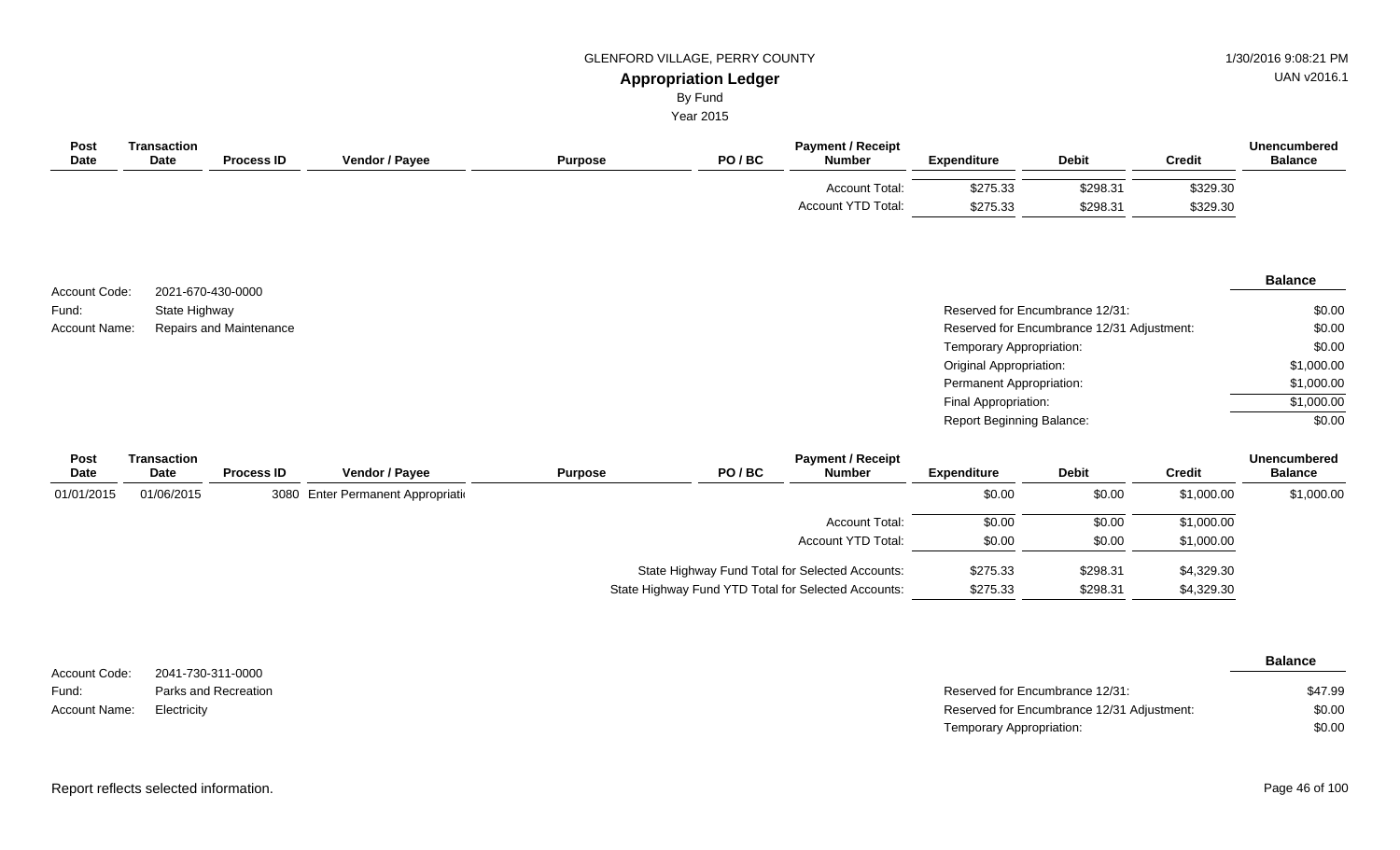Year 2015

| Original Appropriation:          | \$500.00 |
|----------------------------------|----------|
| Permanent Appropriation:         | \$500.00 |
| Final Appropriation:             | \$500.00 |
| <b>Report Beginning Balance:</b> | \$0.00   |

| Post<br><b>Date</b> | <b>Transaction</b><br><b>Date</b> | <b>Process ID</b> | Vendor / Payee                 | <b>Purpose</b>            | PO/BC       |         | <b>Payment / Receipt</b><br><b>Number</b> |    | <b>Expenditure</b> | <b>Debit</b> | <b>Credit</b> | <b>Unencumbered</b><br><b>Balance</b> |
|---------------------|-----------------------------------|-------------------|--------------------------------|---------------------------|-------------|---------|-------------------------------------------|----|--------------------|--------------|---------------|---------------------------------------|
| 01/01/2015          | 01/06/2015                        |                   | 3052 American Electric Power   | Carry Over Purchase Order | PO 253-2014 |         |                                           |    | \$0.00             | \$47.99      | \$47.99       | \$0.00                                |
| 01/01/2015          | 01/06/2015                        | 3081              | Enter Permanent Appropriation  |                           |             |         |                                           |    | \$0.00             | \$0.00       | \$500.00      | \$500.00                              |
| 01/06/2015          | 01/06/2015                        |                   | 3101 American Electric Power   |                           | PO 253-2014 |         | 10490                                     | AW | \$47.99            | \$0.00       | \$0.00        | \$500.00                              |
| 01/30/2015          | 02/03/2015                        |                   | 3256 American Electric Power   | Open Purchase:            | PO.         | 15-2015 |                                           |    | \$0.00             | \$36.93      | \$0.00        | \$463.07                              |
| 02/03/2015          | 02/03/2015                        |                   | 3269 American Electric Power   |                           | PO 15-2015  |         | 10518                                     | AW | \$36.93            | \$0.00       | \$0.00        | \$463.07                              |
| 03/03/2015          | 03/03/2015                        |                   | 3342 American Electric Power   | Open Purchase:            | PO.         | 33-2015 |                                           |    | \$0.00             | \$39.14      | \$0.00        | \$423.93                              |
| 03/03/2015          | 03/03/2015                        |                   | 3356 American Electric Power   |                           | PO 33-2015  |         | 10539                                     | AW | \$39.14            | \$0.00       | \$0.00        | \$423.93                              |
| 03/24/2015          | 03/24/2015                        |                   | 3409 American Electric Power   | Close Prior Year Purchase | PO 253-2014 |         |                                           |    | \$0.00             | \$0.00       | \$0.00        | \$423.93                              |
| 03/24/2015          | 03/24/2015                        |                   | 3409 American Electric Power   | <b>Close Purchase</b>     | PO 15-2015  |         |                                           |    | \$0.00             | \$0.00       | \$0.00        | \$423.93                              |
| 03/24/2015          | 03/24/2015                        |                   | 3410 American Electric Power   | Close Purchase            | PO.         | 33-2015 |                                           |    | \$0.00             | \$0.00       | \$0.00        | \$423.93                              |
| 03/31/2015          | 04/04/2015                        |                   | 3435 American Electric Power   | Open Purchase:            | PO.         | 50-2015 |                                           |    | \$0.00             | \$38.95      | \$0.00        | \$384.98                              |
| 04/07/2015          | 04/07/2015                        |                   | 3484 American Electric Power   |                           | PO.         | 50-2015 | 10557                                     | AW | \$38.95            | \$0.00       | \$0.00        | \$384.98                              |
| 05/04/2015          | 05/04/2015                        |                   | 3633 American Electric Power   | Open Purchase:            | PO.         | 76-2015 |                                           |    | \$0.00             | \$36.63      | \$0.00        | \$348.35                              |
| 05/05/2015          | 05/04/2015                        |                   | 3642 American Electric Power   |                           | PO.         | 76-2015 | 10587                                     | AW | \$36.63            | \$0.00       | \$0.00        | \$348.35                              |
| 06/02/2015          | 06/02/2015                        | 3721              | <b>American Electric Power</b> | Open Purchase:            | PO.         | 99-2015 |                                           |    | \$0.00             | \$36.77      | \$0.00        | \$311.58                              |
| 06/02/2015          | 06/02/2015                        |                   | 3732 American Electric Power   |                           | PO 99-2015  |         | 10607                                     | AW | \$36.77            | \$0.00       | \$0.00        | \$311.58                              |
| 06/26/2015          | 06/27/2015                        |                   | 3790 American Electric Power   | Open Purchase:            | PO 113-2015 |         |                                           |    | \$0.00             | \$41.85      | \$0.00        | \$269.73                              |
| 07/07/2015          | 07/07/2015                        |                   | 3827 American Electric Power   |                           | PO 113-2015 |         | 10623                                     | AW | \$41.85            | \$0.00       | \$0.00        | \$269.73                              |
| 07/29/2015          | 08/04/2015                        |                   | 3935 American Electric Power   | Open Purchase:            | PO 134-2015 |         |                                           |    | \$0.00             | \$42.82      | \$0.00        | \$226.91                              |
| 08/04/2015          | 08/04/2015                        |                   | 3951 American Electric Power   |                           | PO 134-2015 |         | 10654                                     | AW | \$42.82            | \$0.00       | \$0.00        | \$226.91                              |
| 08/28/2015          | 08/28/2015                        | 4031              | American Electric Power        | Open Purchase:            | PO 159-2015 |         |                                           |    | \$0.00             | \$43.41      | \$0.00        | \$183.50                              |
| 09/01/2015          | 09/01/2015                        |                   | 4038 American Electric Power   | Close Purchase            | PO 50-2015  |         |                                           |    | \$0.00             | \$0.00       | \$0.00        | \$183.50                              |
| 09/01/2015          | 09/01/2015                        | 4039              | <b>American Electric Power</b> | Close Purchase            | PO.         | 76-2015 |                                           |    | \$0.00             | \$0.00       | \$0.00        | \$183.50                              |
| 09/01/2015          | 09/01/2015                        |                   | 4040 American Electric Power   | Close Purchase            | PO.         | 99-2015 |                                           |    | \$0.00             | \$0.00       | \$0.00        | \$183.50                              |
|                     |                                   |                   |                                |                           |             |         |                                           |    |                    |              |               |                                       |

Report reflects selected information. Page 47 of 100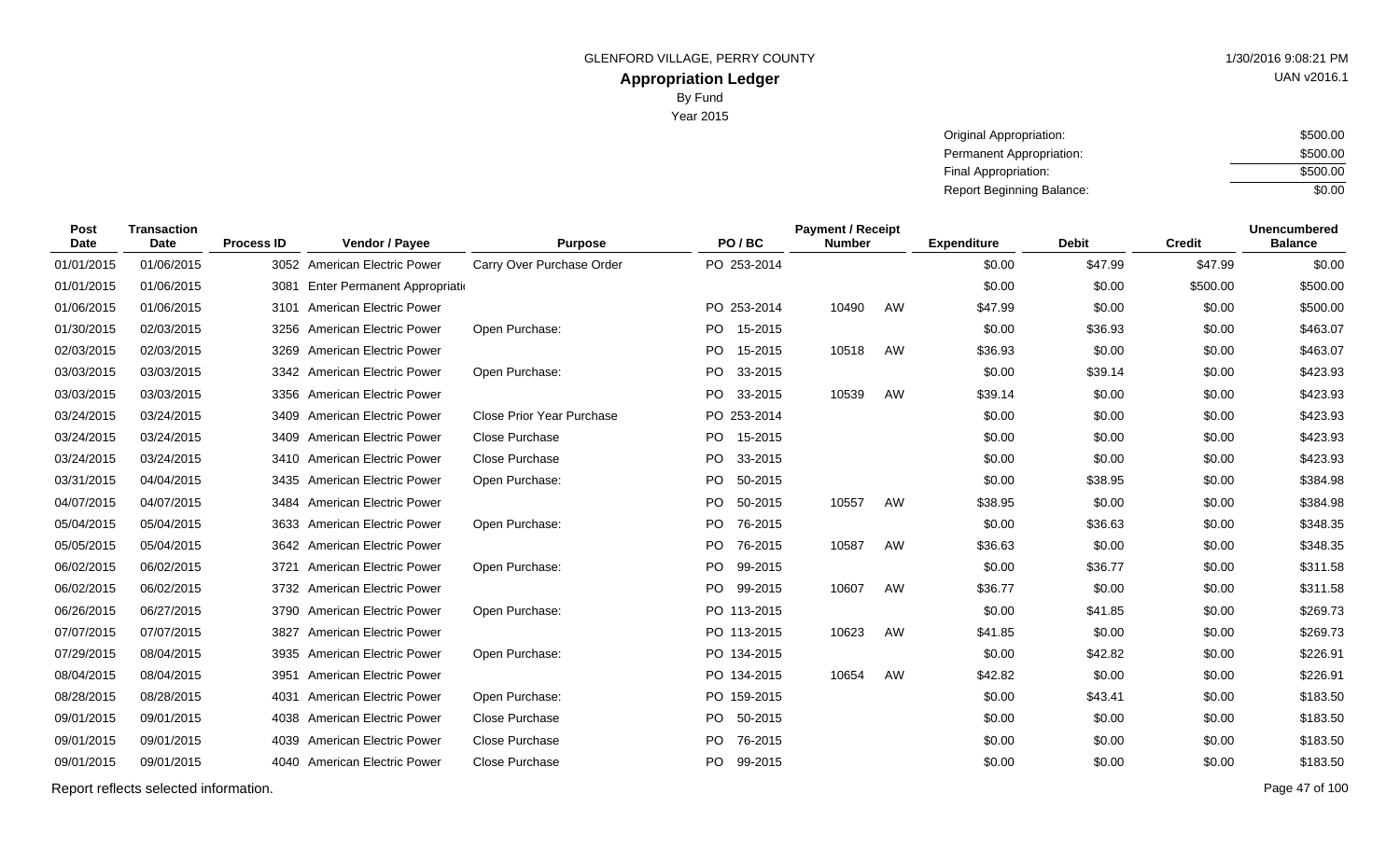Year 2015

| Post       | Transaction |                   |                                |                |             | <b>Payment / Receipt</b> |    |                    |              |               | <b>Unencumbered</b> |
|------------|-------------|-------------------|--------------------------------|----------------|-------------|--------------------------|----|--------------------|--------------|---------------|---------------------|
| Date       | Date        | <b>Process ID</b> | Vendor / Payee                 | <b>Purpose</b> | PO/BC       | Number                   |    | <b>Expenditure</b> | <b>Debit</b> | <b>Credit</b> | <b>Balance</b>      |
| 09/01/2015 | 09/01/2015  |                   | 4040 American Electric Power   | Close Purchase | PO 113-2015 |                          |    | \$0.00             | \$0.00       | \$0.00        | \$183.50            |
| 09/01/2015 | 09/01/2015  | 4041              | <b>American Electric Power</b> | Close Purchase | PO 134-2015 |                          |    | \$0.00             | \$0.00       | \$0.00        | \$183.50            |
| 09/01/2015 | 09/01/2015  | 4064              | American Electric Power        |                | PO 159-2015 | 10673                    | AW | \$43.41            | \$0.00       | \$0.00        | \$183.50            |
| 09/22/2015 | 09/22/2015  | 4124              | American Electric Power        | Close Purchase | PO 159-2015 |                          |    | \$0.00             | \$0.00       | \$0.00        | \$183.50            |
| 09/29/2015 | 10/06/2015  |                   | 4182 American Electric Power   | Open Purchase: | PO 187-2015 |                          |    | \$0.00             | \$44.02      | \$0.00        | \$139.48            |
| 10/06/2015 | 10/06/2015  |                   | 4196 American Electric Power   |                | PO 187-2015 | 10698                    | AW | \$44.02            | \$0.00       | \$0.00        | \$139.48            |
| 10/26/2015 | 11/03/2015  |                   | 4298 American Electric Power   | Open Purchase: | PO 210-2015 |                          |    | \$0.00             | \$35.73      | \$0.00        | \$103.75            |
| 11/03/2015 | 11/03/2015  |                   | 4312 American Electric Power   |                | PO 210-2015 | 10726                    | AW | \$35.73            | \$0.00       | \$0.00        | \$103.75            |
| 11/17/2015 | 11/17/2015  |                   | 4337 American Electric Power   | Close Purchase | PO 187-2015 |                          |    | \$0.00             | \$0.00       | \$0.00        | \$103.75            |
| 11/17/2015 | 11/17/2015  |                   | 4337 American Electric Power   | Close Purchase | PO 210-2015 |                          |    | \$0.00             | \$0.00       | \$0.00        | \$103.75            |
| 11/26/2015 | 11/28/2015  |                   | 4405 American Electric Power   | Open Purchase: | PO 235-2015 |                          |    | \$0.00             | \$30.50      | \$0.00        | \$73.25             |
| 12/01/2015 | 12/01/2015  |                   | 4432 American Electric Power   |                | PO 235-2015 | 10747                    | AW | \$30.50            | \$0.00       | \$0.00        | \$73.25             |
| 12/31/2015 | 01/02/2016  |                   | 4560 American Electric Power   | Open Purchase: | PO 263-2015 |                          |    | \$0.00             | \$29.40      | \$0.00        | \$43.85             |
| 12/31/2015 | 01/30/2016  | 4747              | American Electric Power        | Close Purchase | PO 235-2015 |                          |    | \$0.00             | \$0.00       | \$0.00        | \$43.85             |
|            |             |                   |                                |                |             | <b>Account Total:</b>    |    | \$474.74           | \$504.14     | \$547.99      |                     |

| Account Code:        | 2041-730-400-0000             |
|----------------------|-------------------------------|
| Fund:                | Parks and Recreation          |
| <b>Account Name:</b> | <b>Supplies and Materials</b> |

|                               |                                            | <b>Balance</b> |
|-------------------------------|--------------------------------------------|----------------|
| 2041-730-400-0000             |                                            |                |
| Parks and Recreation          | Reserved for Encumbrance 12/31:            | \$0.00         |
| <b>Supplies and Materials</b> | Reserved for Encumbrance 12/31 Adjustment: | \$0.00         |
|                               | Temporary Appropriation:                   | \$0.00         |
|                               | Original Appropriation:                    | \$1,800.00     |
|                               | Permanent Appropriation:                   | \$1,800.00     |
|                               | Final Appropriation:                       | \$1,800.00     |
|                               | <b>Report Beginning Balance:</b>           | \$0.00         |

\$504.14

\$474.74

Account YTD Total:

\$547.99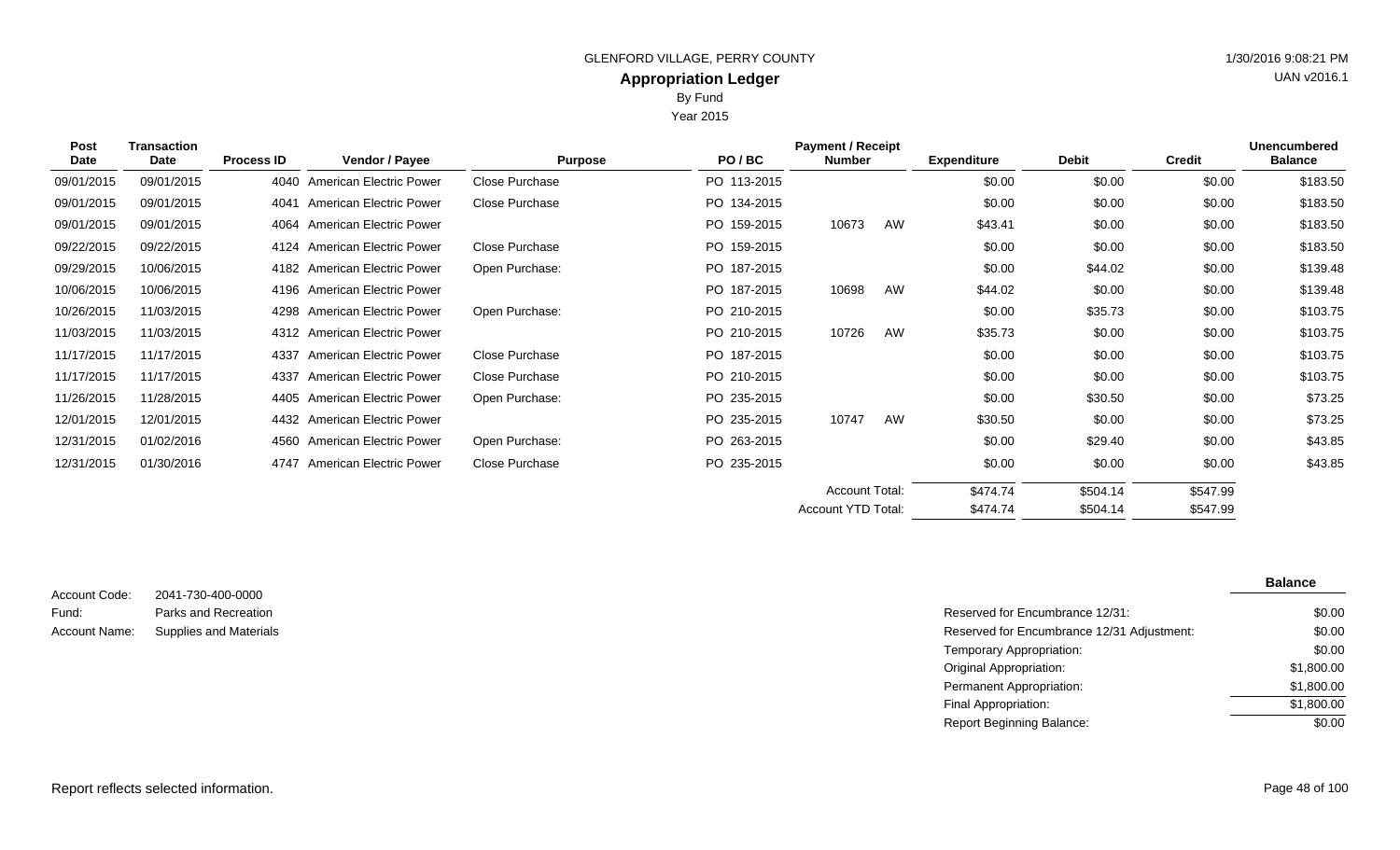By Fund

Year 2015

| Post<br>Date | <b>Transaction</b><br>Date            | <b>Process ID</b> | Vendor / Payee                                  | <b>Purpose</b> |           | PO/BC       | <b>Payment / Receipt</b><br><b>Number</b> |    | <b>Expenditure</b> | Debit    | <b>Credit</b> | <b>Unencumbered</b><br><b>Balance</b> |
|--------------|---------------------------------------|-------------------|-------------------------------------------------|----------------|-----------|-------------|-------------------------------------------|----|--------------------|----------|---------------|---------------------------------------|
| 01/01/2015   | 01/06/2015                            | 3081              | <b>Enter Permanent Appropriation</b>            |                |           |             |                                           |    | \$0.00             | \$0.00   | \$1,800.00    | \$1,800.00                            |
| 01/11/2015   | 01/19/2015                            |                   | 3199 Tri-County Plumbing & Hardv Open Purchase: |                | <b>PO</b> | 3-2015      |                                           |    | \$0.00             | \$7.00   | \$0.00        | \$1,793.00                            |
| 02/03/2015   | 02/03/2015                            | 3269              | Tri-County Plumbing & Hardy                     |                | PO.       | 3-2015      | 10529                                     | AW | \$7.00             | \$0.00   | \$0.00        | \$1,793.00                            |
| 03/03/2015   | 03/03/2015                            |                   | 3344 Tri-County Plumbing & Hardv Open Purchase: |                | PO        | 38-2015     |                                           |    | \$0.00             | \$76.65  | \$0.00        | \$1,716.35                            |
| 03/03/2015   | 03/03/2015                            |                   | 3356 Tri-County Plumbing & Hardv                |                | PO.       | 38-2015     | 10547                                     | AW | \$76.65            | \$0.00   | \$0.00        | \$1,716.35                            |
| 03/03/2015   | 03/10/2015                            |                   | 3368 Jeff Ours                                  | Open Purchase: | PO        | 39-2015     |                                           |    | \$0.00             | \$75.00  | \$0.00        | \$1,641.35                            |
| 03/10/2015   | 03/10/2015                            |                   | 3373 Jeff Ours                                  |                | PO        | 39-2015     | 10554                                     | AW | \$75.00            | \$0.00   | \$0.00        | \$1,641.35                            |
| 03/13/2015   | 03/24/2015                            |                   | 3398 Brian Butler                               | Open Purchase: | PO        | 45-2015     |                                           |    | \$0.00             | \$828.98 | \$0.00        | \$812.37                              |
| 03/24/2015   | 03/24/2015                            | 3400              | <b>Brian Butler</b>                             |                | PO.       | 45-2015     | 10555                                     | AW | \$828.98           | \$0.00   | \$0.00        | \$812.37                              |
| 03/24/2015   | 03/24/2015                            |                   | 3409 Tri-County Plumbing & Hardy Close Purchase |                | PO        | 3-2015      |                                           |    | \$0.00             | \$0.00   | \$0.00        | \$812.37                              |
| 03/24/2015   | 03/24/2015                            |                   | 3410 Tri-County Plumbing & Hardv Close Purchase |                | PO.       | 38-2015     |                                           |    | \$0.00             | \$0.00   | \$0.00        | \$812.37                              |
| 03/24/2015   | 03/24/2015                            |                   | 3410 Jeff Ours                                  | Close Purchase | PO        | 39-2015     |                                           |    | \$0.00             | \$0.00   | \$0.00        | \$812.37                              |
| 03/24/2015   | 03/24/2015                            |                   | 3410 Brian Butler                               | Close Purchase |           | PO 45-2015  |                                           |    | \$0.00             | \$0.00   | \$0.00        | \$812.37                              |
| 04/04/2015   | 04/04/2015                            |                   | 3435 Tri-County Plumbing & Hardv Open Purchase: |                | PO        | 54-2015     |                                           |    | \$0.00             | \$22.44  | \$0.00        | \$789.93                              |
| 04/07/2015   | 04/07/2015                            |                   | 3484 Tri-County Plumbing & Hardv                |                |           | PO 54-2015  | 10569                                     | AW | \$22.44            | \$0.00   | \$0.00        | \$789.93                              |
| 05/04/2015   | 05/04/2015                            | 3633              | <b>American Business Supply</b>                 | Open Purchase: | PO        | 78-2015     |                                           |    | \$0.00             | \$161.55 | \$0.00        | \$628.38                              |
| 05/05/2015   | 05/04/2015                            |                   | 3642 American Business Supply                   |                |           | PO 78-2015  | 10586                                     | AW | \$161.55           | \$0.00   | \$0.00        | \$628.38                              |
| 05/05/2015   | 05/15/2015                            |                   | 3677 Tri-County Plumbing & Hardy Open Purchase: |                | PO        | 82-2015     |                                           |    | \$0.00             | \$72.43  | \$0.00        | \$555.95                              |
| 05/15/2015   | 05/15/2015                            |                   | 3690 Tri-County Plumbing & Hardv                |                |           | PO 82-2015  | 10603                                     | AW | \$72.43            | \$0.00   | \$0.00        | \$555.95                              |
| 09/01/2015   | 09/01/2015                            | 4038              | Tri-County Plumbing & Hardy Close Purchase      |                | PO.       | 54-2015     |                                           |    | \$0.00             | \$0.00   | \$0.00        | \$555.95                              |
| 09/01/2015   | 09/01/2015                            | 4039              | <b>American Business Supply</b>                 | Close Purchase |           | PO 78-2015  |                                           |    | \$0.00             | \$0.00   | \$0.00        | \$555.95                              |
| 09/01/2015   | 09/01/2015                            | 4039              | Tri-County Plumbing & Hardv Close Purchase      |                | PO.       | 82-2015     |                                           |    | \$0.00             | \$0.00   | \$0.00        | \$555.95                              |
| 12/08/2015   | 12/08/2015                            |                   | 4473 Jeff Ours                                  | Open Purchase: |           | PO 242-2015 |                                           |    | \$0.00             | \$58.00  | \$0.00        | \$497.95                              |
| 12/18/2015   | 12/18/2015                            |                   | 4497 Tom Phillips                               | Open Purchase: |           | PO 253-2015 |                                           |    | \$0.00             | \$44.51  | \$0.00        | \$453.44                              |
| 12/18/2015   | 12/18/2015                            |                   | 4516 Jeff Ours                                  |                |           | PO 242-2015 | 10768                                     | AW | \$58.00            | \$0.00   | \$0.00        | \$453.44                              |
| 12/18/2015   | 12/18/2015                            |                   | 4516 Tom Phillips                               |                |           | PO 253-2015 | 10769                                     | AW | \$44.51            | \$0.00   | \$0.00        | \$453.44                              |
| 12/31/2015   | 01/30/2016                            |                   | 4747 Jeff Ours                                  | Close Purchase |           | PO 242-2015 |                                           |    | \$0.00             | \$0.00   | \$0.00        | \$453.44                              |
| 12/31/2015   | 01/30/2016                            |                   | 4747 Tom Phillips                               | Close Purchase |           | PO 253-2015 |                                           |    | \$0.00             | \$0.00   | \$0.00        | \$453.44                              |
|              | Report reflects selected information. |                   |                                                 |                |           |             |                                           |    |                    |          |               | Page 49 of 100                        |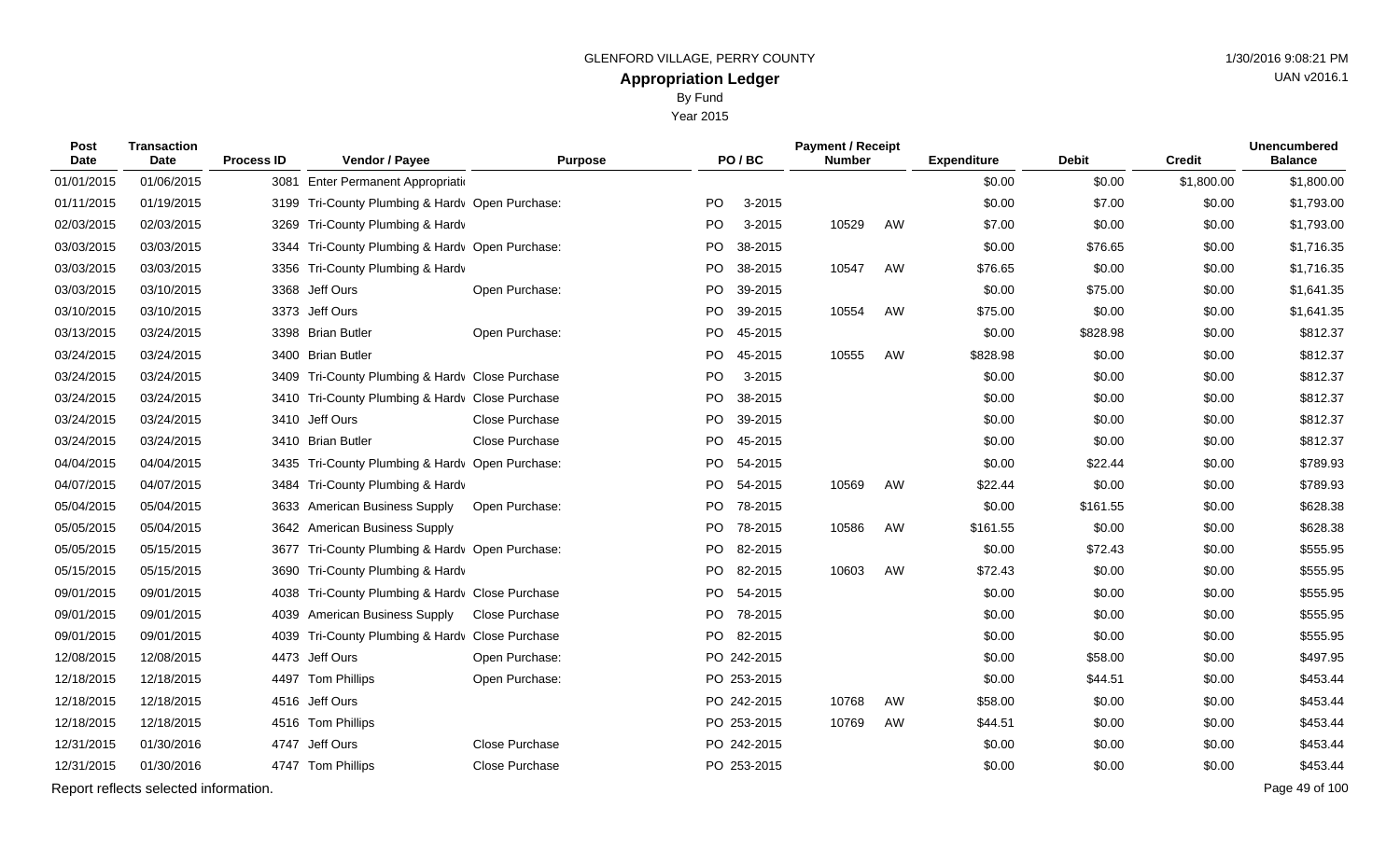By Fund

Year 2015

| <b>Post</b><br>Date  | <b>Transaction</b><br>Date | <b>Process ID</b>       | Vendor / Payee | <b>Purpose</b> | PO/BC | <b>Payment / Receipt</b><br><b>Number</b> | <b>Expenditure</b>       | <b>Debit</b>                               | <b>Credit</b> | <b>Unencumbered</b><br><b>Balance</b> |
|----------------------|----------------------------|-------------------------|----------------|----------------|-------|-------------------------------------------|--------------------------|--------------------------------------------|---------------|---------------------------------------|
|                      |                            |                         |                |                |       | Account Total:                            | \$1,346.56               | \$1,346.56                                 | \$1,800.00    |                                       |
|                      |                            |                         |                |                |       | Account YTD Total:                        | \$1,346.56               | \$1,346.56                                 | \$1,800.00    |                                       |
|                      |                            |                         |                |                |       |                                           |                          |                                            |               |                                       |
| Account Code:        |                            | 2041-730-430-0000       |                |                |       |                                           |                          |                                            |               | <b>Balance</b>                        |
| Fund:                |                            | Parks and Recreation    |                |                |       |                                           |                          | Reserved for Encumbrance 12/31:            |               | \$0.00                                |
| <b>Account Name:</b> |                            | Repairs and Maintenance |                |                |       |                                           |                          | Reserved for Encumbrance 12/31 Adjustment: |               | \$0.00                                |
|                      |                            |                         |                |                |       |                                           | Temporary Appropriation: |                                            |               | \$0.00                                |

#### **Vendor / Payee Expenditure Debit Payment / Receipt**  $P$ urpose **Post** Date **Date Process ID Transaction Date Unencumbered Credit Balance** 01/01/2015 01/06/2015 3081 Enter Permanent Appropriation 3000 \$0.00 \$700.00 \$700.00 \$700.00 08/05/2015 08/07/2015 3982 Saum Contracting Open Purchase: PO 147-2015 \$0.00 \$291.00 \$291.00 \$0.00 \$409.00 09/01/2015 09/01/2015 4064 Saum Contracting PO 147-2015 10685 AW \$291.00 \$0.00 \$0.00 \$409.00 09/22/2015 09/22/2015 4123 Saum Contracting Close Purchase PO 147-2015 \$0.00 \$0.00 \$409.00 \$409.00 \$700.00 \$700.00 \$291.00 \$291.00 \$291.00 \$291.00 Account Total: Account YTD Total:

Parks and Recreation Fund Total for Selected Accounts: \$2,112.30 \$2,141.70 \$3,047.99 Parks and Recreation Fund YTD Total for Selected Accounts: \$2,112.30 \$2,141.70 \$3,047.99

5101-531-300-0000 Water Operating Account Code: Fund:

**Balance**

Reserved for Encumbrance 12/31:

Original Appropriation: Permanent Appropriation: Final Appropriation: Report Beginning Balance:

\$550.00

\$700.00 \$700.00 \$700.00 \$0.00

Report reflects selected information. Page 50 of 100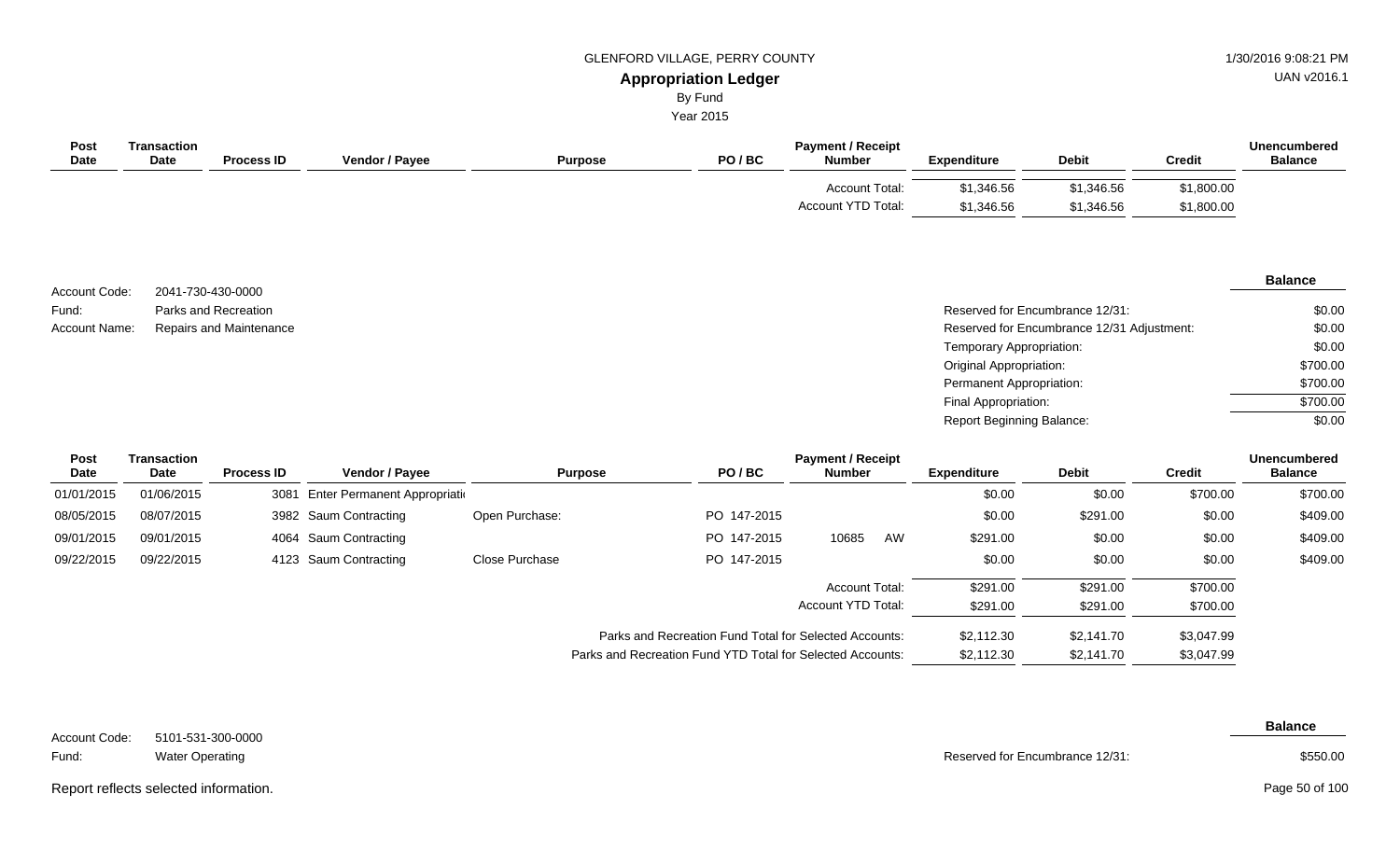GLENFORD VILLAGE, PERRY COUNTY 1/30/2016 9:08:21 PM

# **Appropriation Ledger**

By Fund

Year 2015

Account Name: Contractual Services **Account Name:** Contractual Services **Account Name:** Contractual Services **Account Name:**  $\sim$  \$0.00 Temporary Appropriation: Original Appropriation: Permanent Appropriation: Final Appropriation: Report Beginning Balance: \$0.00 \$7,000.00 \$6,681.28 \$6,681.28 \$0.00

| <b>Post</b><br><b>Date</b> | <b>Transaction</b><br>Date | <b>Process ID</b> | Vendor / Payee                     | <b>Purpose</b>            |      | PO/BC       | <b>Payment / Receipt</b><br><b>Number</b> |    | <b>Expenditure</b> | <b>Debit</b> | <b>Credit</b> | <b>Unencumbered</b><br><b>Balance</b> |
|----------------------------|----------------------------|-------------------|------------------------------------|---------------------------|------|-------------|-------------------------------------------|----|--------------------|--------------|---------------|---------------------------------------|
| 01/01/2015                 | 01/06/2015                 |                   | 3052 Brandon Fox                   | Carry Over Purchase Order |      | PO 256-2014 |                                           |    | \$0.00             | \$550.00     | \$550.00      | \$0.00                                |
| 01/01/2015                 | 01/06/2015                 |                   | 3082 Enter Permanent Appropriation |                           |      |             |                                           |    | \$0.00             | \$0.00       | \$7,000.00    | \$7,000.00                            |
| 01/06/2015                 | 01/06/2015                 |                   | 3101 Brandon Fox                   |                           |      | PO 256-2014 | 10491                                     | AW | \$550.00           | \$0.00       | \$0.00        | \$7,000.00                            |
| 01/31/2015                 | 02/03/2015                 |                   | 3256 Brandon Fox                   | Open Purchase:            |      | PO 19-2015  |                                           |    | \$0.00             | \$575.00     | \$0.00        | \$6,425.00                            |
| 02/03/2015                 | 02/03/2015                 |                   | 3269 Brandon Fox                   |                           |      | PO 19-2015  | 10520                                     | AW | \$575.00           | \$0.00       | \$0.00        | \$6,425.00                            |
| 03/03/2015                 | 03/03/2015                 |                   | 3342 Brandon Fox                   | Open Purchase:            | PO.  | 36-2015     |                                           |    | \$0.00             | \$575.00     | \$0.00        | \$5,850.00                            |
| 03/03/2015                 | 03/03/2015                 |                   | 3356 Brandon Fox                   |                           | PO.  | 36-2015     | 10540                                     | AW | \$575.00           | \$0.00       | \$0.00        | \$5,850.00                            |
| 03/24/2015                 | 03/24/2015                 |                   | 3409 Brandon Fox                   | Close Prior Year Purchase |      | PO 256-2014 |                                           |    | \$0.00             | \$0.00       | \$0.00        | \$5,850.00                            |
| 03/24/2015                 | 03/24/2015                 |                   | 3409 Brandon Fox                   | Close Purchase            | PO - | 19-2015     |                                           |    | \$0.00             | \$0.00       | \$0.00        | \$5,850.00                            |
| 03/24/2015                 | 03/24/2015                 |                   | 3410 Brandon Fox                   | Close Purchase            |      | PO 36-2015  |                                           |    | \$0.00             | \$0.00       | \$0.00        | \$5,850.00                            |
| 04/04/2015                 | 04/04/2015                 |                   | 3437 Brandon Fox                   | Open Purchase:            | PO.  | 57-2015     |                                           |    | \$0.00             | \$575.00     | \$0.00        | \$5,275.00                            |
| 04/07/2015                 | 04/07/2015                 |                   | 3484 Brandon Fox                   |                           | PO.  | 57-2015     | 10558                                     | AW | \$575.00           | \$0.00       | \$0.00        | \$5,275.00                            |
| 05/04/2015                 | 05/04/2015                 |                   | 3633 Brandon Fox                   | Open Purchase:            | PO.  | 80-2015     |                                           |    | \$0.00             | \$575.00     | \$0.00        | \$4,700.00                            |
| 05/05/2015                 | 05/04/2015                 |                   | 3642 Brandon Fox                   |                           |      | PO 80-2015  | 10589                                     | AW | \$575.00           | \$0.00       | \$0.00        | \$4,700.00                            |
| 06/02/2015                 | 06/02/2015                 |                   | 3721 Brandon Fox                   | Open Purchase:            |      | PO 102-2015 |                                           |    | \$0.00             | \$575.00     | \$0.00        | \$4,125.00                            |
| 06/02/2015                 | 06/02/2015                 |                   | 3732 Brandon Fox                   |                           |      | PO 102-2015 | 10609                                     | AW | \$575.00           | \$0.00       | \$0.00        | \$4,125.00                            |
| 07/07/2015                 | 07/07/2015                 |                   | 3811 Brandon Fox                   | Open Purchase:            |      | PO 121-2015 |                                           |    | \$0.00             | \$575.00     | \$0.00        | \$3,550.00                            |
| 07/07/2015                 | 07/07/2015                 |                   | 3827 Brandon Fox                   |                           |      | PO 121-2015 | 10627                                     | AW | \$575.00           | \$0.00       | \$0.00        | \$3,550.00                            |
| 08/04/2015                 | 08/04/2015                 |                   | 3935 Brandon Fox                   | Open Purchase:            |      | PO 143-2015 |                                           |    | \$0.00             | \$575.00     | \$0.00        | \$2,975.00                            |
| 08/04/2015                 | 08/04/2015                 |                   | 3951 Brandon Fox                   |                           |      | PO 143-2015 | 10658                                     | AW | \$575.00           | \$0.00       | \$0.00        | \$2,975.00                            |
| 08/28/2015                 | 08/28/2015                 |                   | 4031 Brandon Fox                   | Open Purchase:            |      | PO 164-2015 |                                           |    | \$0.00             | \$575.00     | \$0.00        | \$2,400.00                            |
| 09/01/2015                 | 09/01/2015                 |                   | 4038 Brandon Fox                   | Close Purchase            |      | PO 57-2015  |                                           |    | \$0.00             | \$0.00       | \$0.00        | \$2,400.00                            |

Report reflects selected information. Page 51 of 100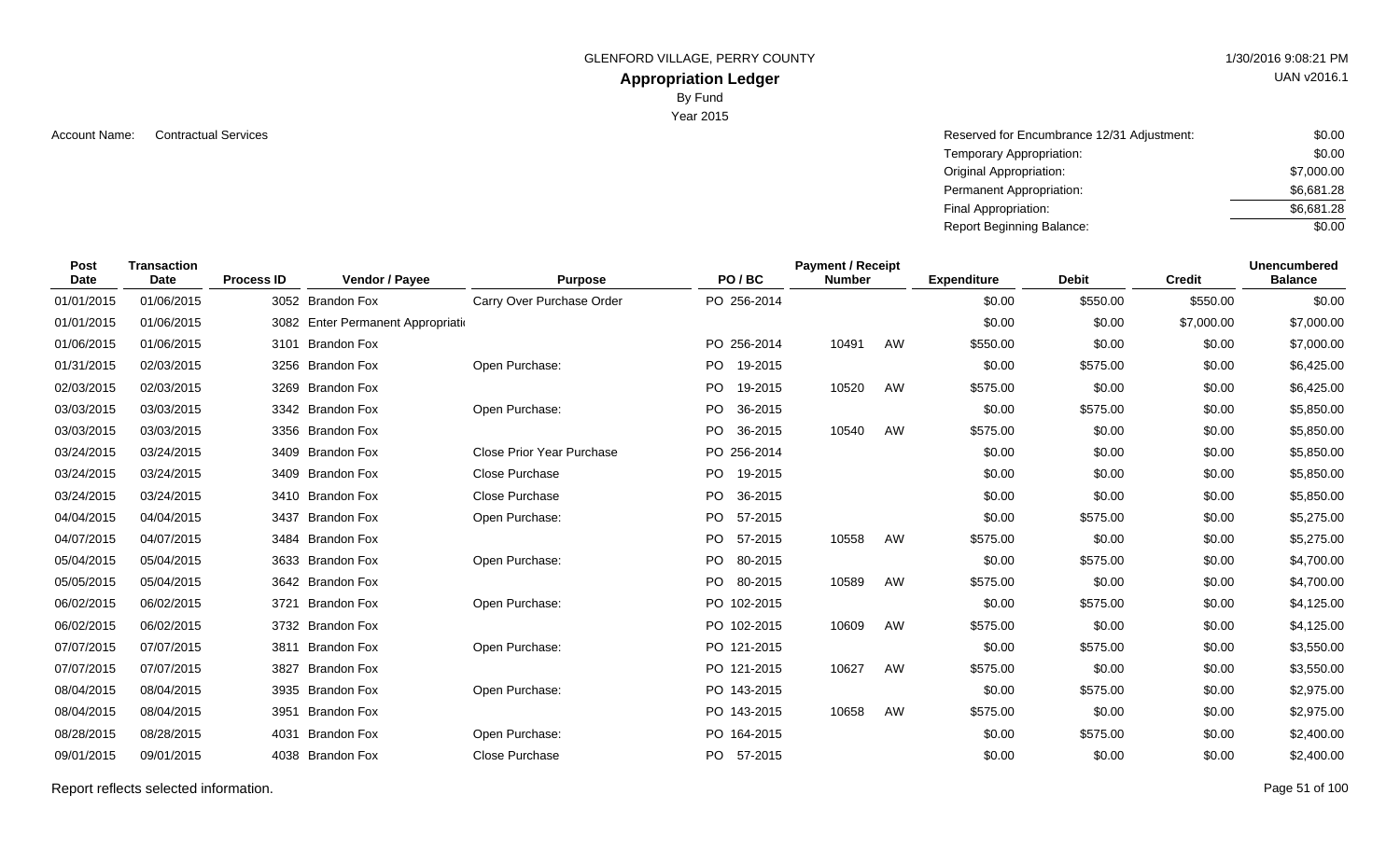By Fund

Year 2015

| <b>Post</b><br><b>Date</b> | <b>Transaction</b><br>Date | <b>Process ID</b> | Vendor / Payee                                      | <b>Purpose</b> | PO/BC       | <b>Payment / Receipt</b><br><b>Number</b> |    | <b>Expenditure</b> | <b>Debit</b> | <b>Credit</b> | <b>Unencumbered</b><br><b>Balance</b> |
|----------------------------|----------------------------|-------------------|-----------------------------------------------------|----------------|-------------|-------------------------------------------|----|--------------------|--------------|---------------|---------------------------------------|
| 09/01/2015                 | 09/01/2015                 |                   | 4039 Brandon Fox                                    | Close Purchase | PO 80-2015  |                                           |    | \$0.00             | \$0.00       | \$0.00        | \$2,400.00                            |
| 09/01/2015                 | 09/01/2015                 |                   | 4040 Brandon Fox                                    | Close Purchase | PO 102-2015 |                                           |    | \$0.00             | \$0.00       | \$0.00        | \$2,400.00                            |
| 09/01/2015                 | 09/01/2015                 | 4041              | <b>Brandon Fox</b>                                  | Close Purchase | PO 121-2015 |                                           |    | \$0.00             | \$0.00       | \$0.00        | \$2,400.00                            |
| 09/01/2015                 | 09/01/2015                 | 4041              | Brandon Fox                                         | Close Purchase | PO 143-2015 |                                           |    | \$0.00             | \$0.00       | \$0.00        | \$2,400.00                            |
| 09/01/2015                 | 09/01/2015                 | 4064              | Brandon Fox                                         |                | PO 164-2015 | 10675                                     | AW | \$575.00           | \$0.00       | \$0.00        | \$2,400.00                            |
| 09/22/2015                 | 09/22/2015                 | 4124              | Brandon Fox                                         | Close Purchase | PO 164-2015 |                                           |    | \$0.00             | \$0.00       | \$0.00        | \$2,400.00                            |
| 10/06/2015                 | 10/06/2015                 |                   | 4182 Brandon Fox                                    | Open Purchase: | PO 196-2015 |                                           |    | \$0.00             | \$575.00     | \$0.00        | \$1,825.00                            |
| 10/06/2015                 | 10/06/2015                 |                   | 4196 Brandon Fox                                    |                | PO 196-2015 | 10703                                     | AW | \$575.00           | \$0.00       | \$0.00        | \$1,825.00                            |
| 10/31/2015                 | 11/03/2015                 |                   | 4298 Brandon Fox                                    | Open Purchase: | PO 214-2015 |                                           |    | \$0.00             | \$575.00     | \$0.00        | \$1,250.00                            |
| 11/03/2015                 | 11/03/2015                 |                   | 4312 Brandon Fox                                    |                | PO 214-2015 | 10731                                     | AW | \$575.00           | \$0.00       | \$0.00        | \$1,250.00                            |
| 11/17/2015                 | 11/17/2015                 | 4337              | Brandon Fox                                         | Close Purchase | PO 196-2015 |                                           |    | \$0.00             | \$0.00       | \$0.00        | \$1,250.00                            |
| 11/17/2015                 | 11/17/2015                 | 4337              | Brandon Fox                                         | Close Purchase | PO 214-2015 |                                           |    | \$0.00             | \$0.00       | \$0.00        | \$1,250.00                            |
| 11/28/2015                 | 11/28/2015                 | 4401              | <b>Brandon Fox</b>                                  | Open Purchase: | PO 233-2015 |                                           |    | \$0.00             | \$575.00     | \$0.00        | \$675.00                              |
| 12/01/2015                 | 12/01/2015                 |                   | 4432 Brandon Fox                                    |                | PO 233-2015 | 10749                                     | AW | \$575.00           | \$0.00       | \$0.00        | \$675.00                              |
| 12/01/2015                 | 12/08/2015                 |                   | 4468 Permanent Reallocation Dec Motion to Pay Bills |                |             |                                           |    | \$0.00             | \$318.72     | \$0.00        | \$356.28                              |
| 12/31/2015                 | 01/30/2016                 | 4747              | Brandon Fox                                         | Close Purchase | PO 233-2015 |                                           |    | \$0.00             | \$0.00       | \$0.00        | \$356.28                              |
|                            |                            |                   |                                                     |                |             | <b>Account Total:</b>                     |    | \$6,875.00         | \$7,193.72   | \$7,550.00    |                                       |
|                            |                            |                   |                                                     |                |             | <b>Account YTD Total:</b>                 |    | \$6,875.00         | \$7,193.72   | \$7,550.00    |                                       |

| Account Code: | 5101-531-391-0000      |
|---------------|------------------------|
| Fund:         | <b>Water Operating</b> |
| Account Name: | Dues and Fees          |

|                   |                                            | <b>Balance</b> |
|-------------------|--------------------------------------------|----------------|
| 5101-531-391-0000 |                                            |                |
| Water Operating   | Reserved for Encumbrance 12/31:            | \$0.00         |
| Dues and Fees     | Reserved for Encumbrance 12/31 Adjustment: | \$0.00         |
|                   | Temporary Appropriation:                   | \$0.00         |
|                   | Original Appropriation:                    | \$0.00         |
|                   | Permanent Appropriation:                   | \$318.72       |
|                   | Final Appropriation:                       | \$318.72       |
|                   | Report Beginning Balance:                  | \$0.00         |
|                   |                                            |                |

UAN v2016.1

Report reflects selected information. Page 52 of 100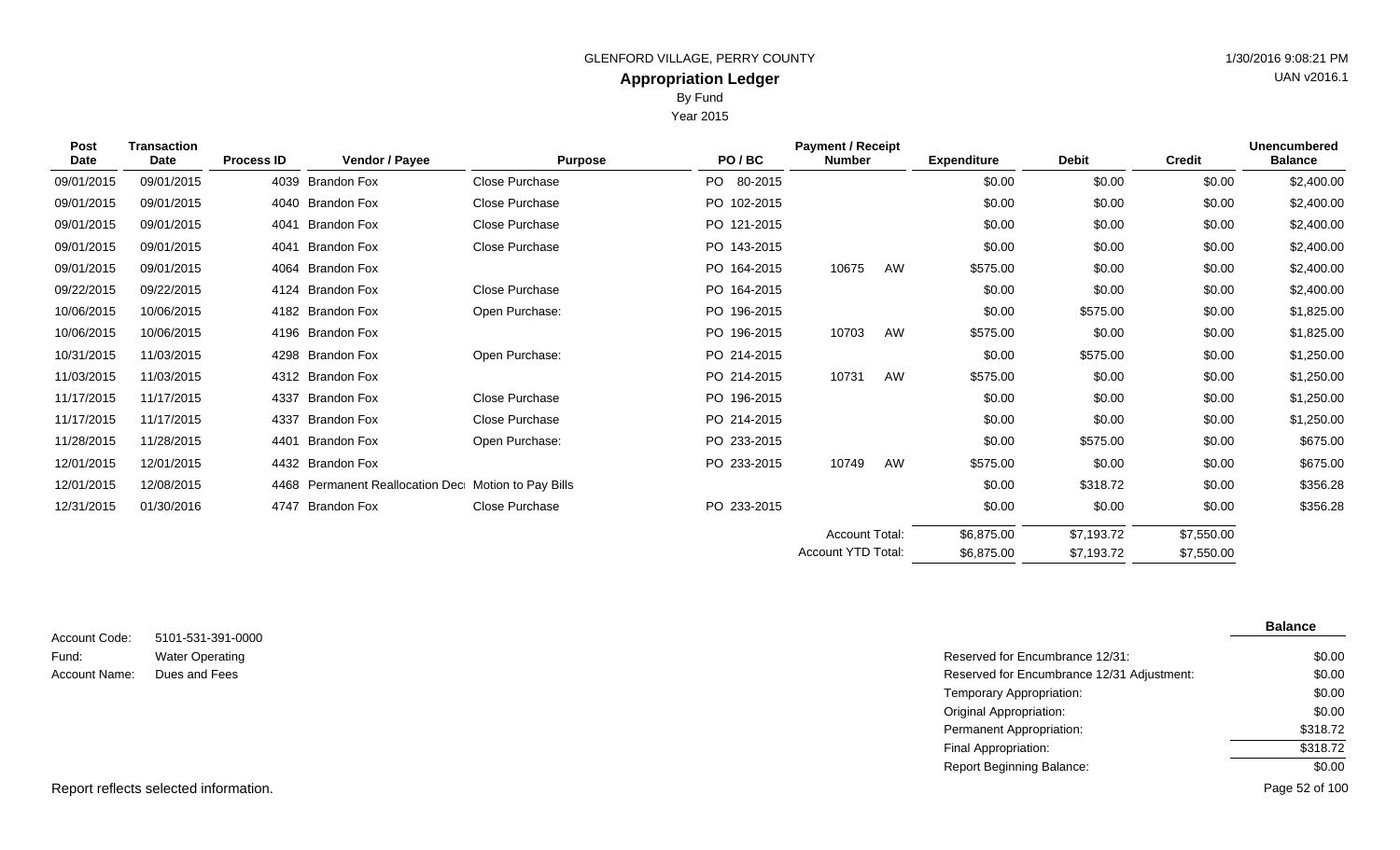Year 2015

| <b>Payment / Receipt</b><br>Post<br>Transaction |            |                   |                                                       |                |             |                       |                    |              |          |                |  |  |
|-------------------------------------------------|------------|-------------------|-------------------------------------------------------|----------------|-------------|-----------------------|--------------------|--------------|----------|----------------|--|--|
| Date                                            | Date       | <b>Process ID</b> | Vendor / Pavee                                        | <b>Purpose</b> | PO/BC       | <b>Number</b>         | <b>Expenditure</b> | <b>Debit</b> | Credit   | <b>Balance</b> |  |  |
| 12/01/2015                                      | 12/08/2015 |                   | 4468 Permanent Reallocation Incre Motion to Pay Bills |                |             |                       | \$0.00             | \$0.00       | \$318.72 | \$318.72       |  |  |
| 12/08/2015                                      | 12/08/2015 |                   | 4473 Treasurer Of State                               | Open Purchase: | PO 248-2015 |                       | \$0.00             | \$318.72     | \$0.00   | \$0.00         |  |  |
| 12/18/2015                                      | 12/18/2015 |                   | 4518 Treasurer Of State                               |                | PO 248-2015 | 10774<br>AW           | \$318.72           | \$0.00       | \$0.00   | \$0.00         |  |  |
| 12/31/2015                                      | 01/30/2016 |                   | 4747 Treasurer Of State                               | Close Purchase | PO 248-2015 |                       | \$0.00             | \$0.00       | \$0.00   | \$0.00         |  |  |
|                                                 |            |                   |                                                       |                |             | <b>Account Total:</b> | \$318.72           | \$318.72     | \$318.72 |                |  |  |
|                                                 |            |                   |                                                       |                |             | Account YTD Total:    | \$318.72           | \$318.72     | \$318.72 |                |  |  |

5101-532-100-0000 Water Operating Account Code: Fund: Account Name: Personal Services

### **Balance**

| Water Operating   | Reserved for Encumbrance 12/31:            | \$254.16   |
|-------------------|--------------------------------------------|------------|
| Personal Services | Reserved for Encumbrance 12/31 Adjustment: | \$0.00     |
|                   | Temporary Appropriation:                   | \$0.00     |
|                   | Original Appropriation:                    | \$4,000.00 |
|                   | Permanent Appropriation:                   | \$4,000.00 |
|                   | Final Appropriation:                       | \$4,000.00 |
|                   | <b>Report Beginning Balance:</b>           | \$0.00     |

| Post       | Transaction |                   | <b>Payment / Receipt</b><br><b>Unencumbered</b> |                               |        |        |           |                    |              |            |                |
|------------|-------------|-------------------|-------------------------------------------------|-------------------------------|--------|--------|-----------|--------------------|--------------|------------|----------------|
| Date       | Date        | <b>Process ID</b> | Vendor / Payee                                  | <b>Purpose</b>                | PO/BC  | Number |           | <b>Expenditure</b> | <b>Debit</b> | Credit     | <b>Balance</b> |
| 01/01/2015 | 01/06/2015  |                   | 3052 Ohio Income Tax                            | Carry Over UnpaidWithholdings |        |        |           | \$0.00             | \$11.16      | \$11.16    | \$0.00         |
| 01/01/2015 | 01/06/2015  |                   | 3052 Federal Income Tax                         | Carry Over UnpaidWithholdings |        |        |           | \$0.00             | \$199.44     | \$199.44   | \$0.00         |
| 01/01/2015 | 01/06/2015  |                   | 3052 Medicare                                   | Carry Over UnpaidWithholdings |        |        |           | \$0.00             | \$43.56      | \$43.56    | \$0.00         |
| 01/01/2015 | 01/06/2015  |                   | 3082 Enter Permanent Appropriation              |                               |        |        |           | \$0.00             | \$0.00       | \$4,000.00 | \$4,000.00     |
| 01/06/2015 | 01/06/2015  |                   | 3113 Employee Payroll                           | Payroll Posting               | Direct |        | 1-2015 PP | \$203.21           | \$250.00     | \$0.00     | \$3,750.00     |
| 01/06/2015 | 01/06/2015  |                   | 3115 Ohio Public Employees Retire               |                               | Direct | 10508  | WH        | \$25.00            | \$0.00       | \$0.00     | \$3,750.00     |
| 01/06/2015 | 01/06/2015  |                   | 3119 Federal Tax Payee                          |                               | Direct | 10509  | WH        | \$243.00           | \$0.00       | \$0.00     | \$3,750.00     |
| 01/06/2015 | 01/06/2015  |                   | 3119 State Tax Payee                            |                               | Direct | 10510  | WH        | \$11.16            | \$0.00       | \$0.00     | \$3,750.00     |
| 01/06/2015 | 01/06/2015  |                   | 3121 Federal Tax Payee                          | Reissue 10509                 | Direct | 10513  | WH        | \$0.00             | \$0.00       | \$0.00     | \$3,750.00     |
|            |             |                   |                                                 |                               |        |        |           |                    |              |            |                |

Report reflects selected information. Page 53 of 100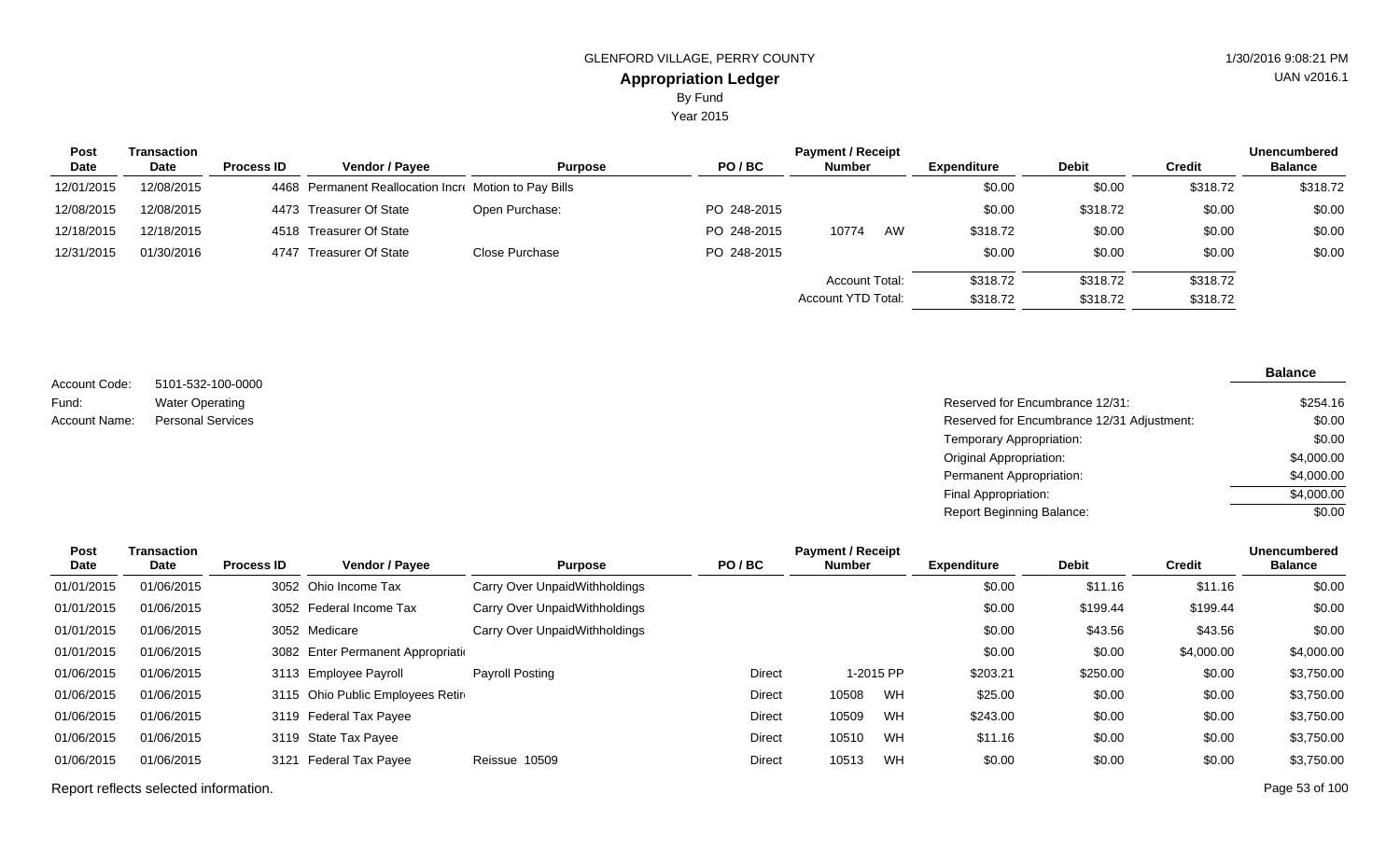Year 2015

|  |  | UAN v2016.1 |
|--|--|-------------|
|  |  |             |
|  |  |             |

| <b>Post</b><br><b>Date</b> | <b>Transaction</b><br>Date | <b>Process ID</b> | Vendor / Payee                   | <b>Purpose</b>         |           | PO/BC         | <b>Payment / Receipt</b><br><b>Number</b> |           | <b>Expenditure</b> | <b>Debit</b> | <b>Credit</b> | <b>Unencumbered</b><br><b>Balance</b> |
|----------------------------|----------------------------|-------------------|----------------------------------|------------------------|-----------|---------------|-------------------------------------------|-----------|--------------------|--------------|---------------|---------------------------------------|
| 01/06/2015                 | 01/06/2015                 |                   | 3121 State Tax Payee             | Reissue 10510          |           | Direct        | 10514                                     | WH        | \$0.00             | \$0.00       | \$0.00        | \$3,750.00                            |
| 02/03/2015                 | 02/03/2015                 |                   | 3272 Employee Payroll            | Payroll Posting        |           | Direct        |                                           | 3-2015 PP | \$203.21           | \$250.00     | \$0.00        | \$3,500.00                            |
| 02/03/2015                 | 02/03/2015                 | 3274              | Ohio Public Employees Retir      |                        |           | Direct        | 10531                                     | WH        | \$25.00            | \$0.00       | \$0.00        | \$3,500.00                            |
| 02/24/2015                 | 02/24/2015                 | 3311              | <b>Internal Revenue Service</b>  | Open Purchase:         | PO.       | 28-2015       |                                           |           | \$0.00             | \$94.77      | \$0.00        | \$3,405.23                            |
| 02/24/2015                 | 02/24/2015                 |                   | 3313 Internal Revenue Service    |                        | <b>PO</b> | 28-2015       | 10537                                     | AW        | \$94.77            | \$0.00       | \$0.00        | \$3,405.23                            |
| 03/03/2015                 | 03/03/2015                 |                   | 3359 Employee Payroll            | Payroll Posting        |           | <b>Direct</b> |                                           | 4-2015 PP | \$203.21           | \$250.00     | \$0.00        | \$3,155.23                            |
| 03/03/2015                 | 03/03/2015                 | 3361              | Ohio Public Employees Retir      |                        |           | <b>Direct</b> | 10550                                     | WH        | \$25.00            | \$0.00       | \$0.00        | \$3,155.23                            |
| 03/24/2015                 | 03/24/2015                 | 3409              | <b>Internal Revenue Service</b>  | Close Purchase         | <b>PO</b> | 28-2015       |                                           |           | \$0.00             | \$0.00       | \$0.00        | \$3,155.23                            |
| 04/07/2015                 | 04/07/2015                 | 3571              | <b>Employee Payroll</b>          | Payroll Posting        |           | Direct        |                                           | 7-2015 PP | \$282.29           | \$350.00     | \$0.00        | \$2,805.23                            |
| 04/07/2015                 | 04/07/2015                 | 3573              | Ohio Public Employees Retir      |                        |           | <b>Direct</b> | 10581                                     | WH        | \$35.00            | \$0.00       | \$0.00        | \$2,805.23                            |
| 05/05/2015                 | 05/04/2015                 |                   | 3645 Employee Payroll            | Payroll Posting        |           | Direct        |                                           | 9-2015 PP | \$282.29           | \$350.00     | \$0.00        | \$2,455.23                            |
| 05/05/2015                 | 05/04/2015                 | 3647              | Ohio Public Employees Retir      |                        |           | Direct        | 10595                                     | WH        | \$35.00            | \$0.00       | \$0.00        | \$2,455.23                            |
| 06/02/2015                 | 06/02/2015                 |                   | 3735 Employee Payroll            | <b>Payroll Posting</b> |           | Direct        | 11-2015 PP                                |           | \$282.29           | \$350.00     | \$0.00        | \$2,105.23                            |
| 06/02/2015                 | 06/02/2015                 | 3737              | Ohio Public Employees Retir      |                        |           | <b>Direct</b> | 10617                                     | WH        | \$35.00            | \$0.00       | \$0.00        | \$2,105.23                            |
| 07/07/2015                 | 07/07/2015                 |                   | 3839 Employee Payroll            | Payroll Posting        |           | Direct        | 12-2015 PP                                |           | \$282.29           | \$350.00     | \$0.00        | \$1,755.23                            |
| 07/07/2015                 | 07/07/2015                 | 3841              | Ohio Public Employees Retir      |                        |           | Direct        | 10644                                     | WH        | \$35.00            | \$0.00       | \$0.00        | \$1,755.23                            |
| 08/04/2015                 | 08/04/2015                 | 3954              | <b>Employee Payroll</b>          | Payroll Posting        |           | <b>Direct</b> | 15-2015 PP                                |           | \$282.29           | \$350.00     | \$0.00        | \$1,405.23                            |
| 08/04/2015                 | 08/04/2015                 |                   | 3956 Ohio Public Employees Retir |                        |           | Direct        | 10670                                     | WH        | \$35.00            | \$0.00       | \$0.00        | \$1,405.23                            |
| 09/01/2015                 | 09/01/2015                 | 4067              | <b>Employee Payroll</b>          | Payroll Posting        |           | Direct        | 18-2015 PP                                |           | \$282.39           | \$350.00     | \$0.00        | \$1,055.23                            |
| 09/01/2015                 | 09/01/2015                 |                   | 4069 Ohio Public Employees Retir |                        |           | Direct        | 10689                                     | WH        | \$35.00            | \$0.00       | \$0.00        | \$1,055.23                            |
| 10/06/2015                 | 10/06/2015                 |                   | 4216 Employee Payroll            | Payroll Posting        |           | Direct        | 21-2015 PP                                |           | \$282.39           | \$350.00     | \$0.00        | \$705.23                              |
| 10/06/2015                 | 10/06/2015                 | 4222              | Ohio Public Employees Retir      |                        |           | Direct        | 10719 WH                                  |           | \$35.00            | \$0.00       | \$0.00        | \$705.23                              |
| 11/03/2015                 | 11/03/2015                 |                   | 4315 Employee Payroll            | Payroll Posting        |           | <b>Direct</b> | 23-2015 PP                                |           | \$282.39           | \$350.00     | \$0.00        | \$355.23                              |
| 11/03/2015                 | 11/03/2015                 |                   | 4317 Ohio Public Employees Retir |                        |           | <b>Direct</b> | 10740 WH                                  |           | \$35.00            | \$0.00       | \$0.00        | \$355.23                              |
| 12/01/2015                 | 12/01/2015                 |                   | 4438 Employee Payroll            | <b>Payroll Posting</b> |           | <b>Direct</b> | 27-2015 PP                                |           | \$282.39           | \$350.00     | \$0.00        | \$5.23                                |
| 12/01/2015                 | 12/01/2015                 |                   | 4442 Ohio Public Employees Retir |                        |           | Direct        | 10758                                     | WH        | \$35.00            | \$0.00       | \$0.00        | \$5.23                                |
|                            |                            |                   |                                  |                        |           |               | <b>Account Total:</b>                     |           | \$3,889.57         | \$4,248.93   | \$4,254.16    |                                       |
|                            |                            |                   |                                  |                        |           |               | Account YTD Total:                        |           | \$3,889.57         | \$4,248.93   | \$4,254.16    |                                       |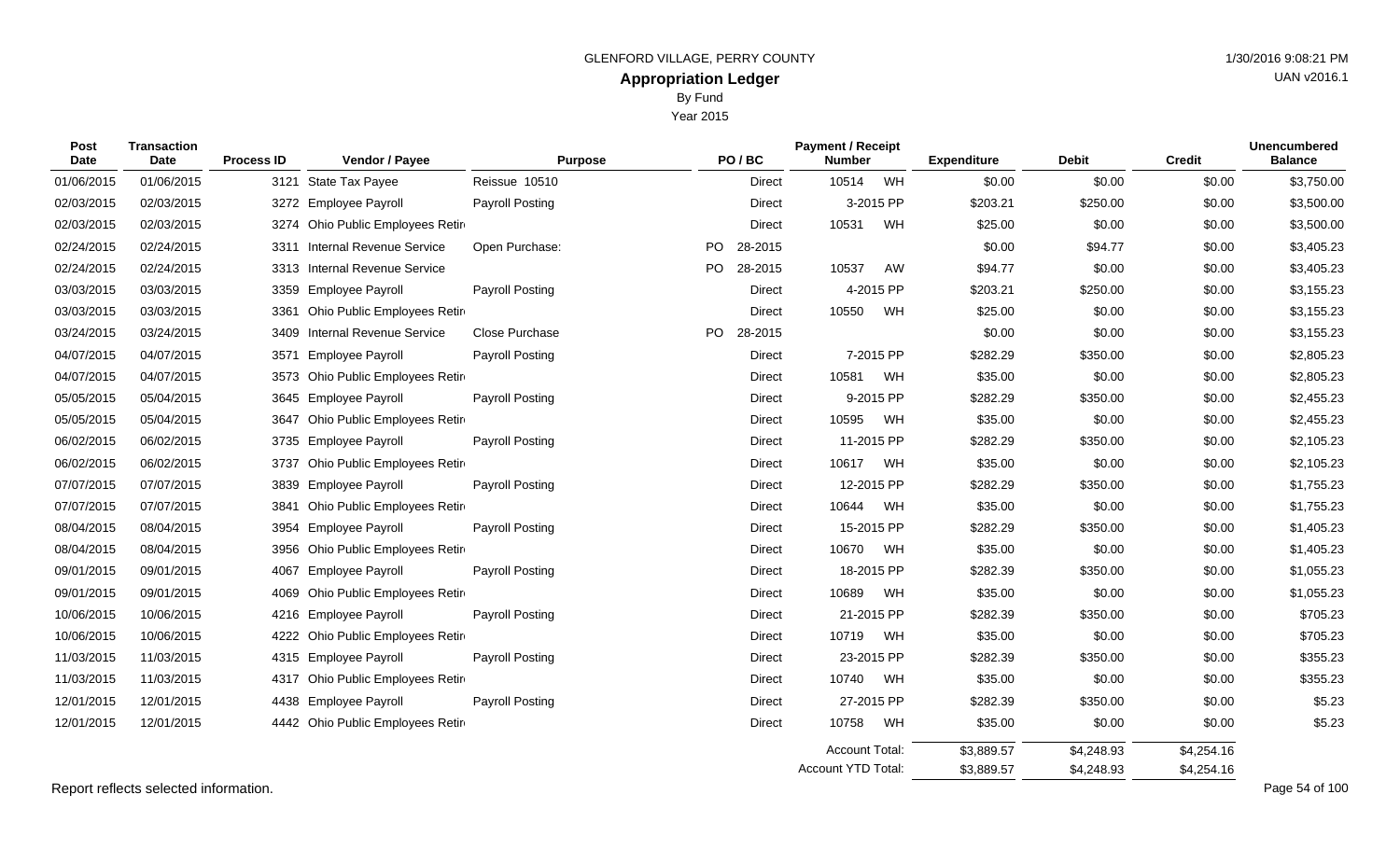**Appropriation Ledger** GLENFORD VILLAGE, PERRY COUNTY 61 ACCESS 1998 121 PM

By Fund Year 2015 UAN v2016.1

| Post<br><b>Date</b>  | <b>Transaction</b><br>Date        | <b>Process ID</b>                       | Vendor / Payee                      | <b>Purpose</b> | PO/BC         | <b>Payment / Receipt</b><br><b>Number</b> |    | <b>Expenditure</b>        | <b>Debit</b>                               | <b>Credit</b> | <b>Unencumbered</b><br><b>Balance</b> |
|----------------------|-----------------------------------|-----------------------------------------|-------------------------------------|----------------|---------------|-------------------------------------------|----|---------------------------|--------------------------------------------|---------------|---------------------------------------|
| Account Code:        | 5101-532-211-0000                 |                                         |                                     |                |               |                                           |    |                           |                                            |               | <b>Balance</b>                        |
| Fund:                | <b>Water Operating</b>            |                                         |                                     |                |               |                                           |    |                           | Reserved for Encumbrance 12/31:            |               | \$0.00                                |
| <b>Account Name:</b> |                                   | Ohio Public Employees Retirement System |                                     |                |               |                                           |    |                           | Reserved for Encumbrance 12/31 Adjustment: |               | \$0.00                                |
|                      |                                   |                                         |                                     |                |               |                                           |    | Temporary Appropriation:  |                                            |               | \$0.00                                |
|                      |                                   |                                         |                                     |                |               |                                           |    | Original Appropriation:   |                                            |               | \$420.00                              |
|                      |                                   |                                         |                                     |                |               |                                           |    | Permanent Appropriation:  |                                            |               | \$570.00                              |
|                      |                                   |                                         |                                     |                |               |                                           |    | Final Appropriation:      |                                            |               | \$570.00                              |
|                      |                                   |                                         |                                     |                |               |                                           |    | Report Beginning Balance: |                                            |               | \$0.00                                |
| Post<br><b>Date</b>  | <b>Transaction</b><br><b>Date</b> | <b>Process ID</b>                       | Vendor / Payee                      | <b>Purpose</b> | PO/BC         | <b>Payment / Receipt</b><br><b>Number</b> |    | <b>Expenditure</b>        | <b>Debit</b>                               | <b>Credit</b> | <b>Unencumbered</b><br><b>Balance</b> |
| 01/01/2015           | 01/06/2015                        |                                         | 3082 Enter Permanent Appropriation  |                |               |                                           |    | \$0.00                    | \$0.00                                     | \$420.00      | \$420.00                              |
| 01/06/2015           | 01/06/2015                        |                                         | 3115 Ohio Public Employees Retir    |                | <b>Direct</b> | 10508                                     | WH | \$37.33                   | \$37.33                                    | \$0.00        | \$382.67                              |
| 02/03/2015           | 02/03/2015                        | 3274                                    | Ohio Public Employees Retir         |                | <b>Direct</b> | 10531                                     | WH | \$37.33                   | \$37.33                                    | \$0.00        | \$345.34                              |
| 03/03/2015           | 03/03/2015                        | 3361                                    | Ohio Public Employees Retir         |                | <b>Direct</b> | 10550                                     | WH | \$37.33                   | \$37.33                                    | \$0.00        | \$308.01                              |
| 04/07/2015           | 04/07/2015                        |                                         | 3573 Ohio Public Employees Retir    |                | <b>Direct</b> | 10581                                     | WH | \$46.67                   | \$46.67                                    | \$0.00        | \$261.34                              |
| 05/05/2015           | 05/04/2015                        |                                         | 3647 Ohio Public Employees Retir    |                | <b>Direct</b> | 10595                                     | WH | \$46.67                   | \$46.67                                    | \$0.00        | \$214.67                              |
| 06/02/2015           | 06/02/2015                        | 3737                                    | Ohio Public Employees Retir         |                | <b>Direct</b> | 10617                                     | WH | \$46.67                   | \$46.67                                    | \$0.00        | \$168.00                              |
| 07/07/2015           | 07/07/2015                        | 3841                                    | Ohio Public Employees Retire        |                | <b>Direct</b> | 10644                                     | WH | \$46.67                   | \$46.67                                    | \$0.00        | \$121.33                              |
| 08/04/2015           | 08/04/2015                        | 3956                                    | Ohio Public Employees Retir         |                | <b>Direct</b> | 10670                                     | WH | \$46.67                   | \$46.67                                    | \$0.00        | \$74.66                               |
| 09/01/2015           | 09/01/2015                        | 4069                                    | Ohio Public Employees Retire        |                | <b>Direct</b> | 10689                                     | WH | \$46.67                   | \$46.67                                    | \$0.00        | \$27.99                               |
| 10/06/2015           | 10/06/2015                        | 4220                                    | Permanent Reallocation Incre Motion |                |               |                                           |    | \$0.00                    | \$0.00                                     | \$150.00      | \$177.99                              |
| 10/06/2015           | 10/06/2015                        | 4222                                    | Ohio Public Employees Retir         |                | <b>Direct</b> | 10719                                     | WH | \$46.67                   | \$46.67                                    | \$0.00        | \$131.32                              |
| 11/03/2015           | 11/03/2015                        |                                         | 4317 Ohio Public Employees Retire   |                | Direct        | 10740                                     | WH | \$46.67                   | \$46.67                                    | \$0.00        | \$84.65                               |
| 12/01/2015           | 12/01/2015                        |                                         | 4442 Ohio Public Employees Retir    |                | <b>Direct</b> | 10758                                     | WH | \$46.67                   | \$46.67                                    | \$0.00        | \$37.98                               |
|                      |                                   |                                         |                                     |                |               |                                           |    |                           |                                            |               |                                       |

Report reflects selected information. Page 55 of 100

\$570.00

\$532.02

\$532.02

Account Total: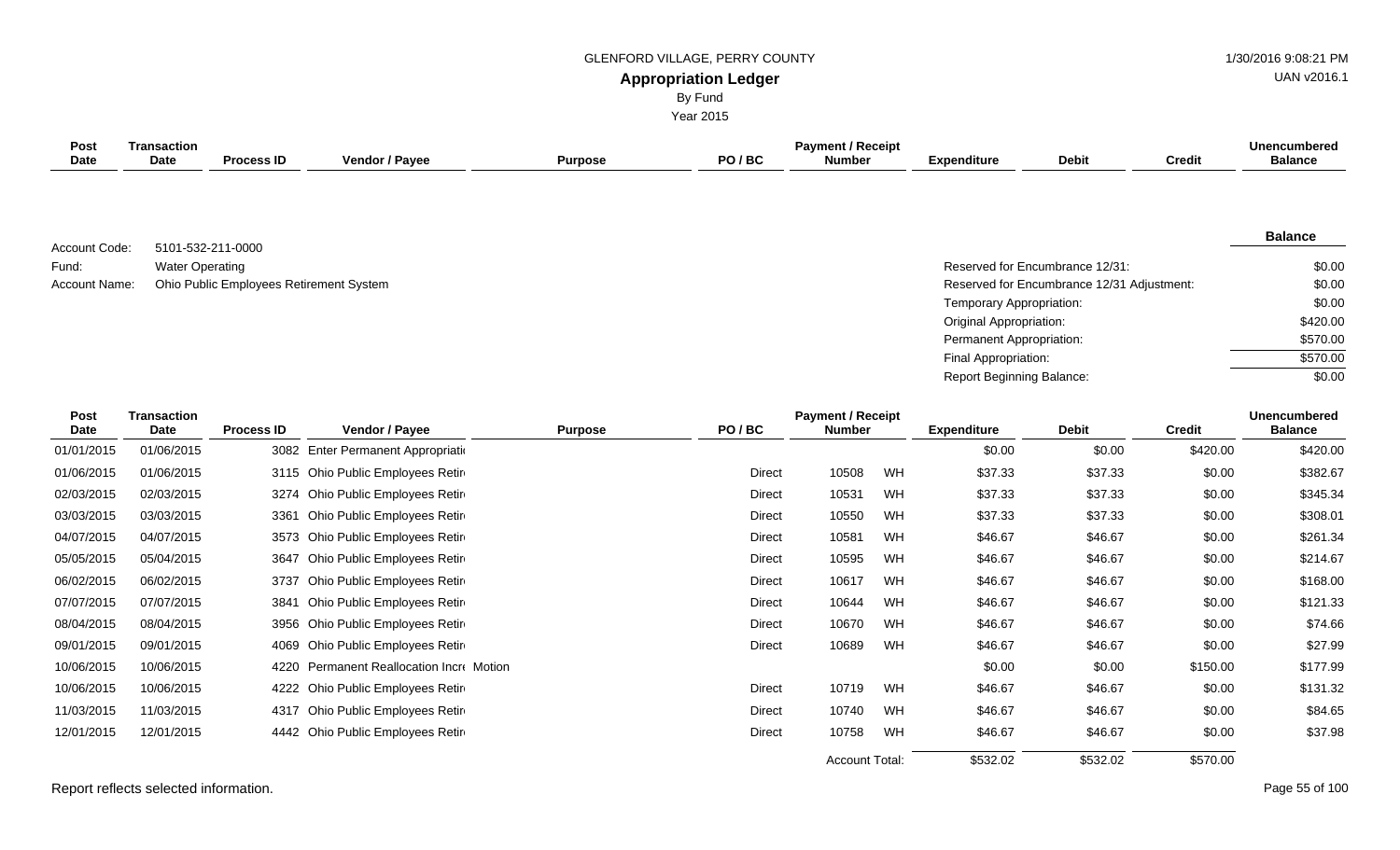# GLENFORD VILLAGE, PERRY COUNTY **1/30/2016** 9:08:21 PM

# UAN v2016.1

# **Appropriation Ledger**

By Fund

Year 2015

| Post<br>Date           | <b>Transaction</b><br>Date | <b>Process ID</b> | Vendor / Payee                                                                                                                                                    | <b>Purpose</b> | PO/BC | <b>Payment / Receipt</b><br><b>Number</b> | <b>Expenditure</b>               | <b>Debit</b>                               | <b>Credit</b> | <b>Unencumbered</b><br><b>Balance</b> |
|------------------------|----------------------------|-------------------|-------------------------------------------------------------------------------------------------------------------------------------------------------------------|----------------|-------|-------------------------------------------|----------------------------------|--------------------------------------------|---------------|---------------------------------------|
|                        |                            |                   |                                                                                                                                                                   |                |       | Account YTD Total:                        | \$532.02                         | \$532.02                                   | \$570.00      |                                       |
|                        |                            |                   |                                                                                                                                                                   |                |       |                                           |                                  |                                            |               |                                       |
| Account Code:          |                            | 5101-532-213-0000 |                                                                                                                                                                   |                |       |                                           |                                  |                                            |               | <b>Balance</b>                        |
| Fund:                  | <b>Water Operating</b>     |                   |                                                                                                                                                                   |                |       |                                           |                                  | Reserved for Encumbrance 12/31:            |               | \$0.00                                |
| Account Name:          | Medicare                   |                   |                                                                                                                                                                   |                |       |                                           |                                  | Reserved for Encumbrance 12/31 Adjustment: |               | \$0.00                                |
|                        |                            |                   |                                                                                                                                                                   |                |       |                                           | Temporary Appropriation:         |                                            |               | \$0.00                                |
|                        |                            |                   |                                                                                                                                                                   |                |       |                                           | <b>Original Appropriation:</b>   |                                            |               | \$80.00                               |
|                        |                            |                   |                                                                                                                                                                   |                |       |                                           | Permanent Appropriation:         |                                            |               | \$80.00                               |
|                        |                            |                   |                                                                                                                                                                   |                |       |                                           | Final Appropriation:             |                                            |               | \$80.00                               |
|                        |                            |                   |                                                                                                                                                                   |                |       |                                           | <b>Report Beginning Balance:</b> |                                            |               | \$0.00                                |
| Post<br>Date           | <b>Transaction</b><br>Date | <b>Process ID</b> | Vendor / Payee                                                                                                                                                    | <b>Purpose</b> | PO/BC | <b>Payment / Receipt</b><br><b>Number</b> | <b>Expenditure</b>               | <b>Debit</b>                               | <b>Credit</b> | <b>Unencumbered</b><br><b>Balance</b> |
| $0.4$ $0.4$ $0.04$ $F$ | $0.4$ in $0.001$ $F$       |                   | $0.000$ $\Gamma_{\text{eff}}$ $\Gamma_{\text{eff}}$ $\Gamma_{\text{eff}}$ $\Gamma_{\text{eff}}$ $\Gamma_{\text{eff}}$ $\Gamma_{\text{eff}}$ $\Gamma_{\text{eff}}$ |                |       |                                           | 0 <sub>0</sub>                   | 0 <sub>0</sub>                             | 0.0000        | 0.0000                                |

| 01/01/2015 | 01/06/2015 | 3082 Enter Permanent Appropriation |               |               |                       |    | \$0.00  | \$0.00  | \$80.00 | \$80.00 |
|------------|------------|------------------------------------|---------------|---------------|-----------------------|----|---------|---------|---------|---------|
| 01/06/2015 | 01/06/2015 | 3119 Federal Tax Payee             |               | Direct        | 10509                 | WH | \$43.56 | \$43.56 | \$0.00  | \$36.44 |
| 01/06/2015 | 01/06/2015 | 3121 Federal Tax Payee             | Reissue 10509 | <b>Direct</b> | 10513                 | WH | \$0.00  | \$0.00  | \$0.00  | \$36.44 |
|            |            |                                    |               |               | <b>Account Total:</b> |    | \$43.56 | \$43.56 | \$80.00 |         |
|            |            |                                    |               |               | Account YTD Total:    |    | \$43.56 | \$43.56 | \$80.00 |         |

|               |                             |                                            | <b>Balance</b> |
|---------------|-----------------------------|--------------------------------------------|----------------|
| Account Code: | 5101-532-300-0000           |                                            |                |
| Fund:         | <b>Water Operating</b>      | Reserved for Encumbrance 12/31:            | \$0.00         |
| Account Name: | <b>Contractual Services</b> | Reserved for Encumbrance 12/31 Adjustment: | \$0.00         |
|               |                             | Temporary Appropriation:                   | \$0.00         |
|               |                             | <b>Original Appropriation:</b>             | \$2,800.00     |
|               |                             | Permanent Appropriation:                   | \$2,650.00     |
|               |                             | Final Appropriation:                       | \$2,650.00     |
|               |                             |                                            |                |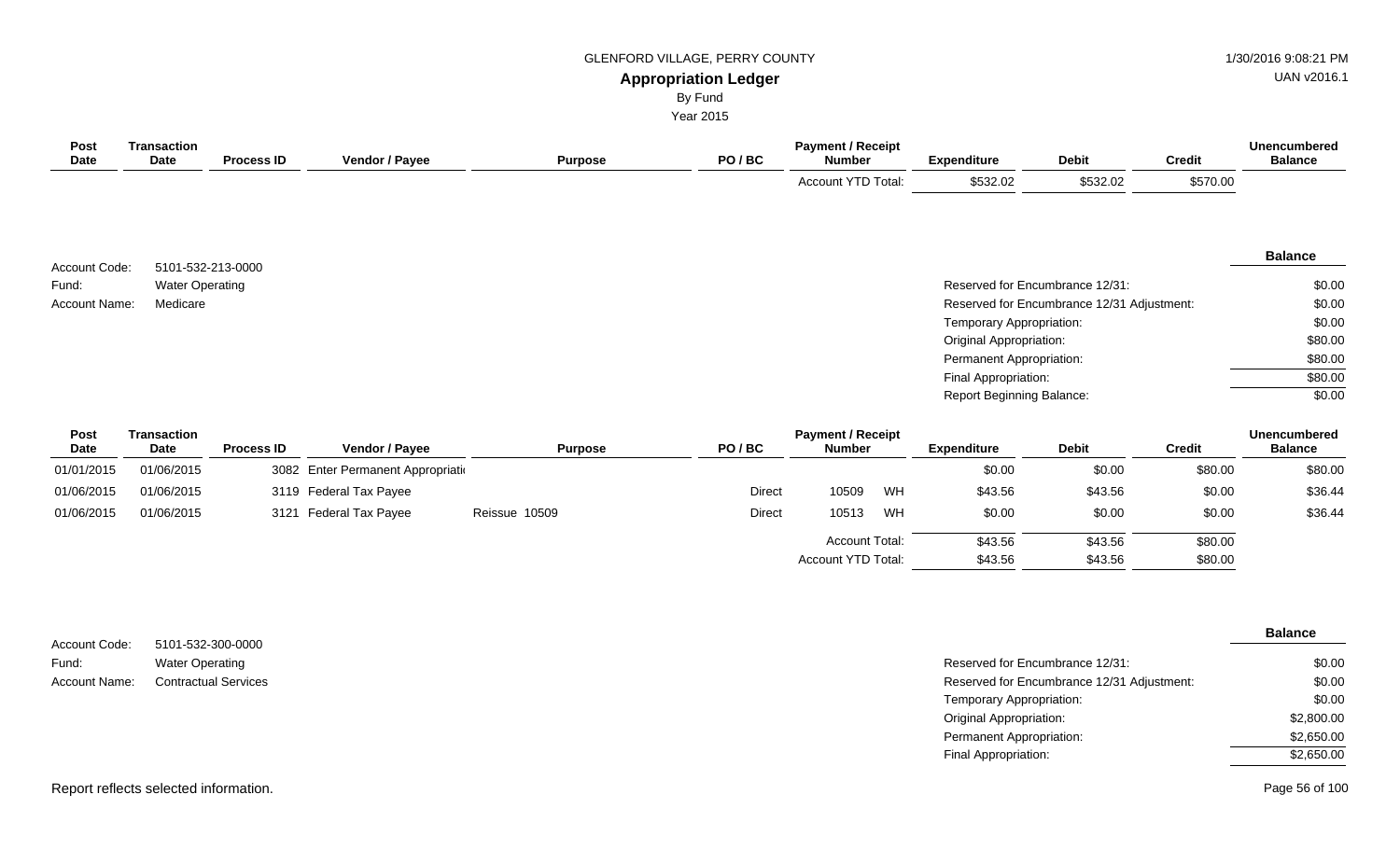Year 2015

Report Beginning Balance: \$0.00

| <b>Post</b> | Transaction |                   |                                                  |                |             | <b>Payment / Receipt</b> |    |                    |              |               | <b>Unencumbered</b> |
|-------------|-------------|-------------------|--------------------------------------------------|----------------|-------------|--------------------------|----|--------------------|--------------|---------------|---------------------|
| Date        | Date        | <b>Process ID</b> | <b>Vendor / Payee</b>                            | <b>Purpose</b> | PO/BC       | Number                   |    | <b>Expenditure</b> | <b>Debit</b> | <b>Credit</b> | <b>Balance</b>      |
| 01/01/2015  | 01/06/2015  |                   | 3082 Enter Permanent Appropriation               |                |             |                          |    | \$0.00             | \$0.00       | \$2,800.00    | \$2,800.00          |
| 07/03/2015  | 07/07/2015  | 3811              | Charles Harris & Associates   Open Purchase:     |                | PO 119-2015 |                          |    | \$0.00             | \$832.00     | \$0.00        | \$1,968.00          |
| 07/07/2015  | 07/07/2015  |                   | 3827 Charles Harris & Associates                 |                | PO 119-2015 | 10628                    | AW | \$832.00           | \$0.00       | \$0.00        | \$1,968.00          |
| 09/01/2015  | 09/01/2015  | 4041              | Charles Harris & Associates   Close Purchase     |                | PO 119-2015 |                          |    | \$0.00             | \$0.00       | \$0.00        | \$1,968.00          |
| 09/01/2015  | 09/01/2015  |                   | 4046 Isacc Wiles Burkholder & Ter Open Purchase: |                | PO 168-2015 |                          |    | \$0.00             | \$702.00     | \$0.00        | \$1,266.00          |
| 09/01/2015  | 09/01/2015  |                   | 4064 Isacc Wiles Burkholder & Tee                |                | PO 168-2015 | 10678                    | AW | \$702.00           | \$0.00       | \$0.00        | \$1,266.00          |
| 09/22/2015  | 09/22/2015  |                   | 4124 Isacc Wiles Burkholder & Tee Close Purchase |                | PO 168-2015 |                          |    | \$0.00             | \$0.00       | \$0.00        | \$1,266.00          |
| 10/06/2015  | 10/06/2015  |                   | 4220 Permanent Reallocation Dec Motion           |                |             |                          |    | \$0.00             | \$150.00     | \$0.00        | \$1,116.00          |
|             |             |                   |                                                  |                |             | <b>Account Total:</b>    |    | \$1,534.00         | \$1,684.00   | \$2,800.00    |                     |
|             |             |                   |                                                  |                |             | Account YTD Total:       |    | \$1,534.00         | \$1,684.00   | \$2,800.00    |                     |
|             |             |                   |                                                  |                |             |                          |    |                    |              |               |                     |

|               |                                          |                                            | <b>Balance</b> |
|---------------|------------------------------------------|--------------------------------------------|----------------|
| Account Code: | 5101-532-320-0000                        |                                            |                |
| Fund:         | <b>Water Operating</b>                   | Reserved for Encumbrance 12/31:            | \$0.00         |
| Account Name: | Communications, Printing and Advertising | Reserved for Encumbrance 12/31 Adjustment: | \$0.00         |
|               |                                          | Temporary Appropriation:                   | \$0.00         |
|               |                                          | Original Appropriation:                    | \$1,000.00     |
|               |                                          | Permanent Appropriation:                   | \$530.00       |
|               |                                          | Final Appropriation:                       | \$530.00       |
|               |                                          | Report Beginning Balance:                  | \$0.00         |

| Post        | Transaction |                   |                                                     |                                                                |             | <b>Payment / Receipt</b> |             |              |            | <b>Unencumbered</b> |
|-------------|-------------|-------------------|-----------------------------------------------------|----------------------------------------------------------------|-------------|--------------------------|-------------|--------------|------------|---------------------|
| <b>Date</b> | Date        | <b>Process ID</b> | <b>Vendor / Pavee</b>                               | <b>Purpose</b>                                                 | PO/BC       | <b>Number</b>            | Expenditure | <b>Debit</b> | Credit     | <b>Balance</b>      |
| 01/01/2015  | 01/06/2015  |                   | 3082 Enter Permanent Appropriation                  |                                                                |             |                          | \$0.00      | \$0.00       | \$1,000.00 | \$1,000.00          |
| 11/03/2015  | 11/03/2015  |                   |                                                     | 4288 Permanent Reallocation Dec Motion to pay bills by Council |             |                          | \$0.00      | \$220.00     | \$0.00     | \$780.00            |
| 11/03/2015  | 11/28/2015  |                   | 4396 Permanent Reallocation Dec Motion to pay bills |                                                                |             |                          | \$0.00      | \$250.00     | \$0.00     | \$530.00            |
| 12/29/2015  | 12/31/2015  |                   | 4549 Business Radio Licensing                       | Open Purchase:                                                 | PO 259-2015 |                          | \$0.00      | \$120.00     | \$0.00     | \$410.00            |

Report reflects selected information. Page 57 of 100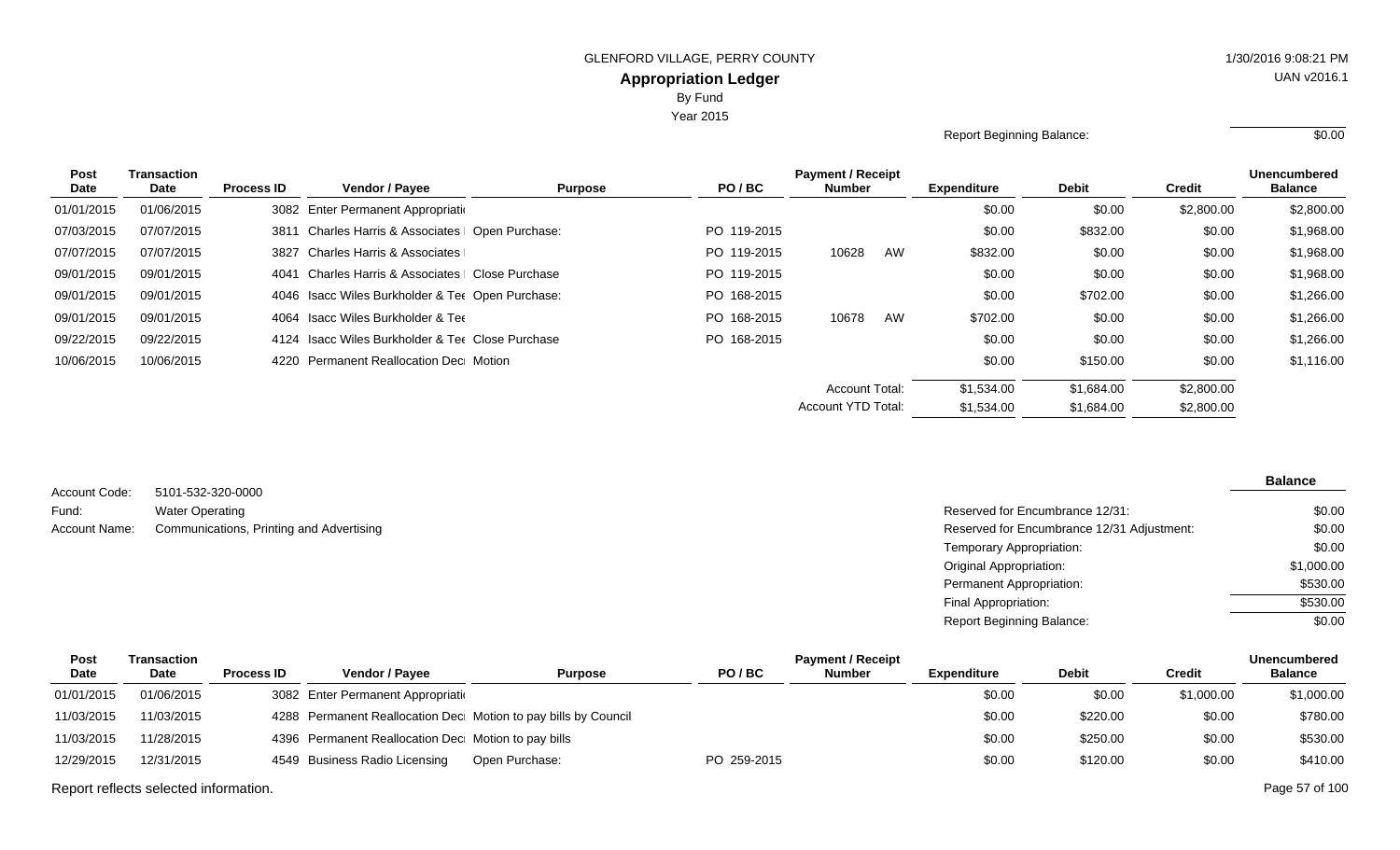By Fund

Year 2015

| Post        | Transaction |                   |                           |                |             | <b>Payment / Receipt</b> |             |              |               | <b>Unencumbered</b> |  |
|-------------|-------------|-------------------|---------------------------|----------------|-------------|--------------------------|-------------|--------------|---------------|---------------------|--|
| <b>Date</b> | <b>Date</b> | <b>Process ID</b> | Vendor / Payee            | <b>Purpose</b> | PO/BC       | <b>Number</b>            | Expenditure | <b>Debit</b> | <b>Credit</b> | <b>Balance</b>      |  |
| 12/31/2015  | 12/31/2015  |                   | 4549 Governmental Systems | Open Purchase: | PO 261-2015 |                          | \$0.00      | \$384.14     | \$0.00        | \$25.86             |  |
|             |             |                   |                           |                |             | Account Total:           | \$0.00      | \$974.14     | \$1,000.00    |                     |  |
|             |             |                   |                           |                |             | Account YTD Total:       | \$0.00      | \$974.14     | \$1,000.00    |                     |  |

| Account Code: | 5101-532-321-0000      |
|---------------|------------------------|
| Fund:         | <b>Water Operating</b> |
| Account Name: | Telephone              |

| Water Operating | Reserved for Encumbrance 12/31:            | \$0.00     |
|-----------------|--------------------------------------------|------------|
| Telephone       | Reserved for Encumbrance 12/31 Adjustment: | \$0.00     |
|                 | Temporary Appropriation:                   | \$0.00     |
|                 | Original Appropriation:                    | \$900.00   |
|                 | Permanent Appropriation:                   | \$1,370.00 |
|                 | Final Appropriation:                       | \$1,370.00 |
|                 | Report Beginning Balance:                  | \$0.00     |

| Post<br>Date | Transaction<br>Date | <b>Process ID</b> | Vendor / Payee                     | <b>Purpose</b> |     | PO/BC   | <b>Payment / Receipt</b><br><b>Number</b> |    | <b>Expenditure</b> | <b>Debit</b> | <b>Credit</b> | Unencumbered<br><b>Balance</b> |
|--------------|---------------------|-------------------|------------------------------------|----------------|-----|---------|-------------------------------------------|----|--------------------|--------------|---------------|--------------------------------|
| 01/01/2015   | 01/06/2015          |                   | 3082 Enter Permanent Appropriation |                |     |         |                                           |    | \$0.00             | \$0.00       | \$900.00      | \$900.00                       |
| 01/17/2015   | 01/19/2015          |                   | 3199 AT & T                        | Open Purchase: | PO  | 8-2015  |                                           |    | \$0.00             | \$78.60      | \$0.00        | \$821.40                       |
| 01/19/2015   | 01/19/2015          |                   | 3208 AT & T                        |                | PO. | 8-2015  | 10517                                     | AW | \$78.60            | \$0.00       | \$0.00        | \$821.40                       |
| 02/14/2015   | 02/17/2015          |                   | 3304 AT & T                        | Open Purchase: | PO. | 24-2015 |                                           |    | \$0.00             | \$79.15      | \$0.00        | \$742.25                       |
| 02/17/2015   | 02/17/2015          |                   | 3306 AT & T                        |                | PO. | 24-2015 | 10536                                     | AW | \$79.15            | \$0.00       | \$0.00        | \$742.25                       |
| 02/26/2015   | 03/03/2015          |                   | 3342 AT & T                        | Open Purchase: | PO. | 29-2015 |                                           |    | \$0.00             | \$127.32     | \$0.00        | \$614.93                       |
| 03/03/2015   | 03/03/2015          |                   | 3356 AT & T                        |                | PO. | 29-2015 | 10538                                     | AW | \$127.32           | \$0.00       | \$0.00        | \$614.93                       |
| 03/24/2015   | 03/24/2015          |                   | 3409 AT & T                        | Close Purchase | PO. | 8-2015  |                                           |    | \$0.00             | \$0.00       | \$0.00        | \$614.93                       |
| 03/24/2015   | 03/24/2015          |                   | 3409 AT & T                        | Close Purchase | PO. | 24-2015 |                                           |    | \$0.00             | \$0.00       | \$0.00        | \$614.93                       |
| 03/24/2015   | 03/24/2015          |                   | 3409 AT & T                        | Close Purchase | PO. | 29-2015 |                                           |    | \$0.00             | \$0.00       | \$0.00        | \$614.93                       |
| 03/28/2015   | 04/04/2015          |                   | 3435 AT & T                        | Open Purchase: | PO. | 49-2015 |                                           |    | \$0.00             | \$102.34     | \$0.00        | \$512.59                       |
| 04/07/2015   | 04/07/2015          |                   | 3484 AT & T                        |                | PO. | 49-2015 | 10556                                     | AW | \$102.34           | \$0.00       | \$0.00        | \$512.59                       |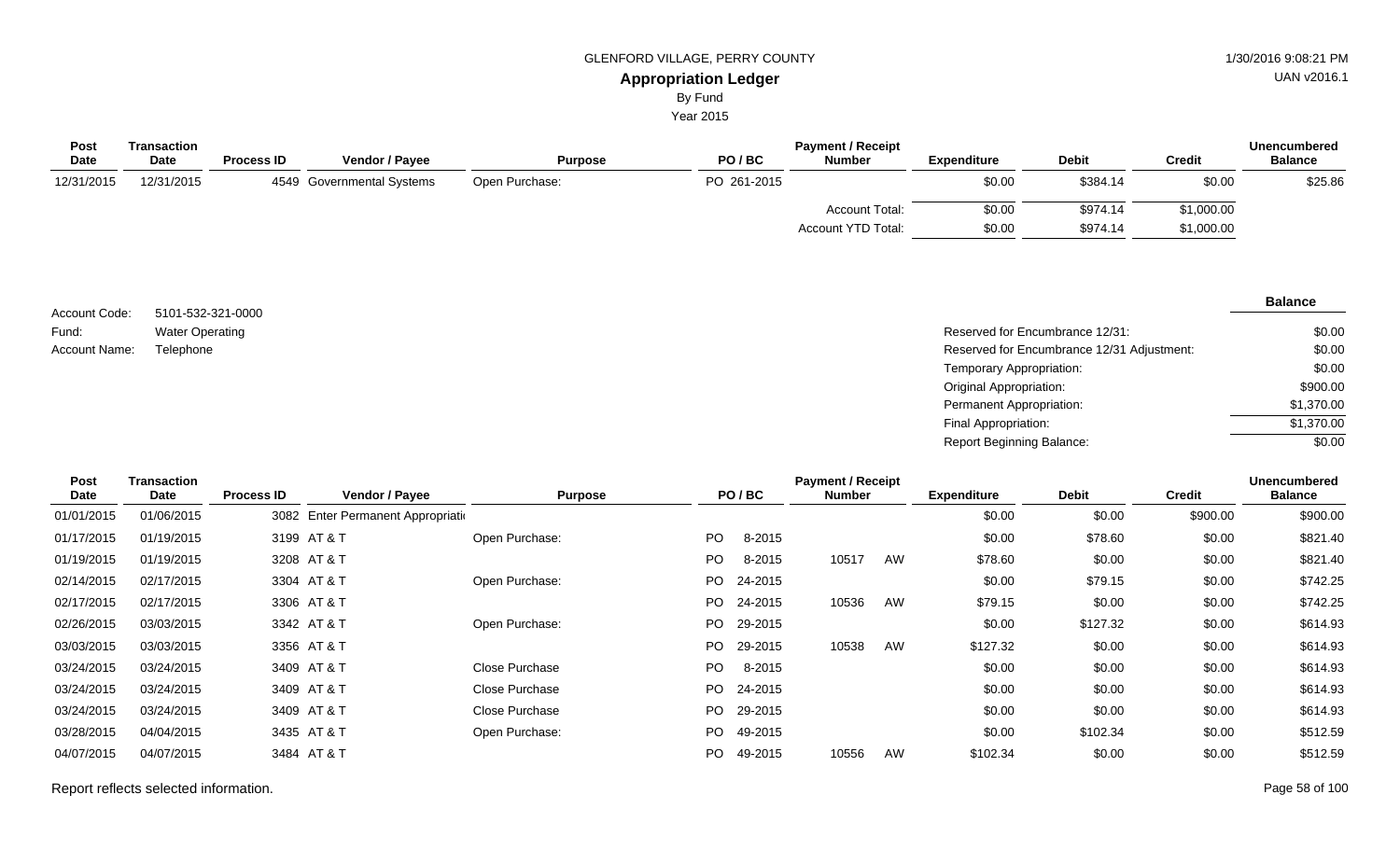By Fund

Year 2015

| Post<br>Date | <b>Transaction</b><br><b>Date</b>     | <b>Process ID</b> | Vendor / Payee                                        | <b>Purpose</b>                                                   | PO/BC       | <b>Payment / Receipt</b><br><b>Number</b> |    | <b>Expenditure</b> | <b>Debit</b> | <b>Credit</b> | <b>Unencumbered</b><br><b>Balance</b> |
|--------------|---------------------------------------|-------------------|-------------------------------------------------------|------------------------------------------------------------------|-------------|-------------------------------------------|----|--------------------|--------------|---------------|---------------------------------------|
| 05/04/2015   | 05/04/2015                            | 3633 AT & T       |                                                       | Open Purchase:                                                   | PO 77-2015  |                                           |    | \$0.00             | \$54.27      | \$0.00        | \$458.32                              |
| 05/05/2015   | 05/04/2015                            | 3642 AT & T       |                                                       |                                                                  | PO 77-2015  | 10588                                     | AW | \$54.27            | \$0.00       | \$0.00        | \$458.32                              |
| 05/27/2015   | 06/02/2015                            | 3721 AT & T       |                                                       | Open Purchase:                                                   | PO 96-2015  |                                           |    | \$0.00             | \$54.27      | \$0.00        | \$404.05                              |
| 06/02/2015   | 06/02/2015                            | 3732 AT & T       |                                                       |                                                                  | PO 96-2015  | 10608                                     | AW | \$54.27            | \$0.00       | \$0.00        | \$404.05                              |
| 06/28/2015   | 07/07/2015                            | 3811 AT & T       |                                                       | Open Purchase:                                                   | PO 114-2015 |                                           |    | \$0.00             | \$54.27      | \$0.00        | \$349.78                              |
| 07/07/2015   | 07/07/2015                            | 3827 AT & T       |                                                       |                                                                  | PO 114-2015 | 10624                                     | AW | \$54.27            | \$0.00       | \$0.00        | \$349.78                              |
| 07/29/2015   | 08/04/2015                            | 3935 AT & T       |                                                       | Open Purchase:                                                   | PO 133-2015 |                                           |    | \$0.00             | \$107.81     | \$0.00        | \$241.97                              |
| 08/04/2015   | 08/04/2015                            | 3951 AT & T       |                                                       |                                                                  | PO 133-2015 | 10655                                     | AW | \$107.81           | \$0.00       | \$0.00        | \$241.97                              |
| 08/28/2015   | 08/28/2015                            | 4031 AT & T       |                                                       | Open Purchase:                                                   | PO 158-2015 |                                           |    | \$0.00             | \$107.81     | \$0.00        | \$134.16                              |
| 09/01/2015   | 09/01/2015                            | 4038 AT & T       |                                                       | Close Purchase                                                   | PO 49-2015  |                                           |    | \$0.00             | \$0.00       | \$0.00        | \$134.16                              |
| 09/01/2015   | 09/01/2015                            | 4039 AT & T       |                                                       | Close Purchase                                                   | PO 77-2015  |                                           |    | \$0.00             | \$0.00       | \$0.00        | \$134.16                              |
| 09/01/2015   | 09/01/2015                            | 4040 AT & T       |                                                       | Close Purchase                                                   | PO 96-2015  |                                           |    | \$0.00             | \$0.00       | \$0.00        | \$134.16                              |
| 09/01/2015   | 09/01/2015                            | 4040 AT & T       |                                                       | Close Purchase                                                   | PO 114-2015 |                                           |    | \$0.00             | \$0.00       | \$0.00        | \$134.16                              |
| 09/01/2015   | 09/01/2015                            | 4041 AT & T       |                                                       | Close Purchase                                                   | PO 133-2015 |                                           |    | \$0.00             | \$0.00       | \$0.00        | \$134.16                              |
| 09/01/2015   | 09/01/2015                            | 4064 AT & T       |                                                       |                                                                  | PO 158-2015 | 10672                                     | AW | \$107.81           | \$0.00       | \$0.00        | \$134.16                              |
| 09/22/2015   | 09/22/2015                            | 4124 AT & T       |                                                       | Close Purchase                                                   | PO 158-2015 |                                           |    | \$0.00             | \$0.00       | \$0.00        | \$134.16                              |
| 09/29/2015   | 10/06/2015                            | 4182 AT & T       |                                                       | Open Purchase:                                                   | PO 186-2015 |                                           |    | \$0.00             | \$54.18      | \$0.00        | \$79.98                               |
| 10/06/2015   | 10/06/2015                            | 4196 AT & T       |                                                       |                                                                  | PO 186-2015 | 10699                                     | AW | \$54.18            | \$0.00       | \$0.00        | \$79.98                               |
| 10/27/2015   | 11/03/2015                            | 4298 AT & T       |                                                       | Open Purchase:                                                   | PO 211-2015 |                                           |    | \$0.00             | \$107.68     | \$0.00        | $-$27.70$                             |
| 11/03/2015   | 11/03/2015                            |                   |                                                       | 4288 Permanent Reallocation Incre Motion to pay bills by Council |             |                                           |    | \$0.00             | \$0.00       | \$220.00      | \$192.30                              |
| 11/03/2015   | 11/03/2015                            | 4312 AT & T       |                                                       |                                                                  | PO 211-2015 | 10727                                     | AW | \$107.68           | \$0.00       | \$0.00        | \$192.30                              |
| 11/03/2015   | 11/28/2015                            |                   | 4396 Permanent Reallocation Incre Motion to pay bills |                                                                  |             |                                           |    | \$0.00             | \$0.00       | \$250.00      | \$442.30                              |
| 11/17/2015   | 11/17/2015                            | 4337 AT & T       |                                                       | Close Purchase                                                   | PO 186-2015 |                                           |    | \$0.00             | \$0.00       | \$0.00        | \$442.30                              |
| 11/17/2015   | 11/17/2015                            | 4337 AT & T       |                                                       | Close Purchase                                                   | PO 211-2015 |                                           |    | \$0.00             | \$0.00       | \$0.00        | \$442.30                              |
| 11/28/2015   | 11/28/2015                            | 4401 AT & T       |                                                       | Open Purchase:                                                   | PO 231-2015 |                                           |    | \$0.00             | \$107.68     | \$0.00        | \$334.62                              |
| 12/01/2015   | 12/01/2015                            | 4432 AT & T       |                                                       |                                                                  | PO 231-2015 | 10748                                     | AW | \$107.68           | \$0.00       | \$0.00        | \$334.62                              |
| 12/29/2015   | 12/31/2015                            | 4549 AT & T       |                                                       | Open Purchase:                                                   | PO 258-2015 |                                           |    | \$0.00             | \$107.68     | \$0.00        | \$226.94                              |
| 12/31/2015   | 01/30/2016                            | 4747 AT & T       |                                                       | Close Purchase                                                   | PO 231-2015 |                                           |    | \$0.00             | \$0.00       | \$0.00        | \$226.94                              |
|              | Report reflects selected information. |                   |                                                       |                                                                  |             |                                           |    |                    |              |               | Page 59 of 100                        |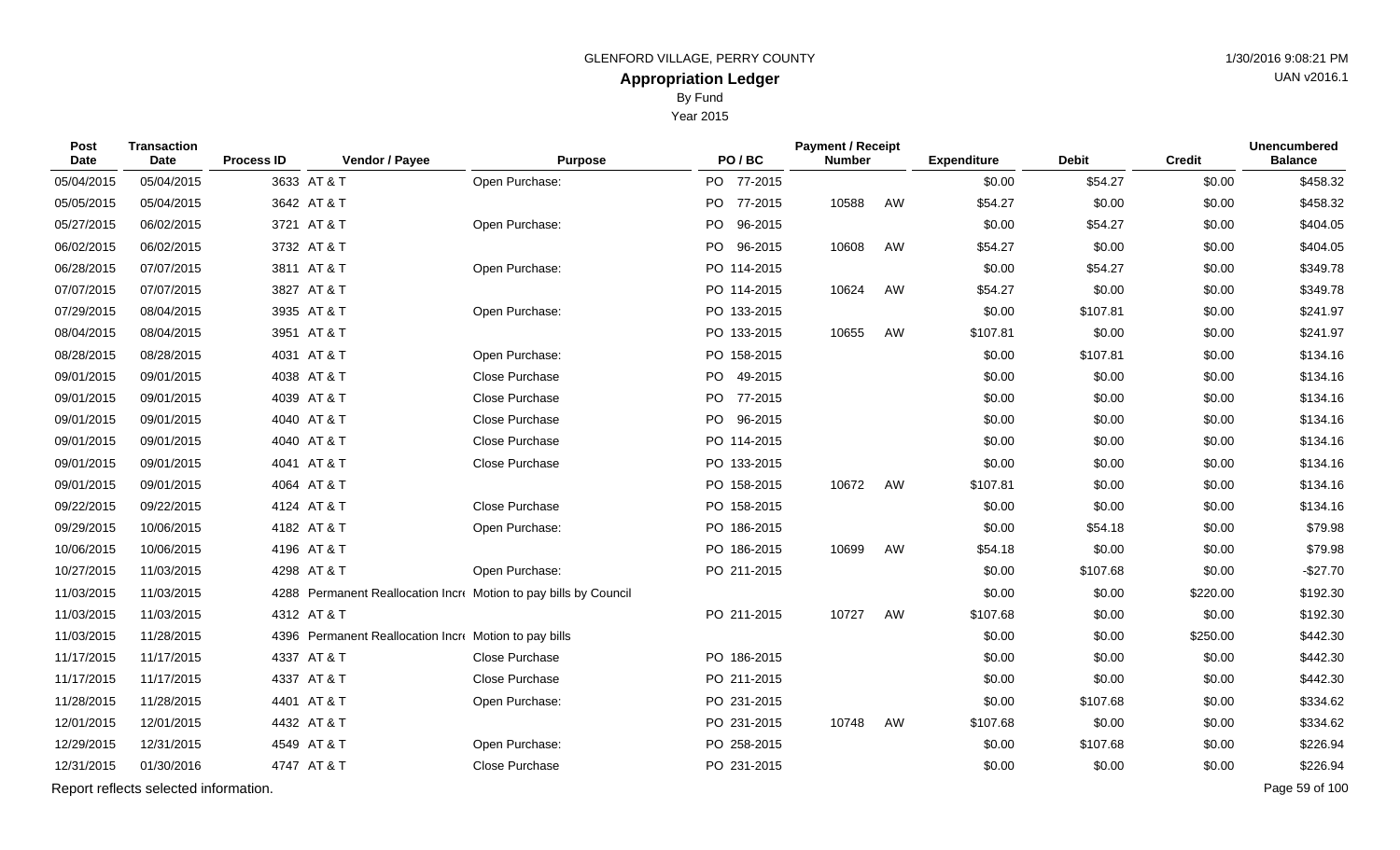UAN v2016.1

# By Fund

Year 2015

| <b>Post</b><br><b>Date</b> | Transaction<br><b>Date</b> | <b>Process ID</b> | <b>Vendor / Payee</b> | <b>Purpose</b> | PO/BC | <b>Payment / Receipt</b><br><b>Number</b> | <b>Expenditure</b>       | <b>Debit</b>             | <b>Credit</b>            | <b>Unencumbered</b><br><b>Balance</b> |
|----------------------------|----------------------------|-------------------|-----------------------|----------------|-------|-------------------------------------------|--------------------------|--------------------------|--------------------------|---------------------------------------|
|                            |                            |                   |                       |                |       | Account Total:<br>Account YTD Total:      | \$1,035.38<br>\$1,035.38 | \$1,143.06<br>\$1,143.06 | \$1,370.00<br>\$1,370.00 |                                       |

5101-532-322-0000 Water Operating Account Code: Fund: Account Name:

| Water Operating | Reserved for Encumbrance 12/31:            | \$8.00   |
|-----------------|--------------------------------------------|----------|
| Postage         | Reserved for Encumbrance 12/31 Adjustment: | \$0.00   |
|                 | Temporary Appropriation:                   | \$0.00   |
|                 | Original Appropriation:                    | \$700.00 |
|                 | Permanent Appropriation:                   | \$700.00 |
|                 | Final Appropriation:                       | \$700.00 |
|                 | <b>Report Beginning Balance:</b>           | \$0.00   |

| Post        | <b>Transaction</b> |                   |                                    |                           |     |             | <b>Payment / Receipt</b> |    |                    |              |               | <b>Unencumbered</b> |
|-------------|--------------------|-------------------|------------------------------------|---------------------------|-----|-------------|--------------------------|----|--------------------|--------------|---------------|---------------------|
| <b>Date</b> | Date               | <b>Process ID</b> | Vendor / Payee                     | <b>Purpose</b>            |     | PO/BC       | <b>Number</b>            |    | <b>Expenditure</b> | <b>Debit</b> | <b>Credit</b> | <b>Balance</b>      |
| 01/01/2015  | 01/06/2015         |                   | 3052 Leonard Sheppard              | Carry Over Purchase Order |     | PO 241-2014 |                          |    | \$0.00             | \$8.00       | \$8.00        | \$0.00              |
| 01/01/2015  | 01/06/2015         |                   | 3082 Enter Permanent Appropriation |                           |     |             |                          |    | \$0.00             | \$0.00       | \$700.00      | \$700.00            |
| 01/06/2015  | 01/06/2015         | 3101              | <b>Leonard Sheppard</b>            |                           |     | PO 241-2014 | 10498                    | AW | \$8.00             | \$0.00       | \$0.00        | \$700.00            |
| 01/11/2015  | 01/19/2015         |                   | 3199 US Postmaster                 | Open Purchase:            | PO. | 6-2015      |                          |    | \$0.00             | \$136.00     | \$0.00        | \$564.00            |
| 01/19/2015  | 01/19/2015         |                   | 3208 US Postmaster                 |                           | PO. | 6-2015      | 10516                    | AW | \$136.00           | \$0.00       | \$0.00        | \$564.00            |
| 03/03/2015  | 03/03/2015         |                   | 3342 Leonard Sheppard              | Open Purchase:            | PO. | 31-2015     |                          |    | \$0.00             | \$47.60      | \$0.00        | \$516.40            |
| 03/03/2015  | 03/03/2015         |                   | 3342 US Postmaster                 | Open Purchase:            | PO. | 35-2015     |                          |    | \$0.00             | \$340.00     | \$0.00        | \$176.40            |
| 03/03/2015  | 03/03/2015         |                   | 3356 Leonard Sheppard              |                           | PO. | 31-2015     | 10543                    | AW | \$47.60            | \$0.00       | \$0.00        | \$176.40            |
| 03/03/2015  | 03/03/2015         |                   | 3356 US Postmaster                 |                           | PO. | 35-2015     | 10548                    | AW | \$340.00           | \$0.00       | \$0.00        | \$176.40            |
| 03/24/2015  | 03/24/2015         |                   | 3409 Leonard Sheppard              | Close Prior Year Purchase |     | PO 241-2014 |                          |    | \$0.00             | \$0.00       | \$0.00        | \$176.40            |
| 03/24/2015  | 03/24/2015         |                   | 3409 US Postmaster                 | Close Purchase            | PO. | 6-2015      |                          |    | \$0.00             | \$0.00       | \$0.00        | \$176.40            |
| 03/24/2015  | 03/24/2015         |                   | 3410 Leonard Sheppard              | Close Purchase            | PO. | 31-2015     |                          |    | \$0.00             | \$0.00       | \$0.00        | \$176.40            |
| 03/24/2015  | 03/24/2015         |                   | 3410 US Postmaster                 | Close Purchase            | PO. | 35-2015     |                          |    | \$0.00             | \$0.00       | \$0.00        | \$176.40            |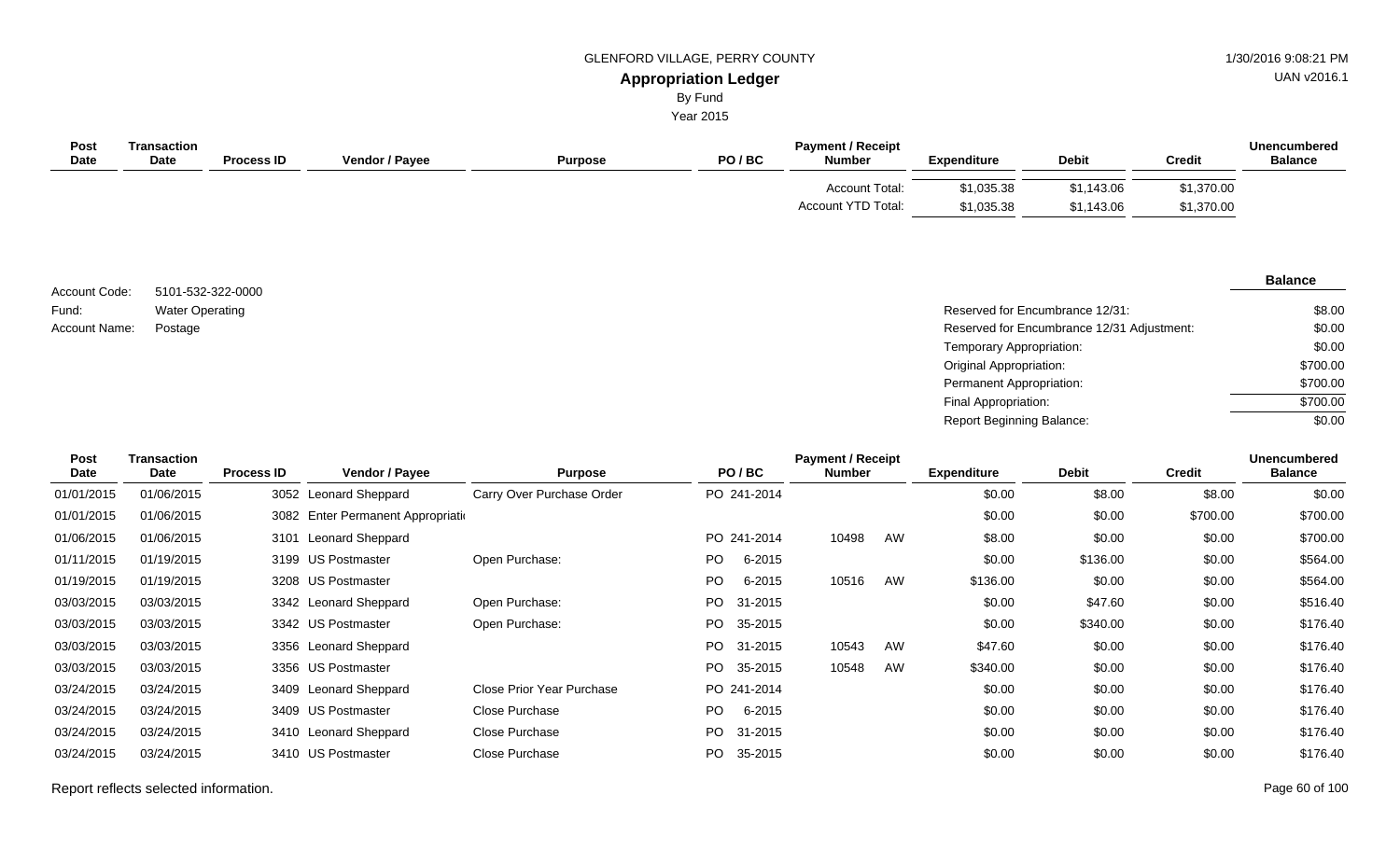Year 2015

| <b>Post</b> | Transaction |                   |                       | <b>Payment / Receipt</b> |             |                                      |                      |                      |                      |                |
|-------------|-------------|-------------------|-----------------------|--------------------------|-------------|--------------------------------------|----------------------|----------------------|----------------------|----------------|
| <b>Date</b> | Date        | <b>Process ID</b> | <b>Vendor / Payee</b> | <b>Purpose</b>           | PO/BC       | <b>Number</b>                        | Expenditure          | <b>Debit</b>         | Credit               | <b>Balance</b> |
| 08/03/2015  | 08/04/2015  |                   | 3935 Leonard Sheppard | Open Purchase:           | PO 138-2015 |                                      | \$0.00               | \$10.00              | \$0.00               | \$166.40       |
| 08/04/2015  | 08/04/2015  | 3951              | Leonard Sheppard      |                          | PO 138-2015 | 10666<br>AW                          | \$10.00              | \$0.00               | \$0.00               | \$166.40       |
| 09/01/2015  | 09/01/2015  |                   | 4041 Leonard Sheppard | Close Purchase           | PO 138-2015 |                                      | \$0.00               | \$0.00               | \$0.00               | \$166.40       |
|             |             |                   |                       |                          |             | Account Total:<br>Account YTD Total: | \$541.60<br>\$541.60 | \$541.60<br>\$541.60 | \$708.00<br>\$708.00 |                |

| Account Code: | 5101-532-400-0000             |
|---------------|-------------------------------|
| Fund:         | <b>Water Operating</b>        |
| Account Name: | <b>Supplies and Materials</b> |

| Water Operating               | Reserved for Encumbrance 12/31:            | \$70.51    |
|-------------------------------|--------------------------------------------|------------|
| <b>Supplies and Materials</b> | Reserved for Encumbrance 12/31 Adjustment: | \$0.00     |
|                               | <b>Temporary Appropriation:</b>            | \$0.00     |
|                               | Original Appropriation:                    | \$5,000.00 |
|                               | Permanent Appropriation:                   | \$2,950.00 |
|                               | Final Appropriation:                       | \$2,950.00 |
|                               | <b>Report Beginning Balance:</b>           | \$0.00     |

| <b>Post</b> | <b>Transaction</b> |                   |                                    |                                                                |                | <b>Payment / Receipt</b>  |    |                    |              |               | <b>Unencumbered</b> |
|-------------|--------------------|-------------------|------------------------------------|----------------------------------------------------------------|----------------|---------------------------|----|--------------------|--------------|---------------|---------------------|
| Date        | Date               | <b>Process ID</b> | Vendor / Payee                     | <b>Purpose</b>                                                 | PO/BC          | <b>Number</b>             |    | <b>Expenditure</b> | <b>Debit</b> | <b>Credit</b> | <b>Balance</b>      |
| 01/01/2015  | 01/06/2015         |                   | 3052 Staples Credit Plan           | Carry Over Purchase Order                                      | PO 231-2014    |                           |    | \$0.00             | \$70.51      | \$70.51       | \$0.00              |
| 01/01/2015  | 01/06/2015         |                   | 3082 Enter Permanent Appropriation |                                                                |                |                           |    | \$0.00             | \$0.00       | \$5,000.00    | \$5,000.00          |
| 01/06/2015  | 01/06/2015         | 3101              | <b>Staples Credit Plan</b>         |                                                                | PO 231-2014    | 10499                     | AW | \$70.51            | \$0.00       | \$0.00        | \$5,000.00          |
| 03/24/2015  | 03/24/2015         |                   | 3409 Staples Credit Plan           | Close Prior Year Purchase                                      | PO 231-2014    |                           |    | \$0.00             | \$0.00       | \$0.00        | \$5,000.00          |
| 04/07/2015  | 04/07/2015         |                   |                                    | 3458 Permanent Reallocation Dec Council Amended Appropriations |                |                           |    | \$0.00             | \$2,050.00   | \$0.00        | \$2,950.00          |
| 04/25/2015  | 04/25/2015         |                   | 3614 Staples Credit Plan           | Open Purchase:                                                 | 74-2015<br>PO. |                           |    | \$0.00             | \$72.50      | \$0.00        | \$2,877.50          |
| 06/02/2015  | 06/02/2015         |                   | 3732 Staples Credit Plan           |                                                                | PO.<br>74-2015 | 10613                     | AW | \$72.50            | \$0.00       | \$0.00        | \$2,877.50          |
| 09/01/2015  | 09/01/2015         |                   | 4039 Staples Credit Plan           | Close Purchase                                                 | PO 74-2015     |                           |    | \$0.00             | \$0.00       | \$0.00        | \$2,877.50          |
|             |                    |                   |                                    |                                                                |                | <b>Account Total:</b>     |    | \$143.01           | \$2,193.01   | \$5,070.51    |                     |
|             |                    |                   |                                    |                                                                |                | <b>Account YTD Total:</b> |    | \$143.01           | \$2,193.01   | \$5,070.51    |                     |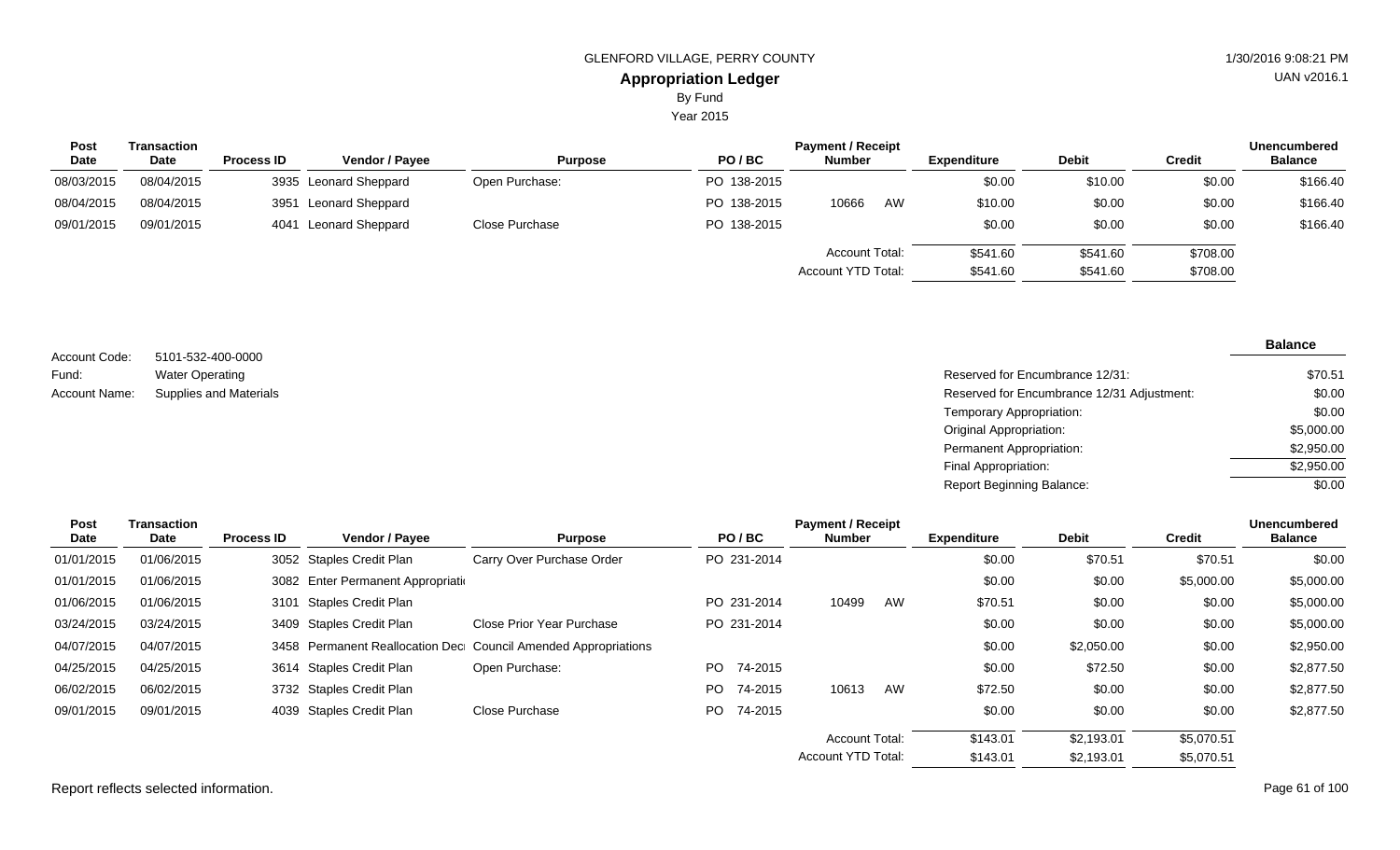| Account Code:        | 5101-532-430-0000       |
|----------------------|-------------------------|
| Fund:                | <b>Water Operating</b>  |
| <b>Account Name:</b> | Repairs and Maintenance |

| 5101-532-430-0000       |                                            |            |
|-------------------------|--------------------------------------------|------------|
| Water Operating         | Reserved for Encumbrance 12/31:            | \$0.00     |
| Repairs and Maintenance | Reserved for Encumbrance 12/31 Adjustment: | \$0.00     |
|                         | Temporary Appropriation:                   | \$0.00     |
|                         | Original Appropriation:                    | \$5,000.00 |
|                         | Permanent Appropriation:                   | \$2,950.00 |
|                         | Final Appropriation:                       | \$2,950.00 |
|                         | <b>Report Beginning Balance:</b>           | \$0.00     |
|                         |                                            |            |

| Post       | Transaction |                   |                                    |                                                                |       | <b>Payment / Receipt</b> |             |              |            | Unencumbered   |
|------------|-------------|-------------------|------------------------------------|----------------------------------------------------------------|-------|--------------------------|-------------|--------------|------------|----------------|
| Date       | Date        | <b>Process ID</b> | Vendor / Pavee                     | <b>Purpose</b>                                                 | PO/BC | <b>Number</b>            | Expenditure | <b>Debit</b> | Credit     | <b>Balance</b> |
| 01/01/2015 | 01/06/2015  |                   | 3082 Enter Permanent Appropriation |                                                                |       |                          | \$0.00      | \$0.00       | \$5,000.00 | \$5,000.00     |
| 04/07/2015 | 04/07/2015  |                   |                                    | 3458 Permanent Reallocation Dec Council Amended Appropriations |       |                          | \$0.00      | \$2,050.00   | \$0.00     | \$2,950.00     |
|            |             |                   |                                    |                                                                |       | <b>Account Total:</b>    | \$0.00      | \$2,050.00   | \$5,000.00 |                |
|            |             |                   |                                    |                                                                |       | Account YTD Total:       | \$0.00      | \$2,050.00   | \$5,000.00 |                |

|                        |                                             |                                            | <b>Balance</b> |
|------------------------|---------------------------------------------|--------------------------------------------|----------------|
| Account Code:<br>Fund: | 5101-533-300-0000<br><b>Water Operating</b> | Reserved for Encumbrance 12/31:            | \$2,716.92     |
| <b>Account Name:</b>   | <b>Contractual Services</b>                 | Reserved for Encumbrance 12/31 Adjustment: | \$0.00         |
|                        |                                             | Temporary Appropriation:                   | \$0.00         |
|                        |                                             | Original Appropriation:                    | \$30,000.00    |
|                        |                                             | <b>Permanent Appropriation:</b>            | \$30,000.00    |
|                        |                                             | Final Appropriation:                       | \$30,000.00    |
|                        |                                             | <b>Report Beginning Balance:</b>           | \$0.00         |

| Pos        | Transaction | <b>Payment / Receipt</b> |                                                         |                |                |               |                    |              | Unencumbered |                |  |
|------------|-------------|--------------------------|---------------------------------------------------------|----------------|----------------|---------------|--------------------|--------------|--------------|----------------|--|
| Date       | <b>Date</b> | <b>Process ID</b>        | <b>Vendor / Pavee</b>                                   | <b>Purpose</b> | PO / BC        | <b>Number</b> | <b>Expenditure</b> | <b>Debit</b> | Credit       | <b>Balance</b> |  |
| 01/01/2015 | 01/06/2015  | 3052                     | ? Northern Perry County Water Carry Over Purchase Order |                | ְמ<br>252-2014 |               | \$0.00             | \$2,716.92   | \$2,716.92   | \$0.00         |  |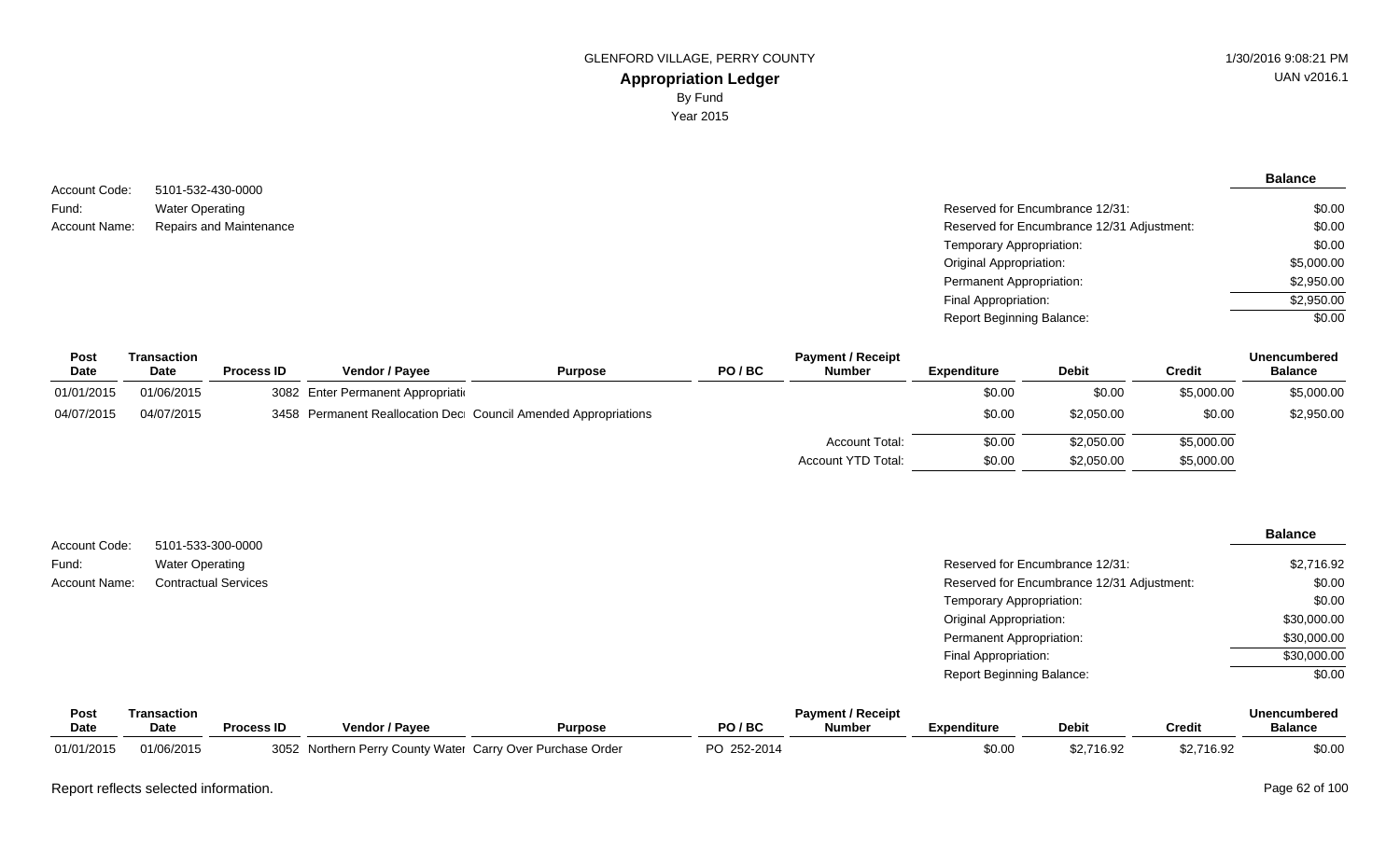Year 2015

| Post<br>Date | <b>Transaction</b><br>Date            | <b>Process ID</b> | Vendor / Payee                                             | <b>Purpose</b> | PO/BC       |         | <b>Payment / Receipt</b><br><b>Number</b> |    | <b>Expenditure</b> | <b>Debit</b> | <b>Credit</b> | <b>Unencumbered</b><br><b>Balance</b> |
|--------------|---------------------------------------|-------------------|------------------------------------------------------------|----------------|-------------|---------|-------------------------------------------|----|--------------------|--------------|---------------|---------------------------------------|
| 01/01/2015   | 01/06/2015                            |                   | 3082 Enter Permanent Appropriatio                          |                |             |         |                                           |    | \$0.00             | \$0.00       | \$30,000.00   | \$30,000.00                           |
| 01/06/2015   | 01/06/2015                            |                   | 3101 Northern Perry County Water                           |                | PO 252-2014 |         | 10495                                     | AW | \$2,716.92         | \$0.00       | \$0.00        | \$30,000.00                           |
| 01/31/2015   | 02/03/2015                            |                   | 3256 Northern Perry County Water Open Purchase:            |                | PO          | 16-2015 |                                           |    | \$0.00             | \$2,176.49   | \$0.00        | \$27,823.51                           |
| 02/03/2015   | 02/03/2015                            |                   | 3269 Northern Perry County Water                           |                | PO          | 16-2015 | 10526                                     | AW | \$2,176.49         | \$0.00       | \$0.00        | \$27,823.51                           |
| 03/02/2015   | 03/03/2015                            |                   | 3342 Northern Perry County Water Open Purchase:            |                | <b>PO</b>   | 30-2015 |                                           |    | \$0.00             | \$1,613.02   | \$0.00        | \$26,210.49                           |
| 03/03/2015   | 03/03/2015                            |                   | 3356 Northern Perry County Water                           |                | <b>PO</b>   | 30-2015 | 10544                                     | AW | \$1,613.02         | \$0.00       | \$0.00        | \$26,210.49                           |
| 03/24/2015   | 03/24/2015                            |                   | 3409 Northern Perry County Water Close Prior Year Purchase |                | PO 252-2014 |         |                                           |    | \$0.00             | \$0.00       | \$0.00        | \$26,210.49                           |
| 03/24/2015   | 03/24/2015                            | 3409              | Northern Perry County Water Close Purchase                 |                | <b>PO</b>   | 16-2015 |                                           |    | \$0.00             | \$0.00       | \$0.00        | \$26,210.49                           |
| 03/24/2015   | 03/24/2015                            |                   | 3410 Northern Perry County Water Close Purchase            |                | <b>PO</b>   | 30-2015 |                                           |    | \$0.00             | \$0.00       | \$0.00        | \$26,210.49                           |
| 04/08/2015   | 04/14/2015                            |                   | 3589 Northern Perry County Water Open Purchase:            |                | <b>PO</b>   | 64-2015 |                                           |    | \$0.00             | \$2,296.89   | \$0.00        | \$23,913.60                           |
| 04/14/2015   | 04/14/2015                            |                   | 3603 Northern Perry County Water                           |                | PO          | 64-2015 | 10585                                     | AW | \$2,296.89         | \$0.00       | \$0.00        | \$23,913.60                           |
| 05/05/2015   | 05/15/2015                            |                   | 3677 Northern Perry County Water Open Purchase:            |                | PO          | 84-2015 |                                           |    | \$0.00             | \$2,941.20   | \$0.00        | \$20,972.40                           |
| 05/15/2015   | 05/15/2015                            |                   | 3690 Northern Perry County Water                           |                | PO.         | 84-2015 | 10600                                     | AW | \$2,941.20         | \$0.00       | \$0.00        | \$20,972.40                           |
| 06/02/2015   | 06/02/2015                            | 3721              | Northern Perry County Water Open Purchase:                 |                | PO.         | 97-2015 |                                           |    | \$0.00             | \$2,584.82   | \$0.00        | \$18,387.58                           |
| 06/02/2015   | 06/02/2015                            |                   | 3732 Northern Perry County Water                           |                | <b>PO</b>   | 97-2015 | 10612                                     | AW | \$2,584.82         | \$0.00       | \$0.00        | \$18,387.58                           |
| 07/03/2015   | 07/07/2015                            | 3811              | Northern Perry County Water Open Purchase:                 |                | PO 116-2015 |         |                                           |    | \$0.00             | \$3,054.03   | \$0.00        | \$15,333.55                           |
| 07/07/2015   | 07/07/2015                            |                   | 3827 Northern Perry County Water                           |                | PO 116-2015 |         | 10631                                     | AW | \$3,054.03         | \$0.00       | \$0.00        | \$15,333.55                           |
| 08/03/2015   | 08/04/2015                            |                   | 3935 Northern Perry County Water Open Purchase:            |                | PO 139-2015 |         |                                           |    | \$0.00             | \$2,752.69   | \$0.00        | \$12,580.86                           |
| 08/04/2015   | 08/04/2015                            |                   | 3951 Northern Perry County Water                           |                | PO 139-2015 |         | 10662                                     | AW | \$2,752.69         | \$0.00       | \$0.00        | \$12,580.86                           |
| 09/01/2015   | 09/01/2015                            |                   | 4038 Northern Perry County Water Close Purchase            |                | PO          | 64-2015 |                                           |    | \$0.00             | \$0.00       | \$0.00        | \$12,580.86                           |
| 09/01/2015   | 09/01/2015                            |                   | 4039 Northern Perry County Water Close Purchase            |                | PO.         | 84-2015 |                                           |    | \$0.00             | \$0.00       | \$0.00        | \$12,580.86                           |
| 09/01/2015   | 09/01/2015                            |                   | 4040 Northern Perry County Water Close Purchase            |                | <b>PO</b>   | 97-2015 |                                           |    | \$0.00             | \$0.00       | \$0.00        | \$12,580.86                           |
| 09/01/2015   | 09/01/2015                            | 4041              | Northern Perry County Water Close Purchase                 |                | PO 116-2015 |         |                                           |    | \$0.00             | \$0.00       | \$0.00        | \$12,580.86                           |
| 09/01/2015   | 09/01/2015                            | 4041              | Northern Perry County Water Close Purchase                 |                | PO 139-2015 |         |                                           |    | \$0.00             | \$0.00       | \$0.00        | \$12,580.86                           |
| 09/01/2015   | 09/01/2015                            | 4046              | Northern Perry County Water Open Purchase:                 |                | PO 166-2015 |         |                                           |    | \$0.00             | \$2,703.15   | \$0.00        | \$9,877.71                            |
| 09/01/2015   | 09/01/2015                            |                   | 4064 Northern Perry County Water                           |                | PO 166-2015 |         | 10682                                     | AW | \$2,703.15         | \$0.00       | \$0.00        | \$9,877.71                            |
| 09/22/2015   | 09/22/2015                            |                   | 4124 Northern Perry County Water Close Purchase            |                | PO 166-2015 |         |                                           |    | \$0.00             | \$0.00       | \$0.00        | \$9,877.71                            |
| 09/29/2015   | 10/06/2015                            |                   | 4182 Northern Perry County Water Open Purchase:            |                | PO 185-2015 |         |                                           |    | \$0.00             | \$2,340.23   | \$0.00        | \$7,537.48                            |
|              | Report reflects selected information. |                   |                                                            |                |             |         |                                           |    |                    |              |               | Page 63 of 100                        |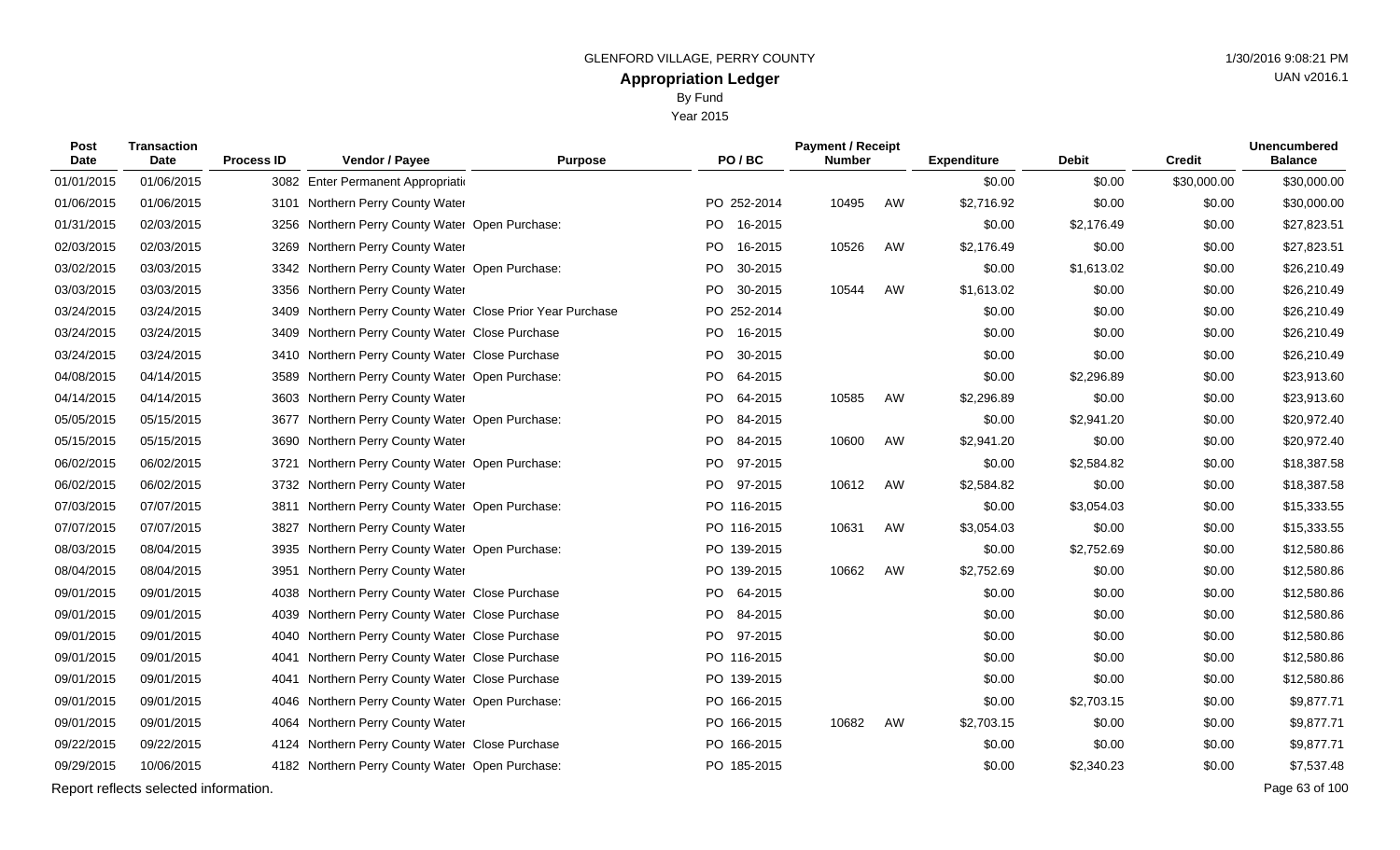Year 2015

| Post<br>Date | <b>Transaction</b><br><b>Date</b> | <b>Process ID</b> | Vendor / Payee                                  | <b>Purpose</b> | PO/BC       | <b>Payment / Receipt</b><br><b>Number</b> |    | <b>Expenditure</b> | <b>Debit</b> | <b>Credit</b> | <b>Unencumbered</b><br><b>Balance</b> |
|--------------|-----------------------------------|-------------------|-------------------------------------------------|----------------|-------------|-------------------------------------------|----|--------------------|--------------|---------------|---------------------------------------|
| 10/06/2015   | 10/06/2015                        |                   | 4196 Northern Perry County Water                |                | PO 185-2015 | 10707                                     | AW | \$2,340.23         | \$0.00       | \$0.00        | \$7,537.48                            |
| 10/31/2015   | 11/03/2015                        |                   | 4298 Northern Perry County Water Open Purchase: |                | PO 212-2015 |                                           |    | \$0.00             | \$2,215.70   | \$0.00        | \$5,321.78                            |
| 11/03/2015   | 11/03/2015                        |                   | 4312 Northern Perry County Water                |                | PO 212-2015 | 10735                                     | AW | \$2,215.70         | \$0.00       | \$0.00        | \$5,321.78                            |
| 11/17/2015   | 11/17/2015                        |                   | 4337 Northern Perry County Water Close Purchase |                | PO 185-2015 |                                           |    | \$0.00             | \$0.00       | \$0.00        | \$5,321.78                            |
| 11/17/2015   | 11/17/2015                        |                   | 4337 Northern Perry County Water Close Purchase |                | PO 212-2015 |                                           |    | \$0.00             | \$0.00       | \$0.00        | \$5,321.78                            |
| 12/06/2015   | 12/08/2015                        |                   | 4473 Northern Perry County Water Open Purchase: |                | PO 240-2015 |                                           |    | \$0.00             | \$2,247.35   | \$0.00        | \$3,074.43                            |
| 12/08/2015   | 12/08/2015                        |                   | 4479 Northern Perry County Water                |                | PO 240-2015 | 10761                                     | AW | \$2,247.35         | \$0.00       | \$0.00        | \$3,074.43                            |
| 12/31/2015   | 01/02/2016                        |                   | 4560 Northern Perry County Water Open Purchase: |                | PO 262-2015 |                                           |    | \$0.00             | \$2,331.29   | \$0.00        | \$743.14                              |
| 12/31/2015   | 01/30/2016                        |                   | 4747 Northern Perry County Water Close Purchase |                | PO 240-2015 |                                           |    | \$0.00             | \$0.00       | \$0.00        | \$743.14                              |
|              |                                   |                   |                                                 |                |             | Account Total:                            |    | \$29,642.49        | \$31,973.78  | \$32,716.92   |                                       |
|              |                                   |                   |                                                 |                |             | <b>Account YTD Total:</b>                 |    | \$29,642.49        | \$31,973.78  | \$32,716.92   |                                       |

| Account Code: | 5101-534-300-0000           |
|---------------|-----------------------------|
| Fund:         | <b>Water Operating</b>      |
| Account Name: | <b>Contractual Services</b> |

#### Reserved for Encumbrance 12/31: Reserved for Encumbrance 12/31 Adjustment: Temporary Appropriation: Original Appropriation: Permanent Appropriation: Final Appropriation: Report Beginning Balance: **Balance** \$108.95 \$0.00 \$0.00 \$800.00 \$800.00 \$800.00 \$0.00

| Post       | Transaction |                   |                                                            |                |             | <b>Payment / Receipt</b> |    |                    |              |          | <b>Unencumbered</b> |
|------------|-------------|-------------------|------------------------------------------------------------|----------------|-------------|--------------------------|----|--------------------|--------------|----------|---------------------|
| Date       | Date        | <b>Process ID</b> | <b>Vendor / Pavee</b>                                      | <b>Purpose</b> | PO/BC       | <b>Number</b>            |    | <b>Expenditure</b> | <b>Debit</b> | Credit   | <b>Balance</b>      |
| 01/01/2015 | 01/06/2015  |                   | 3052 MASI Environmental Service: Carry Over Purchase Order |                | PO 243-2014 |                          |    | \$0.00             | \$24.40      | \$24.40  | \$0.00              |
| 01/01/2015 | 01/06/2015  |                   | 3052 MASI Environmental Service: Carry Over Purchase Order |                | PO 257-2014 |                          |    | \$0.00             | \$84.55      | \$84.55  | \$0.00              |
| 01/01/2015 | 01/06/2015  |                   | 3082 Enter Permanent Appropriation                         |                |             |                          |    | \$0.00             | \$0.00       | \$800.00 | \$800.00            |
| 01/06/2015 | 01/06/2015  |                   | 3101 MASI Environmental Service                            |                | PO 243-2014 | 10494                    | AW | \$24.40            | \$0.00       | \$0.00   | \$800.00            |

Report reflects selected information. Page 64 of 100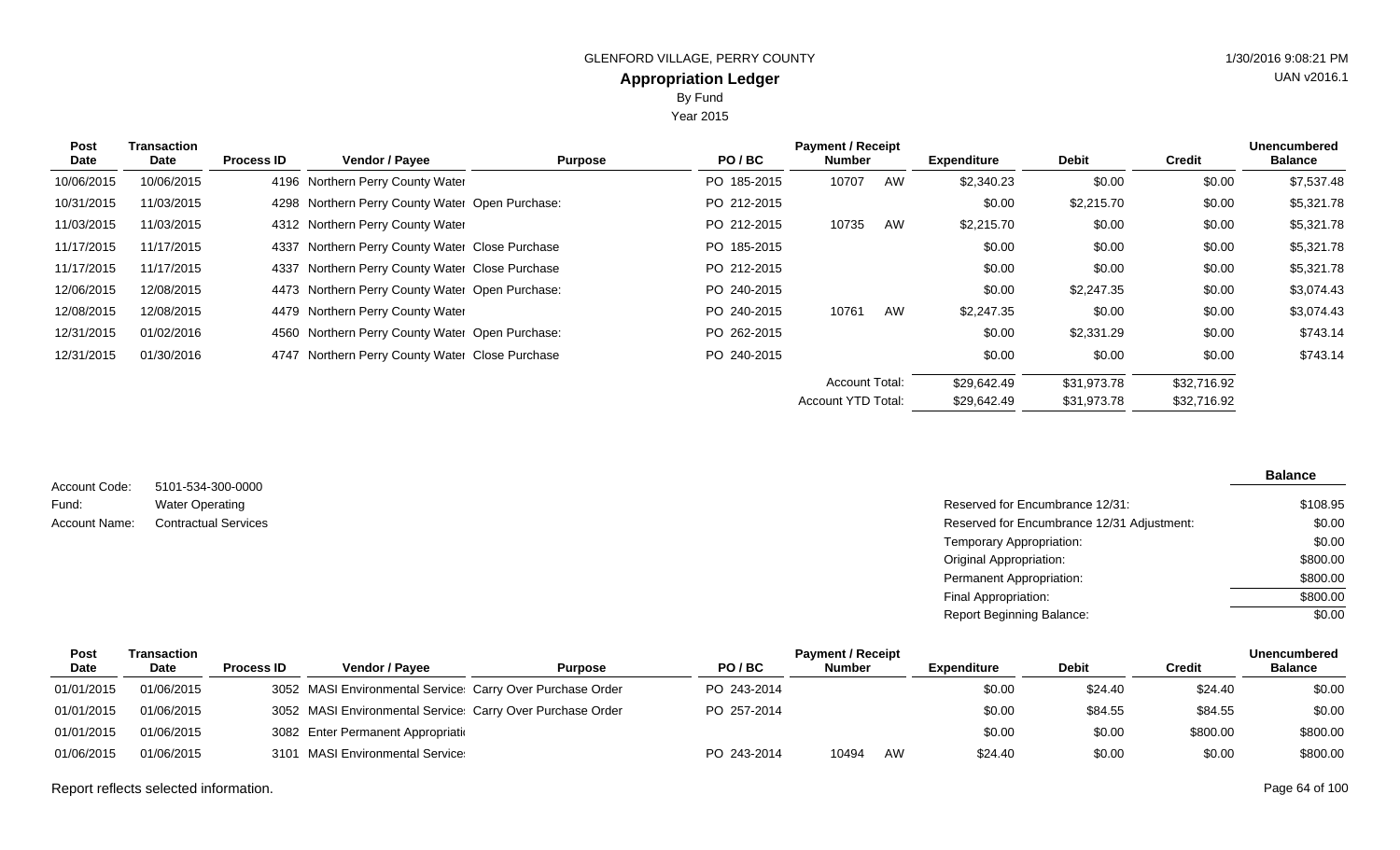Year 2015

| Post<br><b>Date</b> | <b>Transaction</b><br>Date            | <b>Process ID</b> | Vendor / Payee                                            | <b>Purpose</b> | PO/BC                | <b>Payment / Receipt</b><br><b>Number</b> |    | <b>Expenditure</b> | <b>Debit</b> | <b>Credit</b> | <b>Unencumbered</b><br><b>Balance</b> |
|---------------------|---------------------------------------|-------------------|-----------------------------------------------------------|----------------|----------------------|-------------------------------------------|----|--------------------|--------------|---------------|---------------------------------------|
| 01/06/2015          | 01/06/2015                            |                   | 3101 MASI Environmental Service                           |                | PO 257-2014          | 10494                                     | AW | \$84.55            | \$0.00       | \$0.00        | \$800.00                              |
| 01/30/2015          | 01/31/2015                            |                   | 3246 MASI Environmental Service: Open Purchase:           |                | PO 14-2015           |                                           |    | \$0.00             | \$102.10     | \$0.00        | \$697.90                              |
| 02/03/2015          | 02/03/2015                            |                   | 3269 MASI Environmental Service                           |                | <b>PO</b><br>14-2015 | 10525                                     | AW | \$102.10           | \$0.00       | \$0.00        | \$697.90                              |
| 03/07/2015          | 03/10/2015                            |                   | 3368 MASI Environmental Service: Open Purchase:           |                | PO.<br>40-2015       |                                           |    | \$0.00             | \$20.42      | \$0.00        | \$677.48                              |
| 03/10/2015          | 03/10/2015                            |                   | 3373 MASI Environmental Service                           |                | PO.<br>40-2015       | 10553                                     | AW | \$20.42            | \$0.00       | \$0.00        | \$677.48                              |
| 03/24/2015          | 03/24/2015                            |                   | 3409 MASI Environmental Service Close Prior Year Purchase |                | PO 243-2014          |                                           |    | \$0.00             | \$0.00       | \$0.00        | \$677.48                              |
| 03/24/2015          | 03/24/2015                            |                   | 3409 MASI Environmental Service Close Prior Year Purchase |                | PO 257-2014          |                                           |    | \$0.00             | \$0.00       | \$0.00        | \$677.48                              |
| 03/24/2015          | 03/24/2015                            |                   | 3409 MASI Environmental Service Close Purchase            |                | PO 14-2015           |                                           |    | \$0.00             | \$0.00       | \$0.00        | \$677.48                              |
| 03/24/2015          | 03/24/2015                            |                   | 3410 MASI Environmental Service: Close Purchase           |                | PO.<br>40-2015       |                                           |    | \$0.00             | \$0.00       | \$0.00        | \$677.48                              |
| 04/04/2015          | 04/04/2015                            |                   | 3435 MASI Environmental Service: Open Purchase:           |                | <b>PO</b><br>56-2015 |                                           |    | \$0.00             | \$20.42      | \$0.00        | \$657.06                              |
| 04/07/2015          | 04/07/2015                            |                   | 3484 MASI Environmental Service                           |                | PO.<br>56-2015       | 10564                                     | AW | \$20.42            | \$0.00       | \$0.00        | \$657.06                              |
| 05/14/2015          | 05/15/2015                            |                   | 3677 MASI Environmental Service: Open Purchase:           |                | PO<br>92-2015        |                                           |    | \$0.00             | \$20.42      | \$0.00        | \$636.64                              |
| 05/22/2015          | 05/26/2015                            |                   | 3708 MASI Environmental Service: Open Purchase:           |                | <b>PO</b><br>94-2015 |                                           |    | \$0.00             | \$20.42      | \$0.00        | \$616.22                              |
| 06/02/2015          | 06/02/2015                            |                   | 3732 MASI Environmental Service                           |                | <b>PO</b><br>92-2015 | 10611                                     | AW | \$20.42            | \$0.00       | \$0.00        | \$616.22                              |
| 06/02/2015          | 06/02/2015                            |                   | 3732 MASI Environmental Service                           |                | PO -<br>94-2015      | 10611                                     | AW | \$20.42            | \$0.00       | \$0.00        | \$616.22                              |
| 06/25/2015          | 06/27/2015                            |                   | 3790 MASI Environmental Service Open Purchase:            |                | PO 111-2015          |                                           |    | \$0.00             | \$20.42      | \$0.00        | \$595.80                              |
| 07/07/2015          | 07/07/2015                            |                   | 3827 MASI Environmental Service                           |                | PO 111-2015          | 10630                                     | AW | \$20.42            | \$0.00       | \$0.00        | \$595.80                              |
| 07/24/2015          | 08/04/2015                            |                   | 3935 MASI Environmental Service: Open Purchase:           |                | PO 129-2015          |                                           |    | \$0.00             | \$20.42      | \$0.00        | \$575.38                              |
| 08/04/2015          | 08/04/2015                            |                   | 3951 MASI Environmental Service                           |                | PO 129-2015          | 10661                                     | AW | \$20.42            | \$0.00       | \$0.00        | \$575.38                              |
| 08/19/2015          | 08/28/2015                            | 4031              | MASI Environmental Service Open Purchase:                 |                | PO 157-2015          |                                           |    | \$0.00             | \$80.12      | \$0.00        | \$495.26                              |
| 09/01/2015          | 09/01/2015                            |                   | 4038 MASI Environmental Service Close Purchase            |                | PO<br>56-2015        |                                           |    | \$0.00             | \$0.00       | \$0.00        | \$495.26                              |
| 09/01/2015          | 09/01/2015                            |                   | 4039 MASI Environmental Service Close Purchase            |                | <b>PO</b><br>92-2015 |                                           |    | \$0.00             | \$0.00       | \$0.00        | \$495.26                              |
| 09/01/2015          | 09/01/2015                            |                   | 4040 MASI Environmental Service Close Purchase            |                | PO.<br>94-2015       |                                           |    | \$0.00             | \$0.00       | \$0.00        | \$495.26                              |
| 09/01/2015          | 09/01/2015                            |                   | 4040 MASI Environmental Service Close Purchase            |                | PO 111-2015          |                                           |    | \$0.00             | \$0.00       | \$0.00        | \$495.26                              |
| 09/01/2015          | 09/01/2015                            | 4041              | <b>MASI Environmental Service Close Purchase</b>          |                | PO 129-2015          |                                           |    | \$0.00             | \$0.00       | \$0.00        | \$495.26                              |
| 09/01/2015          | 09/01/2015                            |                   | 4064 MASI Environmental Service                           |                | PO 157-2015          | 10680                                     | AW | \$80.12            | \$0.00       | \$0.00        | \$495.26                              |
| 09/06/2015          | 09/11/2015                            |                   | 4094 MASI Environmental Service: Open Purchase:           |                | PO 171-2015          |                                           |    | \$0.00             | \$20.42      | \$0.00        | \$474.84                              |
| 09/11/2015          | 09/11/2015                            |                   | 4094 MASI Environmental Service Open Purchase:            |                | PO 175-2015          |                                           |    | \$0.00             | \$120.44     | \$0.00        | \$354.40                              |
|                     | Report reflects selected information. |                   |                                                           |                |                      |                                           |    |                    |              |               | Page 65 of 100                        |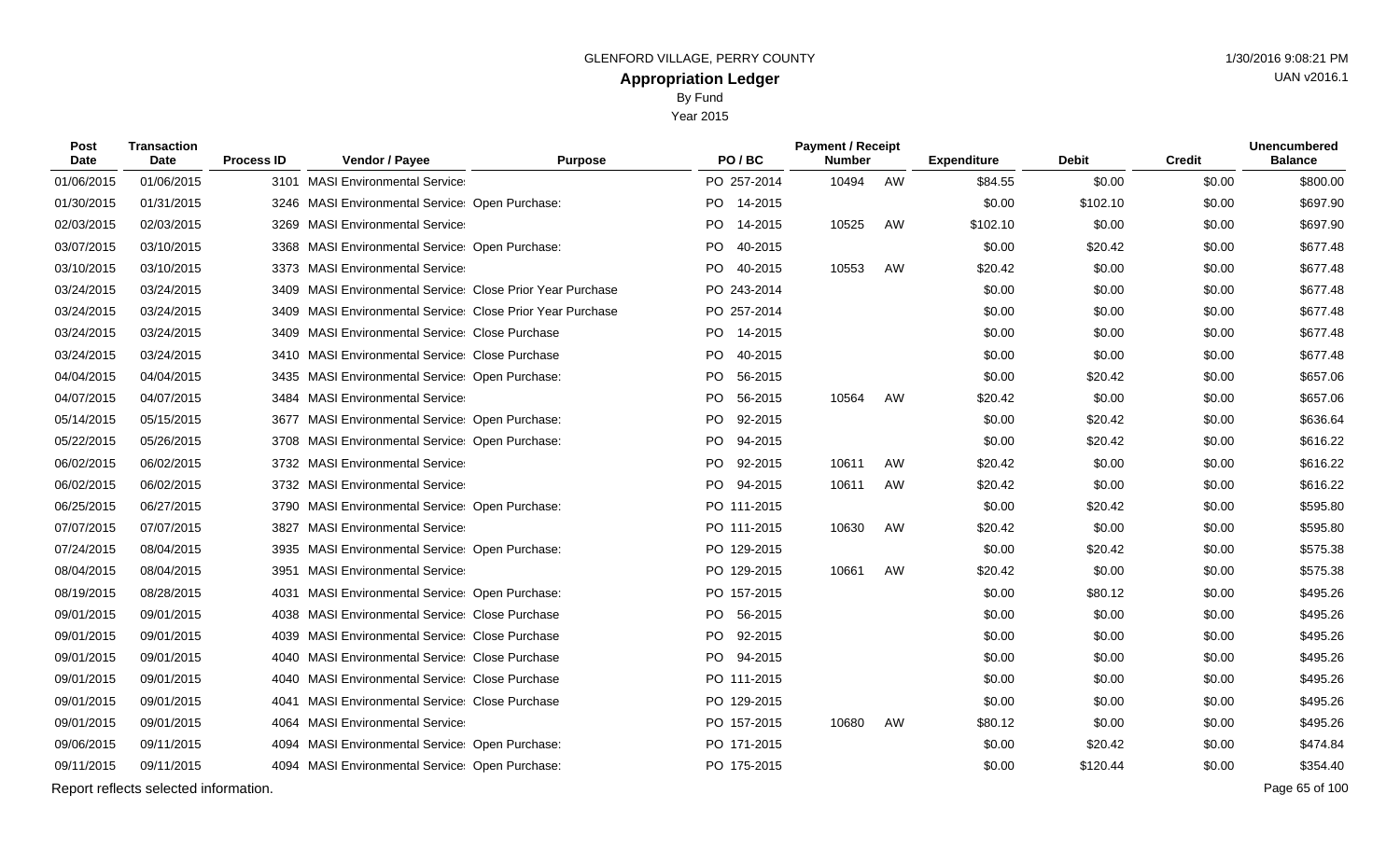Year 2015

| Post<br><b>Date</b> | <b>Transaction</b><br><b>Date</b> | <b>Process ID</b> | Vendor / Payee                                   | <b>Purpose</b> | PO/BC       | <b>Payment / Receipt</b><br><b>Number</b> |    | <b>Expenditure</b> | <b>Debit</b> | <b>Credit</b> | <b>Unencumbered</b><br><b>Balance</b> |
|---------------------|-----------------------------------|-------------------|--------------------------------------------------|----------------|-------------|-------------------------------------------|----|--------------------|--------------|---------------|---------------------------------------|
| 09/22/2015          | 09/22/2015                        |                   | 4124 MASI Environmental Service: Close Purchase  |                | PO 157-2015 |                                           |    | \$0.00             | \$0.00       | \$0.00        | \$354.40                              |
| 10/05/2015          | 10/06/2015                        |                   | 4182 MASI Environmental Service Open Purchase:   |                | PO 191-2015 |                                           |    | \$0.00             | \$20.42      | \$0.00        | \$333.98                              |
| 10/06/2015          | 10/06/2015                        |                   | 4196 MASI Environmental Service                  |                | PO 171-2015 | 10705                                     | AW | \$20.42            | \$0.00       | \$0.00        | \$333.98                              |
| 10/06/2015          | 10/06/2015                        |                   | 4196 MASI Environmental Service                  |                | PO 175-2015 | 10705                                     | AW | \$120.44           | \$0.00       | \$0.00        | \$333.98                              |
| 10/06/2015          | 10/06/2015                        |                   | 4196 MASI Environmental Service                  |                | PO 191-2015 | 10705                                     | AW | \$20.42            | \$0.00       | \$0.00        | \$333.98                              |
| 10/22/2015          | 10/23/2015                        | 4259              | MASI Environmental Service: Open Purchase:       |                | PO 208-2015 |                                           |    | \$0.00             | \$20.42      | \$0.00        | \$313.56                              |
| 11/03/2015          | 11/03/2015                        |                   | 4312 MASI Environmental Service                  |                | PO 208-2015 | 10734                                     | AW | \$20.42            | \$0.00       | \$0.00        | \$313.56                              |
| 11/17/2015          | 11/17/2015                        | 4337              | <b>MASI Environmental Service Close Purchase</b> |                | PO 171-2015 |                                           |    | \$0.00             | \$0.00       | \$0.00        | \$313.56                              |
| 11/17/2015          | 11/17/2015                        | 4337              | <b>MASI Environmental Service Close Purchase</b> |                | PO 175-2015 |                                           |    | \$0.00             | \$0.00       | \$0.00        | \$313.56                              |
| 11/17/2015          | 11/17/2015                        | 4337              | <b>MASI Environmental Service Close Purchase</b> |                | PO 191-2015 |                                           |    | \$0.00             | \$0.00       | \$0.00        | \$313.56                              |
| 11/17/2015          | 11/17/2015                        | 4337              | <b>MASI Environmental Service Close Purchase</b> |                | PO 208-2015 |                                           |    | \$0.00             | \$0.00       | \$0.00        | \$313.56                              |
| 11/20/2015          | 11/28/2015                        | 4401              | <b>MASI Environmental Service Open Purchase:</b> |                | PO 224-2015 |                                           |    | \$0.00             | \$20.42      | \$0.00        | \$293.14                              |
| 12/01/2015          | 12/01/2015                        |                   | 4432 MASI Environmental Service                  |                | PO 224-2015 | 10754                                     | AW | \$20.42            | \$0.00       | \$0.00        | \$293.14                              |
| 12/18/2015          | 12/18/2015                        |                   | 4497 MASI Environmental Service: Open Purchase:  |                | PO 254-2015 |                                           |    | \$0.00             | \$20.42      | \$0.00        | \$272.72                              |
| 12/18/2015          | 12/18/2015                        |                   | 4516 MASI Environmental Service                  |                | PO 254-2015 | 10767                                     | AW | \$20.42            | \$0.00       | \$0.00        | \$272.72                              |
| 12/31/2015          | 01/30/2016                        |                   | 4747 MASI Environmental Service Close Purchase   |                | PO 224-2015 |                                           |    | \$0.00             | \$0.00       | \$0.00        | \$272.72                              |
| 12/31/2015          | 01/30/2016                        |                   | 4747 MASI Environmental Service Close Purchase   |                | PO 254-2015 |                                           |    | \$0.00             | \$0.00       | \$0.00        | \$272.72                              |
|                     |                                   |                   |                                                  |                |             | <b>Account Total:</b>                     |    | \$636.23           | \$636.23     | \$908.95      |                                       |
|                     |                                   |                   |                                                  |                |             | <b>Account YTD Total:</b>                 |    | \$636.23           | \$636.23     | \$908.95      |                                       |

5101-535-300-0000 Water Operating Account Code: Fund: Account Name:

**Balance**

| Water Operating             | Reserved for Encumbrance 12/31:            | \$0.00         |
|-----------------------------|--------------------------------------------|----------------|
| <b>Contractual Services</b> | Reserved for Encumbrance 12/31 Adjustment: | \$0.00         |
|                             | Temporary Appropriation:                   | \$0.00         |
|                             | Original Appropriation:                    | \$10,000.00    |
|                             | Permanent Appropriation:                   | \$9,970.00     |
|                             | Final Appropriation:                       | \$9,970.00     |
| elected information.        |                                            | Page 66 of 100 |

UAN v2016.1

Report reflects selected information.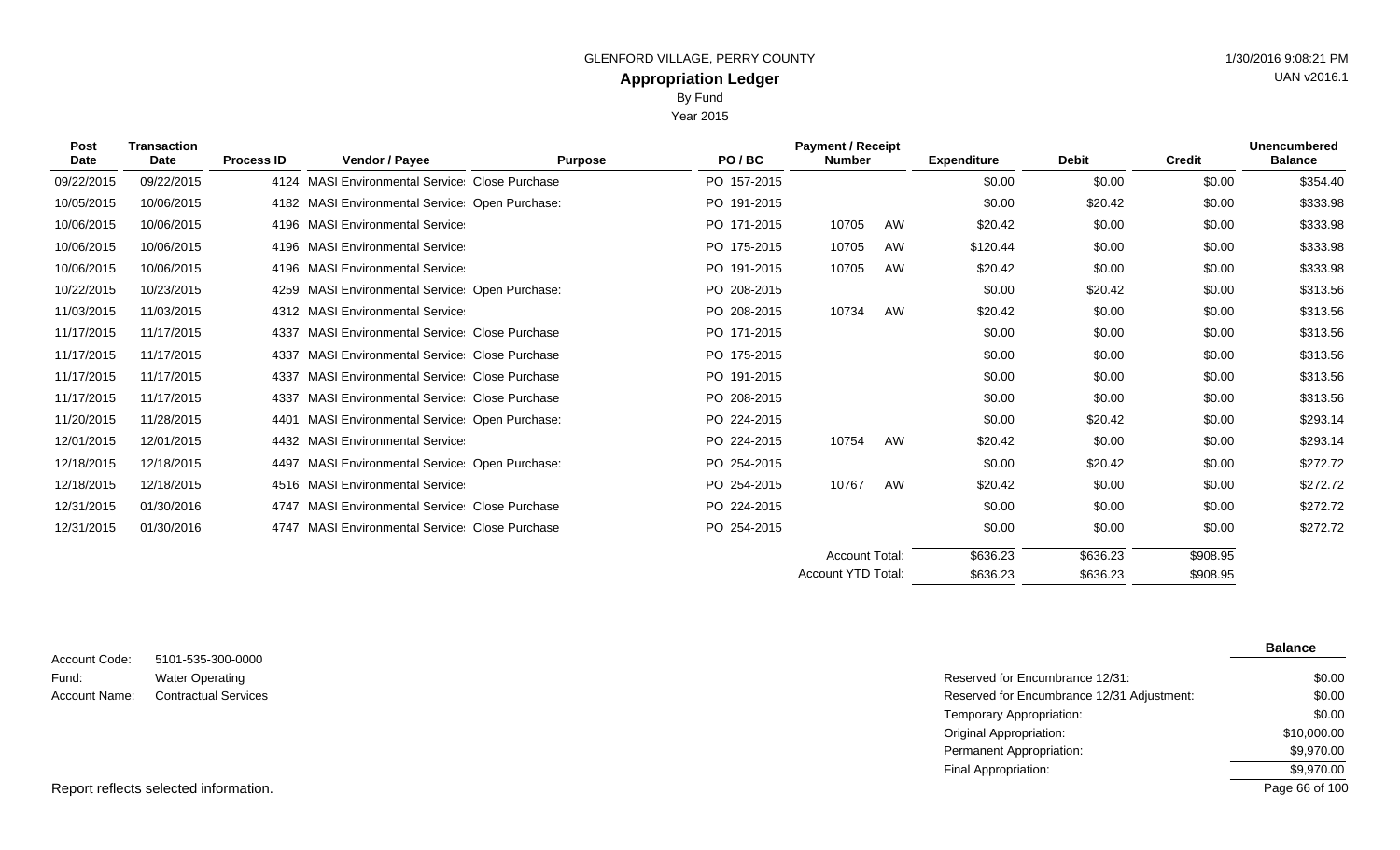Year 2015

Report Beginning Balance: \$0.00

| <b>Transaction</b>       |                   |                           |                                                                                                                                                                                                    |                                                                       |         |                                                                                                |    |                                                                                                 |              |               | <b>Unencumbered</b><br><b>Balance</b><br>\$10,000.00 |
|--------------------------|-------------------|---------------------------|----------------------------------------------------------------------------------------------------------------------------------------------------------------------------------------------------|-----------------------------------------------------------------------|---------|------------------------------------------------------------------------------------------------|----|-------------------------------------------------------------------------------------------------|--------------|---------------|------------------------------------------------------|
| <b>Date</b>              | <b>Process ID</b> | Vendor / Payee            | <b>Purpose</b>                                                                                                                                                                                     |                                                                       |         |                                                                                                |    | <b>Expenditure</b>                                                                              | <b>Debit</b> | <b>Credit</b> |                                                      |
| 01/06/2015               |                   |                           |                                                                                                                                                                                                    |                                                                       |         |                                                                                                |    | \$0.00                                                                                          | \$0.00       | \$10,000.00   |                                                      |
| 01/31/2015               |                   |                           | Open Purchase:                                                                                                                                                                                     |                                                                       | 13-2015 |                                                                                                |    | \$0.00                                                                                          | \$75.00      | \$0.00        | \$9,925.00                                           |
| 02/03/2015               |                   |                           |                                                                                                                                                                                                    |                                                                       | 13-2015 | 10521                                                                                          | AW | \$75.00                                                                                         | \$0.00       | \$0.00        | \$9,925.00                                           |
| 03/24/2015<br>03/24/2015 |                   |                           | Close Purchase                                                                                                                                                                                     |                                                                       | 13-2015 |                                                                                                |    | \$0.00                                                                                          | \$0.00       | \$0.00        | \$9,925.00                                           |
| 04/07/2015<br>04/07/2015 |                   | Ultimate Enterprises Inc. | Open Purchase:                                                                                                                                                                                     |                                                                       | 58-2015 |                                                                                                |    | \$0.00                                                                                          | \$285.00     | \$0.00        | \$9,640.00                                           |
| 04/07/2015<br>04/07/2015 |                   |                           |                                                                                                                                                                                                    |                                                                       | 58-2015 | 10570                                                                                          | AW | \$285.00                                                                                        | \$0.00       | \$0.00        | \$9,640.00                                           |
| 09/01/2015<br>09/01/2015 |                   |                           | Close Purchase                                                                                                                                                                                     |                                                                       | 58-2015 |                                                                                                |    | \$0.00                                                                                          | \$0.00       | \$0.00        | \$9,640.00                                           |
| 12/01/2015<br>01/02/2016 |                   |                           |                                                                                                                                                                                                    |                                                                       |         |                                                                                                |    | \$0.00                                                                                          | \$30.00      | \$0.00        | \$9,610.00                                           |
| 12/18/2015               |                   | Ultimate Enterprises Inc. | Open Purchase:                                                                                                                                                                                     |                                                                       |         |                                                                                                |    | \$0.00                                                                                          | \$500.00     | \$0.00        | \$9,110.00                                           |
| 12/18/2015               |                   |                           |                                                                                                                                                                                                    |                                                                       |         | 10775                                                                                          | AW | \$500.00                                                                                        | \$0.00       | \$0.00        | \$9,110.00                                           |
| 01/30/2016               |                   | Ultimate Enterprises Inc. | Close Purchase                                                                                                                                                                                     |                                                                       |         |                                                                                                |    | \$0.00                                                                                          | \$0.00       | \$0.00        | \$9,110.00                                           |
|                          |                   |                           |                                                                                                                                                                                                    |                                                                       |         |                                                                                                |    | \$860.00                                                                                        | \$890.00     | \$10,000.00   |                                                      |
|                          |                   |                           |                                                                                                                                                                                                    |                                                                       |         |                                                                                                |    | \$860.00                                                                                        | \$890.00     | \$10,000.00   |                                                      |
|                          |                   |                           | 3246 Gibson Electric<br>3269 Gibson Electric<br>3409 Gibson Electric<br>3447<br>3484 Ultimate Enterprises Inc.<br>4038 Ultimate Enterprises Inc.<br>4497<br>4518 Ultimate Enterprises Inc.<br>4747 | 3082 Enter Permanent Appropriation<br>4556 Permanent Reallocation Dec |         | PO/BC<br>PO.<br>PO.<br>PO.<br>PO  <br>PO.<br>PO -<br>PO 249-2015<br>PO 249-2015<br>PO 249-2015 |    | <b>Payment / Receipt</b><br><b>Number</b><br><b>Account Total:</b><br><b>Account YTD Total:</b> |              |               |                                                      |

| Account Code: | 5101-535-311-0000      |                                            | <b>Balance</b> |
|---------------|------------------------|--------------------------------------------|----------------|
|               |                        |                                            |                |
| Fund:         | <b>Water Operating</b> | Reserved for Encumbrance 12/31:            | \$378.64       |
| Account Name: | Electricity            | Reserved for Encumbrance 12/31 Adjustment: | \$0.00         |
|               |                        | Temporary Appropriation:                   | \$0.00         |
|               |                        | Original Appropriation:                    | \$3,000.00     |
|               |                        | Permanent Appropriation:                   | \$3,030.00     |
|               |                        | Final Appropriation:                       | \$3,030.00     |
|               |                        | <b>Report Beginning Balance:</b>           | \$0.00         |

| <b>Post</b> | ransaction |                   | <b>Payment / Receipt</b>     |                           |             |               |                    |              |          |                |  |  |  |  |  |
|-------------|------------|-------------------|------------------------------|---------------------------|-------------|---------------|--------------------|--------------|----------|----------------|--|--|--|--|--|
| <b>Date</b> | Date       | <b>Process ID</b> | Vendor / Payee               | Purpose                   | PO/BC       | <b>Number</b> | <b>Expenditure</b> | <b>Debit</b> | Credit   | <b>Balance</b> |  |  |  |  |  |
| 01/01/2015  | 01/06/2015 | 3052              | ∠  American Electric Power ∶ | Carry Over Purchase Order | PO 253-2014 |               | \$0.00             | \$378.64     | \$378.64 | \$0.00         |  |  |  |  |  |

Report reflects selected information. Page 67 of 100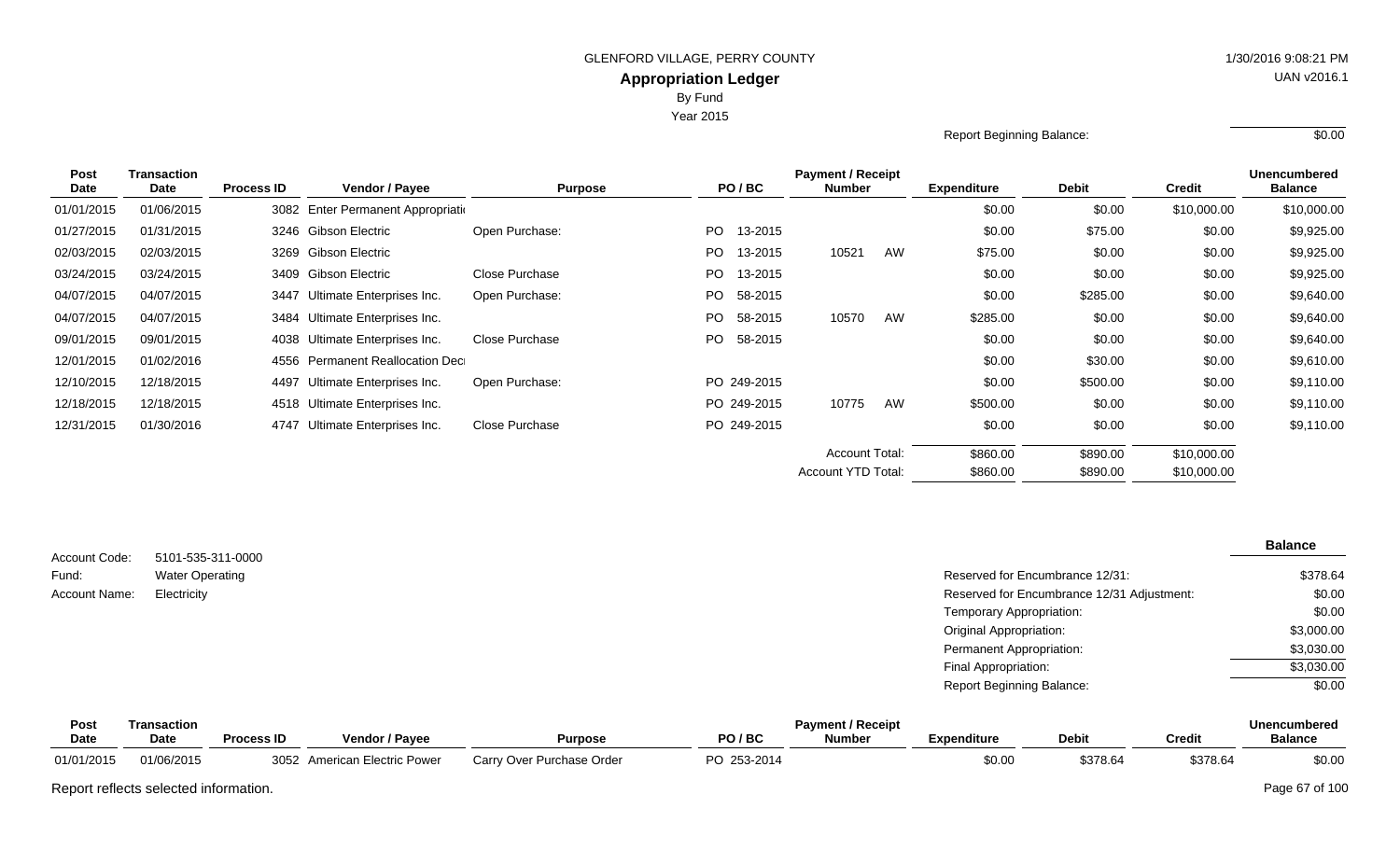By Fund

Year 2015

| Post<br><b>Date</b> | <b>Transaction</b><br>Date            | <b>Process ID</b> | Vendor / Payee                    | <b>Purpose</b>                   | PO/BC                | <b>Payment / Receipt</b><br><b>Number</b> |    | <b>Expenditure</b> | <b>Debit</b> | <b>Credit</b> | <b>Unencumbered</b><br><b>Balance</b> |
|---------------------|---------------------------------------|-------------------|-----------------------------------|----------------------------------|----------------------|-------------------------------------------|----|--------------------|--------------|---------------|---------------------------------------|
| 01/01/2015          | 01/06/2015                            |                   | 3082 Enter Permanent Appropriatio |                                  |                      |                                           |    | \$0.00             | \$0.00       | \$3,000.00    | \$3,000.00                            |
| 01/06/2015          | 01/06/2015                            |                   | 3101 American Electric Power      |                                  | PO 253-2014          | 10490                                     | AW | \$378.64           | \$0.00       | \$0.00        | \$3,000.00                            |
| 01/30/2015          | 02/03/2015                            | 3256              | American Electric Power           | Open Purchase:                   | PO 15-2015           |                                           |    | \$0.00             | \$495.06     | \$0.00        | \$2,504.94                            |
| 02/03/2015          | 02/03/2015                            | 3269              | American Electric Power           |                                  | PO 15-2015           | 10518                                     | AW | \$495.06           | \$0.00       | \$0.00        | \$2,504.94                            |
| 03/03/2015          | 03/03/2015                            |                   | 3342 American Electric Power      | Open Purchase:                   | PO<br>33-2015        |                                           |    | \$0.00             | \$138.96     | \$0.00        | \$2,365.98                            |
| 03/03/2015          | 03/03/2015                            |                   | 3356 American Electric Power      |                                  | <b>PO</b><br>33-2015 | 10539                                     | AW | \$138.96           | \$0.00       | \$0.00        | \$2,365.98                            |
| 03/07/2015          | 03/10/2015                            |                   | 3368 American Electric Power      | Open Purchase:                   | PO 42-2015           |                                           |    | \$0.00             | \$341.87     | \$0.00        | \$2,024.11                            |
| 03/10/2015          | 03/10/2015                            | 3373              | <b>American Electric Power</b>    |                                  | PO 42-2015           | 10551                                     | AW | \$341.87           | \$0.00       | \$0.00        | \$2,024.11                            |
| 03/24/2015          | 03/24/2015                            |                   | 3409 American Electric Power      | <b>Close Prior Year Purchase</b> | PO 253-2014          |                                           |    | \$0.00             | \$0.00       | \$0.00        | \$2,024.11                            |
| 03/24/2015          | 03/24/2015                            |                   | 3409 American Electric Power      | Close Purchase                   | PO 15-2015           |                                           |    | \$0.00             | \$0.00       | \$0.00        | \$2,024.11                            |
| 03/24/2015          | 03/24/2015                            |                   | 3410 American Electric Power      | Close Purchase                   | PO 33-2015           |                                           |    | \$0.00             | \$0.00       | \$0.00        | \$2,024.11                            |
| 03/24/2015          | 03/24/2015                            |                   | 3410 American Electric Power      | Close Purchase                   | 42-2015<br>PO.       |                                           |    | \$0.00             | \$0.00       | \$0.00        | \$2,024.11                            |
| 03/31/2015          | 04/04/2015                            |                   | 3435 American Electric Power      | Open Purchase:                   | PO 50-2015           |                                           |    | \$0.00             | \$393.27     | \$0.00        | \$1,630.84                            |
| 04/07/2015          | 04/07/2015                            |                   | 3484 American Electric Power      |                                  | PO.<br>50-2015       | 10557                                     | AW | \$393.27           | \$0.00       | \$0.00        | \$1,630.84                            |
| 05/04/2015          | 05/04/2015                            |                   | 3633 American Electric Power      | Open Purchase:                   | PO 76-2015           |                                           |    | \$0.00             | \$201.68     | \$0.00        | \$1,429.16                            |
| 05/05/2015          | 05/04/2015                            |                   | 3642 American Electric Power      |                                  | 76-2015<br>PO.       | 10587                                     | AW | \$201.68           | \$0.00       | \$0.00        | \$1,429.16                            |
| 06/02/2015          | 06/02/2015                            | 3721              | <b>American Electric Power</b>    | Open Purchase:                   | PO.<br>99-2015       |                                           |    | \$0.00             | \$188.37     | \$0.00        | \$1,240.79                            |
| 06/02/2015          | 06/02/2015                            |                   | 3732 American Electric Power      |                                  | PO.<br>99-2015       | 10607                                     | AW | \$188.37           | \$0.00       | \$0.00        | \$1,240.79                            |
| 06/26/2015          | 06/27/2015                            |                   | 3790 American Electric Power      | Open Purchase:                   | PO 113-2015          |                                           |    | \$0.00             | \$42.09      | \$0.00        | \$1,198.70                            |
| 07/03/2015          | 07/07/2015                            |                   | 3811 American Electric Power      | Open Purchase:                   | PO 117-2015          |                                           |    | \$0.00             | \$124.65     | \$0.00        | \$1,074.05                            |
| 07/07/2015          | 07/07/2015                            | 3827              | <b>American Electric Power</b>    |                                  | PO 113-2015          | 10623                                     | AW | \$42.09            | \$0.00       | \$0.00        | \$1,074.05                            |
| 07/07/2015          | 07/07/2015                            | 3827              | American Electric Power           |                                  | PO 117-2015          | 10623                                     | AW | \$124.65           | \$0.00       | \$0.00        | \$1,074.05                            |
| 07/29/2015          | 08/04/2015                            |                   | 3935 American Electric Power      | Open Purchase:                   | PO 134-2015          |                                           |    | \$0.00             | \$194.34     | \$0.00        | \$879.71                              |
| 08/04/2015          | 08/04/2015                            | 3951              | <b>American Electric Power</b>    |                                  | PO 134-2015          | 10654                                     | AW | \$194.34           | \$0.00       | \$0.00        | \$879.71                              |
| 08/28/2015          | 08/28/2015                            | 4031              | American Electric Power           | Open Purchase:                   | PO 159-2015          |                                           |    | \$0.00             | \$159.45     | \$0.00        | \$720.26                              |
| 09/01/2015          | 09/01/2015                            |                   | 4038 American Electric Power      | Close Purchase                   | PO 50-2015           |                                           |    | \$0.00             | \$0.00       | \$0.00        | \$720.26                              |
| 09/01/2015          | 09/01/2015                            |                   | 4039 American Electric Power      | Close Purchase                   | PO 76-2015           |                                           |    | \$0.00             | \$0.00       | \$0.00        | \$720.26                              |
| 09/01/2015          | 09/01/2015                            |                   | 4040 American Electric Power      | Close Purchase                   | PO 99-2015           |                                           |    | \$0.00             | \$0.00       | \$0.00        | \$720.26                              |
|                     | Report reflects selected information. |                   |                                   |                                  |                      |                                           |    |                    |              |               | Page 68 of 100                        |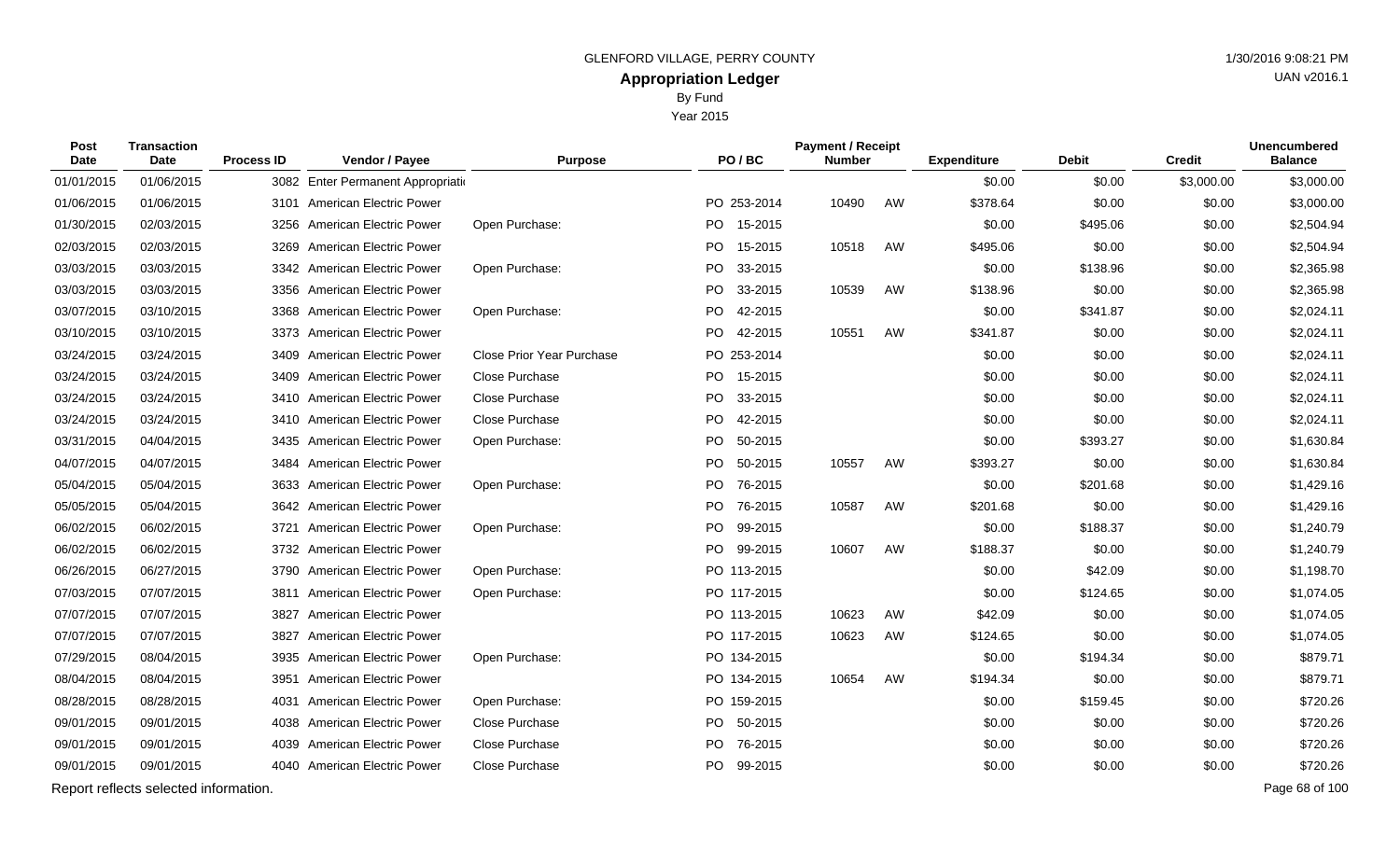Year 2015

| <b>Post</b> | <b>Transaction</b> |                   |                                   |                       |             | <b>Payment / Receipt</b>  |    |                    |              |               | <b>Unencumbered</b> |
|-------------|--------------------|-------------------|-----------------------------------|-----------------------|-------------|---------------------------|----|--------------------|--------------|---------------|---------------------|
| <b>Date</b> | Date               | <b>Process ID</b> | Vendor / Payee                    | <b>Purpose</b>        | PO/BC       | <b>Number</b>             |    | <b>Expenditure</b> | <b>Debit</b> | <b>Credit</b> | <b>Balance</b>      |
| 09/01/2015  | 09/01/2015         |                   | 4040 American Electric Power      | <b>Close Purchase</b> | PO 113-2015 |                           |    | \$0.00             | \$0.00       | \$0.00        | \$720.26            |
| 09/01/2015  | 09/01/2015         | 4041              | <b>American Electric Power</b>    | Close Purchase        | PO 117-2015 |                           |    | \$0.00             | \$0.00       | \$0.00        | \$720.26            |
| 09/01/2015  | 09/01/2015         | 4041              | <b>American Electric Power</b>    | Close Purchase        | PO 134-2015 |                           |    | \$0.00             | \$0.00       | \$0.00        | \$720.26            |
| 09/01/2015  | 09/01/2015         | 4064              | <b>American Electric Power</b>    |                       | PO 159-2015 | 10673                     | AW | \$159.45           | \$0.00       | \$0.00        | \$720.26            |
| 09/22/2015  | 09/22/2015         | 4124              | <b>American Electric Power</b>    | Close Purchase        | PO 159-2015 |                           |    | \$0.00             | \$0.00       | \$0.00        | \$720.26            |
| 09/29/2015  | 10/06/2015         |                   | 4182 American Electric Power      | Open Purchase:        | PO 187-2015 |                           |    | \$0.00             | \$159.85     | \$0.00        | \$560.41            |
| 10/06/2015  | 10/06/2015         |                   | 4196 American Electric Power      |                       | PO 187-2015 | 10698                     | AW | \$159.85           | \$0.00       | \$0.00        | \$560.41            |
| 10/26/2015  | 11/03/2015         |                   | 4298 American Electric Power      | Open Purchase:        | PO 210-2015 |                           |    | \$0.00             | \$156.99     | \$0.00        | \$403.42            |
| 11/03/2015  | 11/03/2015         |                   | 4312 American Electric Power      |                       | PO 210-2015 | 10726                     | AW | \$156.99           | \$0.00       | \$0.00        | \$403.42            |
| 11/17/2015  | 11/17/2015         | 4337              | <b>American Electric Power</b>    | Close Purchase        | PO 187-2015 |                           |    | \$0.00             | \$0.00       | \$0.00        | \$403.42            |
| 11/17/2015  | 11/17/2015         | 4337              | American Electric Power           | Close Purchase        | PO 210-2015 |                           |    | \$0.00             | \$0.00       | \$0.00        | \$403.42            |
| 11/26/2015  | 11/28/2015         |                   | 4405 American Electric Power      | Open Purchase:        | PO 235-2015 |                           |    | \$0.00             | \$154.16     | \$0.00        | \$249.26            |
| 11/30/2015  | 12/01/2015         | 4421              | <b>American Electric Power</b>    | Open Purchase:        | PO 236-2015 |                           |    | \$0.00             | \$40.99      | \$0.00        | \$208.27            |
| 12/01/2015  | 12/01/2015         |                   | 4432 American Electric Power      |                       | PO 235-2015 | 10747                     | AW | \$154.16           | \$0.00       | \$0.00        | \$208.27            |
| 12/01/2015  | 12/01/2015         |                   | 4432 American Electric Power      |                       | PO 236-2015 | 10747                     | AW | \$40.99            | \$0.00       | \$0.00        | \$208.27            |
| 12/01/2015  | 01/02/2016         |                   | 4556 Permanent Reallocation Incre |                       |             |                           |    | \$0.00             | \$0.00       | \$30.00       | \$238.27            |
| 12/31/2015  | 01/02/2016         |                   | 4560 American Electric Power      | Open Purchase:        | PO 263-2015 |                           |    | \$0.00             | \$231.41     | \$0.00        | \$6.86              |
| 12/31/2015  | 01/30/2016         |                   | 4747 American Electric Power      | Close Purchase        | PO 235-2015 |                           |    | \$0.00             | \$0.00       | \$0.00        | \$6.86              |
| 12/31/2015  | 01/30/2016         |                   | 4747 American Electric Power      | Close Purchase        | PO 236-2015 |                           |    | \$0.00             | \$0.00       | \$0.00        | \$6.86              |
|             |                    |                   |                                   |                       |             | <b>Account Total:</b>     |    | \$3,170.37         | \$3,401.78   | \$3,408.64    |                     |
|             |                    |                   |                                   |                       |             | <b>Account YTD Total:</b> |    | \$3,170.37         | \$3,401.78   | \$3,408.64    |                     |

Reserved for Encumbrance 12/31:

**Balance**

\$0.00

Report reflects selected information. Page 69 of 100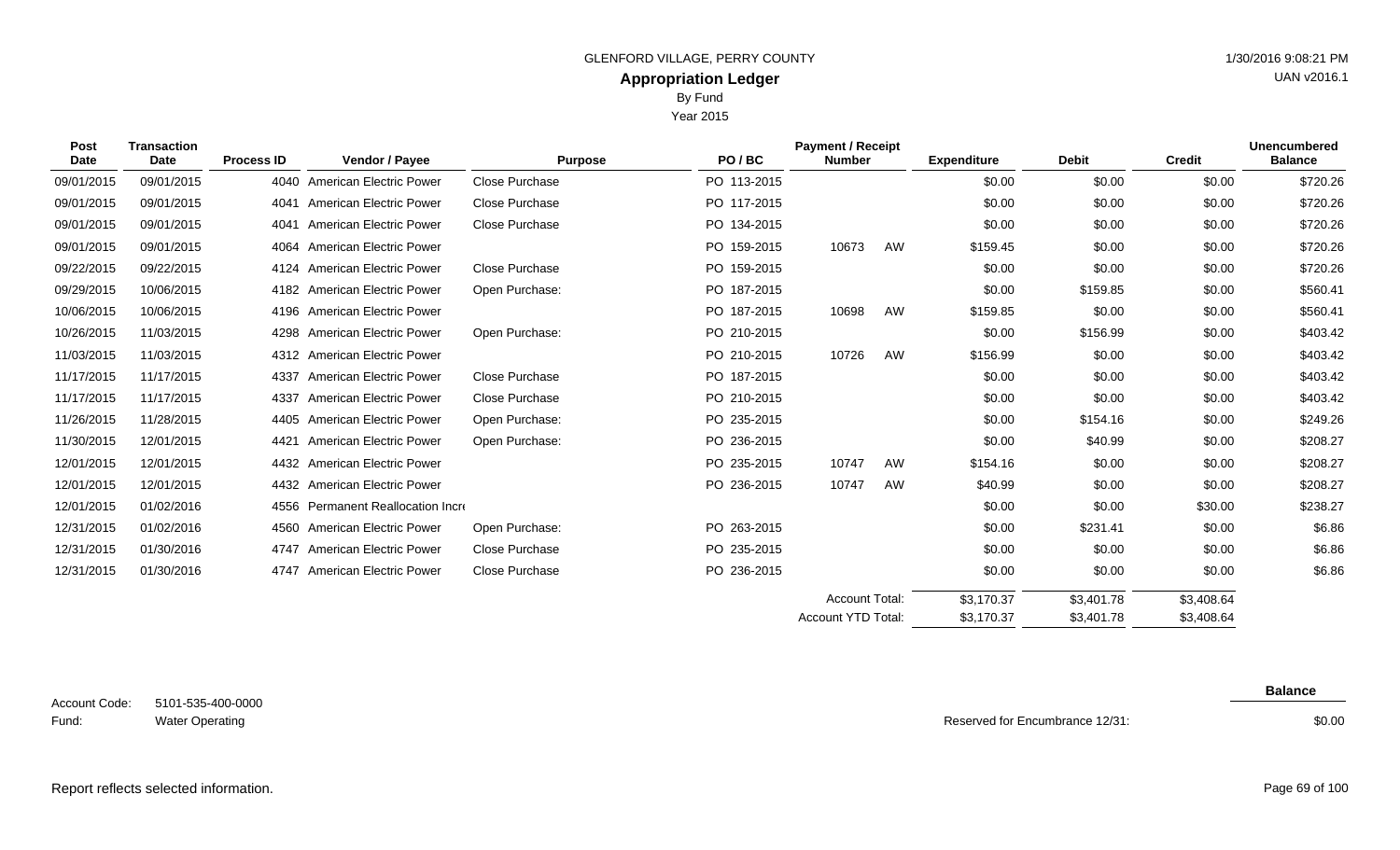GLENFORD VILLAGE, PERRY COUNTY 1/30/2016 9:08:21 PM

# **Appropriation Ledger**

By Fund

Year 2015

Account Name: Supplies and Materials **Account Name:** Supplies and Materials **Account Name:** Supplies and Materials **Account Name:** Supplies and Materials \$0.00 Temporary Appropriation: Original Appropriation: Permanent Appropriation: Final Appropriation: Report Beginning Balance: \$0.00 \$8,000.00 \$8,000.00 \$8,000.00 \$0.00

| Post<br><b>Date</b> | <b>Transaction</b><br>Date | <b>Process ID</b> | Vendor / Payee                             | <b>Purpose</b> | PO/BC     |             | <b>Payment / Receipt</b><br><b>Number</b> |    | <b>Expenditure</b> | <b>Debit</b> | <b>Credit</b> | <b>Unencumbered</b><br><b>Balance</b> |
|---------------------|----------------------------|-------------------|--------------------------------------------|----------------|-----------|-------------|-------------------------------------------|----|--------------------|--------------|---------------|---------------------------------------|
| 01/01/2015          | 01/06/2015                 |                   | 3082 Enter Permanent Appropriation         |                |           |             |                                           |    | \$0.00             | \$0.00       | \$8,000.00    | \$8,000.00                            |
| 01/11/2015          | 01/19/2015                 | 3199              | Tri-County Plumbing & Hardv Open Purchase: |                | <b>PO</b> | 3-2015      |                                           |    | \$0.00             | \$24.37      | \$0.00        | \$7,975.63                            |
| 02/03/2015          | 02/03/2015                 |                   | 3269 Tri-County Plumbing & Hardv           |                | PO.       | 3-2015      | 10529                                     | AW | \$24.37            | \$0.00       | \$0.00        | \$7,975.63                            |
| 03/24/2015          | 03/24/2015                 | 3409              | Tri-County Plumbing & Hardy Close Purchase |                | PO        | 3-2015      |                                           |    | \$0.00             | \$0.00       | \$0.00        | \$7,975.63                            |
| 04/07/2015          | 04/07/2015                 |                   | 3463 USA Bluebook                          | Open Purchase: | PO        | 61-2015     |                                           |    | \$0.00             | \$360.00     | \$0.00        | \$7,615.63                            |
| 05/15/2015          | 05/15/2015                 | 3690              | <b>USA Bluebook</b>                        |                | PO.       | 61-2015     | 10604                                     | AW | \$363.64           | \$3.64       | \$0.00        | \$7,611.99                            |
| 07/07/2015          | 08/04/2015                 | 3935              | <b>HD Waterworks Supply</b>                | Open Purchase: |           | PO 145-2015 |                                           |    | \$0.00             | \$943.84     | \$0.00        | \$6,668.15                            |
| 08/04/2015          | 08/04/2015                 | 3951              | <b>HD Waterworks Supply</b>                |                |           | PO 145-2015 | 10659                                     | AW | \$943.84           | \$0.00       | \$0.00        | \$6,668.15                            |
| 09/01/2015          | 09/01/2015                 |                   | 4038 USA Bluebook                          | Close Purchase |           | PO 61-2015  |                                           |    | \$0.00             | \$0.00       | \$0.00        | \$6,668.15                            |
| 09/01/2015          | 09/01/2015                 | 4041              | <b>HD Waterworks Supply</b>                | Close Purchase |           | PO 145-2015 |                                           |    | \$0.00             | \$0.00       | \$0.00        | \$6,668.15                            |
| 10/05/2015          | 10/06/2015                 |                   | 4182 Underwood's Inc.                      | Open Purchase: |           | PO 192-2015 |                                           |    | \$0.00             | \$66.40      | \$0.00        | \$6,601.75                            |
| 10/06/2015          | 10/06/2015                 |                   | 4196 Underwood's Inc.                      |                |           | PO 192-2015 | 10710                                     | AW | \$66.40            | \$0.00       | \$0.00        | \$6,601.75                            |
| 10/08/2015          | 10/16/2015                 | 4247              | <b>USA Bluebook</b>                        | Open Purchase: |           | PO 200-2015 |                                           |    | \$0.00             | \$135.71     | \$0.00        | \$6,466.04                            |
| 10/16/2015          | 10/16/2015                 |                   | 4247 HD Waterworks Supply                  | Open Purchase: |           | PO 203-2015 |                                           |    | \$0.00             | \$176.56     | \$0.00        | \$6,289.48                            |
| 10/22/2015          | 10/23/2015                 |                   | 4259 HD Waterworks Supply                  | Open Purchase: |           | PO 207-2015 |                                           |    | \$0.00             | \$90.92      | \$0.00        | \$6,198.56                            |
| 11/03/2015          | 11/03/2015                 |                   | 4312 HD Waterworks Supply                  |                |           | PO 203-2015 | 10732                                     | AW | \$176.56           | \$0.00       | \$0.00        | \$6,198.56                            |
| 11/03/2015          | 11/03/2015                 |                   | 4312 HD Waterworks Supply                  |                |           | PO 207-2015 | 10732                                     | AW | \$90.92            | \$0.00       | \$0.00        | \$6,198.56                            |
| 11/03/2015          | 11/03/2015                 |                   | 4312 USA Bluebook                          |                |           | PO 200-2015 | 10738                                     | AW | \$135.71           | \$0.00       | \$0.00        | \$6,198.56                            |
| 11/17/2015          | 11/17/2015                 | 4337              | Underwood's Inc.                           | Close Purchase |           | PO 192-2015 |                                           |    | \$0.00             | \$0.00       | \$0.00        | \$6,198.56                            |
| 11/17/2015          | 11/17/2015                 |                   | 4337 USA Bluebook                          | Close Purchase |           | PO 200-2015 |                                           |    | \$0.00             | \$0.00       | \$0.00        | \$6,198.56                            |
| 11/17/2015          | 11/17/2015                 | 4337              | <b>HD Waterworks Supply</b>                | Close Purchase |           | PO 203-2015 |                                           |    | \$0.00             | \$0.00       | \$0.00        | \$6,198.56                            |
| 11/17/2015          | 11/17/2015                 |                   | 4337 HD Waterworks Supply                  | Close Purchase |           | PO 207-2015 |                                           |    | \$0.00             | \$0.00       | \$0.00        | \$6,198.56                            |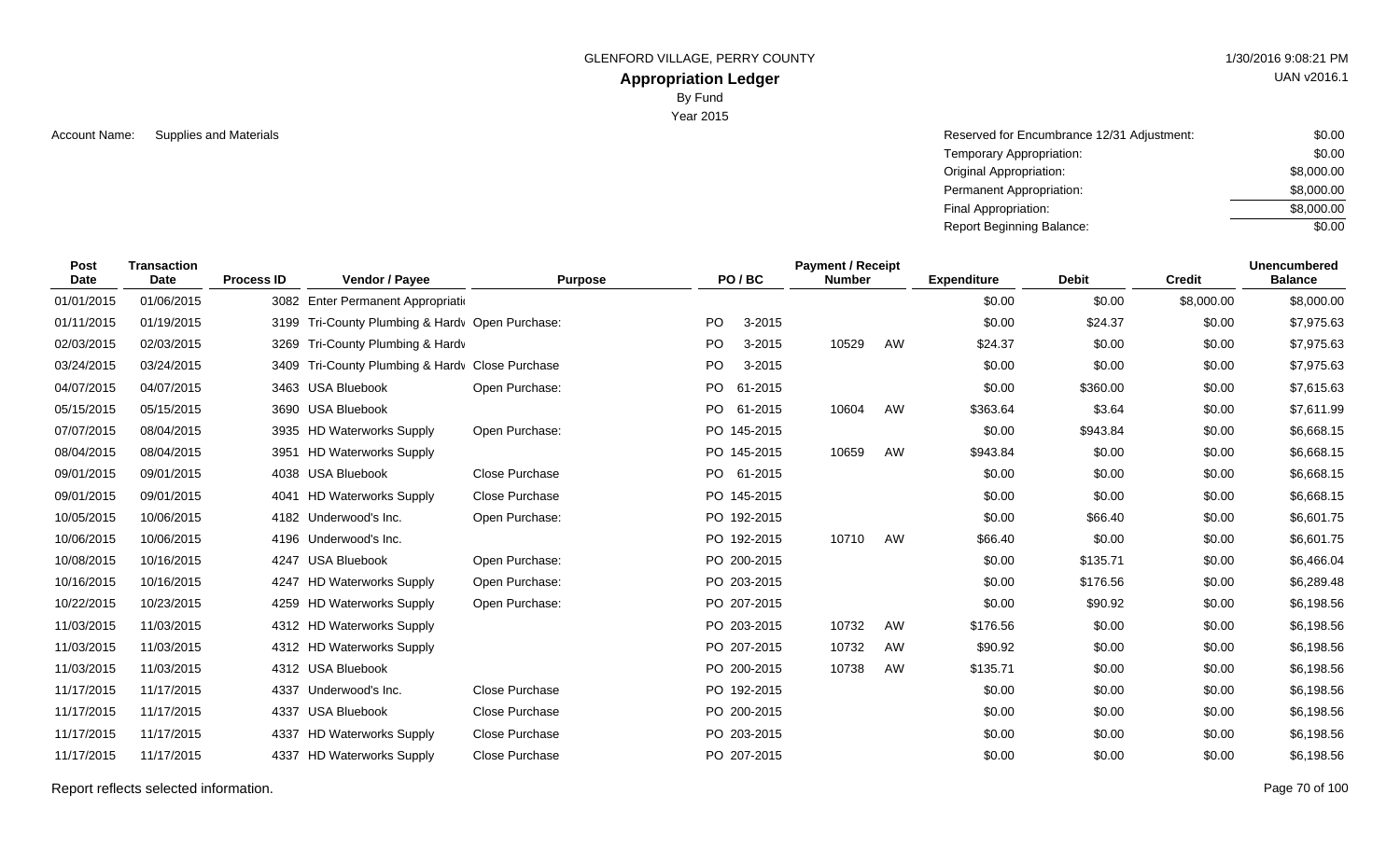Year 2015

| <b>Post</b> | <b>Transaction</b> |                   |                           |                |             | <b>Payment / Receipt</b>  |    |                    |              |               | <b>Unencumbered</b> |
|-------------|--------------------|-------------------|---------------------------|----------------|-------------|---------------------------|----|--------------------|--------------|---------------|---------------------|
| Date        | Date               | <b>Process ID</b> | <b>Vendor / Payee</b>     | <b>Purpose</b> | PO/BC       | <b>Number</b>             |    | <b>Expenditure</b> | <b>Debit</b> | <b>Credit</b> | <b>Balance</b>      |
| 11/23/2015  | 11/28/2015         |                   | 4401 HD Waterworks Supply | Open Purchase: | PO 227-2015 |                           |    | \$0.00             | \$80.00      | \$0.00        | \$6,118.56          |
| 11/26/2015  | 11/28/2015         |                   | 4401 HD Waterworks Supply | Open Purchase: | PO 230-2015 |                           |    | \$0.00             | \$1,400.00   | \$0.00        | \$4,718.56          |
| 12/01/2015  | 12/01/2015         |                   | 4432 HD Waterworks Supply |                | PO 227-2015 | 10752                     | AW | \$80.00            | \$0.00       | \$0.00        | \$4,718.56          |
| 12/15/2015  | 12/18/2015         |                   | 4497 HD Waterworks Supply | Open Purchase: | PO 252-2015 |                           |    | \$0.00             | \$149.04     | \$0.00        | \$4,569.52          |
| 12/18/2015  | 12/18/2015         |                   | 4516 HD Waterworks Supply |                | PO 230-2015 | 10766                     | AW | \$1,140.00         | \$0.00       | \$0.00        | \$4,569.52          |
| 12/18/2015  | 12/18/2015         |                   | 4516 HD Waterworks Supply |                | PO 252-2015 | 10766                     | AW | \$149.04           | \$0.00       | \$0.00        | \$4,569.52          |
| 12/31/2015  | 01/26/2016         |                   | 4696 HD Waterworks Supply | Reissue 10732  | PO 203-2015 | 10803                     | AW | \$0.00             | \$0.00       | \$0.00        | \$4,569.52          |
| 12/31/2015  | 01/26/2016         |                   | 4696 HD Waterworks Supply | Reissue 10732  | PO 207-2015 | 10803                     | AW | \$0.00             | \$0.00       | \$0.00        | \$4,569.52          |
| 12/31/2015  | 01/30/2016         |                   | 4747 HD Waterworks Supply | Close Purchase | PO 227-2015 |                           |    | \$0.00             | \$0.00       | \$0.00        | \$4,569.52          |
| 12/31/2015  | 01/30/2016         |                   | 4747 HD Waterworks Supply | Close Purchase | PO 252-2015 |                           |    | \$0.00             | \$0.00       | \$0.00        | \$4,569.52          |
|             |                    |                   |                           |                |             | <b>Account Total:</b>     |    | \$3,170.48         | \$3,430.48   | \$8,000.00    |                     |
|             |                    |                   |                           |                |             | <b>Account YTD Total:</b> |    | \$3,170.48         | \$3,430.48   | \$8,000.00    |                     |

|               |                         |                                            | <b>Balance</b> |
|---------------|-------------------------|--------------------------------------------|----------------|
| Account Code: | 5101-535-430-0000       |                                            |                |
| Fund:         | <b>Water Operating</b>  | Reserved for Encumbrance 12/31:            | \$0.00         |
| Account Name: | Repairs and Maintenance | Reserved for Encumbrance 12/31 Adjustment: | \$0.00         |
|               |                         | Temporary Appropriation:                   | \$0.00         |
|               |                         | <b>Original Appropriation:</b>             | \$2,000.00     |
|               |                         | Permanent Appropriation:                   | \$2,000.00     |
|               |                         | Final Appropriation:                       | \$2,000.00     |
|               |                         | <b>Report Beginning Balance:</b>           | \$0.00         |
|               |                         |                                            |                |

| Post        | Transaction |                   |                                    |                |       | <b>Payment / Receipt</b> |                    |              |               | <b>Unencumbered</b> |
|-------------|-------------|-------------------|------------------------------------|----------------|-------|--------------------------|--------------------|--------------|---------------|---------------------|
| <b>Date</b> | Date        | <b>Process ID</b> | <b>Vendor / Pavee</b>              | <b>Purpose</b> | PO/BC | <b>Number</b>            | <b>Expenditure</b> | <b>Debit</b> | <b>Credit</b> | <b>Balance</b>      |
| 01/01/2015  | 01/06/2015  |                   | 3082 Enter Permanent Appropriation |                |       |                          | \$0.00             | \$0.00       | \$2,000.00    | \$2,000.00          |
|             |             |                   |                                    |                |       | <b>Account Total:</b>    | \$0.00             | \$0.00       | \$2,000.00    |                     |
|             |             |                   |                                    |                |       | Account YTD Total:       | \$0.00             | \$0.00       | \$2,000.00    |                     |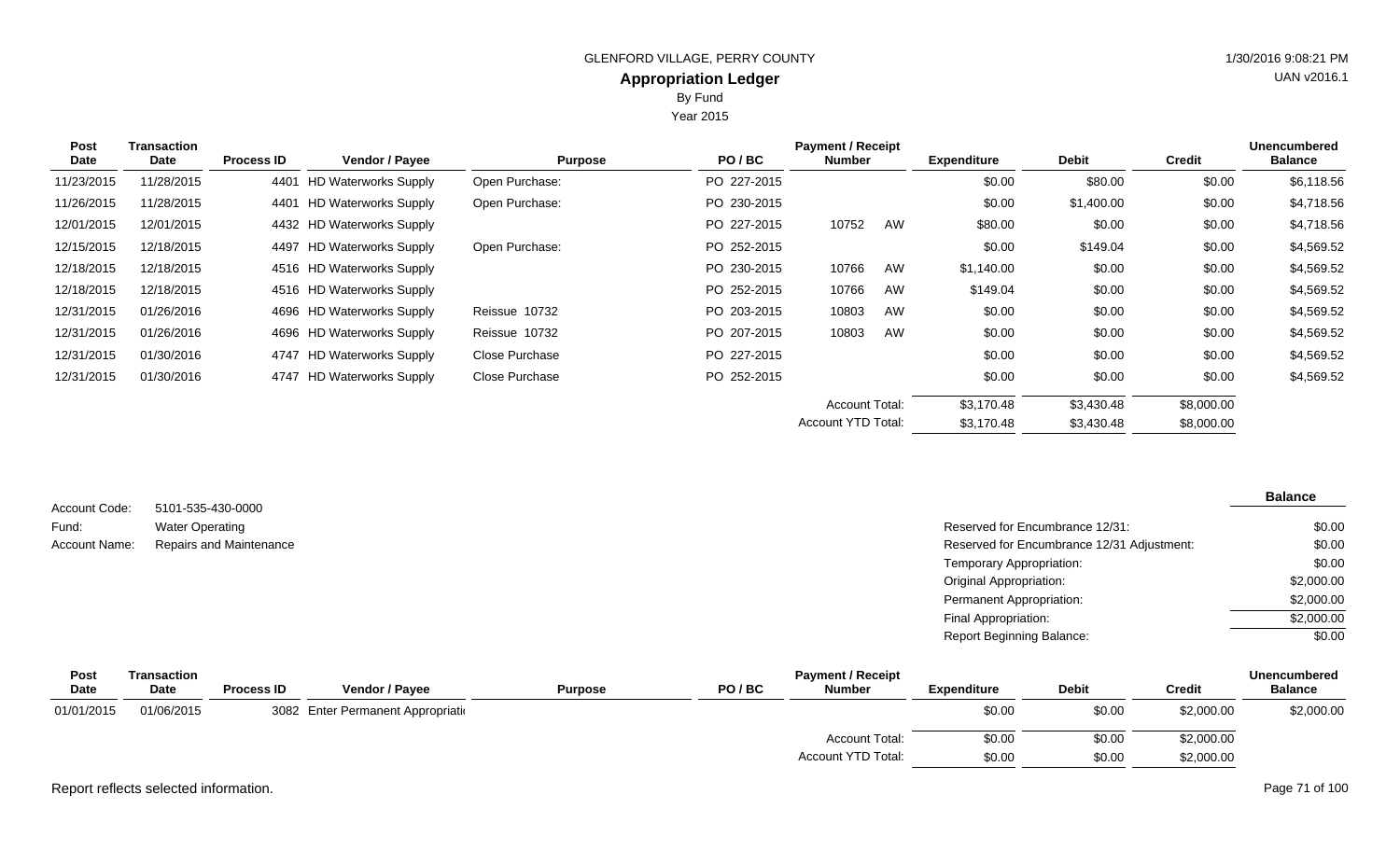**Balance**

\$0.00 \$0.00 \$0.00 \$2,000.00 \$2,000.00 \$2,000.00 \$0.00

| Account Code: | 5101-539-300-0000           |                                            |
|---------------|-----------------------------|--------------------------------------------|
| Fund:         | <b>Water Operating</b>      | Reserved for Encumbrance 12/31:            |
| Account Name: | <b>Contractual Services</b> | Reserved for Encumbrance 12/31 Adjustment: |
|               |                             | Temporary Appropriation:                   |
|               |                             | <b>Original Appropriation:</b>             |
|               |                             | Permanent Appropriation:                   |
|               |                             | Final Appropriation:                       |
|               |                             | <b>Report Beginning Balance:</b>           |

| Post        | Transaction |                   |                                    |                |       | <b>Payment / Receipt</b> |             |              |               | <b>Unencumbered</b> |
|-------------|-------------|-------------------|------------------------------------|----------------|-------|--------------------------|-------------|--------------|---------------|---------------------|
| <b>Date</b> | Date        | <b>Process ID</b> | <b>Vendor / Payee</b>              | <b>Purpose</b> | PO/BC | <b>Number</b>            | Expenditure | <b>Debit</b> | <b>Credit</b> | <b>Balance</b>      |
| 01/01/2015  | 01/06/2015  |                   | 3082 Enter Permanent Appropriation |                |       |                          | \$0.00      | \$0.00       | \$2,000.00    | \$2,000.00          |
|             |             |                   |                                    |                |       | <b>Account Total:</b>    | \$0.00      | \$0.00       | \$2,000.00    |                     |
|             |             |                   |                                    |                |       | Account YTD Total:       | \$0.00      | \$0.00       | \$2,000.00    |                     |

| Account Code: | 5101-539-351-0000      |                                            | <b>Balance</b> |
|---------------|------------------------|--------------------------------------------|----------------|
| Fund:         | <b>Water Operating</b> | Reserved for Encumbrance 12/31:            | \$0.00         |
| Account Name: | Insurance and Bonding  | Reserved for Encumbrance 12/31 Adjustment: | \$0.00         |
|               |                        | Temporary Appropriation:                   | \$0.00         |
|               |                        | <b>Original Appropriation:</b>             | \$1,000.00     |
|               |                        | Permanent Appropriation:                   | \$908.25       |
|               |                        | Final Appropriation:                       | \$908.25       |
|               |                        | <b>Report Beginning Balance:</b>           | \$0.00         |

| Post        | ransaction  | <b>Payment / Receipt</b> |                                                    |                |             |               |                    |              |            | <b>Unencumbered</b> |
|-------------|-------------|--------------------------|----------------------------------------------------|----------------|-------------|---------------|--------------------|--------------|------------|---------------------|
| <b>Date</b> | <b>Date</b> | <b>Process ID</b>        | Vendor / Pavee                                     | <b>Purpose</b> | PO/BC       | <b>Number</b> | <b>Expenditure</b> | <b>Debit</b> | Credit     | <b>Balance</b>      |
| 01/01/2015  | 01/06/2015  |                          | 3082 Enter Permanent Appropriation                 |                |             |               | \$0.00             | \$0.00       | \$1,000.00 | \$1,000.00          |
| 07/30/2015  | 08/04/2015  |                          | 3935 Ohio Municipal Joint Self-Insi Open Purchase: |                | PO 135-2015 |               | \$0.00             | \$728.50     | \$0.00     | \$271.50            |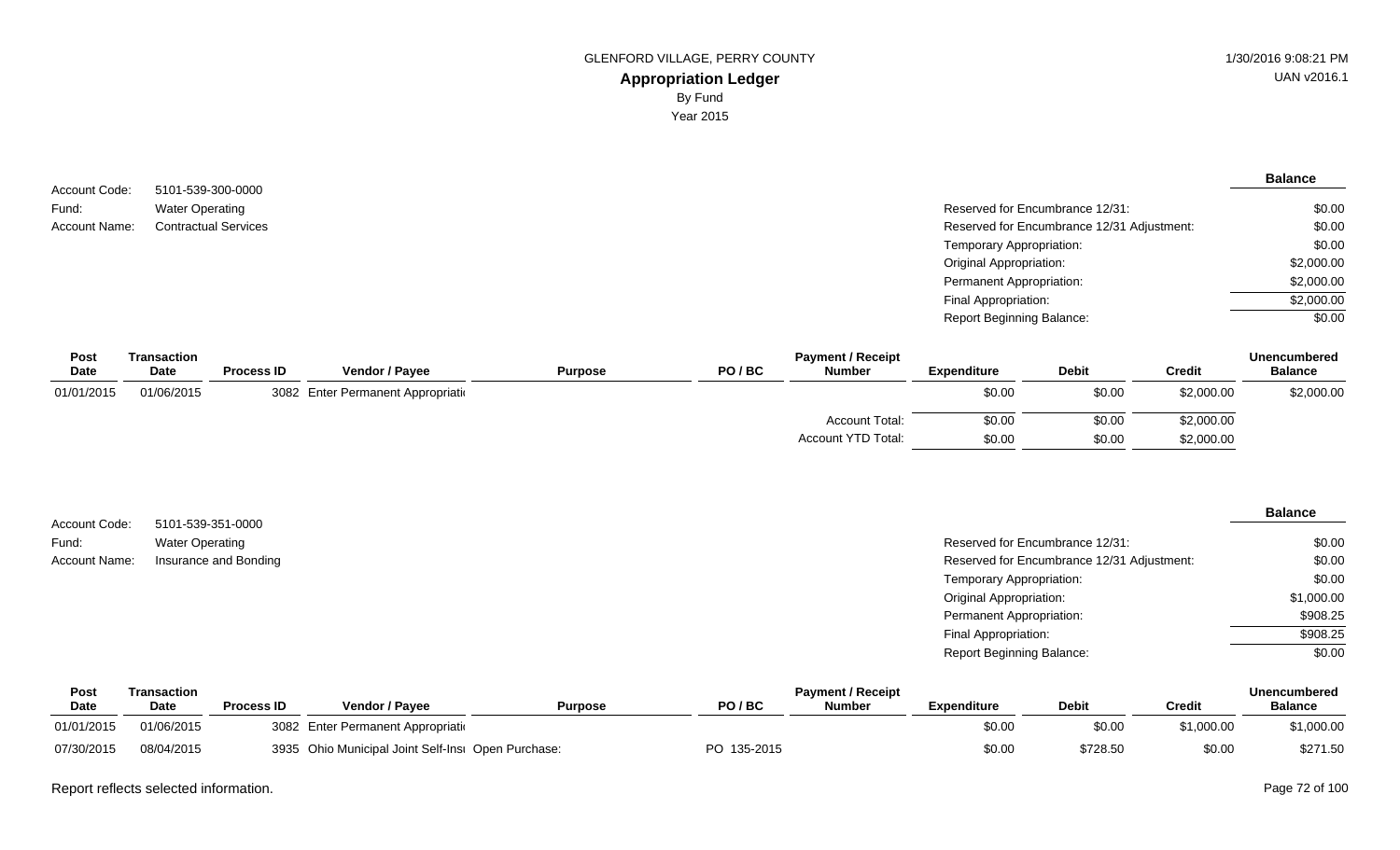Year 2015

| Post       | Transaction |                   |                                                    |                |             | <b>Unencumbered</b>   |    |             |              |            |                |
|------------|-------------|-------------------|----------------------------------------------------|----------------|-------------|-----------------------|----|-------------|--------------|------------|----------------|
| Date       | Date        | <b>Process ID</b> | <b>Vendor / Pavee</b>                              | <b>Purpose</b> | PO/BC       | <b>Number</b>         |    | Expenditure | <b>Debit</b> | Credit     | <b>Balance</b> |
| 08/04/2015 | 08/04/2015  |                   | 3951 Ohio Municipal Joint Self-Insi                |                | PO 135-2015 | 10663                 | AW | \$728.50    | \$0.00       | \$0.00     | \$271.50       |
| 09/01/2015 | 09/01/2015  |                   | 4041 Ohio Municipal Joint Self-Insi Close Purchase |                | PO 135-2015 |                       |    | \$0.00      | \$0.00       | \$0.00     | \$271.50       |
| 11/03/2015 | 11/28/2015  |                   | 4387 Permanent Reallocation Dec Audit Review fee   |                |             |                       |    | \$0.00      | \$91.75      | \$0.00     | \$179.75       |
|            |             |                   |                                                    |                |             | <b>Account Total:</b> |    | \$728.50    | \$820.25     | \$1,000.00 |                |
|            |             |                   |                                                    |                |             | Account YTD Total:    |    | \$728.50    | \$820.25     | \$1,000.00 |                |

| Account Code: | 5101-539-400-0000             |
|---------------|-------------------------------|
| Fund:         | <b>Water Operating</b>        |
| Account Name: | <b>Supplies and Materials</b> |

| 5101-539-400-0000             |                                            |            |
|-------------------------------|--------------------------------------------|------------|
| Water Operating               | Reserved for Encumbrance 12/31:            | \$0.00     |
| <b>Supplies and Materials</b> | Reserved for Encumbrance 12/31 Adjustment: | \$0.00     |
|                               | Temporary Appropriation:                   | \$0.00     |
|                               | Original Appropriation:                    | \$1,000.00 |
|                               | Permanent Appropriation:                   | \$1,000.00 |
|                               | Final Appropriation:                       | \$1,000.00 |
|                               | Report Beginning Balance:                  | \$0.00     |
|                               |                                            |            |

| Post       | Transaction |                   |                                                 |                |     |            | <b>Payment / Receipt</b> |    |                    |              |               | <b>Unencumbered</b> |
|------------|-------------|-------------------|-------------------------------------------------|----------------|-----|------------|--------------------------|----|--------------------|--------------|---------------|---------------------|
| Date       | Date        | <b>Process ID</b> | <b>Vendor / Pavee</b>                           | <b>Purpose</b> |     | PO/BC      | Number                   |    | <b>Expenditure</b> | <b>Debit</b> | <b>Credit</b> | <b>Balance</b>      |
| 01/01/2015 | 01/06/2015  |                   | 3082 Enter Permanent Appropriation              |                |     |            |                          |    | \$0.00             | \$0.00       | \$1,000.00    | \$1,000.00          |
| 03/03/2015 | 03/03/2015  |                   | 3342 Tri-County Plumbing & Hardv Open Purchase: |                | PO. | 32-2015    |                          |    | \$0.00             | \$3.58       | \$0.00        | \$996.42            |
| 03/03/2015 | 03/03/2015  |                   | 3356 Tri-County Plumbing & Hardy                |                | PO. | 32-2015    | 10547                    | AW | \$3.58             | \$0.00       | \$0.00        | \$996.42            |
| 03/24/2015 | 03/24/2015  |                   | 3410 Tri-County Plumbing & Hardy Close Purchase |                |     | PO 32-2015 |                          |    | \$0.00             | \$0.00       | \$0.00        | \$996.42            |
|            |             |                   |                                                 |                |     |            | Account Total:           |    | \$3.58             | \$3.58       | \$1,000.00    |                     |
|            |             |                   |                                                 |                |     |            | Account YTD Total:       |    | \$3.58             | \$3.58       | \$1,000.00    |                     |

Report reflects selected information.

#### **Balance**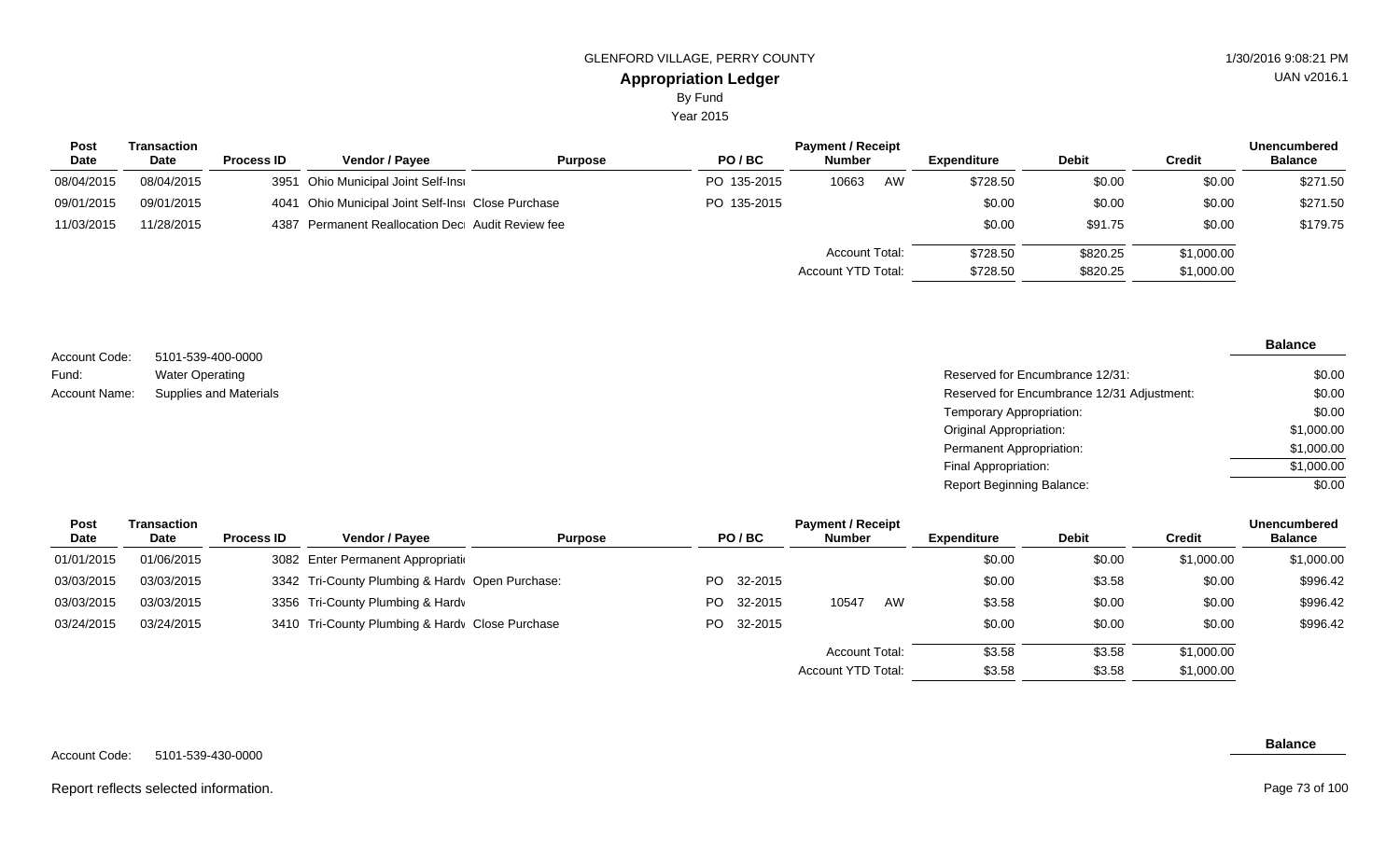GLENFORD VILLAGE, PERRY COUNTY **1/30/2016** 9:08:21 PM

# UAN v2016.1

**Appropriation Ledger** By Fund

Year 2015

| Fund:         | <b>Water Operating</b>        |
|---------------|-------------------------------|
| Account Name: | <b>Repairs and Maintenanc</b> |

| Water Operating         | Reserved for Encumbrance 12/31:            | \$0.00     |
|-------------------------|--------------------------------------------|------------|
| Repairs and Maintenance | Reserved for Encumbrance 12/31 Adjustment: | \$0.00     |
|                         | Temporary Appropriation:                   | \$0.00     |
|                         | Original Appropriation:                    | \$1,000.00 |
|                         | Permanent Appropriation:                   | \$722.67   |
|                         | Final Appropriation:                       | \$722.67   |
|                         | <b>Report Beginning Balance:</b>           | \$0.00     |

| <b>Post</b> | Transaction |                   |                                                     |                |       | <b>Payment / Receipt</b> |                    |              |               | <b>Unencumbered</b> |
|-------------|-------------|-------------------|-----------------------------------------------------|----------------|-------|--------------------------|--------------------|--------------|---------------|---------------------|
| Date        | <b>Date</b> | <b>Process ID</b> | <b>Vendor / Payee</b>                               | <b>Purpose</b> | PO/BC | <b>Number</b>            | <b>Expenditure</b> | <b>Debit</b> | <b>Credit</b> | <b>Balance</b>      |
| 01/01/2015  | 01/06/2015  |                   | 3082 Enter Permanent Appropriation                  |                |       |                          | \$0.00             | \$0.00       | \$1,000.00    | \$1,000.00          |
| 11/03/2015  | 11/28/2015  |                   | 4382 Permanent Reallocation Dec Final Audit Charges |                |       |                          | \$0.00             | \$277.33     | \$0.00        | \$722.67            |
|             |             |                   |                                                     |                |       | <b>Account Total:</b>    | \$0.00             | \$277.33     | \$1,000.00    |                     |
|             |             |                   |                                                     |                |       | Account YTD Total:       | \$0.00             | \$277.33     | \$1,000.00    |                     |

| Account Code: | 5101-745-341-0000         |
|---------------|---------------------------|
| Fund:         | <b>Water Operating</b>    |
| Account Name: | Accounting and Legal Fees |

#### **Balance**

| Water Operating           | Reserved for Encumbrance 12/31:            | \$0.00   |
|---------------------------|--------------------------------------------|----------|
| Accounting and Legal Fees | Reserved for Encumbrance 12/31 Adjustment: | \$0.00   |
|                           | Temporary Appropriation:                   | \$0.00   |
|                           | Original Appropriation:                    | \$0.00   |
|                           | Permanent Appropriation:                   | \$369.08 |
|                           | Final Appropriation:                       | \$369.08 |
|                           | <b>Report Beginning Balance:</b>           | \$0.00   |
|                           |                                            |          |

| Transaction |                   |                       |                                         |                                                                                                                                                                  | <b>Payment / Receipt</b> |             |              |          | <b>Unencumbered</b> |
|-------------|-------------------|-----------------------|-----------------------------------------|------------------------------------------------------------------------------------------------------------------------------------------------------------------|--------------------------|-------------|--------------|----------|---------------------|
| Date        | <b>Process ID</b> | <b>Vendor / Pavee</b> | <b>Purpose</b>                          | PO/BC                                                                                                                                                            | <b>Number</b>            | Expenditure | <b>Debit</b> | Credit   | <b>Balance</b>      |
| 11/28/2015  |                   |                       |                                         |                                                                                                                                                                  |                          | \$0.00      | \$0.00       | \$277.33 | \$277.33            |
| 11/28/2015  |                   |                       |                                         |                                                                                                                                                                  |                          | \$0.00      | \$0.00       | \$91.75  | \$369.08            |
| 11/28/2015  |                   |                       |                                         | PO 225-2015                                                                                                                                                      |                          | \$0.00      | \$277.33     | \$0.00   | \$91.75             |
| 11/28/2015  |                   |                       | Open Purchase:                          | PO 226-2015                                                                                                                                                      |                          | \$0.00      | \$41.00      | \$0.00   | \$50.75             |
| 11/28/2015  |                   |                       | Open Purchase:                          | PO 232-2015                                                                                                                                                      |                          | \$0.00      | \$14.00      | \$0.00   | \$36.75             |
|             |                   |                       | 4401 Treasurer Of State<br>4401 US Bank | 4382 Permanent Reallocation Incre Final Audit Charges<br>4387 Permanent Reallocation Incre Audit Review fee<br>4401 Charles Harris & Associates   Open Purchase: |                          |             |              |          |                     |

Report reflects selected information. Page 74 of 100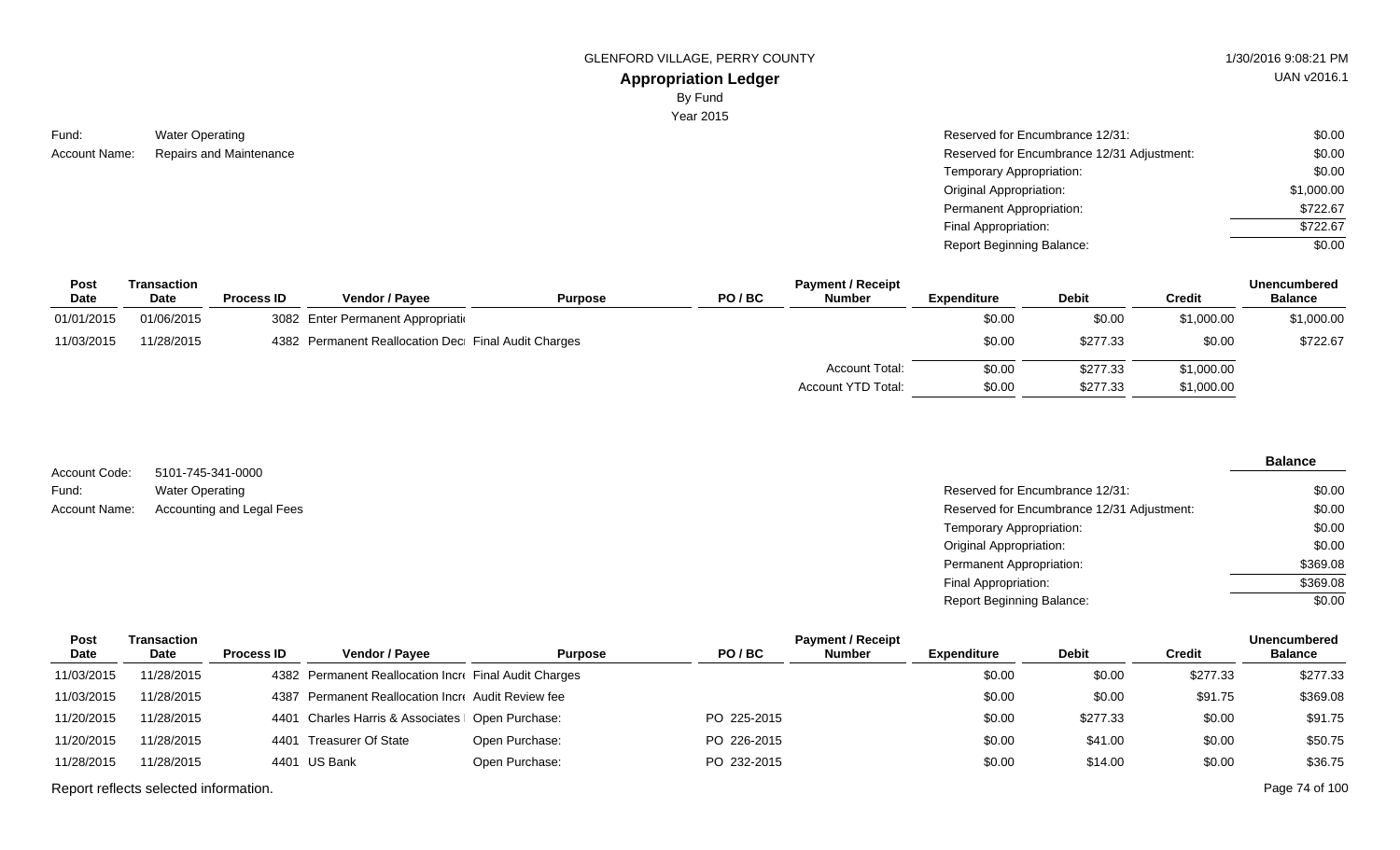Year 2015

| <b>Post</b><br>Date | Transaction<br>Date | <b>Process ID</b> | Vendor / Payee                   | <b>Purpose</b> | PO/BC       | <b>Payment / Receipt</b><br><b>Number</b> |    | <b>Expenditure</b> | <b>Debit</b> | <b>Credit</b> | <b>Unencumbered</b><br><b>Balance</b> |
|---------------------|---------------------|-------------------|----------------------------------|----------------|-------------|-------------------------------------------|----|--------------------|--------------|---------------|---------------------------------------|
| 11/28/2015          | 11/28/2015          |                   | 4410 US Bank                     |                | PO 232-2015 | 26-2015 CH                                |    | \$14.00            | \$0.00       | \$0.00        | \$36.75                               |
| 11/28/2015          | 11/28/2015          |                   | 4413 Treasurer Of State          |                | PO 226-2015 | 10745                                     | AW | \$41.00            | \$0.00       | \$0.00        | \$36.75                               |
| 12/01/2015          | 12/01/2015          |                   | 4432 Charles Harris & Associates |                | PO 225-2015 | 10753                                     | AW | \$277.33           | \$0.00       | \$0.00        | \$36.75                               |
| 12/31/2015          | 01/30/2016          |                   | 4747 Charles Harris & Associates | Close Purchase | PO 225-2015 |                                           |    | \$0.00             | \$0.00       | \$0.00        | \$36.75                               |
| 12/31/2015          | 01/30/2016          | 4747              | Treasurer Of State               | Close Purchase | PO 226-2015 |                                           |    | \$0.00             | \$0.00       | \$0.00        | \$36.75                               |
| 12/31/2015          | 01/30/2016          |                   | 4747 US Bank                     | Close Purchase | PO 232-2015 |                                           |    | \$0.00             | \$0.00       | \$0.00        | \$36.75                               |
|                     |                     |                   |                                  |                |             | Account Total:                            |    | \$332.33           | \$332.33     | \$369.08      |                                       |
|                     |                     |                   |                                  |                |             | Account YTD Total:                        |    | \$332.33           | \$332.33     | \$369.08      |                                       |

5101-800-590-0000 Water Operating Other - Capital Outlay Account Code: Fund: Account Name:

| Reserved for Encumbrance 12/31:            | \$0.00     |
|--------------------------------------------|------------|
| Reserved for Encumbrance 12/31 Adjustment: | \$0.00     |
| Temporary Appropriation:                   | \$0.00     |
| Original Appropriation:                    | \$0.00     |
| Permanent Appropriation:                   | \$4,100.00 |
| Final Appropriation:                       | \$4,100.00 |
| <b>Report Beginning Balance:</b>           | \$0.00     |

| <b>Post</b> | Transaction |                   | <b>Payment / Receipt</b> |                                                                  |     |            |                       |    |                    |              |               | <b>Unencumbered</b> |  |
|-------------|-------------|-------------------|--------------------------|------------------------------------------------------------------|-----|------------|-----------------------|----|--------------------|--------------|---------------|---------------------|--|
| Date        | Date        | <b>Process ID</b> | <b>Vendor / Payee</b>    | <b>Purpose</b>                                                   |     | PO/BC      | <b>Number</b>         |    | <b>Expenditure</b> | <b>Debit</b> | <b>Credit</b> | <b>Balance</b>      |  |
| 04/07/2015  | 04/07/2015  |                   |                          | 3458 Permanent Reallocation Incre Council Amended Appropriations |     |            |                       |    | \$0.00             | \$0.00       | \$4,100.00    | \$4,100.00          |  |
| 04/07/2015  | 04/07/2015  |                   | 3465 The Toy Store       | Open Purchase:                                                   |     | PO 63-2015 |                       |    | \$0.00             | \$4,100.00   | \$0.00        | \$0.00              |  |
| 04/07/2015  | 04/07/2015  |                   | 3484 The Toy Store       |                                                                  | PO. | 63-2015    | 10566                 | AW | \$4,100.00         | \$0.00       | \$0.00        | \$0.00              |  |
| 09/01/2015  | 09/01/2015  |                   | 4038 The Toy Store       | Close Purchase                                                   |     | PO 63-2015 |                       |    | \$0.00             | \$0.00       | \$0.00        | \$0.00              |  |
|             |             |                   |                          |                                                                  |     |            | <b>Account Total:</b> |    | \$4,100.00         | \$4,100.00   | \$4,100.00    |                     |  |
|             |             |                   |                          |                                                                  |     |            | Account YTD Total:    |    | \$4,100.00         | \$4,100.00   | \$4,100.00    |                     |  |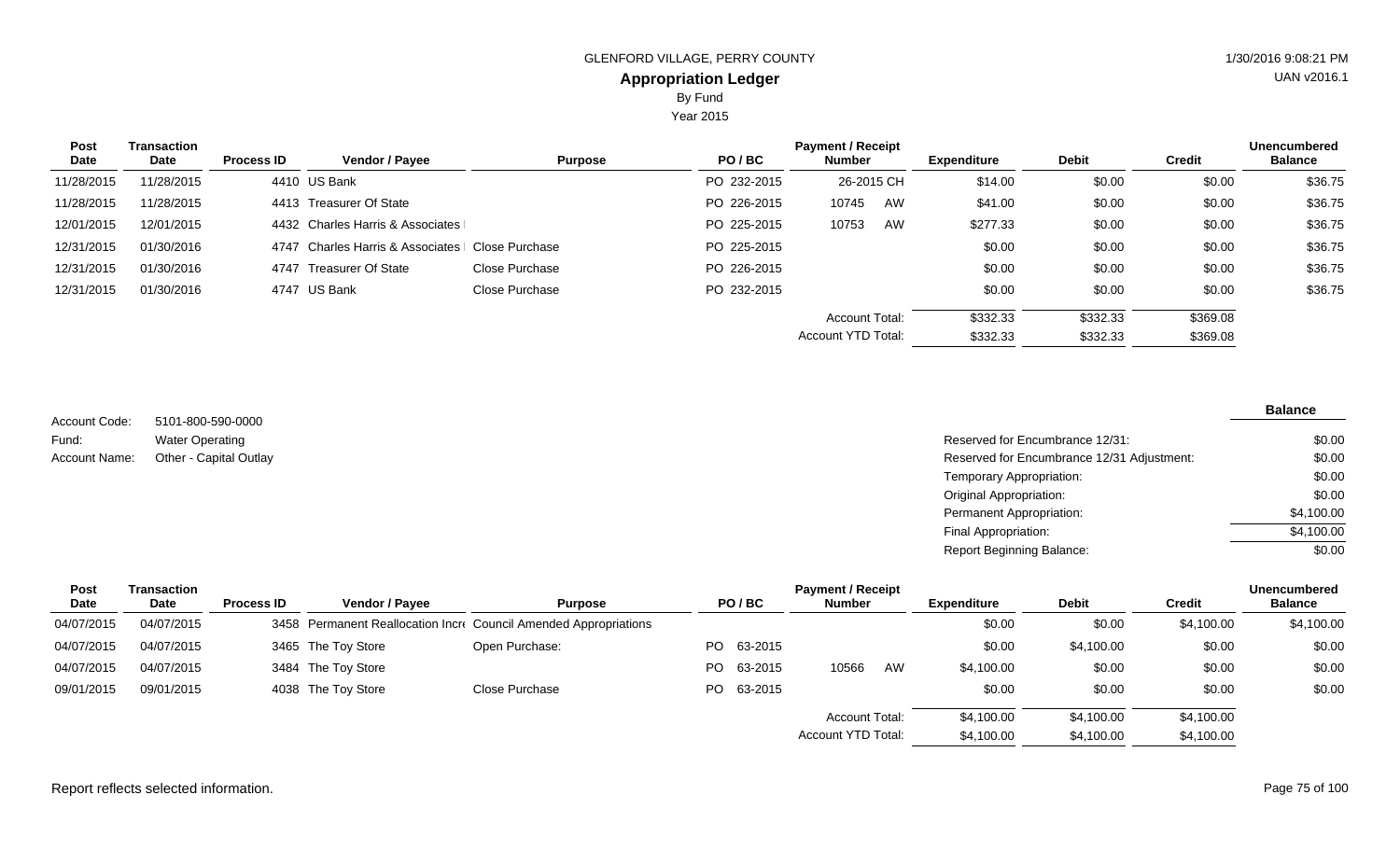5101-850-710-0000 Water Operating Account Code: Fund: Account Name:

| Water Operating | Reserved for Encumbrance 12/31:            | \$0.00     |
|-----------------|--------------------------------------------|------------|
| Principal       | Reserved for Encumbrance 12/31 Adjustment: | \$0.00     |
|                 | Temporary Appropriation:                   | \$0.00     |
|                 | Original Appropriation:                    | \$9,000.00 |
|                 | Permanent Appropriation:                   | \$9,000.00 |
|                 | Final Appropriation:                       | \$9,000.00 |
|                 | <b>Report Beginning Balance:</b>           | \$0.00     |

| Post       | Transaction | <b>Payment / Receipt</b> |                                    |                |     |             |                           |    |                    |              |               | <b>Unencumbered</b> |
|------------|-------------|--------------------------|------------------------------------|----------------|-----|-------------|---------------------------|----|--------------------|--------------|---------------|---------------------|
| Date       | Date        | <b>Process ID</b>        | Vendor / Payee                     | <b>Purpose</b> |     | PO/BC       | <b>Number</b>             |    | <b>Expenditure</b> | <b>Debit</b> | <b>Credit</b> | <b>Balance</b>      |
| 01/01/2015 | 01/06/2015  |                          | 3082 Enter Permanent Appropriation |                |     |             |                           |    | \$0.00             | \$0.00       | \$9,000.00    | \$9,000.00          |
| 01/06/2015 | 01/06/2015  |                          | 3088 Treasurer Of State            | Open Purchase: | PO. | $1 - 2015$  |                           |    | \$0.00             | \$4,439.00   | \$0.00        | \$4,561.00          |
| 01/06/2015 | 01/06/2015  |                          | 3101 Treasurer Of State            |                | PO. | 1-2015      | 10496                     | AW | \$4,439.00         | \$0.00       | \$0.00        | \$4,561.00          |
| 03/24/2015 | 03/24/2015  |                          | 3409 Treasurer Of State            | Close Purchase | PO. | 1-2015      |                           |    | \$0.00             | \$0.00       | \$0.00        | \$4,561.00          |
| 06/09/2015 | 06/09/2015  |                          | 3752 Treasurer Of State            | Open Purchase: |     | PO 109-2015 |                           |    | \$0.00             | \$4,505.59   | \$0.00        | \$55.41             |
| 07/07/2015 | 07/07/2015  |                          | 3827 Treasurer Of State            |                |     | PO 109-2015 | 10633                     | AW | \$4,505.59         | \$0.00       | \$0.00        | \$55.41             |
| 09/01/2015 | 09/01/2015  |                          | 4040 Treasurer Of State            | Close Purchase |     | PO 109-2015 |                           |    | \$0.00             | \$0.00       | \$0.00        | \$55.41             |
|            |             |                          |                                    |                |     |             | Account Total:            |    | \$8.944.59         | \$8.944.59   | \$9,000.00    |                     |
|            |             |                          |                                    |                |     |             | <b>Account YTD Total:</b> |    | \$8,944.59         | \$8,944.59   | \$9,000.00    |                     |

| Account Code: | 5101-850-720-0000      |                                            | <b>Balance</b> |
|---------------|------------------------|--------------------------------------------|----------------|
| Fund:         | <b>Water Operating</b> | Reserved for Encumbrance 12/31:            | \$0.00         |
| Account Name: | Interest               | Reserved for Encumbrance 12/31 Adjustment: | \$0.00         |
|               |                        | Temporary Appropriation:                   | \$0.00         |
|               |                        | Original Appropriation:                    | \$1,000.00     |
|               |                        | Permanent Appropriation:                   | \$1,000.00     |
|               |                        | Final Appropriation:                       | \$1,000.00     |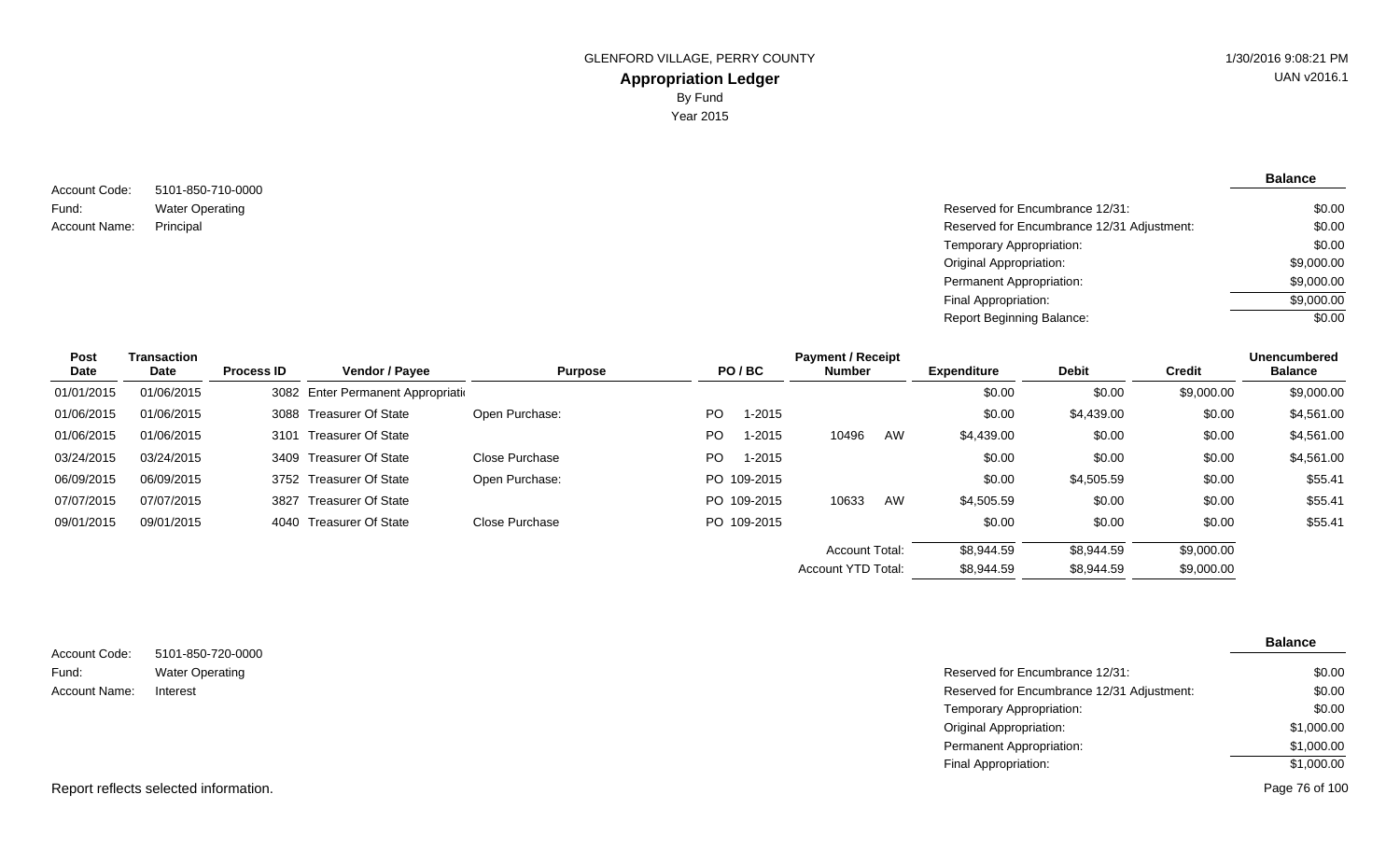Year 2015

#### Report Beginning Balance: \$0.00

| <b>Post</b> | <b>Transaction</b> |                   |                                    |                |           | <b>Payment / Receipt</b> |                       |    |                                    |          |               |                |
|-------------|--------------------|-------------------|------------------------------------|----------------|-----------|--------------------------|-----------------------|----|------------------------------------|----------|---------------|----------------|
| Date        | Date               | <b>Process ID</b> | <b>Vendor / Payee</b>              | <b>Purpose</b> |           | PO/BC                    | <b>Number</b>         |    | <b>Debit</b><br><b>Expenditure</b> |          | <b>Credit</b> | <b>Balance</b> |
| 01/01/2015  | 01/06/2015         |                   | 3082 Enter Permanent Appropriation |                |           |                          |                       |    | \$0.00                             | \$0.00   | \$1,000.00    | \$1,000.00     |
| 01/06/2015  | 01/06/2015         |                   | 3088 Treasurer Of State            | Open Purchase: | <b>PO</b> | $1 - 2015$               |                       |    | \$0.00                             | \$487.60 | \$0.00        | \$512.40       |
| 01/06/2015  | 01/06/2015         |                   | 3101 Treasurer Of State            |                | <b>PO</b> | $1 - 2015$               | 10496                 | AW | \$487.60                           | \$0.00   | \$0.00        | \$512.40       |
| 03/24/2015  | 03/24/2015         |                   | 3409 Treasurer Of State            | Close Purchase | PO.       | 1-2015                   |                       |    | \$0.00                             | \$0.00   | \$0.00        | \$512.40       |
| 06/09/2015  | 06/09/2015         |                   | 3752 Treasurer Of State            | Open Purchase: |           | PO 109-2015              |                       |    | \$0.00                             | \$421.01 | \$0.00        | \$91.39        |
| 07/07/2015  | 07/07/2015         | 3827              | Treasurer Of State                 |                |           | PO 109-2015              | 10633                 | AW | \$421.01                           | \$0.00   | \$0.00        | \$91.39        |
| 09/01/2015  | 09/01/2015         |                   | 4040 Treasurer Of State            | Close Purchase |           | PO 109-2015              |                       |    | \$0.00                             | \$0.00   | \$0.00        | \$91.39        |
|             |                    |                   |                                    |                |           |                          | <b>Account Total:</b> |    | \$908.61                           | \$908.61 | \$1,000.00    |                |
|             |                    |                   |                                    |                |           |                          | Account YTD Total:    |    | \$908.61                           | \$908.61 | \$1,000.00    |                |

5101-850-790-0000 Water Operating Account Code: Fund:

#### **Balance**

| , www.it ovuv. | <b>PIPE POPE LOCO TO</b> |                                            |            |
|----------------|--------------------------|--------------------------------------------|------------|
| Fund:          | <b>Water Operating</b>   | Reserved for Encumbrance 12/31:            | \$210.73   |
| Account Name:  | Other - Debt Service     | Reserved for Encumbrance 12/31 Adjustment: | \$0.00     |
|                |                          | Temporary Appropriation:                   | \$0.00     |
|                |                          | <b>Original Appropriation:</b>             | \$9,000.00 |
|                |                          | Permanent Appropriation:                   | \$9,000.00 |
|                |                          | Final Appropriation:                       | \$9,000.00 |
|                |                          | Report Beginning Balance:                  | \$0.00     |
|                |                          |                                            |            |

| Post       | Transaction | <b>Payment / Receipt</b> |                                                            |                |                |               |    |                    |              |            | <b>Unencumbered</b> |  |
|------------|-------------|--------------------------|------------------------------------------------------------|----------------|----------------|---------------|----|--------------------|--------------|------------|---------------------|--|
| Date       | Date        | <b>Process ID</b>        | <b>Vendor / Pavee</b>                                      | <b>Purpose</b> | PO/BC          | <b>Number</b> |    | <b>Expenditure</b> | <b>Debit</b> | Credit     | <b>Balance</b>      |  |
| 01/01/2015 | 01/06/2015  |                          | 3052 Northern Perry County Water Carry Over Purchase Order |                | PO 252-2014    |               |    | \$0.00             | \$210.73     | \$210.73   | \$0.00              |  |
| 01/01/2015 | 01/06/2015  |                          | 3082 Enter Permanent Appropriatio                          |                |                |               |    | \$0.00             | \$0.00       | \$9,000.00 | \$9,000.00          |  |
| 01/06/2015 | 01/06/2015  |                          | 3101 Northern Perry County Water                           |                | PO 252-2014    | 10495         | AW | \$210.73           | \$0.00       | \$0.00     | \$9,000.00          |  |
| 01/31/2015 | 02/03/2015  |                          | 3256 Northern Perry County Water Open Purchase:            |                | PO 16-2015     |               |    | \$0.00             | \$753.57     | \$0.00     | \$8,246.43          |  |
| 02/03/2015 | 02/03/2015  |                          | 3269 Northern Perry County Water                           |                | 16-2015<br>PO. | 10526         | AW | \$753.57           | \$0.00       | \$0.00     | \$8,246.43          |  |
|            |             |                          |                                                            |                |                |               |    |                    |              |            |                     |  |

Report reflects selected information. Page 77 of 100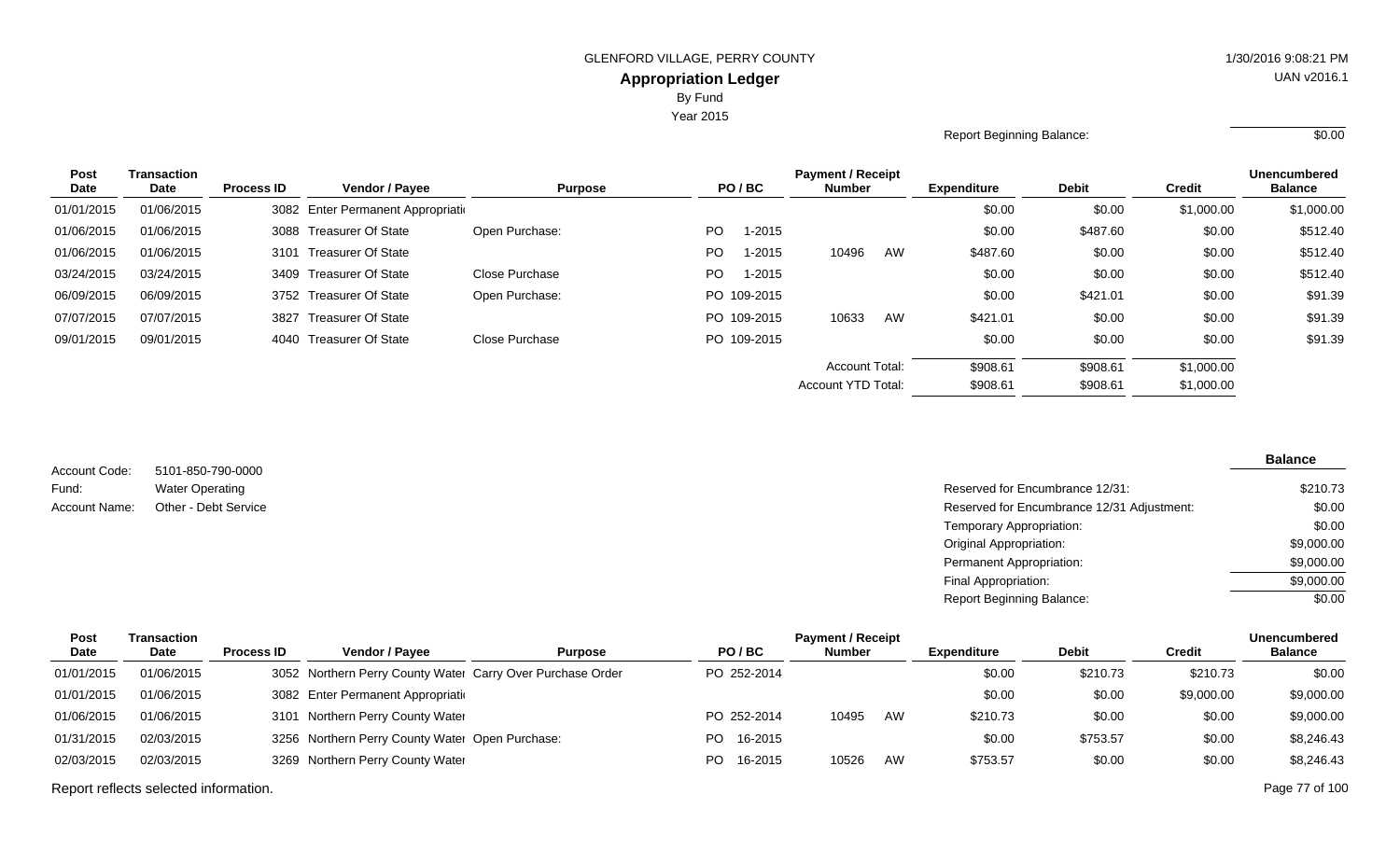Year 2015

| Post<br><b>Transaction</b><br>Date<br>Date |                                       | <b>Process ID</b> | Vendor / Payee                                             | <b>Purpose</b> | PO/BC           | <b>Payment / Receipt</b><br><b>Number</b> |    | <b>Expenditure</b> | <b>Debit</b> | <b>Credit</b> | <b>Unencumbered</b><br><b>Balance</b> |
|--------------------------------------------|---------------------------------------|-------------------|------------------------------------------------------------|----------------|-----------------|-------------------------------------------|----|--------------------|--------------|---------------|---------------------------------------|
| 03/02/2015                                 | 03/03/2015                            |                   | 3342 Northern Perry County Water Open Purchase:            |                | PO.<br>30-2015  |                                           |    | \$0.00             | \$753.57     | \$0.00        | \$7,492.86                            |
| 03/03/2015                                 | 03/03/2015                            |                   | 3356 Northern Perry County Water                           |                | PO 30-2015      | 10544                                     | AW | \$753.57           | \$0.00       | \$0.00        | \$7,492.86                            |
| 03/24/2015                                 | 03/24/2015                            |                   | 3409 Northern Perry County Water Close Prior Year Purchase |                | PO 252-2014     |                                           |    | \$0.00             | \$0.00       | \$0.00        | \$7,492.86                            |
| 03/24/2015                                 | 03/24/2015                            |                   | 3409 Northern Perry County Water Close Purchase            |                | PO 16-2015      |                                           |    | \$0.00             | \$0.00       | \$0.00        | \$7,492.86                            |
| 03/24/2015                                 | 03/24/2015                            |                   | 3410 Northern Perry County Water Close Purchase            |                | PO<br>30-2015   |                                           |    | \$0.00             | \$0.00       | \$0.00        | \$7,492.86                            |
| 04/08/2015                                 | 04/14/2015                            |                   | 3589 Northern Perry County Water Open Purchase:            |                | PO 64-2015      |                                           |    | \$0.00             | \$753.57     | \$0.00        | \$6,739.29                            |
| 04/14/2015                                 | 04/14/2015                            |                   | 3603 Northern Perry County Water                           |                | PO<br>64-2015   | 10585                                     | AW | \$753.57           | \$0.00       | \$0.00        | \$6,739.29                            |
| 05/05/2015                                 | 05/15/2015                            |                   | 3677 Northern Perry County Water Open Purchase:            |                | PO<br>84-2015   |                                           |    | \$0.00             | \$753.57     | \$0.00        | \$5,985.72                            |
| 05/15/2015                                 | 05/15/2015                            |                   | 3690 Northern Perry County Water                           |                | PO<br>84-2015   | 10600                                     | AW | \$753.57           | \$0.00       | \$0.00        | \$5,985.72                            |
| 06/02/2015                                 | 06/02/2015                            |                   | 3721 Northern Perry County Water Open Purchase:            |                | PO<br>97-2015   |                                           |    | \$0.00             | \$753.57     | \$0.00        | \$5,232.15                            |
| 06/02/2015                                 | 06/02/2015                            |                   | 3732 Northern Perry County Water                           |                | PO 97-2015      | 10612                                     | AW | \$753.57           | \$0.00       | \$0.00        | \$5,232.15                            |
| 07/03/2015                                 | 07/07/2015                            |                   | 3811 Northern Perry County Water Open Purchase:            |                | PO 116-2015     |                                           |    | \$0.00             | \$753.57     | \$0.00        | \$4,478.58                            |
| 07/07/2015                                 | 07/07/2015                            | 3827              | Northern Perry County Water                                |                | PO 116-2015     | 10631                                     | AW | \$753.57           | \$0.00       | \$0.00        | \$4,478.58                            |
| 08/03/2015                                 | 08/04/2015                            |                   | 3935 Northern Perry County Water Open Purchase:            |                | PO 139-2015     |                                           |    | \$0.00             | \$753.57     | \$0.00        | \$3,725.01                            |
| 08/04/2015                                 | 08/04/2015                            |                   | 3951 Northern Perry County Water                           |                | PO 139-2015     | 10662                                     | AW | \$753.57           | \$0.00       | \$0.00        | \$3,725.01                            |
| 09/01/2015                                 | 09/01/2015                            |                   | 4038 Northern Perry County Water Close Purchase            |                | PO 64-2015      |                                           |    | \$0.00             | \$0.00       | \$0.00        | \$3,725.01                            |
| 09/01/2015                                 | 09/01/2015                            |                   | 4039 Northern Perry County Water Close Purchase            |                | PO 84-2015      |                                           |    | \$0.00             | \$0.00       | \$0.00        | \$3,725.01                            |
| 09/01/2015                                 | 09/01/2015                            |                   | 4040 Northern Perry County Water Close Purchase            |                | PO -<br>97-2015 |                                           |    | \$0.00             | \$0.00       | \$0.00        | \$3,725.01                            |
| 09/01/2015                                 | 09/01/2015                            |                   | 4041 Northern Perry County Water Close Purchase            |                | PO 116-2015     |                                           |    | \$0.00             | \$0.00       | \$0.00        | \$3,725.01                            |
| 09/01/2015                                 | 09/01/2015                            |                   | 4041 Northern Perry County Water Close Purchase            |                | PO 139-2015     |                                           |    | \$0.00             | \$0.00       | \$0.00        | \$3,725.01                            |
| 09/01/2015                                 | 09/01/2015                            |                   | 4046 Northern Perry County Water Open Purchase:            |                | PO 166-2015     |                                           |    | \$0.00             | \$753.57     | \$0.00        | \$2,971.44                            |
| 09/01/2015                                 | 09/01/2015                            |                   | 4064 Northern Perry County Water                           |                | PO 166-2015     | 10682                                     | AW | \$753.57           | \$0.00       | \$0.00        | \$2,971.44                            |
| 09/22/2015                                 | 09/22/2015                            |                   | 4124 Northern Perry County Water Close Purchase            |                | PO 166-2015     |                                           |    | \$0.00             | \$0.00       | \$0.00        | \$2,971.44                            |
| 09/29/2015                                 | 10/06/2015                            |                   | 4182 Northern Perry County Water Open Purchase:            |                | PO 185-2015     |                                           |    | \$0.00             | \$753.57     | \$0.00        | \$2,217.87                            |
| 10/06/2015                                 | 10/06/2015                            |                   | 4196 Northern Perry County Water                           |                | PO 185-2015     | 10707                                     | AW | \$753.57           | \$0.00       | \$0.00        | \$2,217.87                            |
| 10/31/2015                                 | 11/03/2015                            |                   | 4298 Northern Perry County Water Open Purchase:            |                | PO 212-2015     |                                           |    | \$0.00             | \$753.57     | \$0.00        | \$1,464.30                            |
| 11/03/2015                                 | 11/03/2015                            |                   | 4312 Northern Perry County Water                           |                | PO 212-2015     | 10735                                     | AW | \$753.57           | \$0.00       | \$0.00        | \$1,464.30                            |
| 11/17/2015                                 | 11/17/2015                            |                   | 4337 Northern Perry County Water Close Purchase            |                | PO 185-2015     |                                           |    | \$0.00             | \$0.00       | \$0.00        | \$1,464.30                            |
|                                            | Report reflects selected information. |                   |                                                            |                |                 |                                           |    |                    |              |               | Page 78 of 100                        |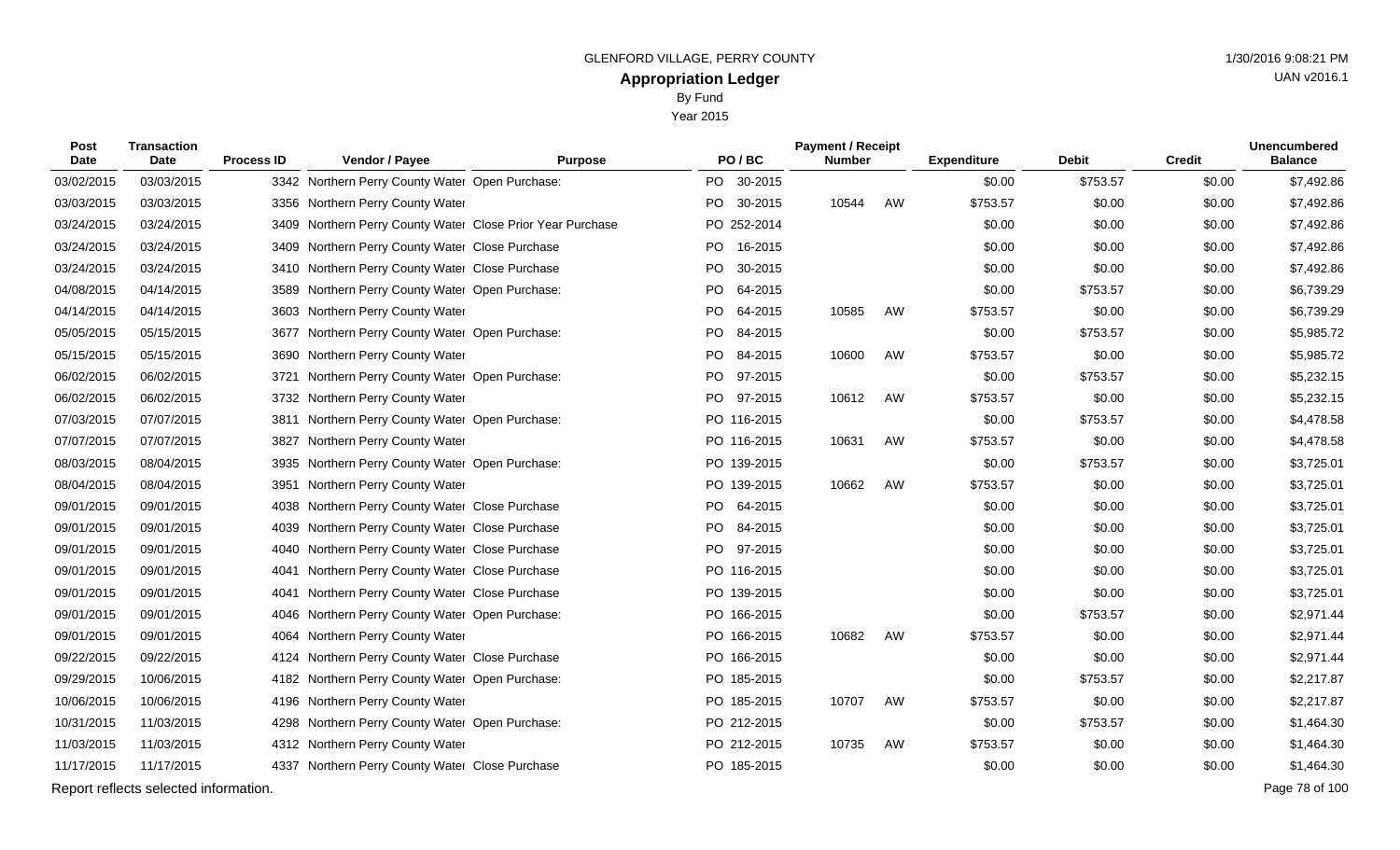By Fund

Year 2015

| <b>Post</b><br><b>Date</b> | Transaction<br>Date | <b>Process ID</b> | <b>Vendor / Payee</b>                           | <b>Purpose</b> | PO/BC                                                 | <b>Payment / Receipt</b><br><b>Number</b> | <b>Expenditure</b> | <b>Debit</b> | <b>Credit</b> | <b>Unencumbered</b><br><b>Balance</b> |
|----------------------------|---------------------|-------------------|-------------------------------------------------|----------------|-------------------------------------------------------|-------------------------------------------|--------------------|--------------|---------------|---------------------------------------|
| 11/17/2015                 | 11/17/2015          |                   | 4337 Northern Perry County Water Close Purchase |                | PO 212-2015                                           |                                           | \$0.00             | \$0.00       | \$0.00        | \$1,464.30                            |
|                            |                     |                   |                                                 |                |                                                       | Account Total:                            | \$7,746.43         | \$7,746.43   | \$9,210.73    |                                       |
|                            |                     |                   |                                                 |                |                                                       | Account YTD Total:                        | \$7,746.43         | \$7,746.43   | \$9,210.73    |                                       |
|                            |                     |                   |                                                 |                | Water Operating Fund Total for Selected Accounts:     |                                           | \$75,156.47        | \$84,388.15  | \$114,435.71  |                                       |
|                            |                     |                   |                                                 |                | Water Operating Fund YTD Total for Selected Accounts: |                                           | \$75,156.47        | \$84,388.15  | \$114,435.71  |                                       |

| Account Code: | 5201-541-300-0000           |                                            | --------    |
|---------------|-----------------------------|--------------------------------------------|-------------|
|               |                             |                                            |             |
| Fund:         | Sewer Operating             | Reserved for Encumbrance 12/31:            | \$0.00      |
| Account Name: | <b>Contractual Services</b> | Reserved for Encumbrance 12/31 Adjustment: | \$0.00      |
|               |                             | Temporary Appropriation:                   | \$0.00      |
|               |                             | Original Appropriation:                    | \$20,000.00 |

| Post       | Transaction | <b>Payment / Receipt</b> |                                                          |                                                                |     |         |               |    |                    | <b>Unencumbered</b> |               |                |
|------------|-------------|--------------------------|----------------------------------------------------------|----------------------------------------------------------------|-----|---------|---------------|----|--------------------|---------------------|---------------|----------------|
| Date       | Date        | <b>Process ID</b>        | <b>Vendor / Payee</b>                                    | <b>Purpose</b>                                                 |     | PO/BC   | <b>Number</b> |    | <b>Expenditure</b> | <b>Debit</b>        | <b>Credit</b> | <b>Balance</b> |
| 01/01/2015 | 01/06/2015  |                          | 3084 Enter Permanent Appropriation                       |                                                                |     |         |               |    | \$0.00             | \$0.00              | \$20,000.00   | \$20,000.00    |
| 01/02/2015 | 08/28/2015  |                          | 4027 Permanent Reallocation Dec Appropriation adjustment |                                                                |     |         |               |    | \$0.00             | \$1,000.00          | \$0.00        | \$19,000.00    |
| 01/06/2015 | 01/06/2015  |                          | 3088 ADR & Associates, LTD                               | Open Purchase:                                                 | PO. | 2-2015  |               |    | \$0.00             | \$337.57            | \$0.00        | \$18,662.43    |
| 01/06/2015 | 01/06/2015  |                          | 3101 ADR & Associates, LTD                               |                                                                | PO  | 2-2015  | 10488         | AW | \$337.57           | \$0.00              | \$0.00        | \$18,662.43    |
| 03/24/2015 | 03/24/2015  |                          | 3409 ADR & Associates, LTD                               | Close Purchase                                                 | PO. | 2-2015  |               |    | \$0.00             | \$0.00              | \$0.00        | \$18,662.43    |
| 04/04/2015 | 04/04/2015  |                          | 3435 Isacc Wiles Burkholder & Ter Open Purchase:         |                                                                | PO. | 55-2015 |               |    | \$0.00             | \$729.00            | \$0.00        | \$17,933.43    |
| 04/07/2015 | 04/07/2015  |                          |                                                          | 3459 Permanent Reallocation Dec Council Amended Appropriations |     |         |               |    | \$0.00             | \$4,100.00          | \$0.00        | \$13,833.43    |
| 04/07/2015 | 04/07/2015  |                          | 3463 Thomas J. Coleman                                   | Open Purchase:                                                 | PO. | 62-2015 |               |    | \$0.00             | \$1,000.00          | \$0.00        | \$12,833.43    |
| 04/07/2015 | 04/07/2015  |                          | 3484 Isacc Wiles Burkholder & Tee                        |                                                                | PO. | 55-2015 | 10561         | AW | \$729.00           | \$0.00              | \$0.00        | \$12,833.43    |
| 04/07/2015 | 04/07/2015  | 3484                     | Thomas J. Coleman                                        |                                                                | PO. | 62-2015 | 10567         | AW | \$1,000.00         | \$0.00              | \$0.00        | \$12,833.43    |
|            |             |                          |                                                          |                                                                |     |         |               |    |                    |                     |               |                |

Report reflects selected information. Page 79 of 100

UAN v2016.1

**Balance**

\$11,718.43 \$11,718.43 \$0.00

Permanent Appropriation: Final Appropriation: Report Beginning Balance: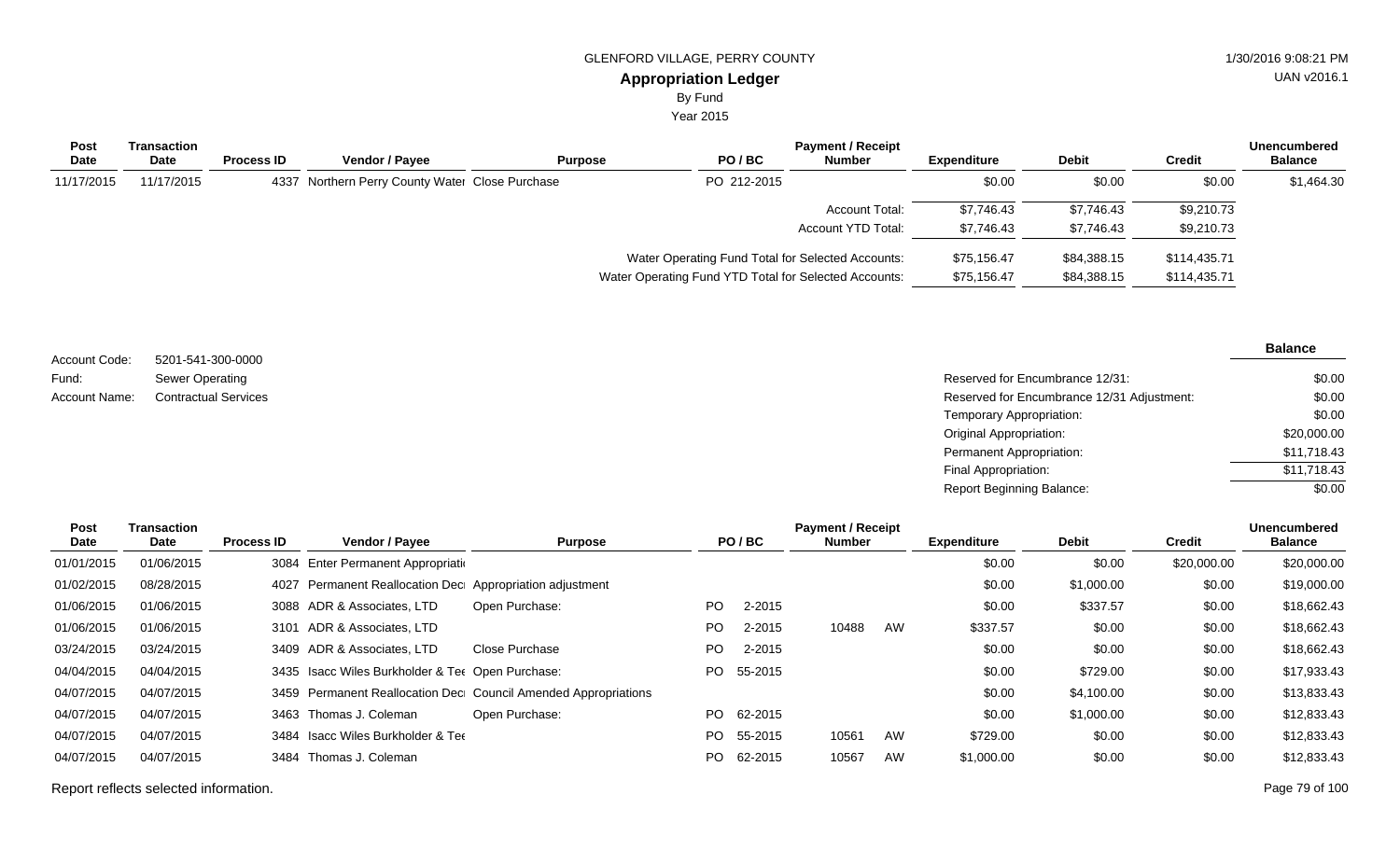Year 2015

| <b>Post</b><br>Date | <b>Transaction</b><br>Date            | <b>Process ID</b> | Vendor / Payee                                      | <b>Purpose</b>        | PO/BC           | <b>Payment / Receipt</b><br><b>Number</b> |    | <b>Expenditure</b> | Debit      | <b>Credit</b> | <b>Unencumbered</b><br><b>Balance</b> |
|---------------------|---------------------------------------|-------------------|-----------------------------------------------------|-----------------------|-----------------|-------------------------------------------|----|--------------------|------------|---------------|---------------------------------------|
| 05/04/2015          | 05/04/2015                            | 3633              | Thomas J. Coleman                                   | Open Purchase:        | PO 79-2015      |                                           |    | \$0.00             | \$1,000.00 | \$0.00        | \$11,833.43                           |
| 05/05/2015          | 05/04/2015                            |                   | 3642 Thomas J. Coleman                              |                       | PO 79-2015      | 10593                                     | AW | \$1,000.00         | \$0.00     | \$0.00        | \$11,833.43                           |
| 06/02/2015          | 06/02/2015                            | 3721              | Thomas J. Coleman                                   | Open Purchase:        | PO 101-2015     |                                           |    | \$0.00             | \$1,000.00 | \$0.00        | \$10,833.43                           |
| 06/02/2015          | 06/02/2015                            |                   | 3732 Thomas J. Coleman                              |                       | PO 101-2015     | 10614                                     | AW | \$1,000.00         | \$0.00     | \$0.00        | \$10,833.43                           |
| 07/07/2015          | 07/07/2015                            |                   | 3811 Thomas J. Coleman                              | Open Purchase:        | PO 122-2015     |                                           |    | \$0.00             | \$1,000.00 | \$0.00        | \$9,833.43                            |
| 07/07/2015          | 07/07/2015                            | 3827              | Thomas J. Coleman                                   |                       | PO 122-2015     | 10625                                     | AW | \$1,000.00         | \$0.00     | \$0.00        | \$9,833.43                            |
| 08/04/2015          | 08/04/2015                            | 3935              | Thomas J. Coleman                                   | Open Purchase:        | PO 142-2015     |                                           |    | \$0.00             | \$1,000.00 | \$0.00        | \$8,833.43                            |
| 08/04/2015          | 08/04/2015                            | 3951              | Thomas J. Coleman                                   |                       | PO 142-2015     | 10656                                     | AW | \$1,000.00         | \$0.00     | \$0.00        | \$8,833.43                            |
| 08/28/2015          | 08/28/2015                            | 4031              | Thomas J. Coleman                                   | Open Purchase:        | PO 163-2015     |                                           |    | \$0.00             | \$1,000.00 | \$0.00        | \$7,833.43                            |
| 09/01/2015          | 09/01/2015                            | 4038              | Isacc Wiles Burkholder & Tet Close Purchase         |                       | PO 55-2015      |                                           |    | \$0.00             | \$0.00     | \$0.00        | \$7,833.43                            |
| 09/01/2015          | 09/01/2015                            |                   | 4038 Thomas J. Coleman                              | Close Purchase        | PO 62-2015      |                                           |    | \$0.00             | \$0.00     | \$0.00        | \$7,833.43                            |
| 09/01/2015          | 09/01/2015                            | 4039              | Thomas J. Coleman                                   | Close Purchase        | 79-2015<br>PO l |                                           |    | \$0.00             | \$0.00     | \$0.00        | \$7,833.43                            |
| 09/01/2015          | 09/01/2015                            |                   | 4040 Thomas J. Coleman                              | Close Purchase        | PO 101-2015     |                                           |    | \$0.00             | \$0.00     | \$0.00        | \$7,833.43                            |
| 09/01/2015          | 09/01/2015                            | 4041              | Thomas J. Coleman                                   | <b>Close Purchase</b> | PO 122-2015     |                                           |    | \$0.00             | \$0.00     | \$0.00        | \$7,833.43                            |
| 09/01/2015          | 09/01/2015                            | 4041              | Thomas J. Coleman                                   | Close Purchase        | PO 142-2015     |                                           |    | \$0.00             | \$0.00     | \$0.00        | \$7,833.43                            |
| 09/01/2015          | 09/01/2015                            | 4064              | Thomas J. Coleman                                   |                       | PO 163-2015     | 10674                                     | AW | \$1,000.00         | \$0.00     | \$0.00        | \$7,833.43                            |
| 09/22/2015          | 09/22/2015                            | 4124              | Thomas J. Coleman                                   | Close Purchase        | PO 163-2015     |                                           |    | \$0.00             | \$0.00     | \$0.00        | \$7,833.43                            |
| 10/06/2015          | 10/06/2015                            |                   | 4182 Thomas J. Coleman                              | Open Purchase:        | PO 197-2015     |                                           |    | \$0.00             | \$1,000.00 | \$0.00        | \$6,833.43                            |
| 10/06/2015          | 10/06/2015                            |                   | 4196 Thomas J. Coleman                              |                       | PO 197-2015     | 10701                                     | AW | \$1,000.00         | \$0.00     | \$0.00        | \$6,833.43                            |
| 10/31/2015          | 11/03/2015                            | 4298              | Thomas J. Coleman                                   | Open Purchase:        | PO 215-2015     |                                           |    | \$0.00             | \$1,000.00 | \$0.00        | \$5,833.43                            |
| 11/03/2015          | 11/03/2015                            |                   | 4292 Permanent Reallocation Dec Motion to pay bills |                       |                 |                                           |    | \$0.00             | \$975.00   | \$0.00        | \$4,858.43                            |
| 11/03/2015          | 11/03/2015                            |                   | 4312 Thomas J. Coleman                              |                       | PO 215-2015     | 10729                                     | AW | \$1,000.00         | \$0.00     | \$0.00        | \$4,858.43                            |
| 11/03/2015          | 11/28/2015                            | 4393              | Permanent Reallocation Dec Motion to pay bills      |                       |                 |                                           |    | \$0.00             | \$2,000.00 | \$0.00        | \$2,858.43                            |
| 11/17/2015          | 11/17/2015                            | 4337              | Thomas J. Coleman                                   | Close Purchase        | PO 197-2015     |                                           |    | \$0.00             | \$0.00     | \$0.00        | \$2,858.43                            |
| 11/17/2015          | 11/17/2015                            | 4337              | Thomas J. Coleman                                   | Close Purchase        | PO 215-2015     |                                           |    | \$0.00             | \$0.00     | \$0.00        | \$2,858.43                            |
| 11/28/2015          | 11/28/2015                            | 4401              | Thomas J. Coleman                                   | Open Purchase:        | PO 234-2015     |                                           |    | \$0.00             | \$1,000.00 | \$0.00        | \$1,858.43                            |
| 12/01/2015          | 12/01/2015                            |                   | 4432 Thomas J. Coleman                              |                       | PO 234-2015     | 10750                                     | AW | \$1,000.00         | \$0.00     | \$0.00        | \$1,858.43                            |
| 12/01/2015          | 12/08/2015                            |                   | 4462 Permanent Reallocation Dec Motion to pay bills |                       |                 |                                           |    | \$0.00             | \$350.00   | \$0.00        | \$1,508.43                            |
|                     | Report reflects selected information. |                   |                                                     |                       |                 |                                           |    |                    |            |               | Page 80 of 100                        |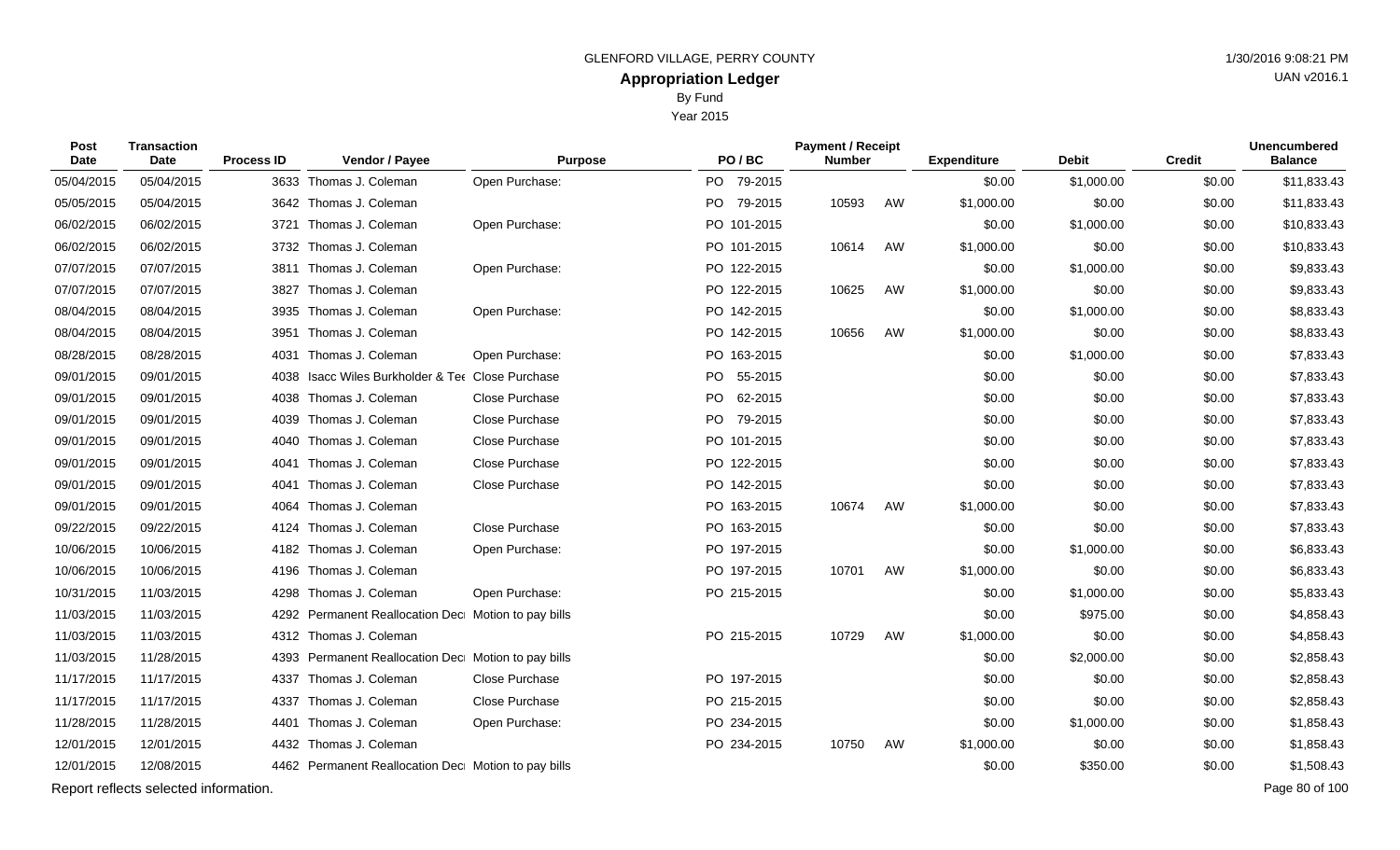Year 2015

| <b>Post</b> | Transaction |                   |                            |                                                                         | <b>Unencumbered</b> |                       |             |              |             |                |
|-------------|-------------|-------------------|----------------------------|-------------------------------------------------------------------------|---------------------|-----------------------|-------------|--------------|-------------|----------------|
| <b>Date</b> | Date        | <b>Process ID</b> | <b>Vendor / Payee</b>      | <b>Purpose</b>                                                          | PO/BC               | <b>Number</b>         | Expenditure | <b>Debit</b> | Credit      | <b>Balance</b> |
| 12/31/2015  | 01/30/2016  |                   |                            | 4718 Permanent Reallocation Incree Pay the final ADR payment in and out |                     |                       | \$0.00      | \$0.00       | \$143.43    | \$1,651.86     |
| 12/31/2015  | 01/30/2016  |                   | 4720 ADR & Associates, LTD | Open Purchase:                                                          | PO 270-2015         |                       | \$0.00      | \$1,651.86   | \$0.00      | \$0.00         |
| 12/31/2015  | 01/30/2016  |                   | 4747 Thomas J. Coleman     | Close Purchase                                                          | PO 234-2015         |                       | \$0.00      | \$0.00       | \$0.00      | \$0.00         |
|             |             |                   |                            |                                                                         |                     | <b>Account Total:</b> | \$10,066.57 | \$20,143.43  | \$20,143.43 |                |
|             |             |                   |                            |                                                                         |                     | Account YTD Total:    | \$10,066.57 | \$20,143.43  | \$20,143.43 |                |

| Account Code:        | 5201-541-400-0000      |
|----------------------|------------------------|
| Fund:                | Sewer Operating        |
| <b>Account Name:</b> | Supplies and Materials |

Reserved for Encumbrance 12/31: upplies and Materials **Supplies and Materials** Reserved for Encumbrance 12/31 Adjustment: Temporary Appropriation: Original Appropriation: Permanent Appropriation: Final Appropriation: \$0.00 \$0.00 \$0.00 \$0.00 \$856.57 \$856.57

Report Beginning Balance:

| Transaction |                   |                       | <b>Payment / Receipt</b>                                                                                                                                                                               |                                                                                                                                                                                                       |               |    |                    |              |               | <b>Unencumbered</b> |
|-------------|-------------------|-----------------------|--------------------------------------------------------------------------------------------------------------------------------------------------------------------------------------------------------|-------------------------------------------------------------------------------------------------------------------------------------------------------------------------------------------------------|---------------|----|--------------------|--------------|---------------|---------------------|
| Date        | <b>Process ID</b> | <b>Vendor / Payee</b> | <b>Purpose</b>                                                                                                                                                                                         | PO/BC                                                                                                                                                                                                 | <b>Number</b> |    | <b>Expenditure</b> | <b>Debit</b> | <b>Credit</b> | <b>Balance</b>      |
| 08/28/2015  |                   |                       |                                                                                                                                                                                                        |                                                                                                                                                                                                       |               |    | \$0.00             | \$0.00       | \$1,000.00    | \$1,000.00          |
| 08/28/2015  |                   |                       | Open Purchase:                                                                                                                                                                                         | PO 162-2015                                                                                                                                                                                           |               |    | \$0.00             | \$650.44     | \$0.00        | \$349.56            |
| 09/01/2015  |                   |                       |                                                                                                                                                                                                        | PO 162-2015                                                                                                                                                                                           | 10686         | AW | \$650.44           | \$0.00       | \$0.00        | \$349.56            |
| 09/22/2015  |                   |                       | Close Purchase                                                                                                                                                                                         | PO 162-2015                                                                                                                                                                                           |               |    | \$0.00             | \$0.00       | \$0.00        | \$349.56            |
| 12/08/2015  |                   |                       |                                                                                                                                                                                                        | PO 239-2015                                                                                                                                                                                           |               |    | \$0.00             | \$117.56     | \$0.00        | \$232.00            |
| 12/18/2015  |                   |                       | Open Purchase:                                                                                                                                                                                         | PO 250-2015                                                                                                                                                                                           |               |    | \$0.00             | \$71.62      | \$0.00        | \$160.38            |
| 12/18/2015  |                   |                       |                                                                                                                                                                                                        | PO 239-2015                                                                                                                                                                                           | 10770         | AW | \$117.56           | \$0.00       | \$0.00        | \$160.38            |
| 12/18/2015  |                   |                       |                                                                                                                                                                                                        | PO 250-2015                                                                                                                                                                                           | 10776         | AW | \$71.62            | \$0.00       | \$0.00        | \$160.38            |
| 01/30/2016  |                   |                       |                                                                                                                                                                                                        |                                                                                                                                                                                                       |               |    | \$0.00             | \$143.43     | \$0.00        | \$16.95             |
| 01/30/2016  |                   |                       |                                                                                                                                                                                                        | PO 239-2015                                                                                                                                                                                           |               |    | \$0.00             | \$0.00       | \$0.00        | \$16.95             |
|             |                   |                       | 4031 Staples Credit Plan<br>4064 Staples Credit Plan<br>4124 Staples Credit Plan<br>4473 Ridgeview Lumber & Supply<br>4497 Underwood's Inc.<br>4516 Ridgeview Lumber & Supply<br>4518 Underwood's Inc. | 4027 Permanent Reallocation Incre Appropriation adjustment<br>Open Purchase:<br>4718 Permanent Reallocation Dec Pay the final ADR payment in and out<br>4747 Ridgeview Lumber & Supply Close Purchase |               |    |                    |              |               |                     |

**Balance**

 $\frac{1}{0.00}$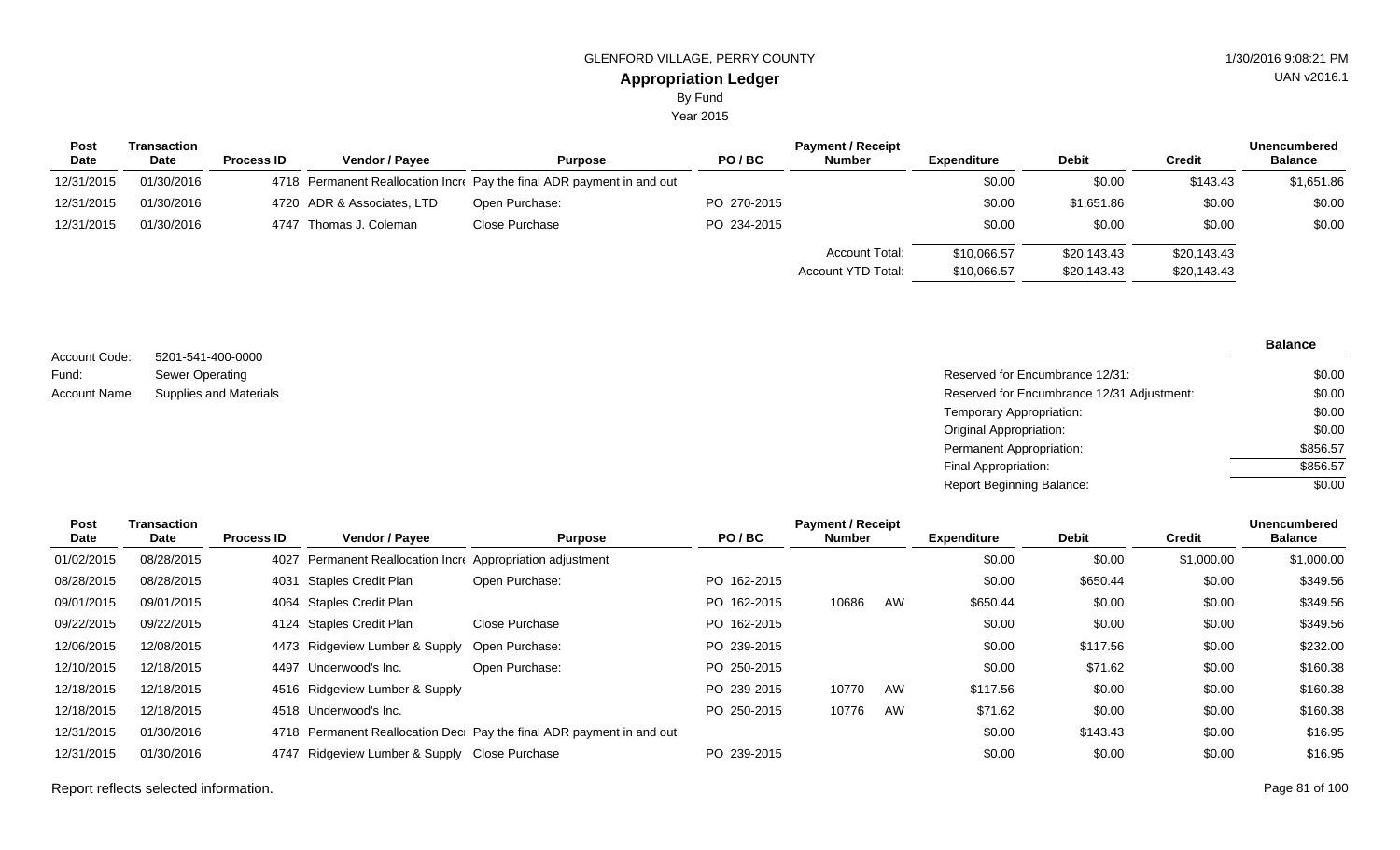By Fund

Year 2015

| <b>Post</b> | Transaction |                   |                       |                |             | <b>Payment / Receipt</b> |                    |              |               | <b>Unencumbered</b> |
|-------------|-------------|-------------------|-----------------------|----------------|-------------|--------------------------|--------------------|--------------|---------------|---------------------|
| <b>Date</b> | <b>Date</b> | <b>Process ID</b> | <b>Vendor / Payee</b> | <b>Purpose</b> | PO/BC       | <b>Number</b>            | <b>Expenditure</b> | <b>Debit</b> | <b>Credit</b> | <b>Balance</b>      |
| 12/31/2015  | 01/30/2016  | 4747              | 7 Underwood's Inc.    | Close Purchase | PO 250-2015 |                          | \$0.00             | \$0.00       | \$0.00        | \$16.95             |
|             |             |                   |                       |                |             | <b>Account Total:</b>    | \$839.62           | \$983.05     | \$1,000.00    |                     |
|             |             |                   |                       |                |             | Account YTD Total:       | \$839.62           | \$983.05     | \$1,000.00    |                     |

#### Reserved for Encumbrance 12/31: 5201-542-100-0000 Sewer Operating Personal Services **Reserved for Encumbrance 12/31 Adjustment:** Networking the Served for Encumbrance 12/31 Adjustment: Temporary Appropriation: Original Appropriation: Permanent Appropriation: Final Appropriation: Report Beginning Balance: Account Code: Fund: Account Name: \$254.16 \$0.00 \$0.00 \$4,000.00 \$4,350.00 \$4,350.00  $\overline{$0.00}$

| Post<br>Date | Transaction<br>Date | <b>Process ID</b> | <b>Vendor / Payee</b>              | <b>Purpose</b>                | PO/BC         | <b>Payment / Receipt</b><br>Number |           | <b>Expenditure</b> | <b>Debit</b> | <b>Credit</b> | <b>Unencumbered</b><br><b>Balance</b> |
|--------------|---------------------|-------------------|------------------------------------|-------------------------------|---------------|------------------------------------|-----------|--------------------|--------------|---------------|---------------------------------------|
| 01/01/2015   | 01/06/2015          |                   | 3052 Ohio Income Tax               | Carry Over UnpaidWithholdings |               |                                    |           | \$0.00             | \$11.16      | \$11.16       | \$0.00                                |
| 01/01/2015   | 01/06/2015          |                   | 3052 Federal Income Tax            | Carry Over UnpaidWithholdings |               |                                    |           | \$0.00             | \$199.44     | \$199.44      | \$0.00                                |
| 01/01/2015   | 01/06/2015          |                   | 3052 Medicare                      | Carry Over UnpaidWithholdings |               |                                    |           | \$0.00             | \$43.56      | \$43.56       | \$0.00                                |
| 01/01/2015   | 01/06/2015          |                   | 3084 Enter Permanent Appropriation |                               |               |                                    |           | \$0.00             | \$0.00       | \$4,000.00    | \$4,000.00                            |
| 01/06/2015   | 01/06/2015          |                   | 3113 Employee Payroll              | <b>Payroll Posting</b>        | <b>Direct</b> |                                    | 1-2015 PP | \$203.21           | \$250.00     | \$0.00        | \$3,750.00                            |
| 01/06/2015   | 01/06/2015          |                   | 3115 Ohio Public Employees Retir   |                               | <b>Direct</b> | 10508                              | WH        | \$25.00            | \$0.00       | \$0.00        | \$3,750.00                            |
| 01/06/2015   | 01/06/2015          |                   | 3119 Federal Tax Payee             |                               | <b>Direct</b> | 10509                              | WH        | \$243.00           | \$0.00       | \$0.00        | \$3,750.00                            |
| 01/06/2015   | 01/06/2015          |                   | 3119 State Tax Payee               |                               | Direct        | 10510                              | WH        | \$11.16            | \$0.00       | \$0.00        | \$3,750.00                            |
| 01/06/2015   | 01/06/2015          | 3121              | Federal Tax Payee                  | Reissue 10509                 | <b>Direct</b> | 10513                              | WH        | \$0.00             | \$0.00       | \$0.00        | \$3,750.00                            |
| 01/06/2015   | 01/06/2015          | 3121              | State Tax Payee                    | Reissue 10510                 | <b>Direct</b> | 10514                              | WH        | \$0.00             | \$0.00       | \$0.00        | \$3,750.00                            |
| 02/03/2015   | 02/03/2015          |                   | 3272 Employee Payroll              | Payroll Posting               | <b>Direct</b> |                                    | 3-2015 PP | \$203.21           | \$250.00     | \$0.00        | \$3,500.00                            |
| 02/03/2015   | 02/03/2015          |                   | 3274 Ohio Public Employees Retir   |                               | Direct        | 10531                              | WH        | \$25.00            | \$0.00       | \$0.00        | \$3,500.00                            |

UAN v2016.1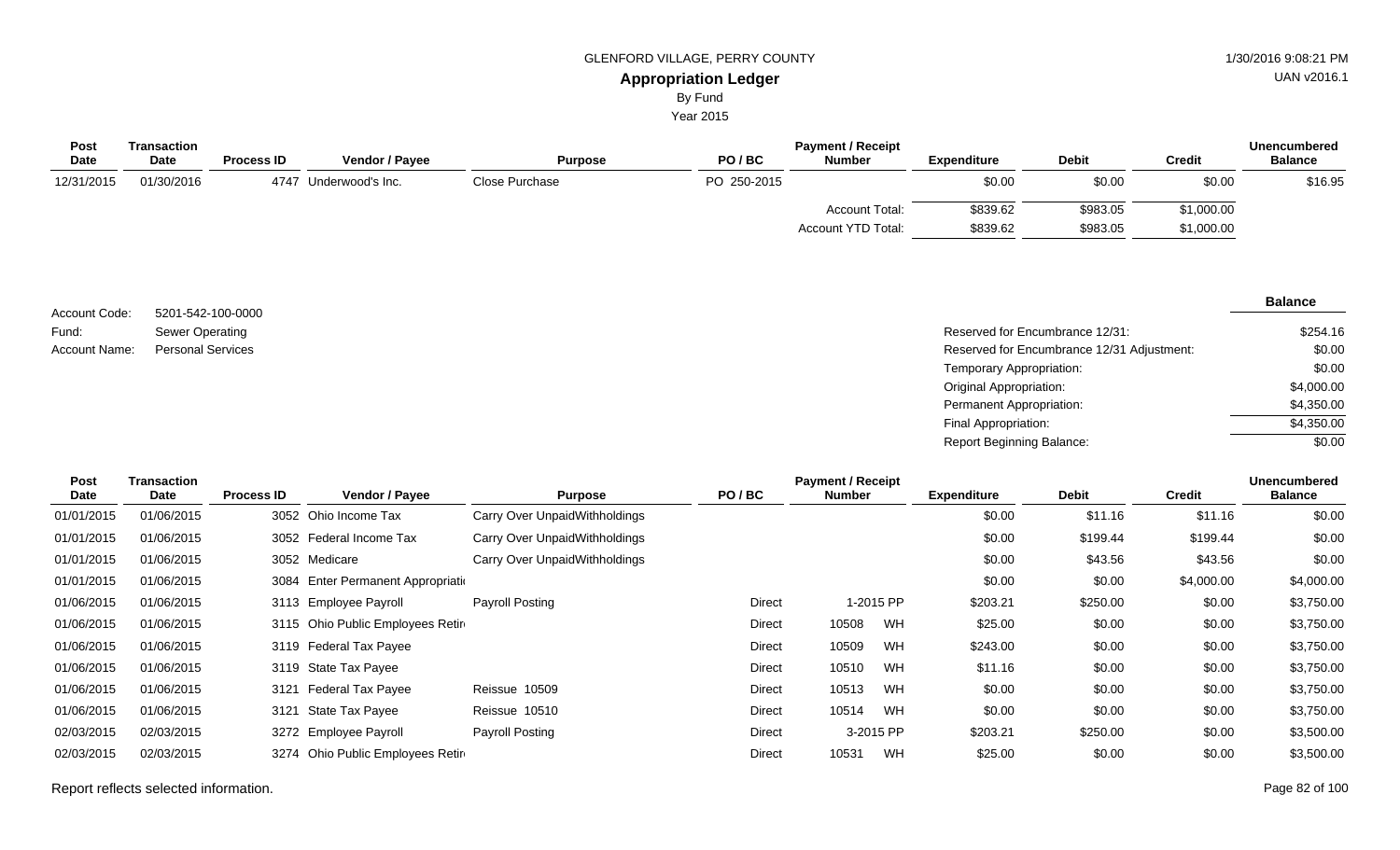Year 2015

| Post<br>Date | <b>Transaction</b><br>Date | <b>Process ID</b> | Vendor / Payee                                        | <b>Purpose</b>         |     | PO/BC         | <b>Payment / Receipt</b><br><b>Number</b> |           | <b>Expenditure</b> | <b>Debit</b> | <b>Credit</b> | <b>Unencumbered</b><br><b>Balance</b> |
|--------------|----------------------------|-------------------|-------------------------------------------------------|------------------------|-----|---------------|-------------------------------------------|-----------|--------------------|--------------|---------------|---------------------------------------|
| 02/24/2015   | 02/24/2015                 | 3311              | <b>Internal Revenue Service</b>                       | Open Purchase:         |     | PO 28-2015    |                                           |           | \$0.00             | \$94.77      | \$0.00        | \$3,405.23                            |
| 02/24/2015   | 02/24/2015                 |                   | 3313 Internal Revenue Service                         |                        | PO  | 28-2015       | 10537                                     | AW        | \$94.77            | \$0.00       | \$0.00        | \$3,405.23                            |
| 03/03/2015   | 03/03/2015                 |                   | 3359 Employee Payroll                                 | <b>Payroll Posting</b> |     | <b>Direct</b> |                                           | 4-2015 PP | \$203.21           | \$250.00     | \$0.00        | \$3,155.23                            |
| 03/03/2015   | 03/03/2015                 | 3361              | Ohio Public Employees Retir                           |                        |     | Direct        | 10550                                     | WH        | \$25.00            | \$0.00       | \$0.00        | \$3,155.23                            |
| 03/24/2015   | 03/24/2015                 | 3409              | <b>Internal Revenue Service</b>                       | Close Purchase         | PO. | 28-2015       |                                           |           | \$0.00             | \$0.00       | \$0.00        | \$3,155.23                            |
| 04/07/2015   | 04/07/2015                 | 3571              | <b>Employee Payroll</b>                               | <b>Payroll Posting</b> |     | <b>Direct</b> |                                           | 7-2015 PP | \$282.29           | \$350.00     | \$0.00        | \$2,805.23                            |
| 04/07/2015   | 04/07/2015                 | 3573              | Ohio Public Employees Retir                           |                        |     | <b>Direct</b> | 10581                                     | WH        | \$35.00            | \$0.00       | \$0.00        | \$2,805.23                            |
| 05/05/2015   | 05/04/2015                 |                   | 3645 Employee Payroll                                 | <b>Payroll Posting</b> |     | <b>Direct</b> |                                           | 9-2015 PP | \$282.29           | \$350.00     | \$0.00        | \$2,455.23                            |
| 05/05/2015   | 05/04/2015                 |                   | 3647 Ohio Public Employees Retir                      |                        |     | <b>Direct</b> | 10595 WH                                  |           | \$35.00            | \$0.00       | \$0.00        | \$2,455.23                            |
| 06/02/2015   | 06/02/2015                 |                   | 3735 Employee Payroll                                 | <b>Payroll Posting</b> |     | <b>Direct</b> | 11-2015 PP                                |           | \$282.29           | \$350.00     | \$0.00        | \$2,105.23                            |
| 06/02/2015   | 06/02/2015                 |                   | 3737 Ohio Public Employees Retin                      |                        |     | <b>Direct</b> | 10617                                     | WH        | \$35.00            | \$0.00       | \$0.00        | \$2,105.23                            |
| 07/07/2015   | 07/07/2015                 | 3839              | <b>Employee Payroll</b>                               | <b>Payroll Posting</b> |     | <b>Direct</b> | 12-2015 PP                                |           | \$282.29           | \$350.00     | \$0.00        | \$1,755.23                            |
| 07/07/2015   | 07/07/2015                 | 3841              | Ohio Public Employees Retire                          |                        |     | <b>Direct</b> | 10644 WH                                  |           | \$35.00            | \$0.00       | \$0.00        | \$1,755.23                            |
| 08/04/2015   | 08/04/2015                 | 3954              | <b>Employee Payroll</b>                               | <b>Payroll Posting</b> |     | <b>Direct</b> | 15-2015 PP                                |           | \$282.29           | \$350.00     | \$0.00        | \$1,405.23                            |
| 08/04/2015   | 08/04/2015                 |                   | 3956 Ohio Public Employees Retir                      |                        |     | <b>Direct</b> | 10670                                     | WH        | \$35.00            | \$0.00       | \$0.00        | \$1,405.23                            |
| 09/01/2015   | 09/01/2015                 | 4067              | <b>Employee Payroll</b>                               | <b>Payroll Posting</b> |     | <b>Direct</b> | 18-2015 PP                                |           | \$282.39           | \$350.00     | \$0.00        | \$1,055.23                            |
| 09/01/2015   | 09/01/2015                 |                   | 4069 Ohio Public Employees Retire                     |                        |     | <b>Direct</b> | 10689                                     | WH        | \$35.00            | \$0.00       | \$0.00        | \$1,055.23                            |
| 10/06/2015   | 10/06/2015                 |                   | 4216 Employee Payroll                                 | <b>Payroll Posting</b> |     | <b>Direct</b> | 21-2015 PP                                |           | \$282.39           | \$350.00     | \$0.00        | \$705.23                              |
| 10/06/2015   | 10/06/2015                 |                   | 4222 Ohio Public Employees Retir                      |                        |     | <b>Direct</b> | 10719                                     | WH        | \$35.00            | \$0.00       | \$0.00        | \$705.23                              |
| 11/03/2015   | 11/03/2015                 |                   | 4315 Employee Payroll                                 | <b>Payroll Posting</b> |     | <b>Direct</b> | 23-2015 PP                                |           | \$282.39           | \$350.00     | \$0.00        | \$355.23                              |
| 11/03/2015   | 11/03/2015                 |                   | 4317 Ohio Public Employees Retir                      |                        |     | <b>Direct</b> | 10740                                     | WH        | \$35.00            | \$0.00       | \$0.00        | \$355.23                              |
| 12/01/2015   | 12/01/2015                 |                   | 4438 Employee Payroll                                 | <b>Payroll Posting</b> |     | <b>Direct</b> | 27-2015 PP                                |           | \$282.39           | \$350.00     | \$0.00        | \$5.23                                |
| 12/01/2015   | 12/01/2015                 |                   | 4442 Ohio Public Employees Retire                     |                        |     | <b>Direct</b> | 10758 WH                                  |           | \$35.00            | \$0.00       | \$0.00        | \$5.23                                |
| 12/01/2015   | 12/08/2015                 |                   | 4462 Permanent Reallocation Incre Motion to pay bills |                        |     |               |                                           |           | \$0.00             | \$0.00       | \$350.00      | \$355.23                              |
|              |                            |                   |                                                       |                        |     |               | Account Total:                            |           | \$3,889.57         | \$4,248.93   | \$4,604.16    |                                       |
|              |                            |                   |                                                       |                        |     |               | Account YTD Total:                        |           | \$3,889.57         | \$4,248.93   | \$4,604.16    |                                       |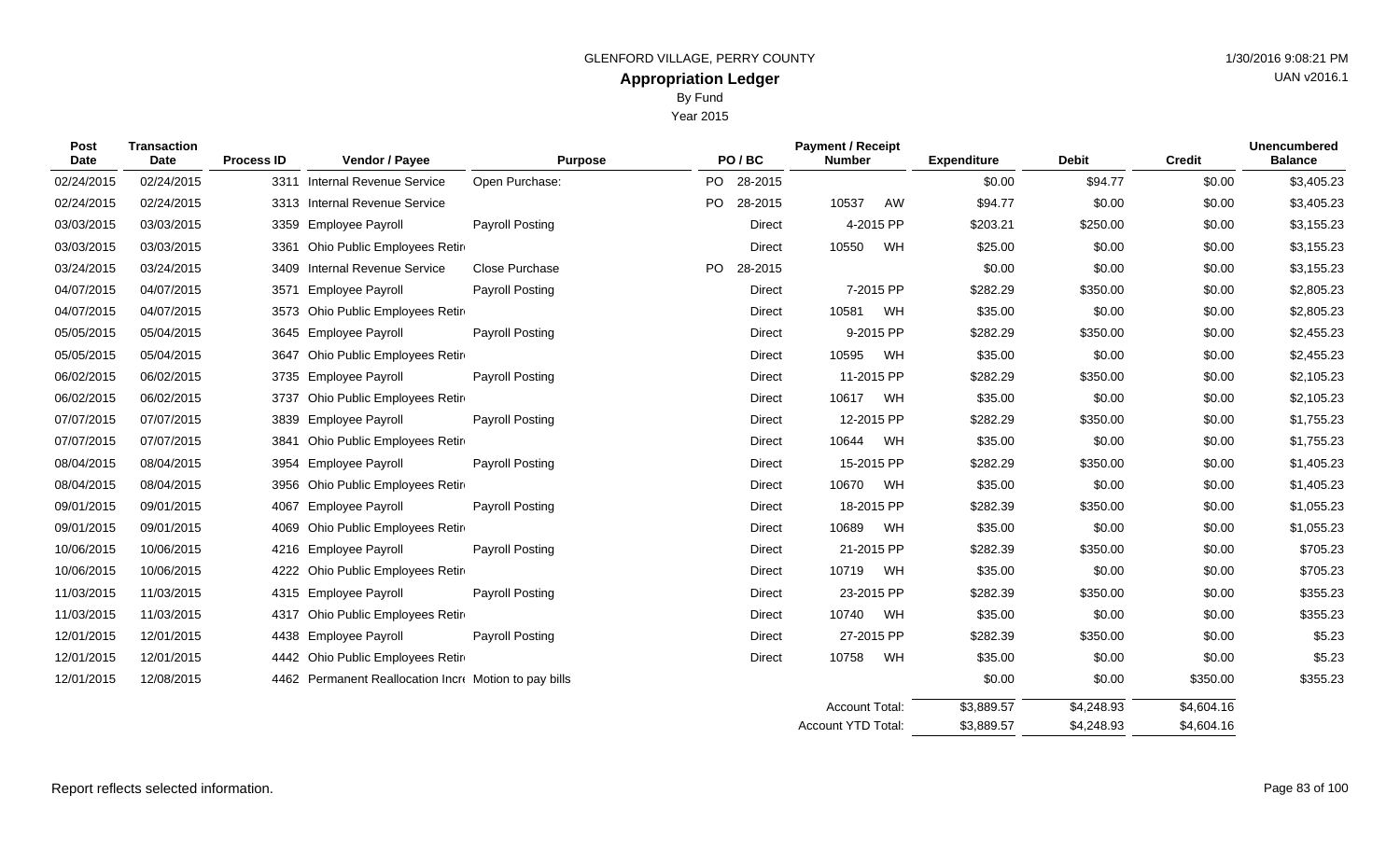**Balance**

5201-542-211-0000 Sewer Operating Account Code: Fund: Account Name:

Reserved for Encumbrance 12/31: Ohio Public Employees Retirement System **Reserved for Encumbrance 12/31 Adjustment:** Temporary Appropriation: Original Appropriation: Permanent Appropriation: Final Appropriation: Report Beginning Balance: \$0.00 \$0.00 \$0.00 \$420.00 \$570.00 \$570.00  $\sqrt{$0.00}$ 

| Post       | <b>Transaction</b> |                   |                                     |                |        | <b>Payment / Receipt</b> |    |                    |              |               | <b>Unencumbered</b> |
|------------|--------------------|-------------------|-------------------------------------|----------------|--------|--------------------------|----|--------------------|--------------|---------------|---------------------|
| Date       | <b>Date</b>        | <b>Process ID</b> | <b>Vendor / Payee</b>               | <b>Purpose</b> | PO/BC  | <b>Number</b>            |    | <b>Expenditure</b> | <b>Debit</b> | <b>Credit</b> | <b>Balance</b>      |
| 01/01/2015 | 01/06/2015         |                   | 3084 Enter Permanent Appropriation  |                |        |                          |    | \$0.00             | \$0.00       | \$420.00      | \$420.00            |
| 01/06/2015 | 01/06/2015         | 3115              | Ohio Public Employees Retir         |                | Direct | 10508                    | WH | \$37.33            | \$37.33      | \$0.00        | \$382.67            |
| 02/03/2015 | 02/03/2015         |                   | 3274 Ohio Public Employees Retire   |                | Direct | 10531                    | WH | \$37.33            | \$37.33      | \$0.00        | \$345.34            |
| 03/03/2015 | 03/03/2015         | 3361              | Ohio Public Employees Retir         |                | Direct | 10550                    | WH | \$37.33            | \$37.33      | \$0.00        | \$308.01            |
| 04/07/2015 | 04/07/2015         |                   | 3573 Ohio Public Employees Retire   |                | Direct | 10581                    | WH | \$46.67            | \$46.67      | \$0.00        | \$261.34            |
| 05/05/2015 | 05/04/2015         | 3647              | Ohio Public Employees Retir         |                | Direct | 10595                    | WH | \$46.67            | \$46.67      | \$0.00        | \$214.67            |
| 06/02/2015 | 06/02/2015         | 3737              | Ohio Public Employees Retir         |                | Direct | 10617                    | WH | \$46.67            | \$46.67      | \$0.00        | \$168.00            |
| 07/07/2015 | 07/07/2015         | 3841              | Ohio Public Employees Retir         |                | Direct | 10644                    | WH | \$46.67            | \$46.67      | \$0.00        | \$121.33            |
| 08/04/2015 | 08/04/2015         | 3956              | Ohio Public Employees Retir         |                | Direct | 10670                    | WH | \$46.67            | \$46.67      | \$0.00        | \$74.66             |
| 09/01/2015 | 09/01/2015         | 4069              | Ohio Public Employees Retir         |                | Direct | 10689                    | WH | \$46.67            | \$46.67      | \$0.00        | \$27.99             |
| 10/06/2015 | 10/06/2015         | 4221              | Permanent Reallocation Incre Motion |                |        |                          |    | \$0.00             | \$0.00       | \$150.00      | \$177.99            |
| 10/06/2015 | 10/06/2015         |                   | 4222 Ohio Public Employees Retire   |                | Direct | 10719                    | WH | \$46.67            | \$46.67      | \$0.00        | \$131.32            |
| 11/03/2015 | 11/03/2015         | 4317              | Ohio Public Employees Retir         |                | Direct | 10740                    | WH | \$46.67            | \$46.67      | \$0.00        | \$84.65             |
| 12/01/2015 | 12/01/2015         |                   | 4442 Ohio Public Employees Retire   |                | Direct | 10758                    | WH | \$46.67            | \$46.67      | \$0.00        | \$37.98             |
|            |                    |                   |                                     |                |        | <b>Account Total:</b>    |    | \$532.02           | \$532.02     | \$570.00      |                     |
|            |                    |                   |                                     |                |        | Account YTD Total:       |    | \$532.02           | \$532.02     | \$570.00      |                     |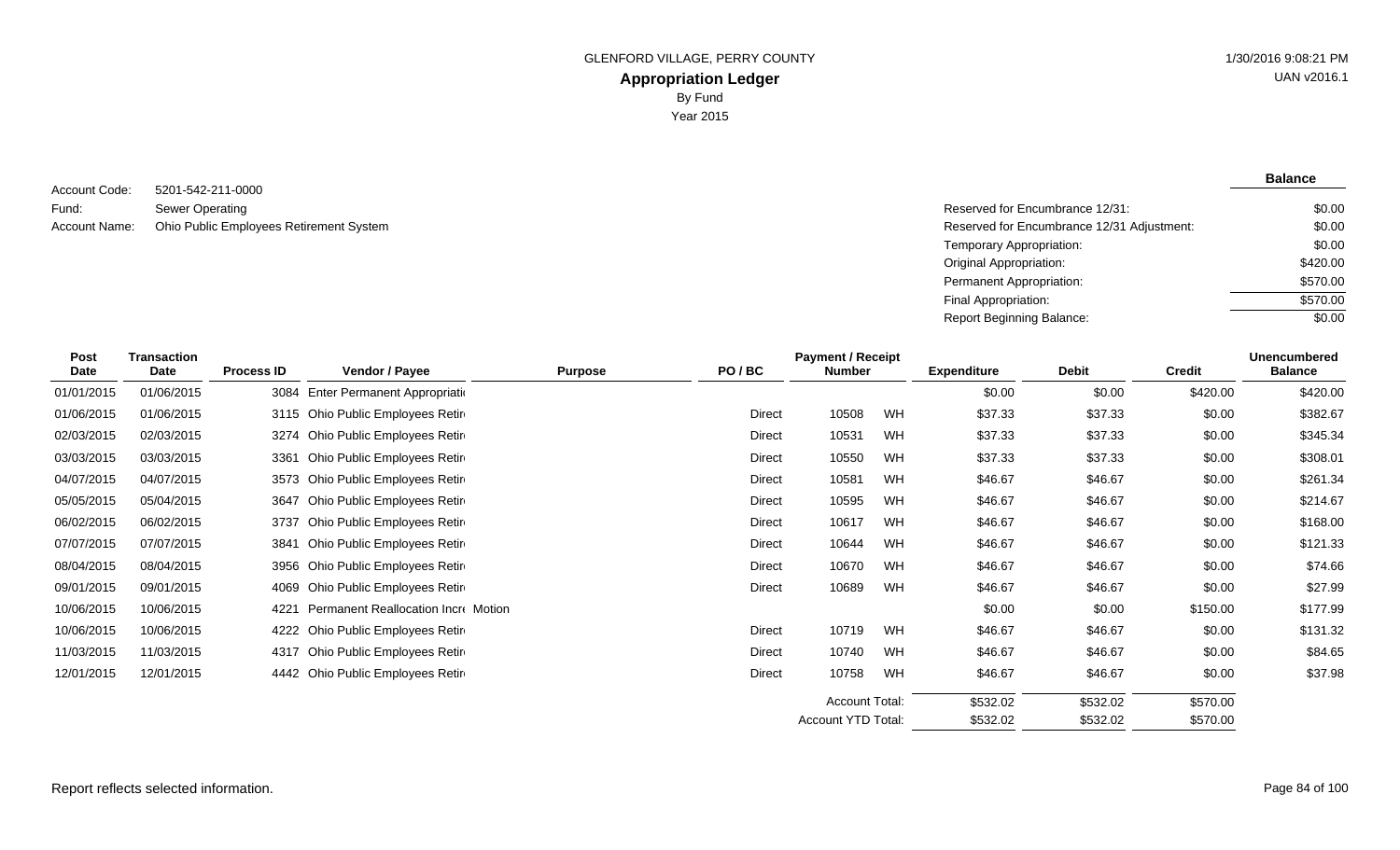**Balance**

5201-542-213-0000 Sewer Operating Account Code: Fund: Account Name:

| Sewer Operating | Reserved for Encumbrance 12/31:            | \$0.00  |
|-----------------|--------------------------------------------|---------|
| Medicare        | Reserved for Encumbrance 12/31 Adjustment: | \$0.00  |
|                 | Temporary Appropriation:                   | \$0.00  |
|                 | Original Appropriation:                    | \$80.00 |
|                 | Permanent Appropriation:                   | \$80.00 |
|                 | Final Appropriation:                       | \$80.00 |
|                 | <b>Report Beginning Balance:</b>           | \$0.00  |

| <b>Post</b> | Transaction |                   |                                    | <b>Unencumbered</b><br><b>Payment / Receipt</b> |               |                       |    |                    |              |               |                |  |
|-------------|-------------|-------------------|------------------------------------|-------------------------------------------------|---------------|-----------------------|----|--------------------|--------------|---------------|----------------|--|
| <b>Date</b> | Date        | <b>Process ID</b> | <b>Vendor / Pavee</b>              | <b>Purpose</b>                                  | PO/BC         | <b>Number</b>         |    | <b>Expenditure</b> | <b>Debit</b> | <b>Credit</b> | <b>Balance</b> |  |
| 01/01/2015  | 01/06/2015  |                   | 3084 Enter Permanent Appropriation |                                                 |               |                       |    | \$0.00             | \$0.00       | \$80.00       | \$80.00        |  |
| 01/06/2015  | 01/06/2015  |                   | 3119 Federal Tax Payee             |                                                 | <b>Direct</b> | 10509                 | WH | \$43.56            | \$43.56      | \$0.00        | \$36.44        |  |
| 01/06/2015  | 01/06/2015  |                   | 3121 Federal Tax Payee             | Reissue 10509                                   | <b>Direct</b> | 10513                 | WH | \$0.00             | \$0.00       | \$0.00        | \$36.44        |  |
|             |             |                   |                                    |                                                 |               | <b>Account Total:</b> |    | \$43.56            | \$43.56      | \$80.00       |                |  |
|             |             |                   |                                    |                                                 |               | Account YTD Total:    |    | \$43.56            | \$43.56      | \$80.00       |                |  |

| Account Code:        |                                   | 5201-542-300-0000           |                |                |       |                                           |                                  |                                            |               | <b>Balance</b>                        |
|----------------------|-----------------------------------|-----------------------------|----------------|----------------|-------|-------------------------------------------|----------------------------------|--------------------------------------------|---------------|---------------------------------------|
| Fund:                | Sewer Operating                   |                             |                |                |       |                                           |                                  | Reserved for Encumbrance 12/31:            |               | \$0.00                                |
| <b>Account Name:</b> |                                   | <b>Contractual Services</b> |                |                |       |                                           |                                  | Reserved for Encumbrance 12/31 Adjustment: |               | \$0.00                                |
|                      |                                   |                             |                |                |       |                                           | Temporary Appropriation:         |                                            |               | \$0.00                                |
|                      |                                   |                             |                |                |       |                                           | Original Appropriation:          |                                            |               | \$1,000.00                            |
|                      |                                   |                             |                |                |       |                                           | Permanent Appropriation:         |                                            |               | \$850.00                              |
|                      |                                   |                             |                |                |       |                                           | Final Appropriation:             |                                            |               | \$850.00                              |
|                      |                                   |                             |                |                |       |                                           | <b>Report Beginning Balance:</b> |                                            |               | \$0.00                                |
| Post<br>Date         | <b>Transaction</b><br><b>Date</b> | <b>Process ID</b>           | Vendor / Payee | <b>Purpose</b> | PO/BC | <b>Payment / Receipt</b><br><b>Number</b> | <b>Expenditure</b>               | <b>Debit</b>                               | <b>Credit</b> | <b>Unencumbered</b><br><b>Balance</b> |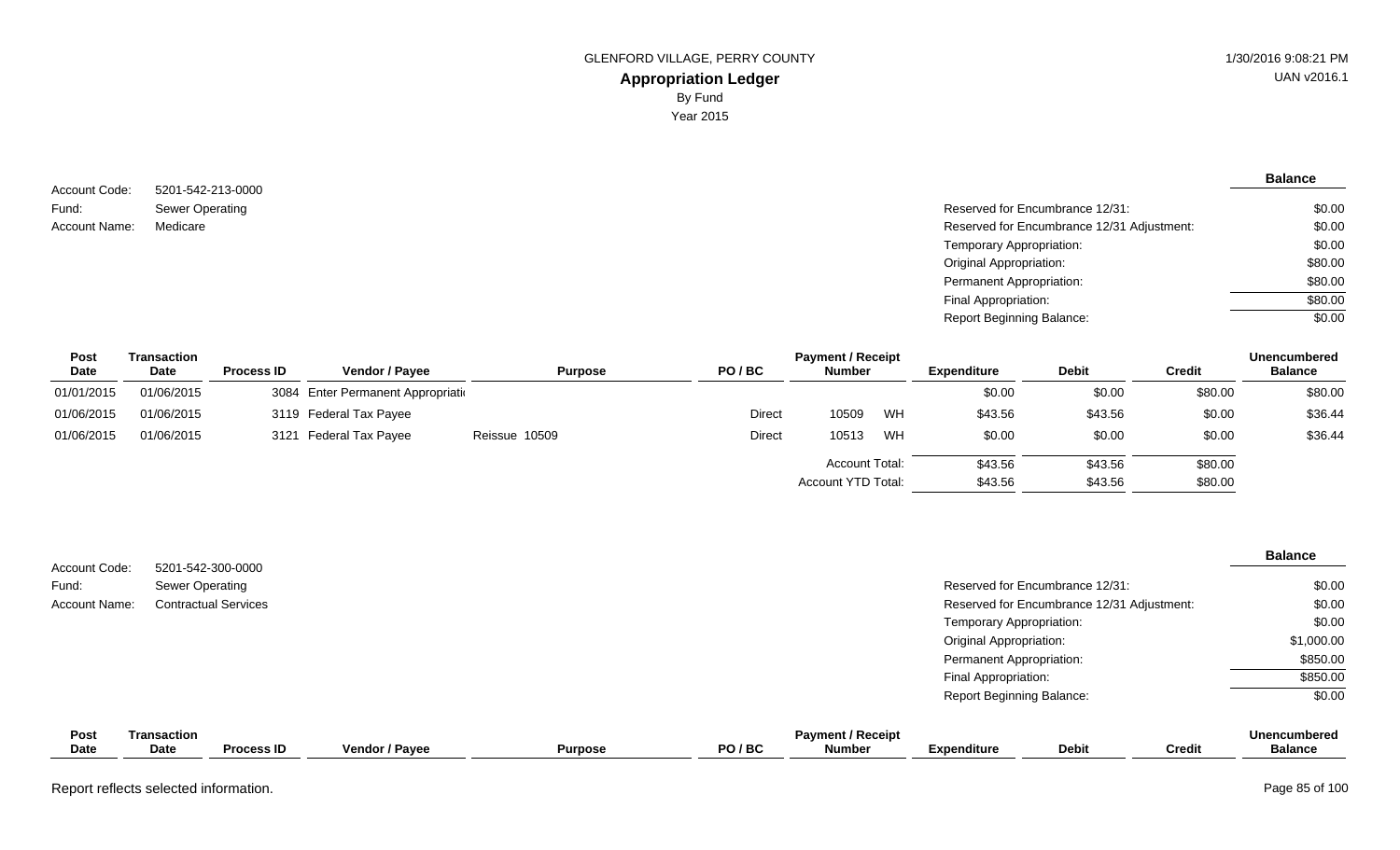Year 2015

| <b>Post</b> | Transaction |                   |                                                   |                |             | <b>Payment / Receipt</b> |    |                    |              |               | <b>Unencumbered</b> |
|-------------|-------------|-------------------|---------------------------------------------------|----------------|-------------|--------------------------|----|--------------------|--------------|---------------|---------------------|
| Date        | Date        | <b>Process ID</b> | Vendor / Payee                                    | <b>Purpose</b> | PO/BC       | <b>Number</b>            |    | <b>Expenditure</b> | <b>Debit</b> | <b>Credit</b> | <b>Balance</b>      |
| 01/01/2015  | 01/06/2015  |                   | 3084 Enter Permanent Appropriation                |                |             |                          |    | \$0.00             | \$0.00       | \$1,000.00    | \$1,000.00          |
| 07/03/2015  | 07/07/2015  |                   | 3811 Charles Harris & Associates   Open Purchase: |                | PO 119-2015 |                          |    | \$0.00             | \$832.00     | \$0.00        | \$168.00            |
| 07/07/2015  | 07/07/2015  |                   | 3827 Charles Harris & Associates                  |                | PO 119-2015 | 10628                    | AW | \$832.00           | \$0.00       | \$0.00        | \$168.00            |
| 09/01/2015  | 09/01/2015  | 4041              | Charles Harris & Associates   Close Purchase      |                | PO 119-2015 |                          |    | \$0.00             | \$0.00       | \$0.00        | \$168.00            |
| 10/06/2015  | 10/06/2015  | 4221              | <b>Permanent Reallocation Dec</b> Motion          |                |             |                          |    | \$0.00             | \$150.00     | \$0.00        | \$18.00             |
|             |             |                   |                                                   |                |             | <b>Account Total:</b>    |    | \$832.00           | \$982.00     | \$1,000.00    |                     |
|             |             |                   |                                                   |                |             | Account YTD Total:       |    | \$832.00           | \$982.00     | \$1,000.00    |                     |

5201-542-321-0000 Sewer Operating Account Code: Fund: Account Name:

Reserved for Encumbrance 12/31: Telephone **Reserved for Encumbrance 12/31 Adjustment:** Temporary Appropriation: Original Appropriation: Permanent Appropriation: Final Appropriation: Report Beginning Balance: \$0.00 \$0.00 \$0.00 \$0.00 \$500.00 \$500.00  $\sqrt{$0.00}$ 

| <b>Transaction</b>                                                                                           | <b>Payment / Receipt</b><br><b>Unencumbered</b> |                       |                                                                                                       |                                                                       |               |    |                    |              |          |                |
|--------------------------------------------------------------------------------------------------------------|-------------------------------------------------|-----------------------|-------------------------------------------------------------------------------------------------------|-----------------------------------------------------------------------|---------------|----|--------------------|--------------|----------|----------------|
| Date                                                                                                         | <b>Process ID</b>                               | <b>Vendor / Payee</b> | <b>Purpose</b>                                                                                        | PO/BC                                                                 | <b>Number</b> |    | <b>Expenditure</b> | <b>Debit</b> | Credit   | <b>Balance</b> |
| 07/17/2015                                                                                                   |                                                 |                       | Open Purchase:                                                                                        | PO 125-2015                                                           |               |    | \$0.00             | \$59.58      | \$0.00   | $-$59.58$      |
| 07/17/2015                                                                                                   |                                                 |                       |                                                                                                       |                                                                       |               |    | \$0.00             | \$0.00       | \$300.00 | \$240.42       |
| 07/17/2015                                                                                                   |                                                 |                       |                                                                                                       | PO 125-2015                                                           | 10652         | AW | \$59.58            | \$0.00       | \$0.00   | \$240.42       |
| 08/28/2015                                                                                                   |                                                 |                       | Open Purchase:                                                                                        | PO 154-2015                                                           |               |    | \$0.00             | \$47.15      | \$0.00   | \$193.27       |
| 09/01/2015                                                                                                   |                                                 |                       | Close Purchase                                                                                        | PO 125-2015                                                           |               |    | \$0.00             | \$0.00       | \$0.00   | \$193.27       |
| 09/01/2015                                                                                                   |                                                 |                       |                                                                                                       | PO 154-2015                                                           | 10672         | AW | \$47.15            | \$0.00       | \$0.00   | \$193.27       |
| 09/11/2015                                                                                                   |                                                 |                       | Open Purchase:                                                                                        | PO 176-2015                                                           |               |    | \$0.00             | \$115.85     | \$0.00   | \$77.42        |
| 09/22/2015                                                                                                   |                                                 |                       | Close Purchase                                                                                        | PO 154-2015                                                           |               |    | \$0.00             | \$0.00       | \$0.00   | \$77.42        |
| 07/12/2015<br>07/17/2015<br>07/17/2015<br>08/11/2015<br>09/01/2015<br>09/01/2015<br>09/11/2015<br>09/22/2015 |                                                 |                       | 3881 AT & T<br>3885 AT & T<br>4031 AT & T<br>4041 AT & T<br>4064 AT & T<br>4094 AT & T<br>4123 AT & T | 3875 Permanent Reallocation Incre Appropriations Ordinance adjustment |               |    |                    |              |          |                |

#### Report reflects selected information. Page 86 of 100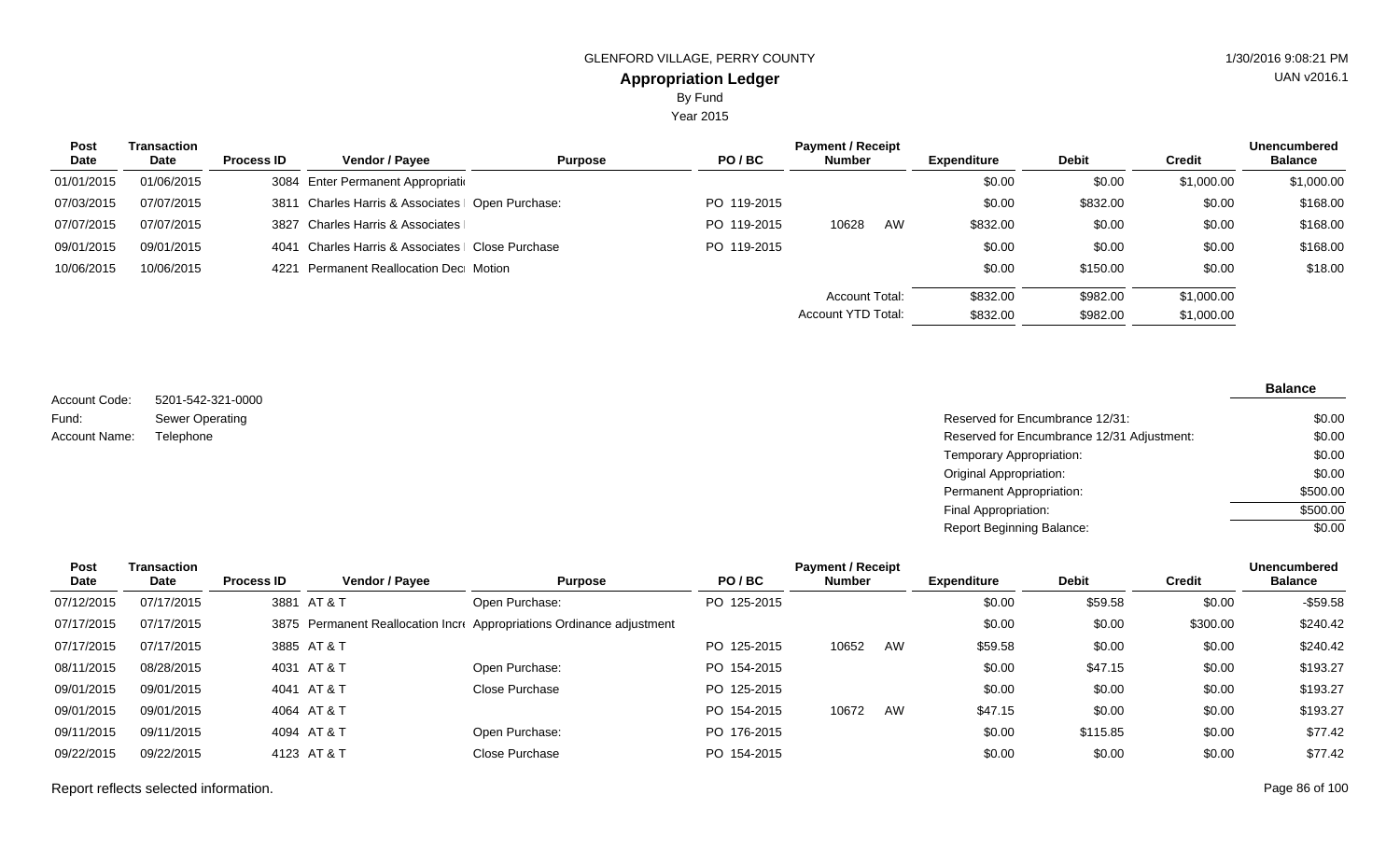By Fund

Year 2015

| Post<br><b>Date</b> | <b>Transaction</b><br>Date | <b>Process ID</b> | Vendor / Payee                                        | <b>Purpose</b>                     | PO/BC       | <b>Payment / Receipt</b><br><b>Number</b> |    | <b>Expenditure</b> | <b>Debit</b> | <b>Credit</b> | <b>Unencumbered</b><br><b>Balance</b> |
|---------------------|----------------------------|-------------------|-------------------------------------------------------|------------------------------------|-------------|-------------------------------------------|----|--------------------|--------------|---------------|---------------------------------------|
| 10/16/2015          | 10/16/2015                 |                   | 4255 AT & T                                           |                                    | PO 176-2015 | 10721                                     | AW | \$40.18            | \$0.00       | \$0.00        | \$77.42                               |
| 11/17/2015          | 11/17/2015                 |                   | 4350 AT & T                                           |                                    | PO 176-2015 | 10743                                     | AW | \$19.59            | \$0.00       | \$0.00        | \$77.42                               |
| 12/01/2015          | 12/01/2015                 |                   | 4432 AT & T                                           |                                    | PO 176-2015 | 10748                                     | AW | \$48.80            | \$0.00       | \$0.00        | \$77.42                               |
| 12/01/2015          | 12/08/2015                 |                   | 4464 Permanent Reallocation Incre Motion to pay bills |                                    |             |                                           |    | \$0.00             | \$0.00       | \$200.00      | \$277.42                              |
| 12/08/2015          | 12/08/2015                 |                   | 4473 AT & T                                           | Open Purchase:                     | PO 246-2015 |                                           |    | \$0.00             | \$95.80      | \$0.00        | \$181.62                              |
| 12/13/2015          | 12/18/2015                 |                   | 4497 AT & T                                           | Open Purchase:                     | PO 251-2015 |                                           |    | \$0.00             | \$141.45     | \$0.00        | \$40.17                               |
| 12/18/2015          | 12/18/2015                 |                   | 4515 AT & T                                           |                                    | PO 246-2015 | 10764                                     | AW | \$95.80            | \$0.00       | \$0.00        | \$40.17                               |
| 12/18/2015          | 12/18/2015                 |                   | 4516 AT&T                                             |                                    | PO 251-2015 | 10765                                     | AW | \$141.45           | \$0.00       | \$0.00        | \$40.17                               |
| 12/31/2015          | 01/05/2016                 |                   | 4643 AT & T                                           | Open Purchase:                     | PO 266-2015 |                                           |    | \$0.00             | \$1.88       | \$0.00        | \$38.29                               |
| 12/31/2015          | 01/30/2016                 |                   | 4744 AT & T                                           | Adjust Purchase: recieved a credit | PO 176-2015 |                                           |    | \$0.00             | \$0.00       | \$7.28        | \$45.57                               |
| 12/31/2015          | 01/30/2016                 |                   | 4746 AT & T                                           | Close Purchase                     | PO 176-2015 |                                           |    | \$0.00             | \$0.00       | \$0.00        | \$45.57                               |
| 12/31/2015          | 01/30/2016                 |                   | 4747 AT & T                                           | Close Purchase                     | PO 246-2015 |                                           |    | \$0.00             | \$0.00       | \$0.00        | \$45.57                               |
| 12/31/2015          | 01/30/2016                 |                   | 4747 AT & T                                           | Close Purchase                     | PO 251-2015 |                                           |    | \$0.00             | \$0.00       | \$0.00        | \$45.57                               |
|                     |                            |                   |                                                       |                                    |             | <b>Account Total:</b>                     |    | \$452.55           | \$461.71     | \$507.28      |                                       |
|                     |                            |                   |                                                       |                                    |             | Account YTD Total:                        |    | \$452.55           | \$461.71     | \$507.28      |                                       |

|                        |                                             |                                            | <b>Balance</b>      |
|------------------------|---------------------------------------------|--------------------------------------------|---------------------|
| Account Code:<br>Fund: | 5201-542-322-0000<br><b>Sewer Operating</b> | Reserved for Encumbrance 12/31:            | \$0.00              |
| Account Name:          | Postage                                     | Reserved for Encumbrance 12/31 Adjustment: | \$0.00              |
|                        |                                             | Temporary Appropriation:                   | \$0.00              |
|                        |                                             | <b>Original Appropriation:</b>             | \$0.00              |
|                        |                                             | Permanent Appropriation:                   | \$340.00            |
|                        |                                             | Final Appropriation:                       | \$340.00            |
|                        |                                             | <b>Report Beginning Balance:</b>           | \$0.00              |
| Post                   | <b>Transaction</b>                          | <b>Payment / Receint</b>                   | <b>Unencumbered</b> |

| Pos. | Transaction |            |                       |                |         | <b>Payment / Receipt</b> |             |              |        | <b>Unencumbered</b> |
|------|-------------|------------|-----------------------|----------------|---------|--------------------------|-------------|--------------|--------|---------------------|
| Date | <b>Date</b> | Process ID | <b>Vendor / Pavee</b> | <b>Purpose</b> | PO / BC | <b>Number</b>            | Expenditure | <b>Debit</b> | Credit | <b>Balance</b>      |
|      |             |            |                       |                |         |                          |             |              |        |                     |

Report reflects selected information. Page 87 of 100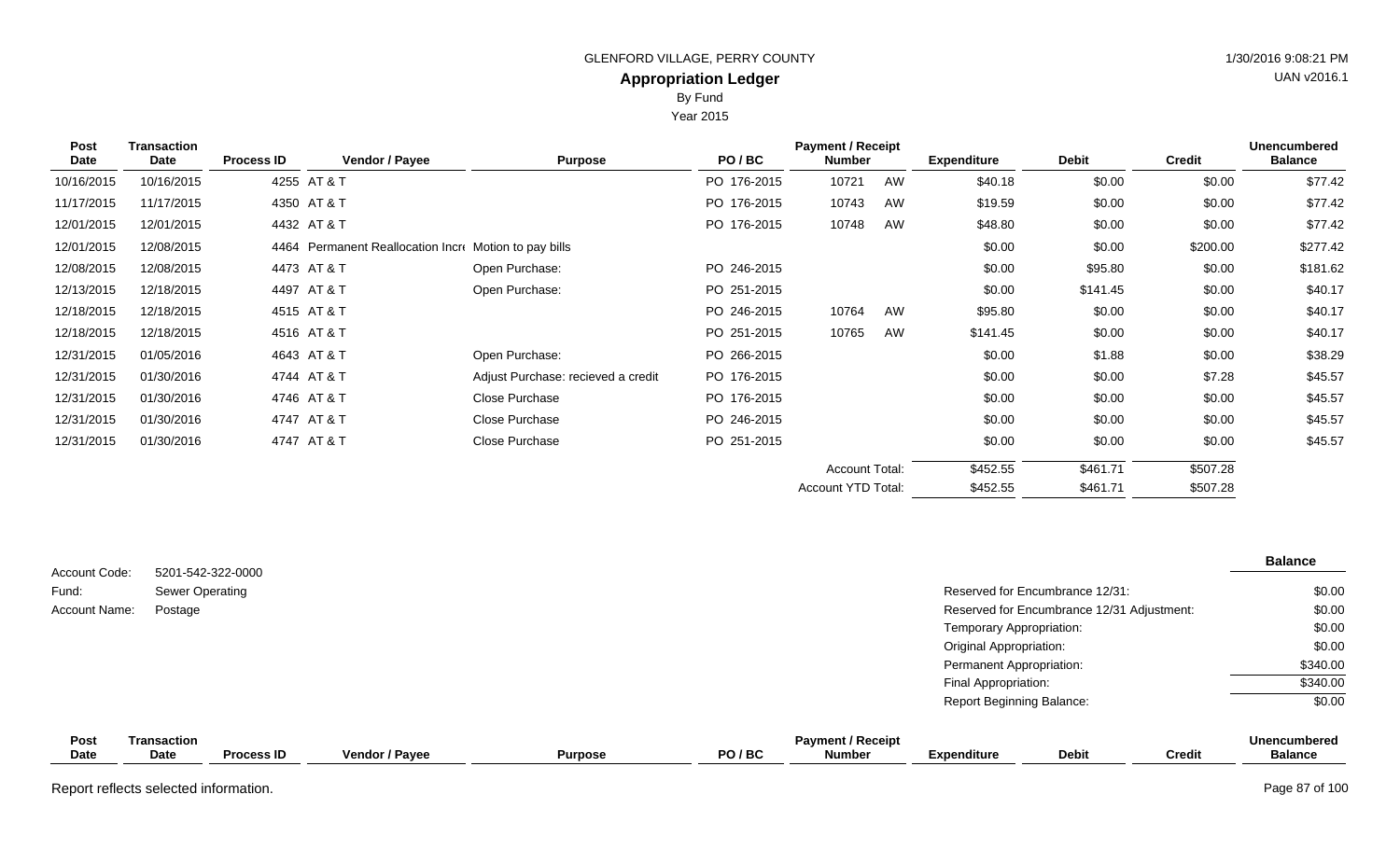Year 2015

| <b>Transaction</b> |                   |                       | <b>Payment / Receipt</b>                                       |                                                                        |  |                                                 |    |                                      |              |          | <b>Unencumbered</b> |
|--------------------|-------------------|-----------------------|----------------------------------------------------------------|------------------------------------------------------------------------|--|-------------------------------------------------|----|--------------------------------------|--------------|----------|---------------------|
| <b>Date</b>        | <b>Process ID</b> | <b>Vendor / Payee</b> | <b>Purpose</b>                                                 |                                                                        |  | <b>Number</b>                                   |    | <b>Expenditure</b>                   | <b>Debit</b> | Credit   | <b>Balance</b>      |
| 03/03/2015         |                   |                       |                                                                |                                                                        |  |                                                 |    | \$0.00                               | \$0.00       | \$340.00 | \$340.00            |
| 03/03/2015         |                   |                       | Open Purchase:                                                 |                                                                        |  |                                                 |    | \$0.00                               | \$340.00     | \$0.00   | \$0.00              |
| 03/03/2015         |                   |                       |                                                                |                                                                        |  | 10548                                           | AW | \$340.00                             | \$0.00       | \$0.00   | \$0.00              |
| 03/24/2015         |                   |                       | Close Purchase                                                 |                                                                        |  |                                                 |    | \$0.00                               | \$0.00       | \$0.00   | \$0.00              |
|                    |                   |                       |                                                                |                                                                        |  |                                                 |    | \$340.00                             | \$340.00     | \$340.00 |                     |
|                    |                   |                       |                                                                |                                                                        |  |                                                 |    | \$340.00                             | \$340.00     | \$340.00 |                     |
|                    |                   |                       | 3342 US Postmaster<br>3356 US Postmaster<br>3410 US Postmaster | 3334 Permanent Reallocation Incre Utility bill postage Approved by Cou |  | PO/BC<br>PO 35-2015<br>PO 35-2015<br>PO 35-2015 |    | Account Total:<br>Account YTD Total: |              |          |                     |

5201-542-350-0000 Sewer Operating Account Name: Insurance and Bonding Services **Reserved for Encumbrance 12/31 Adjustment**: Account Code: Fund:

| Reserved for Encumbrance 12/31:            | \$0.00   |
|--------------------------------------------|----------|
| Reserved for Encumbrance 12/31 Adjustment: | \$0.00   |
| Temporary Appropriation:                   | \$0.00   |
| Original Appropriation:                    | \$0.00   |
| Permanent Appropriation:                   | \$728.50 |
| Final Appropriation:                       | \$728.50 |
| Report Beginning Balance:                  | \$0.00   |

| Post       | Transaction |                   | <b>Unencumbered</b><br><b>Payment / Receipt</b>       |                |             |                       |    |                    |              |          |                |
|------------|-------------|-------------------|-------------------------------------------------------|----------------|-------------|-----------------------|----|--------------------|--------------|----------|----------------|
| Date       | Date        | <b>Process ID</b> | <b>Vendor / Payee</b>                                 | <b>Purpose</b> | PO/BC       | <b>Number</b>         |    | <b>Expenditure</b> | <b>Debit</b> | Credit   | <b>Balance</b> |
| 07/30/2015 | 08/04/2015  |                   | 3935 Ohio Municipal Joint Self-Insi Open Purchase:    |                | PO 135-2015 |                       |    | \$0.00             | \$728.50     | \$0.00   | $-$728.50$     |
| 08/04/2015 | 08/04/2015  |                   | 3914 Permanent Reallocation Incre Approved by Council |                |             |                       |    | \$0.00             | \$0.00       | \$728.50 | \$0.00         |
| 08/04/2015 | 08/04/2015  |                   | 3951 Ohio Municipal Joint Self-Insi                   |                | PO 135-2015 | 10663                 | AW | \$728.50           | \$0.00       | \$0.00   | \$0.00         |
| 09/01/2015 | 09/01/2015  |                   | 4041 Ohio Municipal Joint Self-Insi Close Purchase    |                | PO 135-2015 |                       |    | \$0.00             | \$0.00       | \$0.00   | \$0.00         |
|            |             |                   |                                                       |                |             | <b>Account Total:</b> |    | \$728.50           | \$728.50     | \$728.50 |                |
|            |             |                   |                                                       |                |             | Account YTD Total:    |    | \$728.50           | \$728.50     | \$728.50 |                |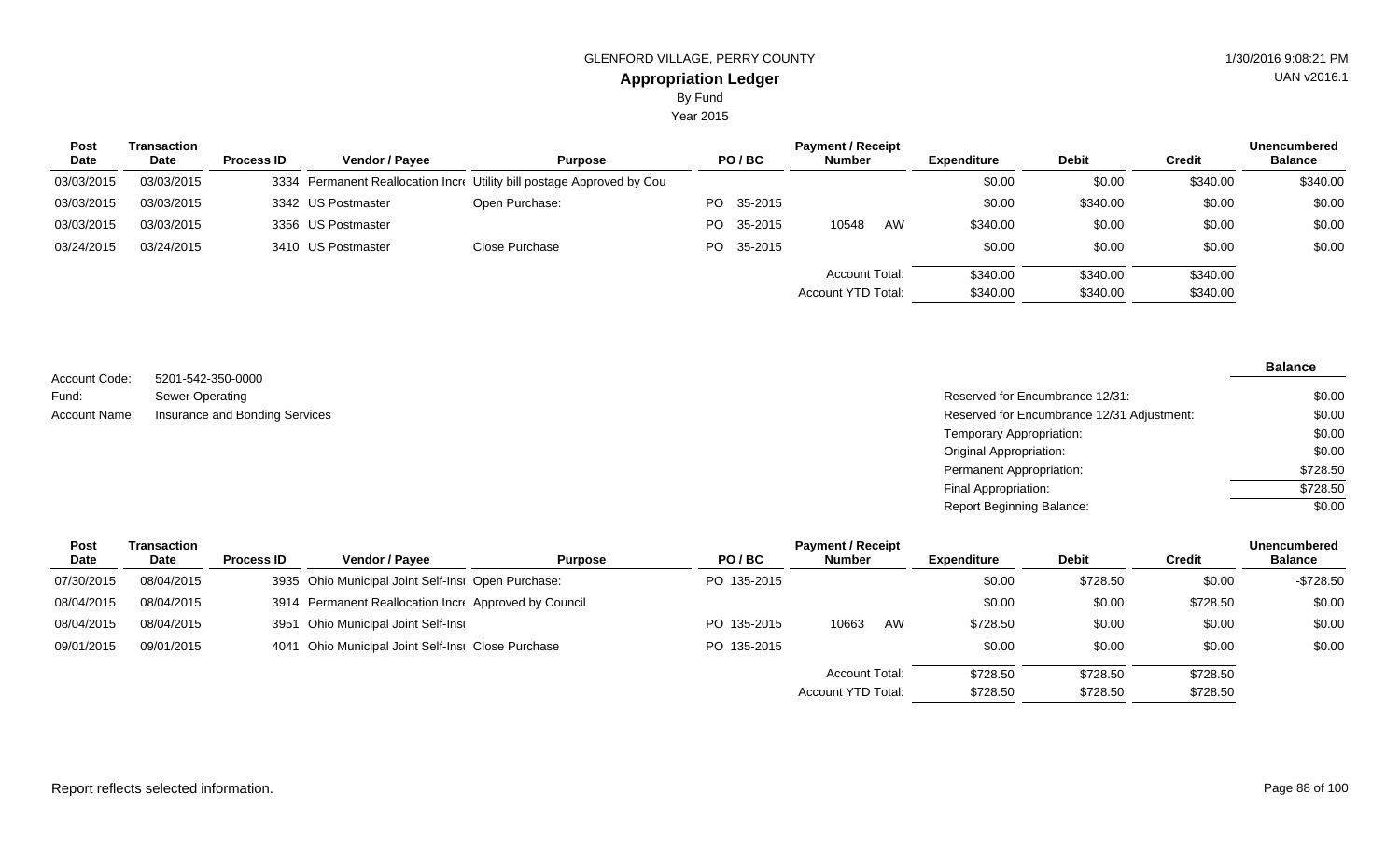5201-542-391-0000 Sewer Operating Account Code: Fund: Account Name: Dues and Fees

| Sewer Operating | Reserved for Encumbrance 12/31:            | \$0.00   |
|-----------------|--------------------------------------------|----------|
| Dues and Fees   | Reserved for Encumbrance 12/31 Adjustment: | \$0.00   |
|                 | Temporary Appropriation:                   | \$0.00   |
|                 | Original Appropriation:                    | \$500.00 |
|                 | Permanent Appropriation:                   | \$600.00 |
|                 | Final Appropriation:                       | \$600.00 |
|                 | <b>Report Beginning Balance:</b>           | \$0.00   |
|                 |                                            |          |

| Post       | Transaction |                   |                                                 |                                                                     |             | <b>Payment / Receipt</b> |    |                    |              |               | <b>Unencumbered</b> |
|------------|-------------|-------------------|-------------------------------------------------|---------------------------------------------------------------------|-------------|--------------------------|----|--------------------|--------------|---------------|---------------------|
| Date       | Date        | <b>Process ID</b> | <b>Vendor / Payee</b>                           | <b>Purpose</b>                                                      | PO/BC       | <b>Number</b>            |    | <b>Expenditure</b> | <b>Debit</b> | <b>Credit</b> | <b>Balance</b>      |
| 01/01/2015 | 01/06/2015  |                   | 3084 Enter Permanent Appropriation              |                                                                     |             |                          |    | \$0.00             | \$0.00       | \$500.00      | \$500.00            |
| 07/17/2015 | 07/17/2015  |                   |                                                 | 3875 Permanent Reallocation Dec Appropriations Ordinance adjustment |             |                          |    | \$0.00             | \$300.00     | \$0.00        | \$200.00            |
| 09/06/2015 | 09/11/2015  |                   | 4094 Treasurer Of State                         | Open Purchase:                                                      | PO 170-2015 |                          |    | \$0.00             | \$600.00     | \$0.00        | $-$400.00$          |
| 09/11/2015 | 09/11/2015  |                   | 4092 Permanent Reallocation Incre OPWC Late fEE |                                                                     |             |                          |    | \$0.00             | \$0.00       | \$400.00      | \$0.00              |
| 09/11/2015 | 09/11/2015  |                   | 4100 Treasurer Of State                         |                                                                     | PO 170-2015 | 10692                    | AW | \$600.00           | \$0.00       | \$0.00        | \$0.00              |
| 09/22/2015 | 09/22/2015  |                   | 4124 Treasurer Of State                         | Close Purchase                                                      | PO 170-2015 |                          |    | \$0.00             | \$0.00       | \$0.00        | \$0.00              |
|            |             |                   |                                                 |                                                                     |             | Account Total:           |    | \$600.00           | \$900.00     | \$900.00      |                     |
|            |             |                   |                                                 |                                                                     |             | Account YTD Total:       |    | \$600.00           | \$900.00     | \$900.00      |                     |

| Account Code: | 5201-542-400-0000             |                                            | <b>Balance</b> |
|---------------|-------------------------------|--------------------------------------------|----------------|
| Fund:         | <b>Sewer Operating</b>        | Reserved for Encumbrance 12/31:            | \$0.00         |
| Account Name: | <b>Supplies and Materials</b> | Reserved for Encumbrance 12/31 Adjustment: | \$0.00         |
|               |                               | Temporary Appropriation:                   | \$0.00         |
|               |                               | Original Appropriation:                    | \$1,000.00     |
|               |                               | Permanent Appropriation:                   | \$6,122.78     |
|               |                               | Final Appropriation:                       | \$6,122.78     |
|               |                               | <b>Report Beginning Balance:</b>           | \$0.00         |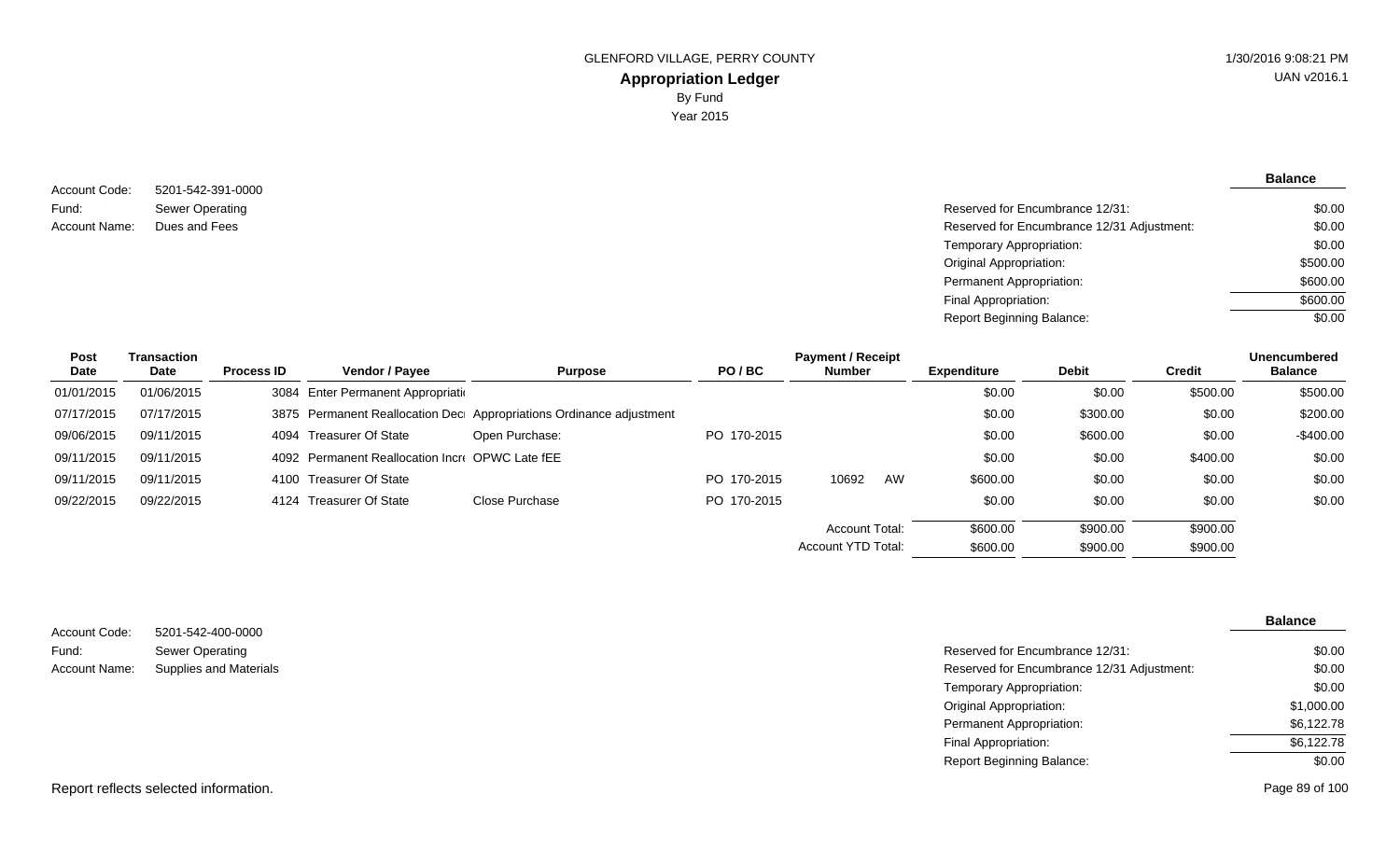By Fund

 $V_{\text{O}}$  2015

|                            |                                   |                   |                                                                                                                                                                                                                                        |                                                                      | rear zutb      |                                           |    |                    |              |                |                                       |
|----------------------------|-----------------------------------|-------------------|----------------------------------------------------------------------------------------------------------------------------------------------------------------------------------------------------------------------------------------|----------------------------------------------------------------------|----------------|-------------------------------------------|----|--------------------|--------------|----------------|---------------------------------------|
| <b>Post</b><br><b>Date</b> | <b>Transaction</b><br><b>Date</b> | <b>Process ID</b> | Vendor / Payee                                                                                                                                                                                                                         | <b>Purpose</b>                                                       | PO/BC          | <b>Payment / Receipt</b><br><b>Number</b> |    | <b>Expenditure</b> | <b>Debit</b> | <b>Credit</b>  | <b>Unencumbered</b><br><b>Balance</b> |
| 01/01/2015                 | 01/06/2015                        |                   | 3084 Enter Permanent Appropriation                                                                                                                                                                                                     |                                                                      |                |                                           |    | \$0.00             | \$0.00       | \$1,000.00     | \$1,000.00                            |
| 03/03/2015                 | 03/03/2015                        |                   |                                                                                                                                                                                                                                        | 3334 Permanent Reallocation Dec Utility bill postage Approved by Cou |                |                                           |    | \$0.00             | \$340.00     | \$0.00         | \$660.00                              |
| 04/25/2015                 | 04/25/2015                        |                   | 3614 Staples Credit Plan                                                                                                                                                                                                               | Open Purchase:                                                       | PO 74-2015     |                                           |    | \$0.00             | \$43.05      | \$0.00         | \$616.95                              |
| 05/12/2015                 | 05/15/2015                        |                   | 3677 Staples Credit Plan                                                                                                                                                                                                               | Open Purchase:                                                       | PO.<br>85-2015 |                                           |    | \$0.00             | \$93.95      | \$0.00         | \$523.00                              |
| 06/02/2015                 | 06/02/2015                        |                   | 3721 Tri-County Plumbing & Hardy Open Purchase:                                                                                                                                                                                        |                                                                      | PO.<br>98-2015 |                                           |    | \$0.00             | \$27.99      | \$0.00         | \$495.01                              |
| 06/02/2015                 | 06/02/2015                        |                   | 3732 Staples Credit Plan                                                                                                                                                                                                               |                                                                      | PO 74-2015     | 10613                                     | AW | \$43.05            | \$0.00       | \$0.00         | \$495.01                              |
| 06/02/2015                 | 06/02/2015                        |                   | 3732 Staples Credit Plan                                                                                                                                                                                                               |                                                                      | PO.<br>85-2015 | 10613                                     | AW | \$93.95            | \$0.00       | \$0.00         | \$495.01                              |
| 06/02/2015                 | 06/02/2015                        |                   | 3732 Tri-County Plumbing & Hardv                                                                                                                                                                                                       |                                                                      | PO.<br>98-2015 | 10615                                     | AW | \$27.99            | \$0.00       | \$0.00         | \$495.01                              |
| 06/30/2015                 | 07/07/2015                        |                   | 3811 Tri-County Plumbing & Hardv Open Purchase:                                                                                                                                                                                        |                                                                      | PO 115-2015    |                                           |    | \$0.00             | \$39.89      | \$0.00         | \$455.12                              |
| 07/06/2015                 | 07/07/2015                        |                   | 3813 Underwood's Inc.                                                                                                                                                                                                                  | Open Purchase:                                                       | PO 123-2015    |                                           |    | \$0.00             | \$26.72      | \$0.00         | \$428.40                              |
| 07/07/2015                 | 07/07/2015                        |                   | 3827 Tri-County Plumbing & Hardv                                                                                                                                                                                                       |                                                                      | PO 115-2015    | 10634                                     | AW | \$39.89            | \$0.00       | \$0.00         | \$428.40                              |
| 07/07/2015                 | 07/07/2015                        |                   | 3827 Underwood's Inc.                                                                                                                                                                                                                  |                                                                      | PO 123-2015    | 10635                                     | AW | \$26.72            | \$0.00       | \$0.00         | \$428.40                              |
| 07/07/2015                 | 08/04/2015                        |                   | 3935 Staples Credit Plan                                                                                                                                                                                                               | Open Purchase:                                                       | PO 146-2015    |                                           |    | \$0.00             | \$94.51      | \$0.00         | \$333.89                              |
| 07/13/2015                 | 07/17/2015                        |                   | 3881 Pal Printing                                                                                                                                                                                                                      | Open Purchase:                                                       | PO 126-2015    |                                           |    | \$0.00             | \$218.22     | \$0.00         | \$115.67                              |
| 07/17/2015                 | 07/17/2015                        |                   | 3885 Pal Printing                                                                                                                                                                                                                      |                                                                      | PO 126-2015    | 10653                                     | AW | \$218.22           | \$0.00       | \$0.00         | \$115.67                              |
| 08/02/2015                 | 08/04/2015                        |                   | 3935 Special-T's Inc./Lakes End                                                                                                                                                                                                        | Open Purchase:                                                       | PO 137-2015    |                                           |    | \$0.00             | \$120.00     | \$0.00         | $-$4.33$                              |
| 08/04/2015                 | 08/04/2015                        |                   | 3933 Permanent Reallocation Incre Council approved                                                                                                                                                                                     |                                                                      |                |                                           |    | \$0.00             | \$0.00       | \$500.00       | \$495.67                              |
| 08/04/2015                 | 08/04/2015                        |                   | 3951 Special-T's Inc./Lakes End                                                                                                                                                                                                        |                                                                      | PO 137-2015    | 10667                                     | AW | \$120.00           | \$0.00       | \$0.00         | \$495.67                              |
| 08/04/2015                 | 08/07/2015                        |                   | 3979 Permanent Reallocation Incre Council approved                                                                                                                                                                                     |                                                                      |                |                                           |    | \$0.00             | \$0.00       | \$5,000.00     | \$5,495.67                            |
| 0.0070015                  | 0.0070015                         |                   | $0.000 \quad \text{D}$ allandi instantia instantia instantia instantia instantia instantia instantia instantia instantia instantia instantia instantia instantia instantia instantia instantia instantia instantia instantia instantia | On an Dunchase                                                       | $DQ = A E A$   |                                           |    | 0 <sub>0</sub>     | 0.45017      | 0 <sub>0</sub> | 0.00000                               |

| 08/04/2015 | 08/04/2015 | 3951 Special-T's Inc./Lakes End                 |                                                    | PO 137-2015     | 10667 | AW | \$120.00 | \$0.00     | \$0.00     | \$495.67   |
|------------|------------|-------------------------------------------------|----------------------------------------------------|-----------------|-------|----|----------|------------|------------|------------|
| 08/04/2015 | 08/07/2015 |                                                 | 3979 Permanent Reallocation Incre Council approved |                 |       |    | \$0.00   | \$0.00     | \$5,000.00 | \$5,495.67 |
| 08/07/2015 | 08/07/2015 | 3982 Pollardwater                               | Open Purchase:                                     | PO 151-2015     |       |    | \$0.00   | \$2,156.17 | \$0.00     | \$3,339.50 |
| 08/07/2015 | 08/07/2015 | 3982 Staples Credit Plan                        | Open Purchase:                                     | PO 152-2015     |       |    | \$0.00   | \$33.48    | \$0.00     | \$3,306.02 |
| 08/11/2015 | 08/28/2015 | 4031 Niagara Scientific Products                | Open Purchase:                                     | PO 155-2015     |       |    | \$0.00   | \$3,200.00 | \$0.00     | \$106.02   |
| 09/01/2015 | 09/01/2015 | 4039 Staples Credit Plan                        | Close Purchase                                     | 74-2015<br>PO - |       |    | \$0.00   | \$0.00     | \$0.00     | \$106.02   |
| 09/01/2015 | 09/01/2015 | 4039 Staples Credit Plan                        | Close Purchase                                     | PO 85-2015      |       |    | \$0.00   | \$0.00     | \$0.00     | \$106.02   |
| 09/01/2015 | 09/01/2015 | 4040 Tri-County Plumbing & Hardy Close Purchase |                                                    | PO.<br>98-2015  |       |    | \$0.00   | \$0.00     | \$0.00     | \$106.02   |
| 09/01/2015 | 09/01/2015 | 4040 Tri-County Plumbing & Hardy Close Purchase |                                                    | PO 115-2015     |       |    | \$0.00   | \$0.00     | \$0.00     | \$106.02   |
| 09/01/2015 | 09/01/2015 | 4041 Underwood's Inc.                           | Close Purchase                                     | PO 123-2015     |       |    | \$0.00   | \$0.00     | \$0.00     | \$106.02   |
| 09/01/2015 | 09/01/2015 | 4041 Pal Printing                               | Close Purchase                                     | PO 126-2015     |       |    | \$0.00   | \$0.00     | \$0.00     | \$106.02   |

Report reflects selected information. Page 90 of 100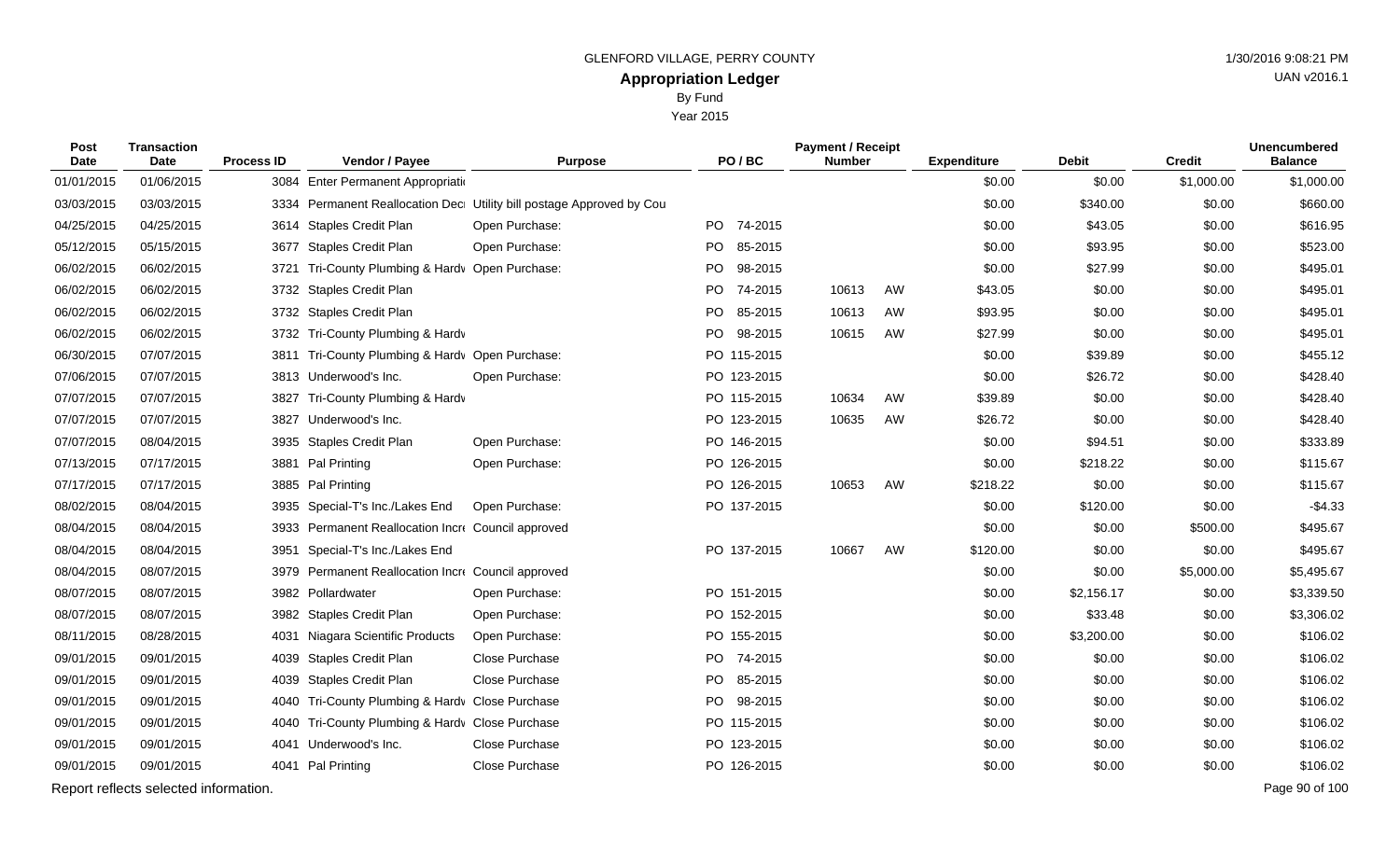Year 2015

| Post<br><b>Date</b> | <b>Transaction</b><br><b>Date</b> | <b>Process ID</b> | Vendor / Payee                                      | <b>Purpose</b>                       | PO/BC       | <b>Payment / Receipt</b><br><b>Number</b> |    | <b>Expenditure</b> | <b>Debit</b> | <b>Credit</b> | <b>Unencumbered</b><br><b>Balance</b> |
|---------------------|-----------------------------------|-------------------|-----------------------------------------------------|--------------------------------------|-------------|-------------------------------------------|----|--------------------|--------------|---------------|---------------------------------------|
| 09/01/2015          | 09/01/2015                        | 4041              | Special-T's Inc./Lakes End                          | <b>Close Purchase</b>                | PO 137-2015 |                                           |    | \$0.00             | \$0.00       | \$0.00        | \$106.02                              |
| 09/01/2015          | 09/01/2015                        |                   | 4064 Niagara Scientific Products                    |                                      | PO 155-2015 | 10681                                     | AW | \$3,145.25         | \$0.00       | \$0.00        | \$106.02                              |
| 09/01/2015          | 09/01/2015                        |                   | 4064 Pollardwater                                   |                                      | PO 151-2015 | 10684                                     | AW | \$2,156.17         | \$0.00       | \$0.00        | \$106.02                              |
| 09/01/2015          | 09/01/2015                        | 4064              | <b>Staples Credit Plan</b>                          |                                      | PO 146-2015 | 10686                                     | AW | \$94.51            | \$0.00       | \$0.00        | \$106.02                              |
| 09/01/2015          | 09/01/2015                        |                   | 4064 Staples Credit Plan                            |                                      | PO 152-2015 | 10686                                     | AW | \$33.48            | \$0.00       | \$0.00        | \$106.02                              |
| 09/06/2015          | 09/11/2015                        |                   | 4094 Underwood's Inc.                               | Open Purchase:                       | PO 172-2015 |                                           |    | \$0.00             | \$18.98      | \$0.00        | \$87.04                               |
| 09/11/2015          | 09/11/2015                        |                   | 4079 Permanent Reallocation Incre Late fee for OPWC |                                      |             |                                           |    | \$0.00             | \$0.00       | \$600.00      | \$687.04                              |
| 09/11/2015          | 09/11/2015                        |                   | 4092 Permanent Reallocation Dec OPWC Late fEE       |                                      |             |                                           |    | \$0.00             | \$400.00     | \$0.00        | \$287.04                              |
| 09/11/2015          | 09/11/2015                        |                   | 4100 Underwood's Inc.                               |                                      | PO 172-2015 | 10694                                     | AW | \$18.98            | \$0.00       | \$0.00        | \$287.04                              |
| 09/22/2015          | 09/22/2015                        |                   | 4123 Staples Credit Plan                            | Close Purchase                       | PO 146-2015 |                                           |    | \$0.00             | \$0.00       | \$0.00        | \$287.04                              |
| 09/22/2015          | 09/22/2015                        |                   | 4123 Pollardwater                                   | Close Purchase                       | PO 151-2015 |                                           |    | \$0.00             | \$0.00       | \$0.00        | \$287.04                              |
| 09/22/2015          | 09/22/2015                        |                   | 4123 Staples Credit Plan                            | Close Purchase                       | PO 152-2015 |                                           |    | \$0.00             | \$0.00       | \$0.00        | \$287.04                              |
| 09/22/2015          | 09/22/2015                        |                   | 4125 Underwood's Inc.                               | Close Purchase                       | PO 172-2015 |                                           |    | \$0.00             | \$0.00       | \$0.00        | \$287.04                              |
| 10/05/2015          | 10/06/2015                        | 4182              | Tri-County Plumbing & Hardy Open Purchase:          |                                      | PO 193-2015 |                                           |    | \$0.00             | \$50.94      | \$0.00        | \$236.10                              |
| 10/06/2015          | 10/06/2015                        | 4196              | Tri-County Plumbing & Hardv                         |                                      | PO 193-2015 | 10709                                     | AW | \$50.94            | \$0.00       | \$0.00        | \$236.10                              |
| 11/17/2015          | 11/17/2015                        | 4337              | Tri-County Plumbing & Hardy Close Purchase          |                                      | PO 193-2015 |                                           |    | \$0.00             | \$0.00       | \$0.00        | \$236.10                              |
| 11/28/2015          | 11/28/2015                        |                   | 4406 Niagara Scientific Products                    | Adjust Purchase: credit adjustment - | PO 155-2015 |                                           |    | \$0.00             | \$0.00       | \$54.75       | \$290.85                              |
| 11/28/2015          | 11/28/2015                        |                   | 4408 Niagara Scientific Products                    | Close Purchase                       | PO 155-2015 |                                           |    | \$0.00             | \$0.00       | \$0.00        | \$290.85                              |
| 12/01/2015          | 12/08/2015                        |                   | 4464 Permanent Reallocation Dec Motion to pay bills |                                      |             |                                           |    | \$0.00             | \$200.00     | \$0.00        | \$90.85                               |
| 12/31/2015          | 01/30/2016                        |                   | 4725 Permanent Reallocation Dec Tank repair         |                                      |             |                                           |    | \$0.00             | \$37.22      | \$0.00        | \$53.63                               |
|                     |                                   |                   |                                                     |                                      |             | Account Total:                            |    | \$6,069.15         | \$7,101.12   | \$7,154.75    |                                       |
|                     |                                   |                   |                                                     |                                      |             | Account YTD Total:                        |    | \$6,069.15         | \$7,101.12   | \$7,154.75    |                                       |

5201-543-300-0000 Sewer Operating Account Code: Fund:

Reserved for Encumbrance 12/31:

\$0.00

UAN v2016.1

**Balance**

#### Report reflects selected information. Page 91 of 100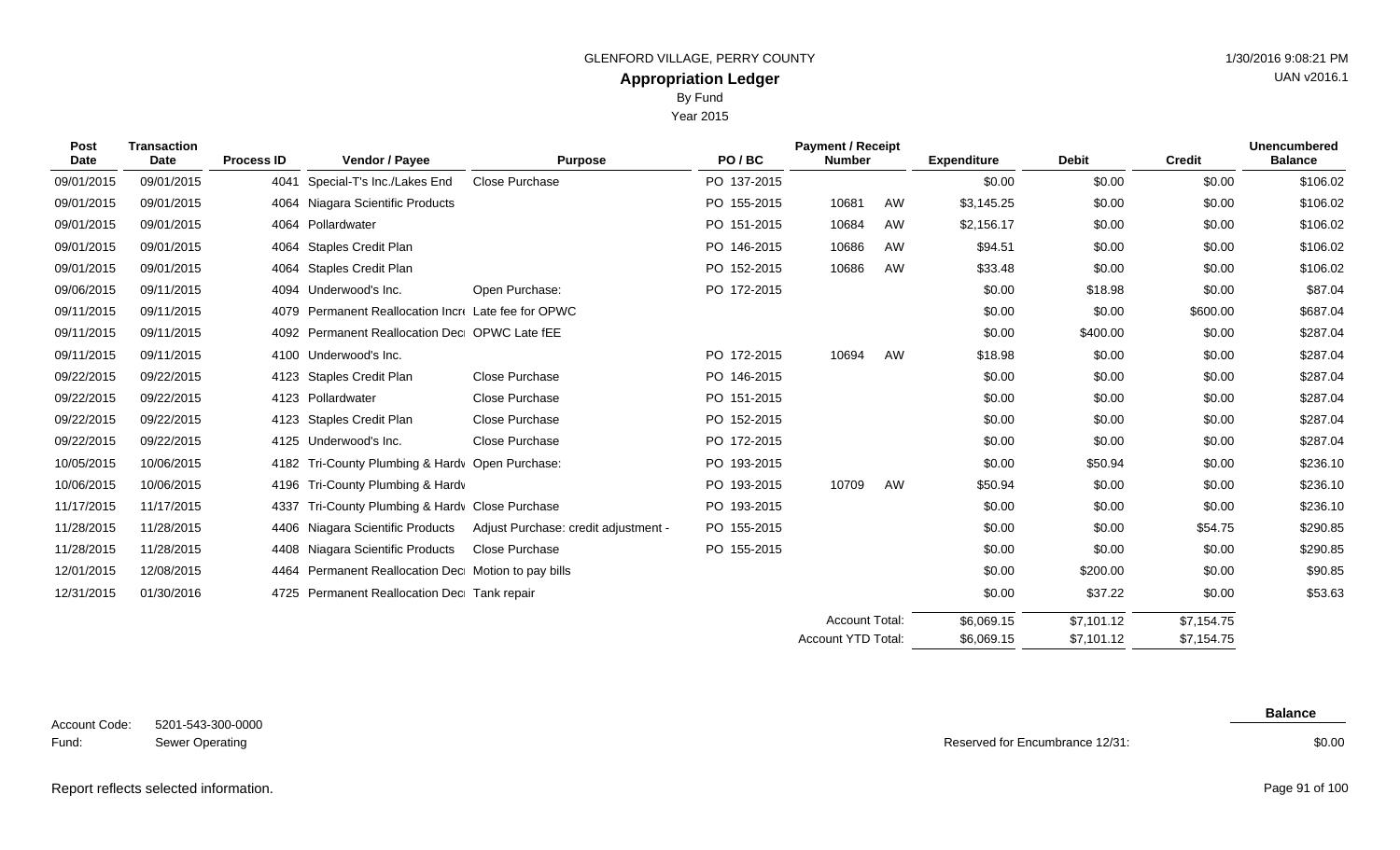GLENFORD VILLAGE, PERRY COUNTY **1/30/2016 9:08:21 PM** 

# **Appropriation Ledger**

By Fund

Year 2015

Account Name: Contractual Services **Account Name:** Contractual Services **Account Name:** Contractual Services **Account Name:**  $\sim$  \$0.00 Temporary Appropriation: Original Appropriation: Permanent Appropriation: Final Appropriation: Report Beginning Balance: \$0.00 \$8,000.00 \$304.67 \$304.67 \$0.00

| Post<br><b>Date</b> | <b>Transaction</b><br><b>Date</b> | <b>Process ID</b> | Vendor / Payee                                      | <b>Purpose</b> |           | PO/BC       | <b>Payment / Receipt</b><br><b>Number</b> |    | <b>Expenditure</b> | <b>Debit</b> | <b>Credit</b> | <b>Unencumbered</b><br><b>Balance</b> |
|---------------------|-----------------------------------|-------------------|-----------------------------------------------------|----------------|-----------|-------------|-------------------------------------------|----|--------------------|--------------|---------------|---------------------------------------|
| 01/01/2015          | 01/06/2015                        |                   | 3084 Enter Permanent Appropriation                  |                |           |             |                                           |    | \$0.00             | \$0.00       | \$8,000.00    | \$8,000.00                            |
| 01/17/2015          | 01/19/2015                        |                   | 3199 ACM Ohio, LLC Messender F Open Purchase:       |                | PO.       | 7-2015      |                                           |    | \$0.00             | \$82.00      | \$0.00        | \$7,918.00                            |
| 02/10/2015          | 02/10/2015                        |                   | 3295 ACM Ohio, LLC Messender F                      |                | <b>PO</b> | 7-2015      | 10532                                     | AW | \$82.00            | \$0.00       | \$0.00        | \$7,918.00                            |
| 03/24/2015          | 03/24/2015                        |                   | 3409 ACM Ohio, LLC Messender F Close Purchase       |                | PO.       | 7-2015      |                                           |    | \$0.00             | \$0.00       | \$0.00        | \$7,918.00                            |
| 07/31/2015          | 08/04/2015                        |                   | 3935 OmniSite                                       | Open Purchase: |           | PO 136-2015 |                                           |    | \$0.00             | \$64.70      | \$0.00        | \$7,853.30                            |
| 08/04/2015          | 08/04/2015                        |                   | 3914 Permanent Reallocation Dec Approved by Council |                |           |             |                                           |    | \$0.00             | \$728.50     | \$0.00        | \$7,124.80                            |
| 08/04/2015          | 08/04/2015                        |                   | 3933 Permanent Reallocation Dec Council approved    |                |           |             |                                           |    | \$0.00             | \$500.00     | \$0.00        | \$6,624.80                            |
| 08/04/2015          | 08/04/2015                        | 3951              | OmniSite                                            |                |           | PO 136-2015 | 10664                                     | AW | \$64.70            | \$0.00       | \$0.00        | \$6,624.80                            |
| 08/04/2015          | 08/07/2015                        |                   | 3979 Permanent Reallocation Dec Council approved    |                |           |             |                                           |    | \$0.00             | \$5,000.00   | \$0.00        | \$1,624.80                            |
| 09/01/2015          | 09/01/2015                        |                   | 4041 OmniSite                                       | Close Purchase |           | PO 136-2015 |                                           |    | \$0.00             | \$0.00       | \$0.00        | \$1,624.80                            |
| 09/11/2015          | 09/11/2015                        |                   | 4079 Permanent Reallocation Dec Late fee for OPWC   |                |           |             |                                           |    | \$0.00             | \$600.00     | \$0.00        | \$1,024.80                            |
| 10/27/2015          | 11/03/2015                        |                   | 4298 AT & T                                         | Open Purchase: |           | PO 211-2015 |                                           |    | \$0.00             | \$57.97      | \$0.00        | \$966.83                              |
| 11/03/2015          | 11/03/2015                        |                   | 4290 Permanent Reallocation Dec Motion to pay bill  |                |           |             |                                           |    | \$0.00             | \$300.00     | \$0.00        | \$666.83                              |
| 11/03/2015          | 11/03/2015                        |                   | 4312 AT & T                                         |                |           | PO 211-2015 | 10727                                     | AW | \$57.97            | \$0.00       | \$0.00        | \$666.83                              |
| 11/17/2015          | 11/17/2015                        |                   | 4337 AT & T                                         | Close Purchase |           | PO 211-2015 |                                           |    | \$0.00             | \$0.00       | \$0.00        | \$666.83                              |
| 12/01/2015          | 12/18/2015                        |                   | 4495 Permanent Reallocation Dec Inspection fees     |                |           |             |                                           |    | \$0.00             | \$100.00     | \$0.00        | \$566.83                              |
| 12/01/2015          | 12/31/2015                        |                   | 4544 Permanent Reallocation Dec Motion to pay bills |                |           |             |                                           |    | \$0.00             | \$50.00      | \$0.00        | \$516.83                              |
| 12/29/2015          | 12/31/2015                        |                   | 4549 Treasurer Of State                             | Open Purchase: |           | PO 257-2015 |                                           |    | \$0.00             | \$100.00     | \$0.00        | \$416.83                              |
| 12/31/2015          | 01/30/2016                        |                   | 4725 Permanent Reallocation Dec Tank repair         |                |           |             |                                           |    | \$0.00             | \$416.83     | \$0.00        | \$0.00                                |
|                     |                                   |                   |                                                     |                |           |             | <b>Account Total:</b>                     |    | \$204.67           | \$8,000.00   | \$8,000.00    |                                       |
|                     |                                   |                   |                                                     |                |           |             | <b>Account YTD Total:</b>                 |    | \$204.67           | \$8,000.00   | \$8,000,00    |                                       |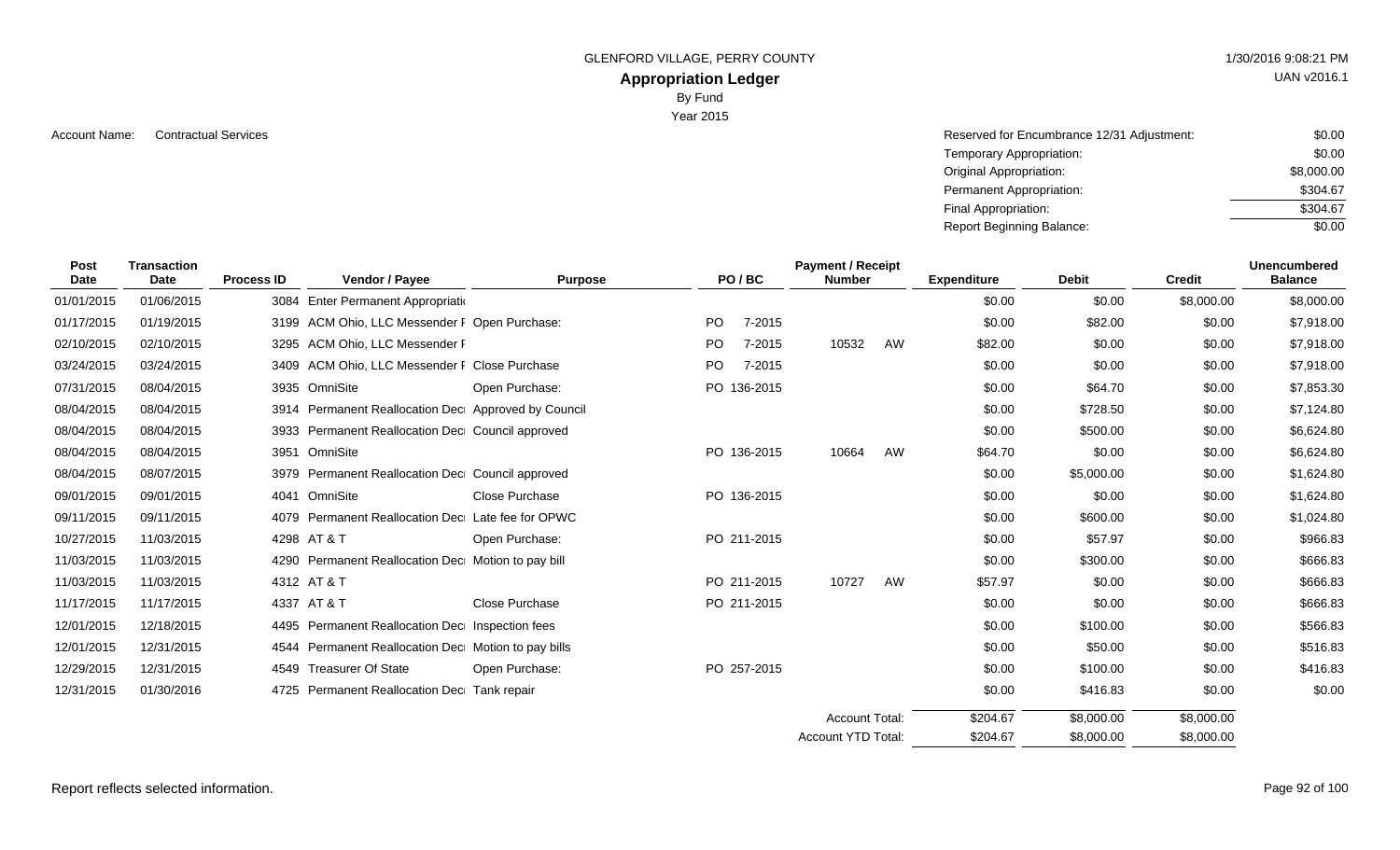5201-543-310-0000 Sewer Operating Account Code: Fund: Account Name:

**Balance**

| Sewer Operating | Reserved for Encumbrance 12/31:            | \$0.00     |
|-----------------|--------------------------------------------|------------|
| Utilities       | Reserved for Encumbrance 12/31 Adjustment: | \$0.00     |
|                 | Temporary Appropriation:                   | \$0.00     |
|                 | <b>Original Appropriation:</b>             | \$5,000.00 |
|                 | Permanent Appropriation:                   | \$5,909.45 |
|                 | Final Appropriation:                       | \$5,909.45 |
|                 | <b>Report Beginning Balance:</b>           | \$0.00     |

| <b>Transaction</b><br><b>Date</b> | <b>Process ID</b> | Vendor / Payee                 | <b>Purpose</b>                                                                                                                                                                                                                                                                                                                                                |         | <b>Number</b>                                                                                                                                                                                       |    | <b>Expenditure</b>       | <b>Debit</b> | <b>Credit</b> | <b>Unencumbered</b><br><b>Balance</b> |
|-----------------------------------|-------------------|--------------------------------|---------------------------------------------------------------------------------------------------------------------------------------------------------------------------------------------------------------------------------------------------------------------------------------------------------------------------------------------------------------|---------|-----------------------------------------------------------------------------------------------------------------------------------------------------------------------------------------------------|----|--------------------------|--------------|---------------|---------------------------------------|
| 01/06/2015                        |                   |                                |                                                                                                                                                                                                                                                                                                                                                               |         |                                                                                                                                                                                                     |    | \$0.00                   | \$0.00       | \$5,000.00    | \$5,000.00                            |
| 04/04/2015                        |                   |                                | Open Purchase:                                                                                                                                                                                                                                                                                                                                                | 50-2015 |                                                                                                                                                                                                     |    | \$0.00                   | \$14.28      | \$0.00        | \$4,985.72                            |
| 04/07/2015                        |                   |                                |                                                                                                                                                                                                                                                                                                                                                               | 50-2015 | 10557                                                                                                                                                                                               | AW | \$14.28                  | \$0.00       | \$0.00        | \$4,985.72                            |
| 05/04/2015                        |                   |                                | Open Purchase:                                                                                                                                                                                                                                                                                                                                                | 76-2015 |                                                                                                                                                                                                     |    | \$0.00                   | \$168.88     | \$0.00        | \$4,816.84                            |
| 05/04/2015                        |                   |                                |                                                                                                                                                                                                                                                                                                                                                               | 76-2015 | 10587                                                                                                                                                                                               | AW | \$168.88                 | \$0.00       | \$0.00        | \$4,816.84                            |
| 06/02/2015                        | 3721              | American Electric Power        | Open Purchase:                                                                                                                                                                                                                                                                                                                                                | 99-2015 |                                                                                                                                                                                                     |    | \$0.00                   | \$193.62     | \$0.00        | \$4,623.22                            |
| 06/02/2015                        |                   |                                |                                                                                                                                                                                                                                                                                                                                                               | 99-2015 | 10607                                                                                                                                                                                               | AW | \$193.62                 | \$0.00       | \$0.00        | \$4,623.22                            |
| 06/27/2015                        |                   |                                | Open Purchase:                                                                                                                                                                                                                                                                                                                                                |         |                                                                                                                                                                                                     |    | \$0.00                   | \$319.28     | \$0.00        | \$4,303.94                            |
| 07/07/2015                        |                   |                                |                                                                                                                                                                                                                                                                                                                                                               |         | 10623                                                                                                                                                                                               | AW | \$319.28                 | \$0.00       | \$0.00        | \$4,303.94                            |
| 08/04/2015                        |                   | <b>American Electric Power</b> | Open Purchase:                                                                                                                                                                                                                                                                                                                                                |         |                                                                                                                                                                                                     |    | \$0.00                   | \$383.42     | \$0.00        | \$3,920.52                            |
| 08/04/2015                        | 3951              | <b>American Electric Power</b> |                                                                                                                                                                                                                                                                                                                                                               |         | 10654                                                                                                                                                                                               | AW | \$383.42                 | \$0.00       | \$0.00        | \$3,920.52                            |
| 08/28/2015                        | 4031              | <b>American Electric Power</b> | Open Purchase:                                                                                                                                                                                                                                                                                                                                                |         |                                                                                                                                                                                                     |    | \$0.00                   | \$88.15      | \$0.00        | \$3,832.37                            |
| 09/01/2015                        |                   |                                | Close Purchase                                                                                                                                                                                                                                                                                                                                                |         |                                                                                                                                                                                                     |    | \$0.00                   | \$0.00       | \$0.00        | \$3,832.37                            |
| 09/01/2015                        |                   | <b>American Electric Power</b> | Close Purchase                                                                                                                                                                                                                                                                                                                                                | 76-2015 |                                                                                                                                                                                                     |    | \$0.00                   | \$0.00       | \$0.00        | \$3,832.37                            |
| 09/01/2015                        |                   |                                | <b>Close Purchase</b>                                                                                                                                                                                                                                                                                                                                         | 99-2015 |                                                                                                                                                                                                     |    | \$0.00                   | \$0.00       | \$0.00        | \$3,832.37                            |
| 09/01/2015                        | 4040              | American Electric Power        | Close Purchase                                                                                                                                                                                                                                                                                                                                                |         |                                                                                                                                                                                                     |    | \$0.00                   | \$0.00       | \$0.00        | \$3,832.37                            |
| 09/01/2015                        | 4041              | American Electric Power        | Close Purchase                                                                                                                                                                                                                                                                                                                                                |         |                                                                                                                                                                                                     |    | \$0.00                   | \$0.00       | \$0.00        | \$3,832.37                            |
| 09/01/2015                        |                   | <b>American Electric Power</b> | Open Purchase:                                                                                                                                                                                                                                                                                                                                                |         |                                                                                                                                                                                                     |    | \$0.00                   | \$967.75     | \$0.00        | \$2,864.62                            |
|                                   |                   |                                | Enter Permanent Appropriation<br>3084<br>3435 American Electric Power<br>3484 American Electric Power<br>3633 American Electric Power<br>3642 American Electric Power<br>3732 American Electric Power<br>3790 American Electric Power<br>3827 American Electric Power<br>3935<br>4038 American Electric Power<br>4039<br>4040 American Electric Power<br>4046 |         | PO/BC<br>PO.<br>PO.<br>PO.<br>PO.<br>PO.<br>PO.<br>PO 113-2015<br>PO 113-2015<br>PO 134-2015<br>PO 134-2015<br>PO 159-2015<br>PO 50-2015<br>PO.<br>PO.<br>PO 113-2015<br>PO 134-2015<br>PO 167-2015 |    | <b>Payment / Receipt</b> |              |               |                                       |

Report reflects selected information. Page 93 of 100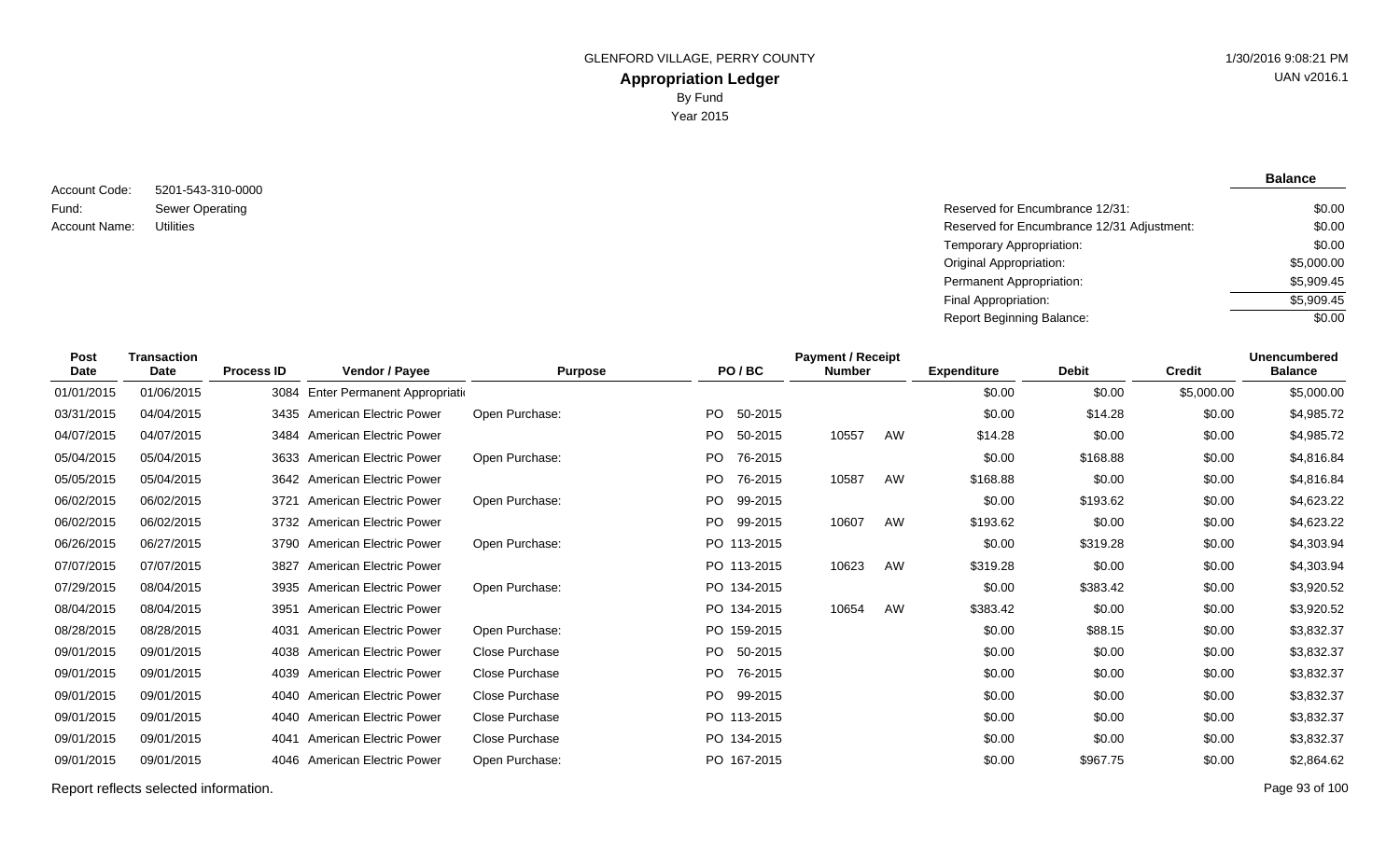**Appropriation Ledger** By Fund

Year 2015

| GLENFORD VILLAGE, PERRY COUNTY | 1/30/2016 9:08:21 PM |
|--------------------------------|----------------------|
| <b>Appropriation Ledger</b>    | UAN v2016.1          |
| <b>By Fund</b>                 |                      |

| Post<br>Date | <b>Transaction</b><br>Date | <b>Process ID</b> | Vendor / Payee                                   | <b>Purpose</b>                                            | PO/BC       | <b>Payment / Receipt</b><br><b>Number</b> |    | <b>Expenditure</b> | <b>Debit</b> | <b>Credit</b> | <b>Unencumbered</b><br><b>Balance</b> |
|--------------|----------------------------|-------------------|--------------------------------------------------|-----------------------------------------------------------|-------------|-------------------------------------------|----|--------------------|--------------|---------------|---------------------------------------|
| 09/01/2015   | 09/01/2015                 |                   | 4064 American Electric Power                     |                                                           | PO 159-2015 | 10673                                     | AW | \$88.15            | \$0.00       | \$0.00        | \$2,864.62                            |
| 09/01/2015   | 09/01/2015                 |                   | 4064 American Electric Power                     |                                                           | PO 167-2015 | 10673                                     | AW | \$967.75           | \$0.00       | \$0.00        | \$2,864.62                            |
| 09/22/2015   | 09/22/2015                 |                   | 4124 American Electric Power                     | <b>Close Purchase</b>                                     | PO 159-2015 |                                           |    | \$0.00             | \$0.00       | \$0.00        | \$2,864.62                            |
| 09/22/2015   | 09/22/2015                 |                   | 4124 American Electric Power                     | Close Purchase                                            | PO 167-2015 |                                           |    | \$0.00             | \$0.00       | \$0.00        | \$2,864.62                            |
| 09/29/2015   | 10/06/2015                 |                   | 4182 AT & T                                      | Open Purchase:                                            | PO 186-2015 |                                           |    | \$0.00             | \$156.00     | \$0.00        | \$2,708.62                            |
| 09/29/2015   | 10/06/2015                 |                   | 4182 American Electric Power                     | Open Purchase:                                            | PO 187-2015 |                                           |    | \$0.00             | \$922.20     | \$0.00        | \$1,786.42                            |
| 10/06/2015   | 10/06/2015                 | 4158              |                                                  | Permanent Reallocation Dec Telephone and internet service |             |                                           |    | \$0.00             | \$500.00     | \$0.00        | \$1,286.42                            |
| 10/06/2015   | 10/06/2015                 |                   | 4166 Permanent Reallocation Dec Motion           |                                                           |             |                                           |    | \$0.00             | \$500.00     | \$0.00        | \$786.42                              |
| 10/06/2015   | 10/06/2015                 |                   | 4196 American Electric Power                     |                                                           | PO 187-2015 | 10698                                     | AW | \$922.20           | \$0.00       | \$0.00        | \$786.42                              |
| 10/06/2015   | 10/06/2015                 |                   | 4196 AT & T                                      |                                                           | PO 186-2015 | 10699                                     | AW | \$156.00           | \$0.00       | \$0.00        | \$786.42                              |
| 10/26/2015   | 11/03/2015                 |                   | 4298 American Electric Power                     | Open Purchase:                                            | PO 210-2015 |                                           |    | \$0.00             | \$795.81     | \$0.00        | $-$9.39$                              |
| 11/03/2015   | 11/03/2015                 | 4290              | Permanent Reallocation Incre Motion to pay bill  |                                                           |             |                                           |    | \$0.00             | \$0.00       | \$300.00      | \$290.61                              |
| 11/03/2015   | 11/03/2015                 |                   | 4312 American Electric Power                     |                                                           | PO 210-2015 | 10726                                     | AW | \$795.81           | \$0.00       | \$0.00        | \$290.61                              |
| 11/03/2015   | 11/28/2015                 | 4393              | Permanent Reallocation Incre Motion to pay bills |                                                           |             |                                           |    | \$0.00             | \$0.00       | \$2,000.00    | \$2,290.61                            |
| 11/17/2015   | 11/17/2015                 |                   | 4337 AT & T                                      | Close Purchase                                            | PO 186-2015 |                                           |    | \$0.00             | \$0.00       | \$0.00        | \$2,290.61                            |
| 11/17/2015   | 11/17/2015                 | 4337              | <b>American Electric Power</b>                   | Close Purchase                                            | PO 187-2015 |                                           |    | \$0.00             | \$0.00       | \$0.00        | \$2,290.61                            |
| 11/17/2015   | 11/17/2015                 | 4337              | <b>American Electric Power</b>                   | <b>Close Purchase</b>                                     | PO 210-2015 |                                           |    | \$0.00             | \$0.00       | \$0.00        | \$2,290.61                            |
| 11/26/2015   | 11/28/2015                 | 4405              | <b>American Electric Power</b>                   | Open Purchase:                                            | PO 235-2015 |                                           |    | \$0.00             | \$1,050.03   | \$0.00        | \$1,240.58                            |
| 12/01/2015   | 12/01/2015                 |                   | 4432 American Electric Power                     |                                                           | PO 235-2015 | 10747                                     | AW | \$1,050.03         | \$0.00       | \$0.00        | \$1,240.58                            |
| 12/31/2015   | 01/02/2016                 |                   | 4560 American Electric Power                     | Open Purchase:                                            | PO 263-2015 |                                           |    | \$0.00             | \$850.03     | \$0.00        | \$390.55                              |
| 12/31/2015   | 01/30/2016                 |                   | 4725 Permanent Reallocation Dec Tank repair      |                                                           |             |                                           |    | \$0.00             | \$390.55     | \$0.00        | \$0.00                                |
| 12/31/2015   | 01/30/2016                 | 4747              | <b>American Electric Power</b>                   | Close Purchase                                            | PO 235-2015 |                                           |    | \$0.00             | \$0.00       | \$0.00        | \$0.00                                |
|              |                            |                   |                                                  |                                                           |             | <b>Account Total:</b>                     |    | \$5,059.42         | \$7,300.00   | \$7,300.00    |                                       |

#### 5201-543-320-0000 Report reflects selected information. Page 94 of 100 Account Code:

#### **Balance**

\$7,300.00

\$7,300.00

\$5,059.42

Account YTD Total:

Page 94 of 100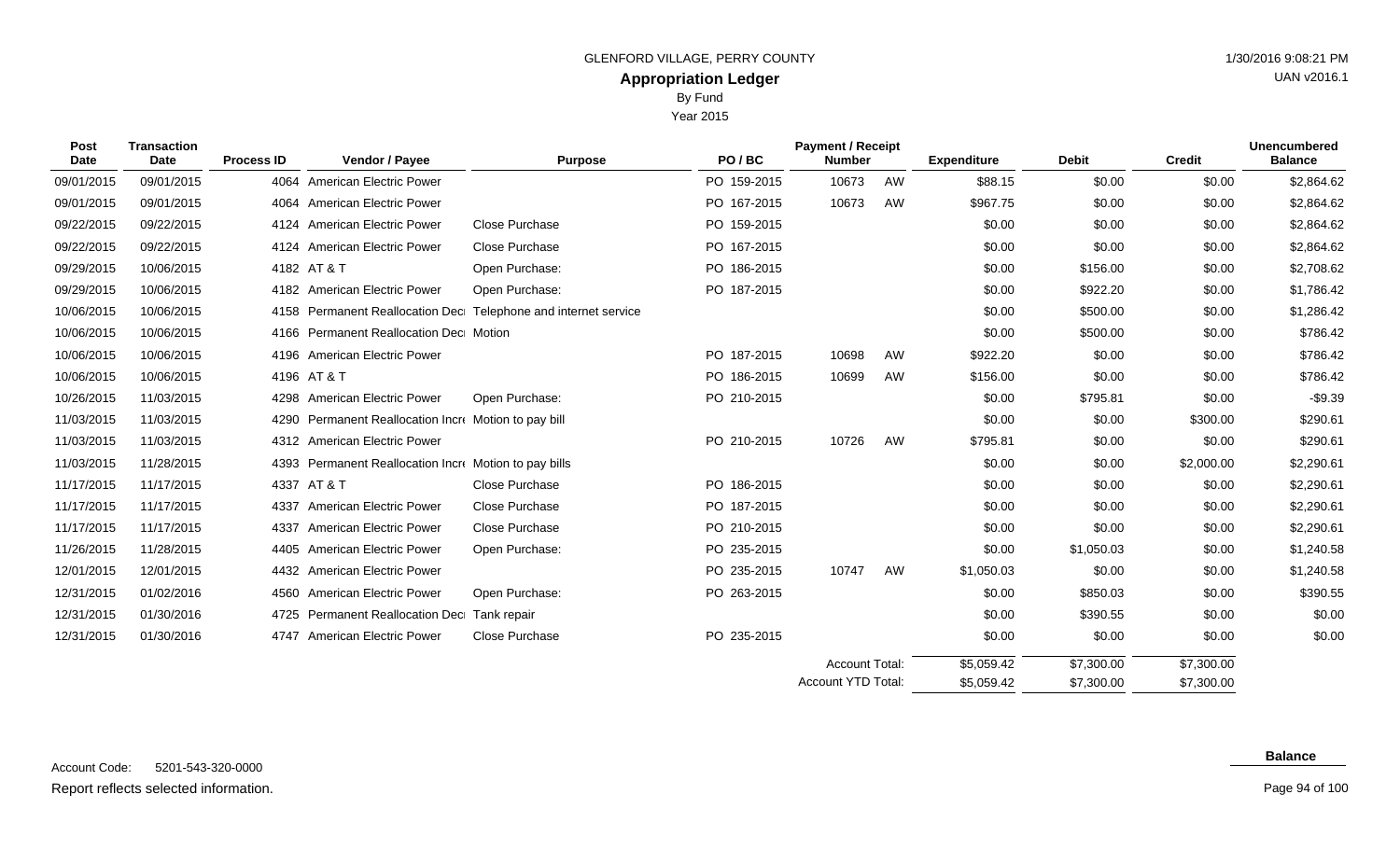GLENFORD VILLAGE, PERRY COUNTY 61 AU 1/30/2016 9:08:21 PM

# UAN v2016.1

### **Appropriation Ledger** By Fund

Year 2015

Sewer Operating Reserved for Encumbrance 12/31: Account Name: Communications, Printing and Advertising Network Communications, Printing and Advertising Network Communications and Advertising Network Communications, Printing and Advertising Network Communications, Printi Fund:

| Reserved for Encumbrance 12/31:            | \$0.00   |
|--------------------------------------------|----------|
| Reserved for Encumbrance 12/31 Adjustment: | \$0.00   |
| Temporary Appropriation:                   | \$0.00   |
| Original Appropriation:                    | \$0.00   |
| Permanent Appropriation:                   | \$536.60 |
| Final Appropriation:                       | \$536.60 |
| Report Beginning Balance:                  | \$0.00   |

| Post       | Transaction |                   |                                                       |                                                                  |             | <b>Payment / Receipt</b>  |    |                    |              |          | <b>Unencumbered</b> |
|------------|-------------|-------------------|-------------------------------------------------------|------------------------------------------------------------------|-------------|---------------------------|----|--------------------|--------------|----------|---------------------|
| Date       | Date        | <b>Process ID</b> | Vendor / Payee                                        | <b>Purpose</b>                                                   | PO/BC       | <b>Number</b>             |    | <b>Expenditure</b> | <b>Debit</b> | Credit   | <b>Balance</b>      |
| 10/06/2015 | 10/06/2015  |                   |                                                       | 4158 Permanent Reallocation Incre Telephone and internet service |             |                           |    | \$0.00             | \$0.00       | \$500.00 | \$500.00            |
| 11/12/2015 | 11/17/2015  |                   | 4343 AT & T                                           | Open Purchase:                                                   | PO 222-2015 |                           |    | \$0.00             | \$88.12      | \$0.00   | \$411.88            |
| 11/17/2015 | 11/17/2015  |                   | 4350 AT & T                                           |                                                                  | PO 222-2015 | 10743                     | AW | \$88.12            | \$0.00       | \$0.00   | \$411.88            |
| 11/28/2015 | 11/28/2015  |                   | 4408 AT & T                                           | Close Purchase                                                   | PO 222-2015 |                           |    | \$0.00             | \$0.00       | \$0.00   | \$411.88            |
| 12/01/2015 | 12/31/2015  |                   | 4544 Permanent Reallocation Incre Motion to pay bills |                                                                  |             |                           |    | \$0.00             | \$0.00       | \$50.00  | \$461.88            |
| 12/29/2015 | 12/31/2015  |                   | 4549 AT & T                                           | Open Purchase:                                                   | PO 258-2015 |                           |    | \$0.00             | \$64.35      | \$0.00   | \$397.53            |
| 12/31/2015 | 12/31/2015  |                   | 4549 Governmental Systems                             | Open Purchase:                                                   | PO 261-2015 |                           |    | \$0.00             | \$384.13     | \$0.00   | \$13.40             |
| 12/31/2015 | 01/30/2016  |                   | 4725 Permanent Reallocation Dec Tank repair           |                                                                  |             |                           |    | \$0.00             | \$13.40      | \$0.00   | \$0.00              |
|            |             |                   |                                                       |                                                                  |             | <b>Account Total:</b>     |    | \$88.12            | \$550.00     | \$550.00 |                     |
|            |             |                   |                                                       |                                                                  |             | <b>Account YTD Total:</b> |    | \$88.12            | \$550.00     | \$550.00 |                     |

| Account Code: | 5201-543-340-0000                          |
|---------------|--------------------------------------------|
| Fund:         | Sewer Operating                            |
| Account Name: | <b>Professional and Technical Services</b> |

| טטטט ט <del>ד</del> ט טדע ו טבע     |                                            |          |
|-------------------------------------|--------------------------------------------|----------|
| Sewer Operating                     | Reserved for Encumbrance 12/31:            | \$0.00   |
| Professional and Technical Services | Reserved for Encumbrance 12/31 Adjustment: | \$0.00   |
|                                     | Temporary Appropriation:                   | \$0.00   |
|                                     | Original Appropriation:                    | \$0.00   |
|                                     | Permanent Appropriation:                   | \$200.00 |
|                                     | Final Appropriation:                       | \$200.00 |
|                                     | <b>Report Beginning Balance:</b>           | \$0.00   |
|                                     |                                            |          |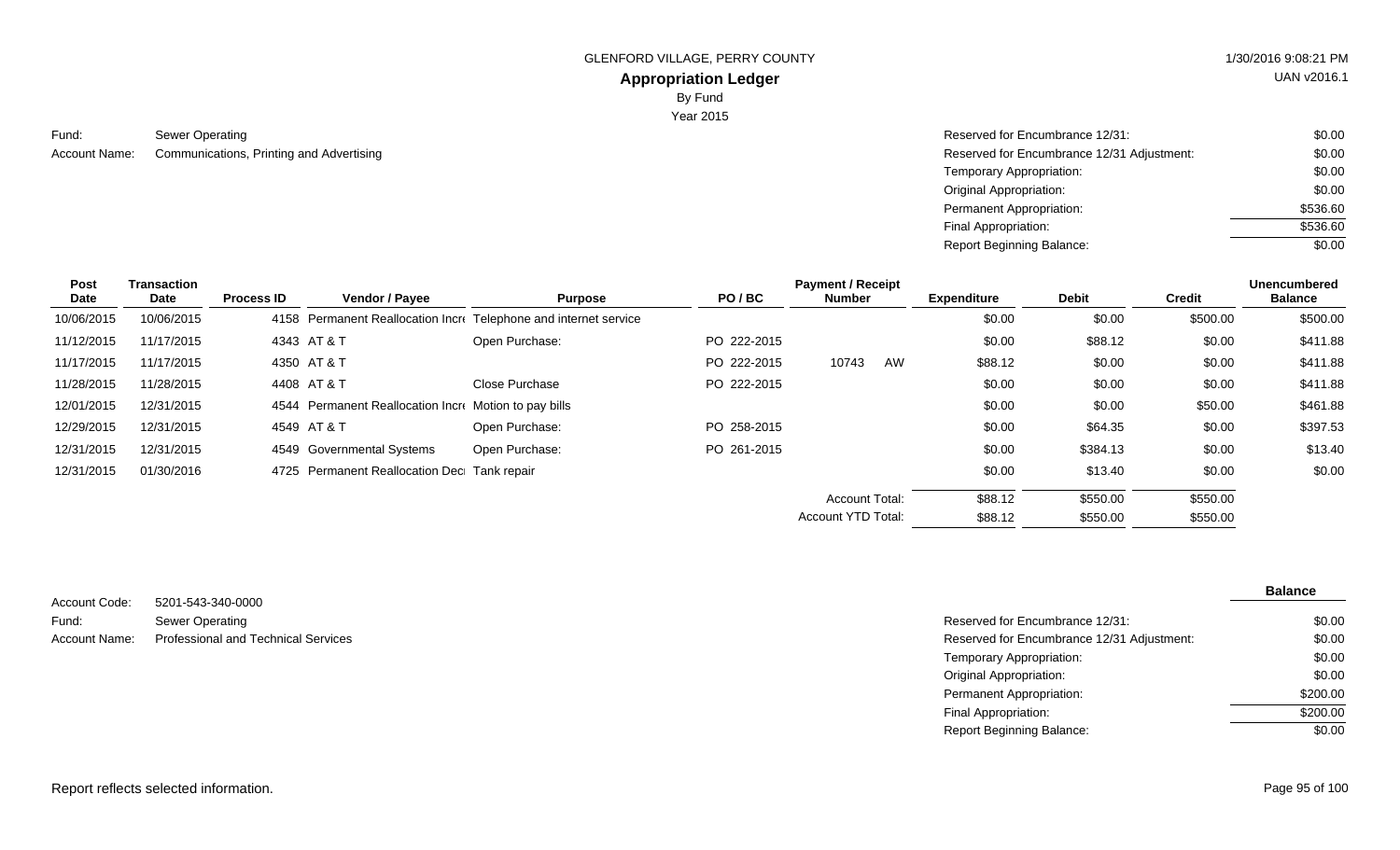Year 2015

| <b>Post</b> | Transaction |                   |                                                   |                |             | <b>Payment / Receipt</b> |    |                    |              |               | <b>Unencumbered</b> |
|-------------|-------------|-------------------|---------------------------------------------------|----------------|-------------|--------------------------|----|--------------------|--------------|---------------|---------------------|
| Date        | <b>Date</b> | <b>Process ID</b> | <b>Vendor / Payee</b>                             | <b>Purpose</b> | PO/BC       | <b>Number</b>            |    | <b>Expenditure</b> | <b>Debit</b> | <b>Credit</b> | <b>Balance</b>      |
| 12/01/2015  | 12/18/2015  |                   | 4494 Permanent Reallocation Incre Inspection fees |                |             |                          |    | \$0.00             | \$0.00       | \$100.00      | \$100.00            |
| 12/01/2015  | 12/18/2015  |                   | 4495 Permanent Reallocation Increanspection fees  |                |             |                          |    | \$0.00             | \$0.00       | \$100.00      | \$200.00            |
| 12/18/2015  | 12/18/2015  |                   | 4497 Treasurer Of State                           | Open Purchase: | PO 255-2015 |                          |    | \$0.00             | \$200.00     | \$0.00        | \$0.00              |
| 12/18/2015  | 12/18/2015  |                   | 4516 Treasurer Of State                           |                | PO 255-2015 | 10772                    | AW | \$200.00           | \$0.00       | \$0.00        | \$0.00              |
| 12/31/2015  | 01/30/2016  |                   | 4747 Treasurer Of State                           | Close Purchase | PO 255-2015 |                          |    | \$0.00             | \$0.00       | \$0.00        | \$0.00              |
|             |             |                   |                                                   |                |             | Account Total:           |    | \$200.00           | \$200.00     | \$200.00      |                     |
|             |             |                   |                                                   |                |             | Account YTD Total:       |    | \$200.00           | \$200.00     | \$200.00      |                     |

5201-543-390-0000 Sewer Operating Account Code: Fund: Account Name:

Reserved for Encumbrance 12/31: Other Contractual Services **Encumbrance 12/31 Adjustment:** Reserved for Encumbrance 12/31 Adjustment: Temporary Appropriation: Original Appropriation: Permanent Appropriation: Final Appropriation: Report Beginning Balance: \$0.00 \$0.00 \$0.00 \$0.00 \$975.00 \$975.00  $\sqrt{$0.00}$ 

| Post       | Transaction | <b>Payment / Receipt</b> |                                                       |                |             |                       |    |                    |              |               | <b>Unencumbered</b> |
|------------|-------------|--------------------------|-------------------------------------------------------|----------------|-------------|-----------------------|----|--------------------|--------------|---------------|---------------------|
| Date       | Date        | <b>Process ID</b>        | Vendor / Payee                                        | <b>Purpose</b> | PO/BC       | <b>Number</b>         |    | <b>Expenditure</b> | <b>Debit</b> | <b>Credit</b> | <b>Balance</b>      |
| 10/31/2015 | 11/03/2015  |                          | 4298 Casey Cordray                                    | Open Purchase: | PO 213-2015 |                       |    | \$0.00             | \$975.00     | \$0.00        | -\$975.00           |
| 11/03/2015 | 11/03/2015  |                          | 4292 Permanent Reallocation Incre Motion to pay bills |                |             |                       |    | \$0.00             | \$0.00       | \$975.00      | \$0.00              |
| 11/03/2015 | 11/03/2015  |                          | 4312 Casey Cordray                                    |                | PO 213-2015 | 10730                 | AW | \$975.00           | \$0.00       | \$0.00        | \$0.00              |
| 11/17/2015 | 11/17/2015  |                          | 4337 Casey Cordray                                    | Close Purchase | PO 213-2015 |                       |    | \$0.00             | \$0.00       | \$0.00        | \$0.00              |
|            |             |                          |                                                       |                |             | <b>Account Total:</b> |    | \$975.00           | \$975.00     | \$975.00      |                     |
|            |             |                          |                                                       |                |             | Account YTD Total:    |    | \$975.00           | \$975.00     | \$975.00      |                     |

UAN v2016.1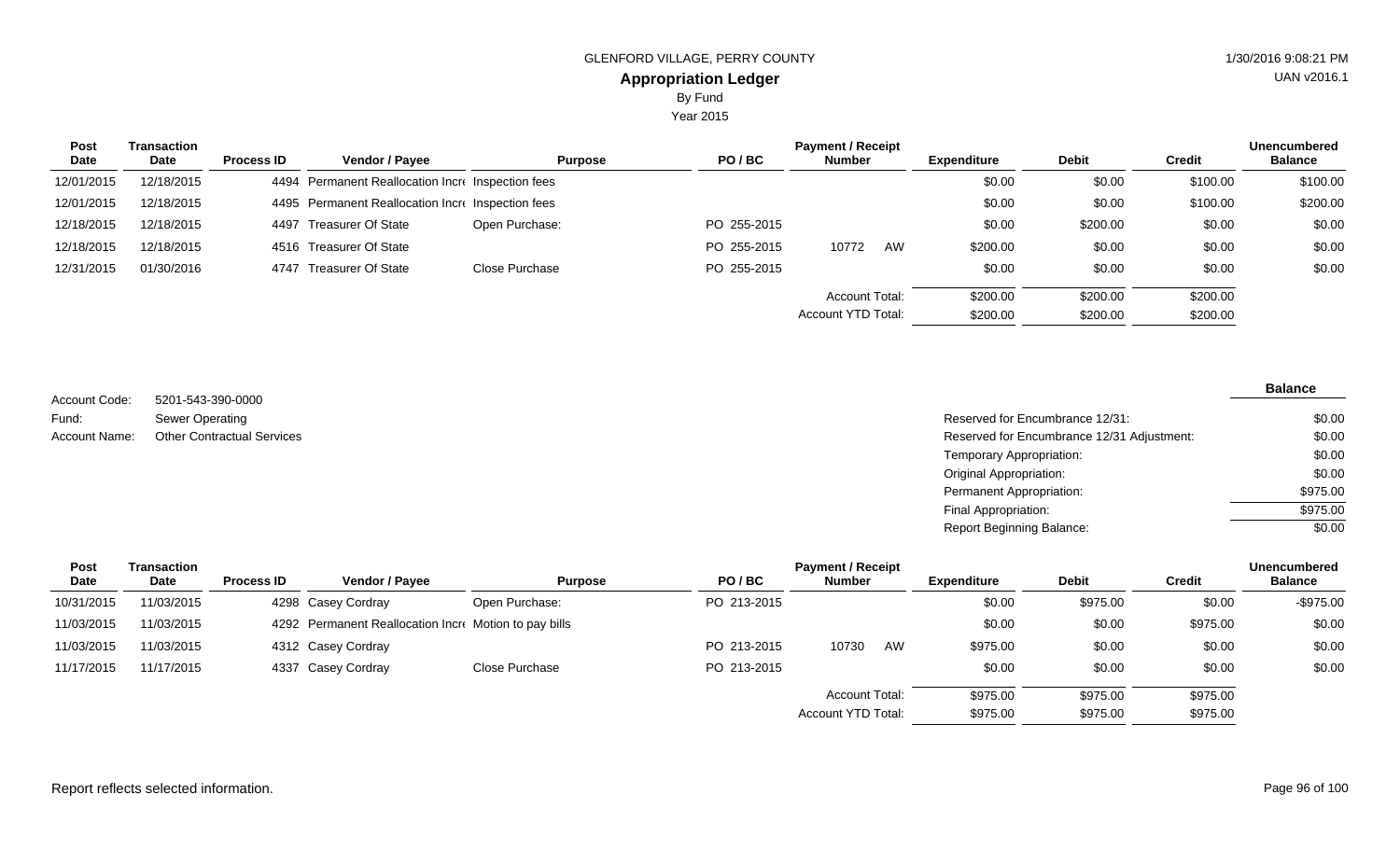5201-543-430-0000 Sewer Operating Repairs and Maintenance Account Code: Fund: Account Name:

| Reserved for Encumbrance 12/31:            | \$0.00     |
|--------------------------------------------|------------|
| Reserved for Encumbrance 12/31 Adjustment: | \$0.00     |
| Temporary Appropriation:                   | \$0.00     |
| Original Appropriation:                    | \$0.00     |
| Permanent Appropriation:                   | \$1,258,00 |
| Final Appropriation:                       | \$1,258,00 |
| Report Beginning Balance:                  | \$0.00     |
|                                            |            |

| Post       | Transaction |                   | <b>Payment / Receipt</b>                          |                |             |                    |    |                    |              |               |                |
|------------|-------------|-------------------|---------------------------------------------------|----------------|-------------|--------------------|----|--------------------|--------------|---------------|----------------|
| Date       | Date        | <b>Process ID</b> | <b>Vendor / Payee</b>                             | <b>Purpose</b> | PO/BC       | Number             |    | <b>Expenditure</b> | <b>Debit</b> | <b>Credit</b> | <b>Balance</b> |
| 09/30/2015 | 10/06/2015  |                   | 4182 R L Hart Interprises Inc. DBA Open Purchase: |                | PO 189-2015 |                    |    | \$0.00             | \$340.00     | \$0.00        | $-$ \$340.00   |
| 10/06/2015 | 10/06/2015  |                   | 4166 Permanent Reallocation Incre Motion          |                |             |                    |    | \$0.00             | \$0.00       | \$500.00      | \$160.00       |
| 10/06/2015 | 10/06/2015  |                   | 4196 R L Hart Interprises Inc. DBA                |                | PO 189-2015 | 10708              | AW | \$340.00           | \$0.00       | \$0.00        | \$160.00       |
| 11/17/2015 | 11/17/2015  |                   | 4337 R L Hart Interprises Inc. DBA Close Purchase |                | PO 189-2015 |                    |    | \$0.00             | \$0.00       | \$0.00        | \$160.00       |
| 12/01/2015 | 12/18/2015  |                   | 4494 Permanent Reallocation Dec Inspection fees   |                |             |                    |    | \$0.00             | \$100.00     | \$0.00        | \$60.00        |
| 12/31/2015 | 01/30/2016  |                   | 4725 Permanent Reallocation Incre Tank repair     |                |             |                    |    | \$0.00             | \$0.00       | \$858.00      | \$918.00       |
| 12/31/2015 | 01/30/2016  |                   | 4727 Modern Welding Company of Open Purchase:     |                | PO 271-2015 |                    |    | \$0.00             | \$918.00     | \$0.00        | \$0.00         |
|            |             |                   |                                                   |                |             | Account Total:     |    | \$340.00           | \$1,358,00   | \$1.358.00    |                |
|            |             |                   |                                                   |                |             | Account YTD Total: |    | \$340.00           | \$1,358.00   | \$1,358.00    |                |

| Account Code: | 5201-800-500-0000      |                                            | <b>Balance</b> |
|---------------|------------------------|--------------------------------------------|----------------|
| Fund:         | <b>Sewer Operating</b> | Reserved for Encumbrance 12/31:            | \$0.00         |
| Account Name: | <b>Capital Outlay</b>  | Reserved for Encumbrance 12/31 Adjustment: | \$0.00         |
|               |                        | Temporary Appropriation:                   | \$0.00         |
|               |                        | <b>Original Appropriation:</b>             | \$0.00         |
|               |                        | Permanent Appropriation:                   | \$4,100.00     |
|               |                        | Final Appropriation:                       | \$4,100.00     |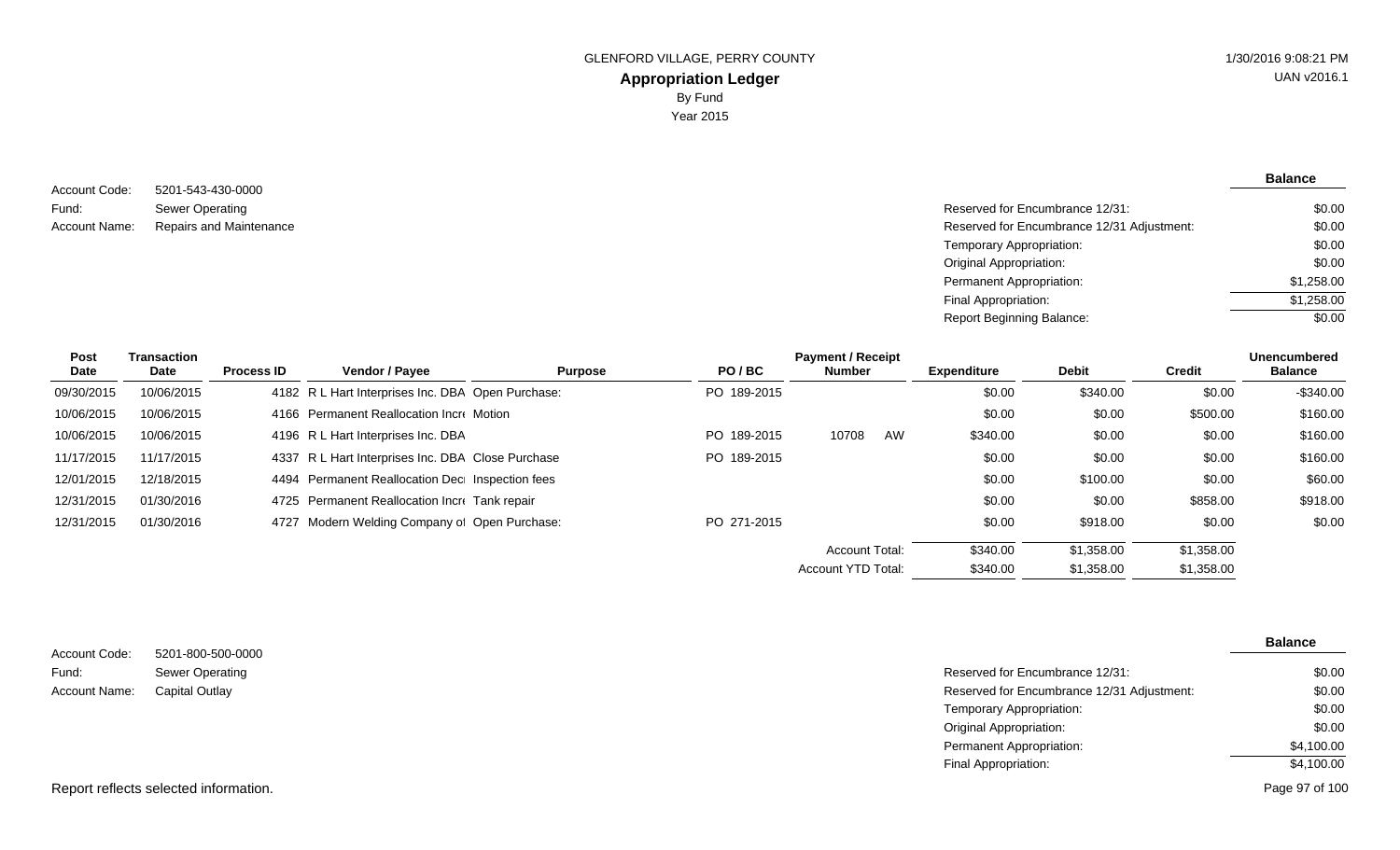By Fund

Year 2015

### Report Beginning Balance: \$0.00

| <b>Post</b> | Transaction |                   |                                                                  |                |                                                       |            | <b>Payment / Receipt</b>  |    |                    |              |               | <b>Unencumbered</b> |
|-------------|-------------|-------------------|------------------------------------------------------------------|----------------|-------------------------------------------------------|------------|---------------------------|----|--------------------|--------------|---------------|---------------------|
| Date        | <b>Date</b> | <b>Process ID</b> | Vendor / Payee                                                   | <b>Purpose</b> |                                                       | PO/BC      | <b>Number</b>             |    | <b>Expenditure</b> | <b>Debit</b> | <b>Credit</b> | <b>Balance</b>      |
| 04/07/2015  | 04/07/2015  |                   | 3459 Permanent Reallocation Incre Council Amended Appropriations |                |                                                       |            |                           |    | \$0.00             | \$0.00       | \$4,100.00    | \$4,100.00          |
| 04/07/2015  | 04/07/2015  |                   | 3465 The Toy Store                                               | Open Purchase: | PO.                                                   | 63-2015    |                           |    | \$0.00             | \$4,100.00   | \$0.00        | \$0.00              |
| 04/07/2015  | 04/07/2015  |                   | 3484 The Toy Store                                               |                | PO.                                                   | 63-2015    | 10566                     | AW | \$4,100.00         | \$0.00       | \$0.00        | \$0.00              |
| 09/01/2015  | 09/01/2015  |                   | 4038 The Toy Store                                               | Close Purchase |                                                       | PO 63-2015 |                           |    | \$0.00             | \$0.00       | \$0.00        | \$0.00              |
|             |             |                   |                                                                  |                |                                                       |            | <b>Account Total:</b>     |    | \$4,100.00         | \$4,100.00   | \$4,100.00    |                     |
|             |             |                   |                                                                  |                |                                                       |            | <b>Account YTD Total:</b> |    | \$4,100.00         | \$4,100.00   | \$4,100.00    |                     |
|             |             |                   |                                                                  |                | Sewer Operating Fund Total for Selected Accounts:     |            |                           |    | \$35,360.75        | \$58,947.32  | \$59,511.12   |                     |
|             |             |                   |                                                                  |                | Sewer Operating Fund YTD Total for Selected Accounts: |            |                           |    | \$35,360.75        | \$58,947.32  | \$59,511.12   |                     |

| Account Code: | 5701-800-500-0000      |
|---------------|------------------------|
| Fund:         | Enterprise Improvement |
| Account Name: | Capital Outlay         |

#### **Balance**

| Reserved for Encumbrance 12/31:            | \$0.00         |
|--------------------------------------------|----------------|
| Reserved for Encumbrance 12/31 Adjustment: | \$0.00         |
| Temporary Appropriation:                   | \$0.00         |
| Original Appropriation:                    | \$1,000,000.00 |
| Permanent Appropriation:                   | \$1,008,589.63 |
| Final Appropriation:                       | \$1,008,589.63 |
| <b>Report Beginning Balance:</b>           | \$0.00         |
|                                            |                |

| <b>Post</b> | Transaction                           |                   |                                                   |                |     |            | <b>Payment / Receipt</b> |           |                    |              |                | Unencumbered   |
|-------------|---------------------------------------|-------------------|---------------------------------------------------|----------------|-----|------------|--------------------------|-----------|--------------------|--------------|----------------|----------------|
| Date        | <b>Date</b>                           | <b>Process ID</b> | <b>Vendor / Payee</b>                             | <b>Purpose</b> |     | PO/BC      | <b>Number</b>            |           | <b>Expenditure</b> | <b>Debit</b> | <b>Credit</b>  | <b>Balance</b> |
| 01/01/2015  | 01/06/2015                            |                   | 3085 Enter Permanent Appropriation                |                |     |            |                          |           | \$0.00             | \$0.00       | \$1,000,000.00 | \$1,000,000.00 |
| 01/17/2015  | 01/19/2015                            |                   | 3199 Elite Excavating Co. of Ohio, Open Purchase: |                | PO. | 9-2015     |                          |           | \$0.00             | \$478.437.17 | \$0.00         | \$521,562.83   |
| 01/19/2015  | 01/19/2015                            |                   | 3204 Elite Excavating Co. of Ohio,                |                | PO. | 9-2015     |                          | 2-2015 CH | \$478,437.17       | \$0.00       | \$0.00         | \$521,562.83   |
| 02/10/2015  | 02/10/2015                            |                   | 3290 American Electric Power                      | Open Purchase: |     | PO 23-2015 |                          |           | \$0.00             | \$4,386.84   | \$0.00         | \$517,175.99   |
| 02/10/2015  | 02/10/2015                            |                   | 3295 American Electric Power                      |                |     | PO 23-2015 | 10534                    | AW        | \$4,386.84         | \$0.00       | \$0.00         | \$517,175.99   |
| 03/24/2015  | 03/24/2015                            |                   | 3398 Elite Excavating Co. of Ohio, Open Purchase: |                |     | PO 47-2015 |                          |           | \$0.00             | \$260,914.00 | \$0.00         | \$256,261.99   |
|             | Report reflects selected information. |                   |                                                   |                |     |            |                          |           |                    |              |                | Page 98 of 100 |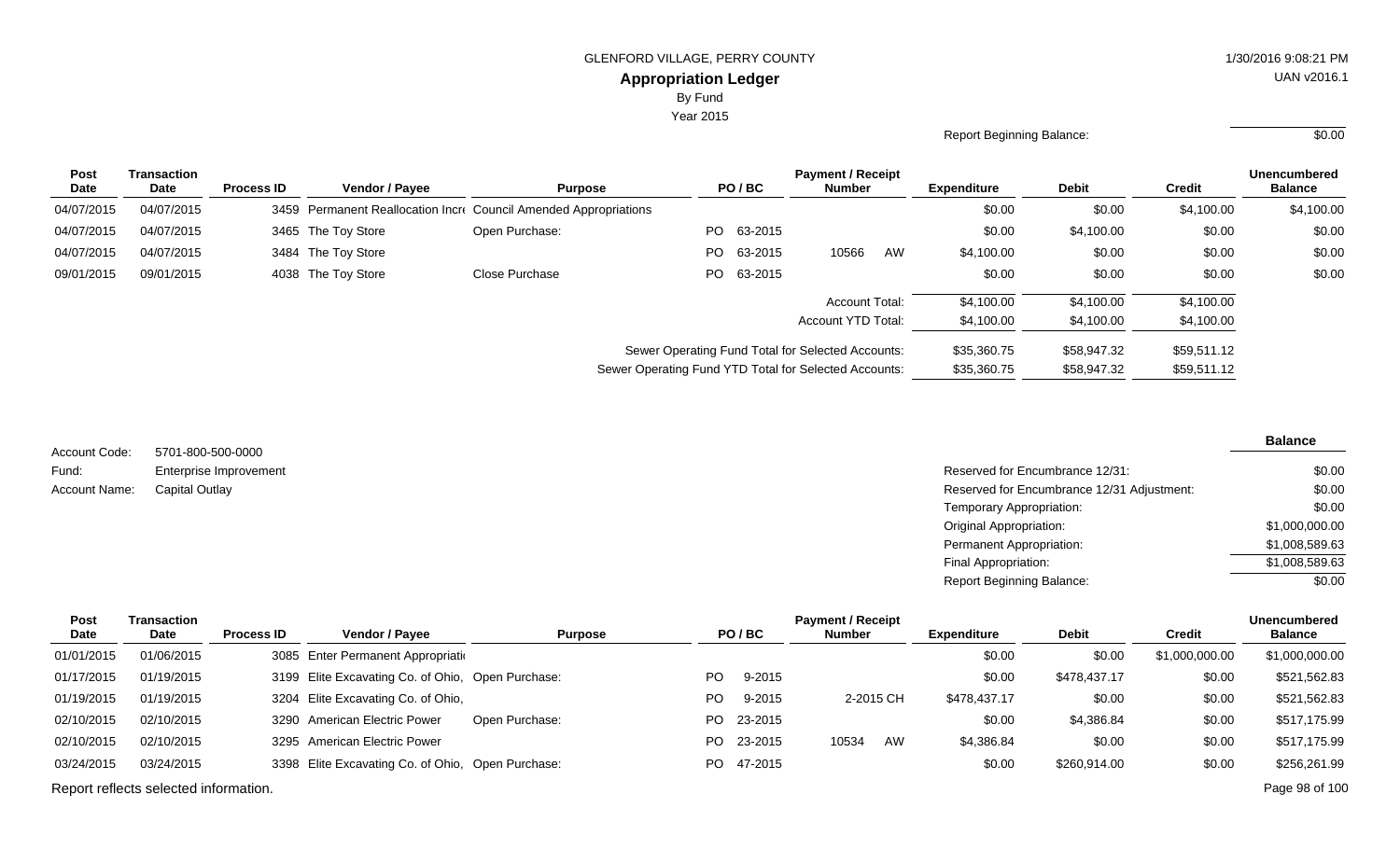Year 2015

| Post<br><b>Date</b> | <b>Transaction</b><br><b>Date</b>     | <b>Process ID</b> | Vendor / Payee                                    | <b>Purpose</b>                      | PO/BC           | <b>Payment / Receipt</b><br><b>Number</b> |    | <b>Expenditure</b> | <b>Debit</b> | <b>Credit</b> | <b>Unencumbered</b><br><b>Balance</b> |
|---------------------|---------------------------------------|-------------------|---------------------------------------------------|-------------------------------------|-----------------|-------------------------------------------|----|--------------------|--------------|---------------|---------------------------------------|
| 03/24/2015          | 03/24/2015                            | 3406              | Elite Excavating Co. of Ohio,                     |                                     | PO.<br>47-2015  | 6-2015 CH                                 |    | \$260,914.00       | \$0.00       | \$0.00        | \$256,261.99                          |
| 03/24/2015          | 03/24/2015                            |                   | 3409 Elite Excavating Co. of Ohio, Close Purchase |                                     | PO<br>9-2015    |                                           |    | \$0.00             | \$0.00       | \$0.00        | \$256,261.99                          |
| 03/24/2015          | 03/24/2015                            | 3409              | <b>American Electric Power</b>                    | Close Purchase                      | 23-2015<br>PO   |                                           |    | \$0.00             | \$0.00       | \$0.00        | \$256,261.99                          |
| 03/24/2015          | 03/24/2015                            | 3410              | Elite Excavating Co. of Ohio,                     | Close Purchase                      | PO.<br>47-2015  |                                           |    | \$0.00             | \$0.00       | \$0.00        | \$256,261.99                          |
| 04/11/2015          | 04/14/2015                            | 3589              | Elite Excavating Co. of Ohio,                     | Open Purchase:                      | PO 67-2015      |                                           |    | \$0.00             | \$198,325.72 | \$0.00        | \$57,936.27                           |
| 04/11/2015          | 04/14/2015                            |                   | 3589 ADR & Associates, LTD                        | Open Purchase:                      | PO<br>68-2015   |                                           |    | \$0.00             | \$33,077.40  | \$0.00        | \$24,858.87                           |
| 04/14/2015          | 04/14/2015                            |                   | 3603 ADR & Associates, LTD                        |                                     | PO 68-2015      | 10582                                     | AW | \$33,077.40        | \$0.00       | \$0.00        | \$24,858.87                           |
| 04/14/2015          | 04/14/2015                            | 3603              | Elite Excavating Co. of Ohio,                     |                                     | PO<br>67-2015   | 10584                                     | AW | \$198,325.72       | \$0.00       | \$0.00        | \$24,858.87                           |
| 06/09/2015          | 06/09/2015                            |                   | 3752 H.A.P. Community Action                      | Open Purchase:                      | PO 108-2015     |                                           |    | \$0.00             | \$5,000.00   | \$0.00        | \$19,858.87                           |
| 06/09/2015          | 06/09/2015                            |                   | 3765 H.A.P. Community Action                      |                                     | PO 108-2015     | 10622                                     | AW | \$5,000.00         | \$0.00       | \$0.00        | \$19,858.87                           |
| 09/01/2015          | 09/01/2015                            |                   | 4038 Elite Excavating Co. of Ohio,                | Close Purchase                      | PO 67-2015      |                                           |    | \$0.00             | \$0.00       | \$0.00        | \$19,858.87                           |
| 09/01/2015          | 09/01/2015                            | 4038              | ADR & Associates, LTD                             | Close Purchase                      | PO i<br>68-2015 |                                           |    | \$0.00             | \$0.00       | \$0.00        | \$19,858.87                           |
| 09/01/2015          | 09/01/2015                            |                   | 4040 H.A.P. Community Action                      | Close Purchase                      | PO 108-2015     |                                           |    | \$0.00             | \$0.00       | \$0.00        | \$19,858.87                           |
| 09/01/2015          | 09/01/2015                            |                   | 4046 ADR & Associates, LTD                        | Open Purchase:                      | PO 169-2015     |                                           |    | \$0.00             | \$9,364.50   | \$0.00        | \$10,494.37                           |
| 09/01/2015          | 09/01/2015                            |                   | 4064 ADR & Associates, LTD                        |                                     | PO 169-2015     | 10671                                     | AW | \$9,364.50         | \$0.00       | \$0.00        | \$10,494.37                           |
| 09/22/2015          | 09/22/2015                            | 4124              | ADR & Associates, LTD                             | Close Purchase                      | PO 169-2015     |                                           |    | \$0.00             | \$0.00       | \$0.00        | \$10,494.37                           |
| 10/06/2015          | 10/16/2015                            |                   | 4245 Permanent Suplemental Incre                  | Pass through funds for the CDBG low |                 |                                           |    | \$0.00             | \$0.00       | \$8,589.63    | \$19,084.00                           |
| 10/08/2015          | 10/16/2015                            |                   | 4247 H.A.P. Community Action                      | Open Purchase:                      | PO 201-2015     |                                           |    | \$0.00             | \$908.75     | \$0.00        | \$18,175.25                           |
| 10/16/2015          | 10/16/2015                            |                   | 4247 Pro-Hoe Enterprises LLC                      | Open Purchase:                      | PO 204-2015     |                                           |    | \$0.00             | \$2,600.00   | \$0.00        | \$15,575.25                           |
| 10/16/2015          | 10/16/2015                            |                   | 4247 Flowers Excavating LLC                       | Open Purchase:                      | PO 205-2015     |                                           |    | \$0.00             | \$2,500.00   | \$0.00        | \$13,075.25                           |
| 10/16/2015          | 10/16/2015                            | 4247              | Ultimate Enterprises Inc.                         | Open Purchase:                      | PO 206-2015     |                                           |    | \$0.00             | \$13,075.00  | \$0.00        | \$0.25                                |
| 10/16/2015          | 10/16/2015                            | 4255              | <b>Flowers Excavating LLC</b>                     |                                     | PO 205-2015     | 10722                                     | AW | \$2,500.00         | \$0.00       | \$0.00        | \$0.25                                |
| 10/16/2015          | 10/16/2015                            |                   | 4255 H.A.P. Community Action                      |                                     | PO 201-2015     | 10723                                     | AW | \$908.75           | \$0.00       | \$0.00        | \$0.25                                |
| 10/16/2015          | 10/16/2015                            | 4255              | Pro-Hoe Enterprises LLC                           |                                     | PO 204-2015     | 10724                                     | AW | \$2,600.00         | \$0.00       | \$0.00        | \$0.25                                |
| 10/16/2015          | 10/16/2015                            | 4255              | Ultimate Enterprises Inc.                         |                                     | PO 206-2015     | 10725                                     | AW | \$13,075.00        | \$0.00       | \$0.00        | \$0.25                                |
| 11/17/2015          | 11/17/2015                            |                   | 4337 H.A.P. Community Action                      | Close Purchase                      | PO 201-2015     |                                           |    | \$0.00             | \$0.00       | \$0.00        | \$0.25                                |
| 11/17/2015          | 11/17/2015                            | 4337              | Pro-Hoe Enterprises LLC                           | Close Purchase                      | PO 204-2015     |                                           |    | \$0.00             | \$0.00       | \$0.00        | \$0.25                                |
| 11/17/2015          | 11/17/2015                            | 4337              | <b>Flowers Excavating LLC</b>                     | Close Purchase                      | PO 205-2015     |                                           |    | \$0.00             | \$0.00       | \$0.00        | \$0.25                                |
|                     | Report reflects selected information. |                   |                                                   |                                     |                 |                                           |    |                    |              |               | Page 99 of 100                        |